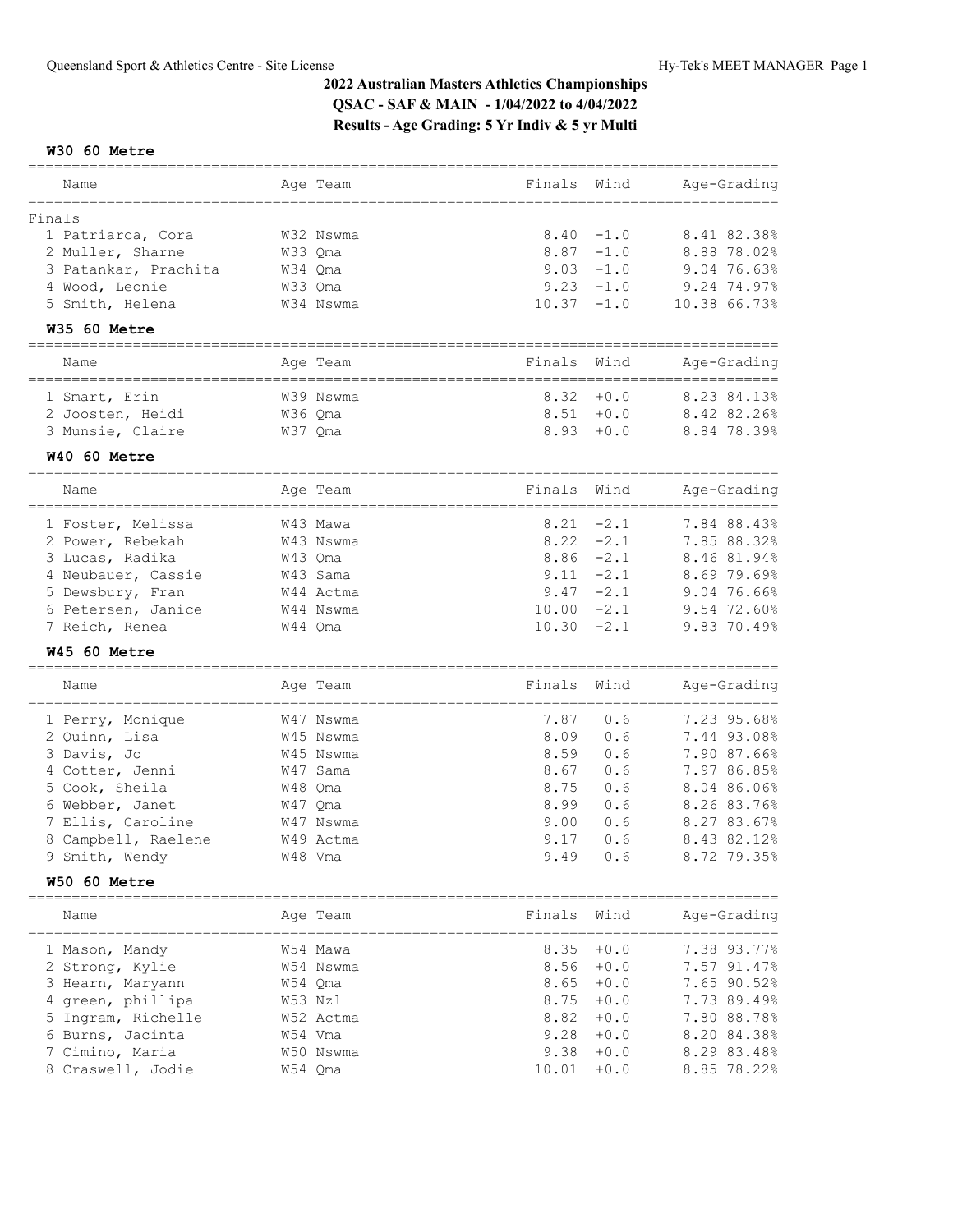#### **W55 60 Metre**

|                        | ======    |                                       |                                    |
|------------------------|-----------|---------------------------------------|------------------------------------|
| Name                   | Age Team  | Prelims<br>Wind                       | Age-Grading H#                     |
|                        |           |                                       |                                    |
| Preliminaries          |           |                                       |                                    |
| 1 Brims, Julie         | W56 Qma   | $8.410 - 2.5$                         | 7.14 97.03%<br>2                   |
| 2 Maksimovic, Sharee   | W56 Tma   | $8.86Q - 2.4$                         | 7.52 92.10%<br>1                   |
| 3 Noon, Steph          | W56 Sama  | $9.05Q - 2.5$                         | 2<br>7.68 90.17%                   |
| 4 Townsend, Vicki      | W57 Actma | $9.16Q - 2.4$                         | 7.77 89.08%<br>$\mathbf 1$         |
| 5 Wight, Philippa      | W58 Nswma | $9.190 - 2.4$                         | 7.80 88.79%<br>1                   |
| 6 Coate, Sue           | W55 Mawa  | $9.45Q - 2.5$                         | 2<br>8.02 86.35%                   |
| 7 McLean, Louise       | W57 Vma   | 9.34q $-2.4$                          | 7.93 87.37%<br>$\mathbf 1$         |
| 8 Veurman, Jessica     | W55 Qma   | 9.38q $-2.4$                          | $\mathbf 1$<br>7.96 86.99%         |
| 9 Pollard, Sonya       | W55 Vma   | $9.51q - 2.5$                         | $\mathbf{2}$<br>8.07 85.80%        |
| 10 Paterson, Tamara    | W55 Qma   | $9.66 - 2.5$                          | 2<br>8.20 84.47%                   |
| 11 Flynn, Rina         | W59 Nswma | $10.33 -2.4$                          | $\mathbf 1$<br>8.77 78.99%         |
| 12 Durston, Bev        | W58 Nswma | $10.88 - 2.5$                         | $\sqrt{2}$<br>9.23 75.00%          |
| -- Carlin, April       | W55 Actma | $-2.5$<br>DNF                         | $\overline{c}$                     |
| W55 60 Metre           |           |                                       |                                    |
| Name                   | Age Team  | Finals<br>Wind                        | Age-Grading                        |
|                        |           |                                       |                                    |
| Finals                 |           |                                       |                                    |
| 1 Brims, Julie         | W56 Qma   | $-0.3$<br>8.24                        | $6.99$ $99.03%$                    |
| 2 Maksimovic, Sharee   | W56 Tma   | 8.74<br>$-0.3$                        | 7.42 93.36%                        |
| 3 Noon, Steph          | W56 Sama  | 8.85<br>$-0.3$                        | 7.51 92.20%                        |
| 4 Townsend, Vicki      | W57 Actma | 9.05<br>$-0.3$                        | 7.68 90.17%                        |
| 5 McLean, Louise       | W57 Vma   | 9.09<br>$-0.3$                        | 7.72 89.77%                        |
| 6 Wight, Philippa      | W58 Nswma | $9.13 - 0.3$                          | 7.75 89.38%                        |
| 7 Veurman, Jessica     | W55 Qma   | $9.19 - 0.3$                          | 7.80 88.79%                        |
| 8 Coate, Sue           | W55 Mawa  | 9.24<br>$-0.3$                        | 7.84 88.31%                        |
| 9 Pollard, Sonya       | W55 Vma   | 9.39<br>$-0.3$                        | 7.97 86.90%                        |
| W60 60 Metre           |           |                                       |                                    |
| ==============<br>Name | Age Team  | Wind<br>Finals                        | Age-Grading<br>=================== |
| 1 Turner, Sue          | W61 Sama  | ===================<br>8.76<br>$-1.6$ | 7.13 97.15%                        |
| 2 Forster, Julie       | W60 Nswma | 8.77<br>$-1.6$                        | 7.14 97.04%                        |
| 3 Stagles, Sally       | W61 Nswma | 9.37<br>$-1.6$                        | 7.62 90.82%                        |
| 4 Shaw, Christine      | W62 Nswma | 9.64<br>-1.6                          | 7.84 88.28%                        |
| 5 Suttor, Robyn        | W63 Nswma | 9.82<br>$-1.6$                        | 7.99 86.66%                        |
| 6 Cassidy, Sue         | W60 Sama  | $-1.6$<br>10.52                       | 8.56 80.89%                        |
| 7 Varley, Desley       | W61 Qma   | $11.19 - 1.6$                         | 9.10 76.05%                        |
| 8 Gibbins, Sharon      | W63 Actma | $11.39 - 1.6$                         | 9.27 74.71%                        |
| 9 Blute, Kathryn       | W60 Sama  | $11.41 - 1.6$                         | 9.28 74.58%                        |
| 10 Douglas, Karen      | W64 Nswma | 11.50<br>$-1.6$                       | 9.35 74.00%                        |
| W65 60 Metre           |           |                                       |                                    |
|                        |           |                                       |                                    |
| Name                   | Age Team  | Finals<br>Wind                        | Age-Grading                        |
| 1 Mcgregor, Mary       | W65 Qma   | 10.28<br>1.6                          | 8.00 86.58%                        |
| 2 Brameld, Noela       | W68 Qma   | 10.95<br>1.6                          | 8.52 81.28%                        |
| 3 Woodward, Antoinette | W65 Nswma | 11.06<br>1.6                          | 8.61 80.47%                        |
| 4 Kirby, Karen         | W66 Vma   | 1.6<br>11.19                          | 8.71 79.54%                        |
|                        |           |                                       |                                    |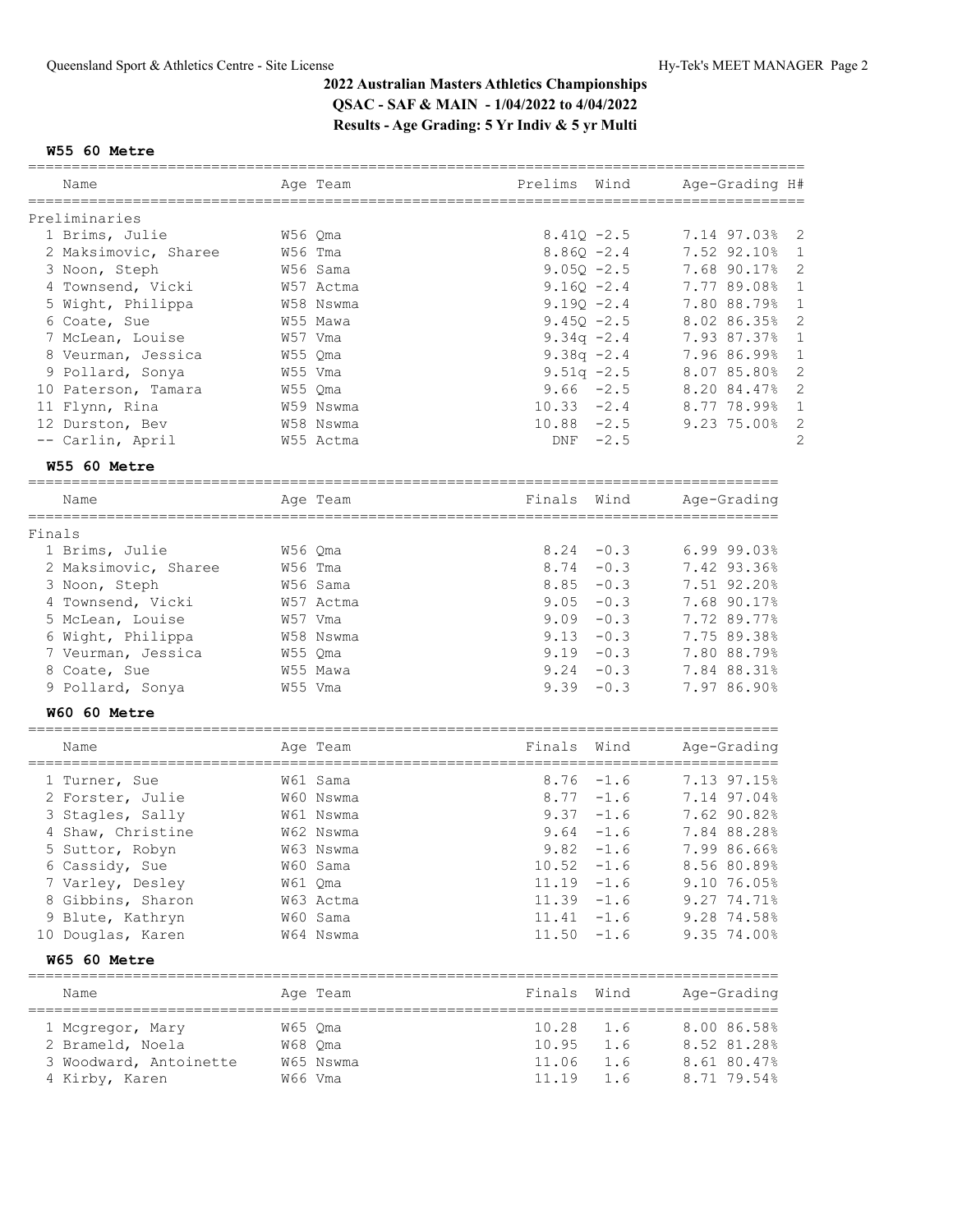## **....W65 60 Metre**

| 5 Taylor, Jill                               | W66 Nswma                | 11.82                      | 1.6    | 9.20 75.30%                                       |
|----------------------------------------------|--------------------------|----------------------------|--------|---------------------------------------------------|
| W70 60 Metre<br>==================           |                          |                            |        |                                                   |
| Name<br>==================================   | Age Team                 | Finals                     | Wind   | Age-Grading                                       |
| 1 Peake, Lyn                                 | W72 Sama                 | 10.11                      | $-2.1$ | 7.47 92.68%                                       |
| 2 Davis, Carol                               | W71 Qma                  | 10.23                      | $-2.1$ | 7.56 91.59%                                       |
| 3 Rourke, Kathy                              | W71 Qma                  | 11.72                      | $-2.1$ | 8.66 79.95%                                       |
| 4 Dean, Rosemary                             | W70 Qma                  | 12.05                      | $-2.1$ | 8.91 77.76%                                       |
| W75 60 Metre                                 |                          |                            |        |                                                   |
| Name                                         | Age Team                 | Finals                     | Wind   | Age-Grading                                       |
| 1 Painter, Brenda                            | W77 Mawa                 | 12.41                      | $-2.1$ | 8.62 80.34%                                       |
| W80 60 Metre                                 |                          |                            |        |                                                   |
| Name                                         | Age Team                 | Finals                     | Wind   | Age-Grading                                       |
| 1 Westbrook, Suzanne                         | W80 Tma                  | 14.43                      | $-2.1$ | 9.25 74.84%                                       |
|                                              |                          |                            |        |                                                   |
| M30 60 Metre                                 |                          |                            |        |                                                   |
| Name                                         | Age Team                 | Finals                     | Wind   | Age-Grading                                       |
| 1 Vuong, Kenneth                             | M31 Nswma                | 7.03                       | 0.1    | 7.04 90.90%                                       |
| 2 Rai, Gogi                                  | M31 Vma                  | 7.23                       | 0.1    | 7.24 88.38%                                       |
| 3 Ashcroft, Brendan                          | M31 Vma                  | 7.24                       | 0.1    | 7.25 88.26%                                       |
| 4 Gray, Daniel                               | M31 Qma                  | 8.04                       | 0.1    | 8.05 79.48%                                       |
| M35 60 Metre                                 |                          |                            |        |                                                   |
| Name<br>===============                      | Age Team<br>------------ | Finals                     | Wind   | Age-Grading<br>__________________________________ |
| 1 Finegan, Gary                              | M36 Mawa                 | 7.22                       | $-3.2$ | 7.12 89.75%                                       |
| 2 McCarthey, Patrick                         | M38 Qma                  | 7.73                       | $-3.2$ | 7.63 83.83%                                       |
| 3 Hawgood, Kye                               | M38 Oma                  | 7.89                       | $-3.2$ | 7.78 82.13%                                       |
| 4 Cragg, Steven                              | M37 Qma                  | 7.97                       | $-3.2$ | 7.86 81.30%                                       |
| 5 Allard, Luke                               | M38 Actma                | 8.07                       | $-3.2$ | 7.96 80.30%                                       |
| M40 60 Metre                                 |                          |                            |        |                                                   |
| Name                                         | Age Team                 | Finals                     | Wind   | Age-Grading                                       |
| ======================<br>1 Alexander, Bruce | M42 Nzl                  | ==================<br>7.43 | $-1.1$ | 7.11 89.91%                                       |
| 2 Blacker, Steven                            | M43 Nswma                | 7.44                       | $-1.1$ | 7.12 89.78%                                       |
| 3 Meagher, Jarrod                            | M44 Vma                  | 7.61                       | $-1.1$ | 7.29 87.78%                                       |
| 4 Mackenzie, Brett                           | M42 Qma                  | 7.69                       | $-1.1$ | 7.36 86.87%                                       |
| 5 Short, Luke                                | M43 Qma                  | 7.77                       | $-1.1$ | 7.44 85.97%                                       |
| 6 Ladynski, Shane                            | M43 Qma                  | 7.86                       | $-1.1$ | 7.53 84.99%                                       |
| 7 Baker, Cameron                             | M44 Vma                  | 7.97                       | $-1.1$ | 7.63 83.81%                                       |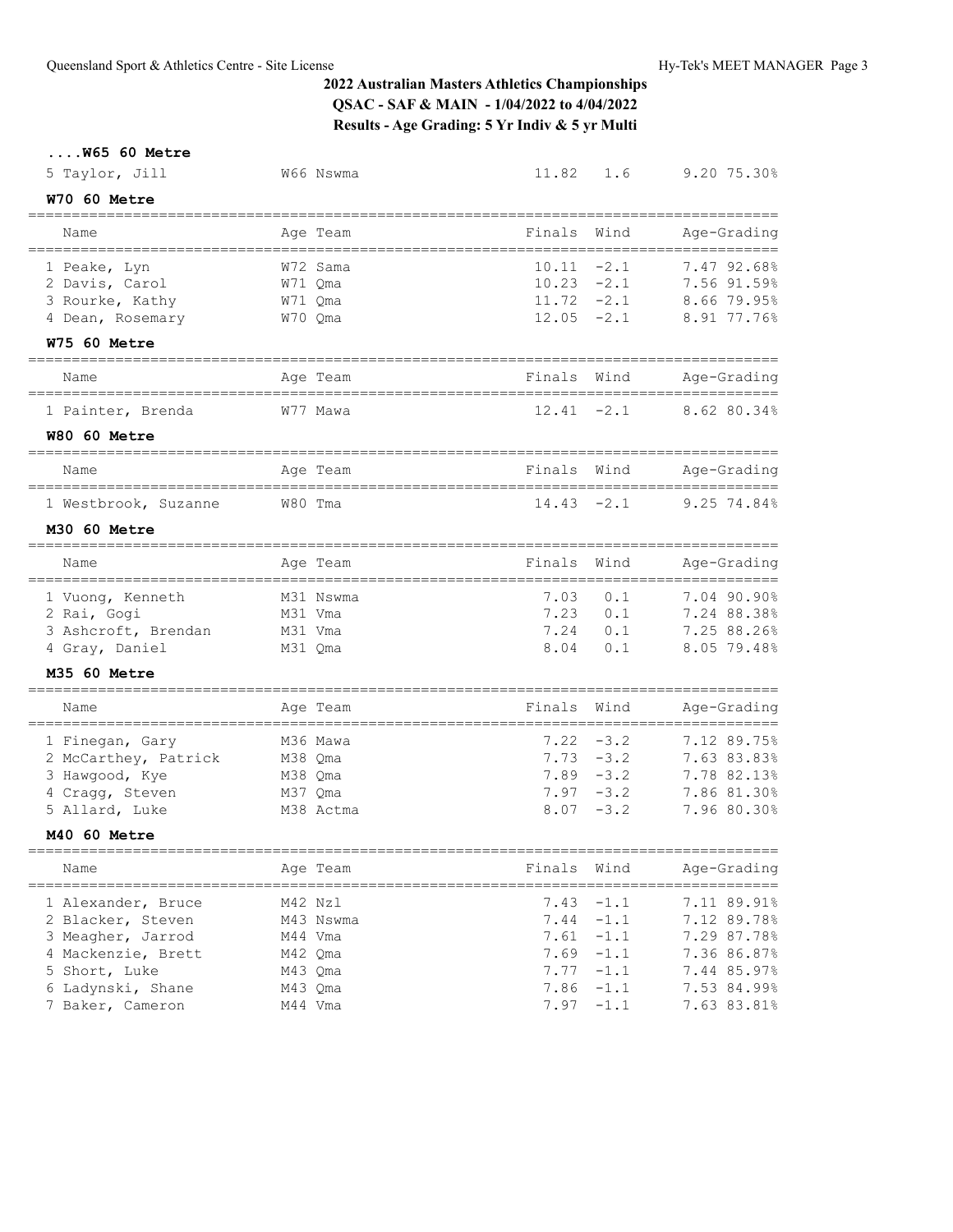## **M45 60 Metre**

|                                       |         | ========  |               |        | ==============               |
|---------------------------------------|---------|-----------|---------------|--------|------------------------------|
| Name                                  |         | Age Team  | Prelims       | Wind   | Age-Grading H#               |
| Preliminaries                         |         |           |               |        |                              |
| 1 Harper, Mark                        | M46 Vma |           | $7.51Q - 0.5$ |        | 6.97 91.74%<br>2             |
| 2 Gibbons, Geoff                      | M45 Tma |           | $7.790 - 2.3$ |        | 7.23 88.45%<br>1             |
| 3 Scully, Graham                      | M48 Qma |           | $7.82Q -2.3$  |        | 7.26 88.11%<br>$\mathbf 1$   |
| 4 Horder, Matthew                     | M47 Qma |           | $7.86Q - 0.5$ |        | $\mathbf 2$<br>7.30 87.66%   |
| 5 Doodson, Michael                    |         | M45 Nswma | $7.87Q - 0.5$ |        | 2<br>7.31 87.55%             |
| 6 McLean, Andrew                      | M45 Qma |           | $8.000 - 2.3$ |        | $\mathbf{1}$<br>7.43 86.13%  |
| 7 Badwal, Gurpreet Singh              |         | M48 Actma | $7.93q -0.5$  |        | $\mathbf 2$<br>7.36 86.89%   |
| 8 Beatson, Scott                      | M49 Qma |           | $7.98q -0.5$  |        | $\sqrt{2}$<br>7.41 86.34%    |
| 9 Dundas, Paul                        | M48 Qma |           | $8.18q - 2.3$ |        | 7.59 84.23%<br>$\mathbf 1$   |
| 10 Doel, Rene                         | M46 Qma |           | $8.46 - 0.5$  |        | $\mathbf 2$<br>7.85 81.44%   |
|                                       |         |           | $8.60 -2.3$   |        | $\mathbf 1$                  |
| 11 Calleja, Mark                      | M46 Qma |           |               |        | 7.98 80.12%                  |
| 12 Altmann, Mark                      | M49 Qma |           | $8.64 - 2.3$  |        | 8.02 79.75%<br>$\mathbf{1}$  |
| 13 Adams, David                       |         | M45 Mawa  | $8.78 - 0.5$  |        | 2<br>8.15 78.47%             |
| M45 60 Metre                          |         |           |               |        |                              |
| Name                                  |         | Age Team  | Finals        | Wind   | Age-Grading                  |
| Finals                                |         |           |               |        |                              |
| 1 Harper, Mark                        | M46 Vma |           | 7.40          | 0.9    | $6.87$ $93.11\%$             |
| 2 Gibbons, Geoff                      | M45 Tma |           | 7.55          | 0.9    | 7.01 91.26%                  |
| 3 Scully, Graham                      | M48 Qma |           | 7.56          | 0.9    | 7.02 91.14%                  |
| 4 Badwal, Gurpreet Singh              |         | M48 Actma | 7.81          | 0.9    | 7.25 88.22%                  |
| 5 Doodson, Michael                    |         | M45 Nswma | 7.81          | 0.9    | 7.25 88.22%                  |
|                                       |         |           | 7.81          | 0.9    | 7.25 88.22%                  |
| 6 McLean, Andrew                      | M45 Qma |           |               |        |                              |
| 7 Horder, Matthew                     | M47 Qma |           | 7.83          | 0.9    | 7.27 87.99%                  |
| 8 Dundas, Paul                        | M48 Qma |           | 7.97          | 0.9    | 7.40 86.45%                  |
| 9 Beatson, Scott                      | M49 Qma |           | 8.02          | 0.9    | 7.45 85.91%                  |
| M50 60 Metre                          |         |           |               |        |                              |
| Name                                  |         | Age Team  | Prelims       | Wind   | Age-Grading H#               |
| Preliminaries                         |         |           |               |        |                              |
| 1 Leseberg, Ernie                     |         | M50 Nswma | $7.700 + 0.0$ |        | 6.92 92.34%<br>2             |
| 2 Lincoln, Jayson                     |         | M51 Nswma | $7.80Q -1.7$  |        | 7.01 91.15%<br>1             |
| 3 Dobrzynski, Stewart                 | M51 Vma |           | $7.71Q + 0.0$ |        | 2<br>6.93 92.22%             |
| 4 Musolino, Vince                     |         | M50 Sama  | $7.83Q -1.7$  |        | 7.04 90.80%<br>$\mathbf 1$   |
|                                       |         |           |               |        |                              |
| 5 Berlin, Michael                     |         | M52 Qma   | $7.71Q + 0.0$ |        | 6.93 92.22%<br>2             |
| 6 Austin, David                       |         | M51 Actma | $7.85Q - 1.7$ |        | 7.06 90.57%<br>1             |
| 7 Titley, Simon                       | M50 Qma |           | $7.90q -1.7$  |        | 1<br>7.10 90.00%             |
| 8 Wardecki, Krzysztof (Kris M53 Nswma |         |           | $8.09q + 0.0$ |        | 2<br>7.27 87.89%             |
| 9 Rodda, Andrew                       |         | M52 Nswma | $8.11q - 1.7$ |        | 7.29 87.67%<br>1             |
| 10 Harvey, Clint                      | M53 Qma |           | $8.28 + 0.0$  |        | $\sqrt{2}$<br>7.45 85.87%    |
| 11 Langdon, Antony                    |         | M53 Vma   | 8.63          | $+0.0$ | 2<br>7.76 82.39%             |
| 12 Murfett, Grant                     | M54 Vma |           | 8.66          | $-1.7$ | 7.79 82.10%<br>$\mathbf{1}$  |
| 13 Davie, EJ                          |         | M51 Nswma | 11.41         | $-1.7$ | 10.26 62.31%<br>$\mathbf{1}$ |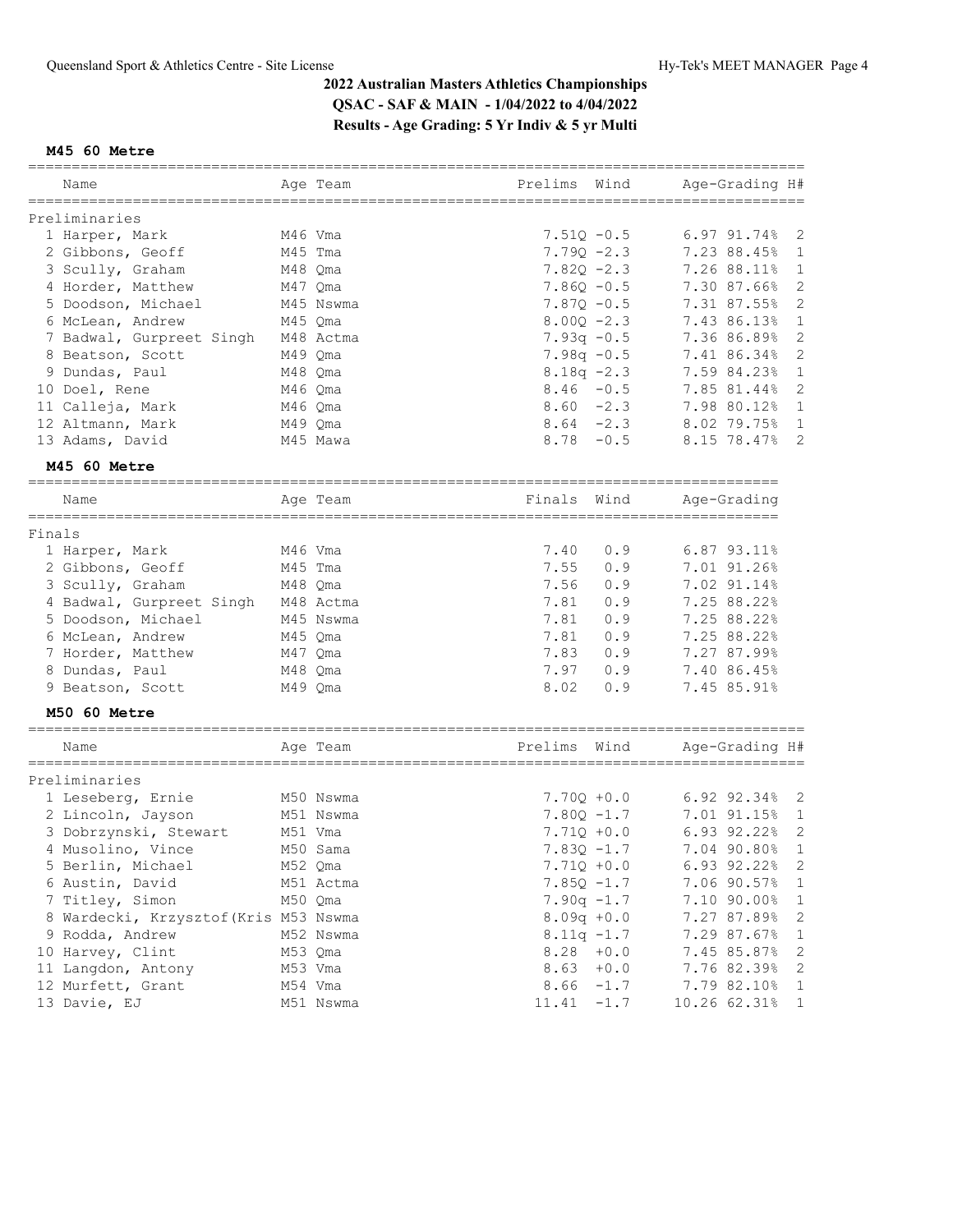## **M50 60 Metre**

| Name                                                    |         | Age Team                         | Finals                           | Wind          | Age-Grading                 |
|---------------------------------------------------------|---------|----------------------------------|----------------------------------|---------------|-----------------------------|
| Finals                                                  |         |                                  |                                  |               |                             |
| 1 Leseberg, Ernie                                       |         | M50 Nswma                        | 7.48                             | $-2.2$        | 6.73 95.05%                 |
| 2 Dobrzynski, Stewart                                   | M51 Vma |                                  | 7.66                             | $-2.2$        | 6.89 92.82%                 |
| 3 Berlin, Michael                                       |         | M52 Qma                          | 7.71                             | $-2.2$        | 6.93 92.22%                 |
| 4 Austin, David                                         |         | M51 Actma                        | 7.82                             | $-2.2$        | 7.03 90.92%                 |
| 5 Lincoln, Jayson                                       |         | M51 Nswma                        | 7.84                             | $-2.2$        | 7.05 90.69%                 |
| 6 Musolino, Vince                                       |         | M50 Sama                         | 8.08                             | $-2.2$        | 7.27 88.00%                 |
| 7 Rodda, Andrew                                         |         | M52 Nswma                        | 8.08                             | $-2.2$        | 7.27 88.00%                 |
| 8 Wardecki, Krzysztof (Kris M53 Nswma                   |         |                                  |                                  | $8.13 - 2.2$  | 7.31 87.45%                 |
| M55 60 Metre                                            |         |                                  |                                  |               |                             |
| =====================<br>Name                           |         | ____________________<br>Age Team | Finals                           | Wind          | Age-Grading                 |
| -----------------------------------<br>1 Hughes, Darren |         | M59 Nswma                        | 7.76                             | 1.2           | 6.75 94.72%                 |
| 2 Reid, Brett                                           |         | M58 Nswma                        | 8.18                             | 1.2           | 7.12 89.85%                 |
| 3 DI Giandomenico, Fabio M58 Qma                        |         |                                  | 8.19                             | 1.2           | 7.13 89.74%                 |
| 4 Wright, Michael                                       | M55 Qma |                                  | 8.26                             | 1.2           | 7.19 88.98%                 |
| 5 Hayward, Paul                                         | M59 Qma |                                  | 8.70                             | 1.2           | 7.57 84.48%                 |
| 6 Smith, Colin                                          |         | M59 Mawa                         | 10.33                            | 1.2           | 8.99 71.15%                 |
|                                                         |         |                                  |                                  |               |                             |
| M60 60 Metre                                            |         |                                  |                                  |               |                             |
| Name                                                    |         | Age Team                         | Finals                           | Wind          | Age-Grading<br>============ |
| 1 Cassidy, Michael                                      |         | M60 Sama                         | 7.80                             | 1.0           | 6.56 97.44%                 |
| 2 Isackson, Dave                                        |         | M60 Nswma                        | 8.10                             | 1.0           | 6.81 93.83%                 |
| 3 holmes, neil                                          |         | M60 Nswma                        | 8.28                             | 1.0           | 6.96 91.79%                 |
| 4 Varley, Dave                                          |         | M60 Qma                          | 8.37                             | 1.0           | 7.04 90.80%                 |
| 5 Shaw, Graham                                          |         | M64 Vma                          | 8.75                             | 1.0           | 7.36 86.86%                 |
| 6 capon, gav                                            | M64 Qma |                                  | 8.89                             | 1.0           | 7.48 85.49%                 |
| 7 Hetariki, Vance                                       | M61 Qma |                                  | 9.44                             | 1.0           | 7.94 80.51%                 |
| 8 Gray, Neil                                            |         | M63 Qma                          | 9.57                             | 1.0           | 8.05 79.41%                 |
| M65 60 Metre                                            |         |                                  |                                  |               |                             |
| Name                                                    |         | Age Team                         | ----------------------<br>Finals | Wind          | Age-Grading                 |
| ====================================                    |         |                                  |                                  |               |                             |
| 1 Mayston, Rob                                          |         | M65 Vma                          | 8.02                             | $+0.0$        | 6.50 98.38%                 |
| 2 Shearsby, David M65 Nswma                             |         |                                  |                                  |               | 8.36 +0.0 6.78 94.38%       |
| 3 Smith, David                                          |         | M67 Nswma                        |                                  |               | 8.55 +0.0 6.93 92.28%       |
| 4 Ellis, Daryl                                          |         | M67 Nswma                        |                                  |               | 8.71 +0.0 7.06 90.59%       |
| 5 Begley, Joe                                           | M68 Qma |                                  |                                  | $8.74 + 0.0$  | 7.09 90.27%                 |
| 6 Wyatt, Peter                                          | M65 Vma |                                  |                                  | $9.81 + 0.0$  | 7.95 80.43%                 |
| M70 60 Metre                                            |         |                                  |                                  |               |                             |
| Name                                                    |         | Age Team                         |                                  |               | Finals Wind Age-Grading     |
| M72 Sama<br>1 van Bavel, Hans                           |         |                                  |                                  |               | $8.85 -1.5$ 6.88 92.88%     |
| 2 Lamb, John                                            |         | M72 Nswma                        |                                  |               | $8.85 -1.5$ 6.88 92.88%     |
| 3 Carr, Bill                                            | M72 Vma |                                  |                                  |               | $9.57 -1.5$ 7.44 85.89%     |
| 4 Burge, Conrad                                         |         | M71 Nswma                        |                                  | $10.15 - 1.5$ | 7.89 80.99%                 |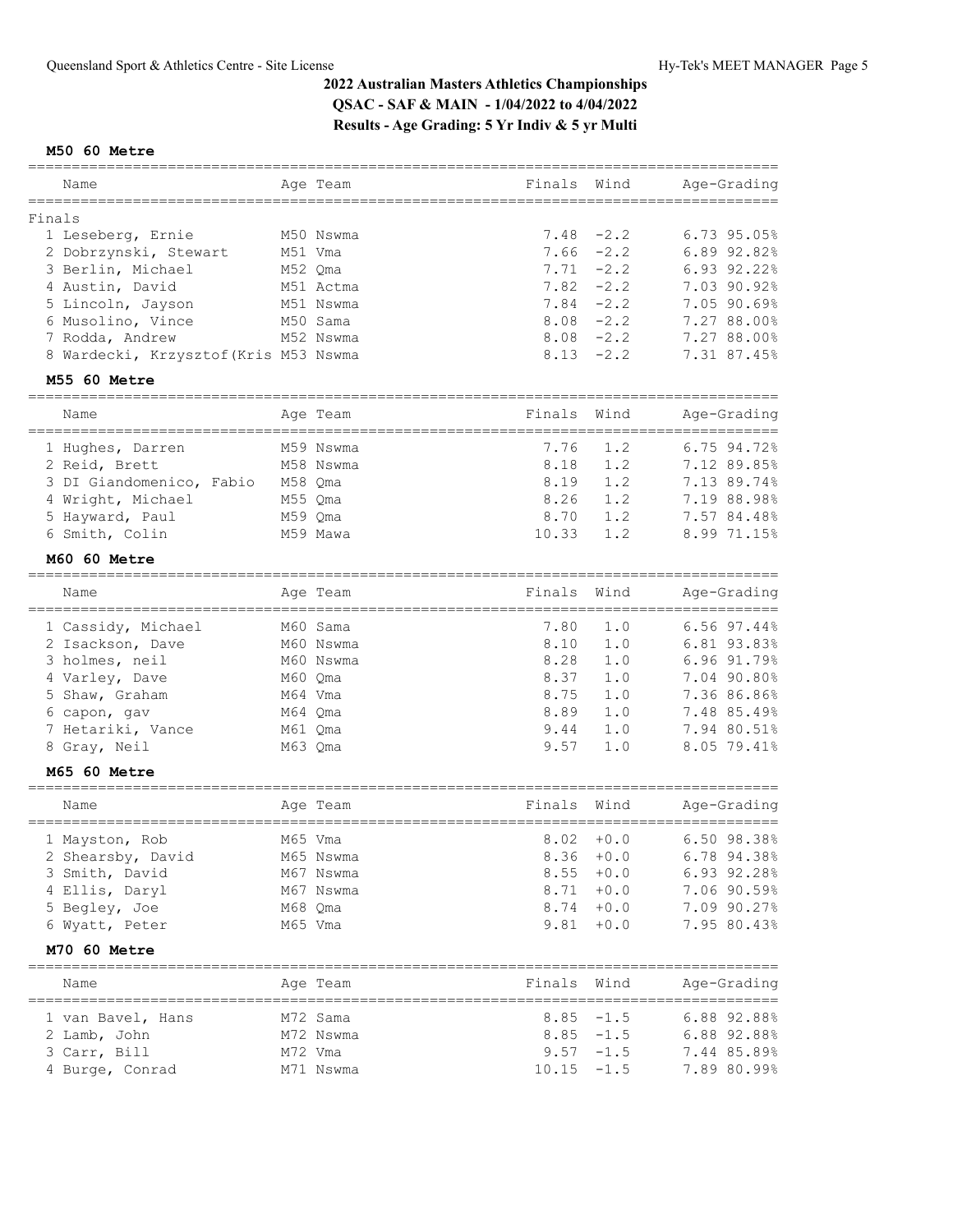## **....M70 60 Metre**

| 5 Membrey, Harold                | M70 Mawa      | $10.29 - 1.5$  |              | 8.00 79.88%                           |
|----------------------------------|---------------|----------------|--------------|---------------------------------------|
| 6 Oya, Shisei                    | M72 Actma     | $10.85 - 1.5$  |              | 8.44 75.76%                           |
| 7 Chaplain, Paul                 | M73 Qma       | 11.68          | $-1.5$       | 9.08 70.38%                           |
| 8 McGugan, Stephen               | M70 NT        | 13.67          | $-1.5$       | 10.63 60.13%                          |
| M75 60 Metre                     |               |                |              |                                       |
| Name                             | Age Team      | Finals         | Wind         | Age-Grading<br>---------------        |
| 1 McDonald, Rob                  | M78 Qma       | 9.46           | $-0.5$       | 7.00 91.33%                           |
| 2 Rowe, Arthur                   | M78 Qma       | 9.50           | $-0.5$       | 7.03 90.95%                           |
| 3 Wight, John                    | M76 Qma       |                | $9.52 - 0.5$ | 7.05 90.76%                           |
| 4 Davies, Brian                  | M75 Qma       | 10.23          | $-0.5$       | 7.57 84.46%                           |
| M80 60 Metre                     |               |                |              |                                       |
| Name                             | Age Team      | Finals         | Wind         | Age-Grading                           |
| =================                | ============= |                |              | ===================================== |
| 1 Chantrill, David               | M83 Nswma     | 9.95           | 0.4          | 6.93 92.26%                           |
| 2 Bunin, Pio                     | M80 Qma       | 10.13<br>11.27 | 0.4<br>0.4   | 7.05 90.62%<br>7.85 81.46%            |
| 3 Oakley, Russell                | M82 Vma       |                |              |                                       |
| M85 60 Metre                     |               |                |              |                                       |
| Name                             | Age Team      | Finals         | Wind         | Age-Grading                           |
| 1 Coogan, Hugh                   | M86 Qma       | 10.18          | 0.4          | 6.53 97.84%                           |
| 2 Silcock-Delaney, Colin M89 Vma |               | 18.80          | 0.4          | 12.06 52.98%                          |
| M90 60 Metre                     |               |                |              |                                       |
| Name                             | Age Team      | Finals         | Wind         | Age-Grading                           |
| 1 Sharpe, Brian                  | M91 Nswma     | 27.26          | 0.4          | 15.61 40.94%                          |
| <b>W30 100 Metre</b>             |               |                |              |                                       |
| Name                             | Age Team      | Finals         | Wind         | Age-Grading                           |
| 1 Patriarca, Cora                | W32 Nswma     | 13.04          | $+0.0$       | 13.05 80.44%                          |
| 2 Kaliyati, Loreen               | W30 Qma       | 13.13          | $+0.0$       | 13.14 79.89%                          |
| 3 Muller, Sharne                 | W33 Qma       | 14.19          | $+0.0$       | 14.20 73.93%                          |
| 4 van den Worm, Elaine           | W32 Qma       | 14.55          | $+0.0$       | 14.56 72.10%                          |
| 5 Smith, Helena                  | W34 Nswma     | $16.86 + 0.0$  |              | 16.87 62.22%                          |
| <b>W35 100 Metre</b>             |               |                |              |                                       |
| Name                             | Age Team      | Finals         | Wind         | Age-Grading                           |
| 1 Smart, Erin                    | W39 Nswma     | 13.13          | 1.1          | 13.00 80.73%                          |
| 2 Joosten, Heidi                 | W36 Qma       | 13.82          | 1.1          | 13.69 76.70%                          |
|                                  |               |                |              |                                       |
| 3 Munsie, Claire                 | W37 Qma       | 14.40          | 1.1          | 14.26 73.61%                          |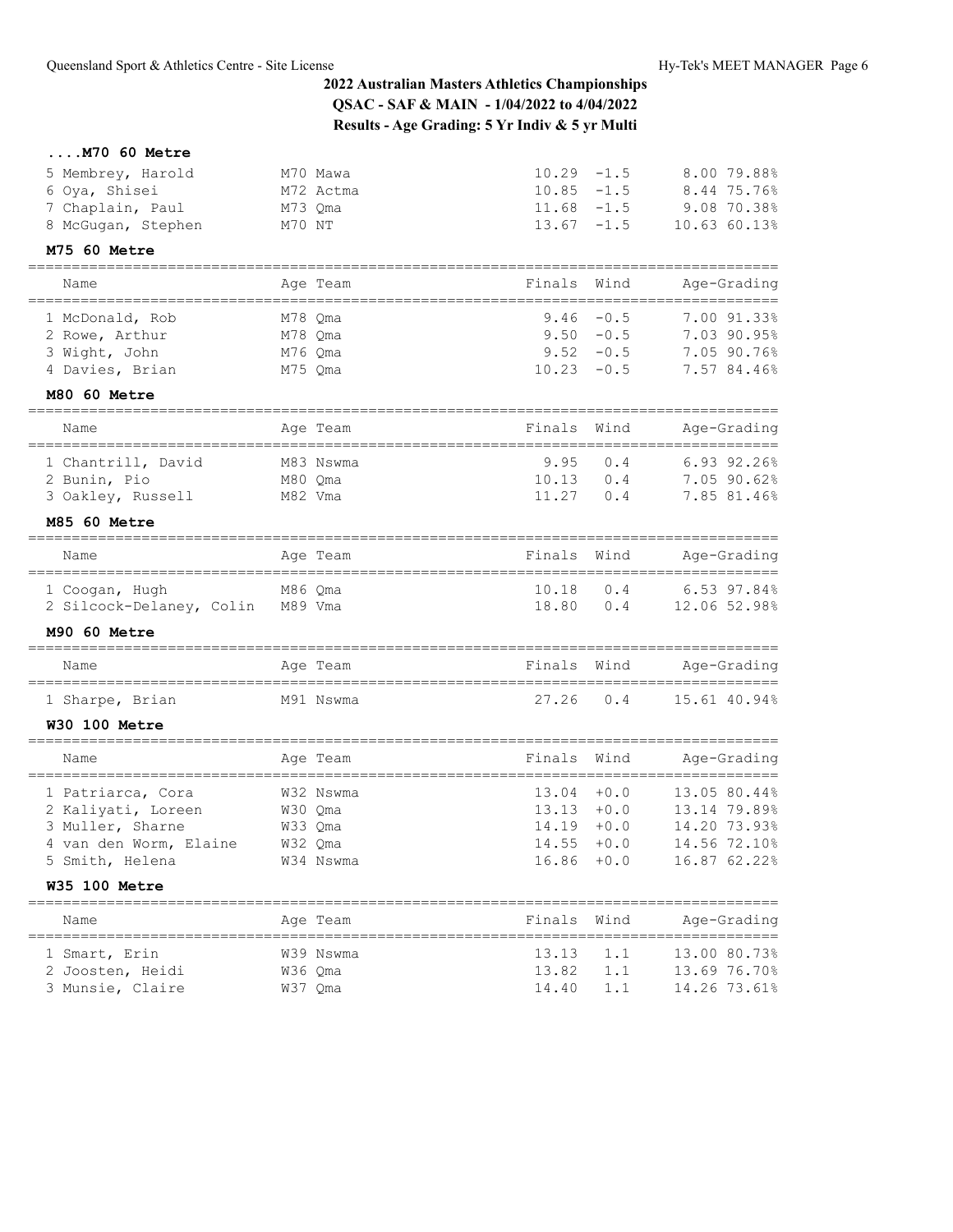### **W40 100 Metre**

|                      | ========  |                 | ================                   |
|----------------------|-----------|-----------------|------------------------------------|
| Name                 | Age Team  | Finals<br>Wind  | Age-Grading<br>=================== |
| 1 Power, Rebekah     | W43 Nswma | 12.69<br>0.1    | 12.12 86.60%                       |
| 2 Foster, Melissa    | W43 Mawa  | 13.16<br>0.1    | 12.57 83.51%                       |
| 3 Lucas, Radika      | W43 Qma   | 14.03<br>0.1    | 13.40 78.33%                       |
| 4 Neubauer, Cassie   | W43 Sama  | 14.70<br>0.1    | 14.04 74.76%                       |
| 5 Dewsbury, Fran     | W44 Actma | 15.48<br>0.1    | 14.79 70.99%                       |
| 6 Reich, Renea       | W44 Qma   | 16.96<br>0.1    | 16.20 64.80%                       |
| <b>W45 100 Metre</b> |           |                 |                                    |
| Name                 | Age Team  | Prelims<br>Wind | Age-Grading H#                     |
| Preliminaries        |           |                 |                                    |
| 1 Perry, Monique     | W47 Nswma | $13.08Q - 1.5$  | 12.03 87.23%<br>1                  |
| 2 Long, Karen        | W47 Sama  | $13.61Q - 1.4$  | 12.52 83.84%<br>$\overline{2}$     |
| 3 Quinn, Lisa        | W45 Nswma | $13.430 - 1.5$  | 12.36 84.96%<br>1                  |
| 4 Briffa, Renee      | W47 Oma   | $13.810 - 1.4$  | $\overline{2}$<br>12.70 82.62%     |
| 5 Cotter, Jenni      | W47 Sama  | $13.950 - 1.4$  | 2<br>12.83 81.79%                  |
| 6 Davis, Jo          | W45 Nswma | $14.060 - 1.5$  | 12.93 81.15%<br>1                  |
| 7 Cook, Sheila       | W48 Qma   | $14.29q -1.4$   | $\overline{c}$<br>13.15 79.85%     |
| 8 Webber, Janet      | W47 Qma   | $14.61q - 1.5$  | $\mathbf{1}$<br>13.44 78.10%       |
| 9 Ellis, Caroline    | W47 Nswma | $14.77q - 1.5$  | 13.59 77.25%<br>1                  |
| 10 Campbell, Raelene | W49 Actma | $15.32 -1.4$    | 14.09 74.48%<br>2                  |
| 11 Smith, Wendy      | W48 Vma   | $15.69 - 1.4$   | 14.43 72.72%<br>2                  |
| <b>W45 100 Metre</b> |           |                 |                                    |
| Name                 | Age Team  | Wind<br>Finals  | Age-Grading                        |
|                      |           |                 |                                    |
| Finals               |           |                 |                                    |
| 1 Perry, Monique     | W47 Nswma | 12.72<br>$+0.0$ | 11.70 89.70%                       |
| 2 Long, Karen        | W47 Sama  | $12.82 + 0.0$   | 11.79 89.00%                       |
| 3 Quinn, Lisa        | W45 Nswma | $13.06 + 0.0$   | 12.01 87.37%                       |
| 4 Briffa, Renee      | W47 Qma   | 13.12<br>$+0.0$ | 12.07 86.97%                       |
| 5 Cotter, Jenni      | W47 Sama  | $13.89 + 0.0$   | 12.78 82.15%                       |
| 6 Davis, Jo          | W45 Nswma | $14.06 + 0.0$   | 12.93 81.15%                       |
| 7 Cook, Sheila       | W48 Qma   | $14.34 + 0.0$   | 13.19 79.57%                       |
| 8 Webber, Janet      | W47 Qma   | $14.63 + 0.0$   | 13.46 77.99%                       |
| 9 Ellis, Caroline    | W47 Nswma | 14.80<br>$+0.0$ | 13.62 77.09%                       |
| <b>W50 100 Metre</b> |           |                 |                                    |
| Name                 | Age Team  | Finals<br>Wind  | Age-Grading                        |
| 1 Mason, Mandy       | W54 Mawa  | 13.12<br>$+0.0$ | 11.61 90.40%                       |
| 2 Strong, Kylie      | W54 Nswma | $13.40 + 0.0$   | 11.86 88.51%                       |
| 3 Hearn, Maryann     | W54 Qma   | $13.73 + 0.0$   | 12.15 86.38%                       |
| green, phillipa      | W53 Nzl   | $13.91 + 0.0$   | 12.31 85.26%                       |
| 5 Ingram, Richelle   | W52 Actma | 13.98<br>$+0.0$ | 12.37 84.84%                       |
| 6 Burns, Jacinta     | W54 Vma   | $14.64 + 0.0$   | 12.95 81.01%                       |
| Cimino, Maria        | W50 Nswma | $14.99 + 0.0$   | 13.26 79.12%                       |
| 8 Angell, Karen      | W54 Nswma | 15.44<br>$+0.0$ | 13.66 76.81%                       |
|                      |           |                 |                                    |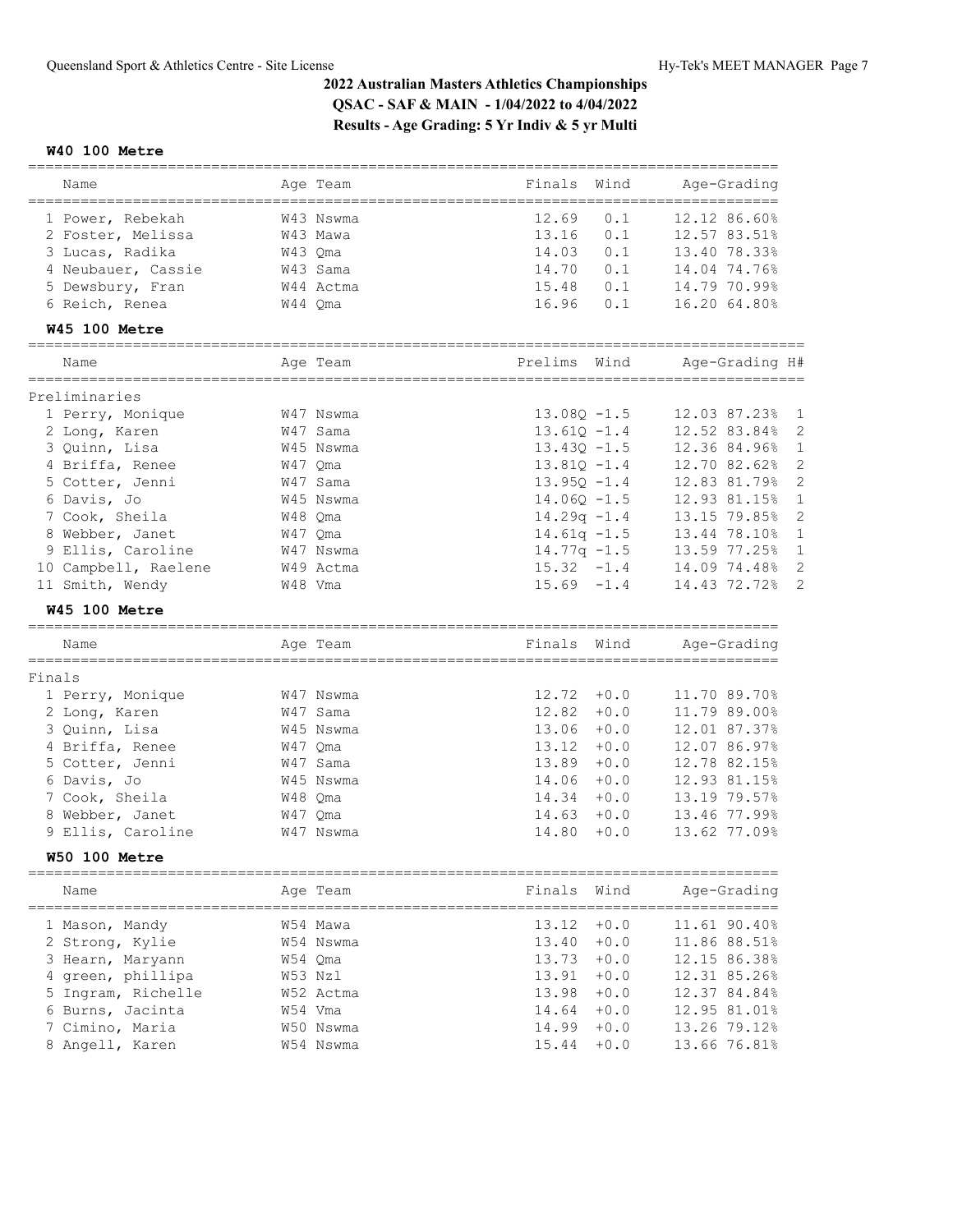## **W55 100 Metre**

| Name                                     | Age Team           | Prelims<br>Wind          | Age-Grading H#                       |
|------------------------------------------|--------------------|--------------------------|--------------------------------------|
| Preliminaries                            |                    |                          |                                      |
| 1 Brims, Julie                           | W56 Qma            | $12.970 + 0.0$           | 11.02 95.22%<br>$\mathbf 1$          |
| 2 Maksimovic, Sharee                     | W56 Tma            | $14.090 - 1.1$           | 11.97 87.65%<br>2                    |
| 3 Noon, Steph                            | W56 Sama           | $14.39Q - 1.1$           | 12.22 85.82%<br>2                    |
| 4 Wight, Philippa                        | W58 Nswma          | $14.53Q + 0.0$           | 12.34 85.00%<br>1                    |
| 5 Townsend, Vicki                        | W57 Actma          | $14.50Q - 1.1$           | 2<br>12.32 85.17%                    |
| 6 Coate, Sue                             | W55 Mawa           | $14.57Q + 0.0$           | $\mathbf 1$<br>12.38 84.76%          |
| 7 Veurman, Jessica                       | W55 Qma            | $14.67q + 0.0$           | $\mathbf{1}$<br>12.46 84.19%         |
| 8 McLean, Louise                         | W57 Vma            | $15.02q -1.1$            | 2<br>12.76 82.22%                    |
| 9 Paterson, Tamara                       | W55 Qma            | $15.04q + 0.0$           | 12.78 82.11%<br>1                    |
| 10 Lakin, Karen                          | W58 Qma            | $16.39 - 1.1$            | 13.92 75.35%<br>2                    |
| 11 Flynn, Rina                           | W59 Nswma          | $16.87 - 1.1$            | 2<br>14.33 73.21%                    |
| 12 Durston, Bev                          | W58 Nswma          | $18.20 + 0.0$            | 15.46 67.86%<br>1                    |
| <b>W55 100 Metre</b>                     |                    |                          |                                      |
|                                          |                    |                          |                                      |
| Name                                     | Age Team           | Finals<br>Wind           | Age-Grading                          |
| Finals                                   |                    |                          |                                      |
| 1 Brims, Julie                           | W56 Qma            | 12.82<br>0.9             | 10.89 96.33%                         |
| 2 Maksimovic, Sharee                     | W56 Tma            | 13.98<br>0.9             | 11.88 88.34%                         |
| 3 Noon, Steph                            | W56 Sama           | 14.30<br>0.9             | 12.15 86.36%                         |
| 4 Townsend, Vicki                        | W57 Actma          | 14.40<br>0.9             | 12.23 85.76%                         |
| 5 Wight, Philippa                        | W58 Nswma          | 14.66<br>0.9             | 12.45 84.24%                         |
| 6 Veurman, Jessica                       | W55 Qma            | 14.88<br>0.9             | 12.64 83.00%                         |
| 7 Coate, Sue                             | W55 Mawa           | 14.92<br>0.9             | 12.68 82.77%                         |
| 8 Paterson, Tamara                       | W55 Qma            | 15.26<br>0.9             | 12.96 80.93%                         |
|                                          |                    |                          |                                      |
| W60 100 Metre<br>======================= | ================== |                          |                                      |
| Name                                     | Age Team           | Finals<br>Wind           | Age-Grading                          |
| 1 Forster, Julie                         | W60 Nswma          | 13.86<br>1.7             | 11.29 93.00%                         |
| 2 Turner, Sue                            | W61 Sama           | 1.7<br>13.95             | 11.36 92.40%                         |
| 3 Stagles, Sally                         | W61 Nswma          | 15.12<br>1.7             | 12.31 85.25%                         |
| 4 Suttor, Robyn                          | W63 Nswma          | 1.7<br>15.76             | 12.83 81.79%                         |
| 5 McDowell, Linda                        | W64 Nswma          | 1.7<br>15.96             | 13.00 80.76%                         |
| 6 Cassidy, Sue                           | W60 Sama           | 1.7<br>16.51             | 13.44 78.07%                         |
| 7 Douglas, Karen                         | W64 Nswma          | 18.46<br>1.7             | 15.03 69.83%                         |
| 8 Armstrong, Maggie                      | W60 Vma            | 18.60<br>$1.7\,$         | 15.15 69.30%                         |
| 9 Blute, Kathryn                         | W60 Sama           | 19.13<br>1.7             | 15.58 67.38%                         |
| <b>W65 100 Metre</b>                     |                    |                          |                                      |
| =========================                | ==========         |                          | =====================<br>Age-Grading |
| Name                                     | Age Team           | Finals<br>Wind<br>====== | ===================                  |
| 1 Mcgregor, Mary                         | W65 Qma            | 16.71<br>1.1             | 13.02 80.61%                         |
| 2 Brameld, Noela                         | W68 Qma            | 18.10<br>1.1             | 14.10 74.42%                         |
| 3 Thomas, Margaret                       | W65 Nswma          | 18.56<br>1.1             | 14.46 72.58%                         |
| 4 Kirby, Karen                           | W66 Vma            | 19.45<br>1.1             | 15.15 69.25%                         |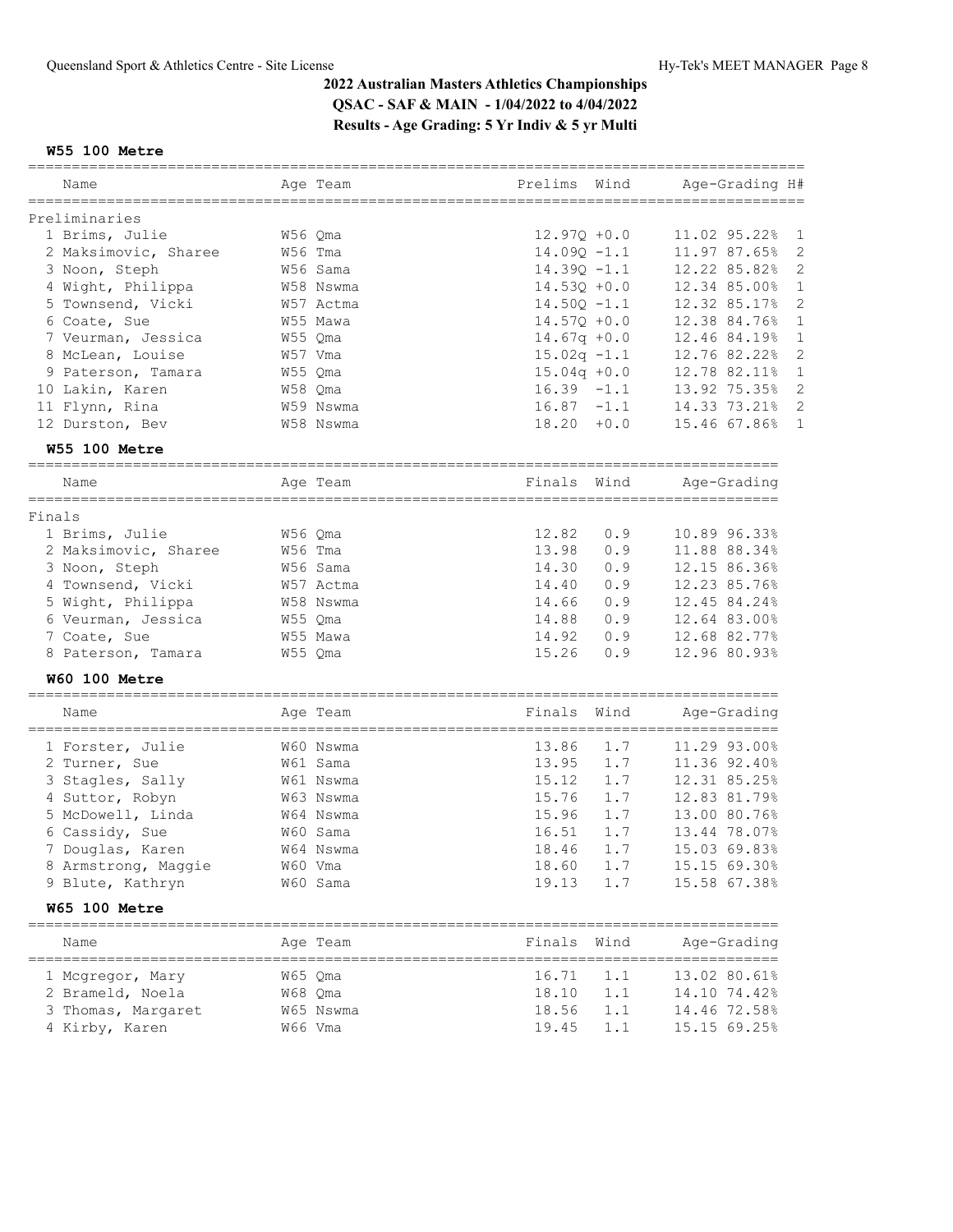### **W70 100 Metre**

| Name                                                    | Age Team                | Finals | Wind   | Age-Grading                     |
|---------------------------------------------------------|-------------------------|--------|--------|---------------------------------|
| 1 Peake, Lyn                                            | W72 Sama                | 16.11  | 0.1    | 11.92 88.02%                    |
| 2 Davis, Carol                                          | W71 Qma                 | 16.49  | 0.1    | 12.20 85.99%                    |
| 3 Johnstone, Kerry                                      | W74 Tma                 | 18.25  | 0.1    | 13.50 77.70%                    |
| 4 Rourke, Kathy                                         | W71 Oma                 | 19.19  | 0.1    | 14.20 73.89%                    |
| 5 Dean, Rosemary                                        | W70 Qma                 | 21.59  | 0.1    | 15.97 65.68%                    |
| <b>W75 100 Metre</b>                                    |                         |        |        |                                 |
|                                                         |                         |        |        |                                 |
| Name                                                    | Age Team                | Finals | Wind   | Age-Grading                     |
| 1 Allison, Marge                                        | W77 Qma                 | 17.62  | 0.1    | 12.25 85.64%                    |
| 2 Painter, Brenda                                       | W77 Mawa                | 19.94  | 0.1    | 13.86 75.68%                    |
| <b>W80 100 Metre</b>                                    |                         |        |        |                                 |
| __________________                                      | Age Team                | Finals | Wind   | Age-Grading                     |
| Name<br>======================                          | =========               | ====== |        | =============                   |
| 1 Westbrook, Suzanne                                    | W80 Tma                 | 23.48  | 0.1    | 15.08 69.59%                    |
| W30+ 100 Metre CoC                                      |                         |        |        |                                 |
| Name                                                    | Age Team<br>=========== | Finals | Wind   | Age-Grading<br>================ |
| ===============<br>1 Brims, Julie                       | W56 Qma                 | 11.18  | $-0.5$ | 9.50110.47%                     |
| 2 Perry, Monique                                        | W47 Nswma               | 11.71  | $-0.5$ | 10.77 97.44%                    |
| 3 Forster, Julie                                        | W60 Nswma               | 11.78  | $-0.5$ | 9.59109.42%                     |
| 4 Power, Rebekah                                        | W43 Nswma               | 11.93  | $-0.5$ | 11.40 92.12%                    |
| 5 Peake, Lyn                                            | W72 Sama                | 12.26  | $-0.5$ | 9.07115.66%                     |
| 6 Allison, Marge                                        | W77 Qma                 | 13.42  | $-0.5$ | 9.33112.44%                     |
| 7 Mcgregor, Mary                                        | W65 Qma                 | 13.56  | $-0.5$ | 10.57 99.34%                    |
| 8 Westbrook, Suzanne                                    | W80 Tma                 | 15.66  | $-0.5$ | 10.06104.34%                    |
| M30 100 Metre                                           |                         |        |        |                                 |
|                                                         |                         |        |        |                                 |
| Name                                                    | Age Team                | Finals | Wind   | Age-Grading                     |
| 1 Vuong, Kenneth                                        | M31 Nswma               | 10.97  | 1.2    | 10.98 89.24%                    |
| 2 Rai, Gogi                                             | M31 Vma                 | 11.23  | 1.2    | 11.24 87.18%                    |
| 3 Ashcroft, Brendan                                     | M31 Vma                 | 11.42  | 1.2    | 11.43 85.73%                    |
| 4 Gray, Daniel                                          | M31 Qma                 | 12.68  | 1.2    | 12.69 77.21%                    |
| <b>M35 100 Metre</b>                                    |                         |        |        |                                 |
| Name                                                    | Age Team                | Finals | Wind   | Age-Grading                     |
| ====================================<br>1 Finegan, Gary | M36 Mawa                | 10.92  | 1.1    | 10.78 90.84%                    |
| 2 McCarthey, Patrick                                    | M38 Qma                 | 11.82  | 1.1    | 11.67 83.93%                    |
| 3 Godsell, Joe                                          | M38 Sama                | 12.13  | 1.1    | 11.98 81.78%                    |
| 4 Allard, Luke                                          | M38 Actma               | 12.22  | 1.1    | 12.06 81.18%                    |
| 5 de Jaqer, Aaron                                       | M38 Nswma               | 12.32  | 1.1    | 12.16 80.52%                    |
| 6 Cragg, Steven                                         | M37 Qma                 | 12.53  | 1.1    | 12.37 79.17%                    |
|                                                         |                         |        |        |                                 |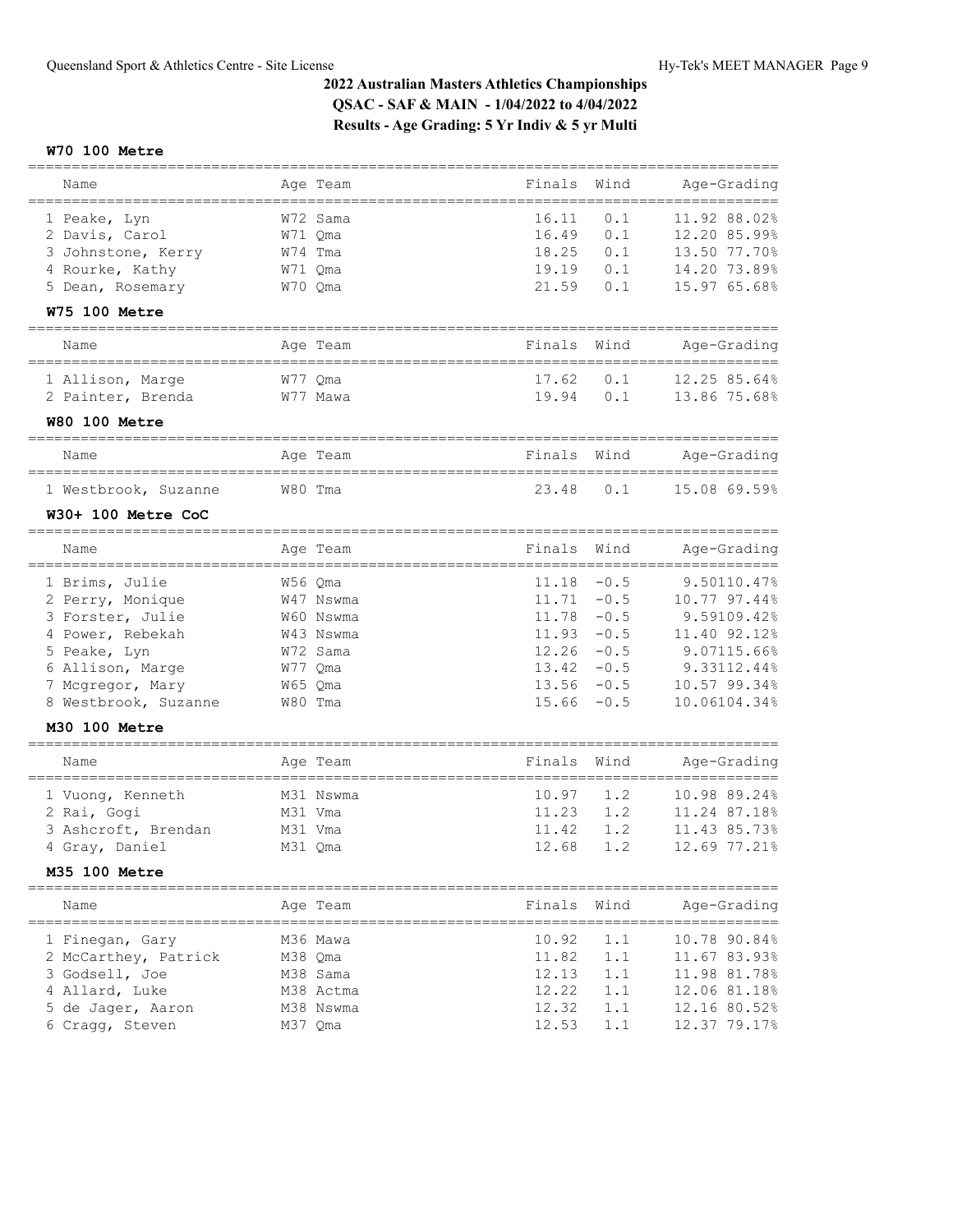## **M40 100 Metre**

|                                               |           |                                | =============                                  |
|-----------------------------------------------|-----------|--------------------------------|------------------------------------------------|
| Name<br>===============                       | Age Team  | Finals<br>Wind                 | Age-Grading                                    |
| 1 Alexander, Bruce                            | M42 Nzl   | 11.76<br>$+0.0$                | 11.27 86.90%                                   |
| 2 Blacker, Steven                             | M43 Nswma | 11.79<br>$+0.0$                | 11.30 86.68%                                   |
| 3 Meagher, Jarrod                             | M44 Vma   | $11.93 + 0.0$                  | 11.43 85.67%                                   |
| 4 Short, Luke                                 | M43 Qma   | 12.22<br>$+0.0$                | 11.71 83.63%                                   |
| 5 Mackenzie, Brett                            | M42 Qma   | 12.24<br>$+0.0$                | 11.73 83.50%                                   |
| 6 Ladynski, Shane                             | M43 Qma   | 12.61<br>$+0.0$                | 12.08 81.05%                                   |
| 7 Baker, Cameron                              | M44 Vma   | 12.83<br>$+0.0$                | 12.29 79.66%                                   |
| 8 Cotton-Stapleton, Michae M44 Nswma          |           | $13.11 + 0.0$                  | 12.56 77.96%                                   |
| 9 Geddes, Tim                                 | M40 Qma   | 13.48<br>$+0.0$                | 12.92 75.82%                                   |
| M45 100 Metre                                 |           | ======================         |                                                |
| Name                                          | Age Team  | Prelims Wind                   | Age-Grading H#                                 |
|                                               |           |                                |                                                |
| Preliminaries<br>1 Giglio, Mark               | M49 Vma   | 11.890<br>NWI                  | 11.05 88.65%<br>1                              |
| 2 Harper, Mark                                | M46 Vma   | $12.02Q + 0.0$                 | 2<br>11.17 87.69%                              |
| 3 McMahon, Ashley                             | M46 Nswma | 11.95Q NWI                     | 11.10 88.20%<br>$\mathbf{1}$                   |
| 4 See, Adrian                                 | M46 Nswma | $12.24Q + 0.0$                 | 2<br>11.37 86.11%                              |
| 5 Scully, Graham                              | M48 Qma   | 12.03Q NWI                     | $\mathbf{1}$<br>11.18 87.61%                   |
| 6 Gibbons, Geoff                              | M45 Tma   | $12.34Q + 0.0$                 | 2<br>11.47 85.41%                              |
|                                               | M48 Actma | 12.59q NWI                     | $\mathbf{1}$                                   |
| 7 Badwal, Gurpreet Singh<br>8 Horder, Matthew | M47 Oma   |                                | 11.70 83.72%<br>$\overline{c}$<br>11.74 83.39% |
|                                               |           | $12.64q + 0.0$                 | 2                                              |
| 9 Doodson, Michael                            | M45 Nswma | $12.77q + 0.0$                 | 11.86 82.54%<br>$\overline{2}$                 |
| 10 Beatson, Scott                             | M49 Qma   | $13.20 + 0.0$<br>$13.51 + 0.0$ | 12.26 79.85%<br>$\overline{c}$                 |
| 11 Sawell, John                               | M49 Qma   |                                | 12.55 78.02%                                   |
| 12 Doel, Rene                                 | M46 Qma   | 13.60<br>NWI                   | 12.64 77.50%<br>$\mathbf{1}$                   |
| 13 Calleja, Mark                              | M46 Qma   | $13.64 + 0.0$                  | $\overline{c}$<br>12.67 77.27%                 |
| 14 Altmann, Mark                              | M49 Qma   | 13.67<br>NWI                   | 12.70 77.10%<br>1                              |
| 15 Adams, David                               | M45 Mawa  | 13.93<br>NWI                   | 12.94 75.66%<br>$\mathbf{1}$                   |
| <b>M45 100 Metre</b>                          |           |                                |                                                |
| Name                                          | Age Team  | Finals<br>Wind                 | Age-Grading                                    |
| Finals                                        |           |                                |                                                |
| 1 Harper, Mark                                | M46 Vma   | 11.47<br>0.7                   | 10.66 91.89%                                   |
| 2 Giglio, Mark                                | M49 Vma   | 11.80<br>0.7                   | 10.96 89.32%                                   |
| 3 Scully, Graham                              | M48 Oma   | 11.87<br>0.7                   | 11.03 88.80%                                   |
| 4 See, Adrian                                 | M46 Nswma | 11.97<br>0.7                   | 11.12 88.05%                                   |
| 5 Gibbons, Geoff                              | M45 Tma   | 12.01<br>0.7                   | 11.16 87.76%                                   |
| 6 Badwal, Gurpreet Singh                      | M48 Actma | 12.71<br>0.7                   | 11.81 82.93%                                   |
| 7 Horder, Matthew                             | M47 Qma   | 12.86<br>0.7                   | 11.95 81.96%                                   |
| M50 100 Metre                                 |           |                                |                                                |
| Name                                          | Age Team  | Prelims Wind                   | Age-Grading H#                                 |
| Preliminaries                                 |           |                                |                                                |
| 1 Musolino, Vince                             | M50 Sama  | $12.26Q - 1.1$                 | 11.03 88.74% 1                                 |
| 2 Parkinson, Gary                             | M54 Qma   | $12.49Q - 2.5$                 | 11.24 87.11% 2                                 |
| 3 Austin, David                               | M51 Actma | $12.270 - 1.1$                 | 11.04 88.67% 1                                 |
| 4 Dobrzynski, Stewart                         | M51 Vma   | $12.55Q - 2.5$                 | $\mathbf{2}$<br>11.29 86.69%                   |
|                                               |           |                                |                                                |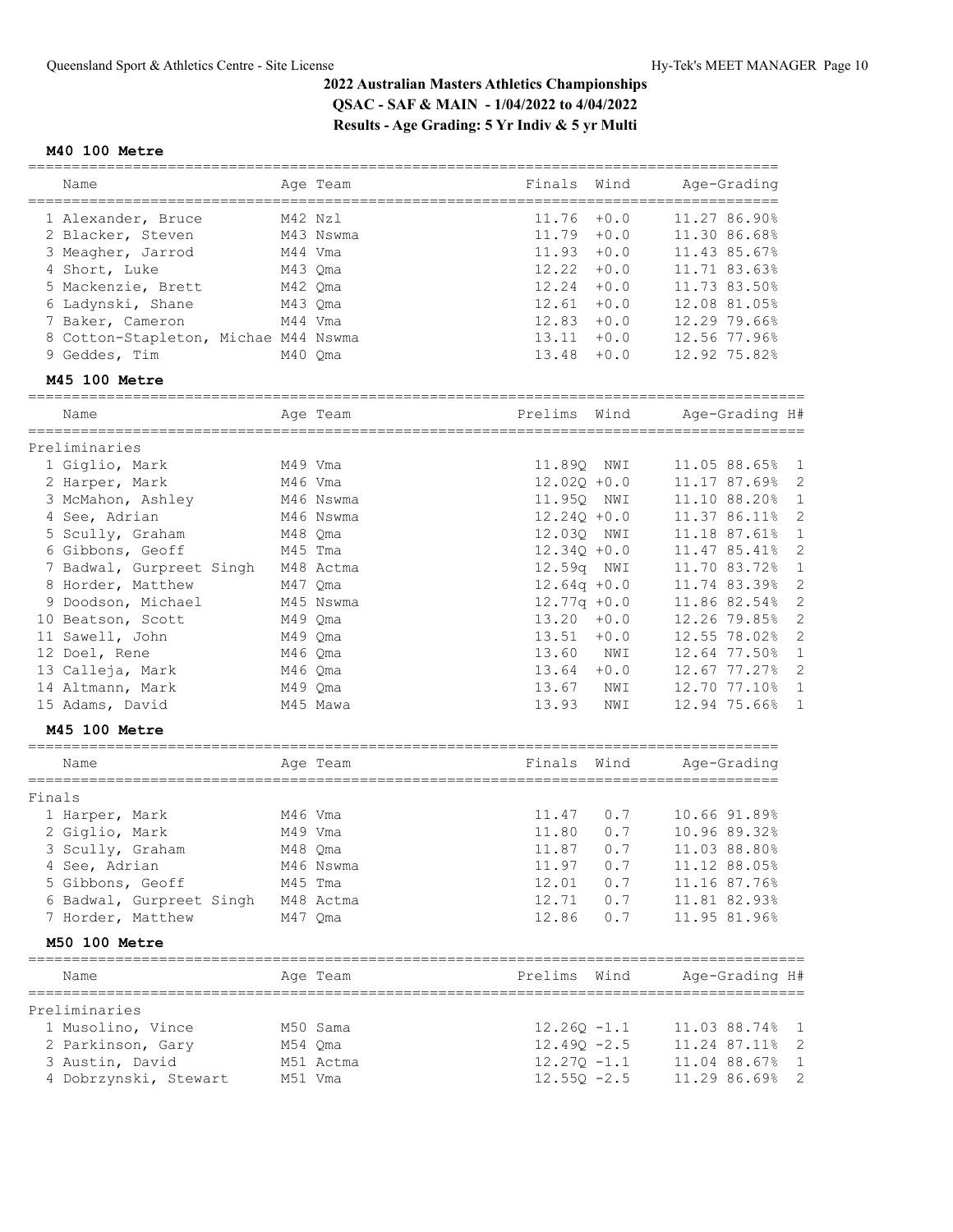## **....M50 100 Metre**

| 5 Berlin, Michael<br>6 Leseberg, Ernie<br>7 Lincoln, Jayson<br>8 Phillips, Andrew<br>9 Wardecki, Krzysztof (Kris M53 Nswma<br>10 Rodda, Andrew<br>11 Wilcox, Andrew<br>12 Buckley, Paul<br>13 Langdon, Antony<br>14 Murfett, Grant<br>15 Davie, EJ | M52 Qma<br>M53 Vma<br>M53 Tma<br>M53 Vma<br>M54 Vma | M50 Nswma<br>M51 Nswma<br>M50 Nswma<br>M52 Nswma<br>M51 Nswma | $12.28Q - 1.1$<br>$12.57Q - 2.5$<br>$12.35q -1.1$<br>$12.42q -1.1$<br>$12.77q - 1.1$<br>$12.84 - 2.5$<br>$12.89 - 2.5$<br>$13.40 -2.5$<br>$13.81 - 2.5$<br>$13.97 - 1.1$<br>$17.41 - 1.1$ |                                | 11.05 88.60%<br>11.31 86.56%<br>11.12 88.10%<br>11.18 87.60%<br>11.49 85.20%<br>11.56 84.74%<br>11.60 84.41%<br>12.06 81.19%<br>12.43 78.78%<br>12.57 77.88%<br>15.67 62.49% | 1<br>2<br>$\mathbf{1}$<br>$\mathbf{1}$<br>1<br>$\overline{c}$<br>$\overline{2}$<br>2<br>$\overline{c}$<br>$\mathbf{1}$<br>1 |
|----------------------------------------------------------------------------------------------------------------------------------------------------------------------------------------------------------------------------------------------------|-----------------------------------------------------|---------------------------------------------------------------|-------------------------------------------------------------------------------------------------------------------------------------------------------------------------------------------|--------------------------------|------------------------------------------------------------------------------------------------------------------------------------------------------------------------------|-----------------------------------------------------------------------------------------------------------------------------|
| M50 100 Metre                                                                                                                                                                                                                                      |                                                     | ,,,,,,,,,,,,,,,,,,,                                           |                                                                                                                                                                                           |                                |                                                                                                                                                                              |                                                                                                                             |
| Name                                                                                                                                                                                                                                               |                                                     | Age Team                                                      | Finals Wind                                                                                                                                                                               |                                | Age-Grading                                                                                                                                                                  |                                                                                                                             |
| Finals                                                                                                                                                                                                                                             |                                                     |                                                               |                                                                                                                                                                                           |                                |                                                                                                                                                                              |                                                                                                                             |
| 1 Leseberg, Ernie                                                                                                                                                                                                                                  |                                                     | M50 Nswma                                                     | 11.40                                                                                                                                                                                     | 2.6                            | 10.26 95.44%                                                                                                                                                                 |                                                                                                                             |
| 2 Berlin, Michael                                                                                                                                                                                                                                  | M52 Qma                                             |                                                               | 11.85                                                                                                                                                                                     | 2.6                            | 10.67 91.81%                                                                                                                                                                 |                                                                                                                             |
| 3 Dobrzynski, Stewart                                                                                                                                                                                                                              | M51 Vma                                             |                                                               | 11.86                                                                                                                                                                                     | 2.6                            | 10.67 91.74%                                                                                                                                                                 |                                                                                                                             |
| 4 Austin, David                                                                                                                                                                                                                                    |                                                     | M51 Actma                                                     | 12.03                                                                                                                                                                                     | 2.6                            | 10.83 90.44%                                                                                                                                                                 |                                                                                                                             |
| 5 Musolino, Vince                                                                                                                                                                                                                                  |                                                     | M50 Sama                                                      | 12.04                                                                                                                                                                                     | 2.6                            | 10.84 90.37%                                                                                                                                                                 |                                                                                                                             |
|                                                                                                                                                                                                                                                    |                                                     |                                                               | 12.22                                                                                                                                                                                     | 2.6                            | 11.00 89.03%                                                                                                                                                                 |                                                                                                                             |
| 6 Parkinson, Gary                                                                                                                                                                                                                                  | M54 Qma                                             |                                                               |                                                                                                                                                                                           |                                |                                                                                                                                                                              |                                                                                                                             |
| 7 Lincoln, Jayson                                                                                                                                                                                                                                  |                                                     | M51 Nswma                                                     | 12.36                                                                                                                                                                                     | 2.6                            | 11.12 88.03%                                                                                                                                                                 |                                                                                                                             |
| 8 Phillips, Andrew                                                                                                                                                                                                                                 |                                                     | M50 Nswma                                                     | 12.49                                                                                                                                                                                     | 2.6                            | 11.24 87.11%                                                                                                                                                                 |                                                                                                                             |
| 9 Wardecki, Krzysztof (Kris M53 Nswma                                                                                                                                                                                                              |                                                     |                                                               | 12.54                                                                                                                                                                                     | 2.6                            | 11.29 86.76%                                                                                                                                                                 |                                                                                                                             |
| <b>M55 100 Metre</b>                                                                                                                                                                                                                               |                                                     |                                                               |                                                                                                                                                                                           |                                |                                                                                                                                                                              |                                                                                                                             |
| Name                                                                                                                                                                                                                                               |                                                     | Age Team                                                      | Prelims Wind                                                                                                                                                                              |                                | Age-Grading H#                                                                                                                                                               |                                                                                                                             |
| Preliminaries                                                                                                                                                                                                                                      |                                                     | ,,,,,,,,,,,,,,,,,,,,,,,,,,                                    |                                                                                                                                                                                           |                                |                                                                                                                                                                              |                                                                                                                             |
| 1 Hughes, Darren                                                                                                                                                                                                                                   |                                                     | M59 Nswma                                                     | $12.80Q + 0.0$                                                                                                                                                                            |                                | 11.15 87.89%<br>$\overline{\phantom{0}}^2$                                                                                                                                   |                                                                                                                             |
| 2 DI Giandomenico, Fabio                                                                                                                                                                                                                           | M58 Qma                                             |                                                               | $13.040 + 0.0$                                                                                                                                                                            |                                | 11.36 86.27%                                                                                                                                                                 | $\mathbf{1}$                                                                                                                |
| 3 Hodges, Grant                                                                                                                                                                                                                                    | M56 Nzl                                             |                                                               | $13.11Q + 0.0$                                                                                                                                                                            |                                | 11.42 85.81%                                                                                                                                                                 | $\overline{c}$                                                                                                              |
| 4 Reid, Brett                                                                                                                                                                                                                                      |                                                     | M58 Nswma                                                     | $13.230 + 0.0$                                                                                                                                                                            |                                | 11.52 85.03%                                                                                                                                                                 | 1                                                                                                                           |
| 5 Brack, Christopher                                                                                                                                                                                                                               | M56 Qma                                             |                                                               | $13.31Q + 0.0$                                                                                                                                                                            |                                | 11.59 84.52%                                                                                                                                                                 | 1                                                                                                                           |
| 6 Lasker, Robert                                                                                                                                                                                                                                   | M59 Qma                                             |                                                               | $14.15Q + 0.0$                                                                                                                                                                            |                                | 12.32 79.51%                                                                                                                                                                 | $\overline{c}$                                                                                                              |
| 7 Italia, Rob                                                                                                                                                                                                                                      |                                                     |                                                               | $13.42q + 0.0$                                                                                                                                                                            |                                |                                                                                                                                                                              |                                                                                                                             |
|                                                                                                                                                                                                                                                    | M56 Vma                                             |                                                               |                                                                                                                                                                                           |                                | 11.69 83.83%                                                                                                                                                                 | 1                                                                                                                           |
|                                                                                                                                                                                                                                                    |                                                     |                                                               |                                                                                                                                                                                           |                                |                                                                                                                                                                              |                                                                                                                             |
| 8 Wright, Michael                                                                                                                                                                                                                                  | M55 Qma                                             |                                                               | $13.53q + 0.0$                                                                                                                                                                            |                                | 11.78 83.15%<br>$\mathbf{1}$                                                                                                                                                 |                                                                                                                             |
| 9 Hayward, Paul                                                                                                                                                                                                                                    | M59 Qma                                             |                                                               | $14.48q + 0.0$                                                                                                                                                                            |                                | 12.61 77.69%                                                                                                                                                                 | $\overline{c}$                                                                                                              |
| 10 Clarson, Colin                                                                                                                                                                                                                                  |                                                     | M58 Nswma                                                     | $14.50 + 0.0$                                                                                                                                                                             |                                | 12.63 77.59% 2                                                                                                                                                               |                                                                                                                             |
| 11 Jackson, Rick                                                                                                                                                                                                                                   | M57 Qma                                             |                                                               |                                                                                                                                                                                           | $15.45 + 0.0$                  | 13.45 72.82% 1                                                                                                                                                               |                                                                                                                             |
| 12 Smith, Colin                                                                                                                                                                                                                                    |                                                     | M59 Mawa                                                      |                                                                                                                                                                                           | $17.22 + 0.0$                  | 15.00 65.33% 2                                                                                                                                                               |                                                                                                                             |
| M55 100 Metre                                                                                                                                                                                                                                      |                                                     |                                                               |                                                                                                                                                                                           |                                |                                                                                                                                                                              |                                                                                                                             |
| Name                                                                                                                                                                                                                                               |                                                     | Age Team                                                      | Finals Wind                                                                                                                                                                               |                                | Age-Grading                                                                                                                                                                  |                                                                                                                             |
| Finals                                                                                                                                                                                                                                             |                                                     |                                                               |                                                                                                                                                                                           |                                |                                                                                                                                                                              |                                                                                                                             |
| 1 Brack, Christopher                                                                                                                                                                                                                               | M56 Qma                                             |                                                               |                                                                                                                                                                                           | $12.01 + 0.0$                  | 10.46 93.67%                                                                                                                                                                 |                                                                                                                             |
| 2 Hughes, Darren                                                                                                                                                                                                                                   |                                                     | M59 Nswma                                                     |                                                                                                                                                                                           | $12.25 + 0.0$                  | 10.67 91.84%                                                                                                                                                                 |                                                                                                                             |
|                                                                                                                                                                                                                                                    |                                                     |                                                               |                                                                                                                                                                                           |                                | 10.80 90.73%                                                                                                                                                                 |                                                                                                                             |
| 3 Hodges, Grant                                                                                                                                                                                                                                    | M56 Nzl                                             |                                                               |                                                                                                                                                                                           | $12.40 + 0.0$<br>$12.48 + 0.0$ | 10.87 90.14%                                                                                                                                                                 |                                                                                                                             |
| 4 DI Giandomenico, Fabio<br>5 Reid, Brett                                                                                                                                                                                                          | M58 Qma                                             | M58 Nswma                                                     | $12.94 + 0.0$                                                                                                                                                                             |                                | 11.27 86.94%                                                                                                                                                                 |                                                                                                                             |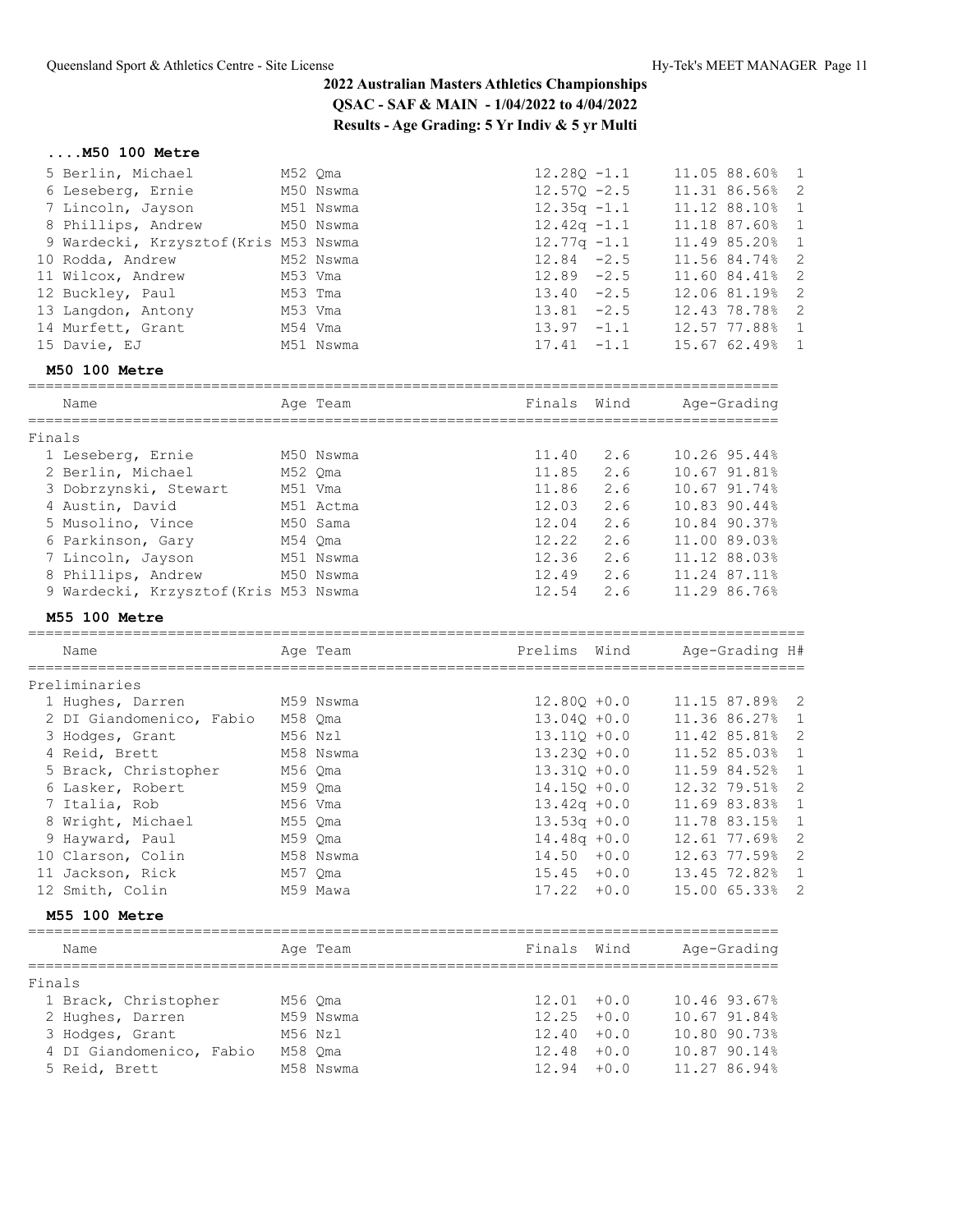## **....M55 100 Metre**

| 6 Italia, Rob     | M56 Vma | $13.10 + 0.0$ |  | 11.41 85.88% |
|-------------------|---------|---------------|--|--------------|
| 7 Wright, Michael | M55 Oma | $13.62 + 0.0$ |  | 11.86 82.60% |
| 8 Lasker, Robert  | M59 Oma | $14.27 + 0.0$ |  | 12.43 78.84% |
| 9 Hayward, Paul   | M59 Oma | $14.32 + 0.0$ |  | 12.47 78.56% |
|                   |         |               |  |              |

### **M60 100 Metre**

| Name                                                                                                        |                               | Age Team                           | Finals Wind                                                                                        | Age-Grading                                                                                  |
|-------------------------------------------------------------------------------------------------------------|-------------------------------|------------------------------------|----------------------------------------------------------------------------------------------------|----------------------------------------------------------------------------------------------|
| 1 Cassidy, Michael<br>2 holmes, neil<br>3 Varley, Dave<br>4 Young, Trevor<br>5 Shaw, Graham<br>6 capon, gav | M60 Oma<br>M64 Vma<br>M64 Oma | M60 Sama<br>M60 Nswma<br>M63 Nswma | $12.41 - 0.1$<br>$13.41 - 0.1$<br>$13.51 - 0.1$<br>$13.60 - 0.1$<br>$13.96 - 0.1$<br>$14.25 - 0.1$ | 10.45 93.80%<br>11.29 86.80%<br>11.37 86.16%<br>11.45 85.59%<br>11.75 83.38%<br>11.99 81.68% |

## **M65 100 Metre**

| Name              | Age Team  | Finals Wind |     | Age-Grading  |
|-------------------|-----------|-------------|-----|--------------|
| 1 Mayston, Rob    | M65 Vma   | 12.51       | 0.7 | 10.15 96.48% |
| 2 Shearsby, David | M65 Nswma | 13.29       | 0.7 | 10.78 90.82% |
| 3 Smith, David    | M67 Nswma | 13.69       | 0.7 | 11.11 88.17% |
| 4 watts, andrew   | M66 Vma   | 13.71       | 0.7 | 11.13 88.04% |
| 5 Ramondetta, Vic | M67 Nswma | 13.98       | 0.7 | 11.34 86.34% |
| 6 Begley, Joe     | M68 Oma   | 13.99       | 0.7 | 11.35 86.28% |
| 7 Clapper, Mike   | M69 Vma   | 14.89       | 0.7 | 12.08 81.06% |
| 8 Durant, Graham  | M67 Oma   | 15.70       | 0.7 | 12.74 76.88% |
|                   |           |             |     |              |

## **M70 100 Metre**

| Name |                   | Age Team  | Age-Grading<br>Finals Wind |     |              |  |
|------|-------------------|-----------|----------------------------|-----|--------------|--|
|      | 1 Lamb, John      | M72 Nswma | 14.00                      | 1.0 | 10.90 89.86% |  |
|      | 2 van Bavel, Hans | M72 Sama  | 14.31                      | 1.0 | 11.14 87.91% |  |
|      | 3 Burge, Conrad   | M71 Nswma | 16.17                      | 1.0 | 12.59 77.80% |  |
|      | 4 Membrey, Harold | M70 Mawa  | 16.38                      | 1.0 | 12.75 76.80% |  |
|      | 5 Oya, Shisei     | M72 Actma | 17.25                      | 1.0 | 13.43 72.93% |  |
|      | 6 Chaplain, Paul  | M73 Oma   | 19.12                      | 1.0 | 14.88 65.79% |  |

======================================================================================

#### **M75 100 Metre**

| Name                               |                    | Age Team | Finals Wind    |            | Age-Grading                  |
|------------------------------------|--------------------|----------|----------------|------------|------------------------------|
| 1 Rowe, Arthur                     | M78 Oma            |          | 15.20          | 1.2        | 11.27 86.91%                 |
| 2 McDonald, Rob<br>3 Wight, John   | M78 Oma<br>M76 Oma |          | 15.20<br>15.27 | 1.2<br>1.2 | 11.27 86.91%<br>11.32 86.51% |
| 4 Lacko, Dieter<br>5 Dunstan, Dick | M75 Oma<br>M75 Oma |          | 18.05<br>24.24 | 1.2<br>1.2 | 13.38 73.19%<br>17.96 54.50% |
| M80 100 Metre                      |                    |          |                |            |                              |
|                                    |                    |          |                |            |                              |

| Name               |  | Age Team  | Finals Wind |           | Age-Grading  |
|--------------------|--|-----------|-------------|-----------|--------------|
| 1 Chantrill, David |  | M83 Nswma |             | 16.21 0.6 | 11.30 86.67% |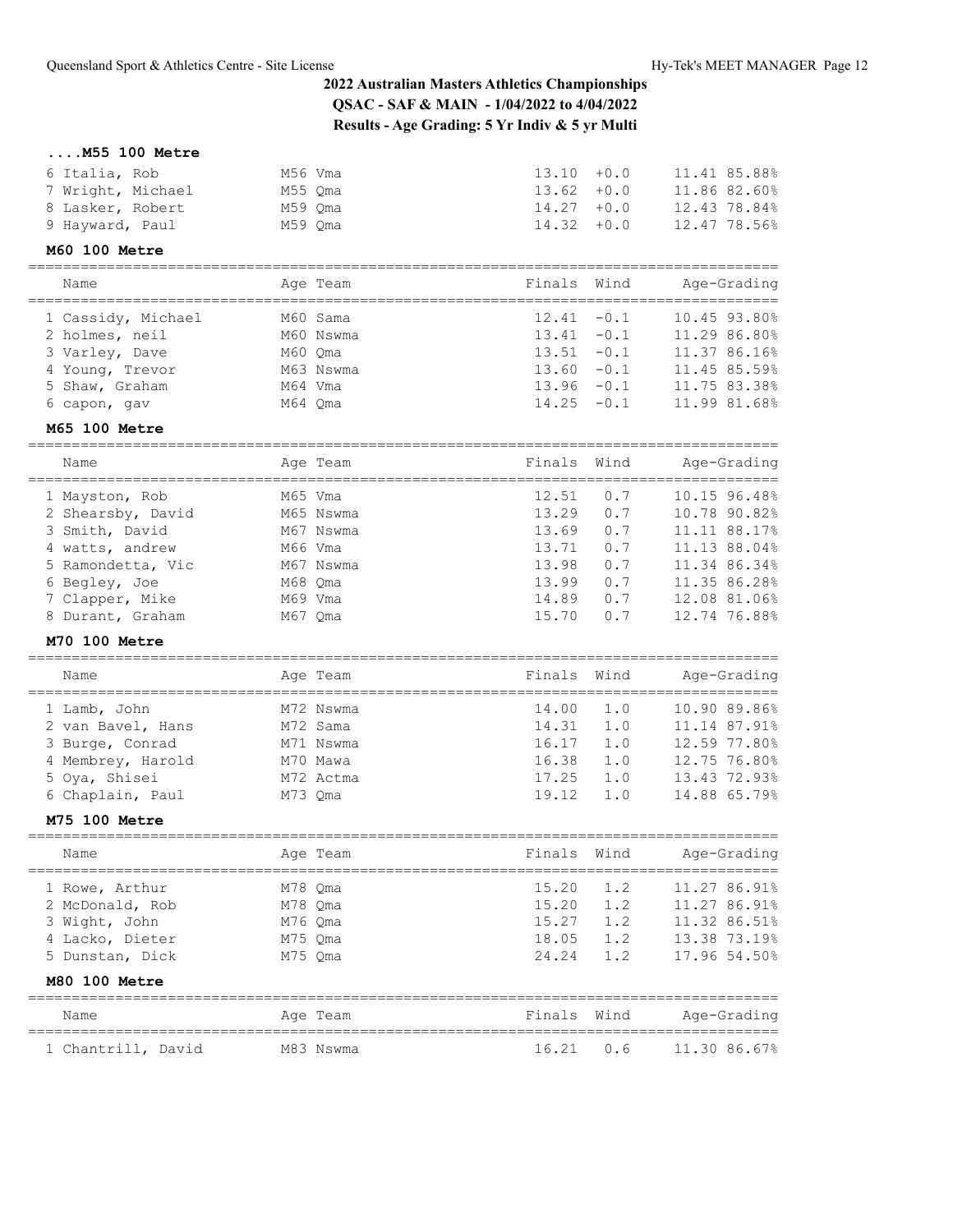**....M80 100 Metre**

| 2 Bunin, Pio                                | M80 Qma   | 17.00  | 0.6           | 11.85 82.65%                    |
|---------------------------------------------|-----------|--------|---------------|---------------------------------|
| 3 Oakley, Russell                           | M82 Vma   | 17.66  | 0.6           | 12.31 79.56%                    |
| M85 100 Metre                               |           |        |               |                                 |
| Name                                        | Age Team  | Finals | Wind          | Age-Grading                     |
| 1 Coogan, Hugh                              | M86 Qma   | 16.97  | 0.6           | 10.90 89.81%                    |
| 2 Silcock-Delaney, Colin M89 Vma            |           | 35.09  | 0.6           | 22.54 43.43%                    |
| M30+ 100 Metre CoC<br>;==================== |           |        |               |                                 |
| Name                                        | Age Team  | Finals | Wind          | Age-Grading                     |
| 1 Mayston, Rob                              | M65 Vma   | 10.28  | 0.3           | 8.34117.41%                     |
| 2 Leseberg, Ernie                           | M50 Nswma | 10.39  | 0.3           | 9.35104.72%                     |
| 3 Cassidy, Michael                          | M60 Sama  | 10.57  | 0.3           | 8.90110.12%                     |
| 4 Vuong, Kenneth                            | M31 Nswma | 10.86  | 0.3           | 10.87 90.15%                    |
| 5 Lamb, John                                | M72 Nswma | 10.97  | 0.3           | 8.54114.68%                     |
| 6 Harper, Mark                              | M46 Vma   | 11.08  | 0.3           | 10.30 95.13%                    |
| 7 McDonald, Rob                             | M78 Qma   | 11.22  | 0.3           | 8.32117.74%                     |
| 8 Rowe, Arthur                              | M78 Qma   | 11.77  | 0.3           | 8.73112.23%                     |
| <b>W30 200 Metre</b>                        |           |        |               |                                 |
| Name                                        | Age Team  | Finals | Wind          | Age-Grading                     |
| 1 Kaliyati, Loreen                          | W30 Qma   | 27.66  | 1.2           | 27.67 77.15%                    |
| 2 van den Worm, Elaine                      | W32 Qma   | 29.77  | 1.2           | 29.78 71.68%                    |
| 3 Wood, Leonie                              | W33 Qma   | 31.76  | 1.2           | 31.77 67.19%                    |
| <b>W35 200 Metre</b>                        |           |        |               |                                 |
| Name                                        | Age Team  | Finals | Wind          | Age-Grading                     |
| 1 Smart, Erin                               | W39 Nswma | 26.10  | 1.2           | 25.33 84.29%                    |
| <b>W40 200 Metre</b>                        |           |        |               |                                 |
| Name                                        | Age Team  | Finals | Wind          | Age-Grading                     |
| 1 Power, Rebekah                            | W43 Nswma | 26.10  | 1.4           | 24.39 87.51%                    |
| 2 Lucas, Radika                             | W43 Qma   | 29.37  | 1.4           | 27.44 77.77%                    |
| 3 Shields, Kim                              | W43 Qma   | 29.77  | $1\,.4$       | 27.82 76.72%                    |
| 4 Neubauer, Cassie                          | W43 Sama  | 30.64  | 1.4           | 28.63 74.54%                    |
| 5 Anderson, Jess                            | W43 Qma   | 30.73  | 1.4           | 28.71 74.32%                    |
| <b>W45 200 Metre</b>                        |           |        |               |                                 |
| Name                                        | Age Team  | Finals | Wind          | Age-Grading                     |
| =============<br>1 Long, Karen              | W47 Sama  | 26.16  | ======<br>1.0 | ===============<br>23.50 90.83% |
| 2 Briffa, Renee                             | W47 Qma   | 26.50  | 1.0           | 23.81 89.66%                    |
| 3 Quinn, Lisa                               | W45 Nswma | 26.80  | 1.0           | 24.08 88.66%                    |
| 4 Cotter, Jenni                             | W47 Sama  | 28.17  | 1.0           | 25.31 84.35%                    |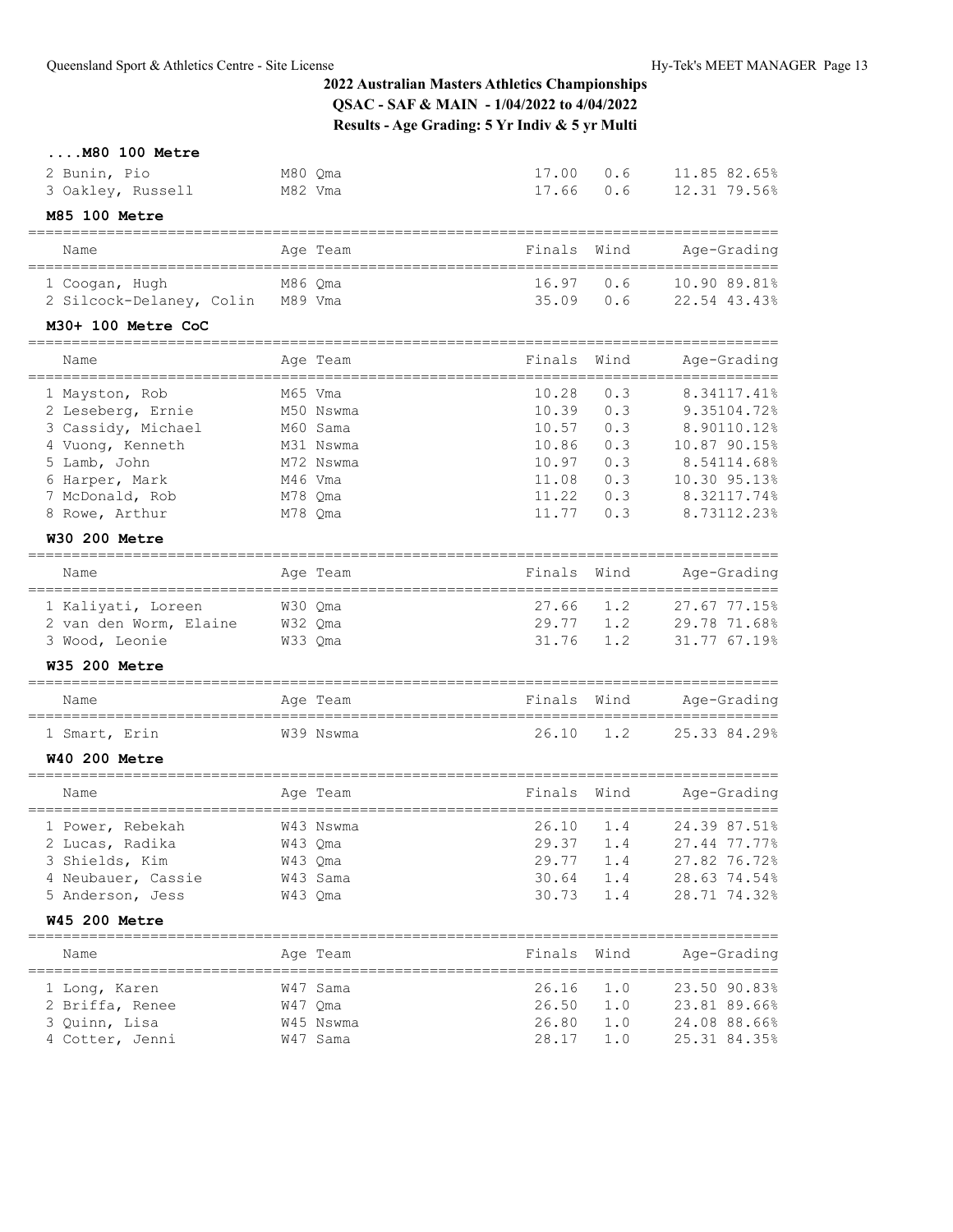## **....W45 200 Metre**

| 5 Davis, Jo       | W45 Nswma | 28.68     | 1.0 | 25.77 82.85% |
|-------------------|-----------|-----------|-----|--------------|
| 6 Cook, Sheila    | W48 Oma   | 29.08     | 1.0 | 26.12 81.71% |
| 7 Webber, Janet   | W47 Oma   | 29.91     | 1.0 | 26.87 79.44% |
| 8 Ellis, Caroline | W47 Nswma | 31.90     | 1.0 | 28.66 74.48% |
| 9 Smith, Wendy    | W48 Vma   | 33.86 1.0 |     | 30.42 70.17% |

## **W50 200 Metre**

| Name               |         | Age Team  | Finals Wind |     | Age-Grading  |
|--------------------|---------|-----------|-------------|-----|--------------|
| 1 Mason, Mandy     |         | W54 Mawa  | 27.13       | 2.1 | 23.40 91.23% |
| 2 Strong, Kylie    |         | W54 Nswma | 27.44       | 2.1 | 23.66 90.20% |
| 3 green, phillipa  | W53 Nzl |           | 28.64       | 2.1 | 24.70 86.42% |
| 4 Ingram, Richelle |         | W52 Actma | 29.12       | 2.1 | 25.11 84.99% |
| 5 Angell, Karen    |         | W54 Nswma | 32.38       | 2.1 | 27.92 76.44% |
| 6 Craswell, Jodie  | W54 Oma |           | 33.50       | 2.1 | 28.89 73.88% |
|                    |         |           |             |     |              |

## **W55 200 Metre**

| Name                 |         | Age Team  | Finals Wind |     | Age-Grading  |
|----------------------|---------|-----------|-------------|-----|--------------|
| 1 Brims, Julie       | W56 Oma |           | 25.97       | 1.0 | 21.46 99.46% |
| 2 Maksimovic, Sharee | W56 Tma |           | 28.40       | 1.0 | 23.47 90.95% |
| 3 Townsend, Vicki    |         | W57 Actma | 29.31       | 1.0 | 24.22 88.13% |
| 4 Noon, Steph        |         | W56 Sama  | 29.68       | 1.0 | 24.53 87.03% |
| 5 Coate, Sue         |         | W55 Mawa  | 30.28       | 1.0 | 25.02 85.30% |
| 6 Wight, Philippa    |         | W58 Nswma | 30.38       | 1.0 | 25.10 85.02% |
| 7 Paterson, Tamara   | W55 Oma |           | 30.52       | 1.0 | 25.22 84.63% |
| 8 Lakin, Karen       | W58 Oma |           | 33.15       | 1.0 | 27.39 77.92% |
| 9 Durston, Bev       |         | W58 Nswma | 38.00       | 1.0 | 31.40 67.97% |
| -- Veurman, Jessica  |         | W55 Oma   | 30.94       | 1.0 | 25.57 83.48% |

## **W60 200 Metre**

| Name                                                                                                                                     | Age Team                                                                            | Finals Wind                                                 |                                               | Age-Grading                                                                                                  |
|------------------------------------------------------------------------------------------------------------------------------------------|-------------------------------------------------------------------------------------|-------------------------------------------------------------|-----------------------------------------------|--------------------------------------------------------------------------------------------------------------|
| 1 Forster, Julie<br>2 Turner, Sue<br>3 McDowell, Linda<br>4 Suttor, Robyn<br>5 Walker, Margaret<br>6 Cassidy, Sue<br>7 Armstrong, Maggie | W60 Nswma<br>W61 Sama<br>W64 Nswma<br>W63 Nswma<br>W62 Nswma<br>W60 Sama<br>W60 Vma | 28.83<br>29.39<br>33.39<br>33.64<br>34.96<br>35.54<br>38.44 | 2.3<br>2.3<br>2.3<br>2.3<br>2.3<br>2.3<br>2.3 | 22.79 93.69%<br>23.23 91.90%<br>26.39 80.89%<br>26.59 80.29%<br>27.63 77.26%<br>28.09 76.00%<br>30.38 70.27% |
| 8 Douglas, Karen<br><b>W65 200 Metre</b>                                                                                                 | W64 Nswma                                                                           | 39.01                                                       | 2.3                                           | 30.83 69.24%                                                                                                 |
|                                                                                                                                          |                                                                                     |                                                             |                                               |                                                                                                              |

| Name             | Age Team | Finals Wind |  | Age-Grading  |
|------------------|----------|-------------|--|--------------|
| 1 Mcgregor, Mary | W65 Oma  | 55.60 1.8   |  | 41.94 50.88% |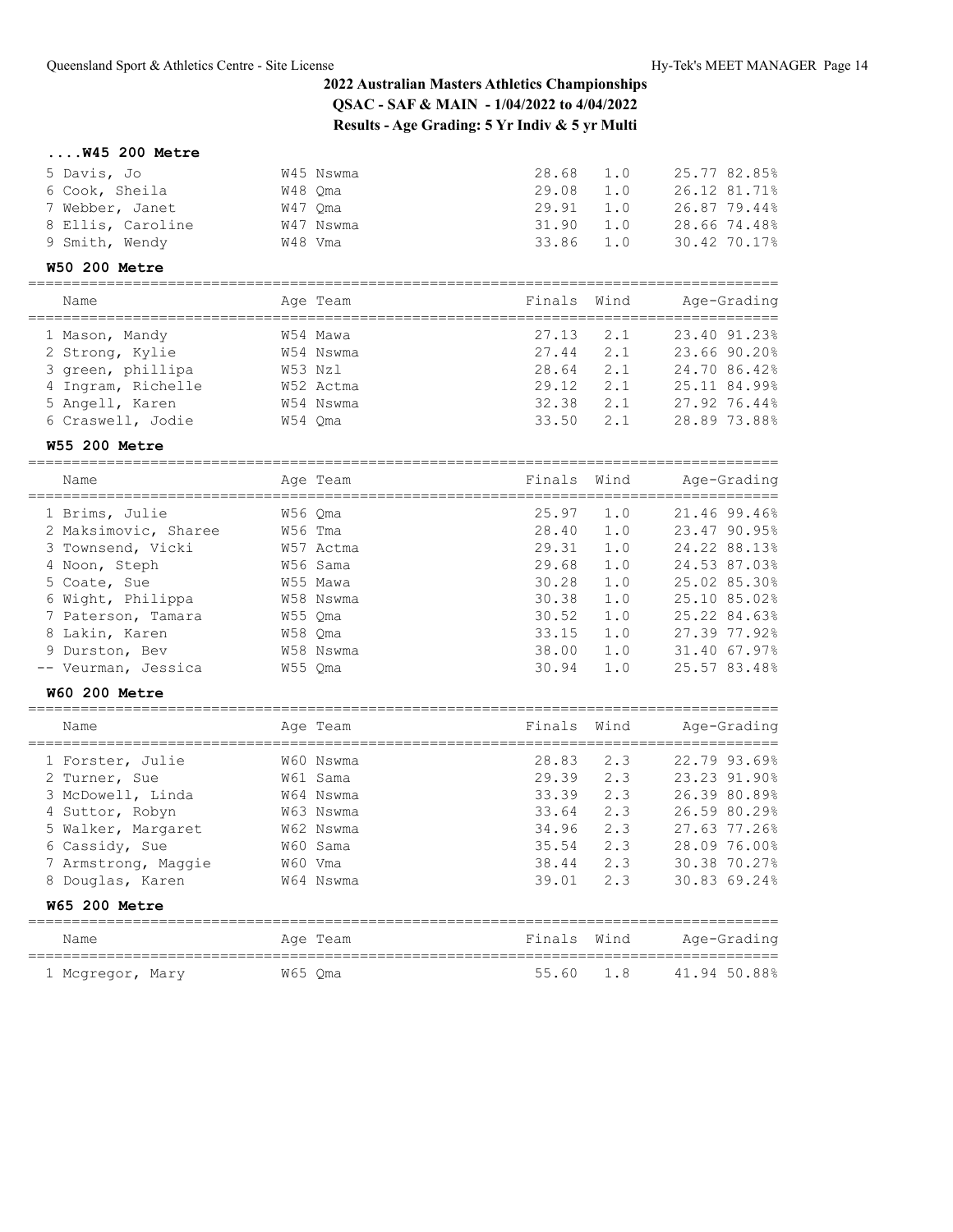## **W70 200 Metre**

| Name                                       | Age Team  | Finals<br>Wind                          | Age-Grading                  |
|--------------------------------------------|-----------|-----------------------------------------|------------------------------|
| 1 Peake, Lyn                               | W72 Sama  | 33.86<br>1.8                            | 23.94 89.16%                 |
| 2 Davis, Carol                             | W71 Qma   | 33.88<br>1.8                            | 23.95 89.11%                 |
| 3 Moorhouse, Paula                         | W73 Qma   | 40.09<br>1.8                            | 28.34 75.31%                 |
| <b>W75 200 Metre</b>                       |           |                                         |                              |
| Name                                       | Age Team  | Wind<br>Finals                          | Age-Grading                  |
| 1 Allison, Marge                           | W77 Qma   | 38.48<br>1.8                            | 25.19 84.75%                 |
| 2 Painter, Brenda                          | W77 Mawa  | 47.29<br>1.8                            | 30.96 68.96%                 |
| <b>W80 200 Metre</b>                       |           |                                         |                              |
| Name                                       | Age Team  | Wind<br>Finals<br>======                | Age-Grading<br>============= |
| 1 Westbrook, Suzanne                       | W80 Tma   | 47.92<br>1.8                            | 28.07 76.04%                 |
| M30 200 Metre                              |           |                                         |                              |
| Name                                       | Age Team  | Wind<br>Finals                          | Age-Grading                  |
| 1 Rai, Gogi                                | M31 Vma   | 22.65<br>1.8                            | 22.66 85.30%                 |
| 2 Connolly, Tommy                          | M30 Mawa  | 23.39<br>1.8                            | 23.40 82.60%                 |
| 3 Gray, Daniel                             | M31 Qma   | 25.72<br>1.8                            | 25.73 75.12%                 |
| M35 200 Metre                              |           |                                         |                              |
| Name                                       | Age Team  | Finals<br>Wind                          | Age-Grading                  |
| 1 Finegan, Gary                            | M36 Mawa  | 22.43<br>0.3                            | 22.07 87.56%                 |
| 2 Godsell, Joe                             | M38 Sama  | 24.58<br>0.3                            | 24.18 79.90%                 |
| 3 Allard, Luke                             | M38 Actma | 24.86<br>0.3                            | 24.46 79.00%                 |
| 4 Cragg, Steven                            | M37 Qma   | 25.31<br>0.3                            | 24.90 77.60%                 |
| M40 200 Metre<br>==================        |           | ==============                          |                              |
| Name<br>================================== | Age Team  | Wind<br>Finals<br>--------------------- | Age-Grading                  |
| 1 Stone, Jay                               | M42 Nswma | 22.93<br>0.7                            | 21.87 88.36%                 |
| 2 Alexander, Bruce                         | M42 Nzl   | 23.66<br>0.7                            | 22.57 85.63%                 |
| 3 Blacker, Steven                          | M43 Nswma | 24.20<br>0.7                            | 23.08 83.72%                 |
| 4 Cummings, Marlon                         | M44 Vma   | 24.70<br>0.7                            | 23.56 82.02%                 |
| 5 Morrissey, David                         | M40 Vma   | 25.31<br>0.7                            | 24.14 80.05%                 |
| 6 Hadjandonis, Kon                         | M44 Qma   | 25.70<br>0.7                            | 24.51 78.83%                 |
| 7 Ladynski, Shane                          | M43 Qma   | 25.92<br>0.7                            | 24.72 78.16%                 |
| M45 200 Metre                              |           |                                         |                              |
| Name                                       | Age Team  | Prelims Wind                            | Age-Grading H#               |
| Preliminaries                              |           |                                         |                              |
| 1 Crowley, Nathan                          | M48 Vma   | 24.74Q 1.2                              | 22.85 84.56% 2               |
| 2 Harper, Mark                             | M46 Vma   | $24.99Q - 0.7$                          | 23.08 83.71%<br>1            |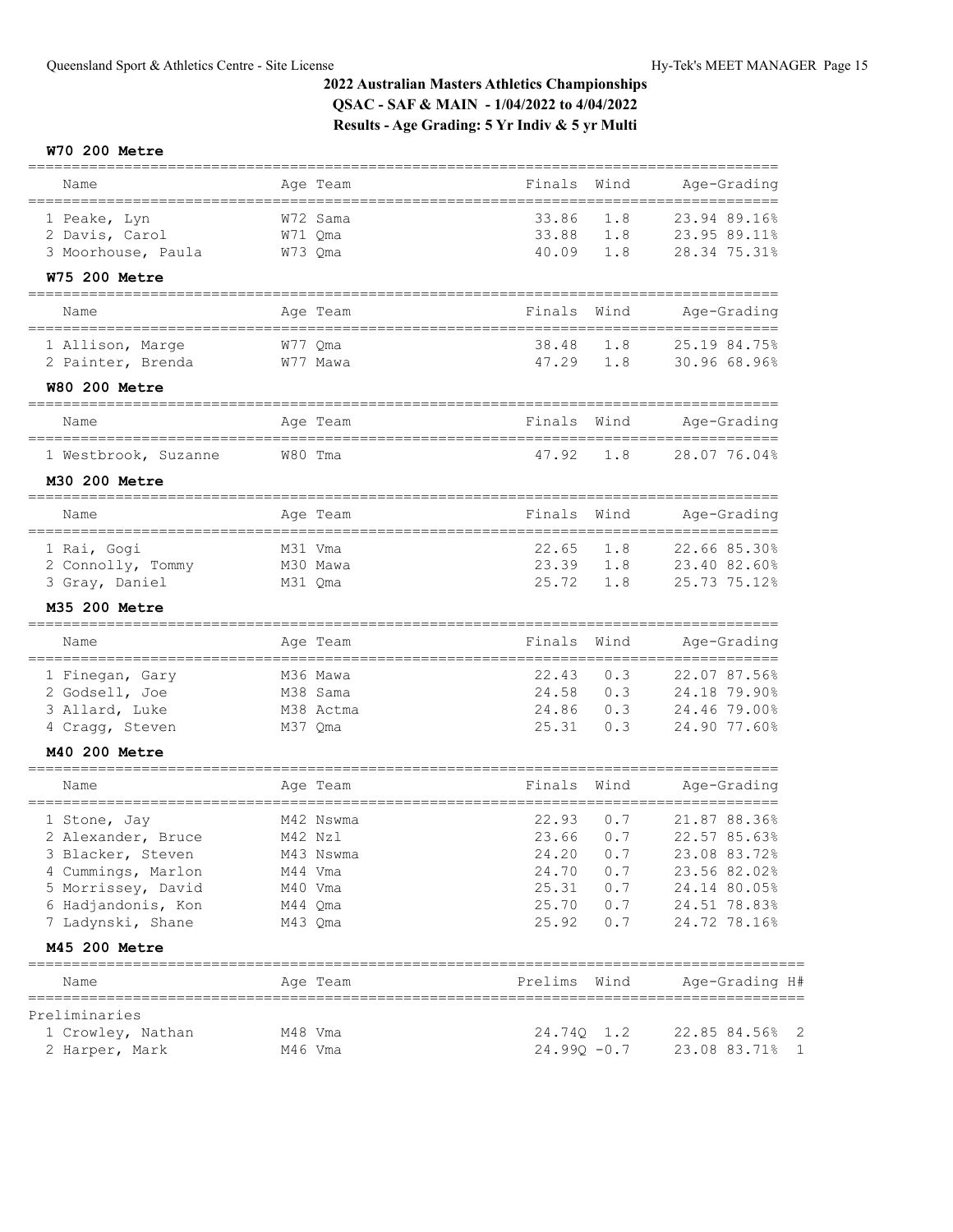## **....M45 200 Metre**

| M48 Qma                                                                                                                                                                                                                                         | 24.850 1.2                   | 22.95 84.19% 2 |
|-------------------------------------------------------------------------------------------------------------------------------------------------------------------------------------------------------------------------------------------------|------------------------------|----------------|
| M49 Vma                                                                                                                                                                                                                                         | $25.340 -0.7$                | 23.41 82.56% 1 |
| M46 Nswma                                                                                                                                                                                                                                       | $25.220$ 1.2                 | 23.30 82.95% 2 |
| M45 Actma                                                                                                                                                                                                                                       | $25.53Q - 0.7$               | 23.58 81.94% 1 |
| M47 Qma                                                                                                                                                                                                                                         | $25.56q -0.7$                | 23.61 81.85% 1 |
|                                                                                                                                                                                                                                                 | $25.89q$ 1.2                 | 23.91 80.80% 2 |
| M48 Actma                                                                                                                                                                                                                                       | $26.13q - 0.7$               | 24.14 80.06% 1 |
| M45 Qma                                                                                                                                                                                                                                         | $26.83$ 1.2                  | 24.78 77.97% 2 |
| M47 Oma                                                                                                                                                                                                                                         | $26.92 \quad 1.2$            | 24.87 77.71% 2 |
| M49 Qma                                                                                                                                                                                                                                         | $27.32 \t1.2$                | 25.24 76.57% 2 |
| M46 Oma                                                                                                                                                                                                                                         | 27.81<br>$-0.7$              | 25.69 75.22% 1 |
| M49 Oma                                                                                                                                                                                                                                         | $28.86 - 0.7$                | 26.66 72.49% 1 |
| M46 Oma                                                                                                                                                                                                                                         | 28.91 1.2                    | 26.70 72.36% 2 |
| 3 Scully, Graham<br>4 Giglio, Mark<br>5 See, Adrian<br>6 Joliffe, Caleb<br>7 Fitzgerald, Wade<br>9 Badwal, Gurpreet Singh<br>10 Couper, Zac<br>11 Horder, Matthew<br>12 Beatson, Scott<br>13 Doel, Rene<br>14 Altmann, Mark<br>15 Calleja, Mark | 8 Doodson, Michael M45 Nswma |                |

## **M45 200 Metre**

|        | Name                     | Age Team  | Finals Wind |     | Age-Grading  |
|--------|--------------------------|-----------|-------------|-----|--------------|
| Finals |                          |           |             |     |              |
|        |                          |           |             |     |              |
|        | 1 Harper, Mark           | M46 Vma   | 23.31       | 2.0 | 21.53 89.75% |
|        | 2 Crowley, Nathan        | M48 Vma   | 23.53       | 2.0 | 21.73 88.91% |
|        | 3 Giglio, Mark           | M49 Vma   | 23.66       | 2.0 | 21.86 88.42% |
|        | 4 See, Adrian            | M46 Nswma | 23.83       | 2.0 | 22.01 87.79% |
|        | 5 Scully, Graham         | M48 Oma   | 24.03       | 2.0 | 22.20 87.06% |
|        | 6 Badwal, Gurpreet Singh | M48 Actma | 25.59       | 2.0 | 23.64 81.75% |
|        | 7 Doodson, Michael       | M45 Nswma | 25.62       | 2.0 | 23.67 81.65% |
|        | 8 Fitzgerald, Wade       | M47 Oma   | 27.58       | 2.0 | 25.48 75.85% |
|        |                          |           |             |     |              |

## **M50 200 Metre**

| Name                                  | Age Team  | Prelims        | Wind | Age-Grading H# |
|---------------------------------------|-----------|----------------|------|----------------|
| Preliminaries                         |           |                |      |                |
| 1 Dobrzynski, Stewart                 | M51 Vma   | $24.640 - 0.7$ |      | 22.02 87.78% 2 |
| 2 Leseberg, Ernie                     | M50 Nswma | $25.520 - 1.9$ |      | 22.80 84.76% 1 |
| 3 Austin, David                       | M51 Actma | $24.700 - 0.7$ |      | 22.07 87.57% 2 |
| 4 Berlin, Michael                     | M52 Qma   | $25.820 - 1.9$ |      | 23.07 83.77% 1 |
| 5 Musolino, Vince                     | M50 Sama  | $24.930 - 0.7$ |      | 22.28 86.76% 2 |
| 6 Parkinson, Gary                     | M54 Oma   | $25.970 - 1.9$ |      | 23.21 83.29% 1 |
| 7 Stergiou, Lee                       | M50 Mawa  | $25.03q - 0.7$ |      | 22.37 86.42% 2 |
| 8 Rodda, Andrew                       | M52 Nswma | $26.33q -1.9$  |      | 23.53 82.15% 1 |
| 9 Wardecki, Krzysztof (Kris M53 Nswma |           | $26.38q - 1.9$ |      | 23.57 81.99% 1 |
| 10 Murfett, Grant                     | M54 Vma   | $27.49 - 0.7$  |      | 24.56 78.68% 2 |
| 11 Langdon, Antony                    | M53 Vma   | $27.85 - 1.9$  |      | 24.89 77.67% 1 |
| 12 Rashid, Navid                      | M52 Vma   | $31.09 - 1.9$  |      | 27.78 69.57% 1 |
| 13 Davie, EJ                          | M51 Nswma | $34.96 - 0.7$  |      | 31.24 61.87% 2 |
|                                       |           |                |      |                |

## **M50 200 Metre**

|        | Name                  |  | Age Team  | Finals Wind |     | Age-Grading  |  |  |  |
|--------|-----------------------|--|-----------|-------------|-----|--------------|--|--|--|
| Finals |                       |  |           |             |     |              |  |  |  |
|        | 1 Leseberg, Ernie     |  | M50 Nswma | $22.97$ 1.6 |     | 20.53 94.17% |  |  |  |
|        | 2 Dobrzynski, Stewart |  | M51 Vma   | 24.06       | 1.6 | 21.50 89.90% |  |  |  |
|        | 3 Berlin, Michael     |  | M52 Oma   | 24.16       | 1.6 | 21.59 89.53% |  |  |  |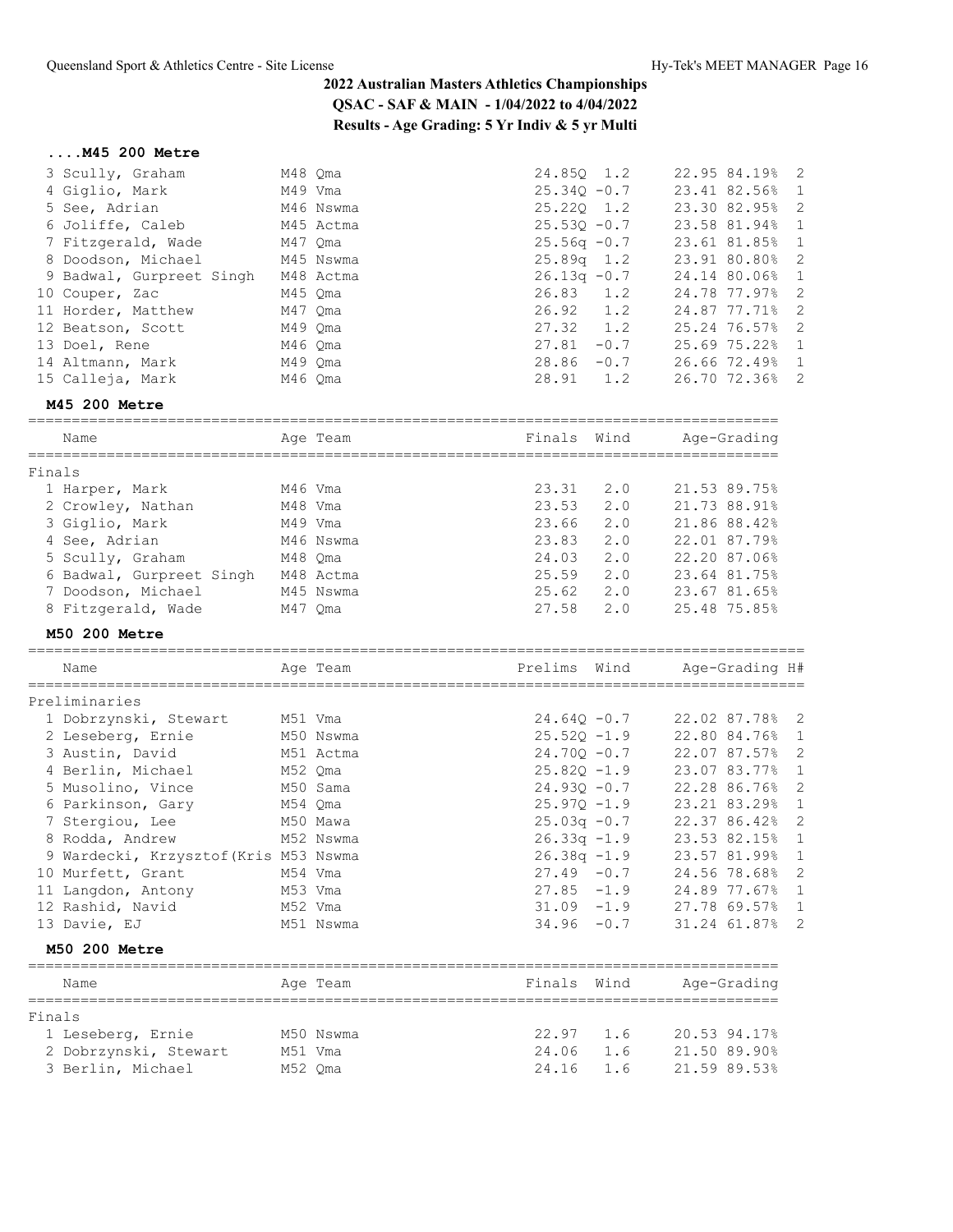## **....M50 200 Metre**

| 4 Austin, David                       | M51 Actma | 24.21 1.6                     |     | 21.63 89.34% |
|---------------------------------------|-----------|-------------------------------|-----|--------------|
| 5 Stergiou, Lee                       | M50 Mawa  | 24.57                         | 1.6 | 21.96 88.03% |
| 6 Parkinson, Gary                     | M54 Oma   | 24.60                         | 1.6 | 21.98 87.93% |
| 7 Musolino, Vince                     | M50 Sama  | 24.83                         | 1.6 | 22.19 87.11% |
| 8 Rodda, Andrew                       | M52 Nswma | 27.23                         | 1.6 | 24.33 79.43% |
| 9 Wardecki, Krzysztof (Kris M53 Nswma |           | 1:14.63  1.6  1:06.68  28.98% |     |              |

### **M55 200 Metre**

| Name                     | Age Team  | Finals Wind |     | Age-Grading  |
|--------------------------|-----------|-------------|-----|--------------|
| 1 Brack, Christopher     | M56 Oma   | 24.25       | 0.7 | 20.94 92.29% |
| 2 Hodges, Grant          | M56 Nzl   | 24.96       | 0.7 | 21.55 89.66% |
| 3 Hughes, Darren         | M59 Nswma | 25.23       | 0.7 | 21.79 88.70% |
| 4 DI Giandomenico, Fabio | M58 Oma   | 25.28       | 0.7 | 21.83 88.53% |
| 5 Reid, Brett            | M58 Nswma | 26.16       | 0.7 | 22.59 85.55% |
| 6 Italia, Rob            | M56 Vma   | 27.13       | 0.7 | 23.43 82.49% |
| 7 Lasker, Robert         | M59 Oma   | 28.58       | 0.7 | 24.68 78.31% |
| 8 Clarson, Colin         | M58 Nswma | 29.38       | 0.7 | 25.37 76.17% |
| 9 Jackson, Rick          | M57 Oma   | 31.08       | 0.7 | 26.84 72.01% |
|                          |           |             |     |              |

### **M60 200 Metre**

| Name               |         | Age Team  | Finals Wind |     | Age-Grading  |
|--------------------|---------|-----------|-------------|-----|--------------|
| 1 Cassidy, Michael |         | M60 Sama  | 25.34       | 1.4 | 21.12 91.52% |
| 2 Devery, Todd     |         | M61 Nswma | 27.26       | 1.4 | 22.72 85.07% |
| 3 Varley, Dave     | M60 Oma |           | 27.55       | 1.4 | 22.96 84.17% |
| 4 Young, Trevor    |         | M63 Nswma | 27.57       | 1.4 | 22.98 84.11% |
| 5 Isackson, Dave   |         | M60 Nswma | 28.89       | 1.4 | 24.08 80.27% |
| 6 James, Darryl    | M60 Oma |           | 29.02       | 1.4 | 24.18 79.91% |
| 7 capon, gav       | M64 Oma |           | 29.55       | 1.4 | 24.63 78.48% |
| 8 Harrell, Hayden  |         | M63 Sama  | 32.10       | 1.4 | 26.75 72.24% |
| -- Shaw, Graham    | M64 Vma |           | DNF         | 1.4 |              |

## **M65 200 Metre**

| Name              |         | Age Team  | Finals Wind |     | Age-Grading  |
|-------------------|---------|-----------|-------------|-----|--------------|
| 1 Mayston, Rob    | M65 Vma |           | 25.00       | 1.6 | 20.02 96.52% |
| 2 Shearsby, David |         | M65 Nswma | 27.32       | 1.6 | 21.88 88.32% |
| 3 watts, andrew   | M66 Vma |           | 27.39       | 1.6 | 21.94 88.10% |
| 4 Begley, Joe     | M68 Oma |           | 28.54       | 1.6 | 22.86 84.55% |
| 5 Ramondetta, Vic |         | M67 Nswma | 29.27       | 1.6 | 23.44 82.44% |
| 6 Durant, Graham  | M67 Oma |           | 30.73       | 1.6 | 24.61 78.52% |

## **M70 200 Metre**

| Name              | Age Team  | Finals Wind |     | Age-Grading  |
|-------------------|-----------|-------------|-----|--------------|
| 1 Lamb, John      | M72 Nswma | 28.41 1.5   |     | 21.72 88.98% |
| 2 van Bavel, Hans | M72 Sama  | 29.12       | 1.5 | 22.26 86.81% |
| 3 Carr, Bill      | M72 Vma   | 32.21       | 1.5 | 24.62 78.48% |
| 4 Membrey, Harold | M70 Mawa  | 35.98       | 1.5 | 27.50 70.26% |
| 5 Ryan, Sean      | M73 Oma   | 36.24       | 1.5 | 27.70 69.76% |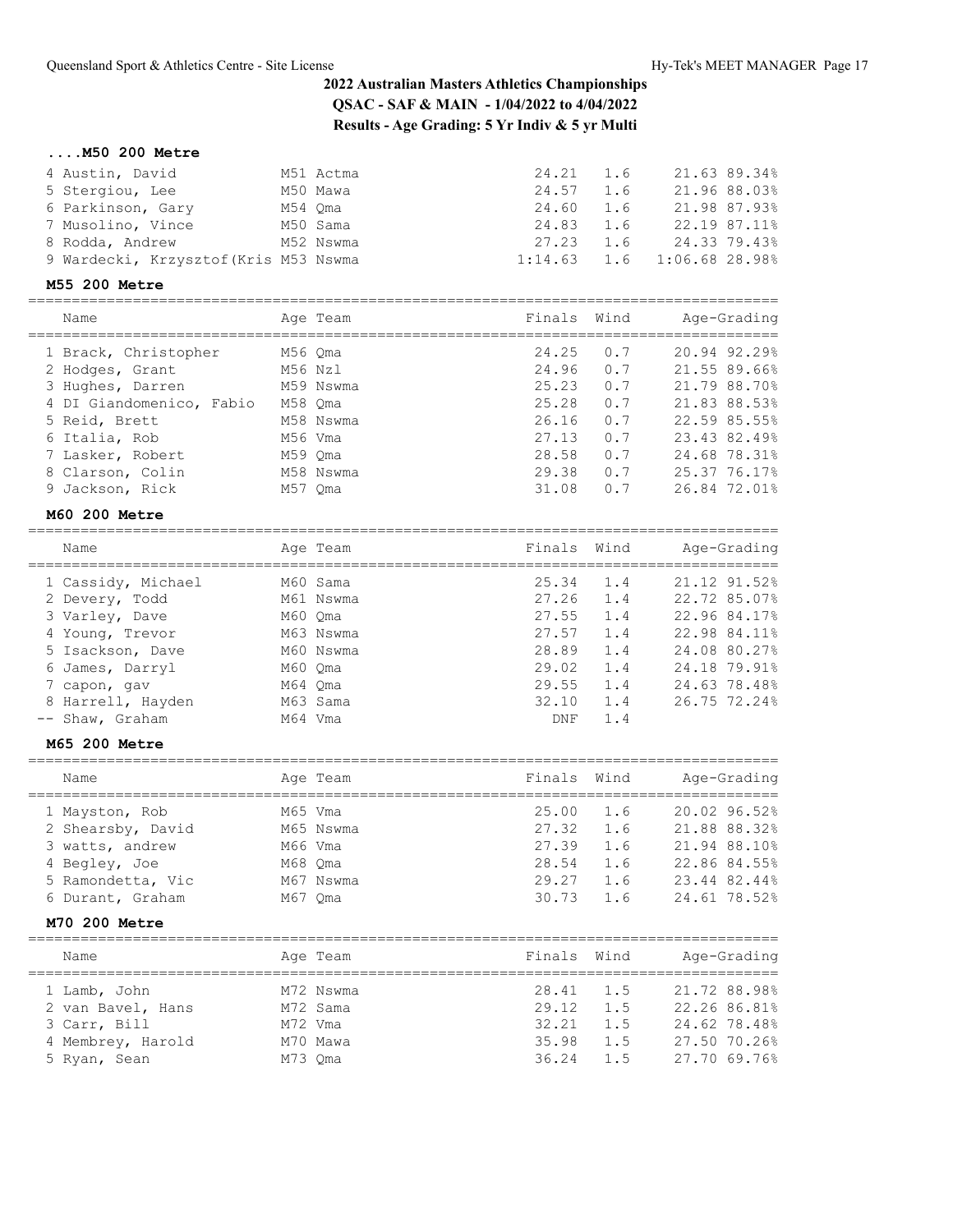**....M70 200 Metre**

| 6 Oya, Shisei<br>7 Chaplain, Paul                                                                                                                       | M72 Actma<br>M73 Qma                                             | 37.22<br>40.38                                                              | 1.5<br>28.45 67.92%<br>30.86 62.61%<br>1.5                                                                                                                  |  |
|---------------------------------------------------------------------------------------------------------------------------------------------------------|------------------------------------------------------------------|-----------------------------------------------------------------------------|-------------------------------------------------------------------------------------------------------------------------------------------------------------|--|
| M75 200 Metre                                                                                                                                           |                                                                  |                                                                             |                                                                                                                                                             |  |
| ================================<br>Name                                                                                                                | Age Team                                                         | :===================<br>Finals                                              | Wind<br>Age-Grading                                                                                                                                         |  |
| =====================================<br>1 Rowe, Arthur<br>2 Wight, John<br>3 McDonald, Rob<br>4 Donnelley, David<br>5 Lacko, Dieter<br>6 Dunstan, Dick | M78 Qma<br>M76 Qma<br>M78 Qma<br>M78 Nswma<br>M75 Qma<br>M75 Qma | _____________________<br>32.09<br>33.06<br>33.59<br>34.66<br>36.64<br>52.77 | =================<br>23.16 83.45%<br>1.7<br>1.7<br>23.86 81.00%<br>1.7<br>24.24 79.73%<br>1.7<br>25.01 77.26%<br>1.7<br>26.44 73.09%<br>38.08 50.75%<br>1.7 |  |
| <b>M80 200 Metre</b>                                                                                                                                    |                                                                  |                                                                             |                                                                                                                                                             |  |
| Name                                                                                                                                                    | Age Team                                                         | Finals                                                                      | Wind<br>Age-Grading<br>===============                                                                                                                      |  |
| 1 Chantrill, David<br>2 Bunin, Pio<br>3 Oakley, Russell<br><b>M85 200 Metre</b>                                                                         | M83 Nswma<br>M80 Qma<br>M82 Vma                                  | 34.00<br>35.57<br>35.68                                                     | 2, 2<br>22.77 84.85%<br>2.2<br>23.83 81.11%<br>2.2<br>23.90 80.86%                                                                                          |  |
|                                                                                                                                                         |                                                                  |                                                                             |                                                                                                                                                             |  |
| Name<br>=====================                                                                                                                           | Age Team<br>===================                                  | Finals                                                                      | Wind<br>Age-Grading                                                                                                                                         |  |
| 1 Carr, David<br>2 Silcock-Delaney, Colin M89 Vma                                                                                                       | M89 Mawa                                                         | 44.56<br>1:25.38                                                            | 26.97 71.66%<br>2.2<br>2, 2<br>51.67 37.40%                                                                                                                 |  |
| <b>W30 400 Metre</b>                                                                                                                                    |                                                                  |                                                                             |                                                                                                                                                             |  |
| Name                                                                                                                                                    | Age Team                                                         | Finals                                                                      | Age-Grading<br>====================================                                                                                                         |  |
| 1 Kaliyati, Loreen<br>2 van den Worm, Elaine<br><b>W35 400 Metre</b>                                                                                    | W30 Qma<br>W32 Qma                                               | 1:04.00<br>1:17.25                                                          | $1:04.01$ 74.38%<br>$1:17.26$ 61.62%                                                                                                                        |  |
| Name                                                                                                                                                    | Age Team                                                         | Finals                                                                      | Age-Grading                                                                                                                                                 |  |
| 1 Smart, Erin<br>2 White, Lesley<br><b>W40 400 Metre</b>                                                                                                | W39 Nswma<br>W39 Nswma                                           | 59.56<br>1:07.19                                                            | 58.37 81.56%<br>1:05.84 72.30%                                                                                                                              |  |
| Name                                                                                                                                                    | Age Team                                                         | Finals                                                                      | Age-Grading                                                                                                                                                 |  |
| 1 Power, Rebekah<br>2 Shields, Kim<br>3 Kehoe, Gillian<br>4 Lucas, Radika<br>5 Anderson, Jess                                                           | W43 Nswma<br>W43 Qma<br>W42 Qma<br>W43 Qma<br>W43 Qma            | 59.87<br>1:04.40<br>1:06.29<br>1:07.75<br>1:08.52                           | ___________<br>56.23 84.67%<br>1:00.48 78.71%<br>1:02.2676.47%<br>1:03.63 74.82%<br>1:04.35 73.98%                                                          |  |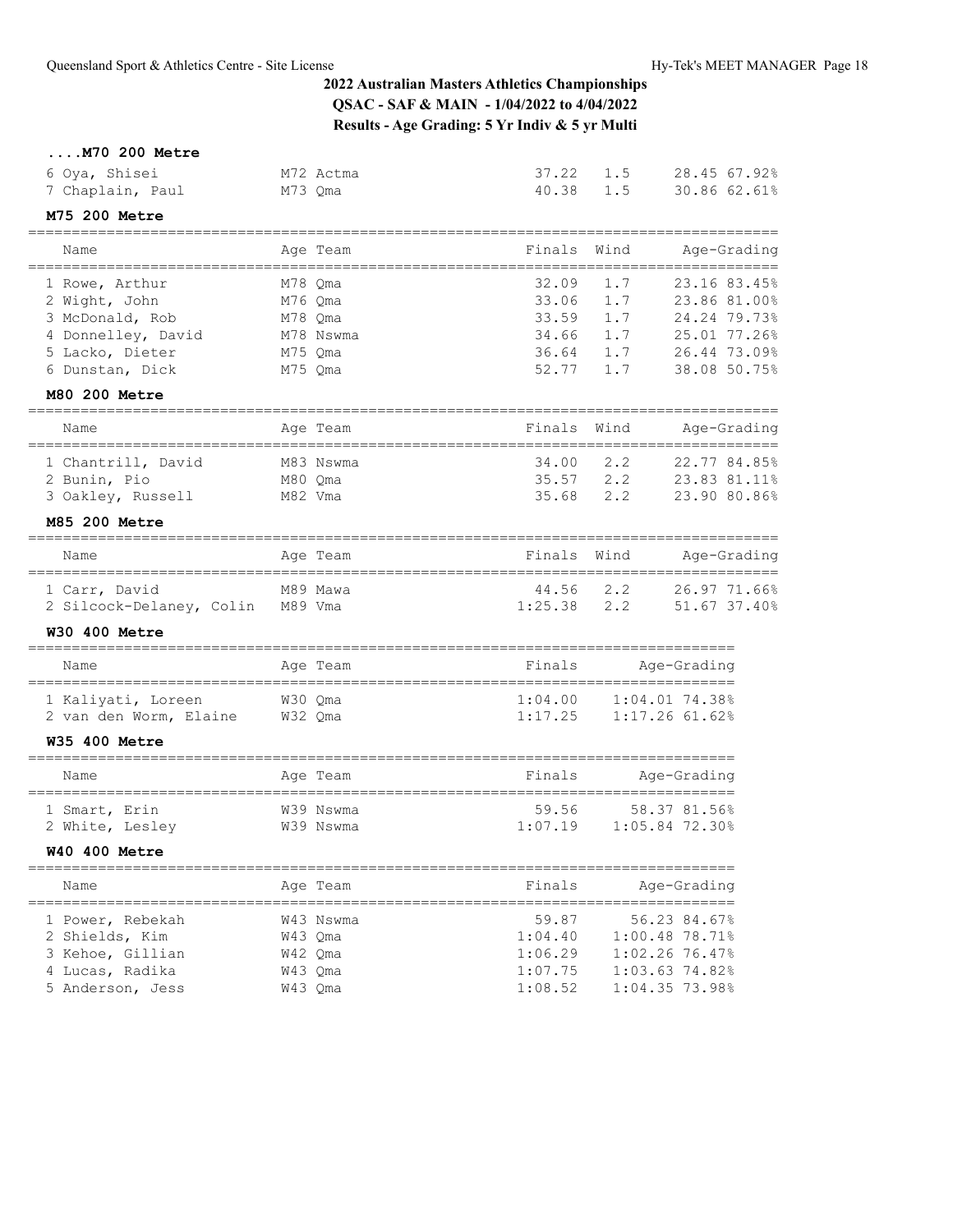## **W45 400 Metre**

| Name                                      | Age Team                     | Finals  | Age-Grading                     |
|-------------------------------------------|------------------------------|---------|---------------------------------|
| 1 Long, Karen                             | W47 Sama                     | 59.50   | 53.45 89.06%                    |
| 2 Briffa, Renee                           | W47 Qma                      | 1:00.22 | 54.10 87.99%                    |
| 3 Mackey, Michelle                        | W49 Qma                      | 1:13.27 | 1:05.82 72.32%                  |
| 4 Smith, Wendy                            | W48 Vma                      | 1:18.13 | $1:10.19$ 67.82%                |
| <b>W50 400 Metre</b>                      |                              |         |                                 |
| Name                                      | Age Team                     | Finals  | Age-Grading                     |
| ============                              |                              |         | :=============                  |
| 1 Ingram, Richelle                        | W52 Actma                    | 1:17.57 | 1:06.52 71.56%                  |
| 2 Coombe, Amanda                          | W54 Nswma                    | 1:25.29 | 1:13.14 65.08%                  |
| <b>W55 400 Metre</b><br>:================ |                              |         |                                 |
| Name                                      | Age Team                     | Finals  | Age-Grading                     |
| =======================<br>1 Brims, Julie | =================<br>W56 Qma | 1:00.43 | 49.36 96.44%                    |
| 2 Maksimovic, Sharee                      | W56 Tma                      | 1:04.37 | 52.58 90.54%                    |
| 3 Noon, Steph                             | W56 Sama                     | 1:09.45 | 56.72 83.92%                    |
| 4 Wight, Philippa                         | W58 Nswma                    | 1:10.35 | 57.46 82.84%                    |
| 5 Veurman, Jessica                        | W55 Qma                      | 1:15.48 | $1:01.65$ 77.21%                |
| 6 Lakin, Karen                            | W58 Qma                      | 1:16.76 | $1:02.69$ 75.92%                |
| 7 Paterson, Tamara                        | W55 Qma                      | 1:21.28 | 1:06.39 71.70%                  |
|                                           |                              | 1:22.62 |                                 |
| 8 Walker, Rozlyn<br>9 Flynn, Rina         | W59 Vma<br>W59 Nswma         | 1:25.26 | 1:07.48 70.54%<br>1:09.6468.36% |
|                                           |                              |         |                                 |
| <b>W60 400 Metre</b>                      |                              |         |                                 |
| Name                                      | Aqe Team                     | Finals  | Age-Grading                     |
| 1 Forster, Julie                          | W60 Nswma                    | 1:08.14 | 52.58 90.55%                    |
| 2 Hossack, Michele                        | W61 Vma                      | 1:17.17 | 59.54 79.95%                    |
| 3 McDowell, Linda                         | W64 Nswma                    | 1:23.01 | 1:04.05 74.33%                  |
| 4 Armstrong, Maggie                       | W60 Vma                      | 1:27.28 | 1:07.34 70.69%                  |
| <b>W65 400 Metre</b>                      |                              |         |                                 |
| Name                                      | Age Team                     | Finals  | Age-Grading                     |
|                                           |                              |         |                                 |
| 1 Jolley, Suzanne                         | W65 Qma                      | 1:21.46 | 58.66 81.14%                    |
| <b>W70 400 Metre</b>                      |                              |         |                                 |
| Name                                      | Age Team                     | Finals  | Age-Grading                     |
| 1 Moorhouse, Paula                        | W/3 Qma                      | 1:35.61 | $1:03.13$ 75.41%                |
| <b>W75 400 Metre</b>                      |                              |         |                                 |
| Name                                      | Age Team                     | Finals  | Age-Grading                     |
| 1 Allison, Marge                          | W// Qma                      | 1:30.00 | 53.01 89.81%                    |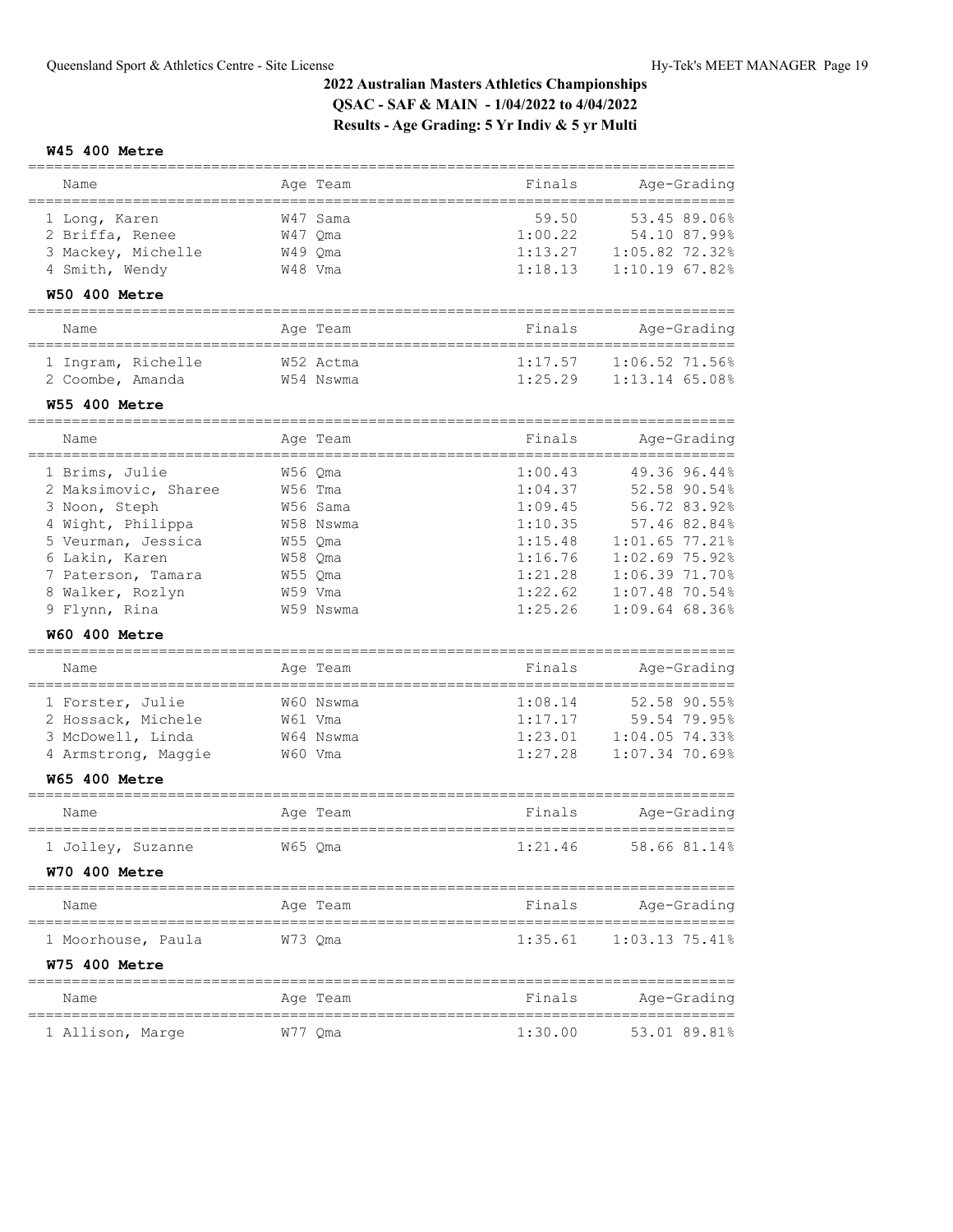**W80 400 Metre**

| Name                                  | Age Team           | Finals  | Age-Grading                                   |
|---------------------------------------|--------------------|---------|-----------------------------------------------|
| 1 Westbrook, Suzanne<br>M30 400 Metre | W80 Tma            | 2:04.13 | 1:02.39 76.30%                                |
|                                       |                    |         |                                               |
| Name                                  | Age Team           | Finals  | Age-Grading<br>===========                    |
| 1 Rai, Gogi                           | M31 Vma            | 1:00.21 | 1:00.22 71.72%                                |
| M35 400 Metre                         |                    |         |                                               |
| Name                                  | Age Team           | Finals  | Age-Grading                                   |
| 1 Godsell, Joe                        | M38 Sama           | 54.60   | 52.72 81.92%                                  |
| 2 Allard, Luke                        | M38 Actma          | 55.25   | 53.34 80.96%                                  |
| 3 Erasmus, Jaco                       | M38 Qma            | 55.43   | 53.52 80.70%                                  |
| 4 Cragg, Steven                       | M37 Qma            | 56.19   | 54.25 79.60%                                  |
| M40 400 Metre                         |                    |         |                                               |
| Name                                  | Age Team           | Finals  | Age-Grading                                   |
| ===============                       |                    | 51.03   | =============================<br>47.74 90.46% |
| 1 Stone, Jay<br>2 Melllish, Daniel    | M42 Nswma          | 54.59   | 51.07 84.56%                                  |
| 3 Cummings, Marlon                    | M43 Qma<br>M44 Vma | 55.47   | 51.89 83.22%                                  |
| 4 Morrissey, David                    | M40 Vma            | 56.10   | 52.48 82.28%                                  |
| 5 Matthews, Luke                      | M40 Vma            | 56.46   | 52.82 81.76%                                  |
| 6 Panagoda, Gaj                       | M41 Qma            | 57.19   | 53.50 80.71%                                  |
| 7 Hadjandonis, Kon                    | M44 Qma            | 58.17   | 54.42 79.35%                                  |
| M45 400 Metre                         |                    |         |                                               |
| -------------------                   |                    |         |                                               |
| Name                                  | Age Team           | Finals  | Age-Grading                                   |
| 1 Crowley, Nathan                     | M48 Vma            | 52.00   | 47.09 91.71%                                  |
| 2 See, Adrian                         | M46 Nswma          | 52.54   | 47.57 90.77%                                  |
| 3 Mierisch, Paul                      | M45 Vma            | 54.44   | 49.29 87.60%                                  |
| 4 Scully, Graham                      | M48 Qma            | 55.38   | 50.15 86.11%                                  |
| 5 Joliffe, Caleb                      | M45 Actma          | 58.06   | 52.57 82.14%                                  |
| Doodson, Michael<br>6                 | M45 Nswma          | 58.94   | 53.37 80.91%                                  |
| 7 Rule, Justin                        | M46 Qma            | 1:03.06 | 57.10 75.63%                                  |
| 8 Adams, David                        | M45 Mawa           | 1:04.16 | 58.10 74.33%                                  |
| M50 400 Metre                         | ========           | ======  |                                               |
| Name                                  | Age Team           | Finals  | Age-Grading H#                                |
| 1 Leseberg, Ernie                     | M50 Nswma          | 53.37   | 46.73 92.43%<br>2                             |
| 2 Dobrzynski, Stewart                 | M51 Vma            | 54.15   | $\overline{c}$<br>47.41 91.10%                |
| 3 Wilcox, Andrew                      | M53 Vma            | 54.32   | $\overline{c}$<br>47.56 90.81%                |
| 4 Austin, David                       | M51 Actma          | 55.50   | $\overline{c}$<br>48.59 88.88%                |
| 5 Stergiou, Lee                       | M50 Mawa           | 55.81   | $\overline{c}$<br>48.86 88.39%                |
| 6 Berlin, Michael                     | M52 Qma            | 56.40   | 49.38 87.46%<br>2                             |
| 7 Murfett, Grant                      | M54 Vma            | 58.05   | 1<br>50.82 84.98%                             |
|                                       |                    |         |                                               |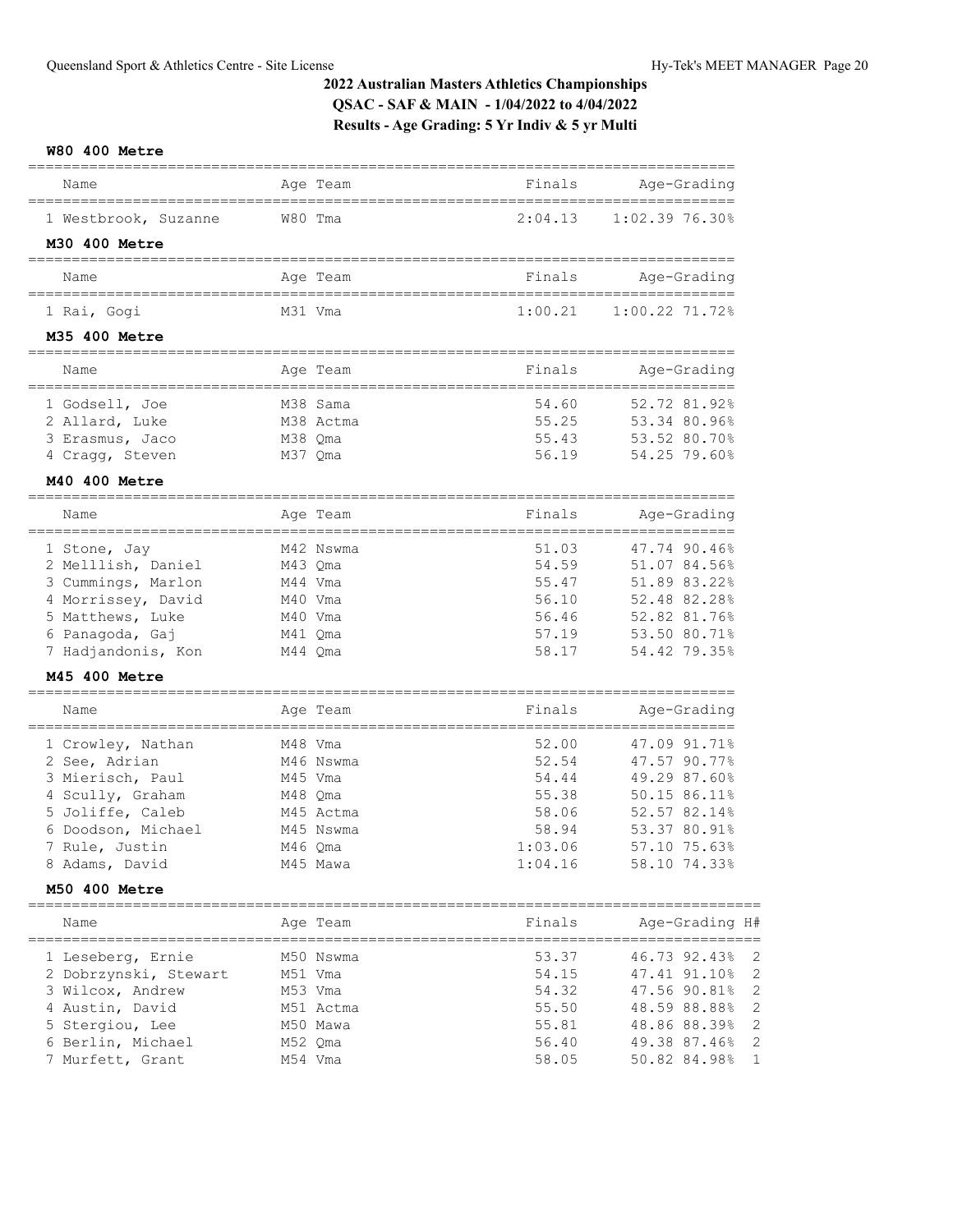**....M50 400 Metre**

| 8 Williams, Adrian | M54 Nswma | 58.74   | 51.43 83.98% 1   |  |
|--------------------|-----------|---------|------------------|--|
| 9 Fernandez, David | M51 Oma   | 1:01.30 | 53.67 80.47% 1   |  |
| 10 Langdon, Antony | M53 Vma   | 1:04.04 | 56.07 77.03% 1   |  |
| 11 Rashid, Navid   | M52 Vma   | 1:09.42 | $1:00.7871.06$ 1 |  |
|                    |           |         |                  |  |

### **M55 400 Metre**

================================================================================= Name Age Team Finals Age-Grading

| Ndille               |         | Age ream  | r THIRTS | Age-erading  |
|----------------------|---------|-----------|----------|--------------|
| 1 Brack, Christopher | M56 Oma |           | 55.63    | 47.03 91.82% |
| 2 Hughes, Darren     |         | M59 Nswma | 56.45    | 47.73 90.49% |
| 3 Pufke, Uwe         |         | M56 Mawa  | 58.08    | 49.11 87.95% |
| 4 Phelan, Joe        | M55 Oma |           | 59.76    | 50.53 85.48% |
| 5 Italia, Rob        | M56 Vma |           | 1:00.40  | 51.07 84.57% |
| 6 Moore, Barry       |         | M59 Nswma | 1:00.73  | 51.35 84.11% |
| 7 Clarson, Colin     |         | M58 Nswma | 1:06.20  | 55.97 77.16% |
|                      |         |           |          |              |

## **M60 400 Metre**

| Name              | Age Team  | Finals  | Age-Grading H#     |
|-------------------|-----------|---------|--------------------|
| 1 Devery, Todd    | M61 Nswma | 1:01.98 | $50.54$ 85.45% 2   |
| 2 Chapman, Ric    | M61 Nswma | 1:04.97 | 52.98 81.51% 1     |
| 3 Dwyer, Brendan  | M64 Nswma | 1:05.18 | 53.15 81.25% 1     |
| 4 James, Darryl   | M60 Oma   | 1:05.58 | 53.48 80.76% 2     |
| 5 Young, Trevor   | M63 Nswma | 1:06.55 | 54.27 79.58% 2     |
| 6 Keeghan, Tony   | M63 Oma   | 1:08.32 | 55.71 77.52% 2     |
| 7 Harrell, Hayden | M63 Sama  | 1:14.60 | $1:00.83$ 70.99% 1 |
|                   |           |         |                    |

## **M65 400 Metre**

| Name                   | Age Team  | Finals  | Age-Grading  |
|------------------------|-----------|---------|--------------|
| 1 Mayston, Rob         | M65 Vma   | 59.00   | 46.24 93.39% |
| 2 watts, andrew        | M66 Vma   | 1:03.20 | 49.53 87.18% |
| 3 Ramondetta, Vic      | M67 Nswma | 1:07.46 | 52.87 81.68% |
| 4 Durant, Graham       | M67 Oma   | 1:07.71 | 53.06 81.38% |
| 5 Clapper, Mike        | M69 Vma   | 1:08.84 | 53.95 80.04% |
| 6 Cooper, John         | M69 Vma   | 1:10.70 | 55.41 77.93% |
| 7 van den Worm, Willem | M65 Oma   | 1:11.86 | 56.31 76.68% |
|                        |           |         |              |

#### **M70 400 Metre**

| Name               |         | Age Team  | Finals  | Age-Grading      |
|--------------------|---------|-----------|---------|------------------|
| 1 Lamb, John       |         | M72 Nswma | 1:04.97 | 48.47 89.09%     |
| 2 Bodsworth, Bruce | M70 Oma |           | 1:13.21 | 54.62 79.06%     |
| 3 Carr, Bill       | M72 Vma |           | 1:16.10 | 56.78 76.06%     |
| 4 Ryan, Sean       | M73 Oma |           | 1:24.09 | $1:02.74$ 68.83% |
| 5 Oya, Shisei      |         | M72 Actma | 1:27.41 | 1:05.2166.22     |
| 6 Chaplain, Paul   | M73 Oma |           | 1:58.86 | $1:28.67$ 48.70% |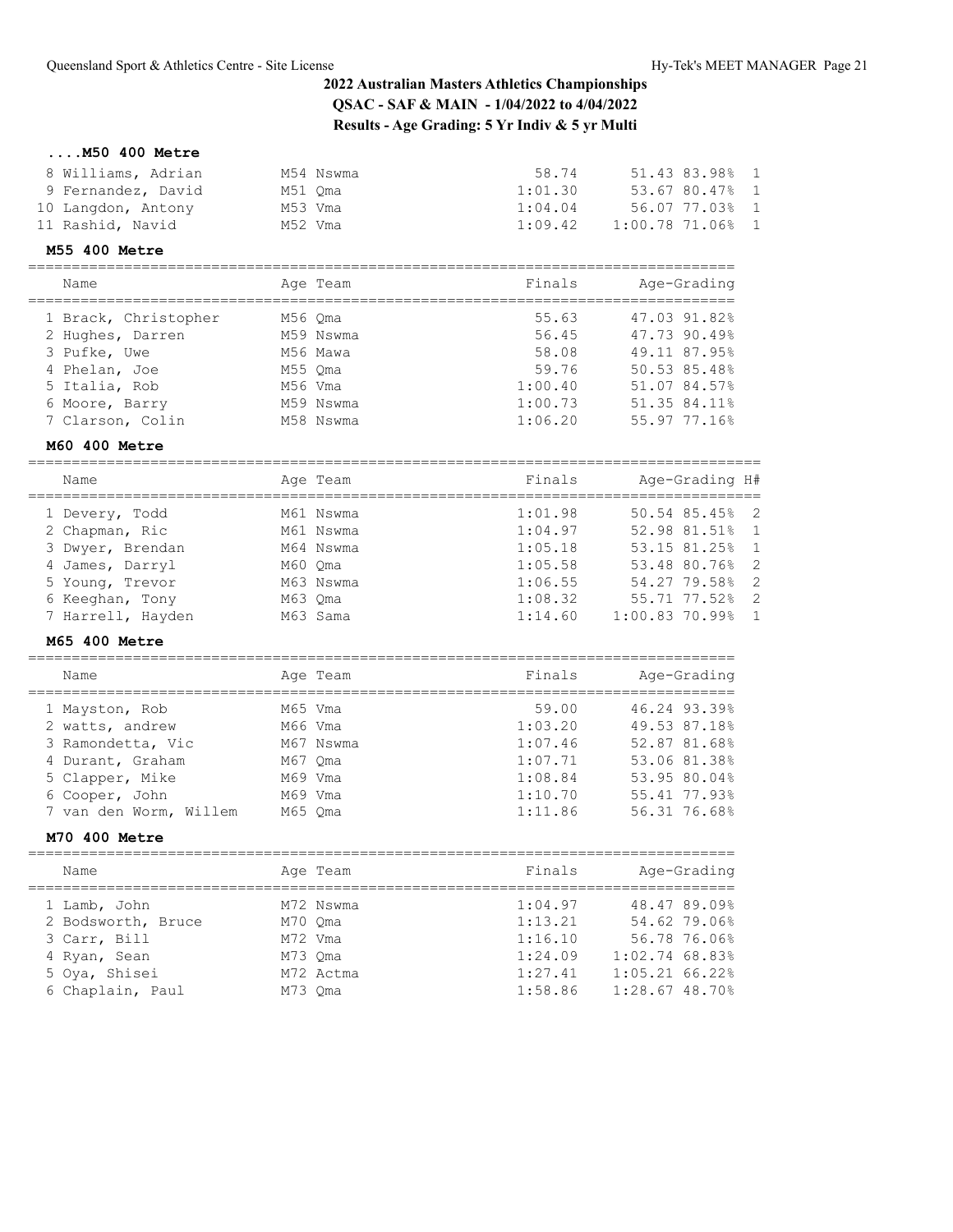## **M75 400 Metre**

| Name                                          | Age Team     | Finals                   | ==========<br>Age-Grading |
|-----------------------------------------------|--------------|--------------------------|---------------------------|
| 1 Dixon, Steve                                | M75 Qma      | 1:22.85                  | 57.87 74.63%              |
| 2 Lacko, Dieter                               | M75 Qma      | 1:25.29                  | 59.57 72.49%              |
| M80 400 Metre<br>======================       |              | ===============          |                           |
| Name                                          | Age Team     | Finals                   | Age-Grading               |
| 1 Chantrill, David                            | M83 Nswma    | 1:24.76                  | 53.94 80.06%              |
| 2 Oakley, Russell                             | M82 Vma      | 1:26.15                  | 54.82 78.77%              |
| 3 Bunin, Pio                                  | M80 Qma      | 1:26.94                  | 55.32 78.05%              |
| 4 Mancey, Colin                               | M80 Qma      | 1:29.06                  | 56.67 76.20%              |
| M85 400 Metre<br>======================       |              |                          |                           |
| Name                                          | Age Team     | Finals                   | Age-Grading               |
| 1 Carr, David                                 | M89 Mawa     | 1:56.38                  | 1:04.5766.88%             |
| 2 Silcock-Delaney, Colin                      | M89 Vma      | 3:31.35                  | 1:57.26 36.83%            |
| <b>W35 800 Metre</b><br>===================== | ============ |                          |                           |
| Name                                          | Age Team     | Finals                   | Age-Grading               |
| 1 Smart, Erin                                 | W39 Nswma    | 2:27.28                  | 2:26.56 77.29%            |
| 2 Cecil, Kate                                 | W38 Qma      | 2:31.09                  | 2:30.35 75.35%            |
| 3 Herbert, Kathryn                            | W35 Nswma    | 2:31.48                  | 2:30.74 75.15%            |
| 4 White, Lesley                               | W39 Nswma    | 2:33.54                  | 2:32.79 74.14%            |
| <b>W40 800 Metre</b><br>===================   |              |                          |                           |
| Name<br>====================================  | Age Team     | Finals                   | Age-Grading               |
| 1 Axelsen, Taryn                              | W41 Qma      | 2:27.43                  | 2:20.61 80.57%            |
| 2 Shields, Kim                                | W43 Qma      | 2:33.04                  | 2:25.96 77.61%            |
| 3 Clayton, Alice                              | W41 Nswma    | 2:33.45                  | 2:26.35 77.41%            |
| 4 Kehoe, Gillian                              | W42 Qma      | 2:33.53                  | 2:26.43 77.37%            |
| 5 Anderson, Jess                              | W43 Qma      | 2:41.10                  | 2:33.65 73.73%            |
| 6 Williams, Katie                             | W42 Qma      | 3:13.15                  | 3:04.21 61.50%            |
| <b>W45 800 Metre</b>                          |              |                          |                           |
| Name                                          | Age Team     | Finals<br>============== | Age-Grading<br>=========  |
| 1 Smee, Anna                                  | W49 Tma      | 2:26.82                  | 2:13.95.84.57%            |

| 1 Smee, Anna       | W49 Tma   | 2:26.82 | 2:13.95 84.57% |
|--------------------|-----------|---------|----------------|
| 2 Kovacs, Kriszta  | W48 Nswma | 2:27.76 | 2:14.81 84.03% |
| 3 Oloyede, Melissa | W48 Actma | 2:29.48 | 2:16.38 83.07% |
| 4 Durrant, Clare   | W45 Oma   | 2:35.39 | 2:21.77 79.91% |
| 5 Pullen, Annie    | W46 Tma   | 2:37.64 | 2:23.82 78.77% |
|                    |           |         |                |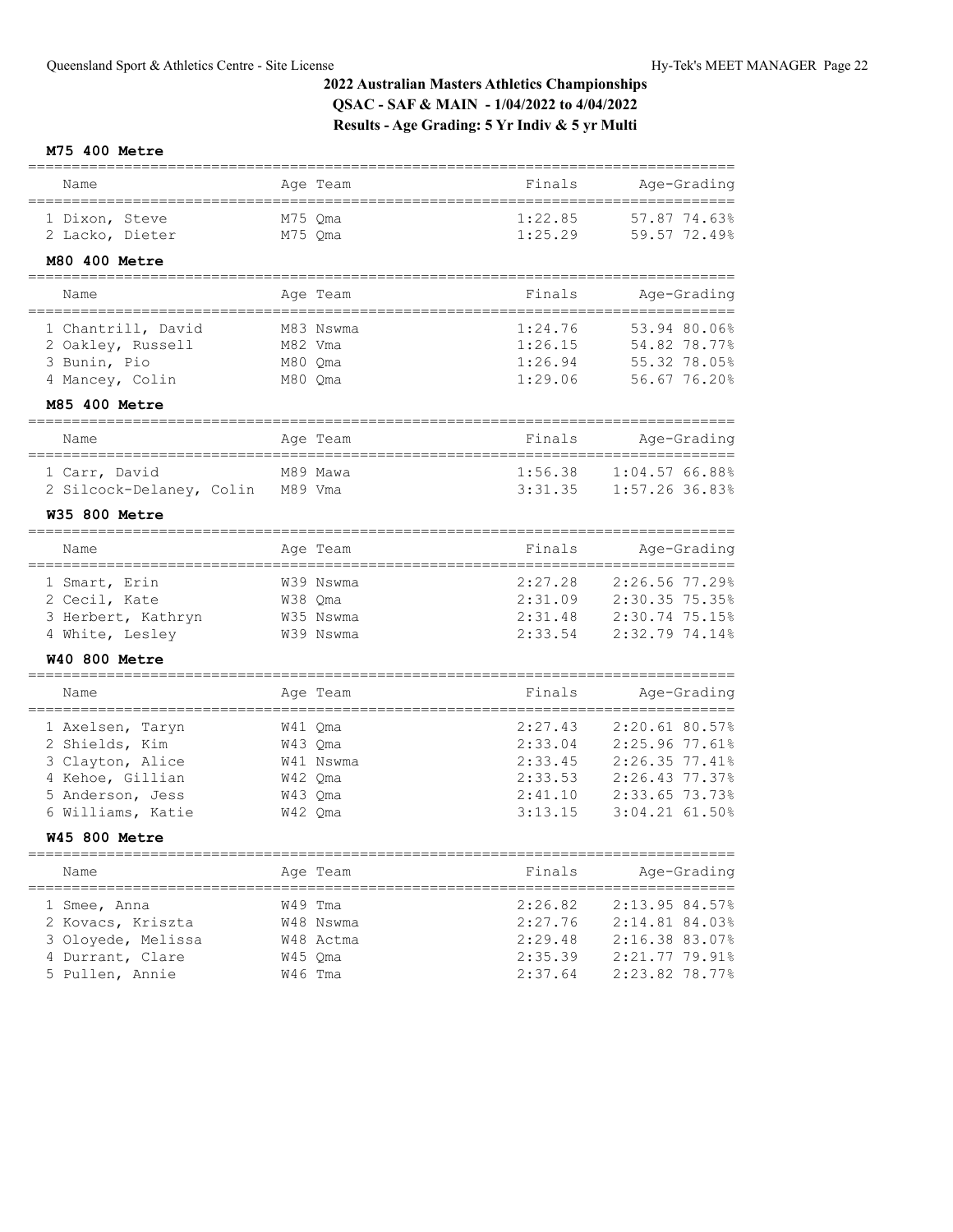## **W50 800 Metre**

| Name                                                                                                      | Age Team                                              | Finals                                                                          | Age-Grading                                                                                 |
|-----------------------------------------------------------------------------------------------------------|-------------------------------------------------------|---------------------------------------------------------------------------------|---------------------------------------------------------------------------------------------|
| 1 Middleton, Charlotte<br>2 Boyd, Joanne<br>3 Bailey, Caroline<br>4 Bowker, Noo<br>5 Kolb, Miwa           | W52 Nswma<br>W50 Qma<br>W50 Oma<br>W51 Qma<br>W54 Qma | 2:25.39<br>2:36.83<br>2:41.30<br>2:42.69<br>2:48.92                             | 2:06.63 89.46%<br>2:16.59 82.94%<br>2:20.48 80.64%<br>2:21.69 79.95%<br>2:27.12 77.00%      |
| <b>W55 800 Metre</b>                                                                                      |                                                       |                                                                                 |                                                                                             |
| ---------------------<br>Name                                                                             | Age Team                                              | Finals                                                                          | Age-Grading                                                                                 |
| 1 Chinner, Sarah<br>2 Hunt, Sally<br>3 Moss, Beverley                                                     | W59 Sama<br>W58 Nswma<br>W56 Qma                      | 2:46.65<br>3:06.54<br>3:44.61                                                   | =====================================<br>2:18.24 81.94%<br>2:34.74 73.21%<br>3:06.32 60.80% |
| <b>W60 800 Metre</b>                                                                                      |                                                       |                                                                                 |                                                                                             |
| Name                                                                                                      | Age Team                                              | Finals                                                                          | Age-Grading                                                                                 |
| 1 Howell, Susan<br>2 Drennan, Deborah<br>3 Kenny, Margaret<br>4 Armstrong, Maggie<br><b>W65 800 Metre</b> | W60 Vma<br>W63 Nswma<br>W62 Nswma<br>W60 Vma          | -----------------------------------<br>2:49.51<br>2:52.66<br>3:09.64<br>3:30.68 | 2:13.04 85.15%<br>2:15.51 83.60%<br>2:28.83 76.11%<br>2:45.35 68.51%                        |
| ==================<br>Name                                                                                | Age Team                                              | Finals                                                                          | Age-Grading                                                                                 |
| ,,,,,,,,,,,,,,,,,,,,,,,,,,,,,,<br>1 Thomas, Margaret<br><b>W70 800 Metre</b>                              | ======================<br>W65 Nswma                   | 3:46.54                                                                         | ==========<br>2:46.33 68.11%                                                                |
| ================<br>Name                                                                                  | Age Team                                              | Finals                                                                          | Age-Grading                                                                                 |
| 1 Moorhouse, Paula<br>2 Davey, Irene<br><b>W80 800 Metre</b>                                              | W73 Qma<br>W74 Qma                                    | 3:56.48<br>4:28.62                                                              | 2:39.68 70.94%<br>3:01.38 62.46%                                                            |
| ==========<br>Name                                                                                        | Age Team                                              | Finals                                                                          | Age-Grading                                                                                 |
| 1 Westbrook, Suzanne<br><b>M30 800 Metre</b>                                                              | W80 Tma                                               | 4:40.60                                                                         | 2:26.48 77.34%                                                                              |
| Name                                                                                                      | Age Team                                              | Finals                                                                          | Age-Grading                                                                                 |
| 1 Davis, Christopher<br>M35 800 Metre                                                                     | M31 Qma                                               | 2:14.23                                                                         | $2:14.24$ 75.33%                                                                            |
| Name                                                                                                      | Age Team                                              | Finals                                                                          | Age-Grading                                                                                 |
| 1 Fitzpatrick, Simon                                                                                      | M37 Vma                                               | 2:02.11                                                                         | 2:01.10 83.50%                                                                              |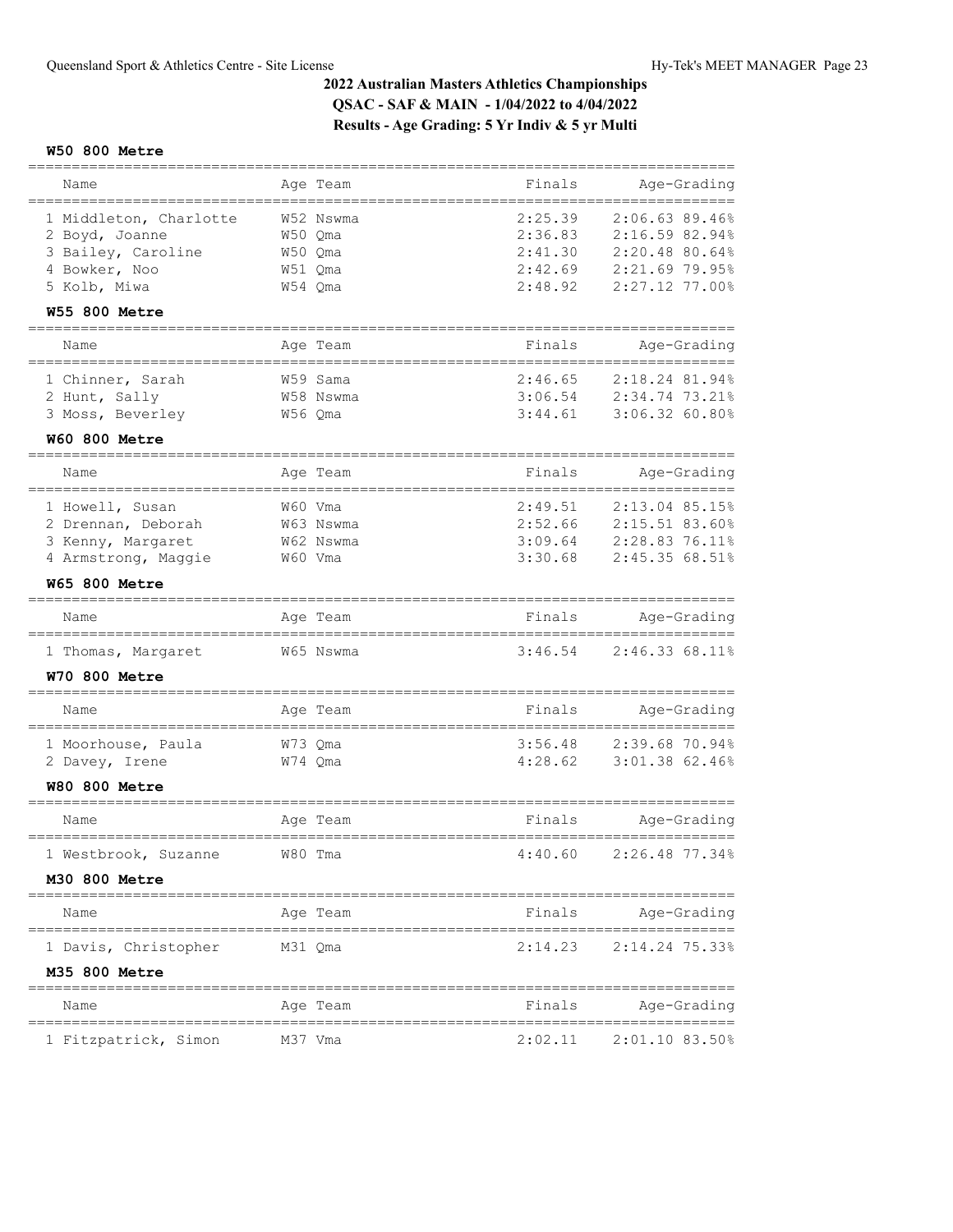## **....M35 800 Metre**

| 2 Erasmus, Jaco    | M38 Oma | 2:05.02 | 2:03.99 81.55% |
|--------------------|---------|---------|----------------|
| 3 Kirkup, Nicholas | M37 Oma | 2:08.55 | 2:07.49 79.32% |
| 4 Thompson, Josh   | M38 Oma | 2:10.72 | 2:09.64 78.00% |
| 5 Taylor, Tristan  | M39 Oma | 2:18.48 | 2:17.34 73.63% |
|                    |         |         |                |

#### **M40 800 Metre**

#### ================================================================================= Name Age Team Finals Age-Grading

| name                 | age ream | rinais  | Age-Grading      |
|----------------------|----------|---------|------------------|
| 1 Glendenning, Simon | M44 Vma  | 2:01.36 | $1:56.03$ 87.15% |
| 2 Stewart, Stephen   | M43 Oma  | 2:03.91 | 1:58.46 85.35%   |
| 3 Melllish, Daniel   | M43 Oma  | 2:04.40 | 1:58.93.85.02    |
| 4 Matthews, Luke     | M40 Vma  | 2:13.60 | 2:07.73 79.16%   |
|                      |          |         |                  |

## **M45 800 Metre**

| Name               | Age Team | Finals  | Age-Grading      |
|--------------------|----------|---------|------------------|
| 1 Crowley, Nathan  | M48 Vma  | 1:59.64 | $1:50.11$ 91.83% |
| 2 Jackson, Michael | M47 Oma  | 2:04.87 | $1:54.92$ 87.99% |
| 3 Drew, James      | M47 Oma  | 2:05.54 | $1:55.54$ 87.52% |
| 4 Elia, Marco      | M45 Oma  | 2:06.09 | 1:56.0587.14%    |
| 5 Rule, Justin     | M46 Oma  | 2:21.38 | $2:10.12$ 77.71% |
| 6 Adams, David     | M45 Mawa | 2:31.05 | 2:19.02 72.74%   |

## **M50 800 Metre**

| Name               |         | Age Team  | Finals  | Age-Grading        |
|--------------------|---------|-----------|---------|--------------------|
| 1 Smee, Daniel     | M51 Tma |           | 2:07.50 | $1:52.80$ 89.64%   |
| 2 Martin, David    | M53 Oma |           | 2:16.22 | 2:00.52 83.90%     |
| 3 woods, david     | M53 Vma |           | 2:16.66 | 2:00.9183.63%      |
| 4 Grace, Kevin     | M52 Oma |           | 2:20.21 | 2:04.0581.51%      |
| 5 Stenson, Matthew | M53 Oma |           | 2:20.55 | 2:04.3581.32%      |
| 6 Smith, Jason     | M50 Oma |           | 2:25.83 | 2:09.02 78.37%     |
| 7 Sharma, Vikas    |         | M51 Nswma | 2:34.92 | 2:17.06 73.77%     |
| 8 Rashid, Navid    | M52 Vma |           | 2:43.04 | 2:24.25 70.10%     |
| 9 Davie, EJ        |         | M51 Nswma | 3:22.78 | $2:59.40\ 56.36\%$ |

#### **M55 800 Metre**

| Name             | Age Team  | Finals  | Age-Grading      |
|------------------|-----------|---------|------------------|
| 1 Link, Pete     | M55 Oma   | 2:12.04 | $1:52.11$ 90.19% |
| 2 Pufke, Uwe     | M56 Mawa  | 2:14.18 | 1:53.92 88.75%   |
| 3 Moore, Barry   | M59 Nswma | 2:18.23 | 1:57.36 86.15%   |
| 4 Bryant, Darryn | M55 Oma   | 2:18.81 | 1:57.85 85.79%   |
| 4 Wilson, Ken    | M55 Nswma | 2:18.81 | 1:57.85 85.79%   |
| 6 Italia, Rob    | M56 Vma   | 2:23.59 | 2:01.91.82.94%   |
| 7 Phelan, Joe    | M55 Oma   | 2:23.74 | 2:02.04 82.85%   |
| 8 Clarson, Colin | M58 Nswma | 2:39.01 | 2:15.00 74.89%   |
|                  |           |         |                  |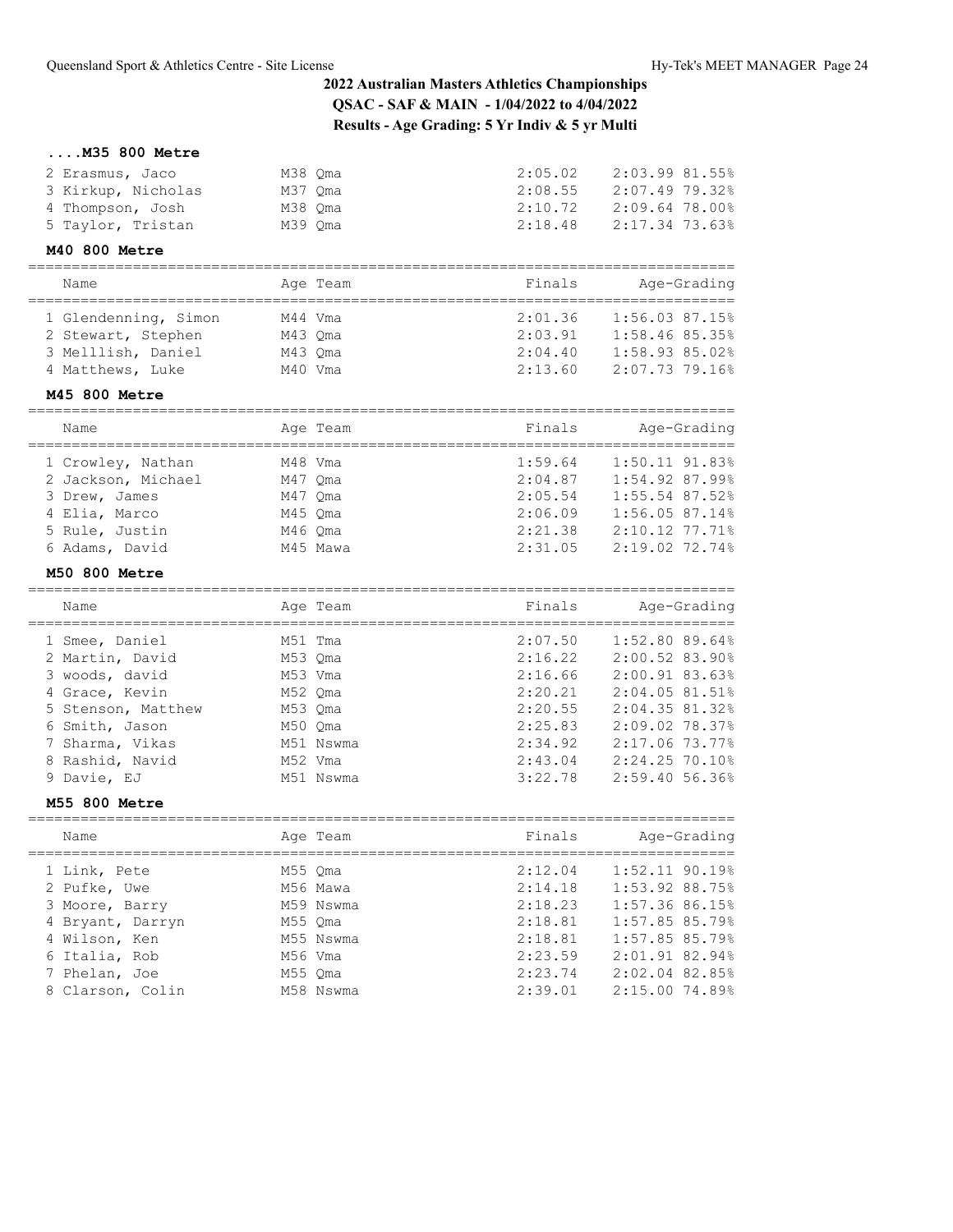### **M60 800 Metre**

| Name                                                                                      |                                          | Age Team  | Finals                                              | Age-Grading                                                                               |
|-------------------------------------------------------------------------------------------|------------------------------------------|-----------|-----------------------------------------------------|-------------------------------------------------------------------------------------------|
| 1 Hipworth, Mark<br>2 Lepper, Mark<br>3 Sharpe, Brad<br>4 Jones, Peter<br>5 Keeghan, Tony | M61 Vma<br>M60 Oma<br>M62 Oma<br>M63 Oma | M61 Nswma | 2:18.71<br>2:21.75<br>2:27.05<br>2:33.57<br>2:40.88 | 1:52.82.89.63%<br>1:55.2987.70%<br>$1:59.60$ 84.54%<br>2:04.90.80.95%<br>$2:10.85$ 77.27% |
| 6 mclean, bill<br>7 Harrell, Hayden                                                       | M62 Oma                                  | M63 Sama  | 2:46.14<br>2:57.65                                  | $2:15.13$ 74.83%<br>2:24.4969.98%                                                         |
| 8 Evans, Simon                                                                            | M61 Vma                                  |           | 3:01.88                                             | 2:27.9368.35%                                                                             |

### **M65 800 Metre**

| Name                     | Age Team  | Finals  | Age-Grading      |
|--------------------------|-----------|---------|------------------|
| 1 Cameron, Ian           | M68 Oma   | 2:31.66 | 1:57.94 85.74%   |
| 2 Gunningham, Robert     | M68 Oma   | 2:38.45 | $2:03.22$ 82.06% |
| 3 Durant, Graham         | M67 Oma   | 2:38.78 | 2:03.47 81.89%   |
| 4 Cooper, John           | M69 Vma   | 2:40.89 | $2:05.11$ 80.82% |
| 5 Convers, Mark          | M66 Nswma | 2:42.09 | 2:06.0580.22%    |
| 6 Grewal, Harsharn Singh | M69 Nswma | 2:46.89 | 2:09.7877.91%    |
| 7 van den Worm, Willem   | M65 Oma   | 2:48.72 | $2:11.20$ 77.07% |
| 8 Barrand, Michael       | M69 Vma   | 2:52.17 | 2:13.88 75.52%   |
| 9 Walker, Peter          | M66 Oma   | 3:04.11 | $2:23.17$ 70.63% |

#### **M70 800 Metre**

| Name               |  | Age Team  | Finals  | Age-Grading      |  |
|--------------------|--|-----------|---------|------------------|--|
|                    |  |           |         |                  |  |
| 1 Bermingham, John |  | M70 NT    | 2:35.04 | $1:55.04$ 87.89% |  |
| 2 Ryan, Sean       |  | M73 Oma   | 3:21.56 | 2:29.5667.61%    |  |
| 3 Oya, Shisei      |  | M72 Actma | 3:29.73 | 2:35.6264.97%    |  |

### **M75 800 Metre**

|  | Name             |         | Age Team  | Finals  | Age-Grading      |
|--|------------------|---------|-----------|---------|------------------|
|  |                  |         |           |         |                  |
|  | 1 Mathewson, Don |         | M77 Nswma | 2:51.93 | 1:59.0584.94%    |
|  | 2 Dixon, Steve   | M75 Oma |           | 3:21.69 | $2:19.66$ 72.40% |
|  | 3 Lacko, Dieter  | M75 Oma |           | 3:21.71 | 2:19.6772.40%    |

#### **M80 800 Metre**

| Name                                                                     | Age Team                                     | Finals                                   | Age-Grading                                                           |
|--------------------------------------------------------------------------|----------------------------------------------|------------------------------------------|-----------------------------------------------------------------------|
| 1 Mancey, Colin<br>2 Harrison, Jim<br>3 Juckes, Michael<br>4 Booth, Tony | M80 Oma<br>M80 Nswma<br>M82 Oma<br>M83 Actma | 3:28.98<br>3:36.51<br>3:36.70<br>3:47.59 | 2:11.27 77.03%<br>2:15.9974.35%<br>$2:16.11$ 74.29%<br>2:22.95 70.73% |
| <b>M85 800 Metre</b>                                                     |                                              |                                          |                                                                       |
| Name                                                                     | Age Team                                     | Finals                                   | Age-Grading                                                           |
|                                                                          |                                              |                                          |                                                                       |

1 Carr, David M89 Mawa 3:36.87 1:58.81 85.11%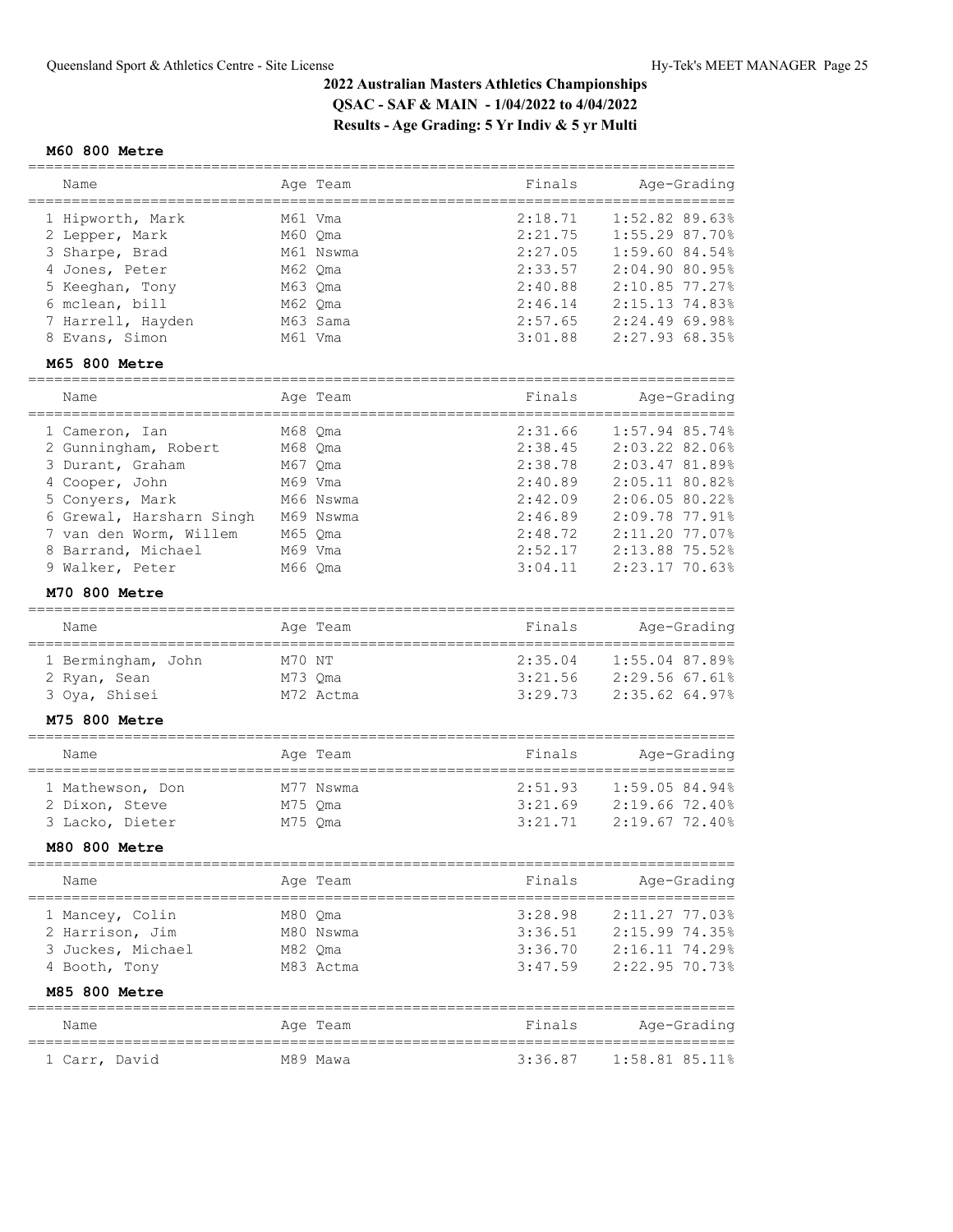| M85 800 Metre<br>2 Silcock-Delaney, Colin<br>W35 1500 Metre                                                            | M89 Vma                                                            | 6:09.68                                                    | 3:22.52 49.93%                                                                                             |
|------------------------------------------------------------------------------------------------------------------------|--------------------------------------------------------------------|------------------------------------------------------------|------------------------------------------------------------------------------------------------------------|
| Name                                                                                                                   | Age Team                                                           | Finals                                                     | Age-Grading                                                                                                |
| 1 Cecil, Kate<br>2 White, Lesley<br>3 Keehn, Bianca<br><b>W40 1500 Metre</b>                                           | W38 Qma<br>W39 Nswma<br>W39 Nswma                                  | 5:15.08<br>5:27.22<br>6:36.79                              | 5:11.05 74.74%<br>5:23.04 71.96%<br>6:31.72 59.35%                                                         |
| Name                                                                                                                   | Age Team                                                           | Finals                                                     | Age-Grading                                                                                                |
| 1 Hoskin, Jane<br>2 Axelsen, Taryn<br><b>W45 1500 Metre</b>                                                            | W43 Qma<br>W41 Qma                                                 | 4:56.22<br>5:06.27                                         | 4:40.14 82.99%<br>4:49.64 80.26%                                                                           |
| Name<br>. _ _ _ _ _ _ _ _ _ _ _ _ _ _ _                                                                                | Age Team                                                           | Finals                                                     | Age-Grading<br>______________________________                                                              |
| 1 Smee, Anna<br>2 Kovacs, Kriszta<br>3 Oloyede, Melissa<br>4 Durrant, Clare<br>5 Pedersen, Tania<br>-- Seibold, Katie  | W49 Tma<br>W48 Nswma<br>W48 Actma<br>W45 Qma<br>W48 Qma<br>W46 Vma | 5:05.80<br>5:08.30<br>5:11.82<br>5:33.88<br>6:31.08<br>DNF | 4:36.51 84.07%<br>4:38.77 83.39%<br>4:41.95.82.45%<br>5:01.90 77.00%<br>5:53.62 65.74%                     |
| <b>W50 1500 Metre</b>                                                                                                  |                                                                    |                                                            |                                                                                                            |
| Name                                                                                                                   | Age Team                                                           | Finals                                                     | Age-Grading                                                                                                |
| 1 Middleton, Charlotte<br>2 Martin, Anne<br>3 Boyd, Joanne<br>4 Kolb, Miwa<br>5 Gurski, Kelly<br><b>W55 1500 Metre</b> | W52 Nswma<br>W54 Vma<br>W50 Qma<br>W54 Qma<br>W52 Qma              | 4:57.88<br>5:28.95<br>5:33.20<br>5:44.74<br>6:12.25        | 4:16.9990.46%<br>4:43.79 81.92%<br>4:47.46 80.87%<br>4:57.41 78.17%<br>5:21.15 72.39%                      |
| Name                                                                                                                   | Age Team                                                           | Finals                                                     | Age-Grading                                                                                                |
| 1 Stanley, Karen<br>2 Chinner, Sarah<br>3 Hunt, Sally<br>4 Walker, Rozlyn<br>5 wilson, Susanne<br>W60 1500 Metre       | W57 Nswma<br>W59 Sama<br>W58 Nswma<br>W59 Vma<br>W55 Vma           | 5:27.82<br>5:50.15<br>6:02.94<br>6:12.60<br>6:13.32        | ================<br>4:29.21 86.36%<br>4:47.55 80.85%<br>4:58.05 78.00%<br>5:05.98 75.98%<br>5:06.58 75.83% |
| Name                                                                                                                   | Age Team                                                           | Finals                                                     | Age-Grading                                                                                                |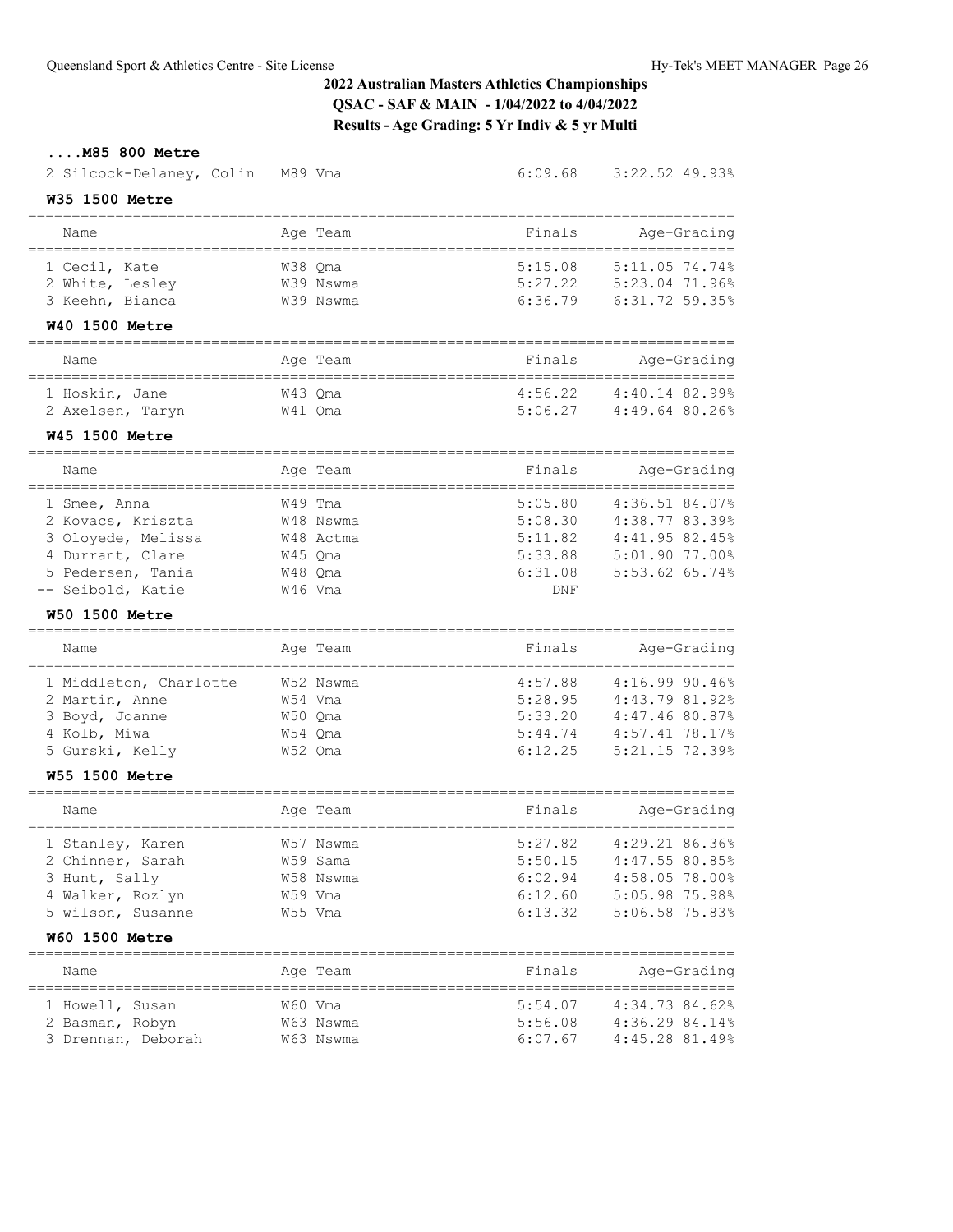| $$ W60 1500 Metre                                       |                      |                              |                            |
|---------------------------------------------------------|----------------------|------------------------------|----------------------------|
| 4 Thornton, Susan                                       | W60 Qma              | 6:11.80                      | 4:48.48 80.58%             |
| 5 Kenny, Margaret                                       | W62 Nswma            | 6:22.00                      | 4:56.40 78.43%             |
| <b>W65 1500 Metre</b>                                   |                      |                              |                            |
| Name                                                    | Age Team             | Finals                       | Age-Grading                |
| 1 Ryan, Anne                                            | W66 Oma              |                              | 6:10.98 4:28.67 86.53%     |
| 2 Jolley, Suzanne                                       | W65 Qma              |                              | $6:13.23$ $4:30.30$ 86.01% |
| W70 1500 Metre<br>===================================   |                      | ============================ |                            |
| Name                                                    | Age Team             | Finals                       | Age-Grading                |
| 1 Archer, Sue                                           | W73 Actma            |                              | 7:06.78 4:43.17 82.10%     |
| <b>W80 1500 Metre</b>                                   |                      |                              |                            |
| Name                                                    | Age Team             | Finals                       | Age-Grading                |
| 1 Westbrook, Suzanne                                    | W80 Tma              |                              | 10:04.78 5:05.24 76.16%    |
| <b>W85 1500 Metre</b>                                   |                      |                              |                            |
| Name                                                    | Age Team             | Finals                       | Age-Grading                |
| 1 Mews, Pam                                             | W87 Vma              |                              | 16:23.98 6:34.97 58.86%    |
| M30 1500 Metre                                          |                      |                              |                            |
| Name                                                    | Age Team             | Finals                       | Age-Grading                |
| ==================================<br>1 Reeves, Matthew | M30 Qma              | 4:24.21                      | 4:24.22 77.97%             |
| 2 Toro, Christopher                                     | M30 Qma              | 4:27.78                      | 4:27.79 76.93%             |
| 3 Sklavos, Anton                                        | M31 Qma              | 4:31.12                      | 4:31.13 75.98%             |
| 4 Davis, Christopher                                    | M31 Qma              | 4:32.05                      | 4:32.06 75.72%             |
| M35 1500 Metre                                          |                      |                              |                            |
| Name                                                    | Age Team             | Finals                       | Age-Grading                |
| 1 Kirkup, Nicholas                                      | M37 Qma              | 4:24.43                      | 4:22.13 78.59%             |
| 2 Thompson, Josh                                        | M38 Qma              | 4:25.16                      | 4:22.86 78.37%             |
| 3 Norton, Tim                                           | M38 Vma<br>M37 Nswma | 4:26.33<br>6:06.01           | 4:24.02 78.03%             |
| 4 Clubb, Shane<br>M40 1500 Metre                        |                      |                              | 6:02.83 56.78%             |
|                                                         |                      |                              |                            |
| Name                                                    | Age Team             | Finals                       | Age-Grading                |
| 1 Grund, Shane                                          | M40 Vma              | 4:08.01                      | 3:56.09 87.26%             |
| 2 Bracken, Peter                                        | M41 Qma              | 4:18.43                      | 4:06.00 83.74%             |
| 3 Stewart, Stephen                                      | M43 Qma              | 4:19.55                      | 4:07.07 83.38%             |
| 4 Mathewson, Shane                                      | M40 Qma              | 4:30.56                      | 4:17.55 79.99%             |
| 5 Leahy, Derrick                                        | M44 Qma              | 4:40.47                      | 4:26.98 77.16%             |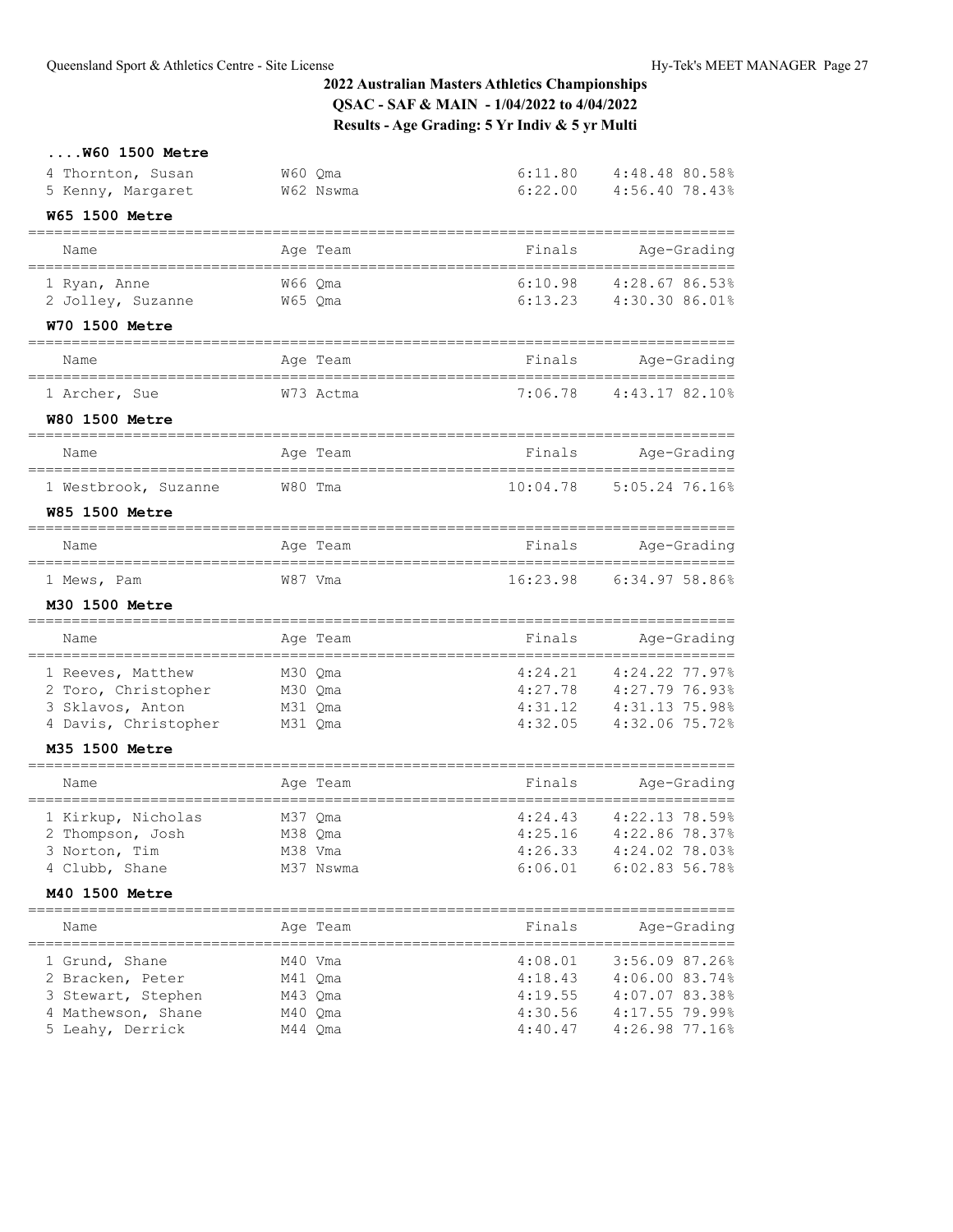#### **M45 1500 Metre**

| Name                                                                                                                                      |                                                                           | Age Team | Finals                                                                    | Age-Grading                                                                                                                    |
|-------------------------------------------------------------------------------------------------------------------------------------------|---------------------------------------------------------------------------|----------|---------------------------------------------------------------------------|--------------------------------------------------------------------------------------------------------------------------------|
| 1 Crowley, Nathan<br>2 Jackson, Michael<br>3 Peacock, Nigel<br>4 Adams, David<br>5 Rule, Justin                                           | M48 Vma<br>M47 Oma<br>M49 Qma<br>M46 Oma                                  | M45 Mawa | 4:23.97<br>4:24.19<br>4:56.16<br>4:56.61<br>5:17.87                       | 4:00.88 85.52%<br>4:01.08 85.45%<br>4:30.25 76.23%<br>4:30.66 76.11%<br>4:50.06 71.02%                                         |
| M50 1500 Metre                                                                                                                            |                                                                           |          |                                                                           |                                                                                                                                |
|                                                                                                                                           |                                                                           |          |                                                                           |                                                                                                                                |
| Name                                                                                                                                      |                                                                           | Age Team | Finals                                                                    | Age-Grading                                                                                                                    |
| 1 Smee, Daniel<br>2 Stenson, Matthew<br>3 Harrison, Nick<br>4 smith, bradley<br>5 Teakle, Philip<br>6 Townshend, andrew<br>7 Grace, Kevin | M51 Tma<br>M53 Qma<br>M51 Oma<br>M52 Qma<br>M53 Oma<br>M53 Qma<br>M52 Qma |          | 4:28.44<br>4:39.72<br>4:40.18<br>4:44.66<br>4:53.77<br>4:58.42<br>5:11.10 | 3:54.38 87.89%<br>4:04.23 84.35%<br>$4:04.63$ $84.21%$<br>4:08.54 82.88%<br>4:16.50 80.31%<br>4:20.56 79.06%<br>4:31.63 75.84% |

## **M55 1500 Metre**

| Name                 |         | Age Team | Finals  | Age-Grading    |
|----------------------|---------|----------|---------|----------------|
|                      |         |          |         |                |
| 1 Link, Pete         | M55 Oma |          | 4:30.56 | 3:45.57 91.33% |
| 2 Bieleny, Mike      | M59 Vma |          | 4:40.60 | 3:53.94 88.06% |
| 3 Pufke, Uwe         |         | M56 Mawa | 4:45.70 | 3:58.1986.49%  |
| 4 Schwerkolt, Robert | M56 Vma |          | 4:46.39 | 3:58.77 86.28% |
| 5 Jackson, Rick      | M57 Oma |          | 5:42.46 | 4:45.51 72.15% |

 9 Sharma, Vikas M51 Nswma 5:45.47 5:01.63 68.30% 10 Davie, EJ M51 Nswma 6:43.36 5:52.18 58.49%

### **M60 1500 Metre**

#### ================================================================================= Name Age Team Finals Age-Grading

| Name             | Age Team  | Finals  | Age-Grading    |
|------------------|-----------|---------|----------------|
| 1 Hipworth, Mark | M61 Vma   | 4:58.34 | 3:56.86 86.97% |
| 2 Lepper, Mark   | M60 Oma   | 5:00.19 | 3:58.33 86.44% |
| 3 Downie, Craig  | M60 Tma   | 5:01.39 | 3:59.28 86.09% |
| 4 Brown, Peter   | M60 Actma | 5:09.33 | 4:05.58 83.88% |
| 5 Jones, Peter   | M62 Oma   | 5:12.82 | 4:08.35 82.95% |
| 6 Sharpe, Brad   | M61 Nswma | 5:13.60 | 4:08.97 82.74% |

#### **M65 1500 Metre**

| Name                     | Age Team  | Finals  | Age-Grading    |
|--------------------------|-----------|---------|----------------|
| 1 Cameron, Ian           | M68 Oma   | 5:10.71 | 3:53.94 88.06% |
| 2 Reeves, Peter          | M68 Oma   | 5:15.49 | 3:57.54 86.73% |
| 3 Gunningham, Robert     | M68 Oma   | 5:31.47 | 4:09.57 82.54% |
| 4 Grewal, Harsharn Singh | M69 Nswma | 5:35.96 | 4:12.95 81.44% |
| 5 Conyers, Mark          | M66 Nswma | 5:39.32 | 4:15.48 80.63% |
| 6 Mathewson, Noel        | M65 Oma   | 5:40.66 | 4:16.49 80.32% |
| 7 Walker, Peter          | M66 Oma   | 6:14.58 | 4:42.03 73.04% |
|                          |           |         |                |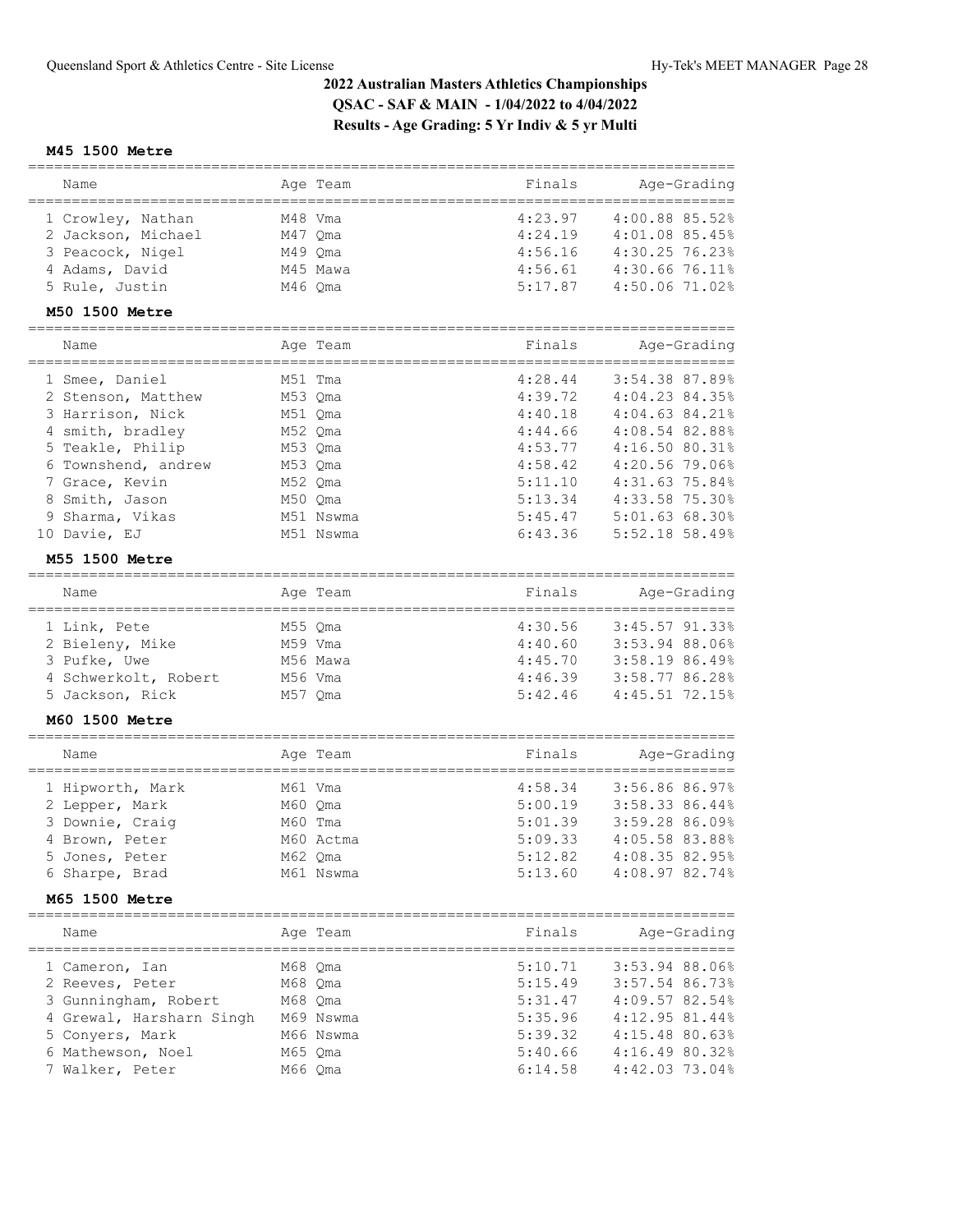## **....M65 1500 Metre**

| 8 van den Worm, Willem<br>-- Durant, Graham              | M65 Qma<br>M67 Qma              | 6:15.48<br>DNF | 4:42.70 72.87%                                   |
|----------------------------------------------------------|---------------------------------|----------------|--------------------------------------------------|
| M70 1500 Metre                                           |                                 |                |                                                  |
| =====================<br>Name                            | Age Team                        | Finals         | Age-Grading                                      |
| ==================================<br>1 Bermingham, John | M70 NT                          | 5:06.29        | 3:36.83 95.01%                                   |
| 2 Belaabed, Yassine                                      | M70 Vma                         | 5:31.27        | 3:54.51 87.84%                                   |
| 3 Schwebel, Ron                                          | M70 Nswma                       | 6:06.46        | 4:19.42 79.41%                                   |
| 4 Oya, Shisei<br>M75 1500 Metre                          | M72 Actma                       | 7:51.37        | 5:33.69 61.73%                                   |
|                                                          |                                 |                |                                                  |
| Name                                                     | Age Team                        | Finals         | Age-Grading                                      |
| 1 Mathewson, Don                                         | M77 Nswma                       | 5:50.66        | 3:49.9089.618                                    |
| 2 Costmeyer, Robbie                                      | M75 Actma                       | 6:29.48        | 4:15.35 80.68%                                   |
| 3 Lacko, Dieter                                          | M75 Qma                         | 7:03.71        | 4:37.79 74.16%                                   |
| 4 Ryhanen, Erkki                                         | M76 Qma                         | 7:14.01        | 4:44.54 72.40%                                   |
| M80 1500 Metre                                           |                                 |                |                                                  |
| Name<br>=======================                          | Age Team<br>___________________ | Finals         | Age-Grading<br>--------------------------------- |
| 1 Mancey, Colin                                          | M80 Qma                         | 7:03.95        | 4:10.98 82.08%                                   |
| 2 Harrison, Jim                                          | M80 Nswma                       | 7:06.04        | 4:12.22 81.68%                                   |
| 3 Juckes, Michael                                        | M82 Qma                         | 7:10.86        | 4:15.07 80.76%                                   |
| 4 Booth, Tony                                            | M83 Actma                       | 8:10.17        | 4:50.19 70.99%                                   |
| M85 1500 Metre                                           |                                 |                |                                                  |
| Name                                                     | Age Team                        | Finals         | Age-Grading                                      |
| 1 Carr, David                                            | M89 Mawa                        | 7:45.27        | 3:58.27 86.46%                                   |
| 2 Silcock-Delaney, Colin                                 | M89 Vma                         | 17:01.20       | 8:42.96 39.39%                                   |
| <b>W30 5000 Metre</b>                                    |                                 |                |                                                  |
| Name                                                     | Age Team                        | Finals         | Age-Grading                                      |
| 1 Murdock, Caitlin                                       | W30 Qma                         | 19:12.25       | 19:12.26 75.04%                                  |
| <b>W35 5000 Metre</b>                                    |                                 |                |                                                  |
| Name                                                     | Age Team                        | Finals         | Age-Grading                                      |
| 1 Thompson, Lisa                                         | W38 Qma                         | 21:28.41       | 2:08.85671.12%                                   |
| 2 Keehn, Bianca                                          | W39 Nswma                       | 26:08.70       | 2:36.88551.21%                                   |
| <b>W40 5000 Metre</b>                                    |                                 |                |                                                  |
| Name                                                     | Age Team                        | Finals         | Age-Grading                                      |
| ============<br>1 Hoskin, Jane                           | W43 Qma                         | 18:19.45       | 17:54.72 80.46%                                  |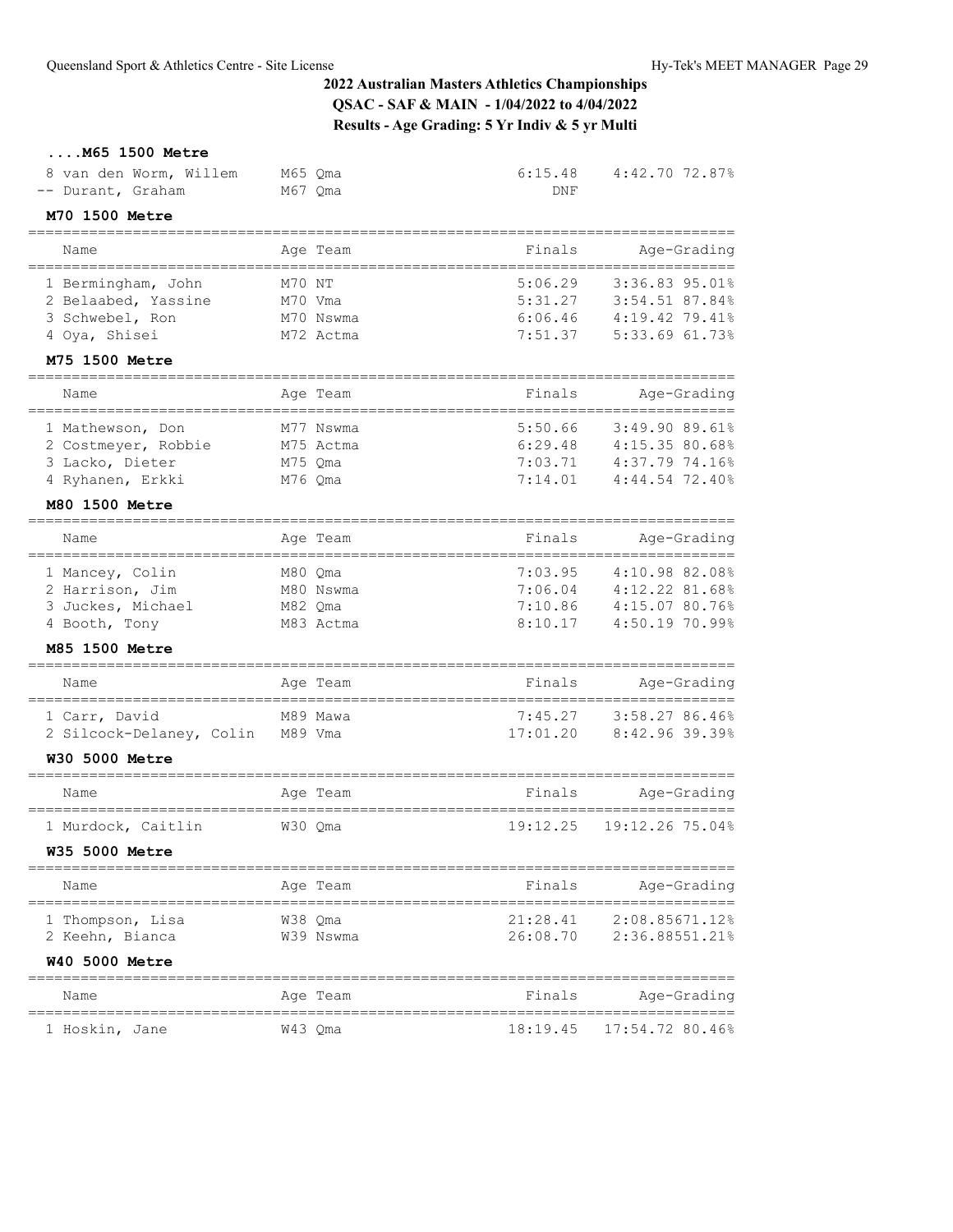## **....W40 5000 Metre**

| 2 Watts, Shiloh   | W42 Oma   | 18:19.84 | 17:55.10 80.43% |
|-------------------|-----------|----------|-----------------|
| 3 Williams, Katie | W42 Oma   | 22:27.06 | 21:56.76 65.67% |
| 4 Kunde, Michelle | W43 Oma   | 23:07.34 | 22:36.13 63.76% |
| 5 Dowling, Zoey   | W43 Nswma | 24:04.40 | 23:31.91 61.24% |
|                   |           |          |                 |

### **W45 5000 Metre**

#### ================================================================================= Name Age Team Finals Age-Grading

| ivalite           | AYE IEAM | r That b | Aye <i>diading</i>              |
|-------------------|----------|----------|---------------------------------|
| 1 Lennon, Olivia  | W45 Oma  | 21:28.87 | $18:47.15$ $17:11.35$ $83.84\%$ |
| 2 Pedersen, Tania | W48 Oma  |          | 19:39.32 73.32%                 |

## **W50 5000 Metre**

| Name                | Age Team  | Finals   | Age-Grading     |
|---------------------|-----------|----------|-----------------|
|                     |           |          |                 |
| 1 Bowker, Noo       | W51 Oma   | 18:38.79 | 16:16.15 88.58% |
| 2 Miura, Kyoko      | W52 Oma   | 20:36.54 | 17:58.89 80.15% |
| 3 Martin, Anne      | W54 Vma   | 20:55.11 | 18:15.09 78.96% |
| 4 Suffolk, Cristine | W52 Nswma | 22:59.35 | 20:03.49 71.85% |
| 5 Gurski, Kelly     | W52 Oma   | 24:00.53 | 20:56.87 68.80% |

### **W55 5000 Metre**

| Name             | Age Team  | Finals   | Age-Grading     |
|------------------|-----------|----------|-----------------|
|                  |           |          |                 |
| 1 Blay, Karen    | W58 Nswma | 19:39.48 | 16:18.97 88.33% |
| 2 Stanley, Karen | W57 Nswma | 20:10.29 | 16:44.55 86.08% |
| 3 Allen, Louise  | W58 Oma   | 23:19.78 | 19:21.82 74.42% |
| 4 Bedyn, Erika   | W59 Vma   | 28:49.33 | 23:55.35 60.24% |
| 5 Dyer, Ros      | W57 Vma   | 29:17.23 | 24:18.51 59.29% |

## **W60 5000 Metre**

| Name              | Age Team  | Finals   | Age-Grading     |
|-------------------|-----------|----------|-----------------|
| 1 Basman, Robyn   | W63 Nswma | 21:16.89 | 16:42.11 86.29% |
| 2 Thornton, Susan | W60 Oma   | 22:52.15 | 17:56.87 80.30% |
| 3 Kenny, Margaret | W62 Nswma | 23:05.32 | 18:07.20 79.53% |
| 4 Howell, Susan   | W60 Vma   | 23:21.16 | 18:19.64 78.63% |
| 5 Wedding, Betty  | W62 Oma   | 24:47.52 | 19:27.41 74.07% |

**W65 5000 Metre**

| Name                  | Age Team | Finals | Age-Grading              |
|-----------------------|----------|--------|--------------------------|
| 1 Jolley, Suzanne     | W65 Oma  |        | 23:36.16 17:21.31 83.04% |
| <b>W70 5000 Metre</b> |          |        |                          |
| Name                  | Age Team | Finals | Age-Grading              |

=================================================================================

| 1 Archer, Sue | W73 Actma | 26:05.62 17:44.16 81.26% |
|---------------|-----------|--------------------------|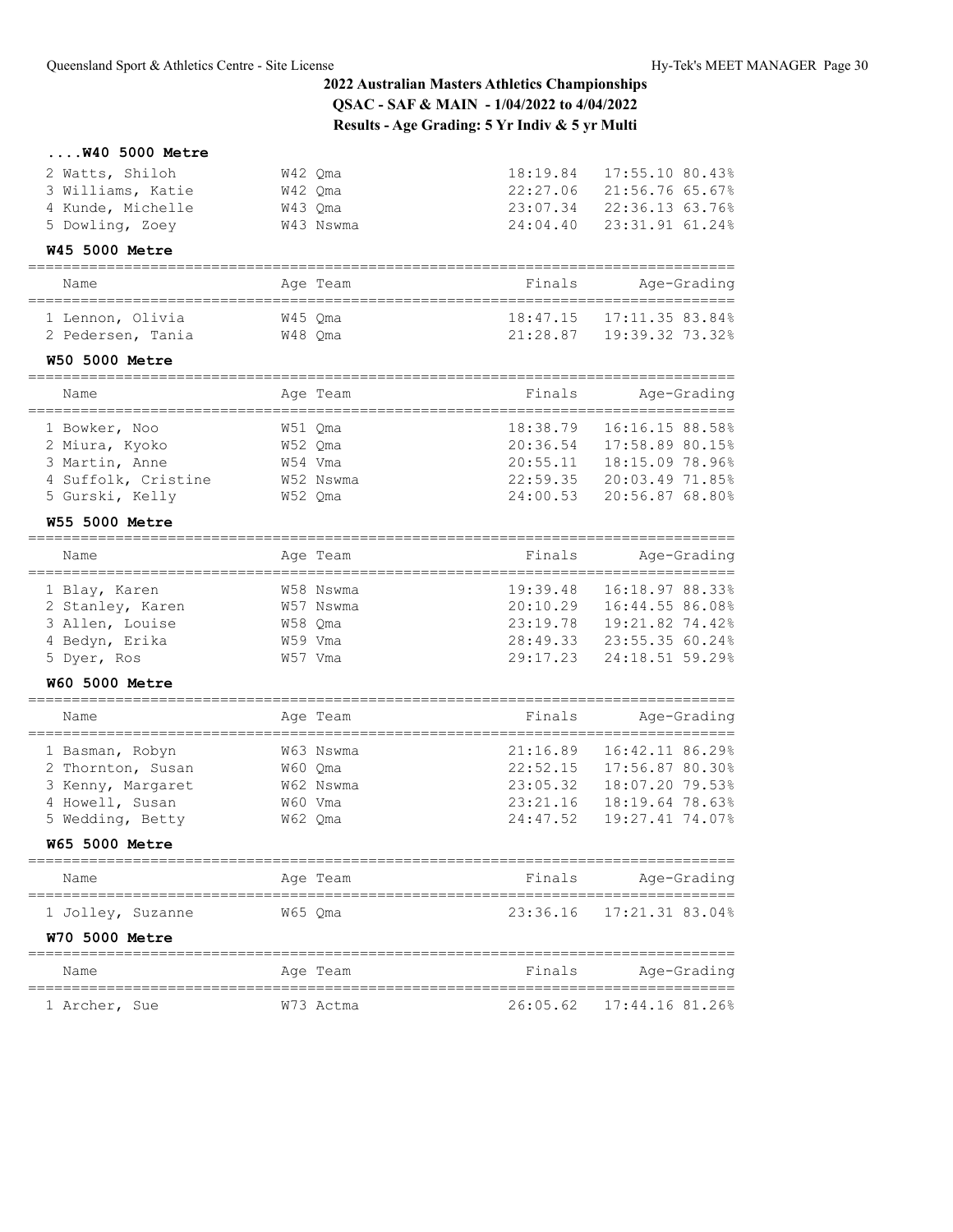### **W80 5000 Metre**

| Name                                    | Age Team                | Finals               | Age-Grading                                |
|-----------------------------------------|-------------------------|----------------------|--------------------------------------------|
| 1 Westbrook, Suzanne                    | W80 Tma                 | 39:10.51             | 21:13.98 67.87%                            |
| M30 5000 Metre                          |                         |                      |                                            |
| Name                                    | Age Team                | Finals               | Age-Grading                                |
|                                         |                         |                      |                                            |
| 1 Sklavos, Anton                        | M31 Qma                 | 17:23.63             | 17:23.64 72.54%                            |
| 2 Toro, Christopher                     | M30 Qma                 | 17:25.71             | 17:25.72 72.39%                            |
| M35 5000 Metre                          |                         |                      |                                            |
| Name                                    | Age Team                | Finals               | Age-Grading                                |
| 1 Murdock, Jonathan                     | M39 Nswma               | 17:24.64             | 17:24.65 72.47%                            |
| 2 Clubb, Shane                          | M37 Nswma               | 22:47.17             | 22:47.18 55.37%                            |
| M40 5000 Metre                          |                         |                      |                                            |
| Name                                    | Age Team                | Finals               | Age-Grading                                |
| 1 Grund, Shane                          | M40 Vma                 | 15:08.87             | ______________________<br>14:37.16 86.30%  |
| 2 Bracken, Peter                        | M41 Qma                 | 15:43.04             | 15:10.13 83.17%                            |
| 3 Leahy, Derrick                        | M44 Qma                 | 16:52.64             | 16:17.30 77.46%                            |
| 4 Mathewson, Shane                      | M40 Qma                 | 17:07.36             | 16:31.51 76.35%                            |
| M45 5000 Metre                          |                         |                      |                                            |
| Name<br>===================             | Age Team<br>=========== | Finals               | Age-Grading<br>--------------------------- |
| 1 Hopkins, Daniel                       | M48 Vma                 | 16:40.59             | 15:30.75 81.33%                            |
| 2 Willey, Andrew                        | M45 Qma                 | 17:08.55             | 15:56.76 79.12%                            |
| 3 Peacock, Nigel                        | M49 Qma                 | 18:28.71             | 17:11.33 73.40%                            |
| 4 Prasad, Pramesh                       | M47 Vma                 | 18:34.16             | 17:16.40 73.04%                            |
| 5 Hutchison, Shane                      | M49 Actma               | 19:31.09             | 18:09.35 69.49%                            |
| 6 Adams, David                          | M45 Mawa                | 19:52.28             | 18:29.06 68.26%                            |
| 7 Zeidler, Mark<br>8 Wightman, Andrei   | M45 Qma<br>M48 Qma      | 19:58.23<br>20:35.57 | 18:34.60 67.92%<br>19:09.33 65.86%         |
| M50 5000 Metre                          |                         |                      |                                            |
|                                         |                         |                      |                                            |
| Name                                    | Age Team                | Finals               | Age-Grading                                |
| 1 Keane, Jason                          | M52 Nswma               | 16:43.03             | 14:58.02 84.30%                            |
| 2 Dodd, Paul                            | M50 Qma                 | 17:32.43             | 15:42.25 80.34%                            |
| 3 Rohan-Jones, Steve                    | M53 Actma               | 17:46.77             | 15:55.08 79.26%                            |
| 4 Coleman, Justin                       | M53 Qma                 | 18:06.57             | 16:12.81 77.82%                            |
| 5 Teakle, Philip                        | M53 Qma                 | 18:33.62             | 16:37.03 75.93%                            |
| 6 Townshend, andrew<br>7 Hackney, Shaun | M53 Qma                 | 18:40.82<br>19:42.22 | 16:43.48 75.44%                            |
| 8 Davie, EJ                             | M50 Qma<br>M51 Nswma    | 24:25.82             | 17:38.45 71.52%<br>21:52.35 57.68%         |
| -- Gale, Chris                          | M51 Qma                 | DNF                  |                                            |
| -- Rossjohn, Jamie                      | M53 Vma                 | DNF                  |                                            |
| -- Smee, Daniel                         | M51 Tma                 | DNF                  |                                            |
|                                         |                         |                      |                                            |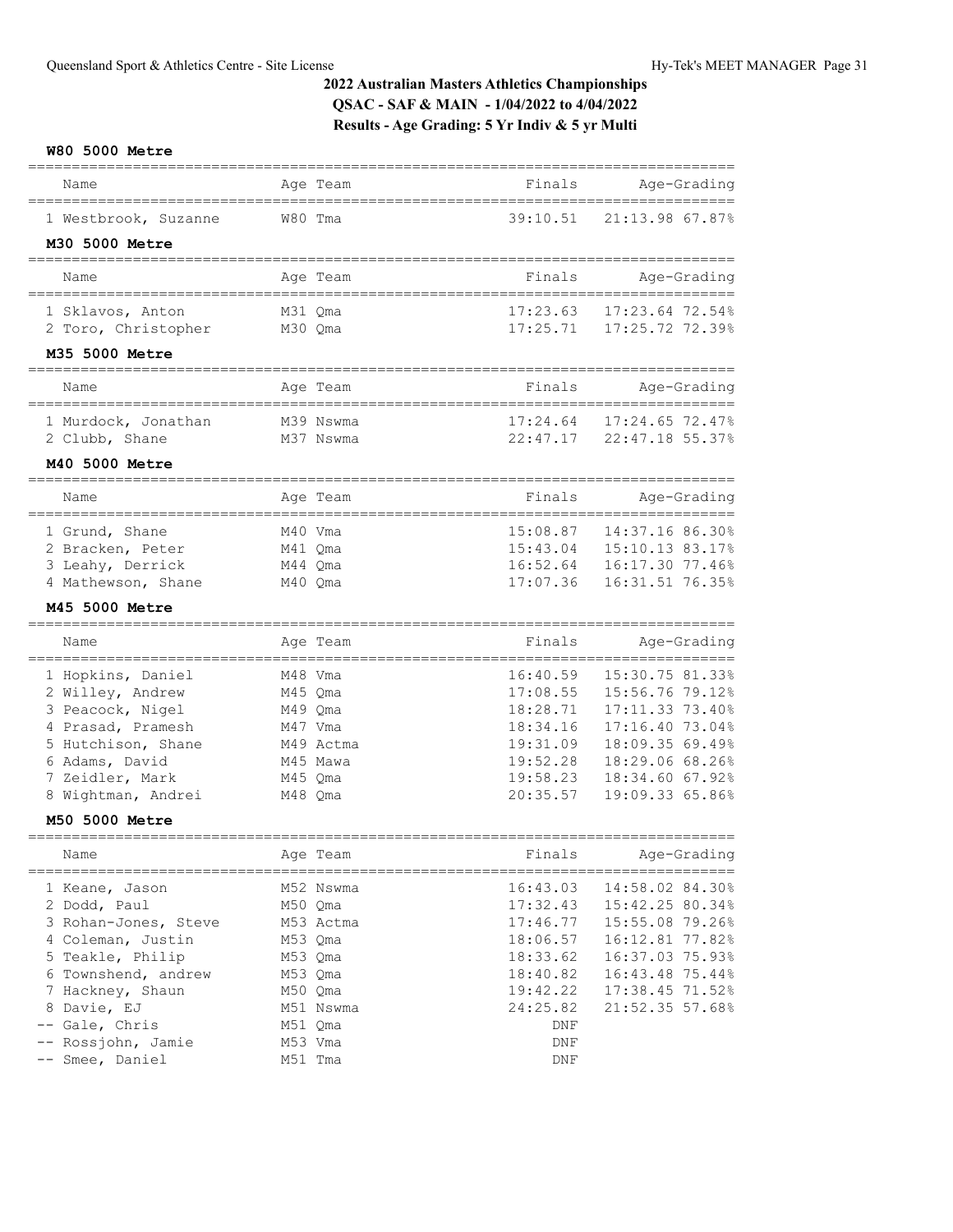| M50 5000 Metre                                      |           |                                              |                           |
|-----------------------------------------------------|-----------|----------------------------------------------|---------------------------|
| -- Murphy, Justin                                   | M50 Vma   | DNF                                          |                           |
| M55 5000 Metre                                      |           |                                              |                           |
| Name<br>-----------------------------------         | Age Team  | Finals                                       | Age-Grading               |
| 1 Mayor, Gary                                       | M59 Oma   | 17:35.38                                     | 15:08.05 83.37%           |
| 2 Bieleny, Mike                                     | M59 Vma   |                                              | 17:59.78  15:29.05 81.48% |
| 3 Obrien, David                                     | M56 Tma   | 18:46.23                                     | 16:09.01 78.12%           |
| M60 5000 Metre<br>-------------------------         |           |                                              |                           |
| Name<br>--------------------------------            | Age Team  | Finals<br>---------------------------------- | Age-Grading               |
| 1 Graham, Bruce                                     | M60 Actma | 17:12.85                                     | 14:12.62 88.79%           |
| 2 Carvalho, Jose                                    | M63 Nswma | 18:16.31                                     | 15:05.01 83.65%           |
| 3 Rushen, Peter                                     | M61 Vma   | 18:35.00                                     | 15:20.44 82.24%           |
| 4 Brown, Peter                                      | M60 Actma | 19:14.28                                     | 15:52.86 79.45%           |
| 5 Jones, Peter                                      | M62 Oma   | 19:59.00                                     | 16:29.78 76.48%           |
| 6 Ashford, Paul                                     | M62 Oma   | 19:59.47                                     | 16:30.17 76.45%           |
| 7 O'Leary, Patrick                                  | M63 Vma   | 22:29.65                                     | 18:34.14 67.95%           |
| -- Downie, Craiq                                    | M60 Tma   | <b>DNF</b>                                   |                           |
| M65 5000 Metre                                      |           |                                              |                           |
| Name                                                | Age Team  | Finals                                       | Age-Grading               |
| 1 Cameron, Ian                                      | M68 Qma   | 18:41.00                                     | 14:44.70 85.57%           |
| 2 Long, Allan                                       | M65 Vma   | 19:00.65                                     | 15:00.21 84.09%           |
| 3 Reeves, Peter                                     | M68 Qma   | 19:40.94                                     | 15:32.00 81.22%           |
| 4 Peters, Ron                                       | M68 Qma   | 20:19.37                                     | 16:02.33 78.66%           |
| 5 Grewal, Harsharn Singh M69 Nswma                  |           | 20:45.99                                     | 16:23.34 76.98%           |
| 6 Gunningham, Robert                                | M68 Qma   | 21:04.75                                     | 16:38.15 75.84%           |
| 7 Lyden, Peter                                      | M67 Tma   | 21:32.27                                     | 16:59.87 74.23%           |
| 8 Mathewson, Noel                                   | M65 Qma   | 22:13.36                                     | 17:32.29 71.94%           |
| 9 Walker, Peter                                     | M66 Qma   | 25:44.71                                     | 20:19.09 62.10%           |
| M70 5000 Metre                                      |           |                                              |                           |
| Name                                                | Age Team  | Finals                                       | Age-Grading               |
| 1 Belaabed, Yassine                                 | M70 Vma   | 19:47.08                                     | 14:47.94 85.25%           |
| 2 Schwebel, Ron                                     | M70 Nswma | 22:16.94                                     | 16:40.04 75.70%           |
| 3 Krajewski, Witold                                 | M72 Nswma | 23:48.03                                     | 17:48.17 70.87%           |
| 4 Williams, Dennis                                  | M73 Nswma | 27:21.91                                     | 20:28.15 61.64%           |
| M75 5000 Metre                                      |           |                                              |                           |
| Name                                                | Age Team  | Finals                                       | Age-Grading               |
| ===============================<br>1 Mathewson, Don | M77 Nswma | 21:46.09                                     | 15:11.39 83.06%           |
| 2 Scorzelli, Francesco (Fr M75 Nswma                |           | 22:25.08                                     | 15:38.60 80.65%           |
| 3 Costmeyer, Robbie                                 | M75 Actma | 23:50.00                                     | 16:37.86 75.86%           |
| 4 Dixon, Steve                                      | M75 Qma   | 28:37.62                                     | 19:58.56 63.16%           |
|                                                     |           |                                              |                           |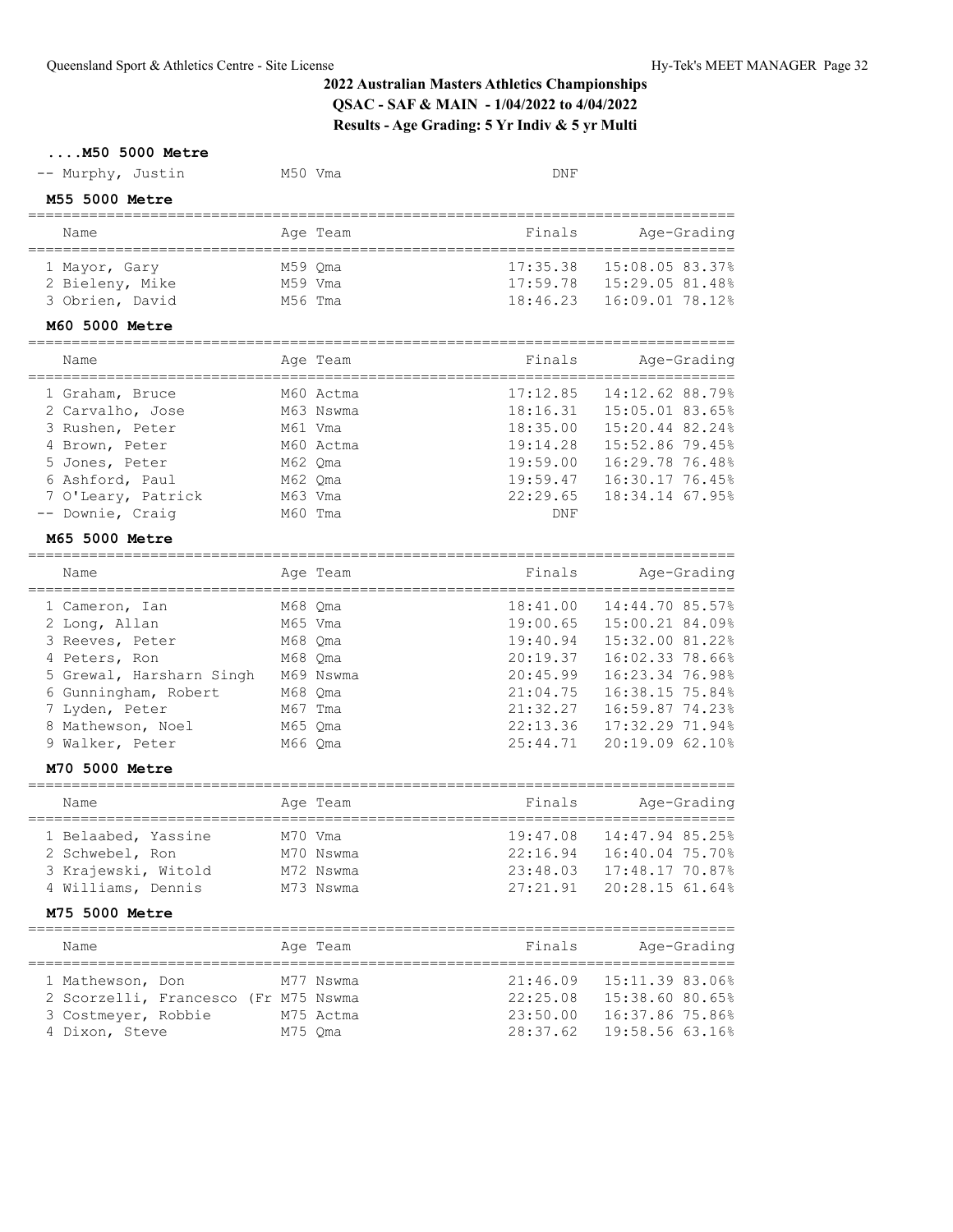## **M80 5000 Metre**

|                                                        |         |                       |                      | ================                                               |          |
|--------------------------------------------------------|---------|-----------------------|----------------------|----------------------------------------------------------------|----------|
| Name                                                   |         | Age Team              | Finals               | Age-Grading                                                    |          |
| 1 Mancey, Colin<br>2 Harrison, Jim<br>3 Schickert, Bob | M80 Qma | M80 Nswma<br>M80 Mawa | 26:44.73<br>35:13.08 | 16:57.08 74.43%<br>26:57.73 17:05.32 73.83%<br>22:19.28 56.52% |          |
| W70 6000 Metre                                         |         |                       |                      |                                                                |          |
| Name                                                   |         | Age Team              | Finals               | Age-Grading Points                                             |          |
| Results - Women 70                                     |         |                       |                      |                                                                |          |
| 1 Archer, Sue<br>2 Davey, Irene                        | W74 Qma | W73 Actma             |                      | 37:55 26:16.58 67.91%<br>52:03 36:04.24 49.47%                 |          |
| <b>W80 6000 Metre</b>                                  |         |                       |                      |                                                                |          |
| Name                                                   |         | Age Team              | Finals               | Age-Grading Points                                             |          |
| Results - Women 80<br>1 Westbrook, Suzanne<br>W80 Tma  |         |                       | 57:29                | 34:03.88 52.39%                                                |          |
| <b>W85 6000 Metre</b>                                  |         |                       |                      |                                                                |          |
| Name                                                   |         | Age Team              | Finals               | Age-Grading Points                                             |          |
| Results - Women 85<br>1 Mews, Pam                      |         | W87 Vma               | 1:15:35              | 39:34.53 45.09%                                                | 4km only |
| M70 6000 Metre                                         |         |                       |                      |                                                                |          |
| Name                                                   |         | Age Team              | Finals               | Age-Grading Points                                             |          |
| Results - Men 70                                       |         |                       |                      |                                                                |          |
| 1 Belaabed, Yassine                                    | M70 Vma |                       |                      | 29:00 21:30.91 72.99%                                          |          |
| 2 Schwebel, Ron                                        |         | M70 Nswma             |                      | 30:42 22:46.59 68.95%                                          |          |
| 3 Krajewski, Witold                                    |         | M72 Nswma             |                      | 33:55 25:09.77 62.41%                                          |          |
| 4 Williams, Dennis<br>M75 6000 Metre                   |         | M73 Nswma             | 35:51                | 26:35.83 59.04%                                                |          |
| ====================                                   |         |                       |                      |                                                                |          |
| Name                                                   |         | Age Team              | Finals               | Age-Grading Points<br>=============                            |          |
| Results - Men 75                                       |         |                       |                      |                                                                |          |
| 1 Mathewson, Don                                       |         | M77 Nswma             |                      | 32:13 22:16.67 70.46%                                          |          |
| 2 Scorzelli, Francesco (Fr M75 Nswma                   |         |                       |                      | 33:28 23:08.54 67.83%                                          |          |
| 3 Dixon, Steve                                         |         | M75 Oma               | 42:59                | 29:43.38 52.81%                                                |          |
| M80 6000 Metre<br>=======================              |         |                       |                      |                                                                |          |
| Name                                                   |         | Age Team              | Finals               | Age-Grading Points                                             |          |
| Results - Men 80                                       |         |                       |                      |                                                                |          |
| 1 Mancey, Colin                                        |         | M80 Qma               | 40:40                | 25:25.01 61.76%                                                |          |
| 2 Schickert, Bob                                       |         | M80 Mawa              |                      | 56:33 35:20.63 44.41%                                          |          |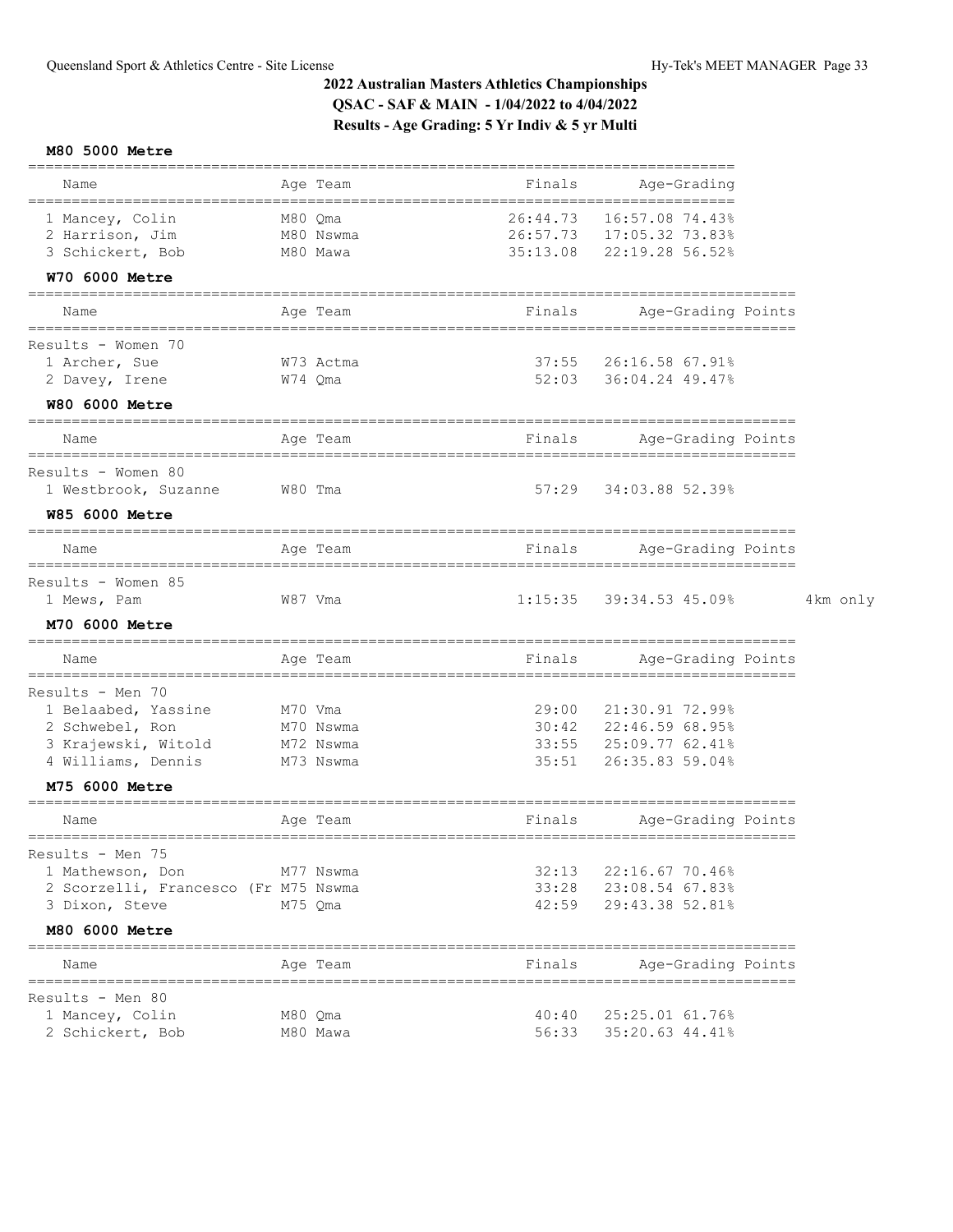**W35 8000 Metre**

| Name                                                            | Age Team                 |           | Finals  | Age-Grading Points                         |  |
|-----------------------------------------------------------------|--------------------------|-----------|---------|--------------------------------------------|--|
| Results - Women 35                                              |                          |           |         |                                            |  |
| 1 Cecil, Kate                                                   | W38 Qma                  |           | 39:31   | 39:14.65 61.24%                            |  |
| 2 Thompson, Lisa                                                | W38 Qma                  |           | 43:00   | 42:42.20 56.28%                            |  |
| <b>W40 8000 Metre</b>                                           |                          |           |         |                                            |  |
|                                                                 |                          |           |         |                                            |  |
| Name<br>===============                                         | Age Team<br>============ |           | Finals  | Age-Grading Points<br>===================  |  |
| Results - Women 40                                              |                          |           |         |                                            |  |
| 1 Williams, Katie                                               | W42 Qma                  |           | 43:14   | 42:01.37 57.21%                            |  |
| 2 Kunde, Michelle                                               | W43 Qma                  |           | 44:52   | 43:36.63 55.13%                            |  |
| 3 Dowling, Zoey                                                 |                          | W43 Nswma | 52:03   | 50:35.56 47.52%                            |  |
| <b>W45 8000 Metre</b>                                           |                          |           |         |                                            |  |
| Name                                                            | Age Team                 |           | Finals  | Age-Grading Points                         |  |
|                                                                 |                          |           |         | ======================================     |  |
| Results - Women 45                                              |                          |           |         |                                            |  |
| 1 Seibold, Katie                                                | W46 Vma                  |           | 37:55   | 35:30.54 67.69%                            |  |
| 2 Pullen, Annie                                                 | W46 Tma                  |           | 39:29   | 36:58.57 65.01%                            |  |
| 3 Tucker, Allison                                               |                          | W47 Nswma | 41:19   | 38:41.59 62.12%                            |  |
| <b>W50 8000 Metre</b><br>====================================== |                          |           |         |                                            |  |
| Name                                                            | Age Team                 |           | Finals  | Age-Grading Points<br>==================== |  |
| ===============================<br>Results - Women 50           |                          |           |         |                                            |  |
| 1 Suffolk, Cristine                                             | W52 Nswma                |           | 42:16   | 37:31.47 64.04%                            |  |
| 2 Bailey, Caroline                                              | W50 Qma                  |           | 42:59   | 38:09.64 62.97%                            |  |
| 3 Gurski, Kelly                                                 | W52 Qma                  |           | 46:09   | 40:58.32 58.65%                            |  |
| <b>W55 8000 Metre</b>                                           |                          |           |         |                                            |  |
| Name                                                            | Age Team                 |           | Finals  | Age-Grading Points                         |  |
| Results - Women 55                                              |                          |           |         |                                            |  |
| 1 Stanley, Karen                                                |                          | W57 Nswma | 38:21   | 32:05.02 74.92%                            |  |
| 2 Moss, Beverley                                                | W56 Qma                  |           | 50:41   | 42:24.11 56.69%                            |  |
|                                                                 |                          |           |         | 44:42.98 53.76%                            |  |
| 3 Bedyn, Erika                                                  | W59 Vma                  |           | 53:27   |                                            |  |
| 4 Dyer, Ros                                                     | W57 Vma                  |           | 1:02:50 | 52:33.99 45.73%                            |  |
| <b>W60 8000 Metre</b>                                           |                          |           |         |                                            |  |
| Name                                                            | Age Team                 |           | Finals  | Age-Grading Points                         |  |
| ============<br>Results - Women 60                              |                          |           |         |                                            |  |
| 1 Basman, Robyn                                                 |                          | W63 Nswma | 40:40   | 31:56.38 75.25%                            |  |
| 2 Kenny, Margaret                                               |                          | W62 Nswma | 45:08   | 35:26.87 67.80%                            |  |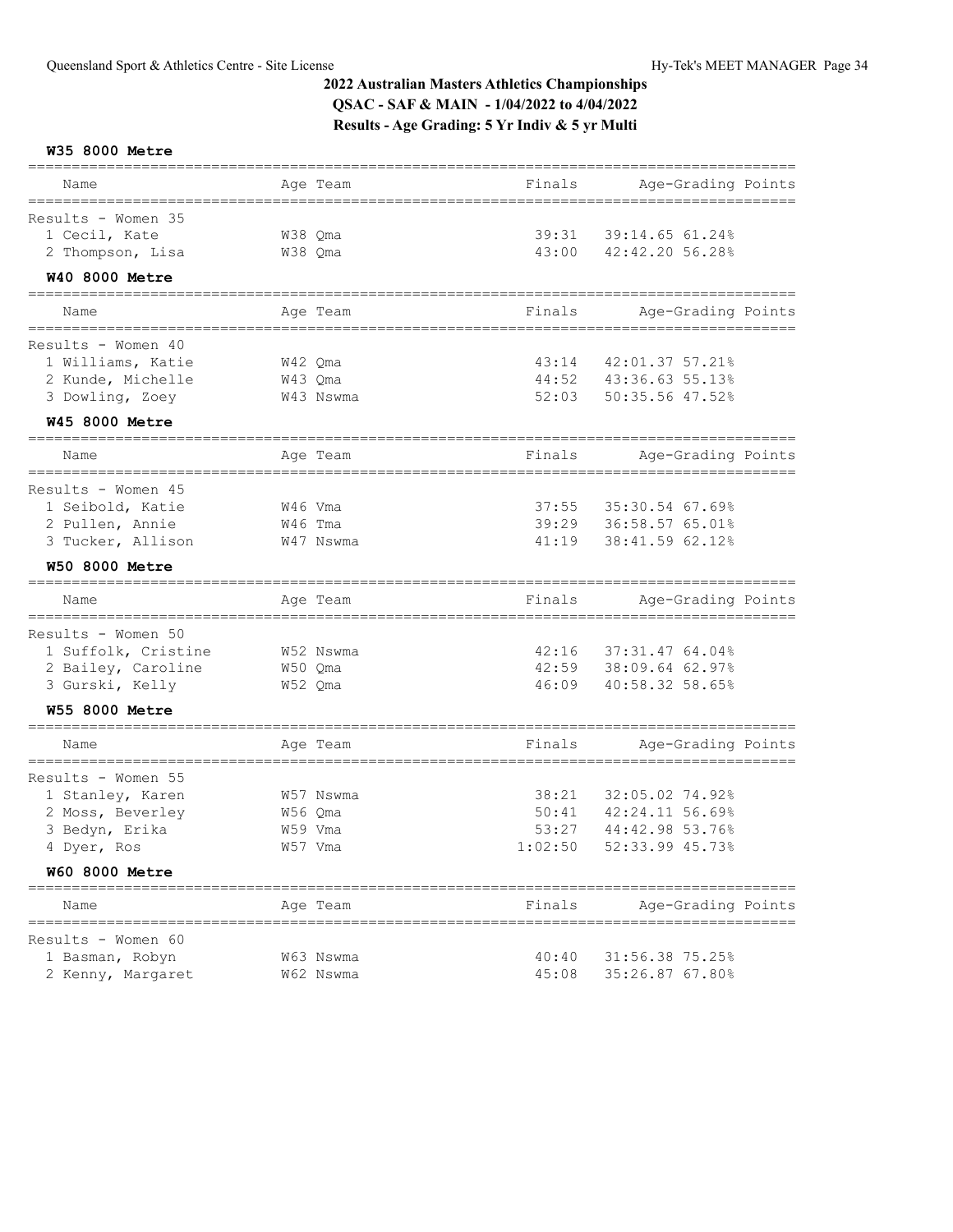**M35 8000 Metre**

| Name                           |         | Age Team  | Finals | Age-Grading Points |  |
|--------------------------------|---------|-----------|--------|--------------------|--|
| Results - Men 35               |         |           |        |                    |  |
| 1 Lloyd, Darren                | M36 Qma |           | 36:51  | 36:23.15 58.25%    |  |
| 2 Clubb, Shane                 |         | M37 Nswma | 44:19  | 43:45.50 48.44%    |  |
| M40 8000 Metre                 |         |           |        |                    |  |
|                                |         |           |        |                    |  |
| Name<br>====================== |         | Age Team  | Finals | Age-Grading Points |  |
| Results - Men $40$             |         |           |        |                    |  |
| 1 Bracken, Peter               | M41 Oma |           | 29:06  | 27:52.85 76.06%    |  |
| 2 Leahy, Derrick               | M44 Qma |           | 30:18  | 29:01.83 73.05%    |  |
| 3 Mathewson, Shane             | M40 Qma |           | 32:40  | 31:17.88 67.76%    |  |
| 4 Brown, Daniel                | M43 Qma |           | 34:17  | 32:50.82 64.56%    |  |
| M45 8000 Metre                 |         |           |        |                    |  |
| Name                           |         | Age Team  | Finals | Age-Grading Points |  |
|                                |         |           |        |                    |  |
| Results - Men 45               |         |           |        |                    |  |
| 1 Hopkins, Daniel              | M48 Vma |           | 30:42  | 28:18.33 74.92%    |  |
| 2 Peacock, Nigel               | M49 Qma |           | 33:53  | 31:14.43 67.88%    |  |
| 3 Shard, Paul                  | M49 Qma |           | 33:55  | 31:16.28 67.81%    |  |
| 4 Croston, Jason               | M48 Qma |           | 34:32  | 31:50.39 66.60%    |  |
| 5 Hutchison, Shane             |         | M49 Actma | 35:51  | 33:03.23 64.16%    |  |
| M50 8000 Metre                 |         |           |        |                    |  |
|                                |         |           |        |                    |  |
| Name                           |         | Aqe Team  | Finals | Age-Grading Points |  |
| Results - Men 50               |         |           |        |                    |  |
| 1 Wilder, Brian                | M50 Qma |           | 29:27  | 26:05.21 81.27%    |  |
| 2 Mardon, Chris                | M51 Nzl |           | 31:11  | 27:37.34 76.75%    |  |
| 3 Keane, Jason                 |         | M52 Nswma | 32:13  | 28:32.26 74.29%    |  |
| 4 Royce, Adrian                | M54 Qma |           | 32:33  | 28:49.97 73.53%    |  |
| 5 Smith, Jason                 | M50 Qma |           | 40:03  | 35:28.58 59.76%    |  |
| 6 Sluggett, Daryl              | M53 Qma |           | 41:31  | 36:46.53 57.65%    |  |
| M55 8000 Metre                 |         |           |        |                    |  |
|                                |         |           |        |                    |  |
| Name                           |         | Age Team  | Finals | Age-Grading Points |  |
| Results - Men 55               |         |           |        |                    |  |
| 1 Obrien, David                | M56 Tma |           | 36:41  | 31:10.20 68.01%    |  |
| 2 Italia, Rob                  | M56 Vma |           | 41:24  | 35:10.66 60.27%    |  |
| M60 8000 Metre                 |         |           |        |                    |  |
| Name                           |         | Age Team  | Finals | Age-Grading Points |  |
|                                |         |           |        |                    |  |
| Results - Men 60               |         |           |        |                    |  |
| 1 Graham, Bruce                |         | M60 Actma | 31:38  | 25:44.03 82.40%    |  |
| 2 Carvalho, Jose               |         | M63 Nswma | 32:55  | 26:46.67 79.19%    |  |
| 3 Downie, Craig                | M60 Tma |           | 33:28  | 27:13.51 77.89%    |  |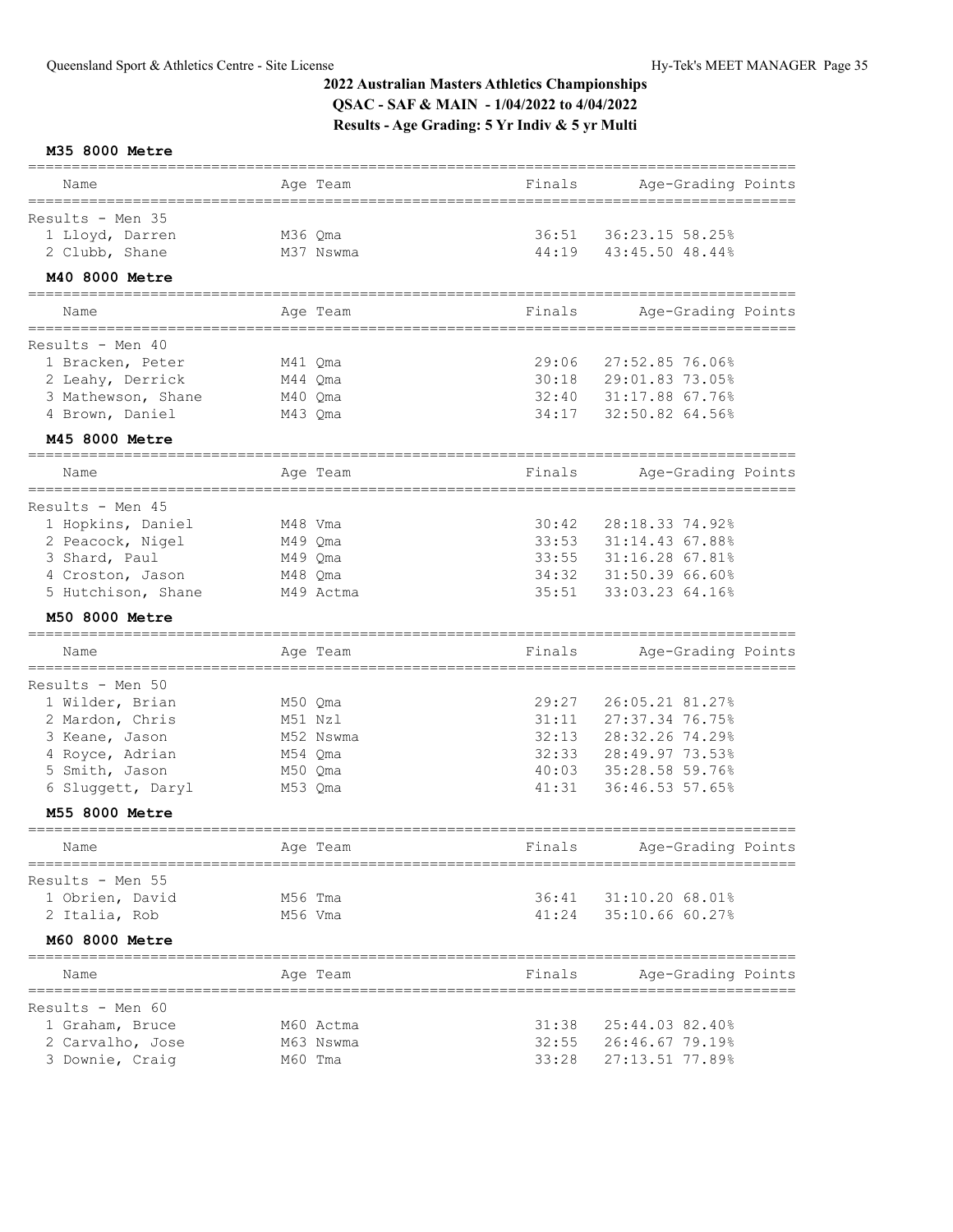|  |  | $\ldots$ . M60 8000 Metre |
|--|--|---------------------------|
|  |  |                           |

| 4 Ashford, Paul                                     | M62 Qma                     | 37:33                         | 30:32.82 69.42%                         |  |
|-----------------------------------------------------|-----------------------------|-------------------------------|-----------------------------------------|--|
| 5 Evans, Simon<br>M65 8000 Metre                    | M61 Vma                     | 44:59                         | 36:35.64 57.95%                         |  |
|                                                     |                             |                               |                                         |  |
| Name                                                | Age Team                    | Finals                        | Age-Grading Points                      |  |
| Results - Men 65                                    |                             |                               |                                         |  |
| 1 Long, Allan                                       | M65 Vma                     | 33:55                         | 26:22.01 80.39%                         |  |
| 2 Cameron, Ian                                      | M68 Qma                     | 35:41                         | 27:44.42 76.41%                         |  |
| 3 Lyden, Peter                                      | M67 Tma                     | 39:20                         | 30:34.67 69.32%                         |  |
| 4 Mathewson, Noel                                   | M65 Qma                     | 43:05                         | 33:29.58 63.29%                         |  |
| W35 10000 Metre                                     |                             |                               |                                         |  |
| Name                                                | Age Team                    | Finals                        | Age-Grading                             |  |
| Finals                                              |                             |                               |                                         |  |
| -- Keehn, Bianca                                    | W39 Nswma                   | DNF                           |                                         |  |
| W40 10000 Metre                                     |                             |                               |                                         |  |
| Name                                                | Age Team                    | Finals                        | Age-Grading                             |  |
| 1 Hoskin, Jane                                      | W43 Qma                     | 38:04.79                      | 36:30.89 82.21%                         |  |
| <b>W45 10000 Metre</b>                              |                             |                               |                                         |  |
| Name                                                | ======<br>Age Team          | Finals                        | Age-Grading                             |  |
| 1 Smee, Anna                                        | W49 Tma                     | 41:40.67                      | 38:10.62 78.63%                         |  |
| <b>W50 10000 Metre</b>                              |                             |                               |                                         |  |
| Name                                                | =======<br>Age Team         | Finals                        | Age-Grading                             |  |
| 1 Bowker, Noo                                       | W51 Qma                     | 39:15.18                      | 34:18.43 87.50%                         |  |
| 2 Miura, Kyoko                                      | W52 Qma                     | 42:28.81                      | 37:07.67 80.85%                         |  |
| 3 Kolb, Miwa                                        | W54 Qma                     | 45:11.79                      | 39:30.11 75.99%                         |  |
| W55 10000 Metre                                     |                             |                               |                                         |  |
| Name                                                | Age Team                    | Finals                        | Age-Grading                             |  |
| 1 Stanley, Karen                                    | ==============<br>W57 Nswma | 41:56.79                      | ===================<br>34:53.97 86.01%  |  |
| 2 Allen, Louise                                     | W58 Qma                     | 48:45.24                      | 40:33.81 74.00%                         |  |
| 3 Hunt, Sally                                       | W58 Nswma                   | 50:08.03                      | 41:42.69 71.97%                         |  |
| W60 10000 Metre                                     |                             |                               | ==================                      |  |
| Name                                                | Age Team                    | Finals                        | Age-Grading                             |  |
| ================================<br>1 Basman, Robyn | W63 Nswma                   | =================<br>43:32.76 | ====================<br>34:17.29 87.55% |  |
| 2 Kenny, Margaret                                   | W62 Nswma                   | 49:39.34                      | 39:05.94 76.78%                         |  |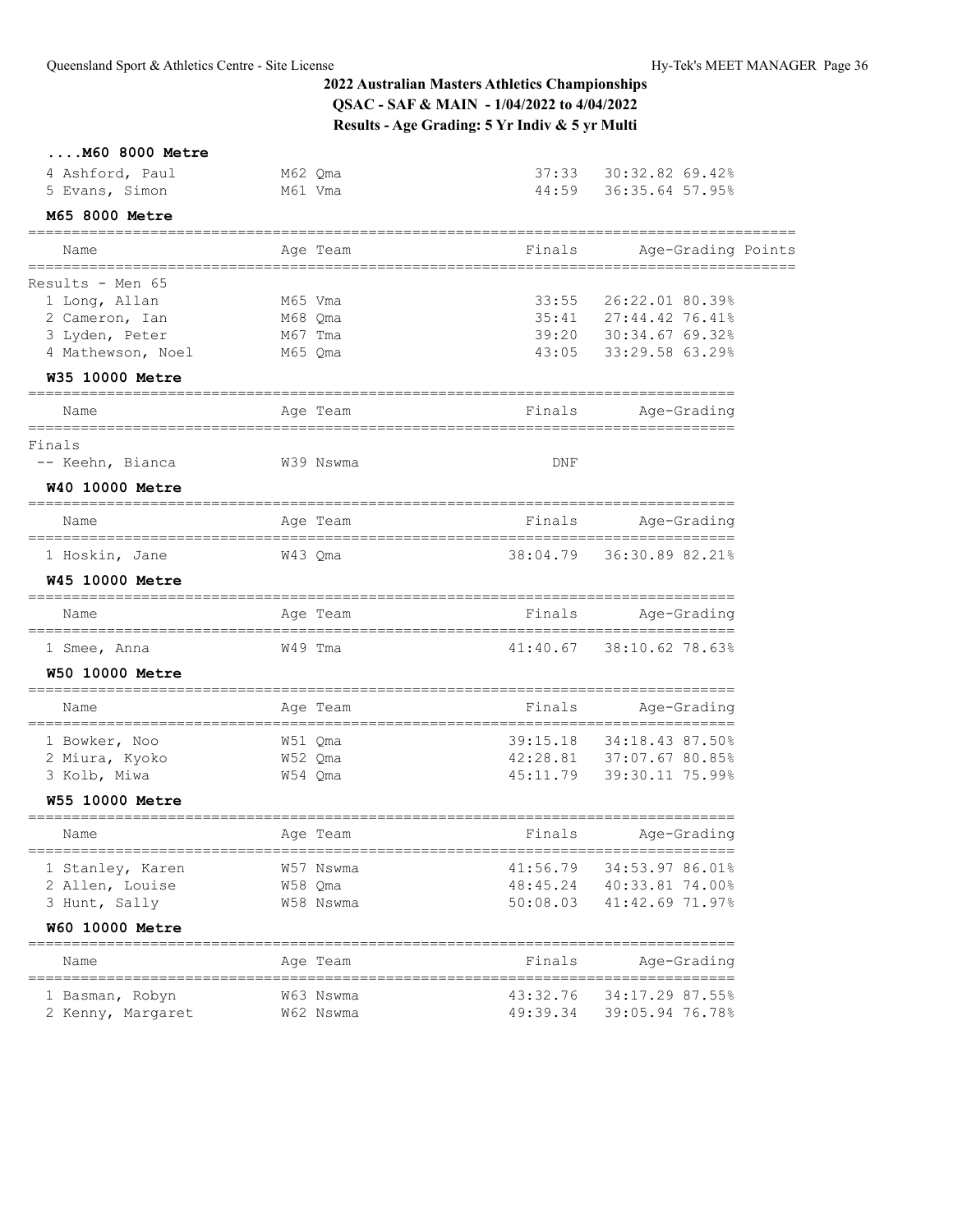### **W70 10000 Metre**

| Name                                        | Age Team                 | Finals                                     | Age-Grading                         |
|---------------------------------------------|--------------------------|--------------------------------------------|-------------------------------------|
| 1 Archer, Sue                               | W73 Actma                | 52:31.99                                   | 35:50.29 83.76%                     |
| M30 10000 Metre                             |                          |                                            |                                     |
| Name                                        | Age Team                 | Finals                                     | Age-Grading                         |
|                                             |                          |                                            |                                     |
| 1 Toro, Christopher<br>2 Davis, Christopher | M30 Qma<br>M31 Qma       | 37:39.58<br>38:22.73                       | 37:39.59 69.92%<br>38:22.74 68.61%  |
|                                             |                          |                                            |                                     |
| M35 10000 Metre                             |                          |                                            |                                     |
| Name<br>---------------                     | Age Team                 | Finals                                     | Age-Grading<br>===================  |
| 1 Norton, Tim                               | M38 Vma                  | 38:39.73                                   | 38:39.74 68.11%                     |
| 2 Clubb, Shane                              | M37 Nswma                | 49:51.06                                   | 49:51.07 52.82%                     |
| M40 10000 Metre                             |                          |                                            |                                     |
| Name<br>==============                      | Age Team                 | Finals                                     | Age-Grading<br>==================== |
| 1 Grund, Shane                              | M40 Vma                  | 33:21.09                                   | 32:10.66 81.84%                     |
| 2 Bracken, Peter                            | M41 Qma                  | 33:31.90                                   | 32:21.09 81.40%                     |
| 3 Leahy, Derrick                            | M44 Qma                  | 34:42.42                                   | 33:29.12 78.64%                     |
| 4 Brown, Daniel                             | M43 Qma                  | 38:09.87                                   | 36:49.27 71.52%                     |
| M45 10000 Metre<br>======================   |                          |                                            |                                     |
| Name<br>=======================             | Age Team<br>============ | Finals<br>================================ | Age-Grading                         |
| 1 Jackson, Paul                             | M48 Qma                  | 36:43.91                                   | 34:08.76 77.12%                     |
| 2 Willey, Andrew                            | M45 Qma                  | 38:03.48                                   | 35:22.73 74.43%                     |
| 3 Peacock, Nigel                            | M49 Qma                  | 38:16.49                                   | 35:34.82 74.01%                     |
| 4 Prasad, Pramesh                           | M47 Vma                  | 39:21.94                                   | 36:35.66 71.96%                     |
| 5 Shard, Paul<br>6 Hutchison, Shane         | M49 Qma<br>M49 Actma     | 40:21.55<br>41:27.16                       | 37:31.08 70.19%<br>38:32.07 68.34%  |
| M50 10000 Metre                             |                          |                                            |                                     |
|                                             |                          |                                            |                                     |
| Name                                        | Age Team                 | Finals                                     | Age-Grading                         |
| 1 Keane, Jason                              | M52 Nswma                | 34:06.38                                   | 30:30.29 86.33%                     |
| 2 Wilder, Brian                             | M50 Qma                  | 34:08.54                                   | 30:32.22 86.23%                     |
| 3 Smee, Daniel                              | M51 Tma                  |                                            | 36:55.37 33:01.43 79.74%            |
| 4 Telburn, Steve                            | M50 Qma                  | 39:46.09                                   | 35:34.12 74.04%                     |
| 5 Gale, Chris                               | M51 Qma                  | 45:13.67                                   | 40:27.11 65.10%                     |
| M55 10000 Metre                             |                          |                                            |                                     |
| Name                                        | Age Team                 | Finals                                     | Age-Grading<br>===                  |
| 1 Obrien, David                             | M56 Tma                  | 37:30.51                                   | 32:13.64 81.71%                     |
| 2 Bieleny, Mike                             | M59 Vma                  |                                            |                                     |
| 3 Pufke, Uwe                                | M56 Mawa                 | 41:29.95                                   | 35:39.37 73.85%                     |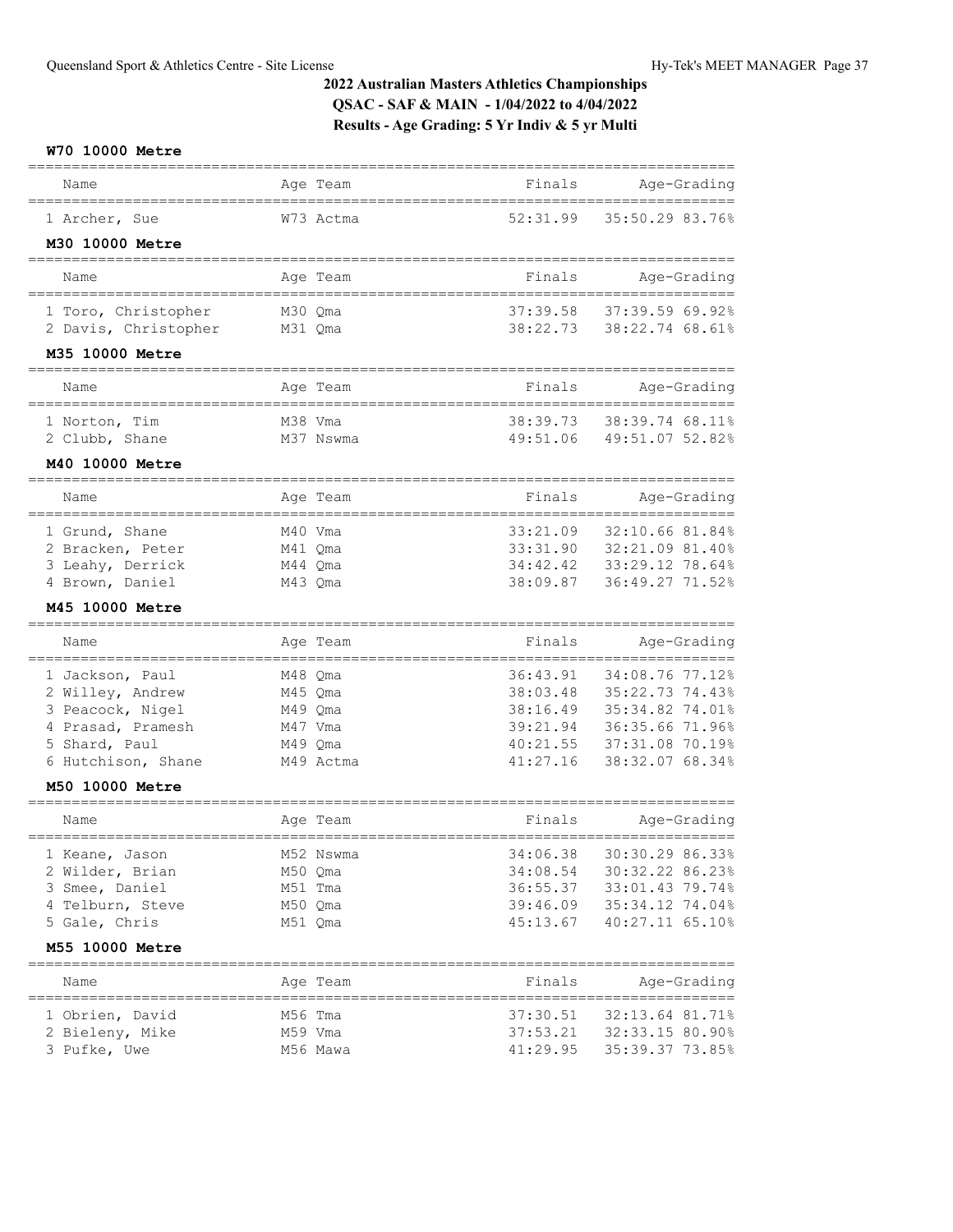### **M60 10000 Metre**

| Name                                 |         | Age Team             | Finals          | Age-Grading                |
|--------------------------------------|---------|----------------------|-----------------|----------------------------|
| 1 Carvalho, Jose                     |         | M63 Nswma            | 37:55.65        | 31:15.14 84.26%            |
| 2 Rushen, Peter                      | M61 Vma |                      | 39:40.28        | 32:41.36 80.56%            |
| 3 Jones, Peter                       | M62 Qma |                      | 41:21.87        | 34:05.07 77.26%            |
| 4 Ashford, Paul                      | M62 Qma |                      | 41:46.85        | 34:25.65 76.49%            |
| 5 O'Leary, Patrick                   | M63 Vma |                      | 45:23.53        | 37:24.19 70.40%            |
| 6 Boyle, Brad                        |         | M61 Nswma            | 48:24.69        | 39:53.47 66.01%            |
| M65 10000 Metre                      |         |                      |                 |                            |
| ____________________<br>Name         |         | Aqe Team             | Finals          | Age-Grading                |
| 1 Long, Allan                        |         | M65 Vma              | 38:37.67        | 30:21.23 86.75%            |
| 2 Cameron, Ian                       | M68 Qma |                      | 38:37.70        | 30:21.25 86.75%            |
| 3 Grewal, Harsharn Singh M69 Nswma   |         |                      | 43:09.13        | 33:54.54 77.66%            |
| 4 Gunningham, Robert                 | M68 Qma |                      | 46:25.78        | 36:29.07 72.18%            |
| 5 Lyden, Peter                       | M67 Tma |                      | 46:40.86        | 36:40.92 71.79%            |
| 6 Boshoff, Bossie                    | M66 Oma |                      | 47:41.18        | 37:28.32 70.27%            |
| M70 10000 Metre                      |         |                      |                 |                            |
|                                      |         |                      |                 |                            |
| Name                                 |         | Aqe Team             | Finals          | Age-Grading                |
| 1 Belaabed, Yassine                  | M70 Vma |                      | 41:35.78        | 30:51.38 85.34%            |
| 2 Schwebel, Ron                      |         | M70 Nswma            | 45:46.58        | 33:57.42 77.55%            |
| 3 Krajewski, Witold                  |         | M72 Nswma            | 49:29.99        | 36:43.14 71.72%            |
| 4 Williams, Dennis                   |         | M73 Nswma            | 51:47.07        | 38:24.83 68.55%            |
| M75 10000 Metre                      |         |                      |                 |                            |
| Name                                 |         | Aqe Team             | Finals          | Age-Grading                |
| 1 Mathewson, Don                     |         | M77 Nswma            | 45:45.81        | 31:30.50 83.58%            |
| 2 Scorzelli, Francesco (Fr M75 Nswma |         |                      | 47:40.99        | 32:49.80 80.21%            |
| 3 Costmeyer, Robbie                  |         | M75 Actma            | 49:17.84        | 33:56.48 77.59%            |
| M80 10000 Metre                      |         |                      |                 |                            |
| Name                                 |         | Age Team             | Finals          | Age-Grading                |
| 1 Mancey, Colin<br>-- Schickert, Bob | M80 Qma | M80 Mawa             | 55:54.20<br>DNF | 34:45.31 75.77%            |
| W40 80 Short Hurdles                 |         |                      |                 |                            |
| ================<br>Name             |         | Age Team             |                 | Finals Wind<br>Age-Grading |
| 1 Foster, Melissa                    |         | W43 Mawa             | $12.71 - 1.1$   | 15.05 81.20%               |
| W45 80 Short Hurdles                 |         |                      |                 |                            |
| Name                                 |         | ========<br>Age Team | Finals Wind     | Age-Grading                |
| 1 Webber, Janet                      |         | W47 Qma              | $15.46 - 1.1$   | 16.88 72.38%               |
|                                      |         |                      |                 |                            |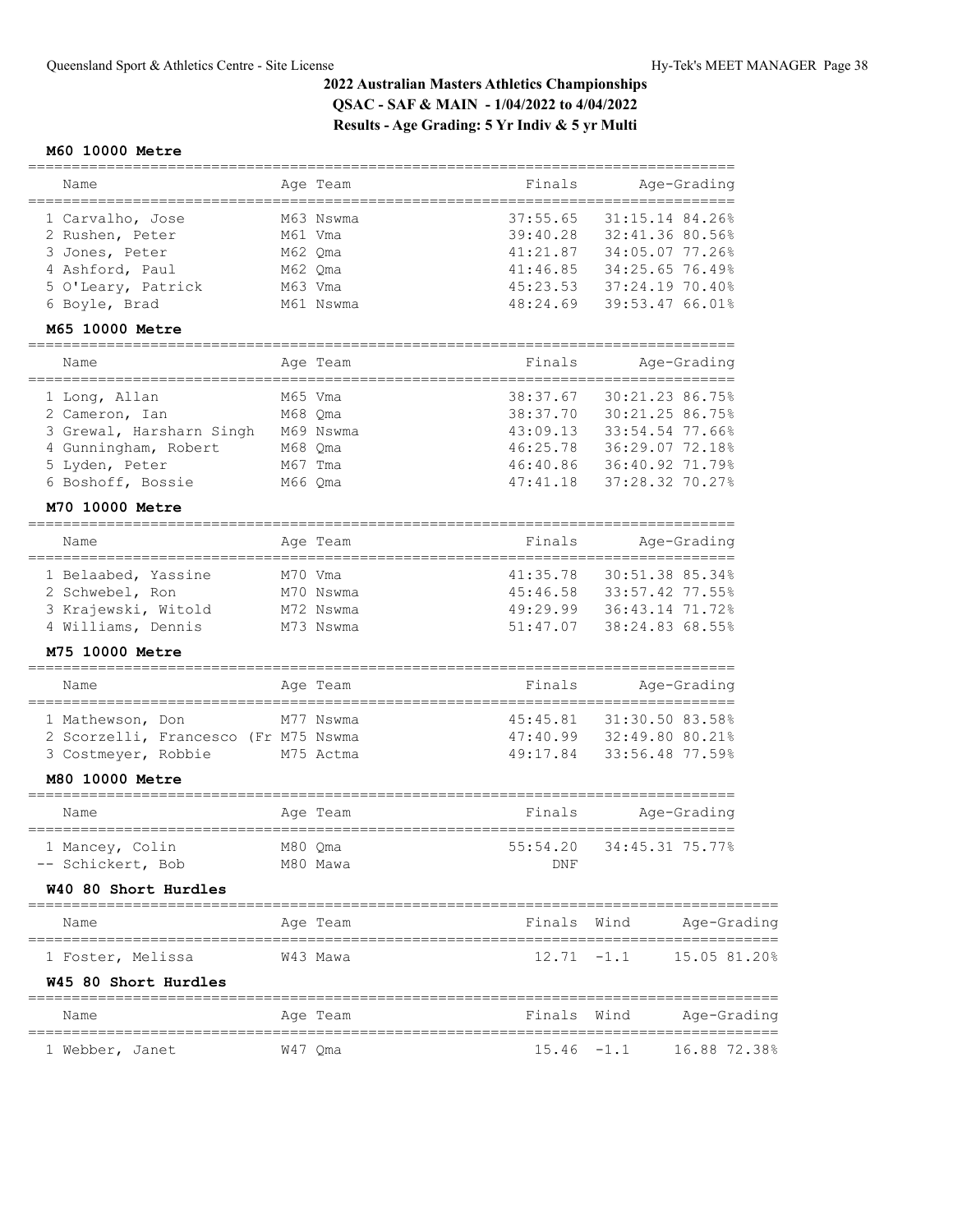| W45 80 Short Hurdles                            |                   |               |               |                                    |
|-------------------------------------------------|-------------------|---------------|---------------|------------------------------------|
| 2 Ellis, Caroline                               | W47 Nswma         | $16.21 - 1.1$ |               | 17.70 69.03%                       |
| 3 Campbell, Raelene                             | W49 Actma         | $17.30 - 1.1$ |               | 18.89 64.68%                       |
| W50 80 Short Hurdles                            |                   |               |               |                                    |
| Name                                            | Age Team          | Finals        | Wind          | Age-Grading                        |
| 1 Lambert, Lenore                               | W52 Nswma         |               | $13.38 - 0.7$ | 14.67 83.26%                       |
| 2 Kenshole, Gaelyne                             | W51 Vma           | $14.63 - 0.7$ |               | 16.05 76.14%                       |
| W55 80 Short Hurdles                            |                   |               |               |                                    |
| Name                                            | Age Team          | Finals        | Wind          | Age-Grading                        |
| 1 Townsend, Vicki                               | W57 Actma         |               | $14.43 - 0.7$ | 14.50 84.27%                       |
| 2 Coate, Sue                                    | W55 Mawa          | $17.00 - 0.7$ |               | 17.08 71.53%                       |
| W60 80 Short Hurdles                            |                   |               |               |                                    |
| Name                                            | Age Team          | Finals        | Wind          | Age-Grading                        |
| 1 Stagles, Sally                                | W61 Nswma         | 13.71         | $-0.7$        | 13.61 89.72%                       |
| 2 Hossack, Michele                              | W61 Vma           | $15.27 - 0.7$ |               | 15.16 80.55%                       |
| 3 Suttor, Robyn                                 | W63 Nswma         | $15.73 - 0.7$ |               | 15.62 78.19%                       |
| M70 80 Short Hurdles<br>----------------------- | ================= |               |               |                                    |
| Name                                            | Age Team          | Finals        | Wind          | Age-Grading                        |
| 1 Bodsworth, Bruce                              | M70 Qma           | 16.38         | 0.8           | 16.39 78.82%                       |
| M75 80 Short Hurdles                            |                   |               |               |                                    |
| Name                                            | Age Team          | Finals        | Wind          | Age-Grading<br>=================== |
| 1 Kennedy, Peter                                | M75 Qma           | 19.85         | 0.8           | 19.86 65.04%                       |
| 2 Lacko, Dieter                                 | M75 Qma           | 19.98         | 0.8           | 19.99 64.61%                       |
| M80 80 Short Hurdles                            |                   |               |               |                                    |
| Name                                            | Age Team          | Finals        | Wind          | Age-Grading                        |
| 1 Bunin, Pio                                    | M80 Qma           | 19.29         | 0.8           | ==================<br>19.30 66.93% |
| W35 100 Short Hurdles                           |                   |               |               |                                    |
| Name                                            | Age Team          | Finals Wind   |               | Age-Grading                        |
| 1 Newington, Dash                               | W37 Qma           |               | $20.58 - 1.1$ | 20.28 60.20%                       |
| M50 100 Short Hurdles                           |                   |               |               |                                    |
| Name                                            | Age Team          | Finals Wind   |               | Age-Grading H#                     |
| 1 Hanrahan, Justin                              | M52 Vma           | 16.26         | 1.0           | 15.62 82.66%<br>-2                 |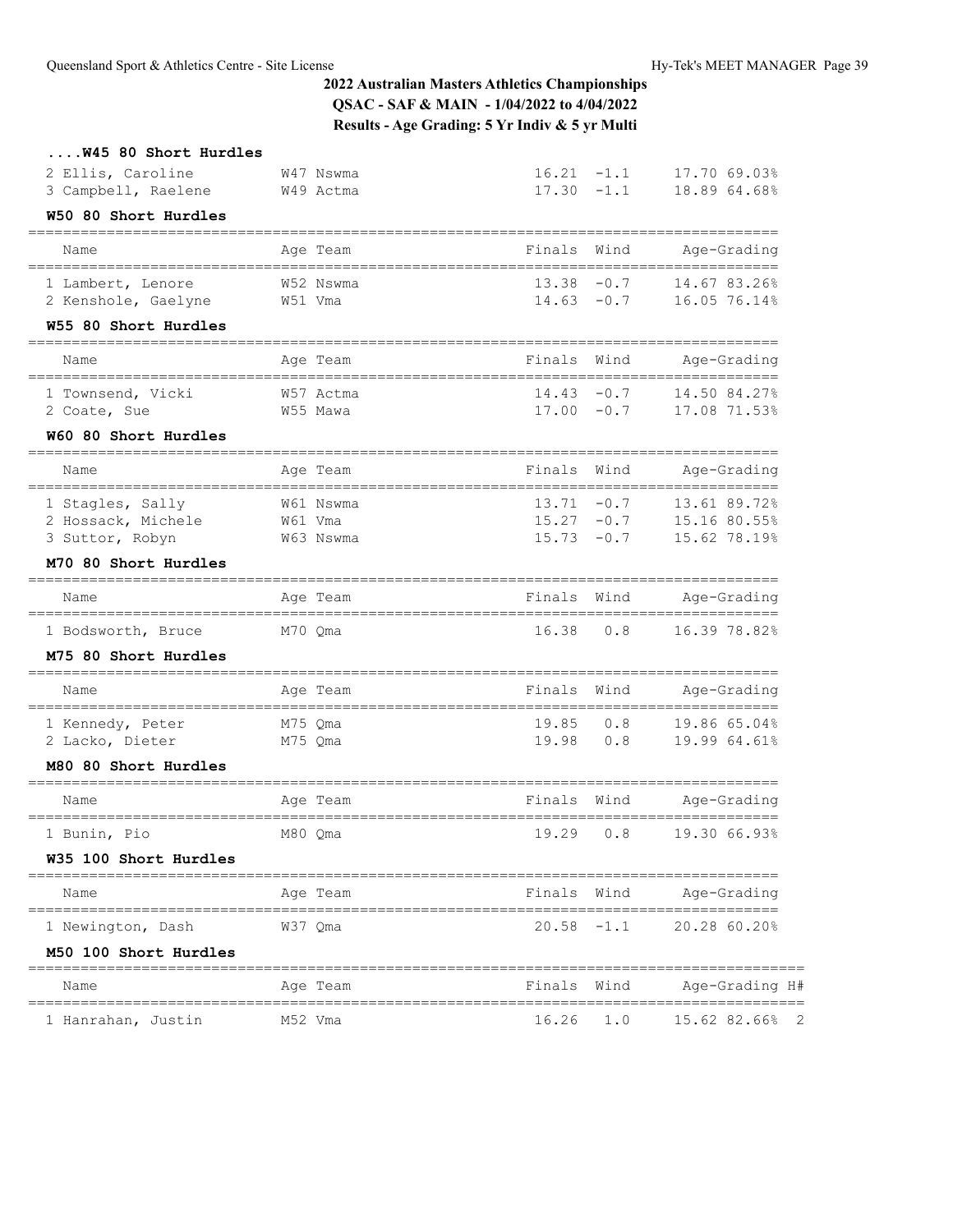| M50 100 Short Hurdles                          |           |                                        |      |                                    |                |
|------------------------------------------------|-----------|----------------------------------------|------|------------------------------------|----------------|
| 2 Buckley, Paul                                | M53 Tma   | 16.59                                  | 1.0  | 15.94 81.01%                       | $\overline{c}$ |
| 3 Wardecki, Krzysztof (Kris M53 Nswma          |           | 18.04                                  | 1.0  | 17.33 74.50%                       | 2              |
| 4 Carr, Dominic                                | M51 Nswma | 20.85                                  | 1.0  | 20.03 64.46%                       | 2              |
| 5 Langdon, Antony                              | M53 Vma   | 20.93                                  | 1.0  | 20.11 64.21%                       | $\overline{2}$ |
| M55 100 Short Hurdles<br>=================     |           |                                        |      |                                    |                |
| Name                                           | Age Team  | Finals                                 | Wind | Age-Grading                        |                |
| 1 kohlrusch, andrew                            | M56 Nswma | 19.98                                  | 1.3  | 18.44 70.02%                       |                |
| 2 Jankowski, George                            | M59 Nswma | 24.17                                  | 1.3  | 22.31 57.88%                       |                |
| M60 100 Short Hurdles                          |           |                                        |      |                                    |                |
| Name                                           | Age Team  | Finals                                 | Wind | Age-Grading                        |                |
| 1 Varley, Dave                                 | M60 Qma   | 17.66                                  | 0.9  | 15.92 81.14%                       |                |
| 2 Dwyer, Brendan                               | M64 Nswma | 19.07                                  | 0.9  | 17.19 75.14%                       |                |
| 3 Epstein, Michael                             | M61 Oma   | 20.29                                  | 0.9  | 18.29 70.63%                       |                |
| 4 Lang, Chris                                  | M60 Vma   | 21.34                                  | 0.9  | 19.24 67.15%                       |                |
| 5 Gray, Neil                                   | M63 Qma   | 22.74                                  | 0.9  | 20.50 63.02%                       |                |
| M45 110 Short Hurdles                          |           |                                        |      |                                    |                |
| Name                                           | Age Team  | Finals                                 | Wind | Age-Grading<br>=================== |                |
| 1 Krawczyk, Brad                               | M46 Vma   | 15.63                                  | 1.3  | 14.31 90.28%                       |                |
| 2 Gibbons, Geoff                               | M45 Tma   | 16.06                                  | 1.3  | 14.70 87.86%                       |                |
| M80 200 Long Hurdles                           |           |                                        |      |                                    |                |
| Name                                           | Age Team  | Finals                                 | Wind | Age-Grading<br>------------------- |                |
| 1 Bunin, Pio                                   | M80 Qma   | 42.70                                  | 0.7  | 42.71109.56%                       |                |
| W55 300 Long Hurdles                           |           |                                        |      |                                    |                |
| Name                                           | Age Team  | Finals                                 |      | Age-Grading                        |                |
| 1 Coate, Sue                                   | W55 Mawa  | 1:02.47                                |      | 1:02.48 83.78%                     |                |
| W60 300 Long Hurdles<br>,,,,,,,,,,,,,,,,,,,,,, |           |                                        |      |                                    |                |
| ===============<br>Name                        | Age Team  | ============================<br>Finals |      | Age-Grading                        |                |
| 1 Hossack, Michele                             | W61 Vma   | 57.80                                  |      | 57.81 90.55%                       |                |
| 2 Suttor, Robyn                                | W63 Nswma | 1:01.29                                |      | 1:01.30 85.40%                     |                |
| 3 Walker, Margaret                             | W62 Nswma | 1:08.68                                |      | 1:08.6976.21%                      |                |
| M60 300 Long Hurdles                           |           |                                        |      |                                    |                |
| Name                                           | Age Team  | Finals                                 |      | Age-Grading                        |                |
| ----------------------<br>1 Devery, Todd       | M61 Nswma | 47.28                                  |      | 47.29 98.94%                       |                |
| 2 Varley, Dave                                 | M60 Qma   | 49.35                                  |      | 49.36 94.79%                       |                |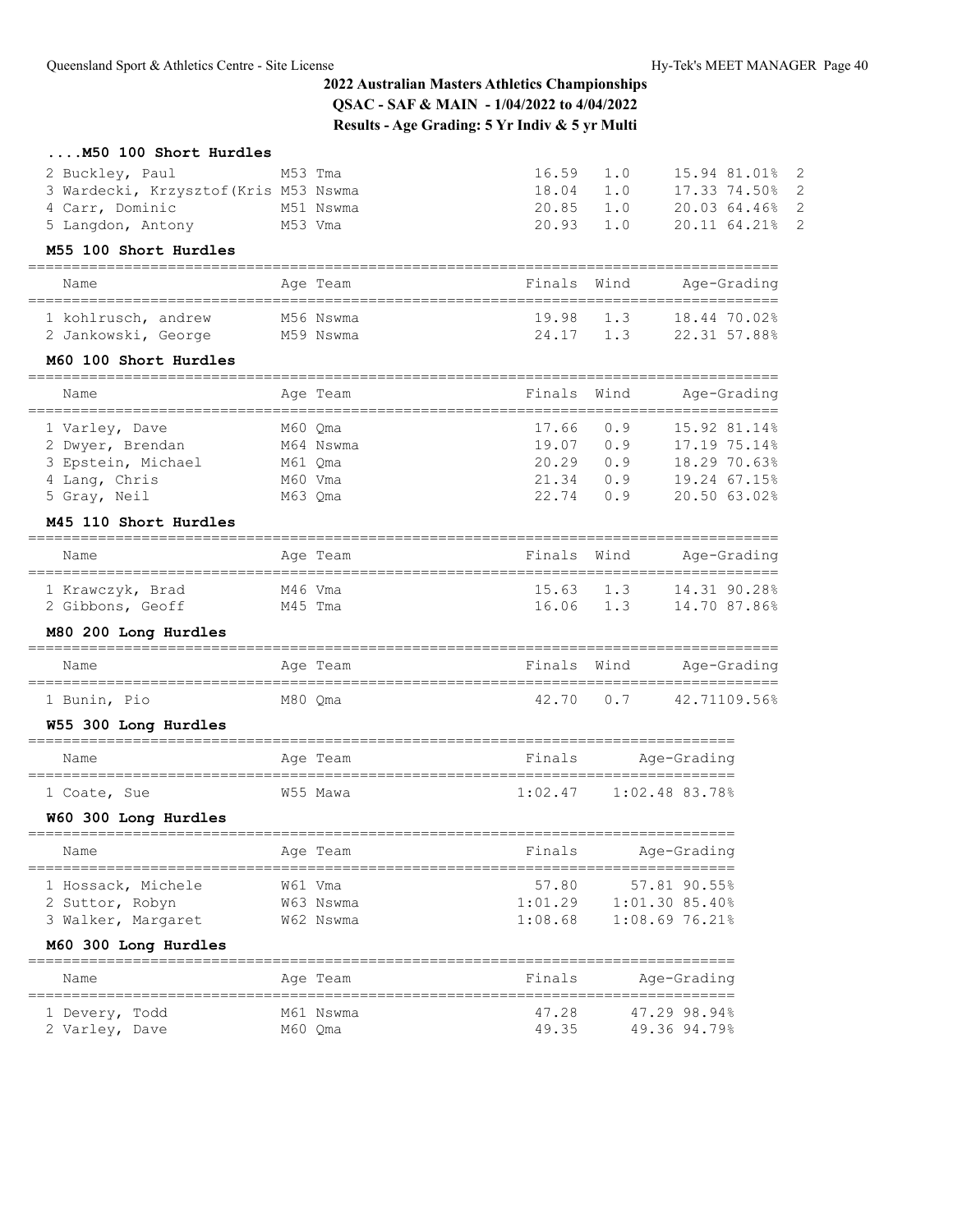| M60 300 Long Hurdles                                  |                      |                  |                                  |
|-------------------------------------------------------|----------------------|------------------|----------------------------------|
| 3 Dwyer, Brendan                                      | M64 Nswma            | 51.06            | 51.07 91.62%                     |
| 4 Epstein, Michael                                    | M61 Qma              | 55.31            | 55.32 84.58%                     |
| 5 Keeghan, Tony                                       | M63 Qma              | 56.00            | 56.01 83.54%                     |
| 6 Lang, Chris<br>7 Gray, Neil                         | M60 Vma<br>M63 Qma   | 56.02<br>1:11.35 | 56.03 83.51%<br>1:11.36 65.56%   |
| M65 300 Long Hurdles                                  |                      |                  |                                  |
| =====================                                 |                      |                  |                                  |
| Name                                                  | Age Team             | Finals           | Age-Grading                      |
| 1 McConnell, David                                    | M69 Vma              | 52.35            | 52.36 89.36%                     |
| 2 Ramondetta, Vic                                     | M67 Nswma            | 54.21            | 54.22 86.29%                     |
| 3 Clapper, Mike                                       | M69 Vma              | 57.28            | 57.29 81.67%                     |
| M70 300 Long Hurdles                                  |                      |                  |                                  |
| Name                                                  | Age Team             | Finals           | Age-Grading                      |
| 1 Lamb, John                                          | M72 Nswma            | 50.79            | 50.80 92.10%                     |
| 2 Bodsworth, Bruce                                    | M70 Qma              | 58.23            | 58.24 80.34%                     |
| 3 Membrey, Harold                                     | M70 Mawa             | 1:23.81          | 1:23.82 55.82%                   |
| M75 300 Long Hurdles                                  |                      |                  |                                  |
| Name                                                  | Age Team             | Finals           | Age-Grading                      |
| 1 Lacko, Dieter                                       | M75 Qma              | 1:10.49          | 1:10.50 66.36%                   |
| W30 400 Long Hurdles                                  |                      |                  |                                  |
| Name                                                  | Age Team             | Finals           | Age-Grading                      |
| 1 Patriarca, Cora                                     | W32 Nswma            | 1:15.02          | 1:15.03 69.77%                   |
| W35 400 Long Hurdles                                  |                      |                  |                                  |
| Name                                                  | Age Team             | Finals           | Age-Grading                      |
| 1 Seymour, Eliana                                     | W37 Qma              | 1:10.30          | :=============<br>1:10.31 74.45% |
| M40 400 Long Hurdles                                  |                      |                  |                                  |
| Name                                                  | Age Team             | Finals           | Age-Grading                      |
| 1 Gilligan, Brett                                     | M44 Vma              | 58.69            | 56.18 83.27%                     |
| 2 Fernando, Jude                                      | M43 Vma              | 1:10.39          | $1:07.38$ 69.43%                 |
| 3 Rhind, Rodney                                       | M42 Qma              | 1:43.01          | 1:38.61 47.44%                   |
| M45 400 Long Hurdles                                  |                      |                  |                                  |
| =================<br>Name                             | ========<br>Age Team | Finals           | Age-Grading                      |
| =====================================<br>1 Small, Don | M45 Qma              | 1:01.98          | 56.68 82.54%                     |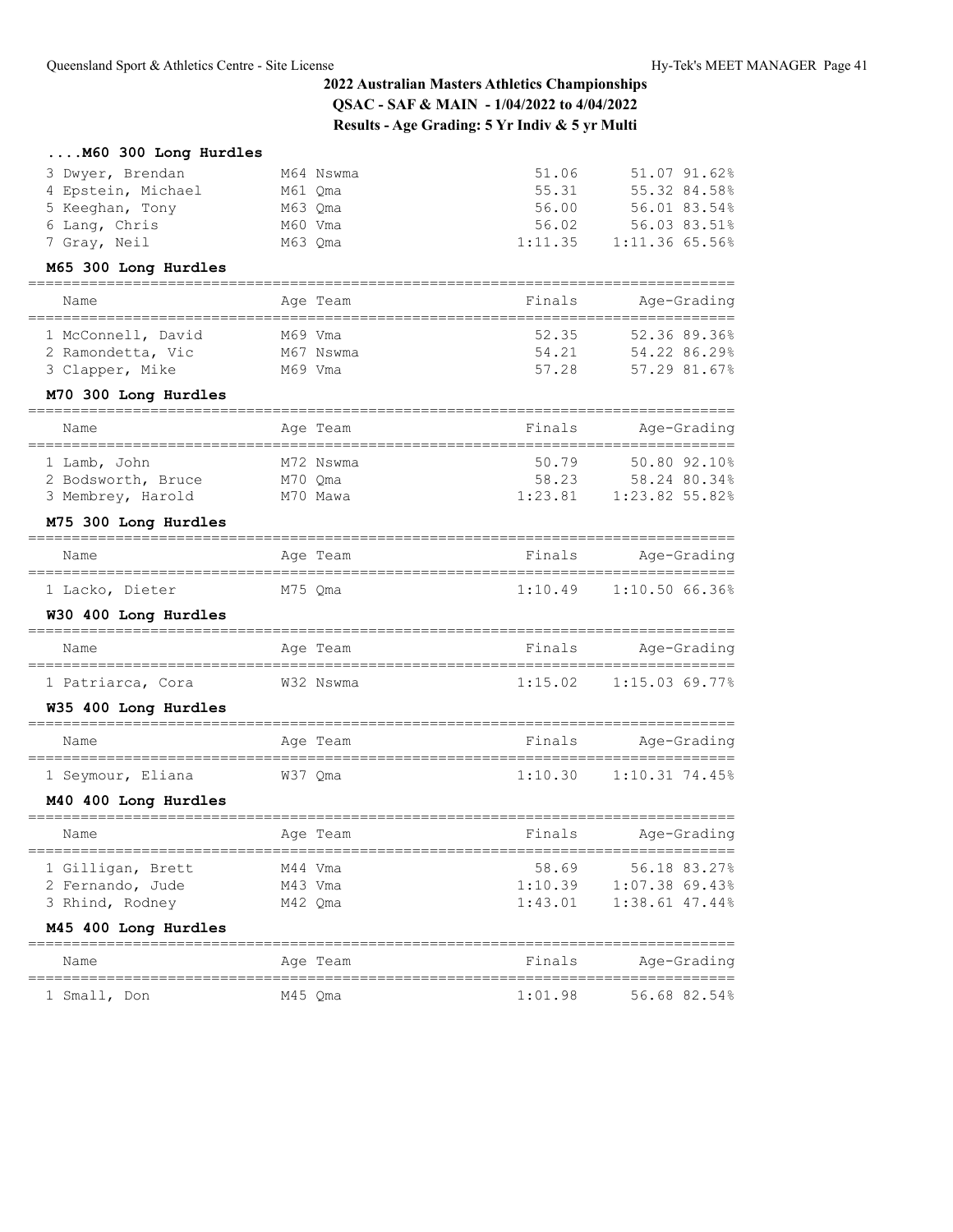## **M50 400 Long Hurdles**

| Name                                                       | Age Team                     | Finals             | Age-Grading                            |
|------------------------------------------------------------|------------------------------|--------------------|----------------------------------------|
| 1 Wardecki, Krzysztof (Kris M53 Nswma<br>2 Carr, Dominic   | M51 Nswma                    | 1:13.53<br>1:14.19 | $1:04.09$ 72.99%<br>$1:04.67$ 72.34%   |
| 3 Grace, Kevin                                             | M52 Qma                      | 1:14.56            | 1:04.99 71.98%                         |
| 4 Tebbutt, Rodney<br>5 Langdon, Antony                     | M52 Nswma<br>M53 Vma         | 1:18.51<br>1:18.65 | 1:08.4368.36%<br>1:08.5668.24%         |
| M55 400 Long Hurdles                                       |                              |                    |                                        |
| -------------------------                                  |                              |                    |                                        |
| Name                                                       | Age Team                     | Finals             | Age-Grading                            |
| 1 Jankowski, George                                        | M59 Nswma                    | 1:42.88            | 1:25.27 54.86%                         |
| W30 2000 Metre Steeplechase<br>.__________________________ |                              |                    |                                        |
| Name                                                       | Age Team                     | Finals             | Age-Grading                            |
| 1 Kirwin, Roslyn                                           | W33 Qma                      | 13:53.22           | 13:53.23 65.00%                        |
| W35 2000 Metre Steeplechase                                |                              |                    |                                        |
| ______________________<br>Name                             | Age Team                     | Finals             | Age-Grading                            |
| 1 Herbert, Kathryn                                         | W35 Nswma                    | 8:11.07            | 11:21.41 79.48%                        |
| W40 2000 Metre Steeplechase                                |                              |                    |                                        |
| Name                                                       | Age Team                     | Finals             | Age-Grading                            |
| 1 Hollis, Tracey                                           | W41 Qma                      | 11:07.30           | 14:49.18 60.91%                        |
| W50 2000 Metre Steeplechase                                |                              |                    |                                        |
| Name                                                       | Age Team                     | Finals             | Age-Grading                            |
| 1 Dunne, Peta                                              | W50 Qma                      | 9:16.29            | 11:26.80 78.86%                        |
| 2 Kolb, Miwa                                               | W54 Qma                      | 9:25.34            | 11:37.97 77.60%                        |
| 3 Suffolk, Cristine                                        | W52 Nswma                    | 10:31.85           | 13:00.09 69.43%                        |
| W55 2000 Metre Steeplechase                                |                              |                    |                                        |
| Name                                                       | Age Team                     | Finals             | Age-Grading                            |
| 1 Bedyn, Erika                                             | W59 Vma                      | 11:41.22           | 13:55.02 64.86%                        |
| 2 Dyer, Ros                                                | W57 Vma                      | 12:15.39           | 14:35.71 61.85%                        |
| W60 2000 Metre Steeplechase                                |                              |                    |                                        |
| Name<br>=====================                              | Age Team<br>================ | Finals             | Age-Grading<br>----------------------- |
| 1 Drennan, Deborah                                         | W63 Nswma                    | 9:41.41            | 10:36.13 85.14%                        |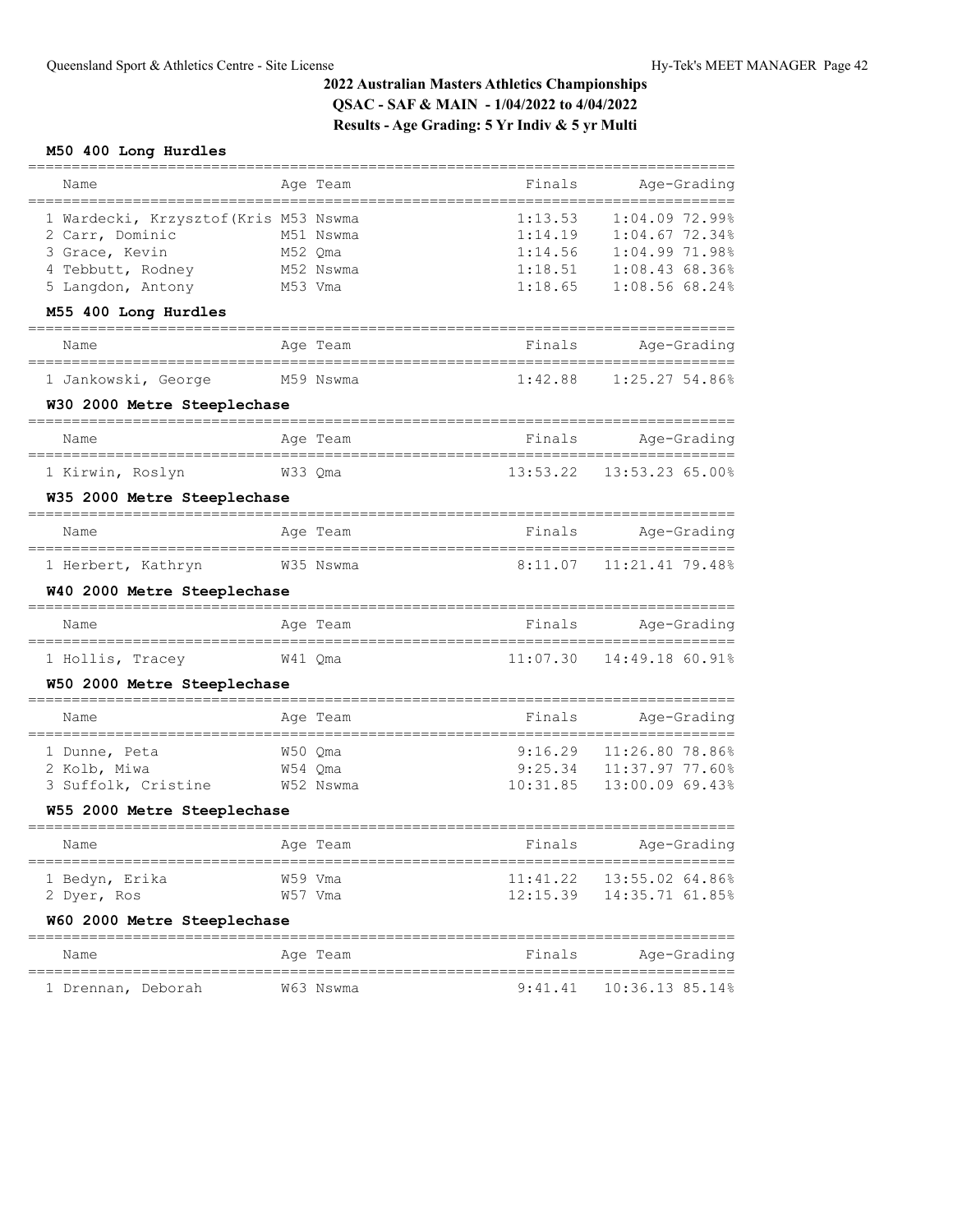#### **W80 2000 Metre Steeplechase**

| Name               | Age Team | Finals | Age-Grading                 |
|--------------------|----------|--------|-----------------------------|
| 1 Schickert, Lynne | W80 Mawa |        | $17:56.31$ $13:24.0167.36%$ |

### **M60 2000 Metre Steeplechase**

| Name                 | Age Team  | Finals  | Age-Grading       |
|----------------------|-----------|---------|-------------------|
|                      |           |         |                   |
| 1 Sharpe, Brad       | M61 Nswma | 7:55.65 | 9:37.40 82.03%    |
| 2 mclean, bill       | M62 Oma   | 8:57.77 | $10:52.80$ 72.55% |
| 3 Terranova, Nicolas | M64 Nswma | 9:52.42 | $11:59.14$ 65.86% |

### **M65 2000 Metre Steeplechase**

| Name                     | Age Team  | Finals  | Age-Grading      |
|--------------------------|-----------|---------|------------------|
|                          |           |         |                  |
| 1 Long, Allan            | M65 Vma   | 7:48.76 | $8:29.78$ 92.91% |
| 2 Convers, Mark          | M66 Nswma | 8:29.87 | 9:14.4985.42     |
| 3 Gunningham, Robert     | M68 Oma   | 8:58.51 | 9:45.63 80.88%   |
| 4 Grewal, Harsharn Singh | M69 Nswma | 8:59.26 | 9:46.4580.76%    |

## **M70 2000 Metre Steeplechase**

| Name               | Age Team  | Finals   | Age-Grading     |
|--------------------|-----------|----------|-----------------|
|                    |           |          |                 |
| 1 Schwebel, Ron    | M70 Nswma | 9:27.90  | 9:19.39.84.67%  |
| 2 Williams, Dennis | M73 Nswma | 10:25.55 | 10:16.17 76.87% |
| 3 Prowse, Frank    | M70 Vma   | 12:22.20 | 12:11.0764.79%  |
| 4 Membrey, Harold  | M70 Mawa  | 12:24.67 | 12:13.50 64.57% |

### **M75 2000 Metre Steeplechase**

| Name                | Age Team  | Finals   | Age-Grading    |
|---------------------|-----------|----------|----------------|
| 1 Costmeyer, Robbie | M75 Actma | 10:18.99 | 9:17.22 85.00% |

## **M80 2000 Metre Steeplechase**

| Name             | Age Team | Finals | Age-Grading                 |
|------------------|----------|--------|-----------------------------|
| 1 Schickert, Bob | M80 Mawa |        | $15:25.54$ $12:47.0961.74%$ |

### **M85 2000 Metre Steeplechase**

| Name          |  | Age Team | Finals   | Age-Grading    |
|---------------|--|----------|----------|----------------|
| 1 Carr, David |  | M89 Mawa | 13:28.30 | 9:49.01 80.41% |

### **M30 3000 Metre Steeplechase**

| Name                 | Age Team | Finals     | Age-Grading                  |
|----------------------|----------|------------|------------------------------|
| 1 Davis, Christopher | M31 Oma  |            | $10:56.67$ $10:56.68$ 72.13% |
| -- Connolly, Tommy   | M30 Mawa | <b>DNF</b> |                              |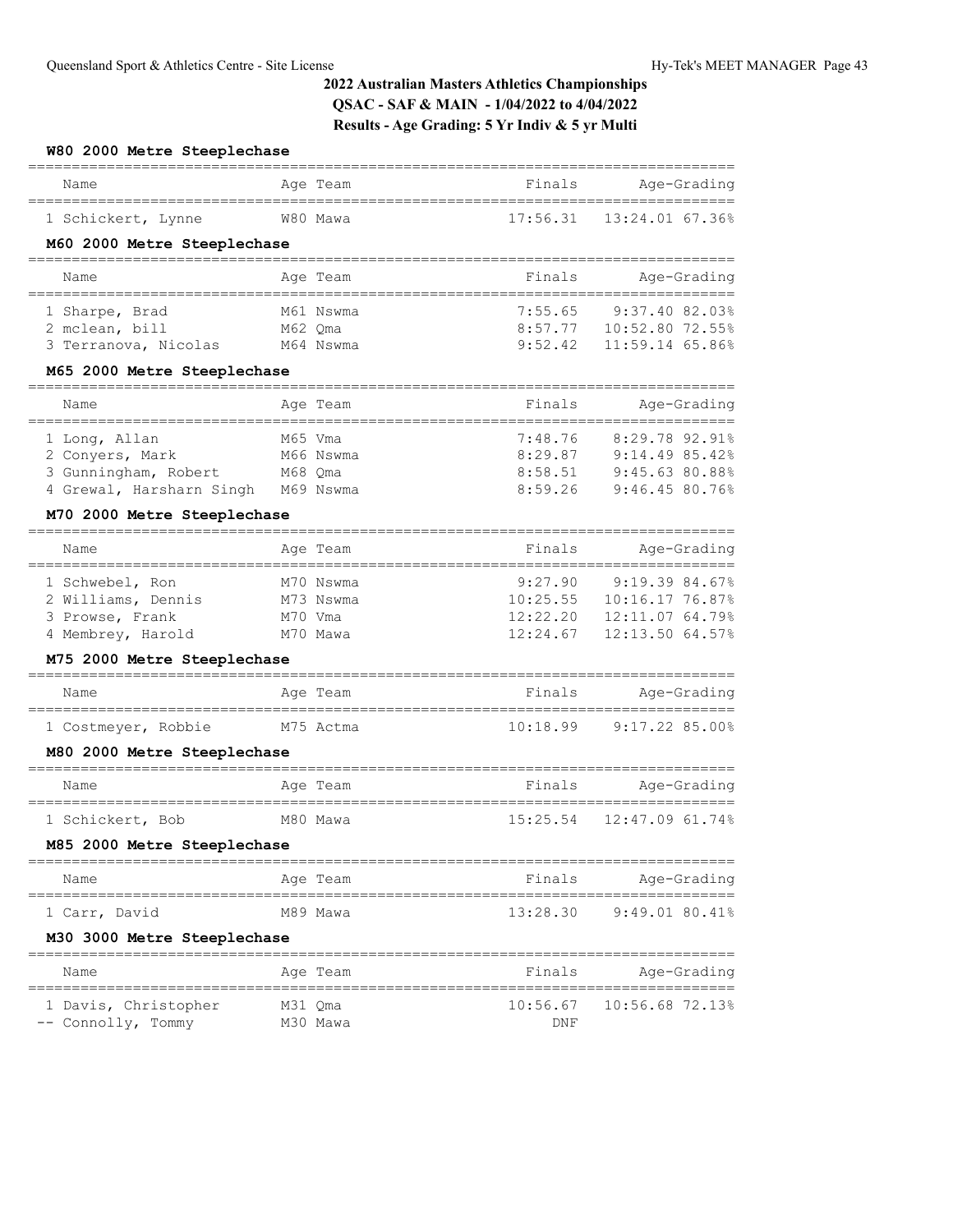### **M45 3000 Metre Steeplechase**

| Name               | Age Team  | Finals   | Age-Grading     |
|--------------------|-----------|----------|-----------------|
|                    |           |          |                 |
| 1 Prasad, Pramesh  | M47 Vma   | 12:36.85 | 11:01.7971.57%  |
| 2 Rule, Justin     | M46 Oma   | 12:46.07 | 11:09.8670.71%  |
| 3 Adams, David     | M45 Mawa  | 12:59.65 | 11:21.7369.47%  |
| 4 Hutchison, Shane | M49 Actma | 14:03.46 | 12:17.53 64.22% |

### **M50 3000 Metre Steeplechase**

| Name            | Age Team  | Finals   | Age-Grading                   |
|-----------------|-----------|----------|-------------------------------|
| 1 Carr, Dominic | M51 Nswma | 17:07.65 | $16:03.92$ $13:26.71.58.71$ % |
| 2 Davie, EJ     | M51 Nswma |          | 14:20.05 55.07%               |

### **M55 3000 Metre Steeplechase**

| Name            |         | Age Team | Finals   | Age-Grading                |
|-----------------|---------|----------|----------|----------------------------|
| 1 Obrien, David | M56 Tma |          | 12:29.55 | $10:01.52$ 78.74%          |
| 2 Italia, Rob   | M56 Vma |          |          | $15:05.60$ $12:06.7565.17$ |

## **W30+ 4x100 Metre Relay State 120+**

| Team                       | Finals                 |
|----------------------------|------------------------|
| 1 Nswma 'A'                | 50.03                  |
| 1) Patriarca, Cora 32      | 2) Power, Rebekah 43   |
| 3) Ouinn, Lisa 45          | 4) Smart, Erin 39      |
| $2 \text{ Oma}$ 'A'        | 56.57                  |
| 1) van den Worm, Elaine 32 | 2) Mackey, Michelle 49 |
| 3) Newington, Dash 37      | 4) Kaliyati, Loreen 30 |

### **W30+ 4x100 Metre Relay State 180+**

| Team                   | Finals                 |
|------------------------|------------------------|
| $1$ Oma $'A'$          | 51.51                  |
| 1) Hearn, Maryann 54   | 2) Brims, Julie 56     |
| 3) Lucas, Radika 43    | 4) Briffa, Renee 47    |
| 2 Nswma 'A'            | 51.59                  |
| 1) Strong, Kylie 54    | 2) Perry, Monique 47   |
| 3) Forster, Julie 60   | 4) Lambert, Lenore 52  |
| 3 Sama 'A'             | 56.20                  |
| 1) Turner, Sue 61      | 2) Cotter, Jenni 47    |
| 3) Cassidy, Sue 60     | 4) Long, Karen 47      |
| 4 Oma 'B'              | 58.65                  |
| 1) Webber, Janet 47    | 2) Paterson, Tamara 55 |
| 3) Veurman, Jessica 55 | 4) Lakin, Karen 58     |
| 5 Vma 'A'              | 1:01.96                |
| 1) Matters, Toni 54    | 2) McLean, Louise 57   |
| 3) Smith, Wendy 48     | 4) Burns, Jacinta 54   |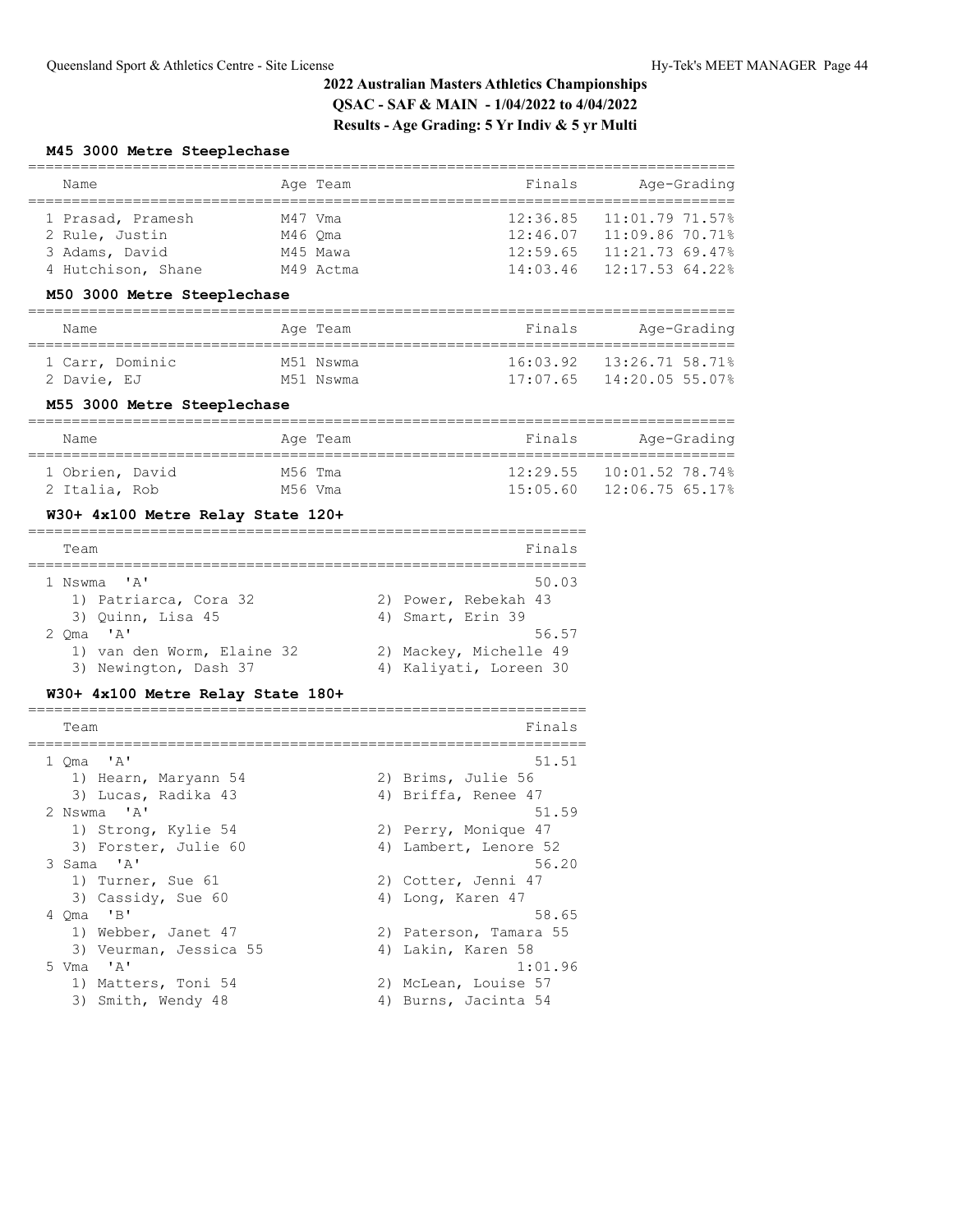### **W30+ 4x100 Metre Relay State 240+**

| Team                    | Finals                 |
|-------------------------|------------------------|
|                         |                        |
| 1 Nswma 'A'             | 1:01.14                |
| 1) Wight, Philippa 58   | 2) Suttor, Robyn 63    |
| 3) McDowell, Linda 64   | 4) Shaw, Christine 62  |
| 2 $Vma$ $'A$            | 1:07.24                |
| 1) Kirby, Karen 66      | 2) Hossack, Michele 61 |
| 3) Armstrong, Maggie 60 | 4) Pollard, Sonya 55   |
| 3 Oma 'A'               | 1:13.50                |
| 1) Dean, Rosemary 70    | 2) Rourke, Kathy 71    |
| 3) Allison, Marge 77    | 4) Davis, Carol 71     |
|                         |                        |

# **M30+ 4x100 Metre Relay State 120+**

| Team                                               | Finals                                      |
|----------------------------------------------------|---------------------------------------------|
| $1$ Oma $'A'$                                      | 46.86                                       |
| 1) Ladynski, Shane 43                              | 2) Short, Luke 43                           |
| 3) Gray, Daniel 31                                 | 4) McCarthey, Patrick 38                    |
| 2 Actma 'A'                                        | 47.53                                       |
| 1) Badwal, Gurpreet Singh 48<br>3) Allard, Luke 38 | 2) Austin, David 51<br>4) Joliffe, Caleb 45 |

### **M30+ 4x100 Metre Relay State 240+**

| Team                   | Finals                |
|------------------------|-----------------------|
| 1 Nswma 'A'            | 49.73                 |
| 1) Devery, Todd 61     | 2) Hughes, Darren 59  |
| 3) Shearsby, David 65  | 4) Reid, Brett 58     |
| 2 $Vma$ $'A$           | 52.31                 |
| 1) Clapper, Mike 69    | 2) Mayston, Rob 65    |
| 3) watts, andrew 66    | 4) Italia, Rob 56     |
| $3$ Oma $'A'$          | 53.07                 |
| 1) Epstein, Michael 61 | 2) Varley, Dave 60    |
| 3) Begley, Joe 68      | 4) Wright, Michael 55 |
| 4 Nswma 'B'            | 56.07                 |
| 1) Ellis, Daryl 67     | 2) Ramondetta, Vic 67 |
| 3) Kennedy, David 69   | 4) Lamb, John 72      |

### **M30+ 4x100 Metre Relay State 180+**

| Team                             | Finals                    |
|----------------------------------|---------------------------|
|                                  |                           |
| $1$ Vma $'A'$                    | 47.05                     |
| 1) Mierisch, Paul 45             | 2) Gilligan, Brett 44     |
| 3) Wilcox, Andrew 53             | 4) Dobrzynski, Stewart 51 |
| 2 $Oma$ 'A'                      | 47.15                     |
| 1) Berlin, Michael 52            | 2) Scully, Graham 48      |
| 3) Brack, Christopher 56         | 4) Cragg, Steven 37       |
| 3 Nswma 'A'                      | 48.74                     |
| 1) Rodda, Andrew 52              | 2) Phillips, Andrew 50    |
| 3) Wardecki, Krzysztof (Kris) 53 | 4) Doodson, Michael 45    |
| 4 Sama 'A'                       | 55.68                     |
| 1) van Bavel, Hans 72            | 2) Godsell, Joe 38        |
|                                  |                           |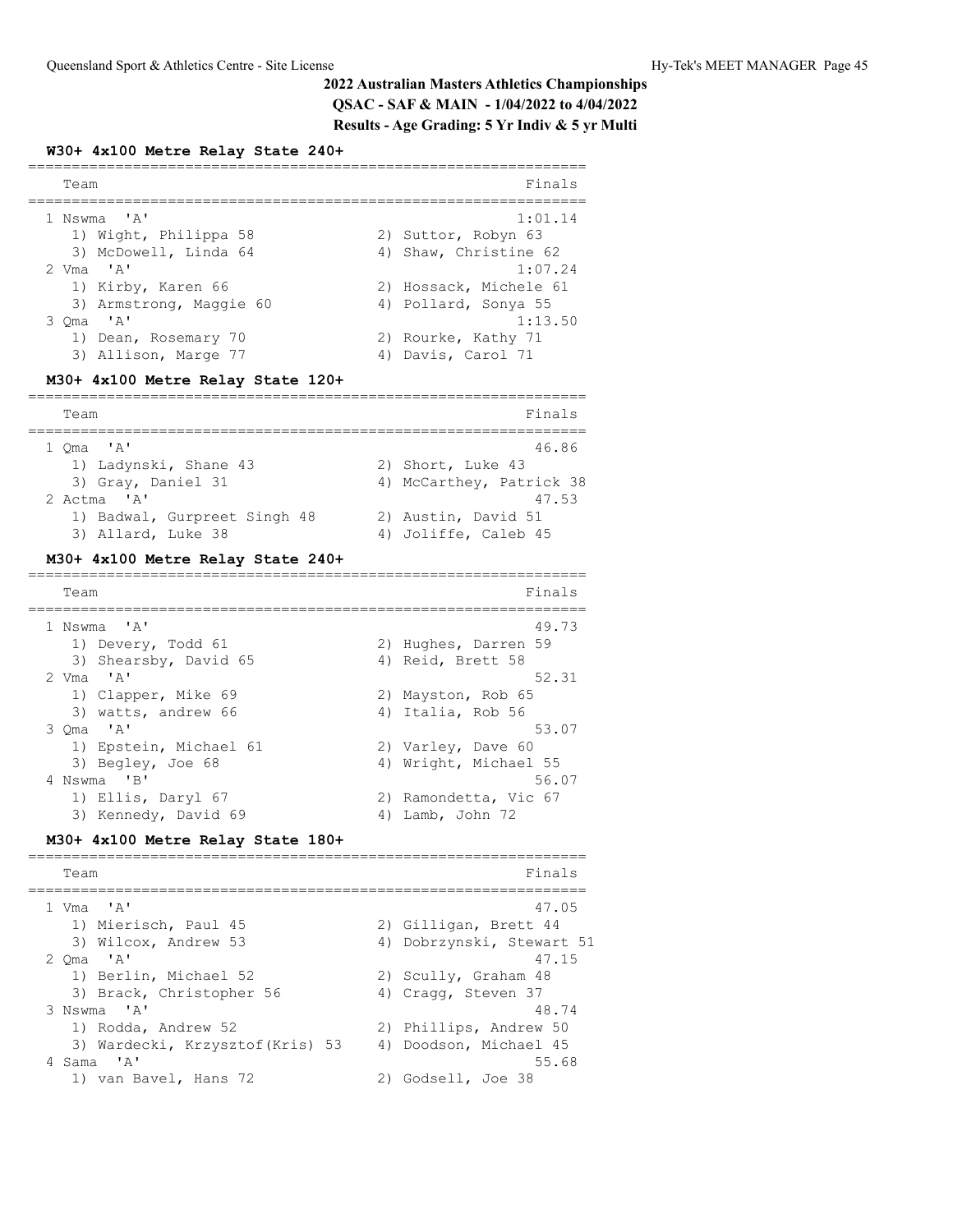**....M30+ 4x100 Metre Relay State 180+** 3) Lovell, Matthew 56 4) Harrell, Hayden 63 **W30 4x100 Metre Relay 5 Year** ================================================================ Team Finals ================================================================ 1 Aus 'A' 49.38 1) Patriarca, Cora 32 2) Perry, Monique 47 3) Quinn, Lisa 45 4) Power, Rebekah 43 **X35 4x100 Metre Relay 5 Year** ================================================================ Team Finals ================================================================ 1 Aus 'B' 1:09.05 1) Keehn, Bianca 39 2) Ramondetta, Vic 67 3) Williams, Dennis 73 4) Sharpe, Brad 61 **M45 4x100 Metre Relay 5 Year** ================================================================ Team Finals ================================================================ 1 Aus 'B' 45.00 1) Giglio, Mark 49 2) Leseberg, Ernie 50 3) Scully, Graham 48 4) Harper, Mark 46 **W55 4x100 Metre Relay 5 Year** ================================================================ Team Finals ================================================================ 53.19 WR Pending 1) Maksimovic, Sharee 56 2) Brims, Julie 56 3) Noon, Steph 56 4) Forster, Julie 60 **W60 4x100 Metre Relay 5 Year** ================================================================ Team Finals ================================================================ 1 Aus 'A' 1:10.13 1) Suttor, Robyn 63 2) Shaw, Christine 62 3) Kenny, Margaret 62 (4) Taylor, Jill 66 **W30+ 4x400 Metre Relay State 180+** ================================================================ Team Finals ================================================================ 1 Qma 'A' 4:18.24 1) Briffa, Renee 47 2) Nelson, Lee-Anne 50 3) Webber, Janet 47 4) Brims, Julie 56 **W30+ 4x400 Metre Relay State 120+** ================================================================ Team Finals ================================================================ 1 Qma 'A' 4:22.93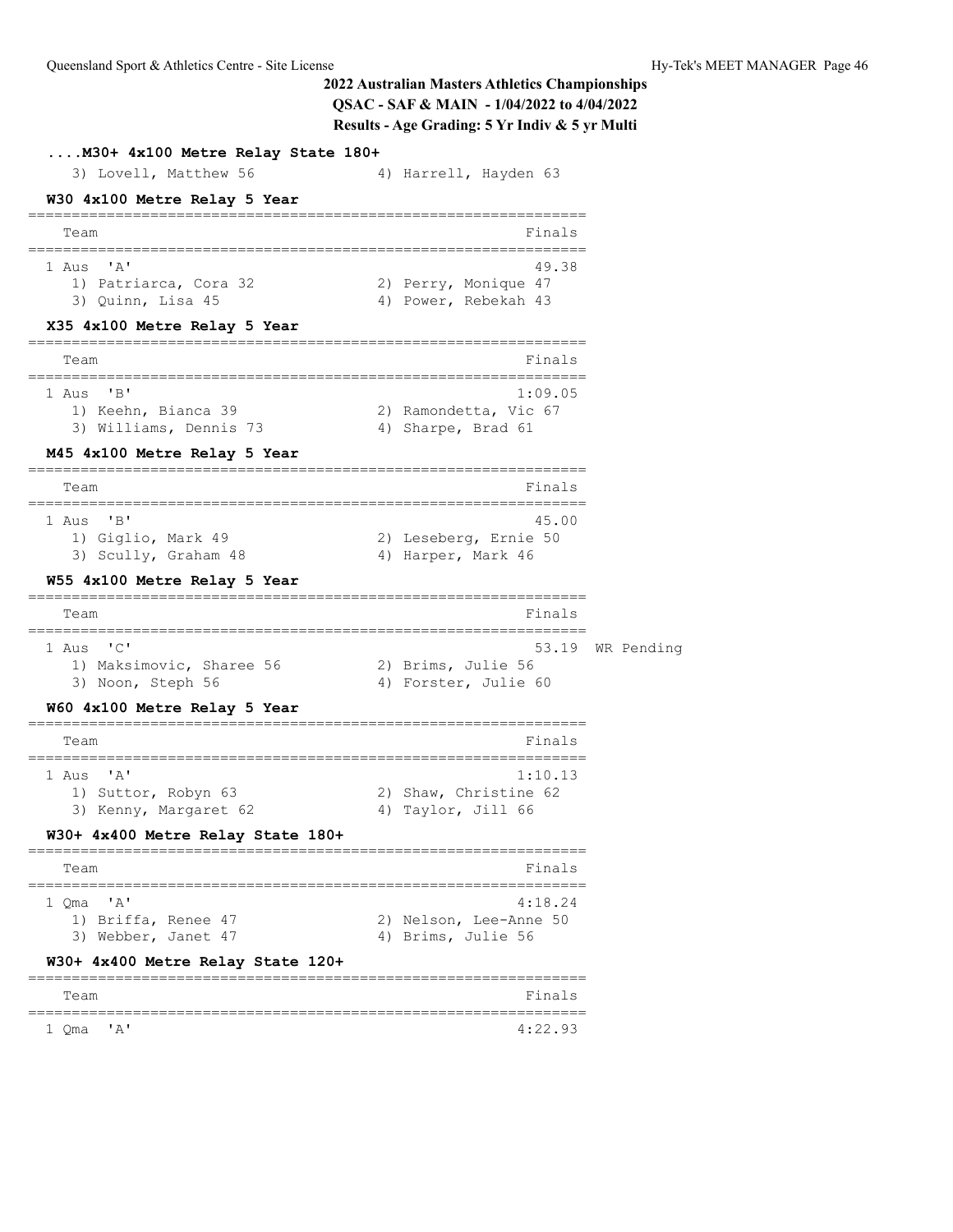## **....W30+ 4x400 Metre Relay State 120+**

| 1) Kaliyati, Loreen 30 | 2) Mackey, Michelle 49     |
|------------------------|----------------------------|
| 3) Seymour, Eliana 37  | 4) Shields, Kim 43         |
| 2 Nswma 'A'            | 4:28.19                    |
| 1) Smart, Erin 39      | 2) White, Lesley 39        |
| 3) Keehn, Bianca 39    | 4) Middleton, Charlotte 52 |

### **W30+ 4x400 Metre Relay State 240+**

================================================================

| Team        |                        | Finals                 |
|-------------|------------------------|------------------------|
| 1 Oma 'A'   |                        | 5:19.46                |
|             | 1) Allison, Marge 77   | 2) Paterson, Tamara 55 |
|             | 3) Veurman, Jessica 55 | 4) Lakin, Karen 58     |
| 2 Nswma 'A' |                        | 5:19.46                |
|             | 1) Suttor, Robyn 63    | 2) Flynn, Rina 59      |
|             | 3) Kenny, Margaret 62  | 4) Drennan, Deborah 63 |

### **M30+ 4x400 Metre Relay State 240+**

================================================================

| Team                  | Finals              |
|-----------------------|---------------------|
| 1 Nswma 'A'           | 4:19.09             |
| 1) Rodda, Andrew 52   | 2) Young, Trevor 63 |
| 3) Ramondetta, Vic 67 | 4) Sharpe, Brad 61  |
| $2 \text{ Oma}$ 'A'   | 5:42.64             |
| 1) Mancey, Colin 80   | 2) Lepper, Mark 60  |
| 3) Lacko, Dieter 75   | 4) Bunin, Pio 80    |

## **M30+ 4x400 Metre Relay State 180+**

| Team |                    |  |  |                       | Finals  |
|------|--------------------|--|--|-----------------------|---------|
|      |                    |  |  |                       |         |
|      | 1 Vma "A"          |  |  |                       | 3:55.78 |
|      | 1) Italia, Rob 56  |  |  | 2) Fernando, Jude 43  |         |
|      | 3) Mayston, Rob 65 |  |  | 4) Gilligan, Brett 44 |         |
|      |                    |  |  |                       |         |

### **W60 4x400 Metre Relay 5 Year**

| Team                                                                                   | Finals                                                  |
|----------------------------------------------------------------------------------------|---------------------------------------------------------|
| $1$ Aus<br>$^{\prime}$ R <sup>1</sup><br>1) Suttor, Robyn 63<br>3) Drennan, Deborah 63 | 5:41.96<br>2) Kenny, Margaret 62<br>4) Basman, Robyn 63 |

### **W45 4x800 Metre Relay 5 Year**

| Team                 |                      |  | Finals                     |  |  |  |  |
|----------------------|----------------------|--|----------------------------|--|--|--|--|
|                      |                      |  |                            |  |  |  |  |
| $1 \text{ A}$ us 'B' |                      |  | $10:08.92$ WR Pending      |  |  |  |  |
|                      | 1) Smee, Anna 49     |  | 2) Kovacs, Kriszta 48      |  |  |  |  |
|                      | 3) Durrant, Clare 45 |  | 4) Middleton, Charlotte 52 |  |  |  |  |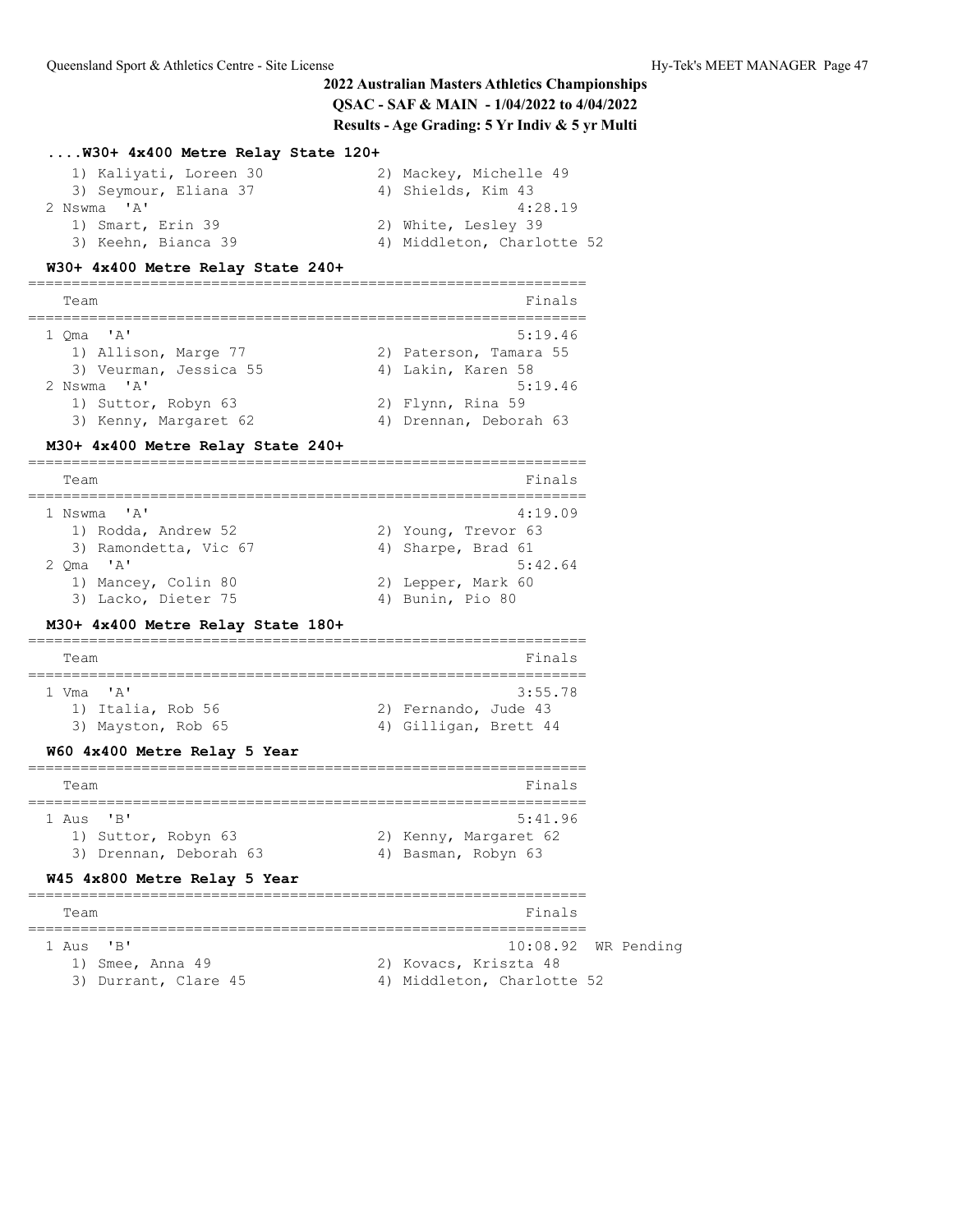### **M75 4x800 Metre Relay 5 Year**

| Team                    | Finals                |  |  |  |  |  |
|-------------------------|-----------------------|--|--|--|--|--|
|                         |                       |  |  |  |  |  |
| 1 Aus 'A'               | $13:22.67$ WR Pending |  |  |  |  |  |
| 1) Costmeyer, Robbie 75 | 2) Dixon, Steve 75    |  |  |  |  |  |
| 3) Lacko, Dieter 75     | 4) Mathewson, Don 77  |  |  |  |  |  |

## **W30 High Jump**

| Name                                    | Age Team | Finals | Age-Grading  |
|-----------------------------------------|----------|--------|--------------|
| 1 Reid, Ashleigh<br>1.60 1.65 1.71 1.75 | W34 Oma  | 1.71m  | 1.71m 81.82% |
| XXX X                                   |          |        |              |

### **W35 High Jump**

| Name                                |       |         | Age Team | Finals | Age-Grading        |  |
|-------------------------------------|-------|---------|----------|--------|--------------------|--|
| 1 Newington, Dash<br>1.21 1.30 1.33 | XXX X | W37 Oma |          |        | 1.30m 1.36m 65.33% |  |

### **W40 High Jump**

| Name                                                                                                                                | Age Team                       | Finals | Age-Grading        |
|-------------------------------------------------------------------------------------------------------------------------------------|--------------------------------|--------|--------------------|
| 1 Foster, Melissa 643 Mawa<br>1.30 1.33 1.36 1.39 1.42 1.45 1.48<br>$\begin{matrix} 0 & 0 & 0 & \text{X0} \end{matrix}$<br>$\Omega$ | XXX<br>$\Omega$                |        | 1.45m 1.60m 76.72% |
| 2 Petersen, Janice<br>1.30 1.33 1.36 1.39 1.42<br>$\bigcirc$<br>$\circ$<br>$\circ$                                                  | W44 Nswma<br>XO XXX            |        | 1.39m 1.53m 73.54% |
| 3 Collison, Sarah 640 Nswma<br>1.12 1.18 1.21 1.24 1.27 1.30 1.33<br>$\bigcirc$<br>$\circ$<br>$\circ$ 0                             | $\circ$ $\circ$ xo<br>XXX X    |        | 1.30m 1.43m 68.78% |
| 4 Neubauer, Cassie<br>1.00 1.06 1.09 1.12 1.15 1.18 1.21<br>XO.<br>$\Omega$<br>$\circ$                                              | W43 Sama<br>XO<br>XO.<br>XXX X | 1.18m  | 1,30m 62,43%       |

## **W45 High Jump**

| Name                                                                                                    | Age Team                  |                     | Finals          | Age-Grading                    |           |
|---------------------------------------------------------------------------------------------------------|---------------------------|---------------------|-----------------|--------------------------------|-----------|
| 1 Cotter, Jenni<br>1.00 1.03 1.06 1.09 1.12 1.15 1.18 1.21 1.24 1.27 1.30 1.33 1.36 1.39 1.42 1.45 1.48 | W47 Sama                  |                     |                 | 1.45m 1.68m 80.56%             |           |
|                                                                                                         |                           |                     | $\bigcirc$      | $\circ$<br>$\Omega$<br>$\circ$ | XXX<br>XO |
| 2 Webber, Janet                                                                                         | W47 Oma                   |                     |                 | 1.36m 1.57m 75.56%             |           |
| 1.00 1.03 1.06 1.09 1.12 1.15 1.18 1.21 1.24 1.27 1.30 1.33 1.36 1.39 1.42                              |                           |                     |                 |                                |           |
|                                                                                                         |                           |                     |                 | $-$ XXX<br>$\bigcirc$          |           |
| 3 Campbell, Raelene                                                                                     | W49 Actma                 |                     |                 | 1.33m 1.54m 73.89%             |           |
| 1.00 1.03 1.06 1.09 1.12 1.15 1.18 1.21 1.24 1.27 1.30 1.33 1.36                                        |                           |                     |                 |                                |           |
|                                                                                                         | $\circ$<br>$\overline{O}$ | $\Omega$<br>$\circ$ | - XO<br>$\circ$ | XXX                            |           |
| 4 Ellis, Caroline                                                                                       | W47 Nswma                 |                     |                 | 1.00m 1.16m 55.56%             |           |
| 1.00 1.03 1.06 1.09 1.12 1.15                                                                           |                           |                     |                 |                                |           |
|                                                                                                         | XXX                       |                     |                 |                                |           |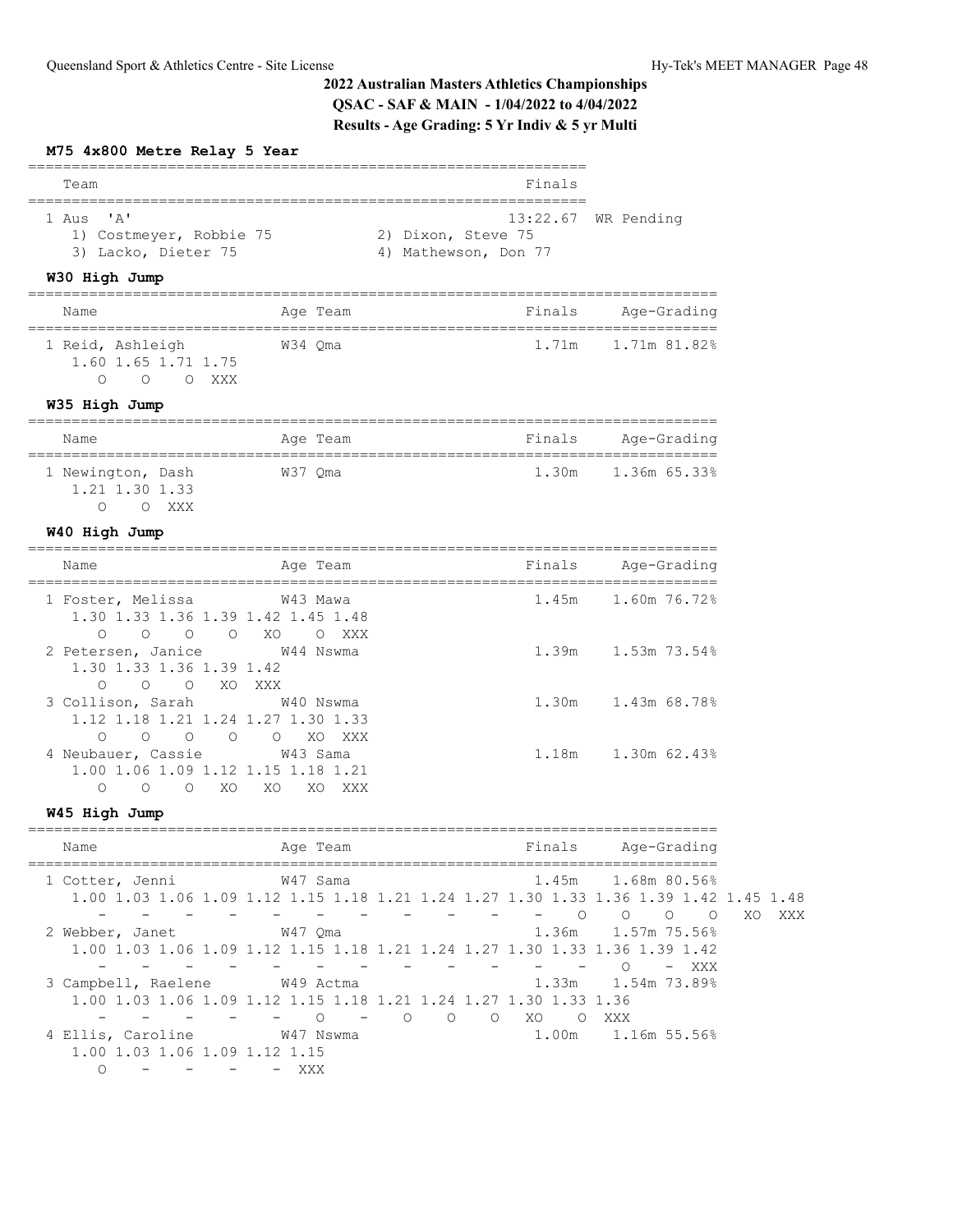## **W50 High Jump**

| Name                   | Age Team                                                                                                            | Finals | Age-Grading        |
|------------------------|---------------------------------------------------------------------------------------------------------------------|--------|--------------------|
| 1 McKeown, Cathy       | W52 Tma<br>1.00 1.03 1.06 1.09 1.12 1.15 1.18 1.21 1.24                                                             |        | 1.24m 1.51m 72.51% |
| 2 Craswell, Jodie<br>∩ | $\Omega$<br>∩<br>W54 Oma<br>1.00 1.03 1.06 1.09 1.12 1.15 1.18<br>$\overline{\phantom{0}}$ $\overline{\phantom{0}}$ | XO     | 1.15m 1.40m 67.25% |
| -- Lambert, Lenore     | O XO XXX<br>W52 Nswma<br>1.00 1.03 1.06 1.09 1.12 1.15 1.18 1.21 1.24 1.27 1.30 1.33 1.36 1.39 1.42                 | ΝH     | XXX                |
| W55 High Jump          |                                                                                                                     |        |                    |

| Name                                                                  | Age Team |                                |                             | Finals     | Age-Grading  |
|-----------------------------------------------------------------------|----------|--------------------------------|-----------------------------|------------|--------------|
| 1 Townsend, Vicki                                                     |          | W57 Actma                      |                             | 1.36m      | 1,76m 84,47% |
| 1.00 1.03 1.06 1.09 1.12 1.15 1.18 1.21 1.24 1.27 1.30 1.33 1.36 1.39 |          |                                |                             |            |              |
|                                                                       |          |                                | $\bigcirc$<br>$\cap$<br>- 0 | XXO<br>- 0 | XXX          |
| 2 Coate, Sue                                                          | W55 Mawa |                                |                             | 1.30m      | 1.68m 80.75% |
| 1.00 1.03 1.06 1.09 1.12 1.15 1.18 1.21 1.24 1.27 1.30 1.33           |          |                                |                             |            |              |
|                                                                       |          | $\bigcap$<br>$\qquad \qquad -$ | $\cap$                      | XXX        |              |
| 3 Koribalski, Baerbel                                                 |          | W57 Nswma                      |                             | 1.27m      | 1.64m 78.88% |
| 1,00 1,03 1,06 1,09 1,12 1,15 1,18 1,21 1,24 1,27 1,30                |          |                                |                             |            |              |
|                                                                       |          | $\left( \right)$               | $\left( \right)$            | xxx        |              |

## **W60 High Jump**

| Name                                                                                                                                       | Age Team                                                                                                                         | Finals | Age-Grading        |
|--------------------------------------------------------------------------------------------------------------------------------------------|----------------------------------------------------------------------------------------------------------------------------------|--------|--------------------|
| 1 Mayfield, Deann<br>1.29 1.33 1.36 1.39<br>O O XXX<br>$\bigcirc$                                                                          | W60 Oma                                                                                                                          |        | 1.36m 1.87m 89.47% |
| 2 Walker, Margaret M62 Nswma<br>$\circ$ $\circ$ $\circ$<br>$\overline{O}$<br>$\bigcirc$                                                    | 1.05 1.08 1.11 1.14 1.17 1.20 1.23 1.26 1.29<br>$\begin{matrix} 0 & 0 \\ 0 & 0 \end{matrix}$<br>$\overline{O}$<br>$\circ$<br>XXX |        | 1.26m 1.73m 82.89% |
| 3 Shaw, Christine W62 Nswma<br>1.11 1.14 1.17 1.20 1.23 1.26<br>O XO XXO<br>$\bigcirc$<br>$\Omega$                                         | XXX                                                                                                                              |        | 1.23m 1.69m 80.92% |
| 3 Hossack, Michele W61 Vma<br>1.14 1.17 1.20 1.23 1.26<br>XO.<br>$\begin{array}{cccc}\n\bullet & \bullet & \bullet & \bullet\n\end{array}$ | O XXX                                                                                                                            |        | 1.23m 1.69m 80.92% |
| 5 Messerle, Narelle M63 Vma<br>0.96 1.05 1.08 1.11 1.14<br>XO.<br>$\bigcirc$<br>$\circ$<br>∩                                               | XXX X                                                                                                                            |        | 1.11m 1.52m 73.03% |

## **W75 High Jump**

| Name                                            | Age Team | Finals | Age-Grading             |
|-------------------------------------------------|----------|--------|-------------------------|
| 1 Painter, Brenda<br>0.84 0.87 0.90<br>$X \cap$ | W77 Mawa |        | $0.90m$ 1.53m $73.77\%$ |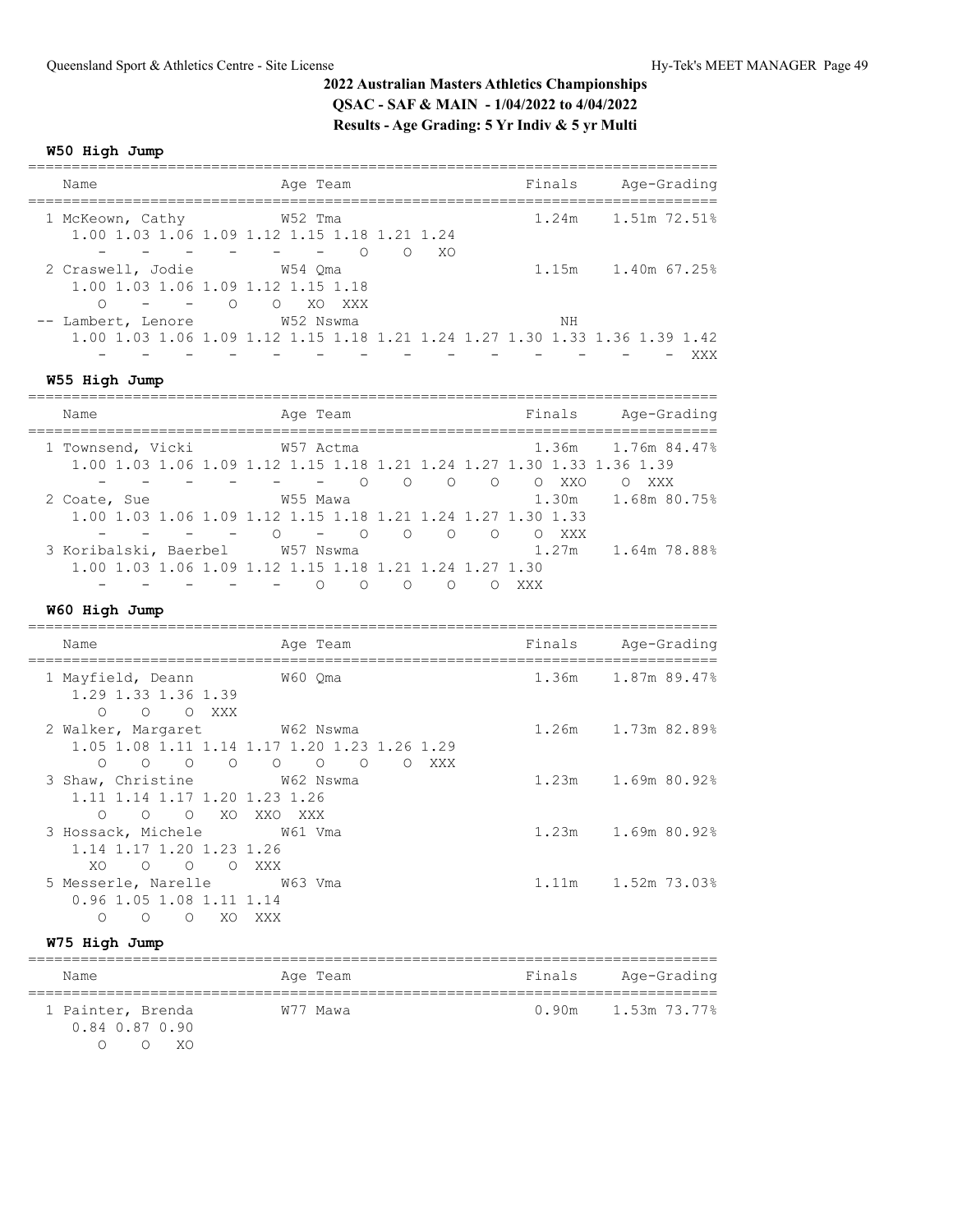**W80 High Jump**

| Name                                                                                                                                                                      | Age Team                                                     |                  | Finals | Age-Grading                                   |
|---------------------------------------------------------------------------------------------------------------------------------------------------------------------------|--------------------------------------------------------------|------------------|--------|-----------------------------------------------|
| 1 Schickert, Lynne<br>0.84 0.87 0.90 0.93 0.96 1.00 1.02 1.02<br>$\Omega$<br>$\overline{O}$<br>$\overline{\phantom{0}}$<br>$\circ$                                        | W80 Mawa<br>O O XXX XXX                                      |                  | 1.00m  | 1.86m 89.29%                                  |
| M30 High Jump                                                                                                                                                             |                                                              |                  |        |                                               |
| Name<br>------------------                                                                                                                                                | Age Team<br>-------------                                    |                  | Finals | Age-Grading<br>______________________________ |
| 1 Rai, Gogi<br>1.61 1.70 1.76 1.82 1.85 1.88 1.91 1.95<br>$\Omega$<br>$\circ$<br>$\circ$<br>0                                                                             | M31 Vma<br>$\circ$<br>XO<br>$\circ$                          | XXX              | 1.91m  | 1.91m 77.96%                                  |
| 2 Ghasabani, Masoud<br>1.70 1.76 1.79 1.82 1.85 1.88 1.91<br>XO<br>XO<br>XO<br>$\circ$                                                                                    | M34 Vma<br>XO XXO XXX                                        |                  | 1.88m  | 1.88m 76.73%                                  |
| 3 Gray, Daniel<br>1.34 1.37 1.40<br>$\Omega$<br>O XXX                                                                                                                     | M31 Qma                                                      |                  | 1.37m  | 1.37m 55.92%                                  |
| M35 High Jump                                                                                                                                                             |                                                              |                  |        |                                               |
| ------------------<br>Name                                                                                                                                                | Age Team                                                     |                  | Finals | Age-Grading                                   |
| 1 Cragg, Steven<br>1.40 1.43 1.46 1.49 1.52 1.55 1.58 1.61 1.64 1.67<br>$\Omega$<br>$\circ$<br>$\circ$<br>$\circ$                                                         | M37 Qma<br>$\circ$<br>XO<br>XO                               | $\circ$<br>O XXX | 1.64m  | 1.68m 68.62%                                  |
| M40 High Jump                                                                                                                                                             |                                                              |                  |        |                                               |
| Name                                                                                                                                                                      | Aqe Team                                                     |                  | Finals | Age-Grading                                   |
| 1 Petzer, Johannes<br>1.31 1.40 1.46 1.49<br>$\Omega$<br>XO<br>XO<br>XXX                                                                                                  | M44 Nswma                                                    |                  | 1.46m  | 1.53m 62.39%                                  |
| M45 High Jump                                                                                                                                                             |                                                              |                  |        |                                               |
| Name                                                                                                                                                                      | Age Team                                                     |                  |        | Finals Age-Grading                            |
| 1 Van Baalen, Simon<br>1.25 1.28<br>O<br>Χ                                                                                                                                | M48 Vma                                                      |                  | 1.25m  | 1.37m 56.31%                                  |
| M50 High Jump                                                                                                                                                             |                                                              |                  |        |                                               |
| Name                                                                                                                                                                      | Age Team                                                     |                  | Finals | Age-Grading                                   |
| 1 Hanrahan, Justin<br>1.40 1.49 1.55 1.58 1.61 1.64 1.71<br>$\Omega$                                                                                                      | M52 Vma<br>$\begin{matrix} 0 & 0 \\ 0 & 0 \end{matrix}$<br>X |                  | 1.64m  | 1.90m 77.73%                                  |
| 2 Berlin, Michael<br>1.40 1.43 1.46 1.49 1.52 1.55 1.58 1.61<br>$\begin{array}{ccccccccccccccccc} \circ & \circ & \circ & \circ & \circ & \circ & \circ \end{array}$<br>0 | M52 Qma                                                      | O XXX            | 1.58m  | 1.83m 74.88%                                  |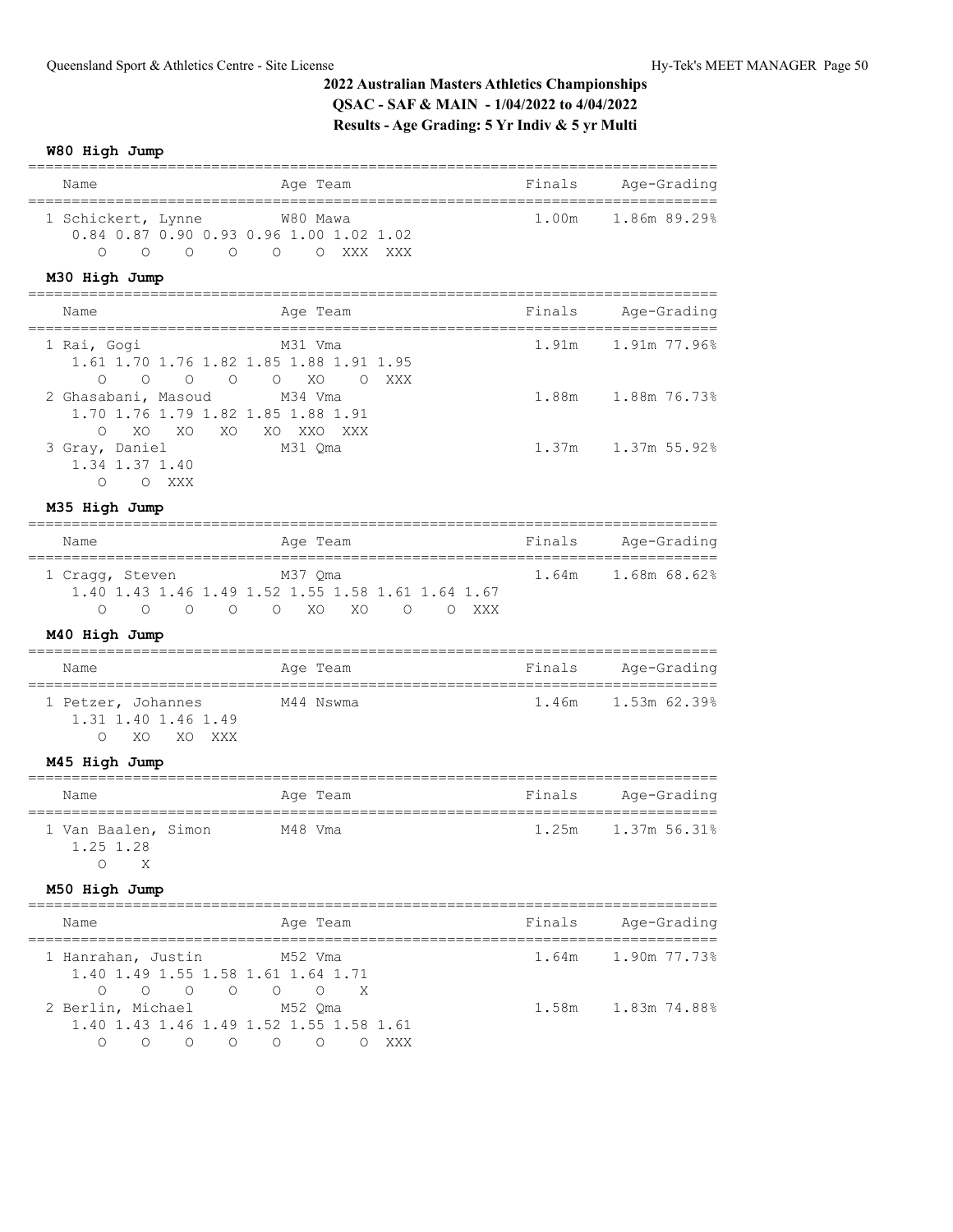# **2022 Australian Masters Athletics Championships QSAC - SAF & MAIN - 1/04/2022 to 4/04/2022 Results - Age Grading: 5 Yr Indiv & 5 yr Multi**

## **....M50 High Jump**

| 3 Howlett, Anthony | 1.37 1.40 1.43 1.46 | M54 Nswma | 1.43m 1.66m 67.77% |
|--------------------|---------------------|-----------|--------------------|
|                    | $O$ $O$ $O$ XXX     |           |                    |
| M55 High Jump      |                     |           |                    |

| Name                                                                                                                  | Age Team<br>----------------                  | Finals | Age-Grading<br>-------------- |
|-----------------------------------------------------------------------------------------------------------------------|-----------------------------------------------|--------|-------------------------------|
| 1 Lasker, Robert<br>1.34 1.37 1.40 1.43 1.46 1.50<br>$0 \t 0 \t 0 \t 0 \t 0 \t 0$                                     | M59 Qma                                       | 1.50m  | 1.84m 75.00%                  |
| 2 Wright, Michael<br>1.25 1.28 1.31 1.34 1.37 1.40 1.43 1.46<br>$\begin{matrix} 0 & 0 & 0 \end{matrix}$<br>$\bigcirc$ | M55 Qma<br>$\circ$ $\circ$<br>$\circ$ 0<br>XX |        | 1.43m 1.75m 71.50%            |
| 3 Hughes, Michael<br>1.25 1.28 1.31 1.34 1.37 1.40<br>$\bigcap$<br>$\Omega$ $\Omega$<br>XO XXO XXX                    | M58 Oma                                       |        | 1.37m 1.68m 68.50%            |
| M60 High Jump                                                                                                         |                                               |        | =======================       |
| Name                                                                                                                  | Age Team                                      | Finals | Age-Grading                   |
| 1 Key, Brian<br>1.34 1.37 1.40 1.43 1.46<br>O O O XO XXX                                                              | M61 Qma                                       | 1.43m  | 1.86m 76.06%                  |
| 2 Elliott, Craig<br>M64 Oma<br>1.04 1.10 1.16 1.19 1.22 1.25<br>O O O O XO XXX                                        |                                               |        | 1.22m 1.58m 64.89%            |
| M65 High Jump                                                                                                         |                                               |        |                               |
| Name                                                                                                                  | Age Team                                      |        | Finals Age-Grading            |
| 1 McConnell, David<br>1.20 1.23 1.26 1.29 1.32 1.35 1.38<br>XO<br>O O XO XO XXO<br>$\Omega$                           | M69 Vma                                       |        | 1.38m 1.91m 77.97%            |
| 2 Kennedy, David<br>1.20 1.23 1.26 1.29 1.32 1.35 1.38<br>$\begin{matrix} 0 & 0 & 0 \end{matrix}$<br>$\circ$          | M69 Nswma<br>XO<br>O XXX                      |        | 1.35m 1.87m 76.27%            |
| 2 Ellis, Daryl<br>1.26 1.29 1.32 1.35 1.38<br>O O XXO XXX<br>$\circ$                                                  | M67 Nswma                                     |        | 1.35m 1.87m 76.27%            |
| 4 Clapper, Mike<br>1.23 1.26 1.29<br>O O XXX                                                                          | M69 Vma                                       | 1.26m  | 1.74m 71.19%                  |
| 4 Hanbury-Brown, Robert M65 Nswma<br>1.20 1.23 1.26 1.29<br>$O$ $O$ $O$ $X$                                           |                                               |        | 1.26m 1.74m 71.19%            |
| M70 High Jump                                                                                                         |                                               |        |                               |

| Name | Team<br>Aae | Fina<br>$\sim$<br>-----<br><b>.</b> | $A\alpha e - C$<br>Grad<br>nα<br>-- |
|------|-------------|-------------------------------------|-------------------------------------|
|      |             |                                     |                                     |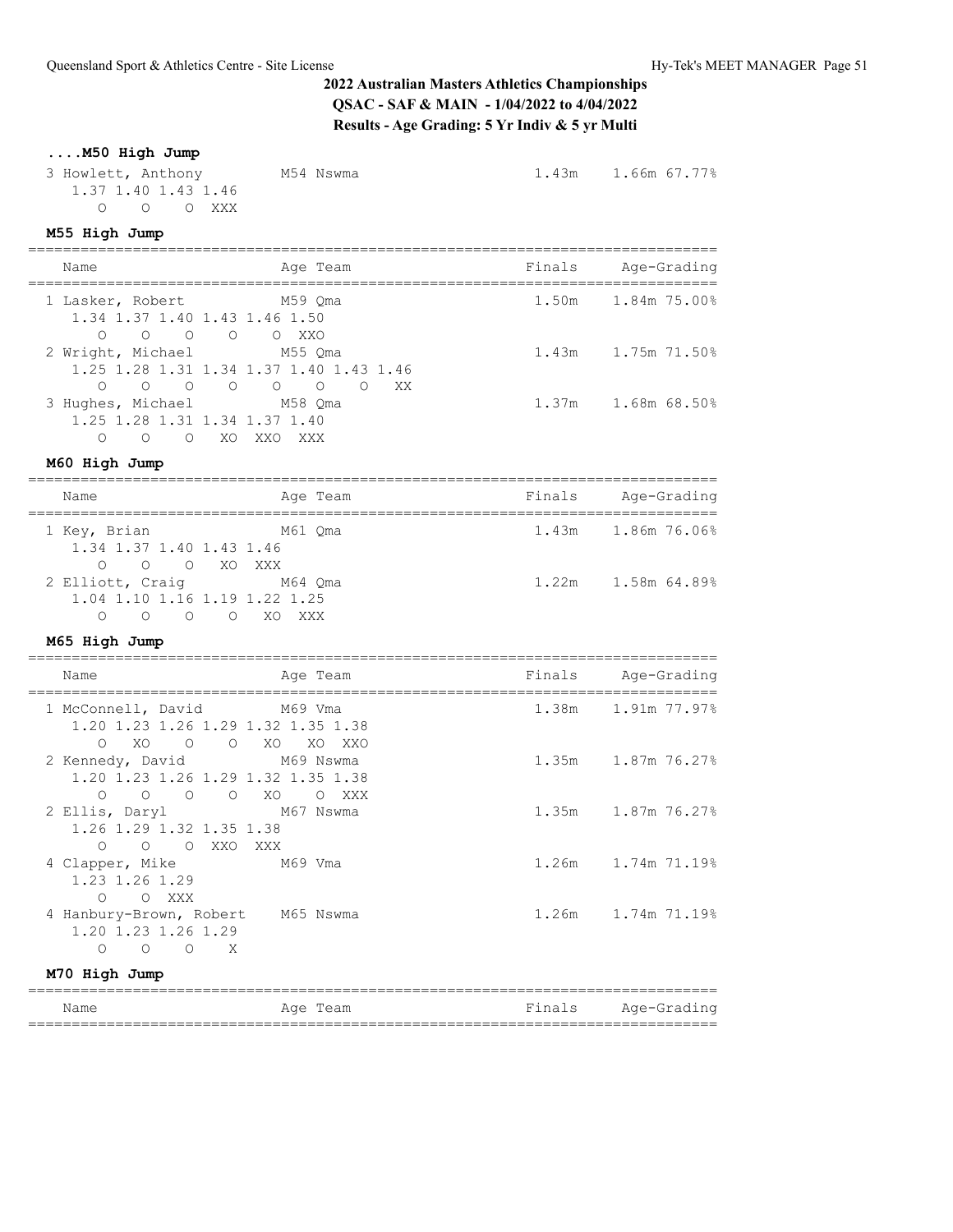1.35m 2.00m 81.82%

## **....M70 High Jump**

| 1 Bodsworth, Bruce |                          |  | M70 Oma |
|--------------------|--------------------------|--|---------|
|                    | 1.20 1.23 1.29 1.35 1.38 |  |         |
|                    | OOOOXOXXX                |  |         |

### **M75 High Jump**

| Name<br>;===================================                      | Age Team<br>___________________________                                                                   |       | Finals Age-Grading<br>;============== |
|-------------------------------------------------------------------|-----------------------------------------------------------------------------------------------------------|-------|---------------------------------------|
| 1 Kennedy, Peter<br>$\sim$<br>$\sim 100$ km s $^{-1}$             | M75 Qma<br>0.90 0.93 0.96 0.99 1.02 1.05 1.08 1.11 1.14 1.17 1.20 1.23<br>- - XO O XO O O XXX             | 1.20m | 1.91m 77.92%                          |
| 2 Prideaux, Brian                                                 | M78 Qma<br>0.90 0.93 0.96 0.99 1.02 1.05 1.08 1.11<br>and the state of the state of the state of<br>O XXX | 1.08m | 1.72m 70.13%                          |
| M85 High Jump                                                     | ___________________________________                                                                       |       |                                       |
| Name                                                              | Age Team                                                                                                  |       | Finals Age-Grading                    |
| 1 Hancock, Tom<br>0.90 0.93 0.96 1.05 1.08 1.11                   | M85 Vma<br>- - 0 0 XXX                                                                                    |       | 1.08m 2.02m 83.08%                    |
| W30 Pole Vault                                                    |                                                                                                           |       |                                       |
| Name<br>-----------------------------------                       | Age Team                                                                                                  |       | Finals Age-Grading                    |
| 2.00 2.20 2.30 2.40 2.50<br>0 0 0 0 XXX                           | 1 Morris, Nicolai W33 Nswma                                                                               |       | $2.40m$ $2.40m$ $46.60\%$             |
| W35 Pole Vault                                                    |                                                                                                           |       |                                       |
| Name                                                              | Age Team                                                                                                  |       | Finals Age-Grading                    |
| 1 Newington, Dash 67 W37 Qma<br>2.30 2.40 2.50 2.60<br>O O XO XXX |                                                                                                           |       | 2.50m 2.70m 52.52%                    |
| W40 Pole Vault                                                    |                                                                                                           |       |                                       |
| Name                                                              | Age Team                                                                                                  |       | Finals Age-Grading                    |
| 1 Ros, Montserrat<br>2.30 2.60 2.70 2.80 2.95<br>O O O XO XXX     | W43 Nswma                                                                                                 |       | 2.80m 3.20m 62.22%                    |
| 2 Way, Ilse<br>2.30 2.60 2.70 2.80<br>O XO X XXX                  | W40 Nswma                                                                                                 |       | 2.60m 2.97m 57.78%                    |
| W45 Pole Vault<br>-------------------------------                 |                                                                                                           |       |                                       |

Name Age Team Finals Age-Grading ===============================================================================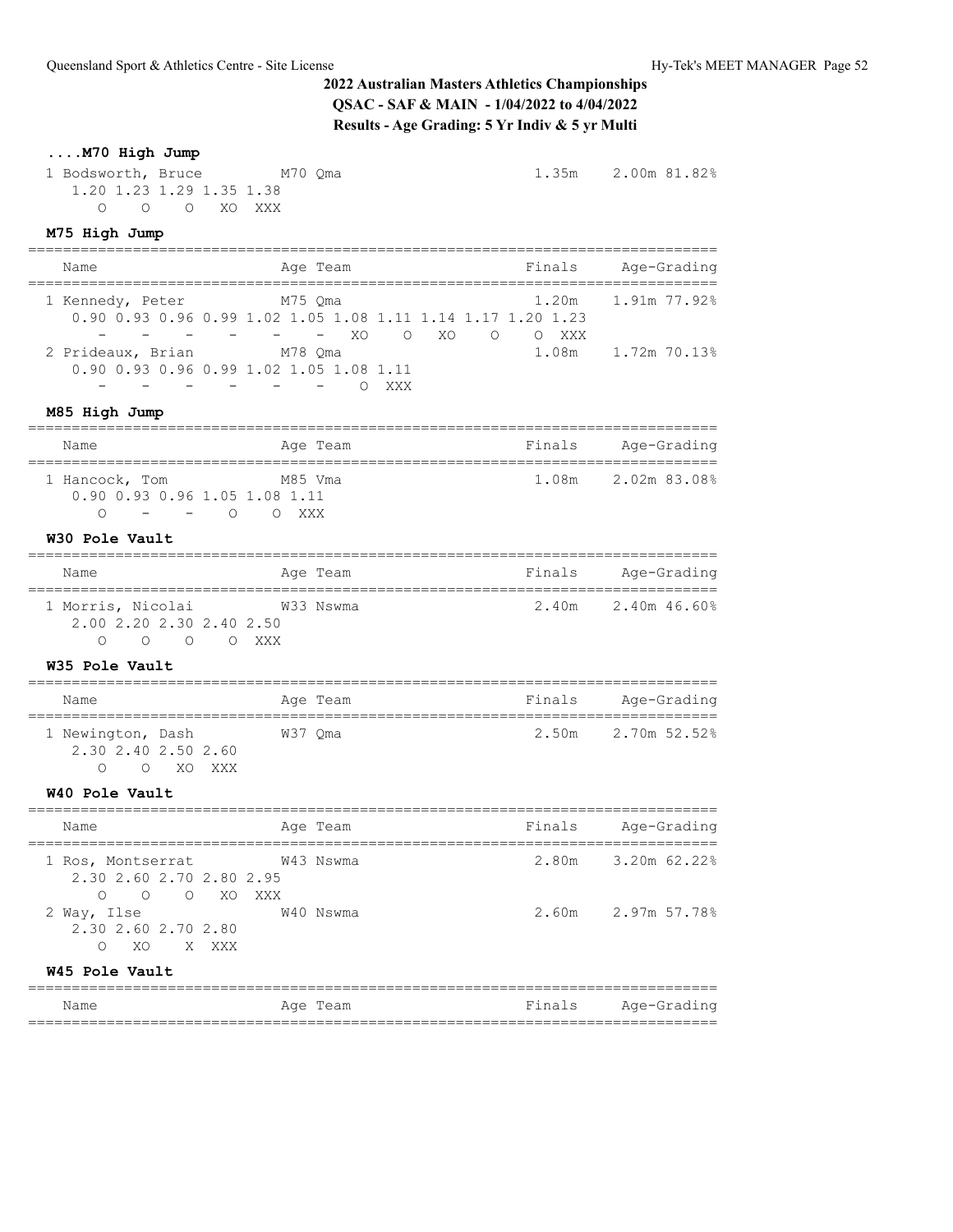# **....W45 Pole Vault**

| 1 Ellis, Caroline W47 Nswma<br>1.30 1.60 1.80 1.90 2.00 2.05<br>0 0 XXO 0 0 XXX                                                                          |                            |                          | 2.00m 2.43m 47.17% |
|----------------------------------------------------------------------------------------------------------------------------------------------------------|----------------------------|--------------------------|--------------------|
| W50 Pole Vault                                                                                                                                           |                            |                          |                    |
| Name<br>_____________________________________                                                                                                            | Age Team                   | Finals                   | Age-Grading        |
| 1 Burns, Jacinta<br>2.30 2.40 2.50 2.60<br>$\Omega$<br>xo xo xxx                                                                                         | W54 Vma                    |                          | 2.50m 3.24m 62.97% |
| 2 Kenshole, Gaelyne W51 Vma<br>2.30 2.40 2.50<br>$O$ $O$ XXX                                                                                             |                            |                          | 2.40m 3.11m 60.45% |
| 3 Battersby, Bronwyn W54 Qma<br>1.60 1.70 1.80 1.90<br>XO OXXX<br>$\circ$                                                                                |                            |                          | 1.80m 2.33m 45.34% |
| W55 Pole Vault                                                                                                                                           |                            |                          |                    |
| Name                                                                                                                                                     | Age Team                   | Finals                   | Age-Grading        |
| 1 Wight, Philippa 69 W58 Nswma<br>2.10 2.20 2.30 2.35 2.40<br>$\circ$<br>O O O XXX                                                                       |                            |                          | 2.35m 3.26m 63.34% |
| 2 Coate, Sue<br>1.50 1.80 2.00 2.10 2.20<br>$O$ $O$ $XO$<br>$\circ$                                                                                      | W55 Mawa<br>$\overline{O}$ |                          | 2.20m 3.05m 59.30% |
| 3 Lamb, Heather<br>1.30 1.50 1.70<br>O XXX<br>$\Omega$                                                                                                   | W58 Vma                    |                          | 1.50m 2.08m 40.43% |
| W60 Pole Vault                                                                                                                                           |                            |                          |                    |
| Name                                                                                                                                                     | Age Team                   |                          | Finals Age-Grading |
| 1 Stallard, Trish<br>1.30 1.40 1.50<br>XO OXXX                                                                                                           | W64 Nswma                  | $1.40m$ $2.09m$ $40.588$ |                    |
| W70 Pole Vault                                                                                                                                           |                            |                          |                    |
| Name                                                                                                                                                     | Age Team                   | Finals                   | Age-Grading        |
| 1 Perkins, Wilma<br>1.30 1.40 1.50 1.60 1.70 1.80<br>$\begin{array}{ccccccccccccccccc} \circ & \circ & \circ & \circ & \circ & \circ \end{array}$<br>XO. | W72 Qma<br>X               |                          | 1.70m 3.03m 59.03% |
| M30 Pole Vault<br>==================                                                                                                                     |                            |                          |                    |
| Name                                                                                                                                                     | Age Team                   | Finals                   | Age-Grading        |
|                                                                                                                                                          |                            |                          |                    |

1 Gray, Daniel M31 Qma 2.80m 2.80m 45.60%

 2.40 2.50 2.60 2.70 2.80 2.85 O O O XXO O XXX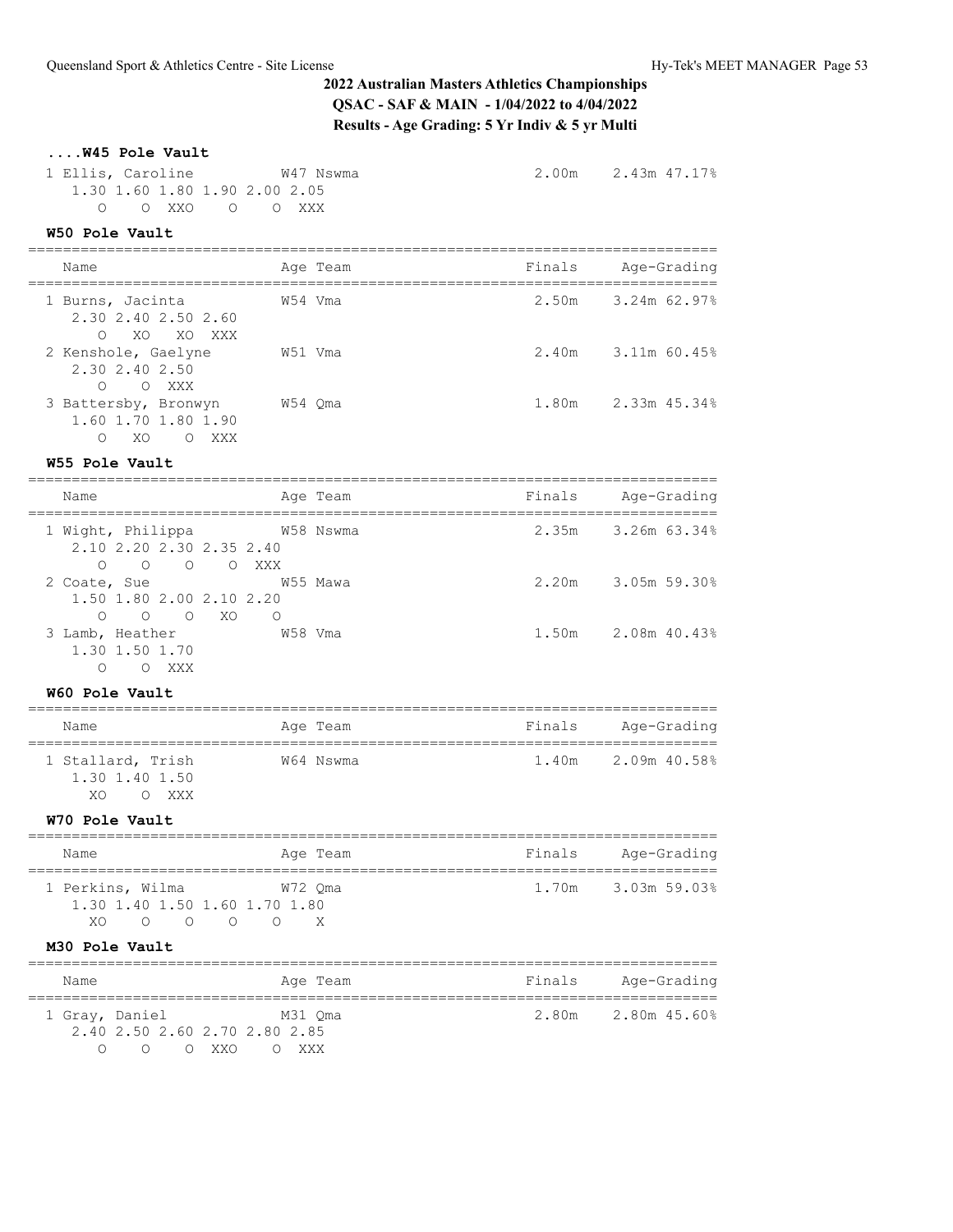### **M35 Pole Vault**

| Name                                                                                                   | Age Team                    | Finals                             | Age-Grading        |
|--------------------------------------------------------------------------------------------------------|-----------------------------|------------------------------------|--------------------|
| 1 Faulkner, Lance<br>3.50 3.71 3.81 4.11<br>O XO XXX<br>$\Omega$                                       | M36 Qma                     | 3.81m                              | 3.87m 63.08%       |
| M40 Pole Vault                                                                                         |                             |                                    |                    |
| Name                                                                                                   | Age Team                    | Finals                             | Age-Grading        |
| 1 Baker, Cameron<br>3.50 3.60 3.71<br>$\circ$<br>O XXX                                                 | ---------------<br>M44 Vma  | __________________________________ | 3.60m 3.87m 63.16% |
| M45 Pole Vault                                                                                         |                             |                                    |                    |
| ---------------<br>Name                                                                                | Age Team                    | Finals                             | Age-Grading        |
| 1 Casey, Paul<br>2.00 3.30 3.50 3.60 3.71 3.81<br>$\Omega$<br>$\circ$                                  | M46 Qma<br>O O XXO XXX      | 3.71m                              | 4.25m 69.35%       |
| 2 McKean, David<br>3.40 3.60<br>O XXX                                                                  | M46 Qma                     | 3.40m                              | 3.90m 63.55%       |
| M50 Pole Vault                                                                                         |                             |                                    |                    |
| Name<br>,,,,,,,,,,,,,,,,,,,,,,,,,,,,,,,,,,,                                                            | Age Team                    | Finals<br>------------------       | Aqe-Grading        |
| 1 Carr, Dominic<br>2.00<br>$\circ$                                                                     | M51 Nswma                   |                                    | 2.00m 2.45m 40.00% |
| M55 Pole Vault                                                                                         |                             |                                    |                    |
| Name                                                                                                   | Age Team                    | Finals                             | Age-Grading        |
| 1 Jankowski, George<br>2.00 2.50 2.60 2.70 2.80<br>0 0 0 XO XXX                                        | M59 Nswma                   | 2.70m                              | 3.55m 57.94%       |
| 2 Hughes, Michael M58 Qma<br>2.30 2.40 2.50 2.60 2.70<br>0<br>$\circ$<br>$\circ$                       | $\circlearrowright$<br>XXX  | 2.60m                              | 3.42m 55.79%       |
| M60 Pole Vault                                                                                         |                             |                                    |                    |
| ==================<br>Name                                                                             | Age Team                    | Finals                             | Age-Grading        |
| 1 Varley, Dave<br>2.40 2.60 2.70 2.80 2.90 3.00<br>$\circ$<br>$\Omega$<br>$\overline{O}$<br>XO.        | M60 Qma<br>XO XXX           | 2.90m                              | 4.12m 67.29%       |
| 2 Tyler, William<br>2.00 2.30 2.50 2.60 2.70 2.80 2.90<br>$\overline{O}$<br>$\overline{O}$<br>$\Omega$ | M62 Nswma<br>O O XXO<br>XXX | 2.80m                              | 3.98m 64.97%       |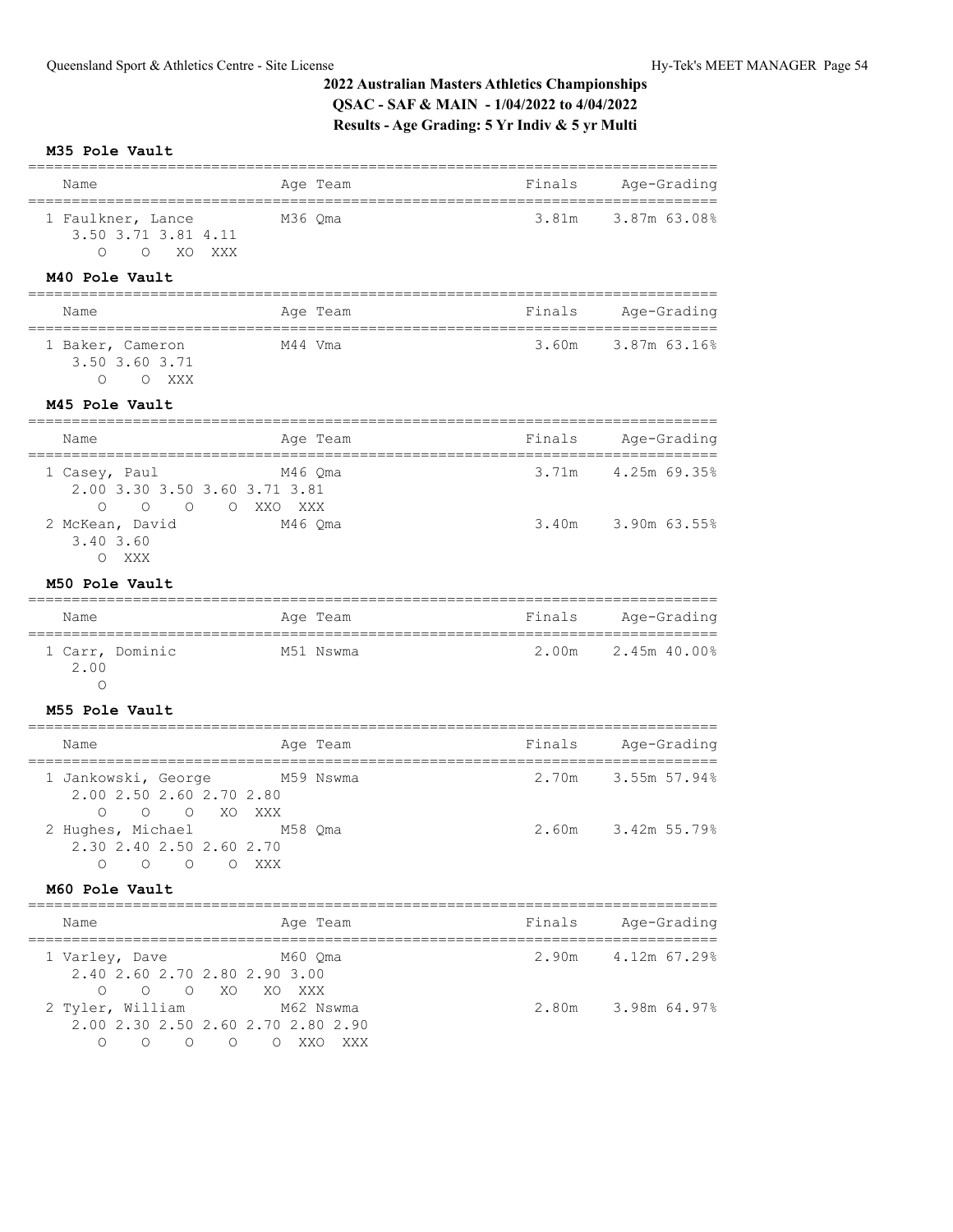| M60 Pole Vault                                                                                  |                                       |                                                                                          |                     |
|-------------------------------------------------------------------------------------------------|---------------------------------------|------------------------------------------------------------------------------------------|---------------------|
| 3 Elliott, Craiq<br>2.30 2.40 2.50<br>$\circ$<br>O XXX                                          | M64 Qma                               |                                                                                          | 2.40m 3.41m 55.68%  |
| 4 Gray, Neil<br>1.50 1.80 1.90 2.00 2.10 2.20<br>O XO O XO XX<br>$\bigcirc$                     | M63 Oma                               |                                                                                          | 2.10m 2.98m 48.72%  |
| M65 Pole Vault                                                                                  |                                       | ____________________________________                                                     |                     |
| Name                                                                                            | Age Team                              |                                                                                          | Finals Age-Grading  |
| 1 McConnell, David M69 Vma<br>2.50 2.60<br>O XXX                                                |                                       |                                                                                          | 2.50m 3.86m 62.97%  |
| 2 O'Connor, Bruce M68 Qma<br>1.40<br>XO                                                         |                                       |                                                                                          | 1.40m 2.16m 35.26%  |
| M70 Pole Vault                                                                                  |                                       |                                                                                          |                     |
| Name                                                                                            | =========================<br>Age Team |                                                                                          | Finals Age-Grading  |
| 1 Cameron, Allan<br>2.20 2.30 2.40 2.50 2.60 2.70<br>0 0 0 XO X<br>$\circ$                      | M71 Qma                               |                                                                                          | 2.60m 4.40m 71.82%  |
| 2 Carrero, Phillip M70 Nswma<br>2.20 2.40<br>O XXX                                              |                                       |                                                                                          | 2.20m 3.72m 60.77%  |
| M75 Pole Vault                                                                                  |                                       |                                                                                          |                     |
| Name                                                                                            | Age Team                              |                                                                                          | Finals Age-Grading  |
| 1 Schillinger, George M76 Vma<br>2.50 2.60 2.70 2.80<br>O XXO O XXX                             |                                       |                                                                                          | 2.70m 5.05m 82.32%  |
| 2 Kennedy, Peter M75 Qma<br>1.80 2.00 2.10 2.20 2.30<br>O O O XXX<br>$\circ$                    |                                       |                                                                                          | 2.20m 4.12m 67.07%  |
| W30 Long Jump                                                                                   |                                       |                                                                                          |                     |
| Name<br>--------------------------<br>=====                                                     | Age Team                              | Finals<br>======================                                                         | Wind<br>Age-Grading |
| 1 Muller, Sharne                                                                                | W33 Qma                               | 4.91m<br>$4.55m(0.9)$ $4.78m(0.6)$ $4.75m(+0.0)$ $4.60m(+0.0)$ $4.81m(2.0)$ $4.91m(1.8)$ | 1.8<br>4.91m 65.29% |
| 2 Patankar, Prachita<br>$4.59m (+0.0)$ $4.77m (2.1)$ $4.80m (2.6)$ $4.85m (+0.0)$ $4.68m (1.9)$ | W34 Qma                               | $4.85m + 0.0$                                                                            | 4.85m 64.49%        |
| 3 Padovan, Tania                                                                                | W32 Nswma                             | 4.54m                                                                                    | 4.54m 60.37%<br>0.8 |

4.48m(0.3) 4.54m(0.8)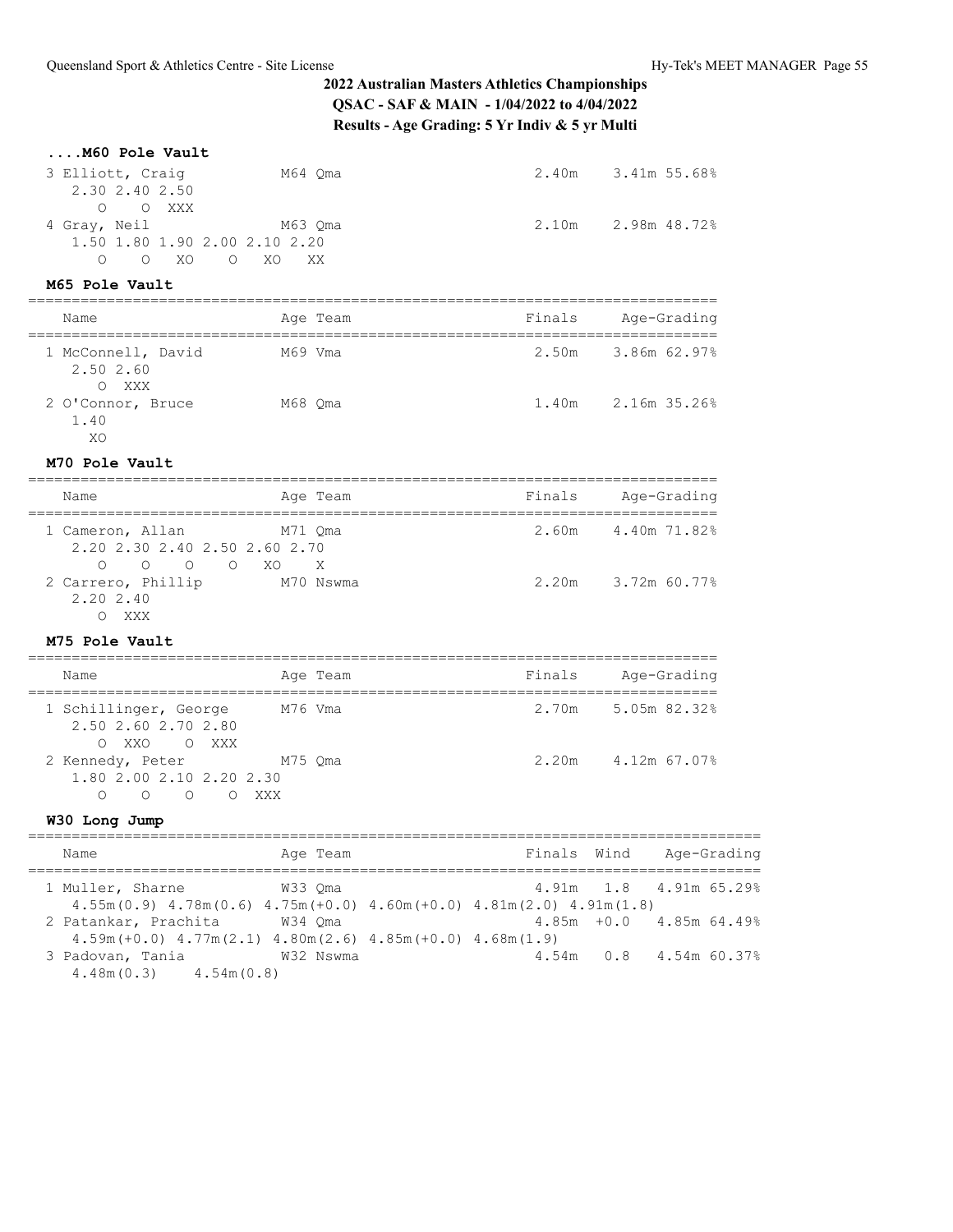**W35 Long Jump**

| Name                                                                      | Age Team              | Finals Wind    | Age-Grading                  |
|---------------------------------------------------------------------------|-----------------------|----------------|------------------------------|
|                                                                           |                       |                |                              |
| 1 Newington, Dash<br>$4.32m(0.7)$ $4.07m(0.2)$ $4.24m(+0.0)$ $4.54m(2.3)$ | W37 Oma               | $3.68m (+0.0)$ | 4.54m 2.3 4.76m 63.41%       |
| 2 Sineva, Svetlana<br>4.01m(0.3)                                          | W38 Oma<br>4.31m(1.1) |                | $4.31m$ $1.1$ $4.52m$ 60.20% |
| W40 Long Jump                                                             |                       |                |                              |

| Name                                                                                         |                                        | Age Team | Finals Wind | Age-Grading                |
|----------------------------------------------------------------------------------------------|----------------------------------------|----------|-------------|----------------------------|
| 1 Foster, Melissa                                                                            | $5.69m (+0.0) 5.56m (0.6) 5.50m (1.2)$ | W43 Mawa |             | $5.69m + 0.0$ 6.31m 84.05% |
| 2 Neubauer, Cassie<br>$4.25m (+0.0)$ $4.19m (0.6)$ $4.04m (1.2)$ $4.28m (0.4)$ $4.30m (1.1)$ |                                        | W43 Sama |             | 4.30m 1.1 4.77m 63.52%     |

#### **W45 Long Jump**

==================================================================================== Name **Age Team** Age Team Finals Wind Age-Grading ==================================================================================== 1 Cotter, Jenni W47 Sama 4.34m(0.8) 4.61m(+0.0) 4.14m(0.6) 4.59m(0.4) 4.50m(+0.0) 4.63m(0.3) 2 Quinn, Lisa W45 Nswma 4.34m +0.0 5.11m 67.92% 4.32m(0.8) 4.34m(+0.0) 3.99m(0.6) 4.29m(0.4) 4.29m(+0.0) 4.22m(+0.0) 3 Webber, Janet W47 Qma 4.11m 0.6 4.83m 64.32% 4.08m(0.8) 4.05m(+0.0) 4.11m(0.6) 3.98m(0.4) 4.08m(+0.0) 4.00m(+0.0) 4 Campbell, Raelene W49 Actma 4.07m +0.0 4.79m 63.69%  $3.84$ m(0.8)  $3.94$ m(0.6)  $3.83$ m(1.2)  $4.07$ m(+0.0)  $3.88$ m(+0.0)  $4.01$ m(1.1)<br>ilis, Caroline W47 Nswma  $4.00$ m 0.6  $4.71$ m 62.60% 5 Ellis, Caroline W47 Nswma 3.77m(0.8) 3.60m(0.6) 3.49m(+0.0) 4.00m(0.6) 3.85m(1.1)

### **W50 Long Jump**

| Name                                                                                                                         | Age Team  |            | Finals Wind | Age-Grading                |  |
|------------------------------------------------------------------------------------------------------------------------------|-----------|------------|-------------|----------------------------|--|
| 1 Lambert, Lenore<br>$4.37m(1.4)$ $4.55m(1.9)$ $3.95m(+0.0)$ $4.46m(+0.0)$ $4.26m(+0.0)$ $4.56m(+0.0)$                       | W52 Nswma |            |             | $4.56m + 0.0$ 5.71m 76.00% |  |
| 2 McKeown, Cathy<br>$3.87m (+0.0)$ $4.08m (1.1)$ $4.26m (+0.0)$ $3.90m (+0.0)$ $3.91m (1.6)$ $4.08m (0.3)$                   | W52 Tma   |            |             | $4.26m + 0.0$ 5.34m 71.00% |  |
| 3 Craswell, Jodie<br>$3.96$ m $(1.8)$ $3.68$ m $(2.2)$ $3.62$ m $(2.2)$ $3.39$ m $(-0.2)$ $3.46$ m $(+0.0)$ $3.64$ m $(0.5)$ | W54 Oma   |            |             | 3.96m 1.8 4.96m 66.00%     |  |
| 4 Kenshole, Gaelyne<br>$3.95m(1.8)$ $3.82m(-0.1)$ $3.66m(-0.2)$                                                              | W51 Vma   | 3.85m(1.1) |             | 3.95m 1.8 4.95m 65.83%     |  |

#### **W55 Long Jump**

| Name              |                                 | Age Team                                                              | Finals Wind   | Age-Grading                |
|-------------------|---------------------------------|-----------------------------------------------------------------------|---------------|----------------------------|
|                   | 1 Maksimovic, Sharee            | W56 Tma<br>$4.06m(1.9)$ $4.10m(+0.0)$ $4.28m(+0.0)$ $4.20m(0.8)$      |               | $4.28m + 0.0$ 5.73m 76.29% |
| 2 Townsend, Vicki |                                 | W57 Actma<br>$4.05m (+0.0)$ $4.13m (+0.0)$ $3.94m (-1.9)$             | $4.10m(-2.2)$ | $4.13m + 0.0$ 5.53m 73.62% |
|                   | 3 Koribalski, Baerbel W57 Nswma | $3.86$ m $(0.4)$ $3.86$ m $(+0.0)$ $3.90$ m $(+0.0)$ $4.01$ m $(1.0)$ |               | 4.01m 1.0 5.37m 71.48%     |
|                   |                                 |                                                                       |               |                            |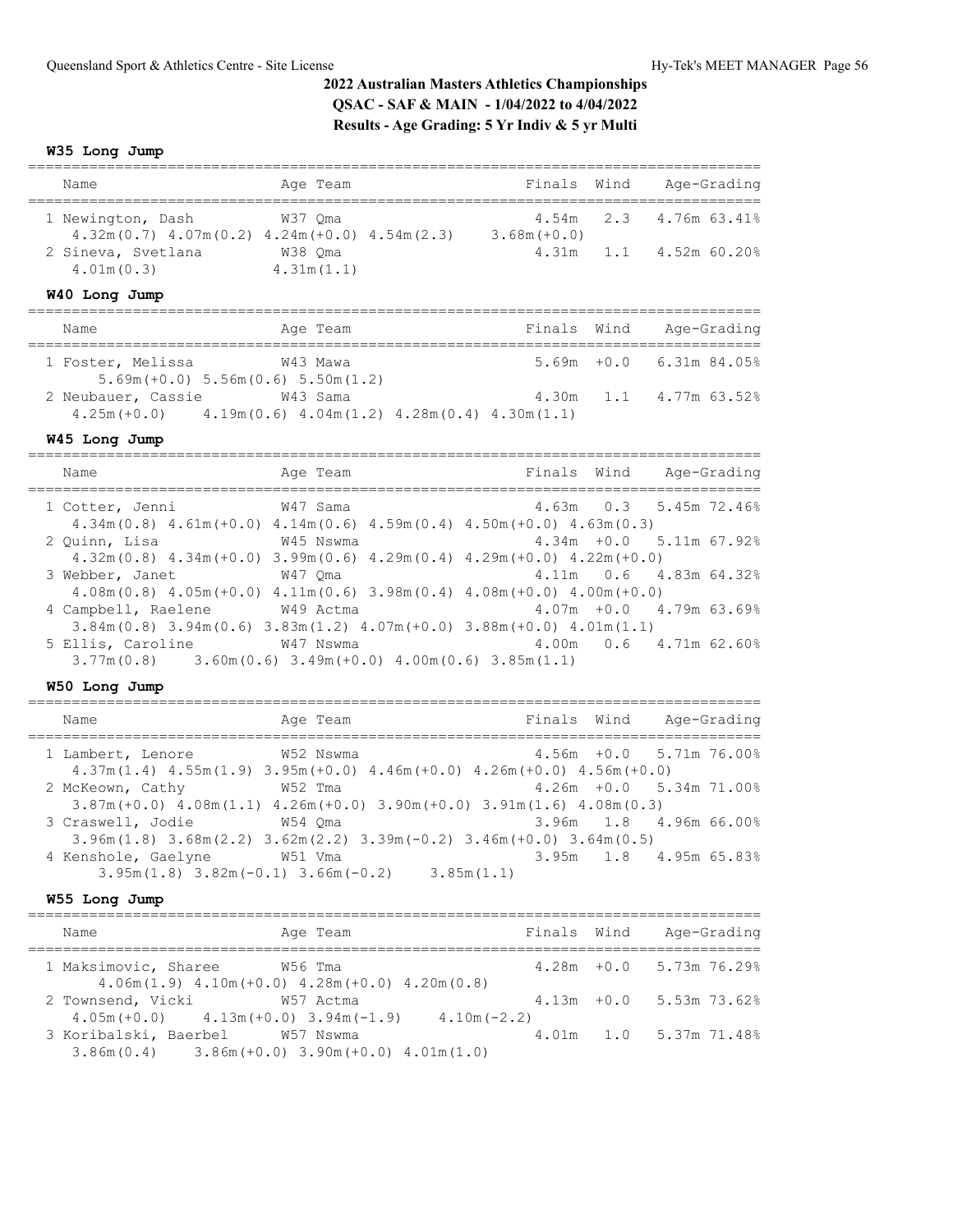## **....W55 Long Jump**

| 4 Coate, Sue                                                               | W55 Mawa  |  | $4.00m - 0.4$ 5.36m 71.30% |
|----------------------------------------------------------------------------|-----------|--|----------------------------|
| $3.72m (+0.0)$ $3.92m (+0.0)$ $3.89m (-0.5)$ $4.00m (-0.4)$ $4.00m (+0.0)$ |           |  |                            |
| 5 Wight, Philippa                                                          | W58 Nswma |  | 3.77m 2.1 5.05m 67.20%     |
| 3.77m(2.1)                                                                 |           |  |                            |
| 6 Paterson, Tamara                                                         | W55 Oma   |  | 3.74m  0.1  5.01m  66.67%  |
| $3.74m(0.1)$ $3.65m(1.0)$ $3.60m(+0.0)$ $3.74m(2.3)$ $3.67m(-0.7)$         |           |  |                            |
| 7 Carlin, April                                                            | W55 Actma |  | 3.36m 3.0 4.50m 59.89%     |
| $3.36m(3.0)$ $2.93m(0.5)$ $2.89m(+0.0)$ $3.03m(2.6)$                       |           |  |                            |

## **W60 Long Jump**

| Name                                                             | Age Team                                                                                                     | Finals Wind | Age-Grading                |
|------------------------------------------------------------------|--------------------------------------------------------------------------------------------------------------|-------------|----------------------------|
| 1 Shaw, Christine                                                | W62 Nswma<br>$3.44$ m (+0.0) $3.68$ m (+0.0) $3.54$ m (-1.8) $3.30$ m (-2.2) $3.53$ m (+0.0) $3.66$ m (-0.2) |             | $3.68m + 0.0$ 5.29m 70.50% |
| 2 Messerle, Narelle                                              | W63 Vma<br>$2.83m(-0.4)$ $2.89m(+0.0)$ $2.57m(+0.0)$ $2.47m(-1.8)$ $2.76m(+0.0)$ $2.51m(+0.0)$               |             | $2.89m + 0.0$ 4.16m 55.36% |
| 3 Varley, Desley<br>$2.59m (+0.0)$ $2.40m (-2.6)$ $2.60m (+0.0)$ | W61 Oma                                                                                                      |             | $2.60m + 0.0$ 3.74m 49.81% |
|                                                                  |                                                                                                              |             |                            |

### **W65 Long Jump**

| Name                           | Age Team  |  | Finals Wind Age-Grading    |
|--------------------------------|-----------|--|----------------------------|
| 1 Taylor, Jill                 | W66 Nswma |  | $2.81m + 0.0$ 4.37m 58.18% |
| $ -$ 2.77m (-0.9) 2.81m (+0.0) |           |  |                            |

## **W70 Long Jump**

| Name                                                           | Age Team                                                                                                   | Finals Wind | Age-Grading                    |
|----------------------------------------------------------------|------------------------------------------------------------------------------------------------------------|-------------|--------------------------------|
| 1 Johnstone, Kerry                                             | W74 Tma<br>$2.84$ m (+0.0) $2.47$ m (+0.0) $2.72$ m (-1.1) $2.94$ m (-1.4) $3.01$ m (+0.0) $2.98$ m (+0.0) |             | $3.01m + 0.0$ 5.09m 67.79%     |
| 2 Dean, Rosemary<br>$2.21m (+0.0)$                             | W70 Oma<br>$2.43m(+0.0)$                                                                                   |             | $2.43m + 0.0$ $4.11m + 54.738$ |
| 3 Neubauer, Liz<br>$2.16m(-1.8)$ 1.92m $(-2.0)$ 2.05m $(-0.1)$ | W71 Sama                                                                                                   |             | $2.16m - 1.8$ 3.65m 48.65%     |

## **W75 Long Jump**

| Name                                                                               | Age Team | Finals Wind | Age-Grading                |
|------------------------------------------------------------------------------------|----------|-------------|----------------------------|
| 1 Painter, Brenda                                                                  | W77 Mawa |             | $2.05m - 0.2$ 3.83m 51.00% |
| $1.96m(-1.1)$ $2.01m(0.1)$ $1.94m(+0.0)$ $1.88m(-0.3)$ $1.85m(+0.0)$ $2.05m(-0.2)$ |          |             |                            |

### **W80 Long Jump**

| Name               | Age Team | Finals Wind                                                                | Age-Grading                |
|--------------------|----------|----------------------------------------------------------------------------|----------------------------|
| 1 Schickert, Lynne | W80 Mawa |                                                                            | $2.11m + 0.0$ 4.56m 60.81% |
|                    |          | $1.92m (+0.0)$ $2.01m (+0.0)$ $2.06m (+0.0)$ $2.03m (-0.3)$ $2.11m (+0.0)$ |                            |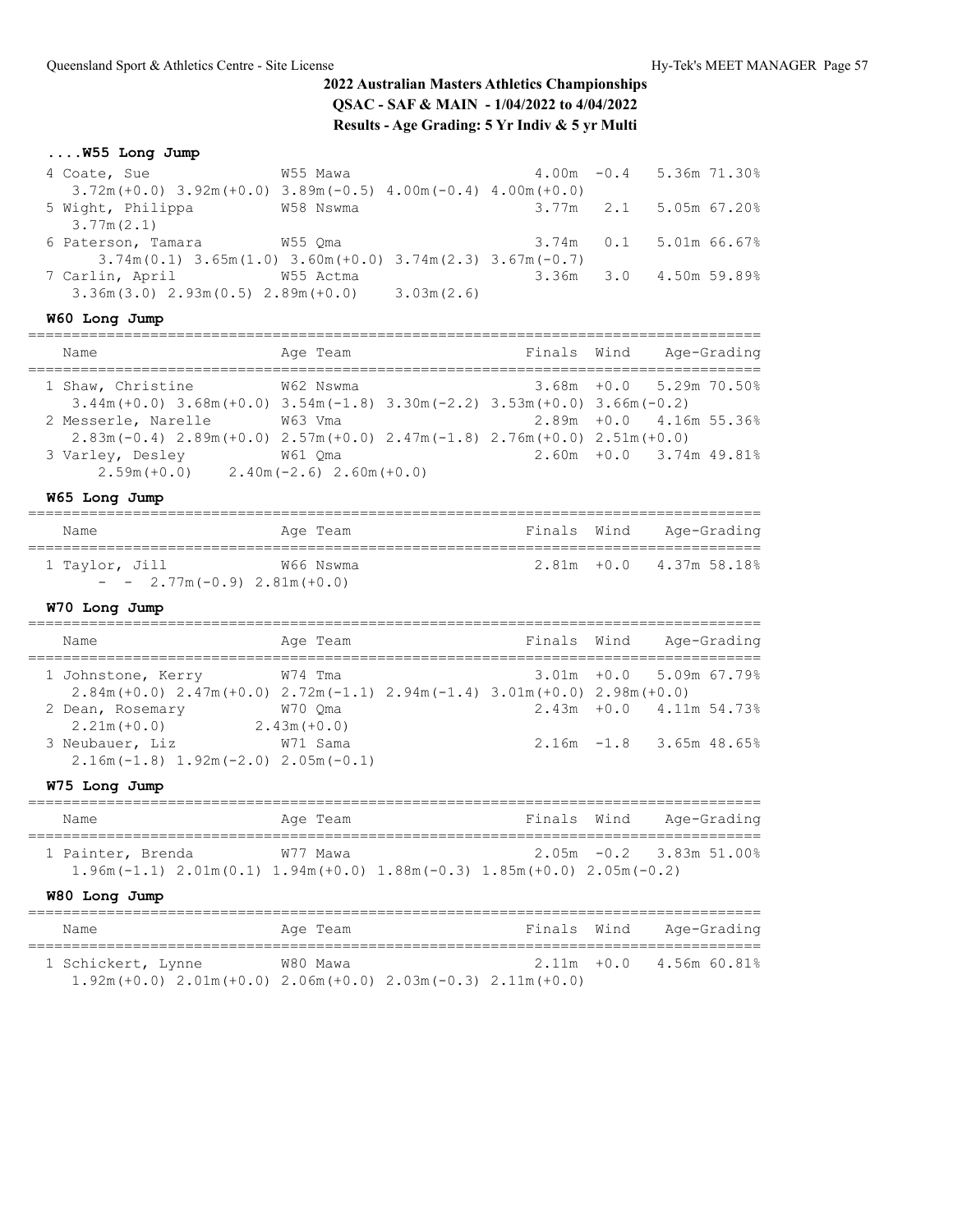**M30 Long Jump**

| Name           | Age Team                                            |                                                                                         | Finals Wind |                                 | Age-Grading |
|----------------|-----------------------------------------------------|-----------------------------------------------------------------------------------------|-------------|---------------------------------|-------------|
| 1 Rai, Gogi    | M31 Vma<br>$6.40m (+0.0) 6.21m (+0.0) 4.74m (-1.8)$ | $6.37m(-1.4)$                                                                           |             | $6.40m + 0.0$ $6.40m$ $71.51\%$ |             |
| 2 Gray, Daniel | M31 Oma                                             |                                                                                         |             | $4.97m + 0.0$ $4.97m$ 55.53%    |             |
|                |                                                     | $4.80m (+0.0)$ $4.97m (+0.0)$ $4.93m (-1.8)$ $4.85m (+0.0)$ $4.95m (0.1)$ $4.93m (0.2)$ |             |                                 |             |

### **M35 Long Jump**

| Name                                                              | Age Team                                                                                      | Finals Wind   | Age-Grading                  |
|-------------------------------------------------------------------|-----------------------------------------------------------------------------------------------|---------------|------------------------------|
| 1 McCarthey, Patrick M38 Qma                                      | $5.72$ m( $-1.5$ ) $5.84$ m( $-0.8$ ) $5.91$ m( $0.1$ ) $5.77$ m( $-1.6$ ) $5.77$ m( $+0.0$ ) |               | $5.91m$ 0.1 6.09m 68.09%     |
| 2 Cragg, Steven                                                   | M37 Oma<br>$5.12$ m (-1.6) $5.03$ m (-1.7) $5.14$ m (+0.0) $5.18$ m (+0.0)                    | $5.30m(-1.1)$ | $5.30m -1.1$ 5.46m 61.06%    |
| 3 Chilcott, Steve<br>$4.44m (+0.0)$ $4.71m (-1.2)$ $4.65m (-1.3)$ | M38 Oma                                                                                       |               | $4.71m - 1.2$ $4.85m 54.26%$ |

## **M40 Long Jump**

| Name                                                                                | Age Team                                                                                               |  | Finals Wind Age-Grading         |
|-------------------------------------------------------------------------------------|--------------------------------------------------------------------------------------------------------|--|---------------------------------|
| 1 Blacker, Steven M43 Nswma<br>$5.30m (+0.0)$ $5.80m (+0.0)$                        |                                                                                                        |  | 5.80m +0.0 6.32m 70.65%         |
| 2 Mackenzie, Brett M42 Qma<br>$5.42m (+0.0) 5.40m (+0.0) 5.15m (0.8)$               |                                                                                                        |  | $5.42m + 0.0$ 5.90m 66.02%      |
| 3 Sumpton, Daniel M40 Nswma<br>$5.39m(0.2) -$                                       |                                                                                                        |  | 5.39m 0.2 5.87m 65.65%          |
| 4 Fernando, Jude M43 Vma                                                            | $5.20$ m $(0.9)$ $5.19$ m $(0.9)$ $5.17$ m $(+0.0)$ $4.80$ m $(1.7)$ $5.17$ m $(0.8)$ $5.25$ m $(2.0)$ |  | $5.25m$ $2.0$ $5.72m$ $63.95\%$ |
|                                                                                     | 5 Alexander, Bruce M42 Nzl<br>$5.17m (+0.0)$ $5.17m (+0.0)$ $4.91m (0.4)$ $4.95m (1.1)$                |  | $5.17m + 0.0$ 5.63m 62.97%      |
| 6 Short, Luke M43 Qma<br>$5.04$ m $(0.5)$ 4.82m $(1.8)$                             |                                                                                                        |  | 5.04m 0.5 5.49m 61.39%          |
| 7 Cotton-Stapleton, Michae M44 Nswma<br>$5.01m (+0.0)$ $4.81m (+0.0)$ $4.83m (1.7)$ |                                                                                                        |  | $5.01m + 0.0$ 5.46m 61.02%      |
| 8 Rhind, Rodney M42 Oma<br>$4.46m(0.1)$ $4.69m(0.8)$ -                              |                                                                                                        |  | 4.69m 0.8 5.11m 57.13%          |

## **M45 Long Jump**

| Name                                                                                                                                | Age Team                                                             |  | Finals Wind Age-Grading      |  |
|-------------------------------------------------------------------------------------------------------------------------------------|----------------------------------------------------------------------|--|------------------------------|--|
| 1 Krawczyk, Brad M46 Vma<br>$6.20$ m $(1.1)$ $6.02$ m $(0.1)$ $5.96$ m $(+0.0)$ $5.96$ m $(+0.0)$ $6.15$ m $(NWI)$ $6.13$ m $(1.2)$ |                                                                      |  | $6.20m$ $1.1$ $7.16m$ 80.00% |  |
| 2 Gibbons, Geoff M45 Tma<br>$6.07m(1.2)$ 5.84m $(+0.0)$ 5.99m $(+0.0)$                                                              |                                                                      |  | 6.07m 1.2 7.01m 78.32%       |  |
| 3 McLean, Andrew M45 Oma                                                                                                            | $5.85m(0.9)$ 6.02m(1.2) 4.14m(+0.0) 4.72m(1.8) 5.87m(+0.0)           |  | $6.02m$ 1.2 $6.95m$ 77.68%   |  |
| 4 Badwal, Gurpreet Singh M48 Actma<br>$5.08m (+0.0)$ $4.94m (1.1)$ $5.13m (+0.0)$ $4.99m (+0.0)$                                    |                                                                      |  | $5.13m + 0.0$ 5.92m 66.19%   |  |
| 5 Dundas, Paul M48 Qma                                                                                                              | $4.84m(0.3)$ $4.98m(+0.0)$ $3.22m(+0.0)$                             |  | $4.98m + 0.0$ 5.75m 64.26%   |  |
| 6 Beatson, Scott M49 Qma                                                                                                            | $4.59$ m $(0.2)$ $4.53$ m $(+0.0)$ $4.47$ m $(1.9)$ $4.29$ m $(0.5)$ |  | 4.59m 0.2 5.30m 59.23%       |  |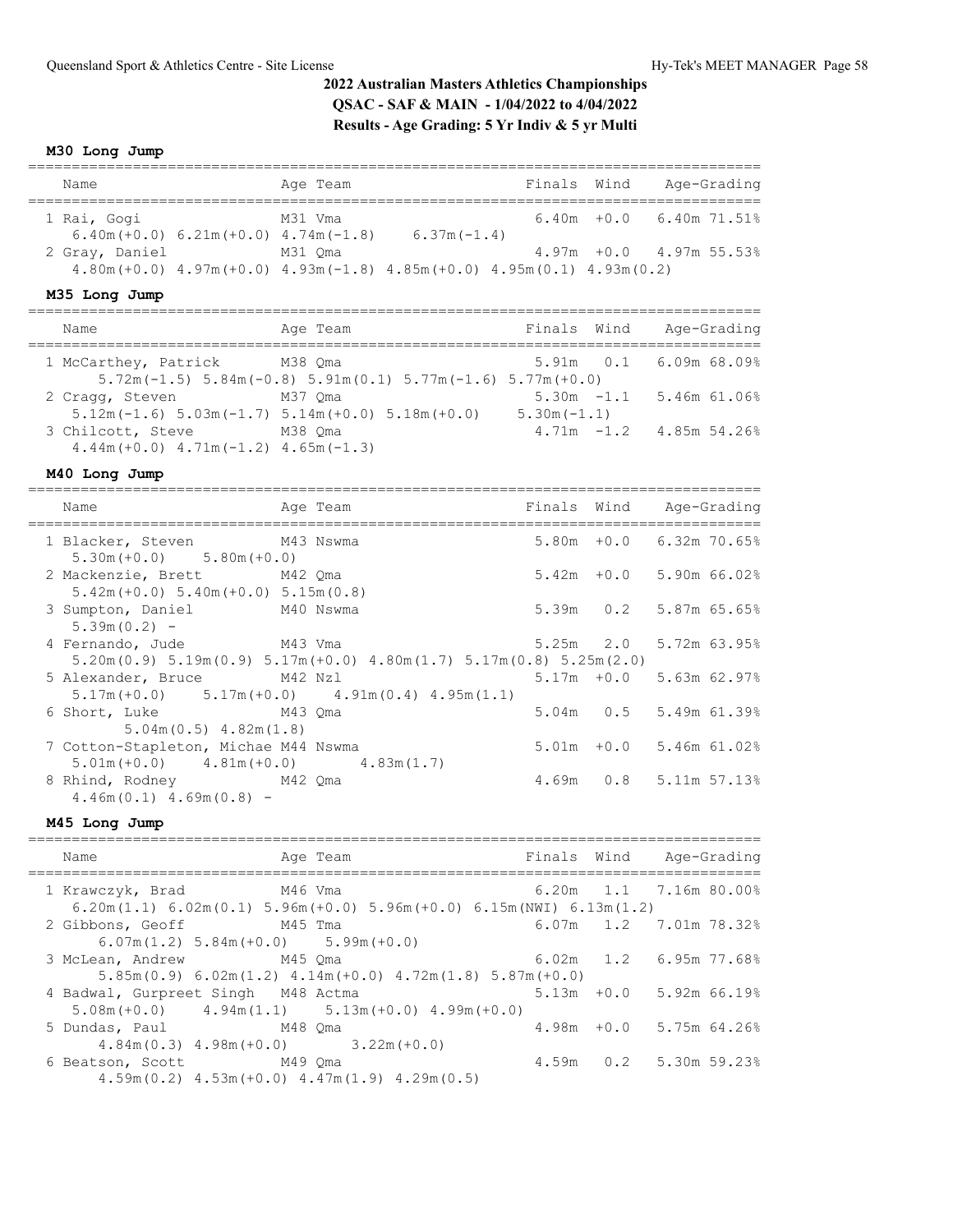## **....M45 Long Jump**

| 7 Goss, Bradley     | M49 Oma                                                              |                           | $4.35m +0.0$ 5.02m 56.13% |  |
|---------------------|----------------------------------------------------------------------|---------------------------|---------------------------|--|
| 3.58m(1.0)          | $4.00$ m $(0.3)$ $4.12$ m $(1.1)$ $4.30$ m $(0.1)$ $4.35$ m $(+0.0)$ |                           |                           |  |
| 8 Van Baalen, Simon | M48 Vma                                                              |                           | $4.20m$ 0.4 4.85m 54.19%  |  |
|                     | $3.85m(0.2)$ 4.05m(0.8) 3.98m(+0.0)                                  | $4.13m(0.6)$ $4.20m(0.4)$ |                           |  |

### **M50 Long Jump**

| Name                                                      | Age Team                                                                                                                            | Finals Wind Age-Grading    |                            |  |
|-----------------------------------------------------------|-------------------------------------------------------------------------------------------------------------------------------------|----------------------------|----------------------------|--|
| 1 Hanrahan, Justin M52 Vma<br>$5.48m(-0.1)$ $5.38m(-0.8)$ |                                                                                                                                     |                            | $5.48m -0.1$ 6.73m 75.27%  |  |
| 2 Berlin, Michael M52 Qma                                 | $5.39$ m (+0.0) $5.35$ m (+0.0) $4.94$ m (-1.6) $5.26$ m (-0.8) $5.22$ m (-1.2) $5.21$ m (-0.6)                                     |                            | $5.39m + 0.0$ 6.62m 74.04% |  |
| 3 Harvey, Clint M53 Qma<br>$5.10m(-1.1)$ $5.15m(+0.0)$    |                                                                                                                                     |                            | $5.15m + 0.0$ 6.32m 70.74% |  |
| 4 Phillips, Andrew M50 Nswma                              | $4.94m(-2.3)$ $5.11m(-1.9)$ $5.08m(-0.9)$ $4.90m(-1.1)$ $4.83m(-0.9)$                                                               | $5.11m - 1.9$ 6.27m 70.19% |                            |  |
| 5 Carr, Dominic M51 Nswma                                 | $4.70m + 0.0$ 5.77m 64.56%<br>$4.57m (+0.0)$ $4.54m (-0.1)$ $4.70m (+0.0)$ $4.66m (-0.6)$                                           |                            |                            |  |
| 6 Tebbutt, Rodney                                         | $4.44m -0.8$ 5.45m 60.99%<br>M52 Nswma<br>$3.85m (+0.0)$ $4.03m (+0.0)$ $3.95m (-1.3)$ $4.02m (-1.2)$ $4.31m (-0.9)$ $4.44m (-0.8)$ |                            |                            |  |
| 7 Davie, EJ<br>M51 Nswma<br>$2.31m(-0.4) -$               |                                                                                                                                     | $2.31m -0.4$ 2.83m 31.73%  |                            |  |

### **M55 Long Jump**

| Name                | Age Team                                                                                        | Finals Wind |                            | Age-Grading |  |
|---------------------|-------------------------------------------------------------------------------------------------|-------------|----------------------------|-------------|--|
| 1 Lovell, Matthew   | M56 Sama                                                                                        |             | $4.53m - 1.2$ 5.94m 66.42% |             |  |
|                     | $3.66$ m (-0.9) $4.53$ m (-1.2) $4.40$ m (+0.0) $4.45$ m (+0.0) $4.47$ m (+0.0) $4.46$ m (-1.5) |             |                            |             |  |
| 2 Hughes, Michael   | M58 Oma                                                                                         |             | $4.24m - 1.8$ 5.56m 62.17% |             |  |
|                     | $4.06m (+0.0)$ $4.24m (-1.8)$ $4.21m (-0.2)$ $4.19m (+0.0)$                                     |             |                            |             |  |
| 3 Jankowski, George | M59 Nswma                                                                                       |             | $3.97m - 0.3$ 5.20m 58.21% |             |  |
|                     | $3.89$ m (-1.2) $3.48$ m (-0.9) $3.66$ m (-1.2) $3.81$ m (-0.1) $3.66$ m (-1.2) $3.97$ m (-0.3) |             |                            |             |  |
| 4 Spedding, Patrick | M56 Nswma                                                                                       |             | 3.95m +0.0 5.18m 57.92%    |             |  |
|                     | $3.82$ m (-1.1) $3.92$ m (-1.5) $3.50$ m (-0.2) $3.48$ m (-1.5) $3.95$ m (+0.0)                 |             |                            |             |  |

## **M60 Long Jump**

| Name          | Age Team                                                                                                                  |  | Finals Wind Age-Grading    |  |
|---------------|---------------------------------------------------------------------------------------------------------------------------|--|----------------------------|--|
|               | 1 Epstein, Michael M61 Qma<br>$4.00$ m (+0.0) $3.55$ m (1.9) $2.46$ m (1.4) $3.70$ m (+0.0) $3.28$ m (0.3) $4.26$ m (2.0) |  | 4.26m 2.0 5.99m 66.98%     |  |
| 2 Lang, Chris | M60 Vma<br>$4.05m(0.9)$ $X(1.9)$ $X(0.2)$ $3.88m(0.9)$ $4.12m(1.5)$ $4.05m(0.1)$                                          |  | 4.12m 1.5 5.80m 64.78%     |  |
| 3 Gray, Neil  | M63 Oma<br>$3.46m (+0.0)$ $3.41m (0.7)$ $3.56m (0.8)$ $3.33m (1.4)$ $3.35m (0.8)$ $3.49m (2.7)$                           |  | 3.56m 0.8 5.01m 55.97%     |  |
| 4 Dawe, Mick  | M60 Oma<br>$3.23m (+0.0)$ $3.04m(1.3)$ $3.04m(1.4)$                                                                       |  | $3.23m + 0.0$ 4.54m 50.79% |  |
| M65 Long Jump |                                                                                                                           |  |                            |  |

| Name<br>____ | Aqe<br>ealll | กล<br>. | Wind<br>. 0 | age<br>$\overline{\phantom{a}}$<br>___ |
|--------------|--------------|---------|-------------|----------------------------------------|
| _____        |              |         |             | __________                             |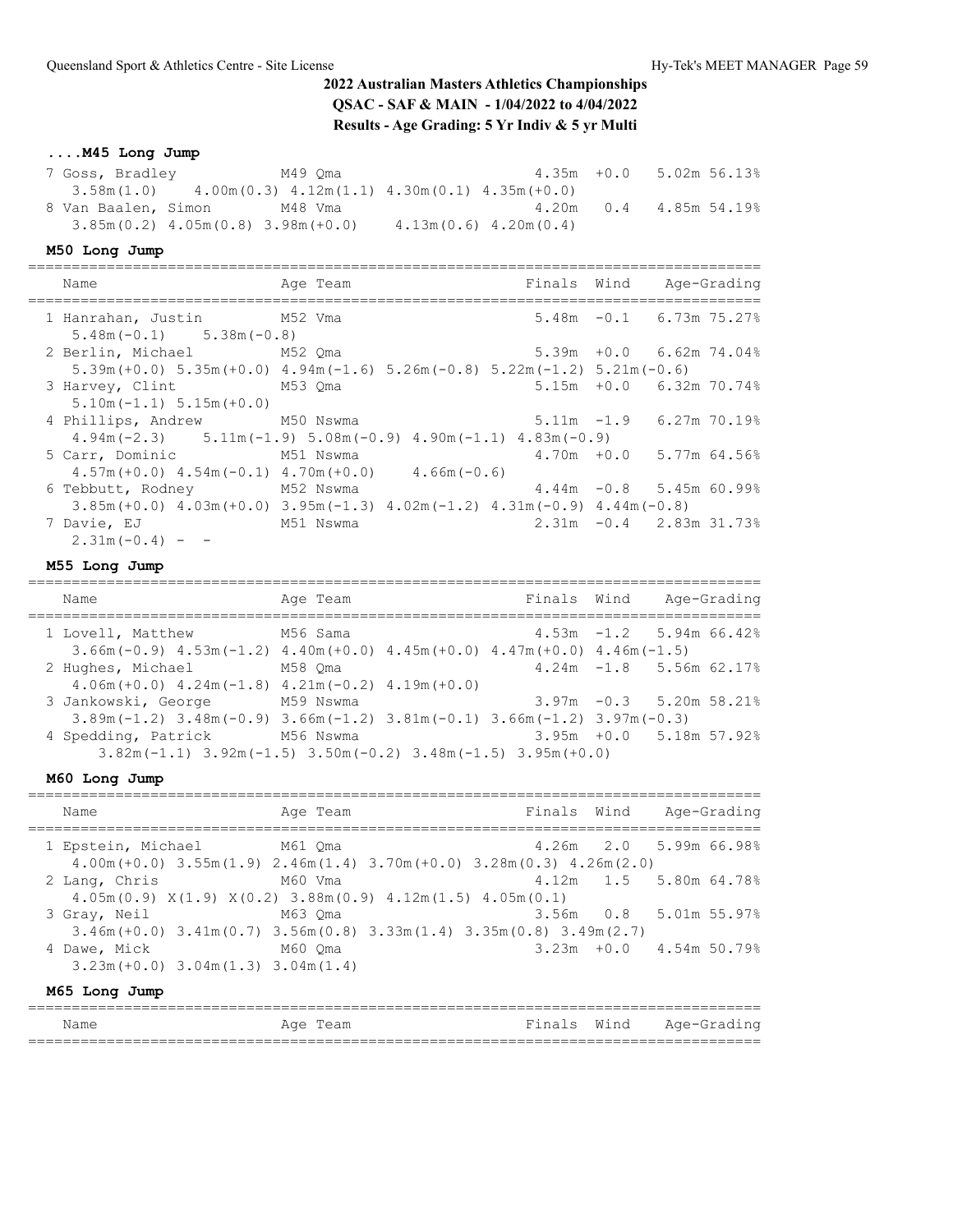## **....M65 Long Jump**

| 1 Mayston, Rob M65 Vma     |                                                                                                         |                | 5.17m 1.4 7.85m 87.78%     |  |
|----------------------------|---------------------------------------------------------------------------------------------------------|----------------|----------------------------|--|
|                            | $5.17m(1.4)$ $X(2.4)$ $5.07m(0.1)$ $4.98m(+0.0)$ -                                                      | $4.92m (+0.0)$ |                            |  |
| 2 Kennedy, David M69 Nswma |                                                                                                         |                | $4.47m + 0.0$ 6.78m 75.89% |  |
|                            | $4.09$ m $(0.1)$ $4.23$ m $(1.6)$ $4.42$ m $(+0.0)$ $4.47$ m $(+0.0)$ $4.36$ m $(1.5)$ $4.30$ m $(0.8)$ |                |                            |  |
| 3 Ellis, Daryl M67 Nswma   |                                                                                                         |                | 4.39m 0.5 6.66m 74.53%     |  |
|                            | $X(0.8)$ 3.77m(1.6) 4.17m(0.3) 4.39m(0.5) 3.70m(1.0) 4.18m(+0.0)                                        |                |                            |  |
| 4 Clapper, Mike M69 Vma    |                                                                                                         |                | 4.22m 1.8 6.40m 71.65%     |  |
|                            | $3.74m(1.3)$ $X(1.1)$ $X(1.3)$ $4.00m(0.1)$ $4.10m(0.3)$ $4.22m(1.8)$                                   |                |                            |  |

# **M70 Long Jump**

| Name               | Age Team                                                                               | Finals Wind | Age-Grading            |
|--------------------|----------------------------------------------------------------------------------------|-------------|------------------------|
| 1 Bodsworth, Bruce | M70 Oma<br>$2.83m(0.5)$ $3.46m(+0.0)$ $3.29m(1.3)$ $X(1.3)$ $2.82m(+0.0)$ $3.81m(0.1)$ |             | 3.81m 0.1 6.27m 70.17% |

## **M75 Long Jump**

| Name             | Age Team                                                                            | Finals Wind | Age-Grading                |
|------------------|-------------------------------------------------------------------------------------|-------------|----------------------------|
| 1 Kennedy, Peter | M75 Oma                                                                             |             | $3.47m - 1.0$ 6.25m 69.82% |
|                  | $3.15m(-0.3)$ $3.14m(+0.0)$ $3.47m(-1.0)$ $3.00m(-1.4)$ $3.15m(-0.3)$ $3.26m(+0.0)$ |             |                            |
| 2 Davies, Brian  | M75 Oma                                                                             |             | $3.43m - 1.3$ 6.18m 69.01% |
|                  | $3.30$ m (+0.0) $3.43$ m (-1.3) $3.22$ m (-0.2) $3.30$ m (+0.0)                     |             |                            |

## **M80 Long Jump**

| Name                          | Age Team | Finals Wind | Age-Grading                |
|-------------------------------|----------|-------------|----------------------------|
| 1 Bunin, Pio                  | M80 Oma  |             | $2.83m + 0.0$ 5.62m 62.89% |
| $2.75m (+0.0) 2.83m (+0.0) -$ |          |             |                            |

### **W30 Triple Jump**

| Name                                                          | Age Team |            | Finals Wind | Age-Grading                |
|---------------------------------------------------------------|----------|------------|-------------|----------------------------|
| 1 Muller, Sharne<br>$9.30m(-1.0)$ $9.71m(+0.0)$ $9.54m(-1.7)$ | W33 Oma  | 9.42m(NWI) |             | $9.71m + 0.0$ 9.71m 62.65% |

### **W35 Triple Jump**

| Name              | Age Team                                                                                                                          | Finals Wind   | Age-Grading               |
|-------------------|-----------------------------------------------------------------------------------------------------------------------------------|---------------|---------------------------|
|                   |                                                                                                                                   |               |                           |
| 1 Newington, Dash | W37 Oma                                                                                                                           |               | $9.25m -0.5$ 9.42m 60.78% |
|                   | $8.81m (+0.0)$ $9.00m (0.5)$ $9.25m (-0.5)$ $9.14m (+0.0)$                                                                        | $8.82m(-0.8)$ |                           |
| 2 White, Lesley   | W39 Nswma                                                                                                                         |               | 8.78m 1.0 8.94m 57.69%    |
|                   | $8.33\text{m}$ (0.4) $8.78\text{m}$ (1.0) $8.37\text{m}$ (-2.0) $7.91\text{m}$ (-1.2) $8.65\text{m}$ (-0.8) $8.46\text{m}$ (-2.6) |               |                           |

### **W40 Triple Jump**

| Name              | Age Team                                                        | Finals Wind | Age-Grading                    |
|-------------------|-----------------------------------------------------------------|-------------|--------------------------------|
| 1 Foster, Melissa | W43 Mawa<br>$11.22$ m (-0.5) $11.56$ m (-1.3)<br>$11.24m(-2.5)$ |             | $11.56m - 1.3$ $12.46m$ 80.39% |
| 2 Ros, Montserrat | W43 Nswma                                                       |             | $8.93m + 0.0$ 9.62m 62.10%     |
|                   | $8.32m (+0.0)$ $8.88m (1.9)$ $8.93m (+0.0)$ $8.56m (-1.7)$      |             |                                |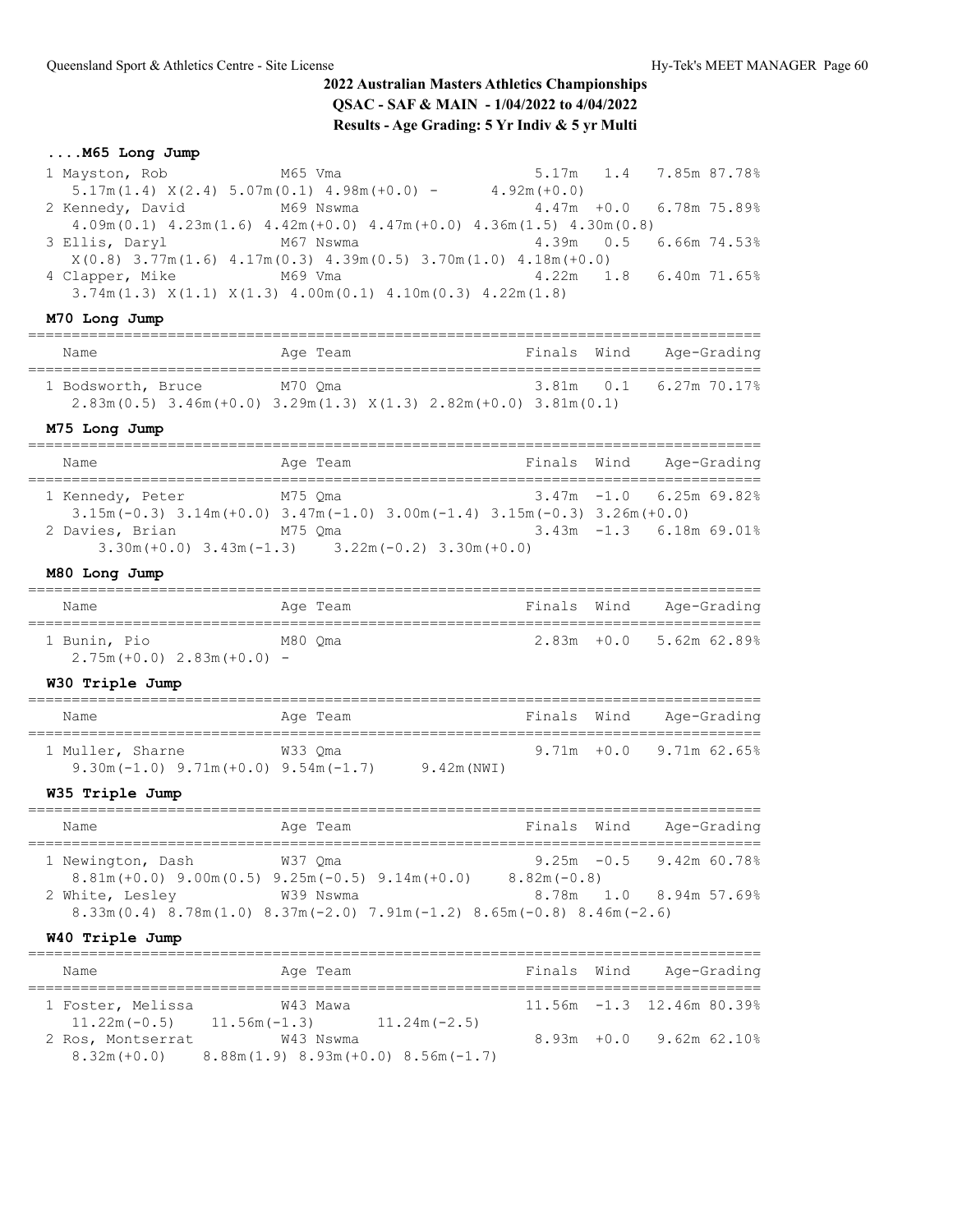## **....W40 Triple Jump**

3 Neubauer, Cassie  $W43$  Sama 8.66m 0.2 9.33m 60.22% 8.41m(+0.0) 8.66m(0.2) 8.51m(+0.0)

### **W45 Triple Jump**

| Name                     | Age Team                                                                   | Finals Wind | Age-Grading                 |  |
|--------------------------|----------------------------------------------------------------------------|-------------|-----------------------------|--|
|                          |                                                                            |             |                             |  |
| 1 Ouinn, Lisa            | W45 Nswma                                                                  |             | $9.57m + 0.0$ 10.95m 70.68% |  |
|                          | $9.06$ m(-0.2) 8.93m(+0.0) 9.56m(+0.0) 0.93m(-0.6) 8.94m(+0.0) 9.57m(+0.0) |             |                             |  |
| 2 Campbell, Raelene      | W49 Actma                                                                  |             | 8.39m 0.7 9.60m 61.96%      |  |
| $\overline{\phantom{0}}$ | $7.92m(-1.7) \times (-0.4) \times 29m(0.9) \times 39m(0.7)$                |             |                             |  |

### **W50 Triple Jump**

| Age-Grading<br>Finals Wind<br>Age Team<br>Name<br>8.66m 0.5 10.56m 68.19%<br>1 Kenshole, Gaelyne<br>W51 Vma<br>$8.46$ m (-2.4) $8.63$ m (+0.0) $8.66$ m (0.5) $8.53$ m (-0.7) $8.48$ m (+0.0) $8.58$ m (+0.0)<br>$8.65m + 0.0$ 10.55m 68.11%<br>W52 Tma<br>2 McKeown, Cathy |  |  |  |  |
|-----------------------------------------------------------------------------------------------------------------------------------------------------------------------------------------------------------------------------------------------------------------------------|--|--|--|--|
|                                                                                                                                                                                                                                                                             |  |  |  |  |
|                                                                                                                                                                                                                                                                             |  |  |  |  |
| $8.63$ m (-0.3) $8.35$ m (+0.0) $8.65$ m (+0.0)                                                                                                                                                                                                                             |  |  |  |  |
| $7.87m - 1.5$ 9.60m 61.97%<br>3 Cimino, Maria<br>W50 Nswma<br>$7.87m(-1.5)$                                                                                                                                                                                                 |  |  |  |  |

## **W55 Triple Jump**

| Name |                                                                 | Age Team                                                                | Finals Wind | Age-Grading                 |
|------|-----------------------------------------------------------------|-------------------------------------------------------------------------|-------------|-----------------------------|
|      | 1 Townsend, Vicki                                               | W57 Actma                                                               |             | $9.10m - 0.2$ 11.89m 76.73% |
|      | $8.77m(-1.3)$ 9.03m (+0.0) 9.10m (-0.2) -<br>2 Paterson, Tamara | W55 Oma                                                                 |             | $8.16m - 2.6$ 10.66m 68.80% |
|      | 3 Coate, Sue                                                    | $7.76m (+0.0)$ $7.96m (+0.0)$ $8.16m (-2.6)$ $7.84m (-1.3)$<br>W55 Mawa |             | $7.60m + 0.0$ 9.93m 64.08%  |
|      |                                                                 | $X(+0.0)$ 7.60m $(+0.0)$ - 7.47m $(-0.7)$ 7.57m $(+0.0)$                |             |                             |

### **W60 Triple Jump**

| Name                                               | Age Team  | Finals Wind | Age-Grading              |
|----------------------------------------------------|-----------|-------------|--------------------------|
| 1 Shaw, Christine<br>$7.36m (+0.0)$ $7.36m (-1.3)$ | W62 Nswma |             | 7.36m +0.0 10.34m 66.79% |

### **W65 Triple Jump**

| Name           |                         | Age Team  | Finals Wind | Age-Grading                   |
|----------------|-------------------------|-----------|-------------|-------------------------------|
| 1 Taylor, Jill | $X(0.5)$ 5.86m $(-1.4)$ | W66 Nswma |             | $5.86m - 1.4$ 8.91m $57.51\%$ |

### **W70 Triple Jump**

| Name                        | Age Team |  | Finals Wind Age-Grading    |
|-----------------------------|----------|--|----------------------------|
| 1 Neubauer, Liz             | W71 Sama |  | $4.52m - 1.4$ 7.58m 48.92% |
| $4.43m(-0.4)$ $4.52m(-1.4)$ |          |  |                            |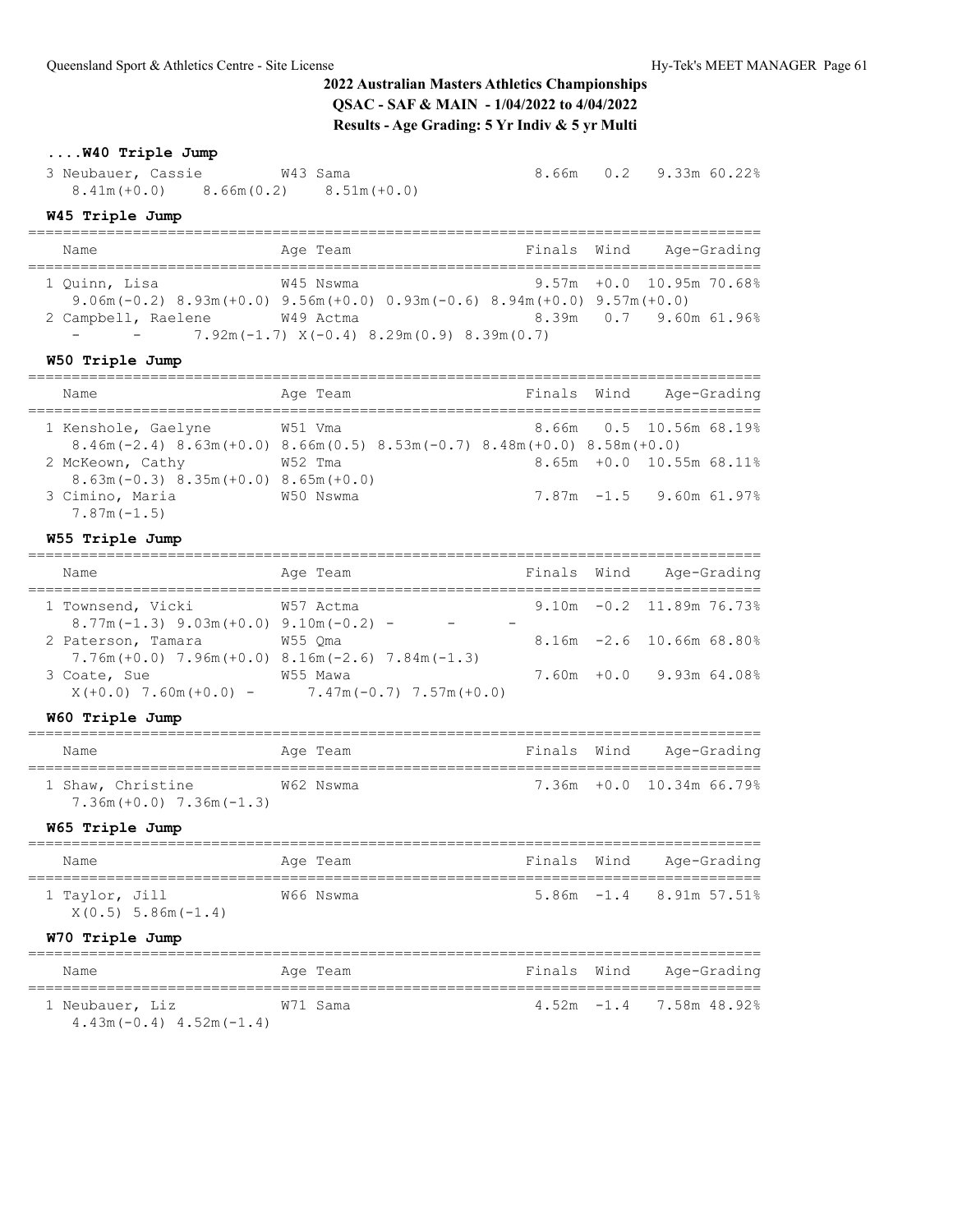## **W75 Triple Jump**

| Name                                                                                | Age Team                                                                                                                                                                       | Finals           | Wind       | Age-Grading                                  |
|-------------------------------------------------------------------------------------|--------------------------------------------------------------------------------------------------------------------------------------------------------------------------------|------------------|------------|----------------------------------------------|
| 1 Painter, Brenda                                                                   | W77 Mawa<br>$4.26m (+0.0)$ $4.82m (+0.0)$ $4.69m (-1.4)$ $5.05m (-0.9)$ $5.08m (-0.4)$ $X(0.6)$                                                                                | $5.08m - 0.4$    |            | 9.73m 62.79%                                 |
| W80 Triple Jump                                                                     |                                                                                                                                                                                |                  |            |                                              |
| Name                                                                                | Age Team                                                                                                                                                                       | Finals           | Wind       | Age-Grading                                  |
| 1 Schickert, Lynne                                                                  | W80 Mawa<br>$4.50m(-1.1)$ $4.83m(+0.0)$ $4.54m(-0.8)$ $4.60m(-0.3)$ $4.82m(0.7)$ $5.03m(+0.0)$                                                                                 | 5.03m            | $+0.0$     | 11.76m 75.87%                                |
| M30 Triple Jump                                                                     |                                                                                                                                                                                |                  |            |                                              |
| Name                                                                                | Age Team                                                                                                                                                                       | Finals           | Wind       | Age-Grading                                  |
| ----------------------------------<br>1 Rai, Gogi<br>$13.39m(1.9)$ $13.31m(+0.0)$ - | M31 Vma                                                                                                                                                                        |                  |            | 13.39m 1.9 13.39m 73.21%                     |
| M35 Triple Jump                                                                     |                                                                                                                                                                                |                  |            |                                              |
| Name                                                                                | Age Team                                                                                                                                                                       | Finals Wind      |            | Age-Grading                                  |
| 1 Cragg, Steven<br>M37 Qma<br>X.                                                    | $9.86m(1.1)$ $9.85m(0.5)$ $10.20m(1.8)$ - $9.65m(2.0)$                                                                                                                         | 10.20m           | 1.8        | 10.27m 56.17%                                |
| M40 Triple Jump                                                                     |                                                                                                                                                                                |                  |            |                                              |
| Name                                                                                | Age Team                                                                                                                                                                       | Finals           | Wind       | Age-Grading                                  |
| 1 Fernando, Jude<br>2 Petzer, Johannes                                              | M43 Vma<br>$9.99m(1.7)$ 10.89m $(2.0)$ 10.80m $(0.5)$ 10.76m $(1.2)$ 10.83m $(0.7)$ X<br>M44 Nswma<br>$10.36m(0.4)$ $10.50m(1.9)$ $9.24m(1.5)$ $10.69m(1.4)$ $X(1.9)$ $X(1.0)$ | 10.89m<br>10.69m | 2.0<br>1.4 | 11.58m 63.31%<br>11.36m 62.15%               |
| 3 Alexander, Bruce<br>4 Rhind, Rodney M42 Qma                                       | M42 Nzl<br>$8.93m(+0.0) 9.52m(2.0) 9.81m(+0.0) 9.79m(2.8) 10.10m(1.3) 10.03m(2.0)$                                                                                             | 10.10m           | 1.3        | 10.74m 58.72%<br>10.00m  1.6  10.63m  58.14% |
| M45 Triple Jump                                                                     | $9.00m(1.9)$ $9.43m(2.0)$ - $9.51m(1.8)$ $10.00m(1.6)$ $9.49m(0.9)$                                                                                                            |                  |            |                                              |
| Name                                                                                | Age Team                                                                                                                                                                       | Finals Wind      |            | Age-Grading                                  |
| 1 Krawczyk, Brad                                                                    | M46 Vma<br>$\overline{a}$ and $\overline{a}$ and $\overline{a}$ and $\overline{a}$ and $\overline{a}$                                                                          | 12.19m           | 1.8        | 13.73m 75.11%                                |

|                                                        | $11.85m (+0.0)$ $11.97m (+0.0)$ $11.89m (+0.0)$ $12.19m (1.8)$                                             |  |                         |
|--------------------------------------------------------|------------------------------------------------------------------------------------------------------------|--|-------------------------|
| 2 McLean, Andrew M45 Qma                               | $11.78m$ $1.1$ $13.27m$ $72.588$                                                                           |  |                         |
|                                                        | $11.32\text{m}(0.8)$ $11.38\text{m}(0.7)$ - $11.27\text{m}(1.4)$ $11.56\text{m}(1.2)$ $11.78\text{m}(1.1)$ |  |                         |
| 3 Van Baalen, Simon M48 Vma                            |                                                                                                            |  | 9.27m 2.4 10.44m 57.12% |
| $8.82m(2.4)$ 9.27m(2.4) 9.00m(0.5) 9.13m(+0.0)         |                                                                                                            |  |                         |
| 4 Carney, Chris M45 Qma                                |                                                                                                            |  | 9.16m 1.0 10.32m 56.44% |
| $9.16m(1.0)$ 8.96m $(1.0)$ 8.68m $(1.4)$ 8.70m $(2.5)$ |                                                                                                            |  |                         |
|                                                        |                                                                                                            |  |                         |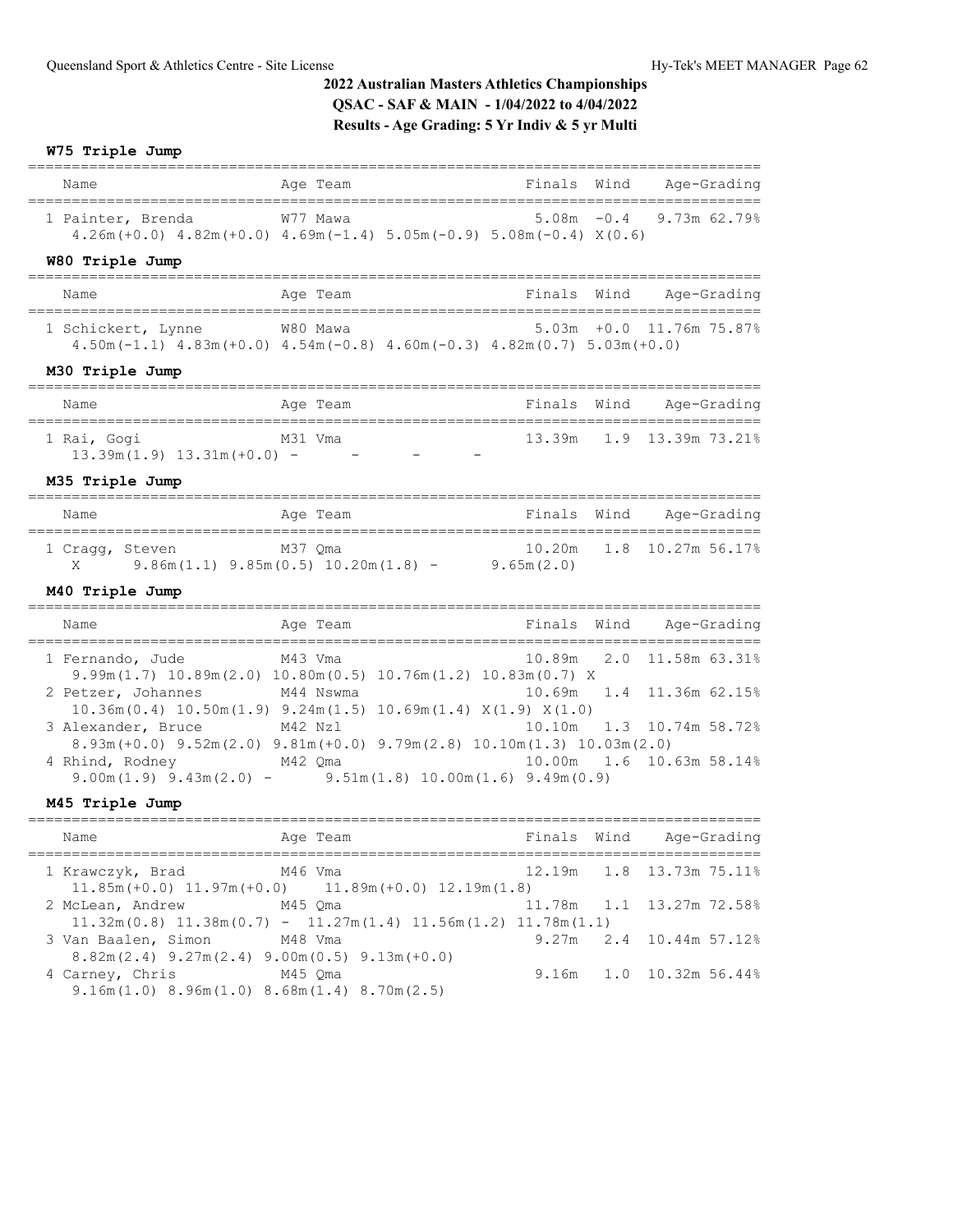### **M50 Triple Jump**

| Name                                                                                                                          | Age Team  | Finals Wind | Age-Grading               |
|-------------------------------------------------------------------------------------------------------------------------------|-----------|-------------|---------------------------|
| 1 Carr, Dominic<br>$10.06m (+0.0)$ $9.96m (+0.0)$ $10.07m(0.8)$ $10.06m(1.1)$ $10.42m(2.3)$                                   | M51 Nswma |             | 10.42m 2.3 12.48m 68.28%  |
| 2 Tebbutt, Rodney                                                                                                             | M52 Nswma |             | $9.14m$ 1.2 10.95m 59.90% |
| $9.14$ m $(1.2)$ $8.81$ m $(+0.0)$ $8.95$ m $(1.7)$ $8.67$ m $(1.2)$ $8.86$ m $(+0.0)$ $8.88$ m $(1.1)$<br>3 Howlett, Anthony | M54 Nswma |             | $7.74m$ 1.0 9.27m 50.72%  |
| $7.74m(1.0) -$                                                                                                                |           |             |                           |

### **M55 Triple Jump**

| Name                                                                      | Age Team                                                                                                   |  | Finals Wind Age-Grading     |  |
|---------------------------------------------------------------------------|------------------------------------------------------------------------------------------------------------|--|-----------------------------|--|
| 1 Hodgson, Nick                                                           | M58 Vma<br>$11.01m(1.8)$ $11.47m(0.6)$ $11.41m(3.0)$ $10.77m(1.5)$                                         |  | 11.47m 0.6 14.67m 80.27%    |  |
| 2 Lovell, Matthew M56 Sama<br>$9.21m (+0.0)$ $9.49m (1.7)$ $9.23m (-0.3)$ |                                                                                                            |  | 9.49m 1.7 12.14m 66.41%     |  |
| 3 Wright, Michael M55 Qma                                                 | $8.11\text{m} (1.0)$ $9.04\text{m} (0.4)$ $8.08\text{m} (+0.0)$ $9.11\text{m} (-0.1)$ $8.96\text{m} (0.9)$ |  | $9.11m - 0.1$ 11.65m 63.75% |  |
| 4 Hughes, Michael<br>$8.34$ m $(1.4)$ $8.43$ m $(2.2)$ $8.30$ m $(1.1)$   | M58 Oma                                                                                                    |  | 8.43m 2.2 10.78m 58.99%     |  |
| 5 Jankowski, George<br>$7.75m(1.3) -$                                     | M59 Nswma                                                                                                  |  | 7.75m 1.3 9.91m 54.23%      |  |
|                                                                           |                                                                                                            |  |                             |  |

## **M60 Triple Jump**

| Name                                                         | Age Team | Finals Wind | Age-Grading             |
|--------------------------------------------------------------|----------|-------------|-------------------------|
| 1 Epstein, Michael<br>$8.29m(1.5)$ $8.70m(2.3)$ $8.48m(1.5)$ | M61 Oma  |             | 8.70m 2.3 11.93m 65.27% |

### **M65 Triple Jump**

| Name                                                                                   | Age Team                                                                      | Finals Wind   | Age-Grading               |
|----------------------------------------------------------------------------------------|-------------------------------------------------------------------------------|---------------|---------------------------|
| 1 Ellis, Daryl<br>$8.88$ m $(1.1)$ $8.68$ m $(1.8)$ $9.20$ m $(1.1)$ $9.61$ m $(1.0)$  | M67 Nswma                                                                     | 9.15m(2.4)    | 9.61m 1.0 14.22m 77.75%   |
| 2 Clapper, Mike<br>$8.08$ m $(1.2)$ $8.68$ m $(1.4)$ $8.87$ m $(1.1)$ $8.67$ m $(2.8)$ | M69 Vma                                                                       | $8.63m(-0.5)$ | 8.87m 1.1 13.12m 71.76%   |
| 3 Kennedy, David                                                                       | M69 Nswma<br>$7.81m(1.9)$ $7.66m(1.2)$ $7.98m(2.1)$ $8.35m(0.1)$ $8.43m(1.0)$ |               | 8.43m 1.0 12.47m 68.20%   |
| 4 Riddoch, Clyde<br>$5.30m(-0.6)$                                                      | M68 Vma                                                                       |               | $5.30m -0.6$ 7.84m 42.88% |

### **M75 Triple Jump**

| Name                                                                 | Age Team | Finals Wind | Age-Grading             |
|----------------------------------------------------------------------|----------|-------------|-------------------------|
| 1 Kennedy, Peter                                                     | M75 Oma  |             | 7.18m 2.0 12.59m 68.91% |
| $6.24$ m $(2.5)$ $6.97$ m $(-0.4)$ $7.18$ m $(2.0)$ $7.04$ m $(3.1)$ |          |             |                         |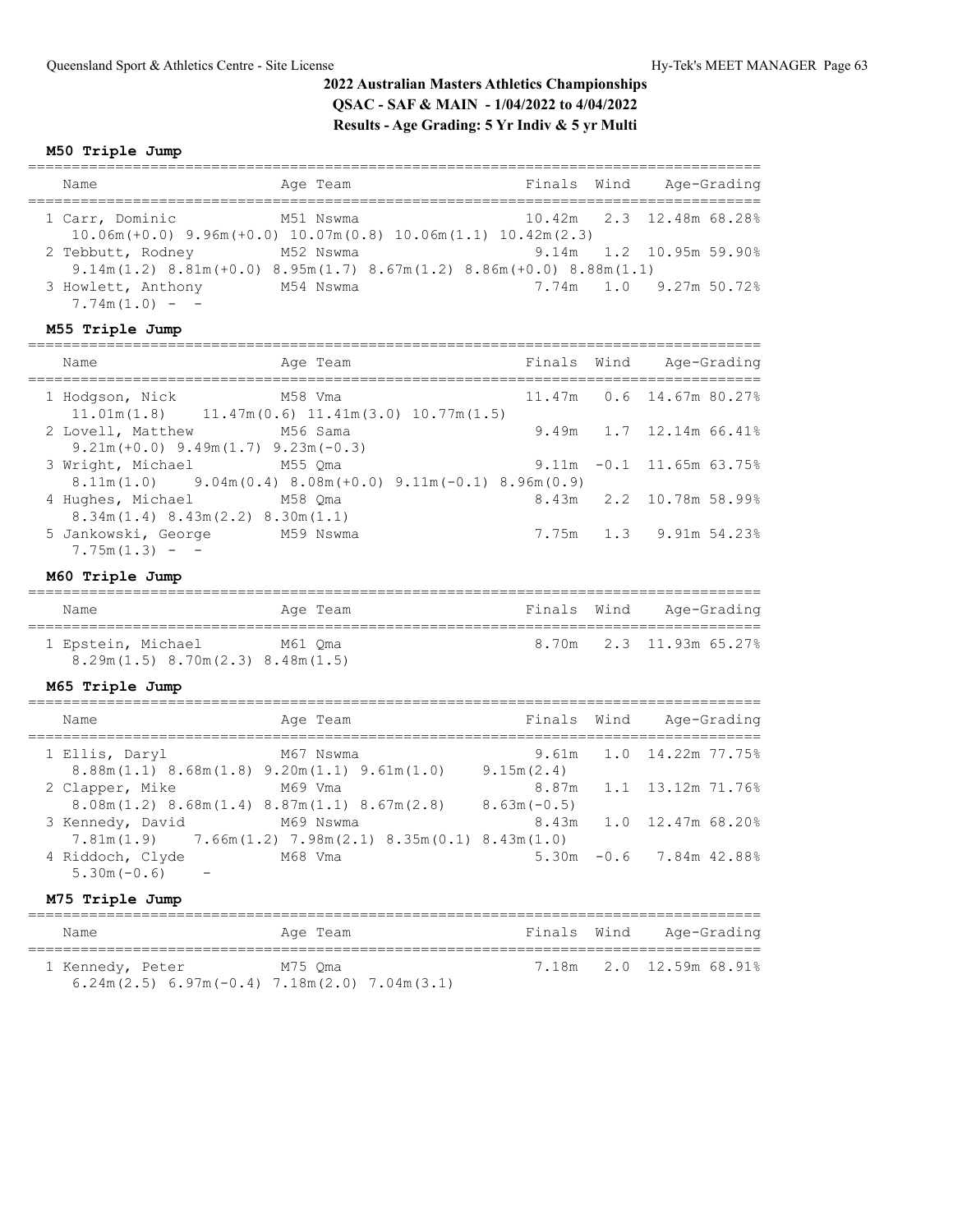#### **W30 Shot Put**

| Name                                                     | Age Team                                             | Finals | Age-Grading     |
|----------------------------------------------------------|------------------------------------------------------|--------|-----------------|
| 1 Keehn, Emily                                           | W30 Oma<br>11.34m 11.18m 10.88m 10.82m 10.49m 10.90m | 11.34m | 11.34m 50.11%   |
| 2 Carr, Bianca<br>9.85m 9.73m 10.26m 10.35m 10.33m 9.94m | W31 Oma                                              | 10.35m | $10.35m$ 45.74% |
| 3 Patriarca, Cora<br>9.30m 9.66m 9.96m 9.56m 9.36m       | W32 Nswma                                            | 9.96m  | 9.96m 44.01%    |
| 4 Smith, Helena<br>7.09m 6.91m 6.99m 7.09m 6.96m 7.52m   | W34 Nswma                                            | 7.52m  | 7.52m 33.23%    |

#### **W35 Shot Put**

=============================================================================== Name **Age Team** Age Team Finals Age-Grading =============================================================================== 1 Baker, Brigid W39 Actma 10.80m 11.19m 49.47% 10.80m 10.28m 10.69m 10.30m 10.47m 9.83m 2 Ramsden, Miranda W38 Qma 9.46m 9.80m 43.33% 9.15m 9.34m 8.91m 9.22m 9.12m 9.46m 3 Moller, Sallyann M35 Qma 8.90m 9.22m 40.77% 8.46m 8.77m 8.73m 8.60m 8.78m 8.90m 4 Smith, Madeleine W38 Nswma 7.19m 7.45m 32.94% 6.56m 7.19m 6.89m 6.44m 7.07m 6.87m 5 Newington, Dash W37 Qma 6.58m 6.82m 30.14% 6.58m 6.44m 6.47m 6.21m 6.57m 6.02m 6 Wessling, Sara W36 Qma 5.07m 5.25m 23.22% 4.79m 4.66m 5.07m 4.77m

#### **W40 Shot Put**

===============================================================================

| Name                                                       | Age Team  | Finals | Age-Grading            |
|------------------------------------------------------------|-----------|--------|------------------------|
| 1 Hunter, Kelly<br>10.19m 10.90m 9.70m 10.17m 9.13m 10.16m | W44 Nswma |        | 10.90m  12.09m  53.46% |
| 2 Foster, Melissa<br>8.15m 8.81m 8.22m 8.04m 8.57m 8.52m   | W43 Mawa  | 8.81m  | 9.77m 43.21%           |
| 3 Collison, Sarah                                          | W40 Nswma | 8.33m  | 9.24m 40.85%           |
| 7.71m 8.32m 8.33m 8.02m 8.15m<br>4 Hollis, Tracey          | W41 Oma   | 7.58m  | 8.41m 37.18%           |
| 6.80m 6.74m 6.47m 6.58m 7.02m 7.58m                        |           |        |                        |

#### **W45 Shot Put**

| Name                                                       | Age Team               | Finals | Age-Grading         |
|------------------------------------------------------------|------------------------|--------|---------------------|
| 1 Long, Karen<br>8.87m 9.25m 9.29m                         | W47 Sama               |        | 9.29m 11.09m 49.02% |
| 2 Johansen, Niki<br>7.59m 8.14m 8.26m 8.52m 8.37m 8.32m    | W49 Vma                |        | 8.52m 10.17m 44.96% |
| 3 Canham, Tracy<br>$7.65m$ $7.56m$ -                       | W49 Tma<br>6.90m 7.45m |        | 7.65m 9.13m 40.37%  |
| 4 Harris, Ingrid<br>5.39m 6.23m 6.84m 6.50m 6.57m 6.36m    | W46 Nswma              |        | 6.84m 8.16m 36.09%  |
| 5 Campbell, Raelene<br>6.13m 5.93m 6.02m 6.02m 5.87m 6.36m | W49 Actma              |        | 6.36m 7.59m 33.56%  |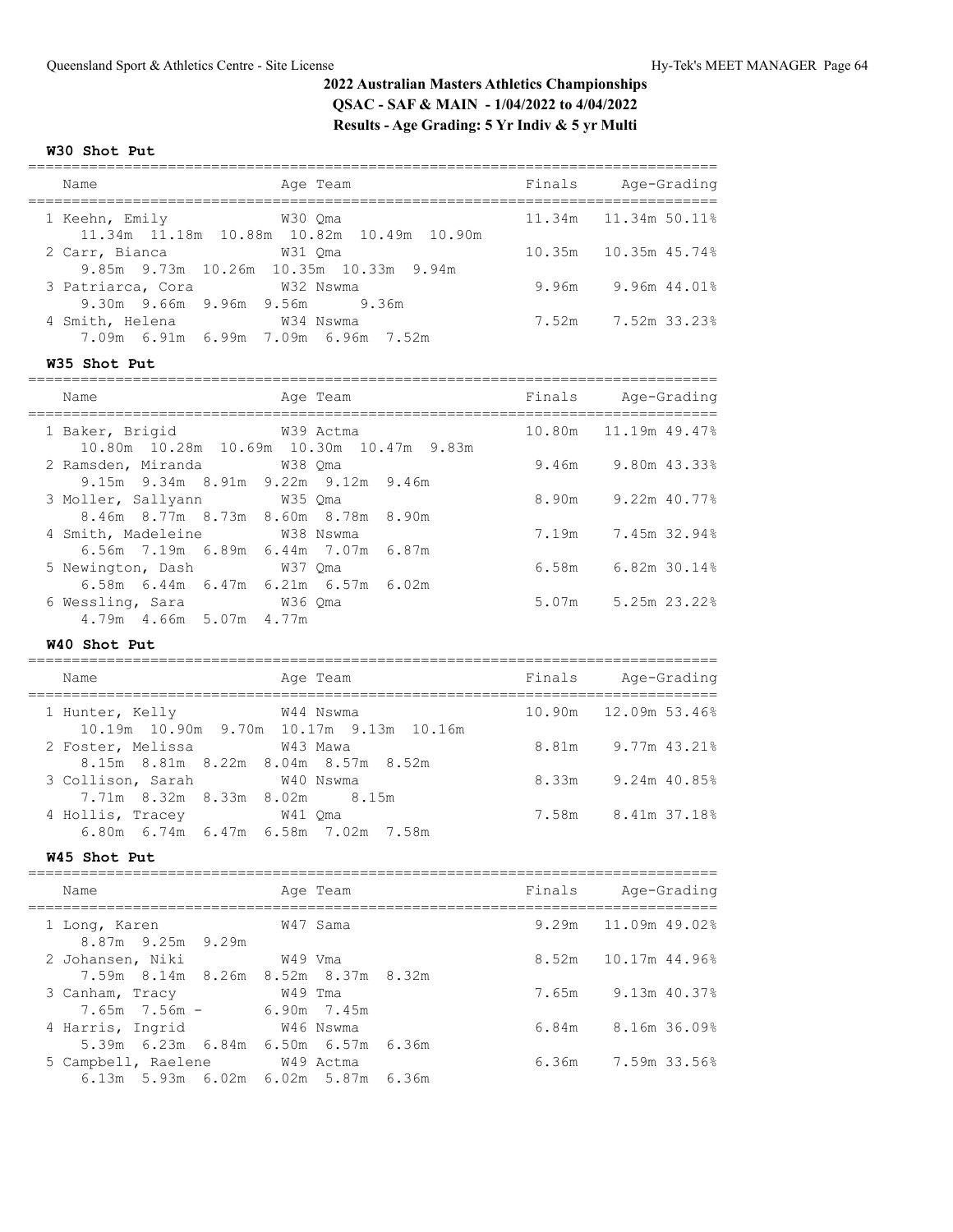**....W45 Shot Put**

| 5 Ellis, Caroline M47 Nswma              |  | $6.36m$ $7.59m$ $33.56\%$ |
|------------------------------------------|--|---------------------------|
| $6.28m - 5.93m 5.84m 6.36m 6.28m$        |  |                           |
|                                          |  | $5.79m$ 6.91m 30.55%      |
| 5.50m 5.77m 5.25m 5.44m 5.79m 5.55m      |  |                           |
| 8 McDonaugh, Michelle W47 Oma            |  | $5.26m$ $6.28m$ $27.76\%$ |
| 4.85m  4.98m  4.90m  4.93m  5.18m  5.26m |  |                           |

### **W50 Shot Put**

| Name                                                               | Age Team                                  | Finals Age-Grading        |
|--------------------------------------------------------------------|-------------------------------------------|---------------------------|
| ============<br>1 McKeown, Cathy 652 Tma                           |                                           | 10.75m 13.55m 59.89%      |
| 2 Matters, Toni 69 69 7 W54 Vma                                    | 10.42m 10.18m 10.75m 10.48m 10.50m 10.54m | $9.88m$ 12.45m 55.04%     |
| $-$ 9.51m 9.42m 9.27m 9.12m 9.88m<br>3 Mackie, Althea 6 651 Oma    |                                           | 9.85m 12.41m 54.87%       |
| 9.17m 9.36m 9.52m 9.72m 9.56m 9.85m<br>4 Hilton, Leanne M53 Oma    |                                           | $9.72m$ 12.25m 54.15%     |
| $9.57m - 9.43m - 9.55m - 9.61m - 9.72m$                            |                                           |                           |
| 5 Gaynor, Suzie 6 753 Actma<br>6.70m 6.71m 7.03m 7.21m 7.04m 7.18m |                                           | 7.21m 9.08m 40.17%        |
| 6 Coombe, Amanda M54 Nswma<br>$6.18m$ $6.37m$ $6.21m$ $6.32m$      |                                           | $6.37m$ $8.03m$ $35.49\%$ |
| 7 Manson, Andrea 69 W54 Qma                                        |                                           | 5.08m 6.40m 28.30%        |
| $-5.07$ m 5.02m 5.08m 4.94m                                        |                                           |                           |

**W55 Shot Put**

| Name<br>----------------------------                                                                  | Age Team<br>----------------------        | Finals Age-Grading        |
|-------------------------------------------------------------------------------------------------------|-------------------------------------------|---------------------------|
| 1 Watts, Gabriele M56 Nswma                                                                           |                                           | 11.24m 15.40m 68.08%      |
| 2 Townsend, Vicki W57 Actma                                                                           | 11.11m 10.55m 11.24m 10.88m 10.74m 10.74m | 10.44m  14.30m  63.23%    |
| 3 Jefferies, Ann M59 Sama                                                                             | 9.72m 10.08m 10.25m 9.85m 10.17m 10.44m   | 10.34m  14.17m  62.63%    |
| 9.35m 9.45m 9.01m 9.28m 10.34m 9.83m<br>4 Coate, Sue M55 Mawa<br>9.90m 9.64m 9.74m 9.26m 9.46m 10.18m |                                           | 10.18m   13.95m   61.66%  |
| 5 Hardy, Jayne M59 Actma<br>$8.21m$ $8.42m$ $ 8.19m$ $8.03m$ $8.28m$                                  |                                           | 8.42m 11.54m 51.00%       |
| 6 Koribalski, Baerbel W57 Nswma<br>8.22m 7.47m 7.82m 7.88m 8.26m 8.15m                                |                                           | 8.26m 11.32m 50.03%       |
| 7 Lamb, Heather W58 Vma<br>6.89m 6.95m 6.78m 6.68m 6.65m 6.59m                                        |                                           | $6.95m$ $9.52m$ $42.10\%$ |
| 8 Carlin, April 55 Actma<br>6.27m 6.34m 5.90m 5.20m 6.19m                                             |                                           | $6.34m$ $8.68m$ $38.40\%$ |
| 9 Durston, Bev W58 Nswma                                                                              |                                           | 5.87m 8.04m 35.55%        |
| 5.65m 5.87m 5.72m<br>10 Moss, Beverley 656 Qma<br>3.76m 4.58m 4.51m                                   |                                           | 4.58m 6.27m 27.74%        |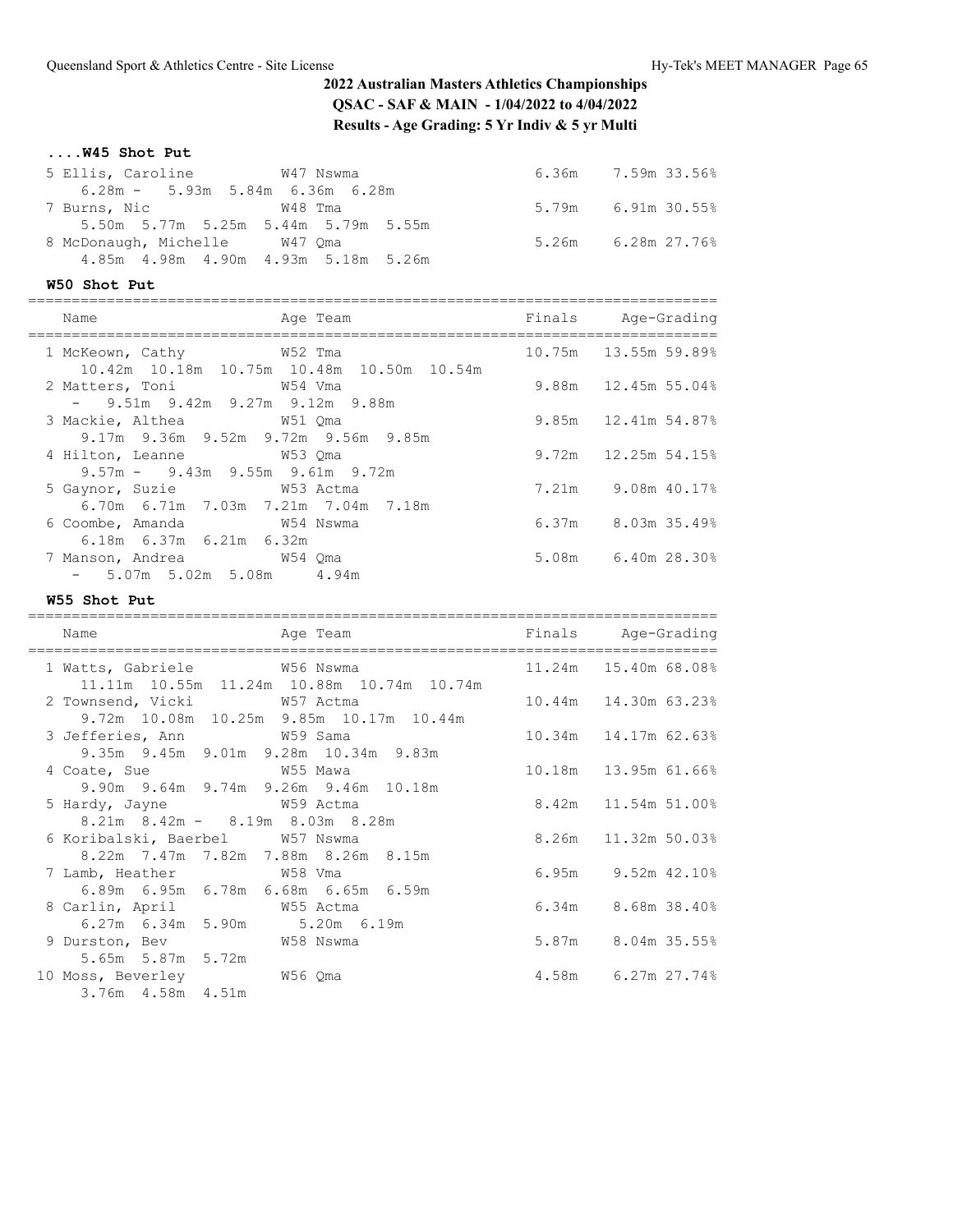### **W60 Shot Put**

| Name                              | Age Team                                         |        | Finals Age-Grading                                       |
|-----------------------------------|--------------------------------------------------|--------|----------------------------------------------------------|
| 1 Cox, Pauline                    | W61 Nswma<br>8.14m 9.13m 8.00m 8.04m 8.95m 9.00m | 9.13m  | :==============<br>13.70m 60.58%                         |
| 2 Messerle, Narelle               | W63 Vma                                          |        | 8.27m 12.41m 54.88%                                      |
|                                   | 8.27m 7.70m 8.03m 8.08m 7.80m 8.21m              |        | 6.34m 9.51m 42.07%                                       |
| 3 Varley, Desley 61 Qma           | 5.90m 5.98m 6.24m 6.34m 6.10m 6.22m              |        |                                                          |
| W65 Shot Put                      |                                                  |        |                                                          |
| Name                              | Age Team                                         | Finals | Age-Grading                                              |
| 1 Taylor, Jill                    | W66 Nswma                                        | 8.48m  | 14.07m 62.22%                                            |
| 2 Kirby, Karen                    | 8.22m 8.48m 8.22m 8.04m 8.10m 8.14m<br>W66 Vma   | 7.95m  | 13.19m 58.33%                                            |
|                                   | 7.37m 7.68m 7.40m 7.26m 7.28m 7.95m              |        |                                                          |
| 3 Quinn, Denise                   | W65 Qma<br>6.39m 6.32m 6.34m 6.47m 6.28m 6.59m   | 6.59m  | 10.93m 48.35%                                            |
| W70 Shot Put                      |                                                  |        |                                                          |
| Name                              | Age Team                                         |        | Finals Age-Grading<br>;=============                     |
| 1 Perkins, Wilma                  | W72 Qma                                          | 6.40m  | 11.87m 52.50%                                            |
| 2 van Bockel, Adriana W70 Nswma   | 5.76m 6.30m 6.35m 6.40m 6.06m 6.09m              | 5.44m  | $10.09m$ 44.63%                                          |
|                                   | 5.44m 5.21m 5.16m 4.99m 4.82m 5.00m              |        |                                                          |
| 3 Neubauer, Liz W71 Sama          |                                                  |        | 5.04m 9.35m 41.35%                                       |
| W75 Shot Put                      | 4.32m  4.85m  4.38m  4.79m  5.04m  4.79m         |        |                                                          |
|                                   |                                                  |        |                                                          |
| Name                              | Age Team                                         |        | Finals Age-Grading<br>================================== |
| 1 Thomas, Mary                    | W77 Nswma                                        | 7.78m  | 14.25m 63.00%                                            |
| 2 Hamilton, Bev                   | 7.17m 7.29m 7.07m 7.55m 7.57m 7.78m<br>W76 Mawa  | 7.35m  | 13.46m 59.51%                                            |
|                                   | 6.50m 6.80m 7.35m 7.00m 7.25m 7.13m              |        |                                                          |
| 3 Lang, Anne                      | W79 Sama                                         | 6.39m  | 11.70m 51.74%                                            |
| 4 Birtwell, Lorraine W79 Qma      | 5.87m 5.91m 6.39m 6.25m 6.22m 6.35m              |        | 5.73m 10.49m 46.40%                                      |
| 5.70m  4.84m  5.73m  5.20m  5.54m |                                                  |        |                                                          |
| W80 Shot Put                      |                                                  |        |                                                          |
| Name                              | Age Team                                         | Finals | Age-Grading                                              |
| 1 Banens, Jan                     | W80 Actma                                        | 6.38m  | 13.23m 58.48%                                            |
|                                   | 6.33m 6.10m 5.93m 6.38m 6.34m 5.89m              |        |                                                          |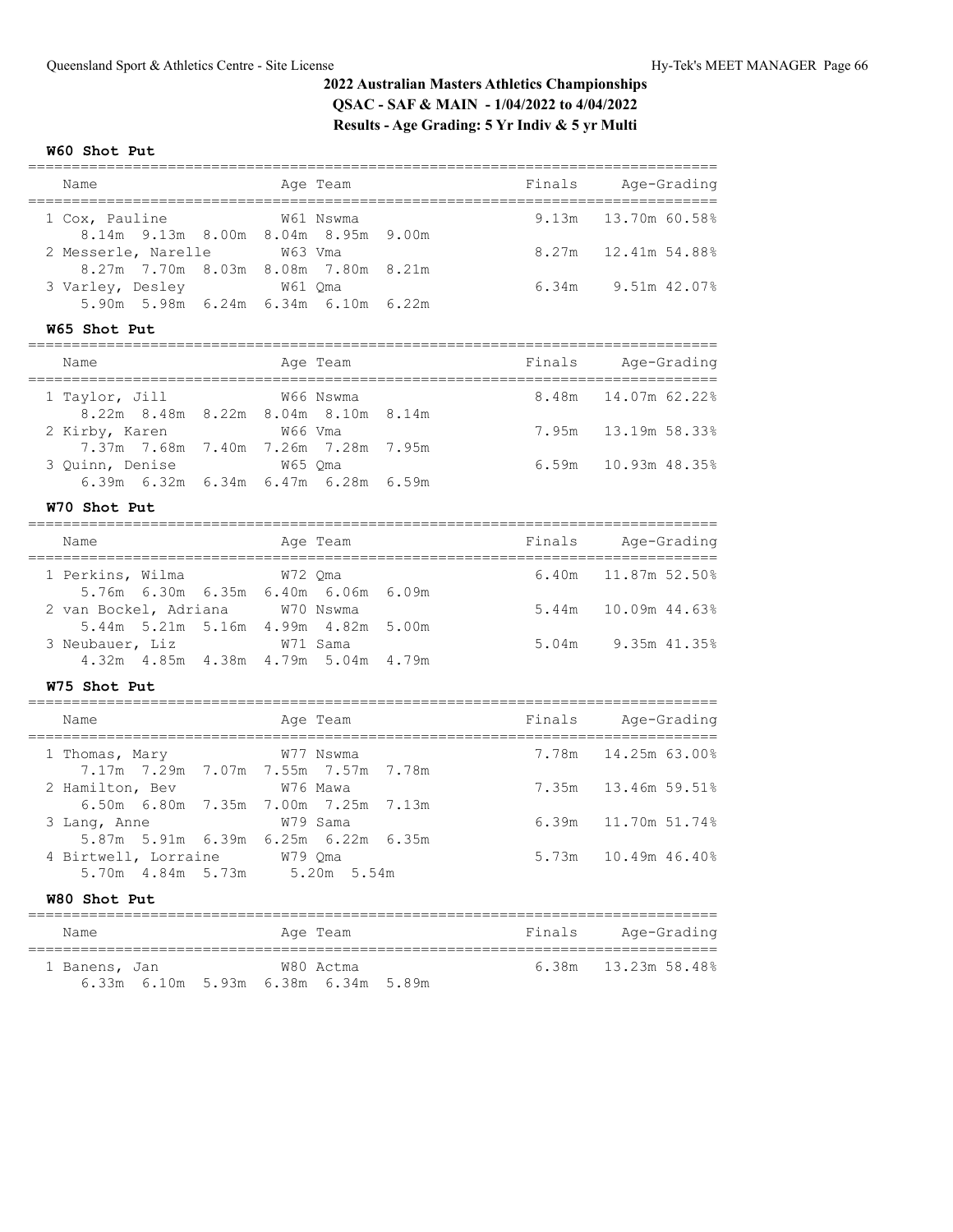**W85 Shot Put**

| Name                                                                                    | Age Team                                       |        | Finals Age-Grading               |
|-----------------------------------------------------------------------------------------|------------------------------------------------|--------|----------------------------------|
| 1 Doherty, Heather W88 Qma<br>4.01m 3.82m 4.29m<br>M30 Shot Put                         |                                                | 4.29m  | 10.25m 45.30%                    |
| Name                                                                                    | Age Team                                       |        | Finals Age-Grading               |
| 1 howell, ben                                                                           | M32 Qma                                        | 11.08m | ===============<br>11.08m 47.92% |
| 2 Cranney, Ben M34 Qma<br>$10.57m - 10.61m 10.38m$                                      | 10.59m  10.16m  10.96m  11.02m  11.08m  11.01m |        | 10.61m   10.61m   45.89%         |
| M35 Shot Put                                                                            |                                                |        |                                  |
| Name                                                                                    | Age Team                                       |        | Finals Age-Grading               |
| 1 Subaweerage, Niroshan Th M39 Qma<br>10.53m  10.52m  10.82m                            | 10.16m  10.13m                                 | 10.82m | 11.22m 48.54%                    |
| 2 Chilcott, Steve<br>9.57m 9.29m 9.04m 9.65m 9.78m 10.02m                               | M38 Oma                                        | 10.02m | 10.39m 44.95%                    |
| 3 McCarthey, Patrick M38 Qma<br>$9.79m - 9.93m 9.89m$                                   |                                                | 9.93m  | 10.29m 44.55%                    |
| M40 Shot Put                                                                            |                                                |        |                                  |
| Name<br>==============================                                                  | Age Team                                       |        | Finals Age-Grading<br>========   |
| 1 Norwood, Darrin M42 Qma                                                               |                                                |        | 12.72m   14.16m   61.27%         |
| 12.72m  12.39m  12.47m  11.55m  11.91m<br>2 Hill, Tristan M41 Qma                       |                                                | 11.26m | 12.54m 54.24%                    |
| 10.46m  11.26m  10.40m<br>3 Petzer, Johannes M44 Nswma                                  |                                                | 9.48m  | 10.55m 45.66%                    |
| 9.48m 9.38m 9.18m 8.90m 9.32m 8.62m<br>4 Rhind, Rodney M42 Qma<br>$-6.87m -$            |                                                |        | $6.87m$ 7.65m 33.09%             |
| M45 Shot Put                                                                            |                                                |        |                                  |
| Name                                                                                    | Age Team                                       | Finals | Age-Grading                      |
| 1 Fettus, John                                                                          | ==========<br>M48 Mawa                         | 12.26m | 14.74m 63.75%                    |
| 11.21m  11.60m  12.24m  11.84m                                                          | 12.26m 12.26m                                  |        |                                  |
| 2 Van Baalen, Simon<br>10.88m  11.48m  11.23m  10.85m  11.31m                           | M48 Vma<br>10.90m                              | 11.48m | 13.80m 59.70%                    |
| 3 Clifford, Morgan<br>9.59m 10.01m 10.31m 10.38m                                        | M45 Nswma<br>10.13m<br>9.22m                   | 10.38m | 12.47m 53.98%                    |
| 4 Doel, Rene                                                                            | M46 Qma                                        | 10.26m | 12.33m 53.35%                    |
| $9.45m - 10.26m$ 9.68m 9.93m<br>5 Galketiya, Suminda<br>7.70m 8.36m - 7.96m 8.30m 8.13m | 9.45m<br>M47 Qma                               | 8.36m  | 10.05m 43.47%                    |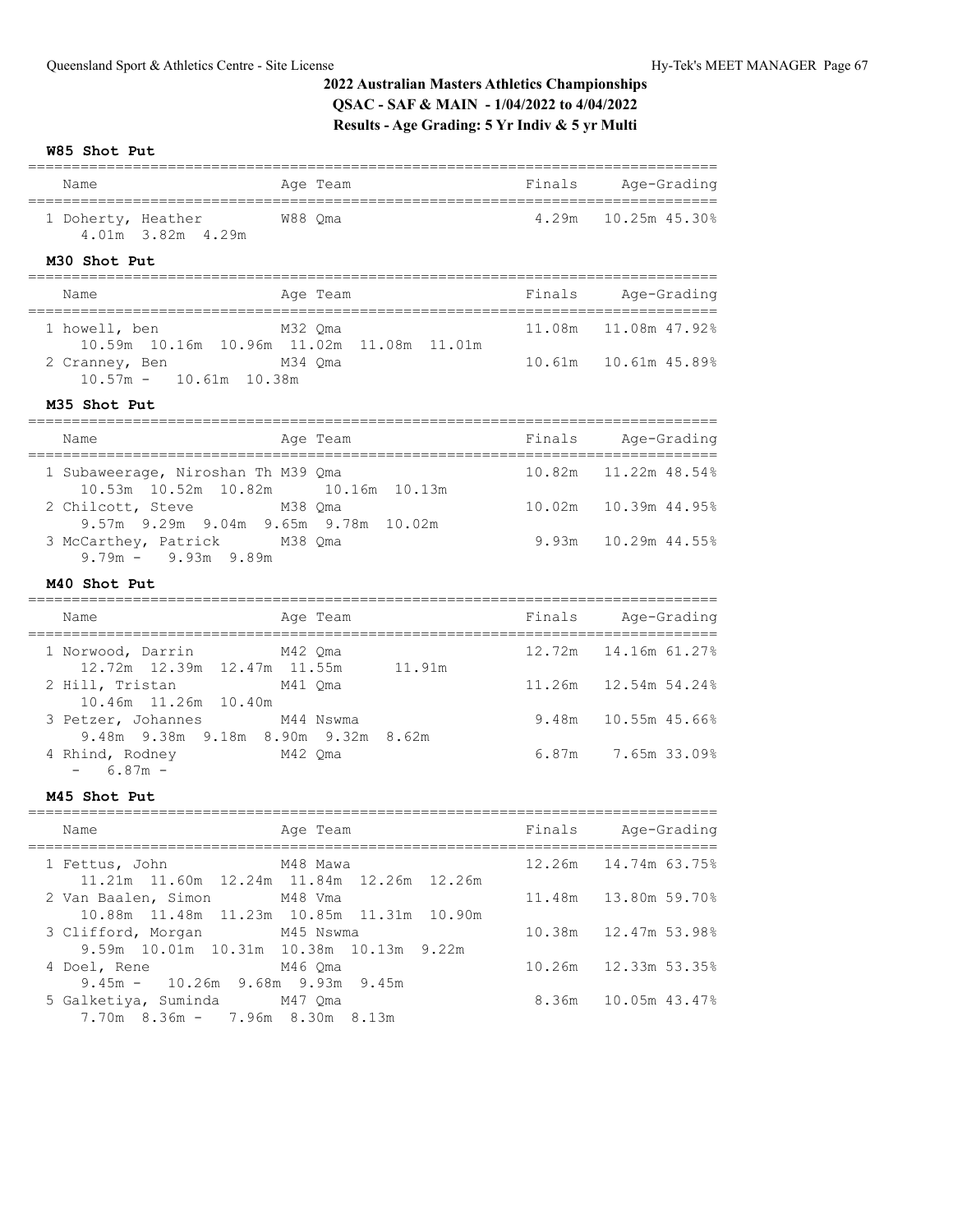### **M50 Shot Put**

| Name                                   | Age Team                                       | Finals Age-Grading       |
|----------------------------------------|------------------------------------------------|--------------------------|
|                                        |                                                |                          |
| 1 White, Chris M52 Actma               |                                                |                          |
|                                        | 11.42m 11.67m 11.51m 11.96m 11.22m 12.26m      |                          |
| 2 Hanrahan, Justin M52 Vma             |                                                | 11.78m   13.80m   59.71% |
| 9.96m 9.32m 9.86m 11.71m 10.47m 11.78m |                                                |                          |
| 3 Harris, Richard M51 Oma              |                                                | 11.52m   13.50m   58.39% |
| 11.15m 11.45m 11.52m 11.03m X 11.39m   |                                                |                          |
| 4 Sutton, Stuart M53 Nswma             |                                                | 10.86m 12.72m 55.04%     |
|                                        | 10.50m  10.43m  10.64m  10.63m  10.17m  10.86m |                          |
| 5 Keen, Adrian M51 Oma                 |                                                | 10.82m 12.68m 54.84%     |
| 10.78m 10.82m 10.78m 10.37m X 10.44m   |                                                |                          |
| 6 Crethar, Jason M50 Oma               |                                                | 9.83m 11.52m 49.82%      |
| 9.45m 9.83m 9.46m 9.19m 9.49m 7.35m    |                                                |                          |
| 7 Davie, EJ<br>M51 Nswma               |                                                | 4.77m 5.59m 24.18%       |
| X 4.77m                                |                                                |                          |

### **M55 Shot Put**

| Name                                                            | Age Team                                  | Finals | Age-Grading            |
|-----------------------------------------------------------------|-------------------------------------------|--------|------------------------|
| 1 Liggins, Stephen M56 Nswma                                    | 10.89m 11.53m 11.08m 11.41m 11.35m 11.20m |        | 11.53m 14.65m 63.35%   |
| 2 kohlrusch, andrew M56 Nswma                                   |                                           |        | 10.14m  12.88m  55.71% |
| $9.89m$ 10.14m 9.78m 9.93m - -<br>3 Spedding, Patrick M56 Nswma |                                           |        | 9.10m 11.56m 50.00%    |
| X 8.79m 8.79m 9.01m 9.03m 9.10m<br>4 Lowrey, Times and M55 Qma  |                                           |        | 8.82m 11.20m 48.46%    |
| 7.47m 8.40m 8.60m X 8.82m 8.69m<br>5 Hughes, Michael M58 Qma    |                                           |        | 8.41m 10.68m 46.21%    |
| $8.41m$ $8.36m$ $X$ $7.95m$ $ -$                                |                                           |        |                        |

## **M60 Shot Put**

| Name                                                              | Age Team                                 | Finals Age-Grading     |
|-------------------------------------------------------------------|------------------------------------------|------------------------|
| 1 Dawe, Mick M60 Qma                                              | 10.04m 10.81m 9.78m 11.02m 11.09m 11.13m | 11.13m  13.89m  60.10% |
| 2 Murray, Peter M61 Nswma                                         |                                          | 10.90m 13.60m 58.86%   |
| 10.62m   10.62m   10.69m   10.25m   10.90m                        |                                          |                        |
| 3 Clark, Robert M60 Nswma                                         |                                          | $9.19m$ 11.47m 49.62%  |
| 9.16m 8.84m 9.19m 8.83m 8.69m 8.90m<br>4 Epstein, Michael M61 Oma |                                          | 8.81m 10.99m 47.57%    |
| $-7.81m$ 8.62m 8.65m 8.81m 8.23m                                  |                                          |                        |
| 5 Gray, Neil M63 Qma                                              |                                          | 8.34m 10.40m 45.03%    |
| 8.34m 7.95m 7.28m 7.31m 7.69m                                     |                                          |                        |
| 6 Lock, Phil M64 Oma                                              |                                          | 7.22m 9.01m 38.98%     |
| 7.12m 7.17m 6.62m 7.22m 6.71m                                     |                                          |                        |

**M65 Shot Put**

| Name          | Age Team                                  |  | Finals | Age-Grading |
|---------------|-------------------------------------------|--|--------|-------------|
| 1 Peska, Stan | M65 Vma                                   |  |        |             |
|               | 11.18m 10.95m 10.92m 10.72m 10.41m 10.76m |  |        |             |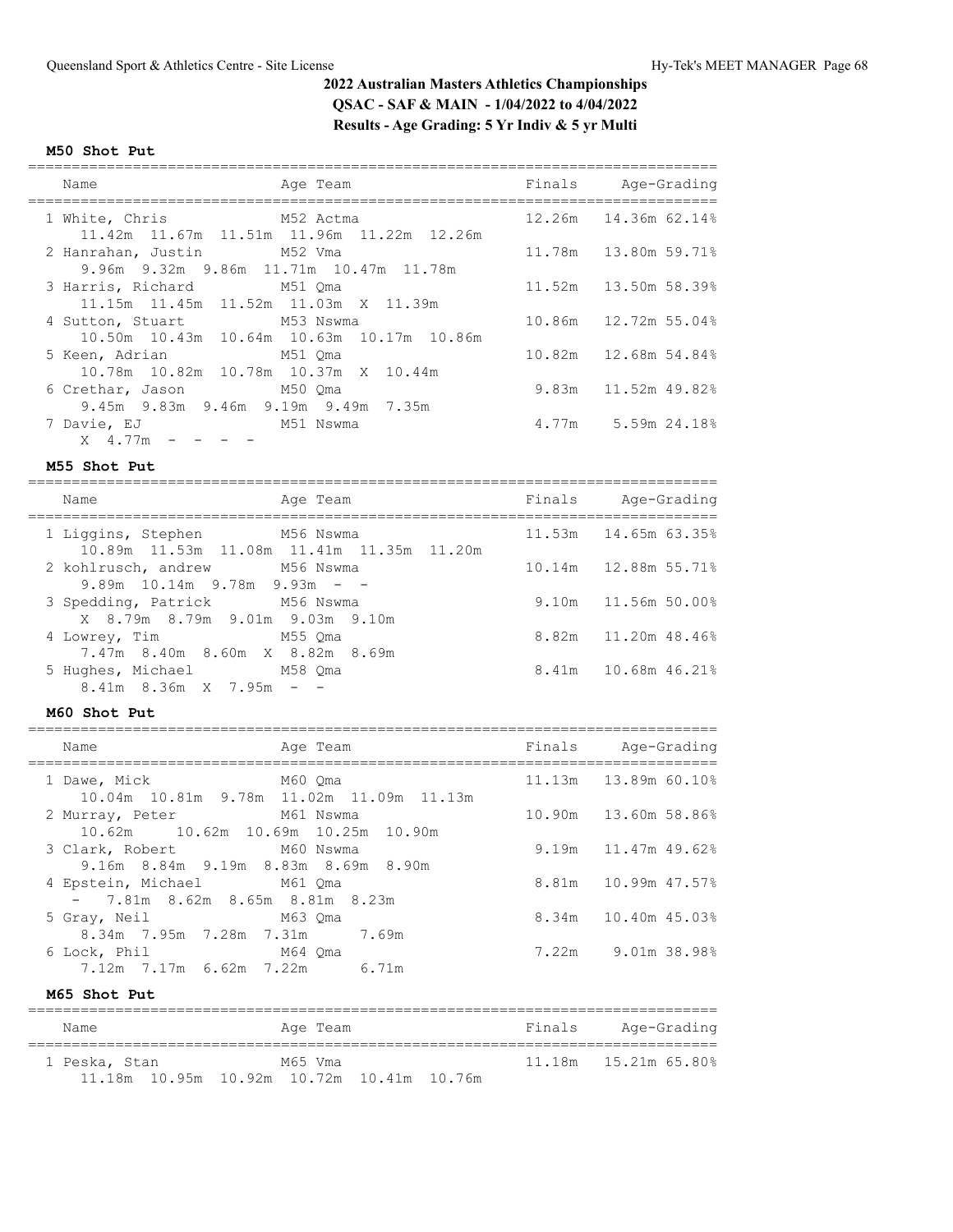## **....M65 Shot Put**

| 2 Murray, Gavin M68 Nswma         |                                             | 10.82m  14.72m  63.68%    |
|-----------------------------------|---------------------------------------------|---------------------------|
|                                   | 10.48m 10.60m 10.60m 10.60m 10.52m 10.82m   |                           |
| 3 Gravestock, Tom M67 Mawa        |                                             | 10.73m  14.60m  63.15%    |
|                                   | $9.84m$ $9.18m$ $ 10.73m$ $10.33m$ $10.48m$ |                           |
| 4 Hanbury-Brown, Robert M65 Nswma |                                             | 10.02m  13.63m  58.98%    |
|                                   | 9.66m 9.58m 9.93m 10.02m 9.55m 9.58m        |                           |
| 5 O'Connell, David M67 Nswma      |                                             | $6.33m$ $8.61m$ $37.26\%$ |
| $-5.92m - 5.75m 6.33m$            |                                             |                           |

## **M70 Shot Put**

| Name                                                                   | Age Team                                       | Finals Age-Grading    |
|------------------------------------------------------------------------|------------------------------------------------|-----------------------|
| 1 Igel, Ossi M71 Mawa                                                  | 10.65m  10.95m  11.31m  10.98m  10.85m  11.21m | 11.31m 14.48m 62.66%  |
| 2 Crompton, Glenn M70 Nswma<br>10.04m 10.24m 10.16m 9.76m 9.37m 10.48m |                                                | 10.48m 13.42m 58.06%  |
| 3 hook, Paul hook M71 Sama<br>$-$ 8.80m 7.97m 8.81m 8.77m 9.15m        |                                                | 9.15m 11.71m 50.69%   |
| 4 Banens, Bob M73 Actma<br>9.11m 8.26m 8.89m 8.69m                     |                                                | $9.11m$ 11.66m 50.47% |
| 5 Rowlands, Phillip M74 Qma<br>8.32m 9.09m 8.53m 8.91m 9.01m 7.99m     |                                                | $9.09m$ 11.64m 50.36% |
| M70 Oma<br>6 Haqqith, David<br>8.51m 8.51m 8.36m 8.74m 8.75m 8.78m     |                                                | 8.78m 11.24m 48.64%   |
| 7 Withnall, Leonard M71 Nswma<br>7.81m 7.51m 7.93m 8.20m               |                                                | 8.20m 10.50m 45.43%   |
| 8 McGugan, Stephen M70 NT<br>7.36m 7.47m 7.66m 7.40m 7.41m 7.13m       |                                                | 7.66m 9.80m 42.44%    |

### **M75 Shot Put**

| Name              |         |           | Age Team                            | Finals | Age-Grading           |
|-------------------|---------|-----------|-------------------------------------|--------|-----------------------|
| 1 Kennedy, Peter  | M75 Oma |           |                                     |        | $9.52m$ 13.32m 57.63% |
|                   |         |           | 8.98m 9.52m 9.27m 9.23m 9.17m 9.43m |        |                       |
| 2 Ouinn, Don      |         | M77 Oma   |                                     |        | $8.20m$ 11.47m 49.64% |
|                   |         |           | 8.06m 8.20m 7.77m 8.13m 8.01m 8.12m |        |                       |
| 3 Green, Ray      |         | M77 Actma |                                     |        | 7.90m 11.05m 47.82%   |
|                   |         |           | 7.69m 7.72m 7.80m 7.69m 7.90m 7.31m |        |                       |
| 4 Tonelli, Didimo |         | M78 Vma   |                                     |        | 7.85m 10.98m 47.52%   |
|                   |         |           | 7.62m 7.50m 7.62m 7.60m 7.85m 7.55m |        |                       |
|                   |         |           |                                     |        |                       |

### **M80 Shot Put**

| Name                                              | Age Team                                       | Finals | Age-Grading         |
|---------------------------------------------------|------------------------------------------------|--------|---------------------|
| 1 Quarterman, Guy                                 | M80 Oma<br>9.12m 9.46m 9.41m 9.41m 9.50m 8.88m |        | 9.50m 14.30m 61.85% |
| 2 Kennedy, Ian<br>7.66m 7.57m - 7.10m 7.45m       | M82 Oma                                        |        | 7.66m 11.53m 49.87% |
| 2 Sowerby, Brett<br>$7.28m$ $7.66m$ - 6.99m 6.77m | M82 Nswma                                      |        | 7.66m 11.53m 49.87% |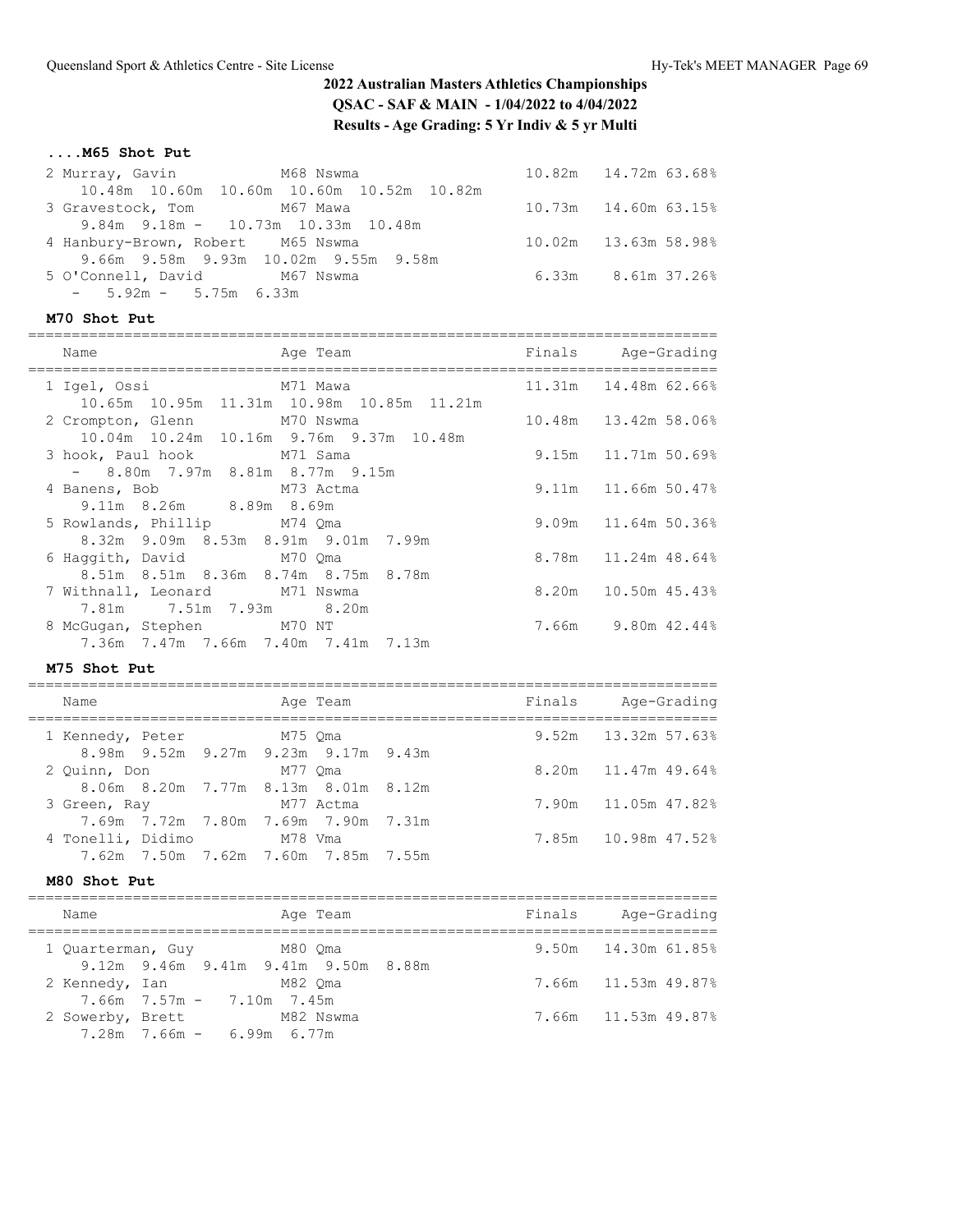#### **M85 Shot Put**

| Name                                                                                          | ================<br>Age Team                           | Finals           | Age-Grading                    |
|-----------------------------------------------------------------------------------------------|--------------------------------------------------------|------------------|--------------------------------|
| 1 Hancock, Tom<br>8.48m 8.99m - 8.55m 9.10m<br>M90 Shot Put                                   | M85 Vma                                                | 9.10m            | 15.34m 66.37%                  |
| Name                                                                                          | Age Team                                               |                  | Finals Age-Grading             |
| 1 Sharpe, Brian<br>4.76m 3.91m 3.65m 3.60m 3.69m<br>W30 Discus Throw                          | M91 Nswma                                              |                  | 4.76m 9.29m 40.20%             |
| Name                                                                                          | Age Team                                               |                  | Finals Age-Grading             |
| M30 Qma<br>1 Keehn, Emily<br>2 Smith, Helena M34 Nswma<br>- 18.13m 19.23m                     | 35.47m 36.15m 35.00m 30.49m 32.84m 33.63m              | 36.15m<br>19.23m | 36.15m 47.07%<br>19.23m 25.04% |
| W35 Discus Throw                                                                              |                                                        |                  |                                |
| Name                                                                                          | Age Team                                               |                  | Finals Age-Grading             |
|                                                                                               |                                                        |                  |                                |
| 1 Baker, Brigid                                                                               | W39 Actma<br>28.22m 29.54m 28.43m 29.44m 28.29m 28.58m | 29.54m           | 30.62m 39.88%                  |
| 2 Moller, Sallyann W35 Qma                                                                    | 23.62m 21.72m 27.97m 24.82m 24.71m 27.04m              | 27.97m           | 28.99m 37.76%                  |
| 3 Ramsden, Miranda                                                                            | W38 Qma<br>20.82m                                      | 22.74m           | 23.57m 30.70%                  |
| 20.23m  21.61m  22.74m<br>4 Newington, Dash W37 Qma<br>19.71m  20.29m  20.03m  20.88m  21.00m |                                                        | 21.00m           | 21.77m 28.35%                  |
| 5 Wessling, Sara                                                                              | W36 Oma<br>18.31m 18.68m 19.68m 18.90m 18.92m 17.90m   | 19.68m           | 20.40m 26.57%                  |
| W40 Discus Throw                                                                              |                                                        |                  |                                |
| Name                                                                                          | Age Team                                               | Finals           | Age-Grading                    |
| 1 Hunter, Kelly<br>39.36m  40.93m  40.74m  38.73m  39.90m                                     | W44 Nswma                                              |                  | 40.93m 45.63m 59.42%           |

### **W45 Discus Throw**

16.70m 17.77m 17.22m 17.79m

| Name             |                             | Age Team                                  |        | Finals | Age-Grading          |
|------------------|-----------------------------|-------------------------------------------|--------|--------|----------------------|
| 1 Johansen, Niki |                             | W49 Vma                                   |        |        | 30.30m 36.53m 47.57% |
|                  | 25.53m 28.27m 29.30m 26.90m |                                           | 30.30m |        |                      |
| 2 Canham, Tracy  |                             | W49 Tma                                   |        |        | 19.70m 23.75m 30.93% |
|                  |                             | 16.70m 15.57m 17.34m 19.70m 18.21m 18.10m |        |        |                      |

3 Hollis, Tracey W41 Qma 17.79m 19.83m 25.83%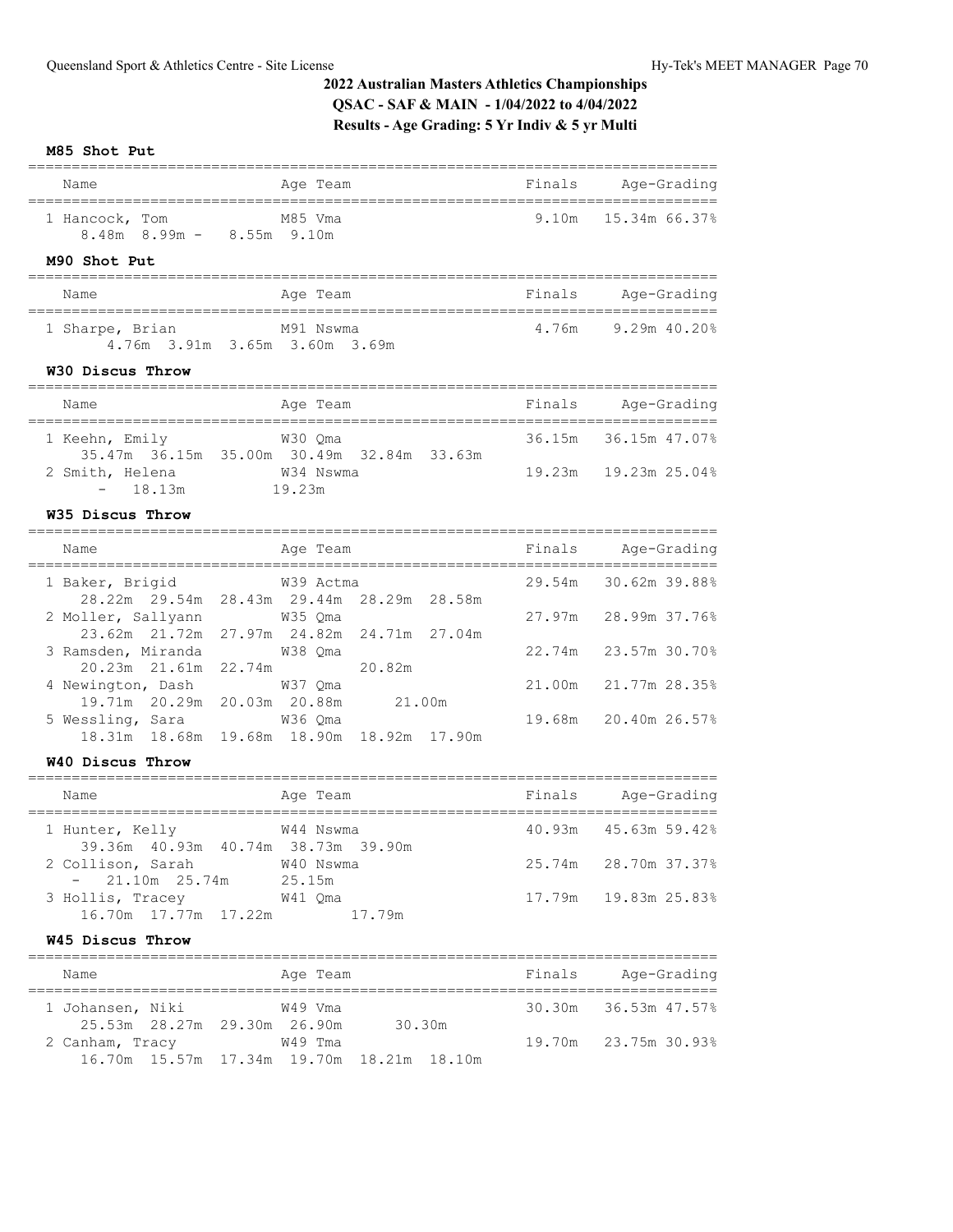### **....W45 Discus Throw**

| 3 Burns, Nic 6 648 Tma      |                                           | 19.67m 23.71m 30.88% |
|-----------------------------|-------------------------------------------|----------------------|
| 19.67m 17.31m 17.64m 18.90m | 18.34m                                    |                      |
| 4 Harris, Ingrid W46 Nswma  |                                           | 19.30m 23.27m 30.30% |
|                             | 15.79m 17.31m 17.69m 19.30m 16.53m 18.55m |                      |
| 5 Smith, Wendy 648 Vma      |                                           | 18.72m 22.57m 29.39% |
|                             | 17.29m 16.71m 14.42m 15.94m 18.72m 15.66m |                      |

### **W50 Discus Throw**

|  | Name                                                                          | =============== | Age Team                                  | Finals Age-Grading   |
|--|-------------------------------------------------------------------------------|-----------------|-------------------------------------------|----------------------|
|  | 1 Matters, Toni 69 W54 Vma                                                    |                 |                                           | 30.57m 40.13m 52.26% |
|  | $30.51m - 29.36m 29.48m 30.57m 30.01m$<br>2 McKeown, Cathy 652 Tma            |                 |                                           | 30.16m 39.59m 51.56% |
|  |                                                                               |                 | 27.38m  26.53m  28.18m  30.16m  30.15m    |                      |
|  | 3 Cimino, Maria 61 60 Nswma<br>$23.99m$ $24.99m$ - $26.50m$ $24.13m$ $26.39m$ |                 |                                           | 26.50m 34.78m 45.30% |
|  | 4 Mackie, Althea 67 671 Oma                                                   |                 |                                           | 26.07m 34.22m 44.56% |
|  | 5 Hilton, Leanne W53 Qma                                                      |                 | 25.31m 25.87m 24.71m 25.75m 26.07m 25.81m | 23.96m 31.45m 40.96% |
|  |                                                                               |                 | 21.48m 21.98m 21.31m 23.09m 19.72m 23.96m |                      |
|  | 6 Gaynor, Suzie 6 753 Actma                                                   |                 | 17.02m 17.27m 18.09m 17.13m 16.91m 16.51m | 18.09m 23.74m 30.92% |
|  | 7 Manson, Andrea                                                              | W54 Oma         |                                           | 17.28m 22.68m 29.54% |
|  |                                                                               |                 | 14.24m 15.55m 16.59m 17.28m 15.42m 15.57m |                      |

### **W55 Discus Throw**

| Name                               | Age Team and the series of the series of the series of the series of the series and the series of the series o |                        |
|------------------------------------|----------------------------------------------------------------------------------------------------------------|------------------------|
| __________________________________ |                                                                                                                |                        |
|                                    |                                                                                                                | 30.76m 44.31m 57.70%   |
|                                    | 29.72m  29.44m  28.38m  30.23m  30.76m  28.91m                                                                 |                        |
|                                    | 2 Jefferies, Ann M59 Sama 27.18m 39.15m 50.98%                                                                 |                        |
|                                    |                                                                                                                |                        |
| 3 Townsend, Vicki W57 Actma        | $26.53m$ $38.22m$ $49.77\%$                                                                                    |                        |
| $ -$ 21.82m 26.53m 19.75m 24.71m   |                                                                                                                |                        |
|                                    | 4 Hardy, Jayne 6 659 Actma 6 26.35m 37.96m 49.43%                                                              |                        |
|                                    | 25.01m  24.95m  25.60m  25.31m  26.34m  26.35m                                                                 |                        |
|                                    | 5 Coate, Sue M55 Mawa                                                                                          | 24.64m 35.49m 46.22%   |
| 22.69m 23.59m 24.64m 23.27m 24.16m |                                                                                                                |                        |
|                                    | 6 Koribalski, Baerbel         W57 Nswma                                                                        | 18.41m  26.52m  34.53% |
| $18.41m$ $18.36m$ -                |                                                                                                                |                        |
| 7 Lamb, Heather 67 68 Vma          |                                                                                                                | 17.81m 25.65m 33.41%   |
|                                    | 16.94m 15.77m 17.81m 15.52m 16.63m 17.16m                                                                      |                        |
| 8 Durston, Bev W58 Nswma           |                                                                                                                | 15.97m 23.00m 29.96%   |
|                                    | 15.72m 13.07m 12.68m 15.97m 15.41m 14.77m                                                                      |                        |
|                                    |                                                                                                                | 15.92m 22.93m 29.86%   |
| 15.92m 13.59m 14.49m 14.67m 14.77m |                                                                                                                |                        |

### **W60 Discus Throw**

| Name |                     | Age Team  | Finals | Age-Grading          |
|------|---------------------|-----------|--------|----------------------|
|      | 1 Gibbins, Sharon   | W63 Actma |        | 22.80m 36.39m 47.38% |
|      | $21.69m$ $20.64m$ – |           |        |                      |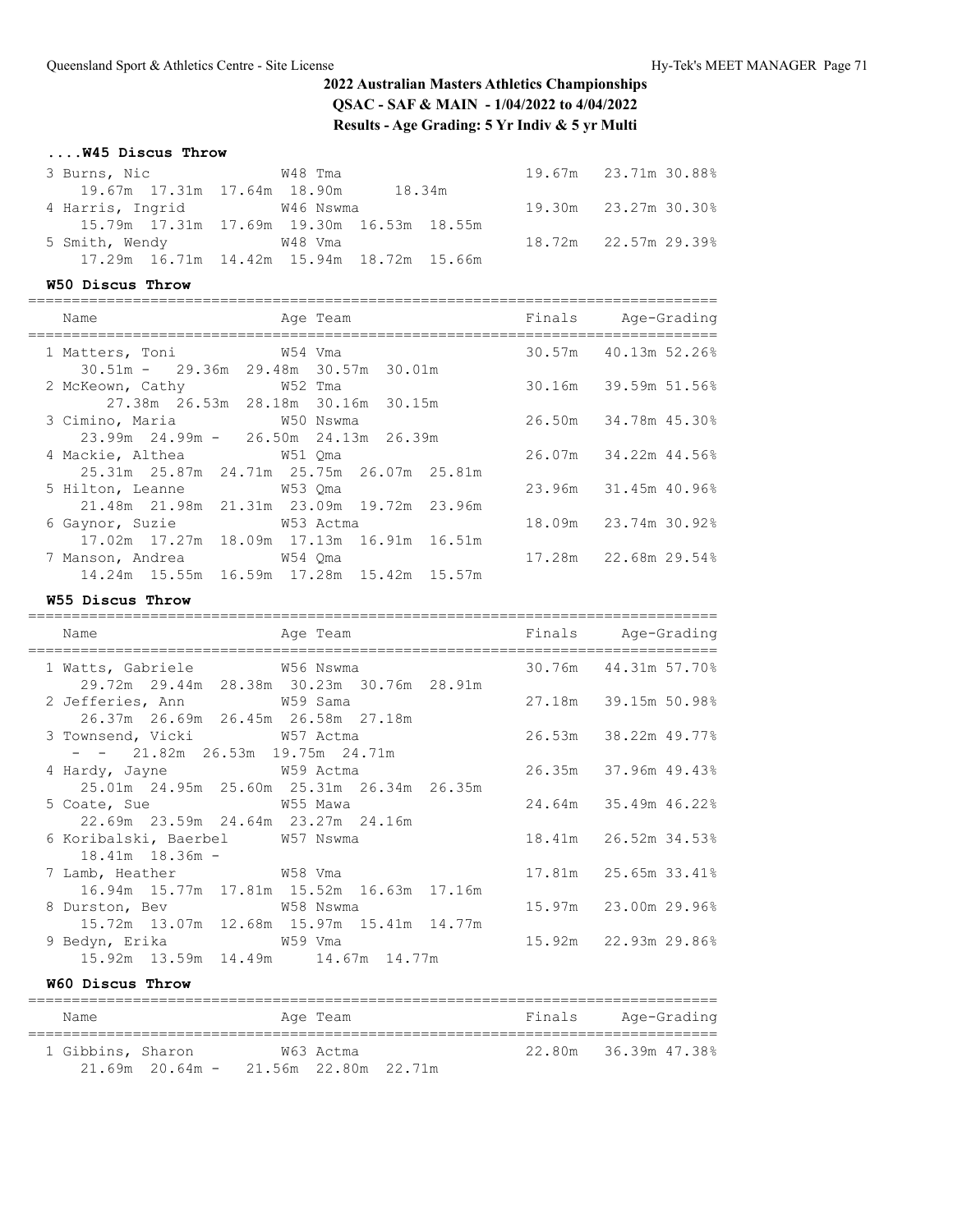### **....W60 Discus Throw**

| 2 Cox, Pauline M61 Nswma               |  | 22.55m 35.99m 46.86% |
|----------------------------------------|--|----------------------|
| 19.48m 20.08m 19.98m 22.55m 20.86m     |  |                      |
| 3 Messerle, Narelle M63 Vma            |  | 21.57m 34.42m 44.83% |
| 18.99m 21.57m 18.64m 18.01m            |  |                      |
| 4 Varley, Desley 61 Qma                |  | 16.54m 26.39m 34.37% |
| $14.79m - 15.92m$ 15.08m 13.75m 16.54m |  |                      |

### **W65 Discus Throw**

| Name                                                            | Age Team                                             | Finals | Age-Grading          |
|-----------------------------------------------------------------|------------------------------------------------------|--------|----------------------|
| 1 Taylor, Jill<br>22.36m - 23.50m 21.39m 23.24m 18.36m          | W66 Nswma                                            |        | 23.50m 42.12m 54.86% |
| 2 Kirby, Karen                                                  | W66 Vma<br>16.40m 18.23m 19.10m 16.50m 16.47m 17.06m |        | 19.10m 34.24m 44.58% |
| 3 Ouinn, Denise<br>$15.31m$ $14.38m - 13.59m$ $15.51m$ $14.60m$ | W65 Oma                                              |        | 15.51m 27.80m 36.20% |

### **W70 Discus Throw**

| Name                               | Age Team                                  | Finals | Age-Grading          |
|------------------------------------|-------------------------------------------|--------|----------------------|
| 1 Perkins, Wilma                   | W72 Oma                                   |        | 16.24m 33.36m 43.43% |
| 16.08m 15.47m 15.20m 15.79m 16.24m |                                           |        |                      |
| 2 van Bockel, Adriana W70 Nswma    |                                           |        | 15.93m 32.72m 42.60% |
|                                    | 15.61m 14.51m 15.93m 15.12m 15.11m 15.23m |        |                      |
| 3 Neubauer, Liz                    | W71 Sama                                  |        | 10.31m 21.17m 27.57% |
|                                    | 10.02m 10.00m 10.31m 9.97m 10.12m 9.93m   |        |                      |

### **W75 Discus Throw**

| Name                                               |                                    | Age Team |  | Finals | Age-Grading          |
|----------------------------------------------------|------------------------------------|----------|--|--------|----------------------|
| 1 Thomas, Mary 677 Nswma                           | 18.01m 18.47m 19.26m 17.93m        |          |  |        | 19.26m 41.49m 54.04% |
| 2 Hamilton, Bev 676 Mawa                           | 18.40m 18.65m 19.02m 18.52m 18.13m |          |  |        | 19.02m 40.98m 53.37% |
| 3 Birtwell, Lorraine W79 Oma                       |                                    |          |  |        | 18.47m 39.79m 51.82% |
| 13.63m 16.66m 16.98m 16.83m 18.47m<br>4 Lang, Anne |                                    | W79 Sama |  |        | 13.83m 29.79m 38.80% |
| 12.15m 13.83m 12.44m 12.15m 12.61m 13.64m          |                                    |          |  |        |                      |
|                                                    |                                    |          |  |        |                      |

### **W80 Discus Throw**

| Name |                                        |  | Age Team  |  | Finals | Age-Grading          |  |
|------|----------------------------------------|--|-----------|--|--------|----------------------|--|
|      | 1 Banens, Jan                          |  | W80 Actma |  |        | 15.33m 38.66m 50.34% |  |
|      | $-$ 15.33m 13.01m 13.49m 14.15m 13.86m |  |           |  |        |                      |  |

#### **W85 Discus Throw**

| Name                                       | Age Team | Finals | Age-Grading          |
|--------------------------------------------|----------|--------|----------------------|
| 1 Doherty, Heather<br>10.13m 11.76m 11.44m | W88 Oma  |        | 11.76m 35.75m 46.56% |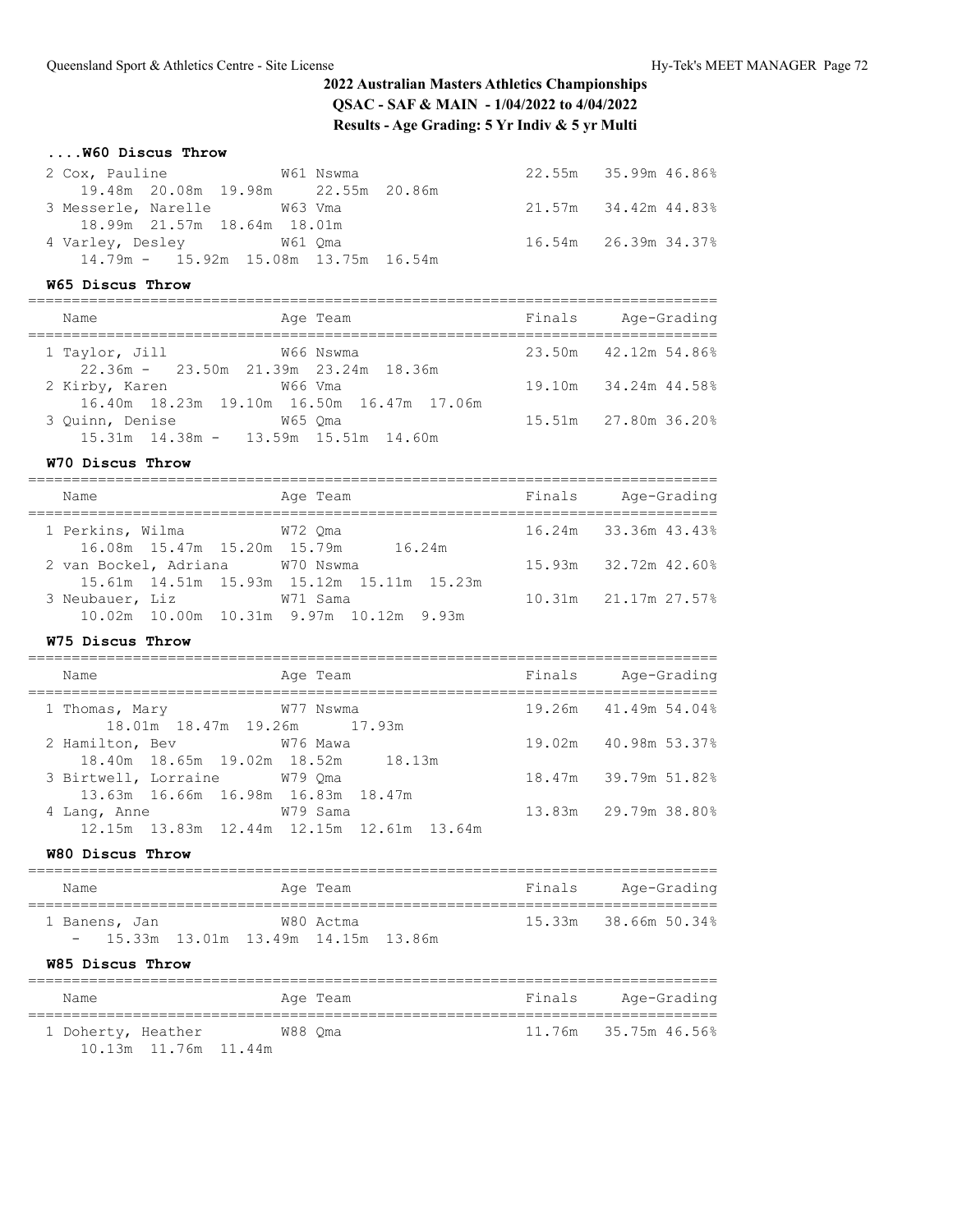## **W30+ Discus Throw CoC**

| Name<br>=======================                        | Age Team | Finals Age-Grading    |
|--------------------------------------------------------|----------|-----------------------|
| W66 Nswma<br>1 Taylor, Jill<br>$43.57m$ $46.13m$ -     |          | 46.13m 82.69m107.68%  |
| 2 Watts, Gabriele 6756 Nswma<br>44.74m  45.31m  44.38m |          | 45.31m 65.27m 84.99%  |
| 3 Gibbins, Sharon W63 Actma<br>44.75m 44.45m 45.02m    |          | 45.02m 71.85m 93.56%  |
| 4 Thomas, Mary 677 Nswma<br>38.50m  44.17m  44.87m     |          | 44.87m 96.67m125.90%  |
| 5 Hunter, Kelly 644 Nswma<br>41.50m  43.41m  44.86m    |          | 44.86m 50.01m 65.13%  |
| 6 Keehn, Emily 6 200 2ma<br>$44.75m - 43.48m$          |          | 44.75m 44.75m 58.27%  |
| 7 Perkins, Wilma W72 Qma<br>$43.08m$ $43.93m$ -        |          | 43.93m 90.24m117.49%  |
| 8 Banens, Jan M80 Actma<br>42.65m 42.41m 43.32m        |          | 43.32m 109.25m142.27% |
| 9 Baker, Brigid W39 Actma<br>42.43m  42.04m  38.17m    |          | 42.43m 43.99m 57.28%  |
| 10 Matters, Toni W54 Vma<br>38.89m  40.10m  40.00m     |          | 40.10m 52.64m 68.55%  |

## **M30 Discus Throw**

| Name                                                   | Age Team | Finals | Age-Grading          |
|--------------------------------------------------------|----------|--------|----------------------|
| 1 Cranney, Ben<br>36.06m 34.93m 38.88m 36.47m X 38.36m | M34 Oma  |        | 38.88m 38.88m 52.48% |
| 2 howell, ben<br>27.22m X X 26.63m 28.08m X            | M32 Oma  |        | 28.08m 28.08m 37.90% |

### **M35 Discus Throw**

| Name              |                                    | Age Team                                  | Finals | Age-Grading          |
|-------------------|------------------------------------|-------------------------------------------|--------|----------------------|
| 1 Chilcott, Steve | M38 Oma                            | 28.55m 32.00m 33.35m 29.99m 30.63m 31.29m |        | 33.35m 33.82m 45.66% |
|                   | 2 Subaweerage, Niroshan Th M39 Qma | 25.93m 25.48m X 25.84m 26.22m 27.73m      |        | 27.73m 28.12m 37.97% |

### **M40 Discus Throw**

| Name<br>Age Team                                                | Finals | Age-Grading          |
|-----------------------------------------------------------------|--------|----------------------|
| 1 Hill, Tristan<br>M41 Oma<br>38.93m 39.39m 39.76m X X 36.01m   |        | 39.76m 43.79m 59.11% |
| 2 Norwood, Darrin<br>M42 Oma<br>38.00m 36.85m 36.99m 34.13m X X |        | 38.00m 41.85m 56.50% |
| 3 Petzer, Johannes<br>M44 Nswma<br>32.08m X X 31.97m X X        |        | 32.08m 35.33m 47.70% |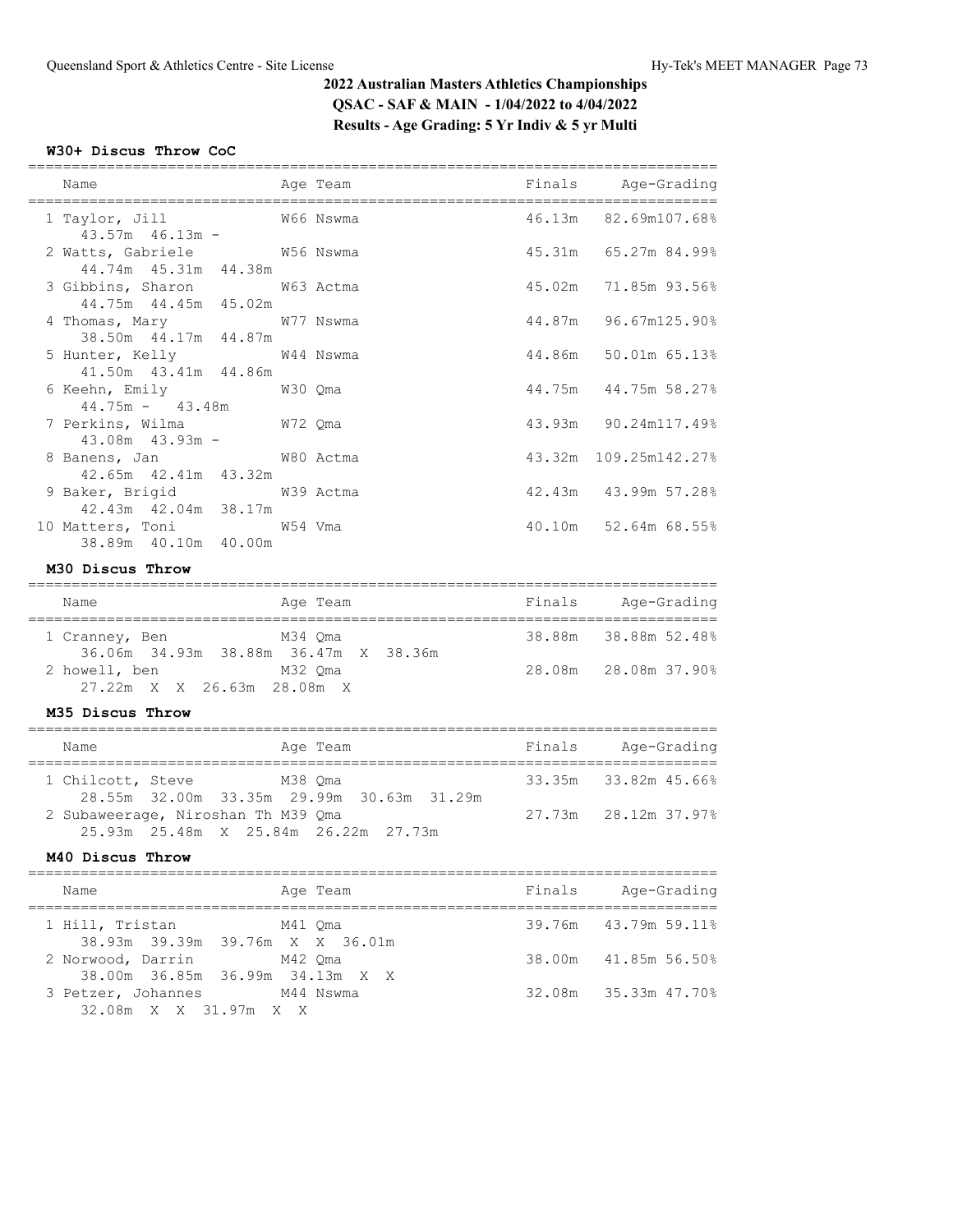#### **M45 Discus Throw**

| Name<br>Age Team                                                                                                  | Finals Age-Grading   |
|-------------------------------------------------------------------------------------------------------------------|----------------------|
| 1 Hemmings Jones, Michel M46 Nswma<br>42.15m  42.83m  40.64m  40.84m  41.95m  42.68m                              | 42.83m 51.60m 69.66% |
| 2 Fettus, John M48 Mawa<br>33.36m 35.27m 35.95m 35.10m 36.91m 37.32m                                              | 37.32m 44.96m 60.70% |
| 3 Van Baalen, Simon M48 Vma                                                                                       | 32.72m 39.42m 53.22% |
| 29.38m 32.36m 28.93m X 32.72m X<br>4 Doel, Rene M46 Oma                                                           | 31.55m 38.01m 51.32% |
| 26.66m 27.66m 28.48m X X 31.55m<br>5 Clifford, Morgan M45 Nswma                                                   | 25.66m 30.91m 41.74% |
| 22.76m  22.54m  23.72m  25.10m  25.66m  24.23m<br>6 Galketiya, Suminda M47 Qma<br>X 21.93m 22.06m 21.60m 20.92m X | 22.06m 26.58m 35.88% |

#### **M50 Discus Throw**

=============================================================================== Name **Age Team** Richard Prinals Age-Grading =============================================================================== 1 Holzer, Justin M51 Qma  $47.56$ m 48.59m 65.60% 47.13m - 46.31m 46.70m 47.56m 2 Sutton, Stuart M53 Nswma 37.68m 38.50m 51.97% 37.68m 24.97m - 34.11m 36.83m 3 White, Chris M52 Actma 37.55m 38.36m 51.79% 37.55m 36.62m 34.13m 36.48m 36.95m 35.61m 4 Harris, Richard M51 Qma 37.34m 38.15m 51.50% 37.34m - 35.76m 35.64m 5 Hanrahan, Justin M52 Vma 36.72m 37.52m 50.65% 34.98m 34.79m 35.56m 36.72m 6 Keen, Adrian M51 Qma 34.52m 35.27m 47.61% 30.93m 34.35m 33.75m 34.52m 32.93m 34.14m 7 Crethar, Jason M50 Qma 28.28m 28.89m 39.01% - 23.52m 22.12m 28.28m 8 Howlett, Anthony M54 Nswma 26.55m 27.12m 36.62%  $26.55m -$  9 Davie, EJ M51 Nswma 14.54m 14.85m 20.06% 12.98m 14.54m 13.28m

#### **M55 Discus Throw**

| Name |                                                                            | Age Team |  | Finals Age-Grading   |
|------|----------------------------------------------------------------------------|----------|--|----------------------|
|      | 1 kohlrusch, andrew M56 Nswma<br>31.11m 34.99m 33.18m 33.67m 32.12m 34.06m |          |  | 34.99m 38.84m 52.44% |
|      | 2 Liggins, Stephen M56 Nswma<br>33.06m 32.40m 30.11m 31.52m 30.69m 33.30m  |          |  | 33.30m 36.97m 49.91% |
|      | 3 Hughes, Michael M58 Qma                                                  |          |  | 32.96m 36.59m 49.40% |
|      | 26.97m X 32.96m X X X<br>4 Spedding, Patrick M56 Nswma                     |          |  | 29.54m 32.79m 44.27% |
|      | 27.58m  26.58m  26.45m  29.54m  28.42m  X<br>5 Monk, Brad M58 Oma          |          |  | 24.45m 27.14m 36.65% |
|      | X X X X 24.45m X<br>6 Lowrey, Time 6 M55 Qma                               |          |  | 22.88m 25.40m 34.29% |
|      | 22.27m X 22.88m 21.15m 21.60m 20.74m                                       |          |  |                      |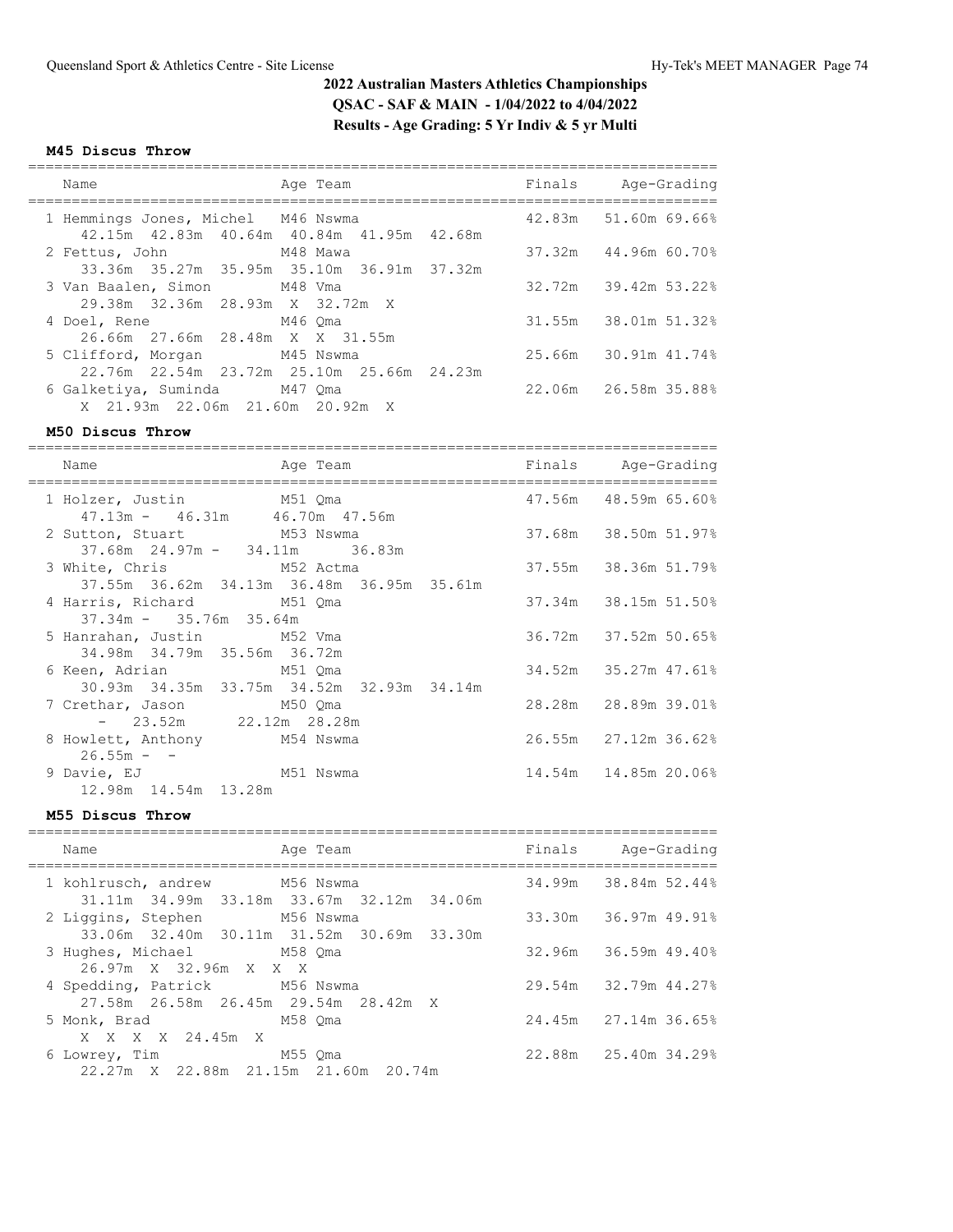# **M60 Discus Throw**

| Name                                                                                             | Age Team | Finals Age-Grading   |
|--------------------------------------------------------------------------------------------------|----------|----------------------|
| 1 Clark, Robert M60 Nswma<br>31.93m 29.79m 35.25m 28.88m 28.86m 31.80m                           |          | 35.25m 37.46m 50.57% |
| 2 Murray, Peter M61 Nswma                                                                        |          | 33.37m 35.46m 47.88% |
| 31.10m 28.44m X 33.37m 30.61m 31.92m<br>3 Dawe, Mick 6 M60 Oma                                   |          | 30.51m 32.42m 43.77% |
| $-20.73m$ 22.85m 28.99m 29.86m 30.51m<br>4 Gray, Neil M63 Qma<br>28.59m 30.05m X 28.45m 29.25m X |          | 30.05m 31.93m 43.11% |
| 5 Young, Trevor M63 Nswma<br>25.09m 20.87m 23.66m 21.17m 26.92m 26.61m                           |          | 26.92m 28.61m 38.62% |
| 6 Lock, Phil M64 Oma<br>X 20.25m X 19.78m 15.69m 19.07m                                          |          | 20.25m 21.52m 29.05% |

#### **M65 Discus Throw**

| Name                                                     | Age Team                                  | Finals | Age-Grading          |
|----------------------------------------------------------|-------------------------------------------|--------|----------------------|
| 1 Gravestock, Tom M67 Mawa                               | 39.71m 41.03m 40.17m 40.10m 40.92m 39.43m |        | 41.03m 47.74m 64.45% |
| 2 Murray, Gavin<br>36.51m 37.08m 36.50m 33.99m           | M68 Nswma                                 | 37.08m | 43.15m 58.25%        |
| 3 Hanbury-Brown, Robert M65 Nswma<br>$31.95m$ $33.00m$ - | 33.54m 31.07m                             |        | 33.54m 39.03m 52.69% |
| 4 Peska, Stan<br>$-30.46$ m 30.67m 31.60m 30.48m         | M65 Vma                                   |        | 31.60m 36.77m 49.64% |
| 5 Riddoch, Clyde M68 Vma<br>$23.25m - 26.47m$            | 24.12m 26.52m                             |        | 26.52m 30.86m 41.66% |

### **M70 Discus Throw**

| Name                                                                  | Age Team                                       | Finals | Age-Grading          |
|-----------------------------------------------------------------------|------------------------------------------------|--------|----------------------|
| 33.58m 30.26m 36.31m 34.14m 35.94m X                                  |                                                |        | 36.31m 46.40m 62.65% |
| M73 Actma<br>2 Banens, Bob<br>X X 26.85m 31.70m 26.64m X              |                                                |        | 31.70m 40.51m 54.69% |
| 3 hook, Paul hook M71 Sama                                            | 29.20m  25.23m  25.20m  27.23m  25.07m  28.13m |        | 29.20m 37.32m 50.38% |
| 4 Haqqith, David M70 Qma<br>23.29m X 20.68m 23.74m 23.95m 24.17m      |                                                |        | 24.17m 30.89m 41.70% |
| 5 Withnall, Leonard M71 Nswma<br>18.64m X 17.23m 18.46m 18.00m 17.69m |                                                |        | 18.64m 23.82m 32.16% |

#### **M75 Discus Throw**

| Name             | Age Team                                  | Finals | Age-Grading          |
|------------------|-------------------------------------------|--------|----------------------|
| 1 Green, Ray     | M77 Actma                                 |        | 27.40m 39.26m 53.01% |
|                  | 22.01m 21.40m 24.99m 25.03m 27.40m 24.81m |        |                      |
| 2 Ouinn, Don     | M77 Oma                                   |        | 26.43m 37.87m 51.13% |
|                  | 20.35m 23.22m 23.98m 26.20m<br>26.43m     |        |                      |
| 3 Kennedy, Peter | M75 Oma                                   |        | 24.92m 35.71m 48.21% |
|                  | 23.38m 24.92m 22.61m 22.83m 21.26m        |        |                      |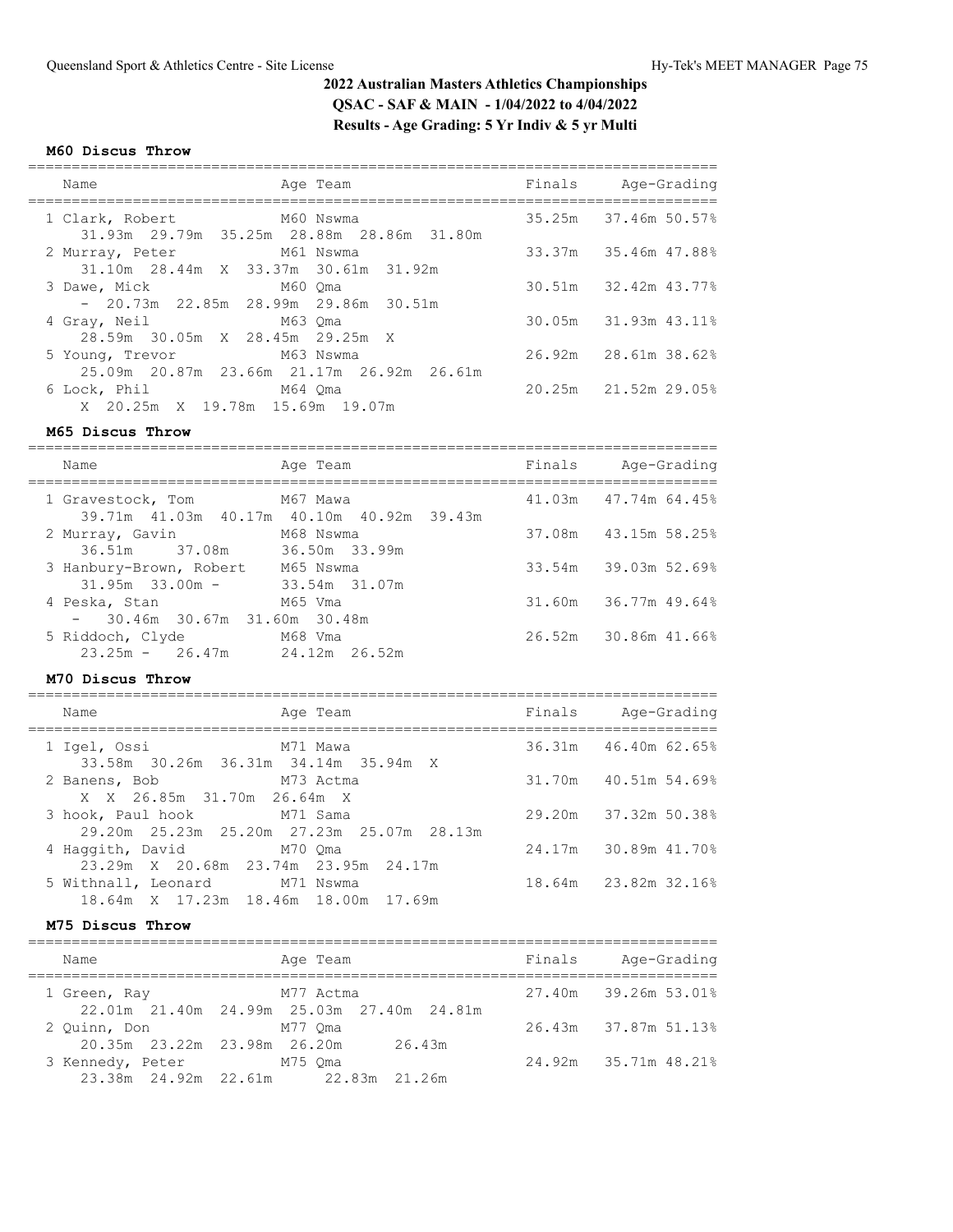# **....M75 Discus Throw**

 4 Tonelli, Didimo M78 Vma 21.79m 31.22m 42.16% 21.79m 20.84m 20.30m 20.27m 21.09m

## **M80 Discus Throw**

| Name                                              | Age Team                              | Finals | Age-Grading          |
|---------------------------------------------------|---------------------------------------|--------|----------------------|
| 1 Quarterman, Guy M80 Qma                         | 22.63m 19.88m - 22.21m 20.52m 21.66m  | 22.63m | 37.20m 50.22%        |
| 2 Kennedy, Ian M82 Qma<br>19.25m - 18.04m 17.89m  |                                       |        | 19.25m 31.64m 42.72% |
| M85 Discus Throw                                  |                                       |        |                      |
| Name                                              | Age Team                              | Finals | Age-Grading          |
| 1 Hancock, Tom M85 Vma                            | 23.25m 19.11m 19.37m 19.47m           |        | 23.25m 45.35m 61.23% |
| M90 Discus Throw                                  |                                       |        |                      |
| Name                                              | Age Team                              |        | Finals Age-Grading   |
| 1 Sharpe, Brian M91 Nswma                         | 9.23m 9.02m 10.53m 10.33m 9.58m 9.11m |        | 10.53m 25.69m 34.68% |
| M30+ Discus Throw CoC                             |                                       |        |                      |
| Name                                              | Age Team                              |        | Finals Age-Grading   |
| 1 Holzer, Justin<br>$51.37m - 51.74m$             | M51 Qma                               |        | 51.74m 52.86m 71.37% |
| 2 Igel, Ossi<br>50.15m 50.86m 47.39m              | M71 Mawa                              | 50.86m | 65.00m 87.75%        |
| 3 Quarterman, Guy<br>$48.16m - 49.42m$            | M80 Qma                               | 49.42m | 81.25m109.68%        |
| 4 Green, Ray<br>$49.08m$ $47.12m$ -               | M77 Actma                             | 49.08m | 70.34m 94.95%        |
| 5 Hill, Tristan M41 Qma<br>46.56m  48.15m  46.46m |                                       | 48.15m | 53.03m 71.59%        |
| 6 Clark, Robert M60 Nswma                         |                                       | 47.33m | 50.30m 67.91%        |

 $- - 45.91m$ 

### **W30 Hammer Throw**

47.33m 44.01m -

| Name            | Age Team                                     | Finals | Age-Grading          |
|-----------------|----------------------------------------------|--------|----------------------|
| 1 Smith, Helena | W34 Nswma<br>X 21.59m X 22.73m 23.65m 24.96m |        | 24.96m 24.96m 32.42% |

===============================================================================

7 Gravestock, Tom M67 Mawa 45.91m 53.42m 72.12%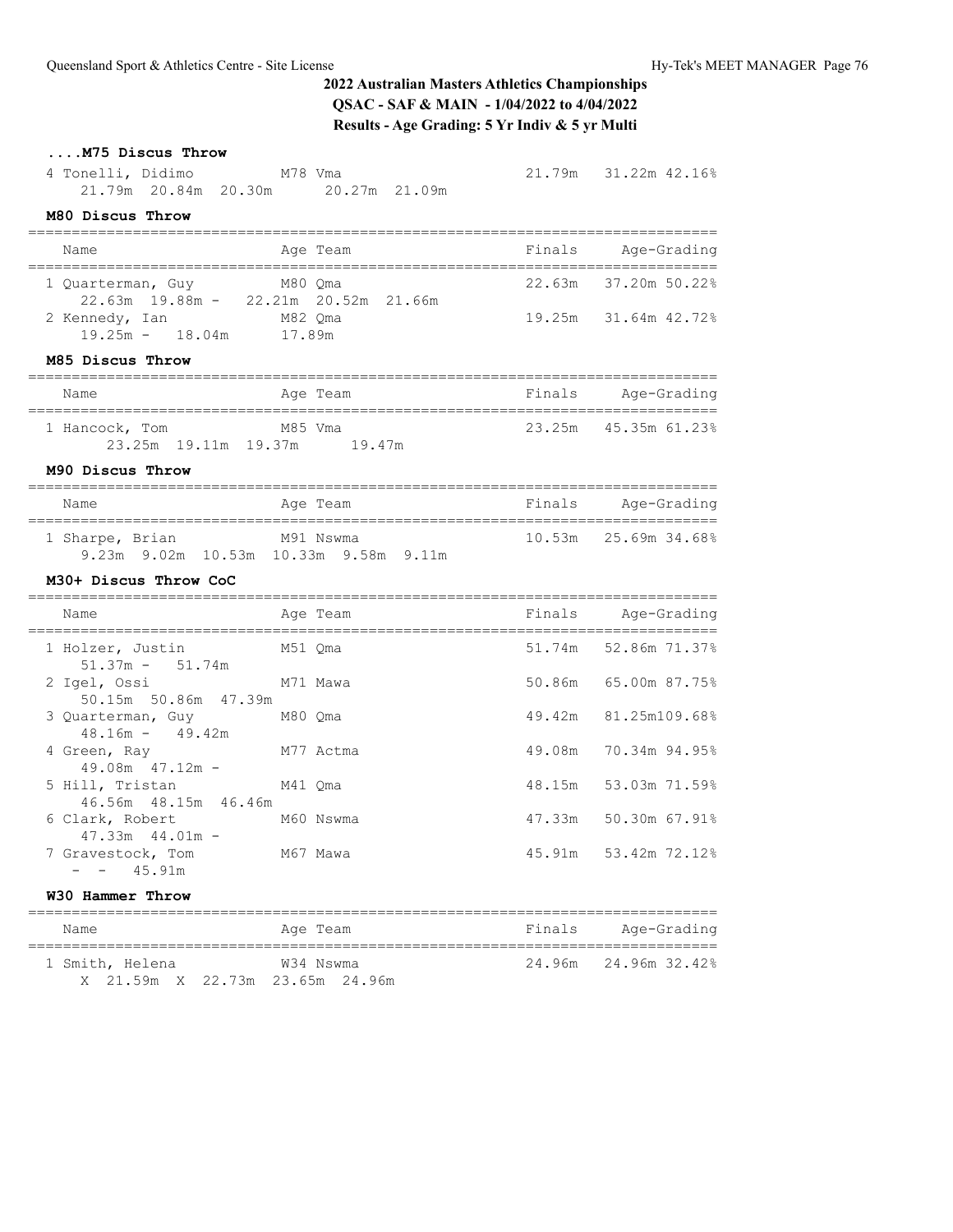#### **W35 Hammer Throw**

| Name                         | Age Team                                        | Finals | Age-Grading                |
|------------------------------|-------------------------------------------------|--------|----------------------------|
| 1 Newington, Dash 67 M37 Oma | 21.22m 23.54m 23.26m 24.63m 25.44m 25.40m       |        | $25.44m$ $27.83m$ $36.15%$ |
| 2 Ramsden, Miranda           | W38 Oma<br>24.26m 21.72m 22.23m X 22.97m 24.18m |        | 24.26m 26.54m 34.47%       |
| 3 Wessling, Sara             | W36 Oma<br>15.94m 14.75m 14.13m 14.09m 14.65m X |        | $15.94m$ $17.44m$ $22.65%$ |
| W40 Hammer Throw             |                                                 |        |                            |

| Name             | Age Team                                          | Finals | Age-Grading          |
|------------------|---------------------------------------------------|--------|----------------------|
| 1 Hunter, Kelly  | W44 Nswma<br>22.38m 26.34m 26.78m 28.06m 29.38m X |        | 29.38m 34.55m 44.88% |
| 2 Hollis, Tracey | W41 Oma<br>27.36m 27.60m 27.73m X 28.52m X        |        | 28.52m 33.54m 43.57% |

### **W45 Hammer Throw**

| Name<br>Age Team                                                         | Finals | Age-Grading          |
|--------------------------------------------------------------------------|--------|----------------------|
| 1 Johansen, Niki<br>W49 Vma<br>31.77m 29.27m 33.11m 31.35m 29.31m 26.96m |        | 33.11m 42.10m 54.68% |
| W49 Tma<br>2 Canham, Tracy<br>31.33m X 27.61m 28.94m 30.83m 30.65m       |        | 31.33m 39.84m 51.74% |
| 3 Harris, Ingrid W46 Nswma<br>17.76m X 16.94m X 15.22m 16.49m            |        | 17.76m 22.58m 29.33% |
| W48 Tma<br>4 Burns, Nic<br>17.66m 16.73m 15.64m 15.59m 15.21m 16.57m     |        | 17.66m 22.45m 29.17% |

### **W50 Hammer Throw**

| Name                                                           | Age Team                                  | Finals Age-Grading   |
|----------------------------------------------------------------|-------------------------------------------|----------------------|
| 1 Cimino, Maria 69 60 Nswma                                    |                                           | 42.44m 54.48m 70.76% |
| $41.17m - 41.76m 42.44m 40.01m$                                |                                           | 41.82m 53.68m 69.72% |
| $41.82m - - 39.19m 38.58m$<br>M52 Tma<br>3 McKeown, Cathy      |                                           | 41.21m 52.90m 68.71% |
| $- - - 35.61m$ 41.21m<br>4 Gaynor, Suzie M53 Actma             |                                           | 30.33m 38.93m 50.57% |
| 27.16m 30.33m 30.29m 24.41m 21.70m<br>5 Hilton, Leanne W53 Qma |                                           | 24.53m 31.49m 40.90% |
|                                                                | 23.04m 23.59m 23.44m 23.75m 24.29m 24.53m | 21.30m 27.34m 35.51% |
| 20.24m 21.30m 20.44m 20.10m 20.38m<br>7 Matters, Toni 654 Vma  |                                           | 20.29m 26.04m 33.83% |
| $20.29m - -$ 16.77m                                            |                                           |                      |
| W55 Hammer Throw                                               |                                           |                      |

| Name | Age Team | Finals Age-Grading |
|------|----------|--------------------|
|      |          |                    |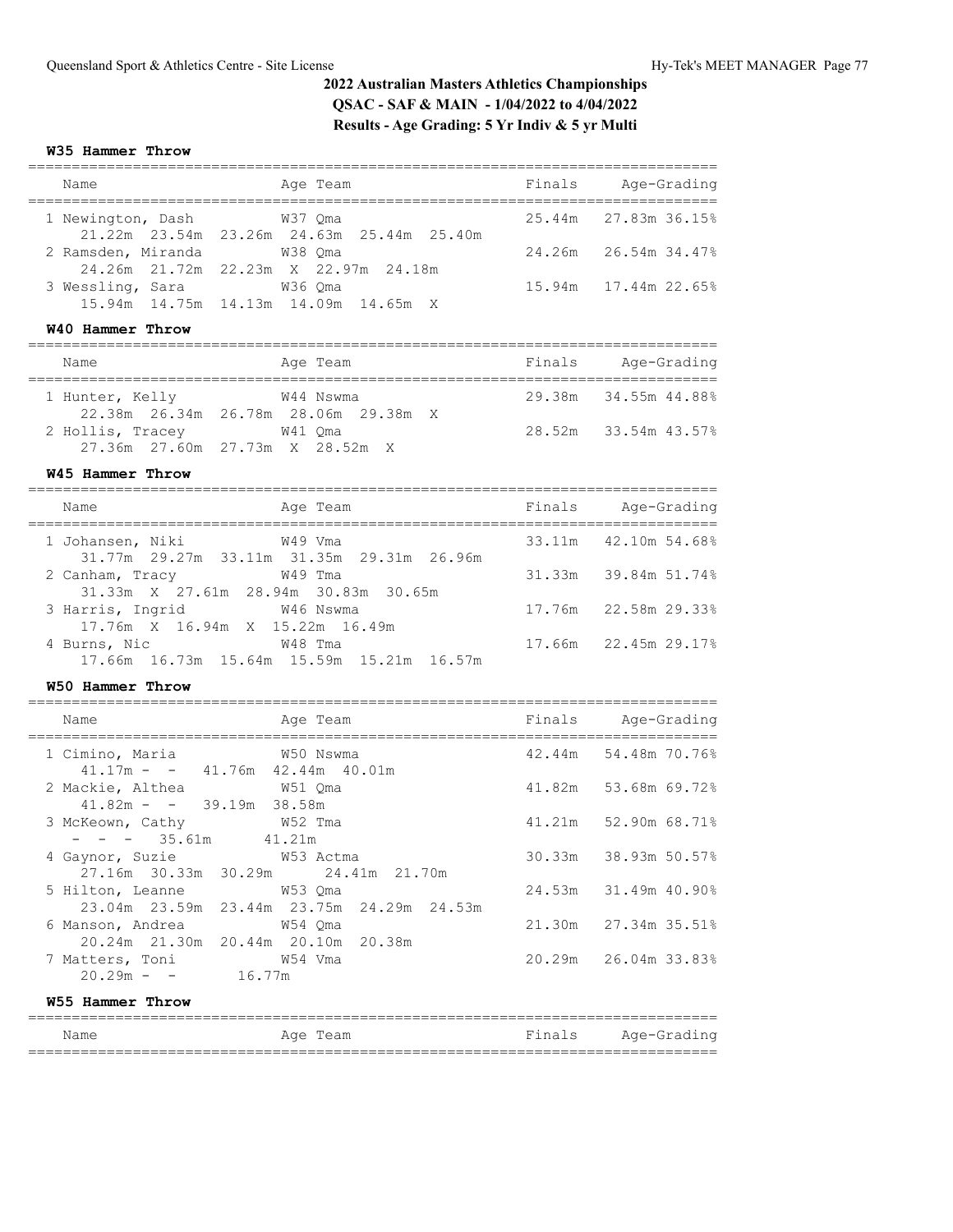## **....W55 Hammer Throw**

| 1 Watts, Gabriele 6756 Nswma         |                                                |      | 40.92m 57.22m 74.32%   |
|--------------------------------------|------------------------------------------------|------|------------------------|
|                                      | 39.90m 38.44m 40.26m 40.92m 38.66m 39.93m      |      |                        |
| 2 Hardy, Jayne M59 Actma             |                                                |      | 38.98m 54.50m 70.80%   |
| 35.39m 34.41m 36.85m 37.11m X 38.98m |                                                |      |                        |
| 3 Jefferies, Ann M59 Sama            |                                                |      | 33.60m 46.98m 61.02%   |
| 30.29m X 33.60m X X 33.34m           |                                                |      |                        |
| 4 Duncan, Lesley 678 Qma             |                                                |      | 23.87m 33.37m 43.35%   |
|                                      | 22.61m  22.31m  23.23m  23.00m  23.87m  23.19m |      |                        |
| 5 Lamb, Heather 6 758 Vma            |                                                |      | 23.52m 32.89m 42.72%   |
|                                      | 20.71m 23.41m 22.32m 23.52m 22.11m 22.07m      |      |                        |
| 6 Durston, Bev W58 Nswma             |                                                |      | 12.02m  16.80m  21.83% |
| $12.02m - - - - -$                   |                                                |      |                        |
| -- Townsend, Vicki W57 Actma         |                                                | FOUL |                        |
| $X - - - - - -$                      |                                                |      |                        |

## **W60 Hammer Throw**

| Name                                                                | Age Team  | Finals | Age-Grading          |
|---------------------------------------------------------------------|-----------|--------|----------------------|
| 1 Gibbins, Sharon<br>$25.88m$ $30.33m - 31.05m$ $30.47m$ $31.48m$   | W63 Actma |        | 31.48m 48.33m 62.77% |
| 2 Messerle, Narelle<br>$21.75m$ $23.19m - 21.94m$ $24.60m$ $24.63m$ | W63 Vma   |        | 24.63m 37.81m 49.11% |
| 3 Cox, Pauline<br>$20.78m - 20.64m$ 24.16m 23.79m                   | W61 Nswma |        | 24.16m 37.09m 48.18% |
| 4 Varley, Desley 61 Oma<br>14.53m 17.59m 15.86m 16.98m 16.03m       |           |        | 17.59m 27.00m 35.07% |

### **W65 Hammer Throw**

| Name           |                                 |               | Age Team                                     |  | Finals               | Age-Grading |
|----------------|---------------------------------|---------------|----------------------------------------------|--|----------------------|-------------|
| 1 Kirby, Karen |                                 |               | W66 Vma                                      |  | 19.78m 33.70m 43.77% |             |
|                | $- - 11.97m$<br>2 Ouinn, Denise | 17.47m 19.78m | W65 Oma                                      |  | 14.25m 24.27m 31.53% |             |
|                |                                 |               | $13.54m - 13.29m$ $13.44m$ $13.63m$ $14.25m$ |  |                      |             |

### **W70 Hammer Throw**

| Name                                                   | Age Team                                                  | Finals | Age-Grading          |
|--------------------------------------------------------|-----------------------------------------------------------|--------|----------------------|
| 1 van Bockel, Adriana M70 Nswma                        |                                                           |        | 18.68m 35.79m 46.48% |
|                                                        | 17.05m  18.68m  18.49m  18.31m  18.00m  17.19m<br>W72 Oma |        | 18.58m 35.59m 46.23% |
| 2 Perkins, Wilma<br>17.94m 18.10m 17.69m 18.30m 18.58m |                                                           |        |                      |
| 3 Neubauer, Liz                                        | W71 Sama                                                  |        | 13.49m 25.84m 33.57% |
| 11.07m 11.74m 12.60m 13.49m 11.87m                     |                                                           |        |                      |

#### **W75 Hammer Throw**

| Name                                                  | Age Team  | Finals | Age-Grading          |
|-------------------------------------------------------|-----------|--------|----------------------|
| 1 Thomas, Mary<br>$24.61m - 28.18m$ $27.02m$ $29.01m$ | W77 Nswma |        | 29.01m 54.88m 71.28% |
| 2 Hamilton, Bev<br>23.81m 23.79m 24.39m 27.13m        | W76 Mawa  | 26.33m | 27.13m 51.32m 66.66% |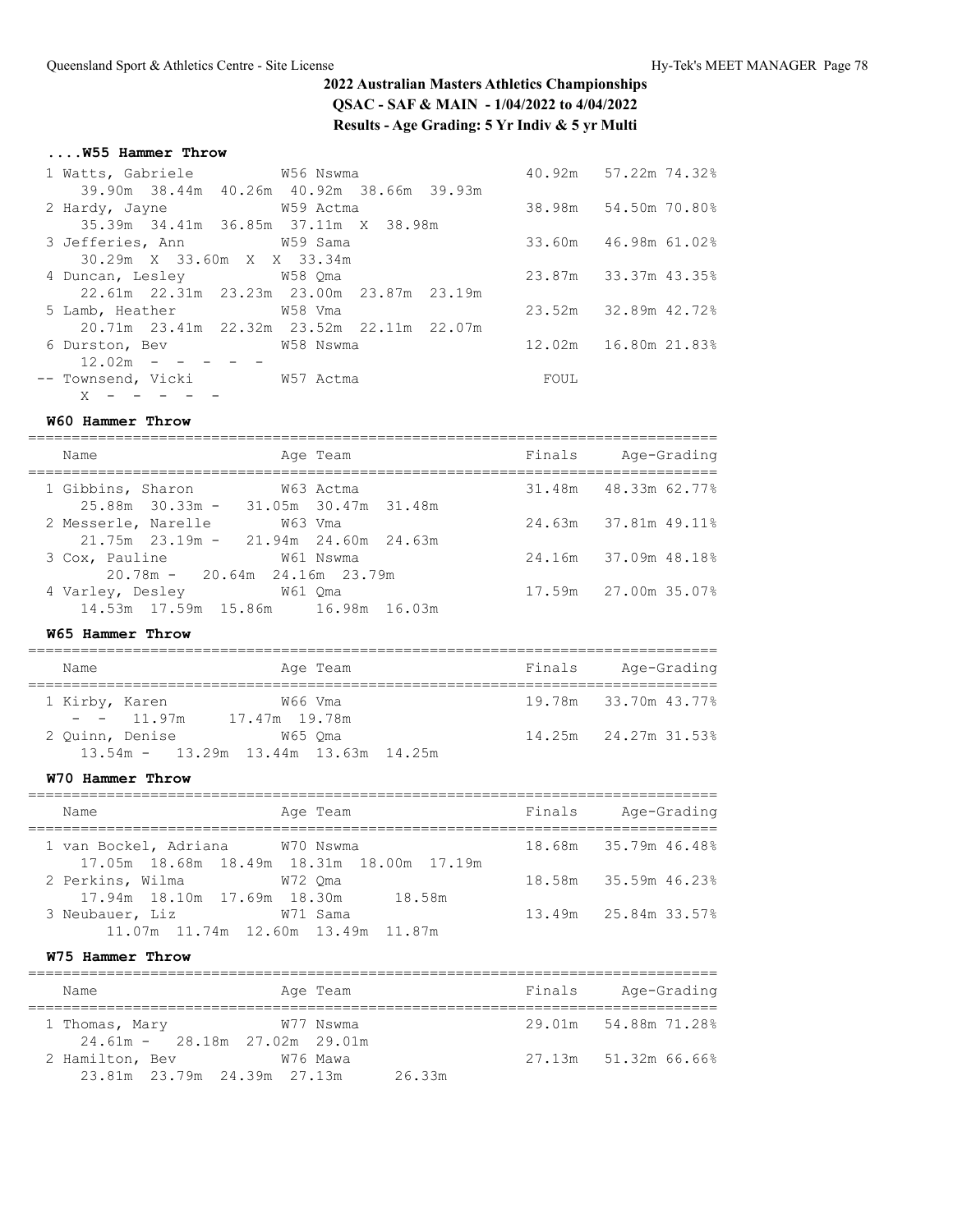# **....W75 Hammer Throw**

| 3 Birtwell, Lorraine          | W79 Oma |  | 21.24m 40.18m 52.19% |  |
|-------------------------------|---------|--|----------------------|--|
| - 19.47m 20.76m 21.24m 20.22m |         |  |                      |  |

# **W80 Hammer Throw**

| Name          |                      |  | Age Team  | Finals | Age-Grading          |
|---------------|----------------------|--|-----------|--------|----------------------|
| 1 Banens, Jan |                      |  | W80 Actma |        | 25.55m 55.26m 71.77% |
|               | $- - 25.55$ m 22.53m |  |           |        |                      |

### **W85 Hammer Throw**

| Name               | Age Team                               | Finals | Age-Grading          |
|--------------------|----------------------------------------|--------|----------------------|
| 1 Doherty, Heather | W88 Oma                                |        | 14.93m 37.74m 49.03% |
|                    | $-$ 14.06m 14.93m 14.84m 14.14m 13.08m |        |                      |

## **M40 Hammer Throw**

| Age Team<br>Name                                                        | Finals | Age-Grading          |
|-------------------------------------------------------------------------|--------|----------------------|
| 1 Norwood, Darrin<br>M42 Oma<br>41.43m 40.66m 42.43m 39.17m 42.04m      |        | 42.43m 47.74m 55.04% |
| 2 Hill, Tristan<br>M41 Oma<br>38.74m 37.32m 39.57m 42.32m 41.51m 41.61m |        | 42.32m 47.61m 54.90% |
| 3 Petzer, Johannes<br>M44 Nswma<br>31.88m 31.58m 34.09m<br>33.50m       |        | 34.09m 38.35m 44.22% |

### **M45 Hammer Throw**

| Name                                                             | Age Team                                               | Finals Age-Grading   |
|------------------------------------------------------------------|--------------------------------------------------------|----------------------|
| 1 Fettus, John M48 Mawa<br>$-29.48m$ 36.70m 40.82m 39.81m 40.83m |                                                        | 40.83m 50.61m 58.35% |
| 2 Van Baalen, Simon M48 Vma                                      |                                                        | 38.56m 47.80m 55.11% |
| $37.25m - 38.56m$ 36.64m 37.63m<br>M46 Oma<br>3 Doel, Rene       |                                                        | 31.14m 38.60m 44.50% |
| 4 Clifford, Morgan                                               | 27.99m 28.06m 30.41m 28.97m 28.19m 31.14m<br>M45 Nswma | 25.92m 32.13m 37.04% |
| 5 Hutchison, Shane M49 Actma                                     | 23.94m 24.53m 25.92m 24.79m 25.02m 23.76m              | 17.87m 22.15m 25.54% |
|                                                                  | 17.73m  17.87m  17.03m  13.46m  15.71m                 |                      |

#### **M50 Hammer Throw**

| Name                                                                 | Age Team  | Finals | Age-Grading          |
|----------------------------------------------------------------------|-----------|--------|----------------------|
| 1 White, Chris<br>$-40.48m - 41.23m$                                 | M52 Actma |        | 41.23m 48.91m 56.39% |
| 2 Keen, Adrian<br>38.58m 37.64m 39.54m 40.74m 33.70m                 | M51 Oma   |        | 40.74m 48.33m 55.72% |
| 3 Sutton, Stuart M53 Nswma<br>$-$ 34.33m 36.53m 36.72m 36.86m 35.22m |           |        | 36.86m 43.73m 50.42% |
| 4 Harris, Richard<br>$-33.05$ m 35.41m 35.56m 33.41m                 | M51 Oma   |        | 35.56m 42.18m 48.64% |
|                                                                      |           |        |                      |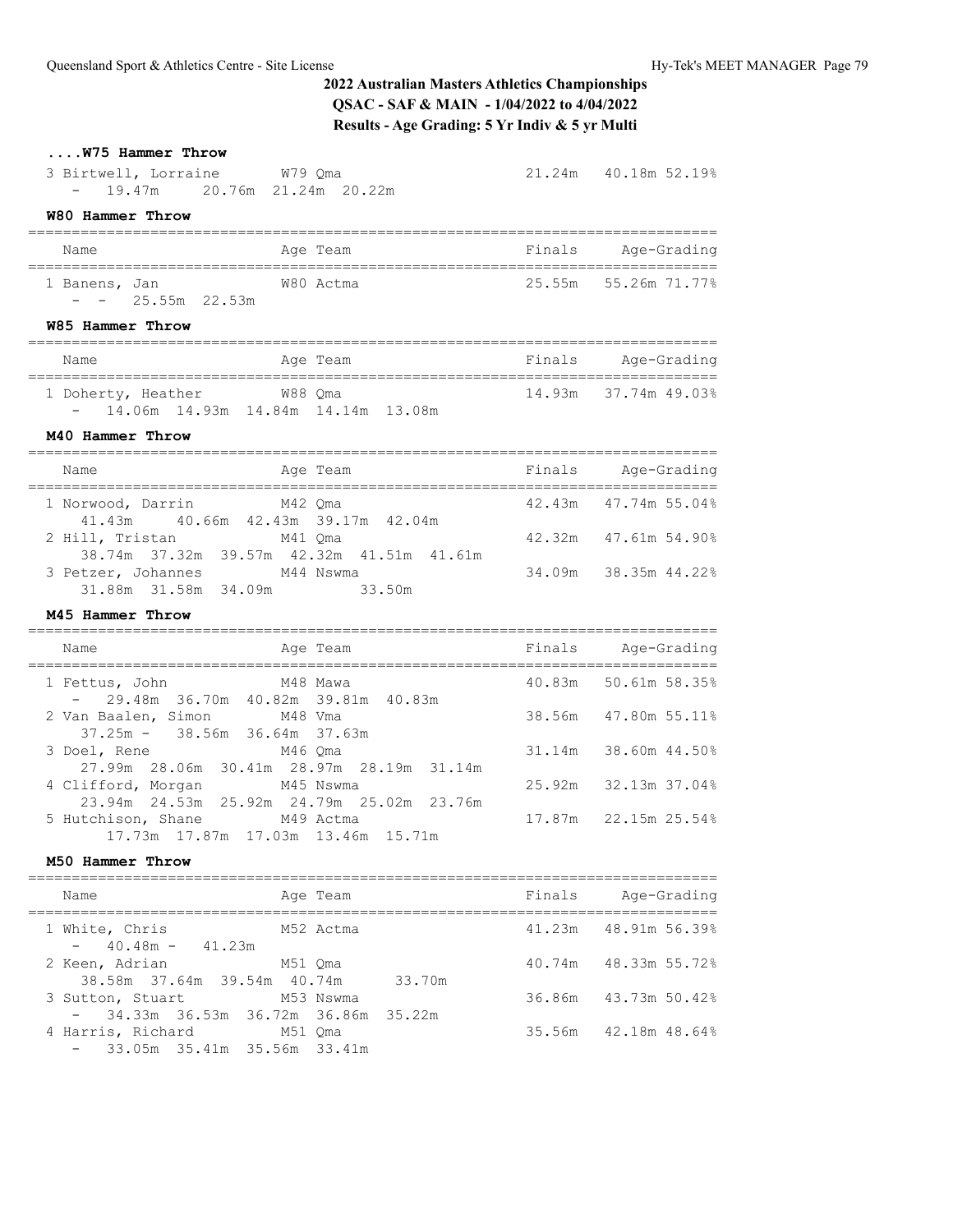## **....M50 Hammer Throw**

5 Davie, EJ M51 Nswma 8.65m 10.26m 11.83% 8.46m 8.65m -

## **M55 Hammer Throw**

| Name                                                                          | Age Team | Finals Age-Grading   |
|-------------------------------------------------------------------------------|----------|----------------------|
| 1 Monk, Brad M58 Qma<br>35.75m 39.29m 37.81m 37.76m 36.47m                    |          | 39.29m 51.64m 59.54% |
| 2 Edwards, Grant M59 Actma<br>$37.51m - -$                                    |          | 37.51m 49.30m 56.84% |
| 3 Lovell, Matthew M56 Sama<br>$34.02m - 31.58m - 32.60m - 34.66m$             |          | 34.66m 45.56m 52.52% |
| 4 Liggins, Stephen M56 Nswma<br>25.90m 24.34m 30.22m 31.73m 32.74m            |          | 32.74m 43.03m 49.61% |
| 5 Lowrey, Tim M55 Oma<br>23.36m 20.65m 20.84m 22.66m 22.69m                   |          | 23.36m 30.70m 35.40% |
| 6 Spedding, Patrick M56 Nswma<br>$14.27m$ $15.11m - 14.56m$ $17.11m$ $15.34m$ |          | 17.11m 22.49m 25.93% |

#### **M60 Hammer Throw**

| Name                                            |         | Age Team  | Finals | Age-Grading          |
|-------------------------------------------------|---------|-----------|--------|----------------------|
| 1 Clark, Robert<br>$34.43m$ $35.22m$ – $34.85m$ |         | M60 Nswma |        | 35.22m 46.07m 53.12% |
| 2 Murray, Peter<br>$-30.96m$ 33.79m             |         | M61 Nswma |        | 33.79m 44.20m 50.97% |
| 3 Lock, Phil<br>20.13m 19.80m 20.40m 16.69m     | M64 Oma |           |        | 20.40m 26.68m 30.77% |

===============================================================================

#### **M65 Hammer Throw**

| Name                                                             | Aqe Team                                       | Finals Age-Grading   |
|------------------------------------------------------------------|------------------------------------------------|----------------------|
| 34.42m 36.31m 38.25m 38.48m 37.77m                               |                                                | 38.48m 56.39m 65.02% |
| 2 Murray, Gavin M68 Nswma<br>$35.48m$ $36.30m - 37.10m$ $36.13m$ |                                                | 37.10m 54.37m 62.69% |
| 3 Gravestock, Tom M67 Mawa<br>$-28.91m$ 31.42m 33.32m 34.43m     |                                                | 34.43m 50.46m 58.18% |
| M65 Vma<br>4 Olsson, Paul<br>$-33.69m - 33.91m 33.41m$           |                                                | 33.91m 49.69m 57.30% |
| 5 Hanbury-Brown, Robert M65 Nswma<br>$27.25m$ $32.55m$ -         |                                                | 32.55m 47.70m 55.00% |
| 6 Mabbutt, Mike M65 Qma<br>$31.56m - -$                          | 29.99m                                         | 31.56m 46.25m 53.33% |
| 7 Peska, Stan M65 Vma                                            | 27.17m  27.88m  28.30m  30.53m  30.79m  30.81m | 30.81m 45.15m 52.06% |
| 8 O'Connell, David<br>21.86m 21.05m 20.54m 19.23m                | M67 Nswma                                      | 21.86m 32.03m 36.94% |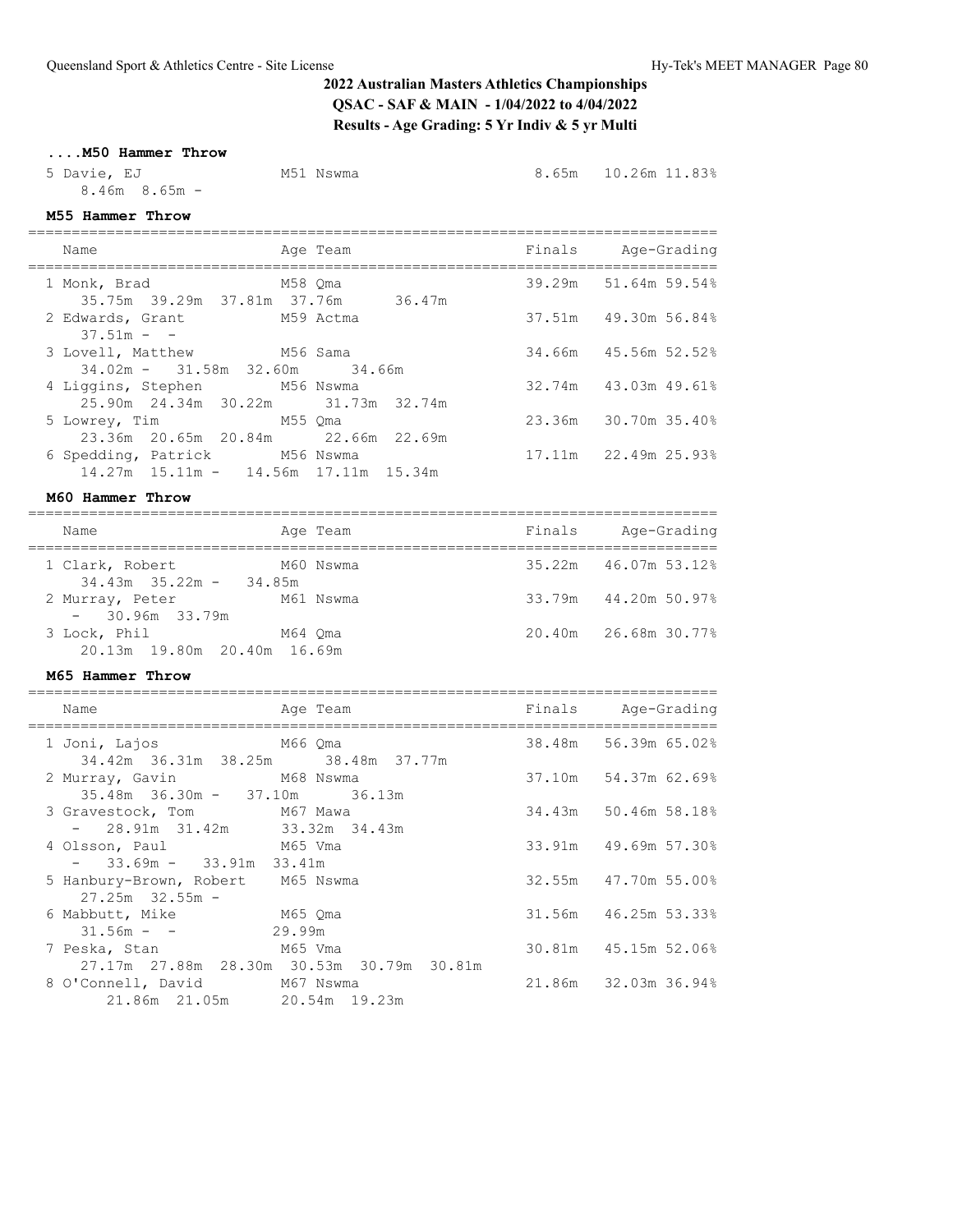### **M70 Hammer Throw**

|  | Name                                                | Age Team                                              | Finals | Age-Grading              |
|--|-----------------------------------------------------|-------------------------------------------------------|--------|--------------------------|
|  | 1 Igel, Ossi                                        | M71 Mawa<br>31.29m 36.06m 35.61m 35.06m 34.97m 36.39m |        | 36.39m 52.85m 60.93%     |
|  | 2 Banens, Bob<br>M73 Actma<br>$27.90m$ $27.48m$ -   | 27.75m 32.65m                                         |        | $32.65m$ $47.42m$ 54.67% |
|  | 3 Haggith, David<br>M70 Oma<br>26.22m 28.63m 27.82m | 30.13m                                                |        | 30.13m 43.76m 50.45%     |
|  | 4 Rowlands, Phillip<br>$22.48m$ $21.38m$ -          | M74 Oma<br>24.65m                                     |        | 24.65m 35.80m 41.28%     |
|  | 5 Membrey, Harold M70 Mawa                          | 22.69m 21.31m 23.09m 21.01m 21.96m 22.32m             |        | 23.09m 33.53m 38.66%     |
|  |                                                     |                                                       |        |                          |

#### **M75 Hammer Throw**

| Name                                         | Age Team                                                  | Finals | Age-Grading            |
|----------------------------------------------|-----------------------------------------------------------|--------|------------------------|
| 1 Ouinn, Don                                 | M77 Oma<br>25.30m  24.92m  26.19m  27.48m  27.97m  26.29m |        | $27.97m$ 46.12m 53.17% |
| 2 Green, Ray                                 | M77 Actma<br>25.38m 23.49m 27.36m 27.44m 24.79m 26.31m    |        | 27.44m 45.24m 52.17%   |
| 3 Tonelli, Didimo<br>$-22.86m$ 24.43m 23.28m | M78 Vma                                                   |        | 24.43m 40.28m 46.44%   |
| 4 Davies, Brian<br>$-23.89m$ 24.09m          | M75 Oma<br>21.29m                                         |        | 24.09m 39.72m 45.80%   |

#### **M80 Hammer Throw**

| Name              | Age Team                        | Finals | Age-Grading          |
|-------------------|---------------------------------|--------|----------------------|
| 1 Quarterman, Guy | M80 Oma                         |        | 30.86m 57.56m 66.37% |
|                   | $-30.26m - 30.86m$ 2.35m 29.90m |        |                      |

### **M85 Hammer Throw**

| Name                          | Age Team                 | Finals<br>Age-Grading |
|-------------------------------|--------------------------|-----------------------|
| 1 Hancock, Tom<br>$-24.16m -$ | M85 Vma<br>27.82m 28.14m | 28.14m 62.50m 72.06%  |

## **M90 Hammer Throw**

| Name                                         | Age Team           | Finals | Age-Grading          |
|----------------------------------------------|--------------------|--------|----------------------|
| 1 Sharpe, Brian<br>$10.53m - 10.84m - 9.47m$ | M91 Nswma<br>8.45m |        | 10.84m 29.93m 34.51% |

### **W30 Javelin Throw**

| Name              |                                           | Age Team  |        | Finals | Age-Grading              |  |
|-------------------|-------------------------------------------|-----------|--------|--------|--------------------------|--|
| 1 Patriarca, Cora |                                           | W32 Nswma |        |        | $36.23m$ $36.23m$ 49.63% |  |
|                   | 35.15m 32.72m 36.23m 32.26m 31.97m 31.69m |           |        |        |                          |  |
| 2 Carr, Bianca    |                                           | W31 Oma   |        |        | 34.90m 34.90m 47.81%     |  |
|                   | 32.70m 34.90m 32.98m 34.12m               |           | 30.33m |        |                          |  |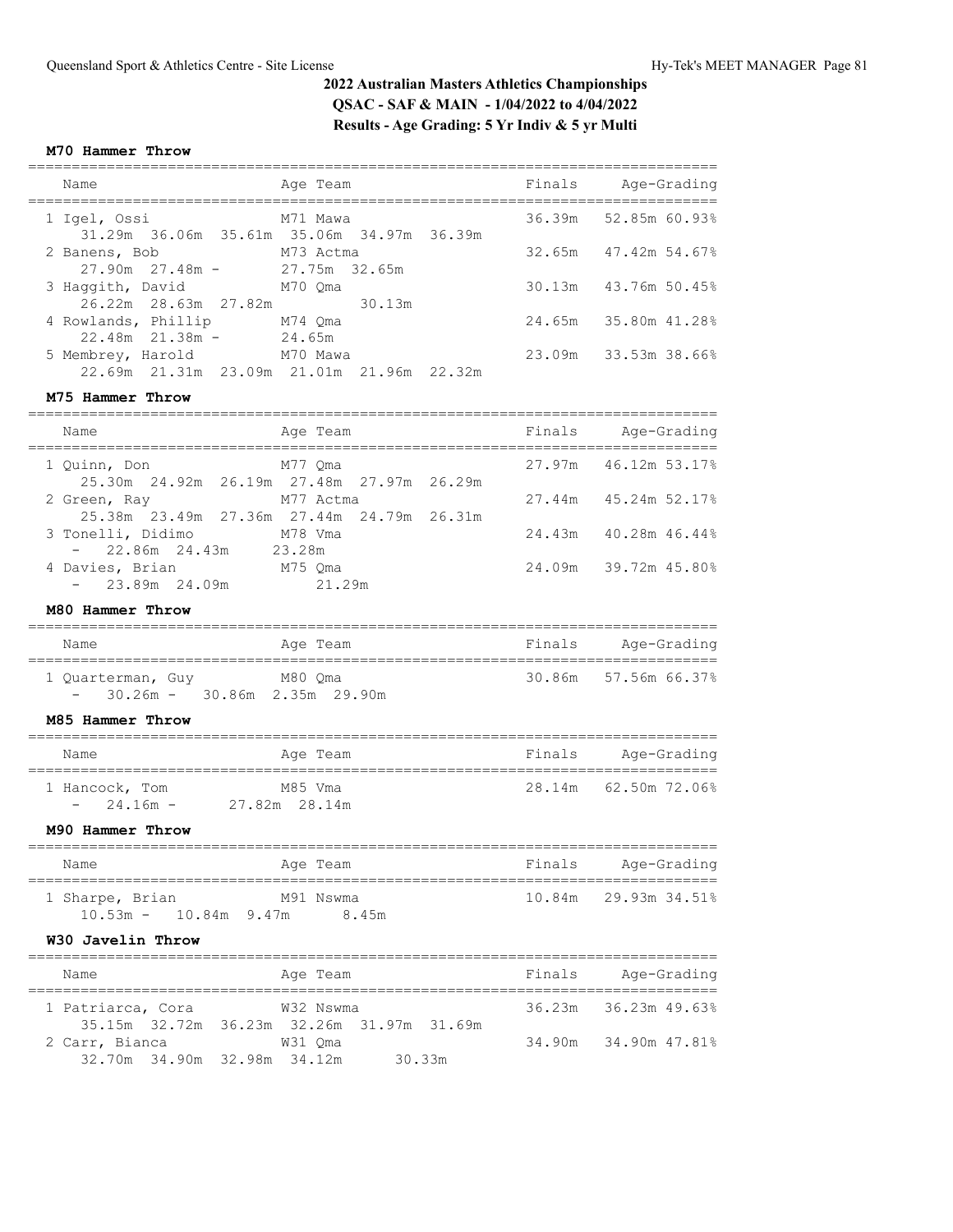# **....W30 Javelin Throw**

 3 Smith, Helena W34 Nswma 18.52m 18.52m 25.37% 17.12m 18.52m 16.22m 12.12m

## **W35 Javelin Throw**

| Name                                                        | Age Team                                               | Finals | Age-Grading              |
|-------------------------------------------------------------|--------------------------------------------------------|--------|--------------------------|
| 1 Moller, Sallyann W35 Qma                                  | 29.23m 31.45m 34.50m 29.89m 31.54m 31.30m              | 34.50m | 36.64m 50.20%            |
| 2 Baker, Brigid                                             | W39 Actma<br>24.07m 23.23m 22.99m 27.35m 25.09m 24.47m | 27.35m | 29.04m 39.79%            |
| 3 Smith, Madeleine M38 Nswma<br>20.56m 20.43m 20.34m 21.29m |                                                        | 21.29m | 22.61m 30.98%            |
| 4 Ramsden, Miranda<br>19.33m - 20.23m 17.69m 20.76m 21.13m  | W38 Oma                                                |        | $21.13m$ $22.44m$ 30.74% |
| 5 Newington, Dash<br>$17.58m$ $16.51m - 18.87m$ $15.36m$    | W37 Oma                                                |        | 18.87m 20.04m 27.46%     |

===============================================================================

#### **W40 Javelin Throw**

| Name                        |  | Age Team                                       |  | Finals | Age-Grading                 |  |
|-----------------------------|--|------------------------------------------------|--|--------|-----------------------------|--|
| 1 Foster, Melissa W43 Mawa  |  |                                                |  |        | 26.53m 30.44m 41.70%        |  |
|                             |  | 25.19m  25.32m  23.81m  26.53m  25.30m  X      |  |        |                             |  |
| 2 Hunter, Kelly             |  | W44 Nswma                                      |  |        | $25.99m$ $29.82m$ 40.85%    |  |
|                             |  | 24.58m  24.00m  24.98m  25.14m  22.94m  25.99m |  |        |                             |  |
| 3 Neubauer, Cassie          |  | W43 Sama                                       |  |        | $21.01m$ $24.10m$ $33.028$  |  |
|                             |  | 19.64m 20.52m 21.01m 20.89m 20.77m X           |  |        |                             |  |
| 4 Collison, Sarah W40 Nswma |  |                                                |  |        | $17.24m$ $19.78m$ $27.10\%$ |  |
|                             |  | X 17.08m X 17.24m 16.93m X                     |  |        |                             |  |

## **W45 Javelin Throw**

| Name                                                             | Age Team                                       | Finals | Aqe-Grading          |
|------------------------------------------------------------------|------------------------------------------------|--------|----------------------|
| 1 Johansen, Niki               W49 Vma                           | 26.16m  26.10m  26.01m  28.84m  27.24m  25.00m |        | 28.84m 35.98m 49.30% |
| 2 Webber, Janet W47 Qma<br>X 24.86m 26.03m 24.95m 22.96m 22.37m  |                                                |        | 26.03m 32.48m 44.50% |
| 3 Ellis, Caroline M47 Nswma                                      | 14.29m  17.48m  16.74m  17.95m  18.69m  17.42m |        | 18.69m 23.32m 31.95% |
| 4 Campbell, Raelene W49 Actma<br>17.07m X 17.84m 16.15m 17.51m X |                                                |        | 17.84m 22.26m 30.50% |
| 5 Harris, Ingrid 6 746 Nswma<br>15.71m 13.21m 16.07m X 11.31m X  |                                                |        | 16.07m 20.05m 27.47% |

## **W50 Javelin Throw**

| Name               | Age Team                                        | Finals | Age-Grading          |
|--------------------|-------------------------------------------------|--------|----------------------|
| 1 Nelson, Lee-Anne | W50 Oma<br>26.49m 25.77m 27.50m 25.69m 27.62m X |        | 27.62m 36.31m 49.74% |
| 2 Cimino, Maria    | W50 Nswma<br>24.97m X 22.40m 24.39m 22.51m X    |        | 24.97m 32.82m 44.97% |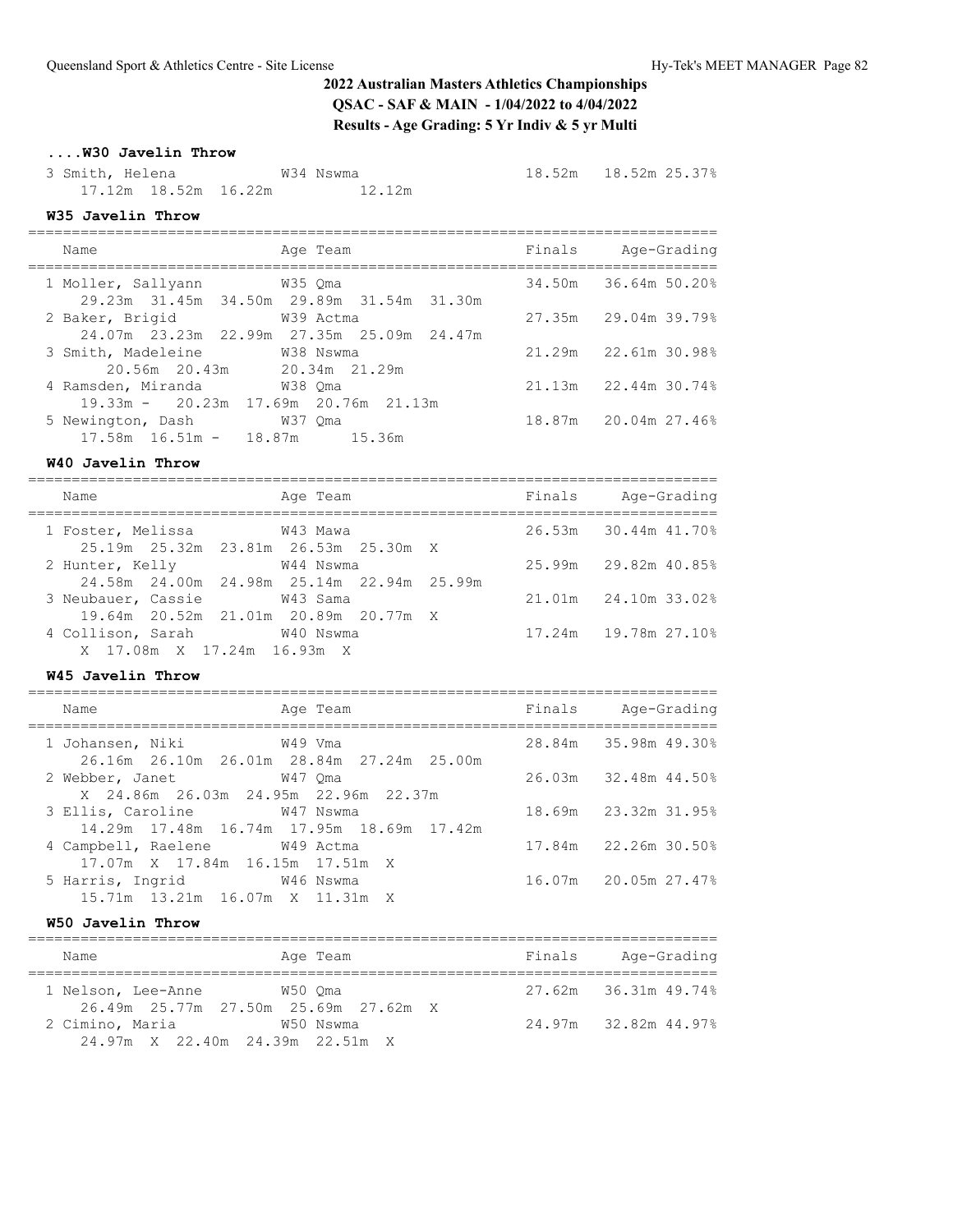# **....W50 Javelin Throw**

| 3 Matters, Toni 654 Vma         |                                           | 24.94m 32.78m 44.91%        |
|---------------------------------|-------------------------------------------|-----------------------------|
|                                 | 20.94m 23.10m 23.57m 24.94m X 22.24m      |                             |
| 4 Mackie, Althea 67 671 Oma     |                                           | $20.50m$ $26.95m$ $36.92\%$ |
|                                 | 18.32m 18.68m X 20.50m 19.28m X           |                             |
| 5 Manson, Andrea 67 67 67 70 68 |                                           | 13.69m 17.99m 24.65%        |
|                                 | 13.69m 12.58m 12.57m 11.52m 11.08m 13.37m |                             |

## **W55 Javelin Throw**

| Name                                                                | Finals Age-Grading<br>Age Team                                         |                           |
|---------------------------------------------------------------------|------------------------------------------------------------------------|---------------------------|
|                                                                     | 1 Jefferies, Ann M59 Sama<br>25.69m 27.84m 28.79m 26.57m 25.29m 27.56m | 28.79m 41.69m 57.11%      |
| 2 Hardy, Jayne W59 Actma<br>$24.56m - - 21.77m$ 28.64m              | 28.64m 41.47m 56.81%                                                   |                           |
| 3 Coate, Sue M55 Mawa                                               | 28.35m 26.89m 26.32m 27.45m 24.34m 26.03m                              | 28.35m 41.05m 56.24%      |
| 4 Townsend, Vicki W57 Actma                                         | 22.02m  22.30m  21.40m  22.67m  22.35m  18.20m                         | 22.67m 32.83m 44.97%      |
| 5 McPherson, Dale 67 M58 Tma<br>$-$ 22.25m 21.65m 21.90m            |                                                                        | 22.25m 32.22m 44.14%      |
| 6 Watts, Gabriele 6 756 Nswma<br>20.24m 20.05m 21.48m 19.15m 20.30m |                                                                        | 21.48m 31.10m 42.61%      |
| 7 Duncan, Lesley 678 Qma<br>$-$ 19.76m 19.22m 19.98m 20.22m         |                                                                        | 20.22m 29.28m 40.11%      |
| 8 Koribalski, Baerbel W57 Nswma<br>$-$ 18.80m 19.85m 18.00m         |                                                                        | 19.85m 28.74m 39.38%      |
| 9 Durston, Bev W58 Nswma<br>12.50m  14.69m  15.40m                  |                                                                        | 15.40m 22.30m 30.55%      |
| 10 Lamb, Heather 6758 Vma                                           |                                                                        | 14.06m 20.36m 27.89%      |
| 11 Moss, Beverley 656 Qma<br>9.39m 8.69m 8.85m                      |                                                                        | $9.39m$ $13.59m$ $18.63%$ |

# **W60 Javelin Throw**

| Name                                                            | Age Team                                          | Finals | Age-Grading          |
|-----------------------------------------------------------------|---------------------------------------------------|--------|----------------------|
| 1 Cox, Pauline                                                  | W61 Nswma<br>17.75m X 23.18m 22.82m 22.40m 21.16m |        | 23.18m 37.36m 51.18% |
| 2 Shaw, Christine M62 Nswma<br>X X X 21.08m 22.73m X            |                                                   |        | 22.73m 36.63m 50.19% |
| 3 Walker, Margaret M62 Nswma<br>19.90m X 16.91m 15.77m X 17.82m |                                                   |        | 19.90m 32.07m 43.94% |
| 4 Messerle, Narelle M63 Vma                                     | 16.89m  18.03m  18.75m  14.37m  17.28m  18.14m    |        | 18.75m 30.22m 41.40% |
| 5 Varley, Desley 61 Oma                                         | 9.57m 11.78m 12.27m X 11.87m 11.65m               |        | 12.27m 19.77m 27.09% |

## **W65 Javelin Throw**

| Name            | Age Team                             | Finals | Age-Grading          |
|-----------------|--------------------------------------|--------|----------------------|
| 1 Ouinn, Denise | W65 Oma                              |        | 18.12m 32.92m 45.11% |
|                 | 18.12m 16.40m X 17.99m 15.73m 17.64m |        |                      |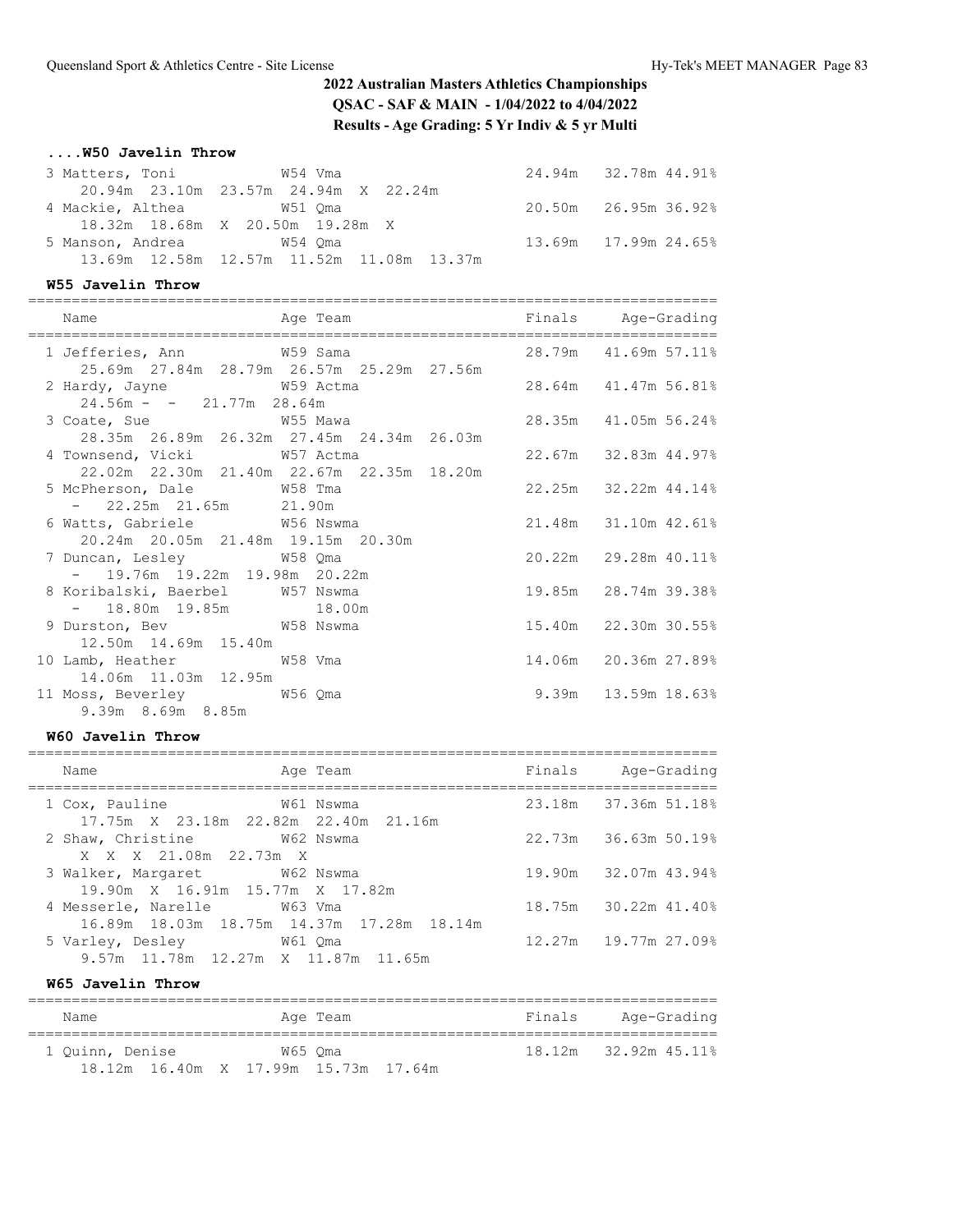# **....W65 Javelin Throw**

 2 Kirby, Karen W66 Vma 16.22m 29.47m 40.38% 15.75m 11.96m 14.56m 15.64m 16.22m 15.09m

#### **W70 Javelin Throw**

| Name                                 | Age Team                                  | Finals | Age-Grading            |
|--------------------------------------|-------------------------------------------|--------|------------------------|
|                                      |                                           |        |                        |
| 1 Perkins, Wilma                     | W72 Oma                                   |        | 17.69m 37.13m 50.86%   |
|                                      | 16.72m 17.69m 16.22m 16.37m 17.60m 16.36m |        |                        |
| 2 Johnstone, Kerry<br>W74 Tma        |                                           |        | $14.12m$ 29.64m 40.60% |
|                                      | 11.43m 11.69m 13.57m 14.12m 12.26m 14.10m |        |                        |
| 3 van Bockel, Adriana M70 Nswma      |                                           |        | 13.18m 27.66m 37.90%   |
| 13.01m 12.61m X 12.51m 12.59m 13.18m |                                           |        |                        |
| 4 Neubauer, Liz 671 Sama             |                                           |        | 11.06m 23.21m 31.80%   |
| 7.61m 9.59m 11.06m X 9.03m 9.70m     |                                           |        |                        |

### **W75 Javelin Throw**

| Name            |  | Age Team                                  |  | Finals | Age-Grading          |
|-----------------|--|-------------------------------------------|--|--------|----------------------|
| 1 Thomas, Mary  |  | W77 Nswma                                 |  |        | 15.68m 35.74m 48.95% |
|                 |  | 15.37m 14.87m 15.68m 13.58m 14.91m 15.30m |  |        |                      |
| 2 Lang, Anne    |  | W79 Sama                                  |  |        | 13.81m 31.47m 43.12% |
|                 |  | 11.74m 12.64m 13.72m 13.65m 13.32m 13.81m |  |        |                      |
| 3 Hamilton, Bev |  | W76 Mawa                                  |  |        | 12.57m 28.65m 39.24% |
|                 |  | 11.36m 11.06m 11.54m 11.08m 12.57m 12.35m |  |        |                      |

### **W80 Javelin Throw**

| Name                                             |  | Age Team  |  | Finals               | Age-Grading |  |
|--------------------------------------------------|--|-----------|--|----------------------|-------------|--|
| 1 Banens, Jan<br>11.62m 11.44m X 11.54m 10.52m X |  | W80 Actma |  | 11.62m 31.52m 43.18% |             |  |

### **W85 Javelin Throw**

| Name               |                   | Age Team | Finals | Age-Grading         |
|--------------------|-------------------|----------|--------|---------------------|
| 1 Doherty, Heather | 6.92m 7.98m 7.62m | W88 Oma  |        | 7.98m 26.73m 36.62% |

## **M30 Javelin Throw**

| Name                                             | Age Team                 | Finals | Age-Grading          |  |
|--------------------------------------------------|--------------------------|--------|----------------------|--|
| 1 Almond, Ash<br>$44.61m - 44.00m$ 35.42m 45.63m | M31 Vma                  |        | 45.63m 45.63m 46.33% |  |
| 2 Gray, Daniel<br>$-35.33m -$                    | M31 Oma<br>36.12m 36.22m |        | 36.22m 36.22m 36.78% |  |
| 3 howell, ben<br>$32.92m - 32.85m 34.33m 35.98m$ | M32 Oma                  |        | 35.98m 35.98m 36.54% |  |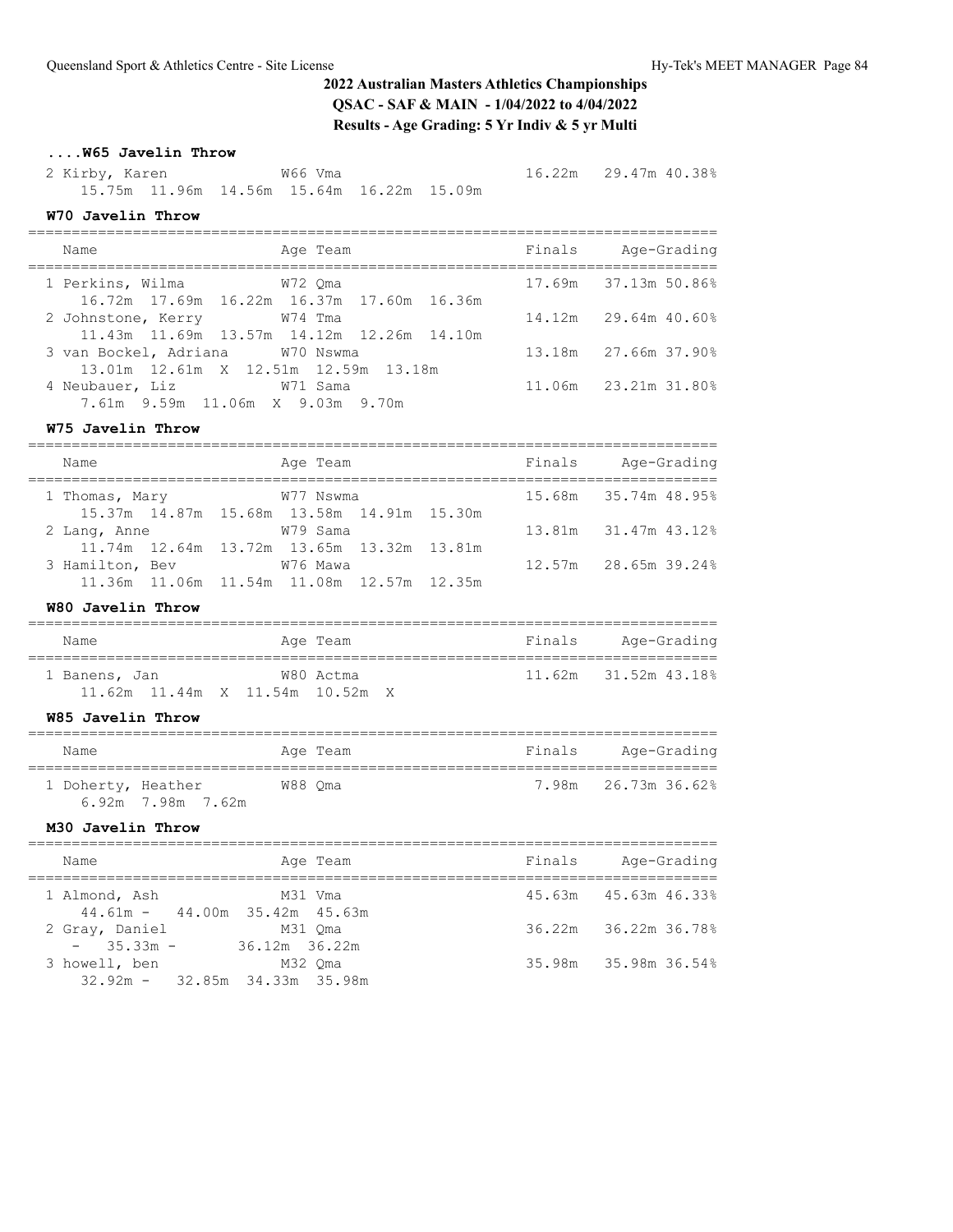## **M35 Javelin Throw**

| Name                                                              | Age Team                                                  | Finals | Age-Grading          |
|-------------------------------------------------------------------|-----------------------------------------------------------|--------|----------------------|
| 1 Cragg, Steven                                                   | M37 Oma<br>46.39m 48.30m 45.48m 43.33m 46.38m 44.59m      |        | 48.30m 48.90m 49.67% |
| 2 Chilcott, Steve M38 Oma<br>$41.72m - 42.28m$ $42.12m$           |                                                           | 42.28m | 42.81m 43.48%        |
| 3 Subaweerage, Niroshan Th M39 Oma<br>37.26m 38.42m 38.52m 38.98m | 35.68m                                                    |        | 38.98m 39.47m 40.08% |
| 4 Hawgood, Kye                                                    | M38 Qma<br>28.87m  24.86m  28.79m  26.12m  26.82m  26.62m |        | 28.87m 29.23m 29.69% |

### **M40 Javelin Throw**

| Name                         | Age Team                                  |        | Finals | Age-Grading          |
|------------------------------|-------------------------------------------|--------|--------|----------------------|
| 1 Petzer, Johannes M44 Nswma |                                           |        |        | 49.15m 53.38m 54.21% |
|                              | 46.14m 48.61m 49.15m 48.53m 47.28m        |        |        |                      |
| 2 Norwood, Darrin            | M42 Oma                                   |        |        | 40.52m 44.01m 44.69% |
|                              | 38.19m 37.56m 37.48m 38.16m 39.05m 40.52m |        |        |                      |
| 3 Hill, Tristan              | M41 Oma                                   |        |        | 38.86m 42.20m 42.86% |
|                              | 36.38m 37.30m 38.86m 37.96m               | 37.92m |        |                      |

### **M45 Javelin Throw**

| Name                                                                     | Age Team  | Finals | Age-Grading          |
|--------------------------------------------------------------------------|-----------|--------|----------------------|
| M46 Oma<br>1 Doel, Rene<br>47.92m 50.35m 45.41m 48.93m 47.20m 48.36m     |           |        | 50.35m 58.99m 59.90% |
| 2 Gibbons, Geoff M45 Tma                                                 |           |        | 47.08m 55.15m 56.01% |
| 47.08m  44.73m  45.46m<br>3 Van Baalen, Simon M48 Vma                    |           |        | 36.40m 42.64m 43.30% |
| 31.55m 32.28m 32.84m 30.71m 36.40m<br>4 Badwal, Gurpreet Singh M48 Actma |           |        | 35.66m 41.77m 42.42% |
| 32.30m 35.66m 34.07m 34.41m 34.21m 33.96m<br>5 Clifford, Morgan          | M45 Nswma |        | 30.92m 36.22m 36.78% |
| 29.83m 29.40m 30.75m 29.40m 23.63m 30.92m                                |           |        |                      |

### **M50 Javelin Throw**

| Name | Age Team                                                                      | Finals Age-Grading   |
|------|-------------------------------------------------------------------------------|----------------------|
|      | 1 Tebbutt, Rodney M52 Nswma<br>36.01m  44.47m  47.64m  44.47m  34.70m  45.43m | 47.64m 58.49m 59.39% |
|      | 2 White, Chris M52 Actma<br>39.14m 44.25m 41.33m 42.99m 41.32m                | 44.25m 54.33m 55.17% |
|      | 3 Howlett, Anthony M54 Nswma                                                  | 42.34m 51.98m 52.79% |
|      | $38.59m$ $42.34m$ - $36.67m$ $39.70m$ $36.74m$<br>4 Hanrahan, Justin M52 Vma  | 39.61m 48.63m 49.38% |
|      | 38.96m 35.47m 37.22m 37.71m 39.61m<br>5 Phillips, Andrew M50 Nswma            | 35.50m 43.58m 44.26% |
|      | 35.50m 34.53m 30.58m 30.41m 31.20m<br>6 Harris, Richard M51 Qma               | 33.89m 41.61m 42.25% |
|      | 33.19m 33.89m 32.40m                                                          |                      |
|      | 7 Keen, Adrian M51 Oma<br>33.33m 31.71m - 30.75m 30.10m 33.51m                | 33.51m 41.14m 41.78% |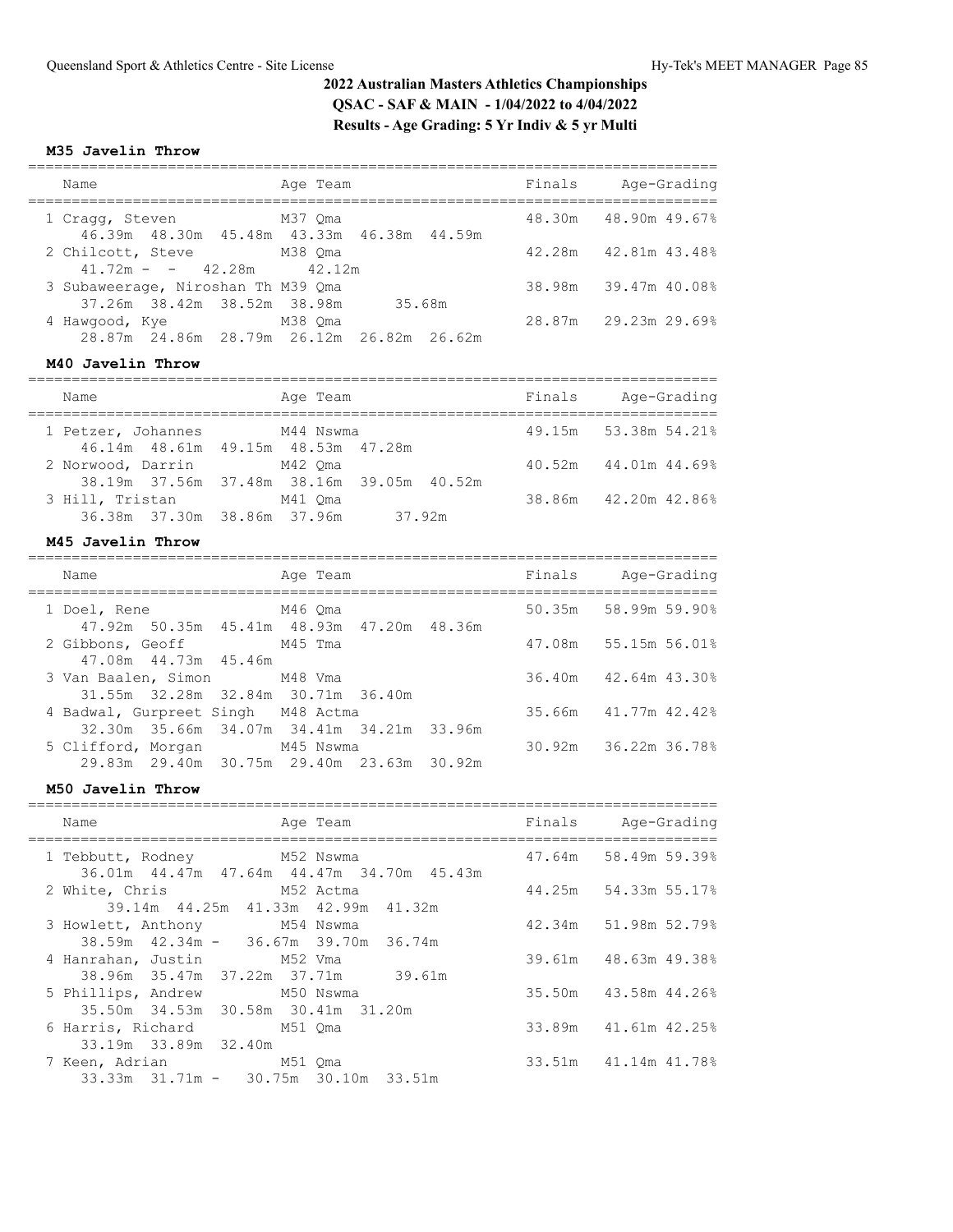## **....M50 Javelin Throw**

| 8 Davie, EJ | M51 Nswma | $9.18m$ $11.27m$ $11.44\%$ |
|-------------|-----------|----------------------------|
| $9.18m - -$ |           |                            |

# **M55 Javelin Throw**

| Name                                                        | Age Team                                  | Finals | Age-Grading          |
|-------------------------------------------------------------|-------------------------------------------|--------|----------------------|
| 1 kohlrusch, andrew M56 Nswma                               | 39.03m 39.74m 38.04m 38.76m 37.71m 41.53m |        | 41.53m 55.56m 56.43% |
| 2 Liggins, Stephen M56 Nswma<br>38.50m 38.72m 39.24m 37.09m |                                           |        | 39.24m 52.50m 53.32% |
| 3 Lovell, Matthew M56 Sama                                  | 30.64m 31.80m 31.93m 31.57m 33.54m        |        | 33.54m 44.87m 45.57% |
| 4 Lowrey, Tim<br>17.39m 16.02m 16.44m 19.37m                | M55 Oma<br>19.04m                         |        | 19.37m 25.91m 26.32% |

# **M60 Javelin Throw**

|  | Name                           |  | Age Team                                       |  | Finals Age-Grading         |
|--|--------------------------------|--|------------------------------------------------|--|----------------------------|
|  | 1 Varley, Dave M60 Qma         |  |                                                |  | 37.06m 52.40m 53.21%       |
|  |                                |  | 35.67m 34.79m 37.06m 36.87m 34.26m             |  |                            |
|  | 2 Murray, Peter M61 Nswma      |  |                                                |  | 37.01m 52.33m 53.14%       |
|  |                                |  | 32.31m 33.12m 33.25m 35.74m 33.64m 37.01m      |  |                            |
|  | 3 Fisher, Kevin M63 Nswma      |  |                                                |  | 33.84m 47.84m 48.59%       |
|  |                                |  | 33.84m 31.82m 32.75m 31.05m 30.90m 31.85m      |  |                            |
|  | 4 Gray, Neil M63 Qma           |  |                                                |  | $31.29m$ $44.24m$ $44.928$ |
|  |                                |  | 27.05m 29.89m 31.29m 29.07m 26.43m             |  |                            |
|  | 5 Clark, Robert M60 Nswma      |  |                                                |  | 27.35m 38.67m 39.27%       |
|  |                                |  | 26.50m  24.75m  27.08m  27.35m  26.75m  25.98m |  |                            |
|  | 6 Terranova, Nicolas M64 Nswma |  |                                                |  | 26.57m 37.56m 38.15%       |
|  |                                |  | 26.57m 22.82m 26.19m 23.93m                    |  |                            |
|  | 7 Young, Trevor M63 Nswma      |  |                                                |  | 25.87m 36.58m 37.14%       |
|  |                                |  | 24.85m 23.30m 23.06m 24.62m 25.87m 25.16m      |  |                            |
|  |                                |  |                                                |  |                            |

### **M65 Javelin Throw**

| Name                                                   | Age Team                                             | Finals | Age-Grading                |
|--------------------------------------------------------|------------------------------------------------------|--------|----------------------------|
| 1 Peska, Stan                                          | M65 Vma<br>31.14m 32.47m 27.85m 32.74m 31.40m 31.34m |        | 32.74m 51.13m 51.93%       |
| 2 Kennedy, David<br>28.70m 30.19m 32.26m 31.81m 31.67m | M69 Nswma                                            |        | 32.26m 50.39m 51.17%       |
| 3 Hanbury-Brown, Robert<br>$31.52m - - 29.83m$ 30.44m  | M65 Nswma                                            |        | $31.52m$ $49.23m$ $49.998$ |
| 4 Gravestock, Tom<br>$28.25m$ $25.83m$ -               | M67 Mawa<br>26.37m 26.96m                            |        | 28.25m 44.12m 44.81%       |

## **M70 Javelin Throw**

| Name                          | Age Team | Finals | Age-Grading          |
|-------------------------------|----------|--------|----------------------|
| 1 Farr, Andrew<br>$-38.30m -$ | M72 Vma  |        | 38.30m 64.34m 65.34% |

===============================================================================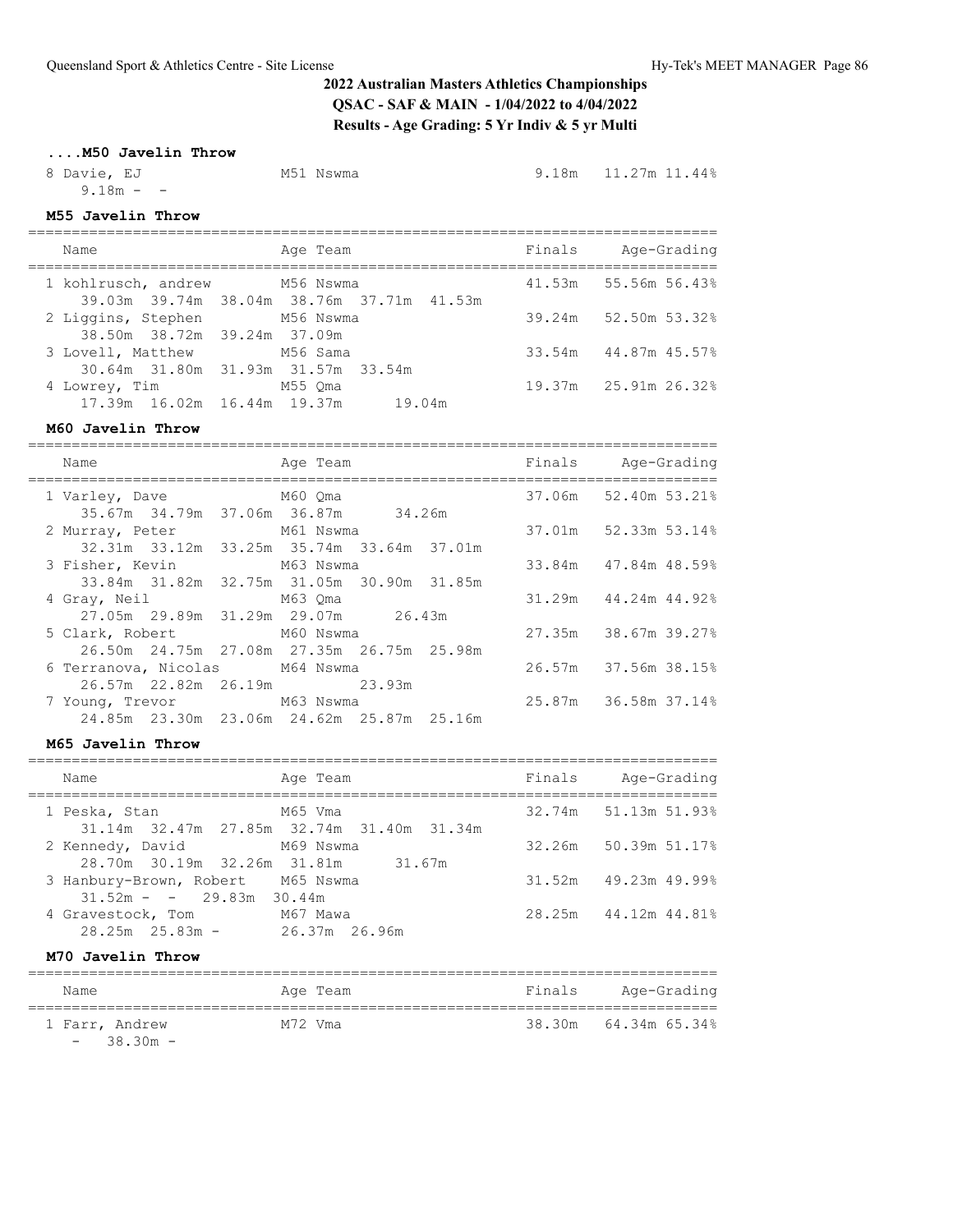## **....M70 Javelin Throw**

| 2 Bodsworth, Bruce M70 Qma  |                                       | 31.04m 52.15m 52.95%        |
|-----------------------------|---------------------------------------|-----------------------------|
|                             | 31.04m 29.24m 26.37m 27.79m           |                             |
|                             |                                       | 30.16m 50.67m 51.45%        |
|                             | $ -$ 23.24m 27.16m 30.16m 29.66m      |                             |
| 4 Banens, Bob M73 Actma     |                                       | $27.67m$ $46.48m$ $47.20\%$ |
|                             | $-26.12m$ 27.31m 27.67m 24.80m 24.49m |                             |
| 5 Rowlands, Phillip M74 Qma |                                       | 22.30m 37.46m 38.04%        |
|                             | 20.87m 17.26m 18.66m 22.30m 19.45m    |                             |
| 6 Haqqith, David M70 Qma    |                                       | 20.36m 34.20m 34.73%        |
| $- - 17.73m$ 20.36m         |                                       |                             |

## **M75 Javelin Throw**

| Name                                   | Age Team                                               | Finals | Age-Grading          |
|----------------------------------------|--------------------------------------------------------|--------|----------------------|
| 1 Kennedy, Peter                       | M75 Oma                                                |        | 28.45m 53.86m 54.69% |
| 2 Appleton, John                       | 28.36m 27.75m 25.24m 26.81m 27.42m 28.45m<br>M79 Nswma |        | 27.06m 51.22m 52.02% |
| $27.06m$ 24.99m -<br>3 Tonelli, Didimo | M78 Vma                                                |        | 27.04m 51.19m 51.98% |
|                                        | 22.59m 23.99m 27.04m 25.39m 24.36m                     |        |                      |

# **M80 Javelin Throw**

| Name              |                                           | Age Team |  | Finals | Age-Grading          |
|-------------------|-------------------------------------------|----------|--|--------|----------------------|
| 1 Ouarterman, Guy |                                           | M80 Oma  |  |        | 27.00m 56.57m 57.45% |
|                   | 25.80m 25.97m 24.13m 23.69m 25.80m 27.00m |          |  |        |                      |

#### **M85 Javelin Throw**

| Name           |                                           | Age Team |  | Finals | Age-Grading          |
|----------------|-------------------------------------------|----------|--|--------|----------------------|
| 1 Hancock, Tom |                                           | M85 Vma  |  |        | 21.84m 53.24m 54.06% |
|                | 20.47m 21.84m 21.54m 21.12m 20.75m 20.29m |          |  |        |                      |

# **W30 Weight Throw**

| Name            | Age Team                                         | Finals | Age-Grading        |
|-----------------|--------------------------------------------------|--------|--------------------|
| 1 Smith, Helena | W34 Nswma<br>7.86m 7.14m 7.96m 7.88m 7.35m 7.24m |        | 7.96m 7.96m 33.73% |

#### **W35 Weight Throw**

| Name                                     | Age Team | Finals | Age-Grading           |
|------------------------------------------|----------|--------|-----------------------|
| 1 Newington, Dash W37 Qma                |          |        | 9.52m 10.39m 44.05%   |
| 8.71m 9.52m 8.81m 8.06m 8.85m            |          |        |                       |
| 2 Ramsden, Miranda                       | W38 Oma  |        | $9.29m$ 10.14m 42.99% |
| $8.87m$ $8.79m$ $ 9.29m$ $8.77m$ $8.58m$ |          |        |                       |
| 3 Wessling, Sara                         | W36 Oma  | 4.80m  | 5.24m 22.21%          |
| 4.45m 4.01m 4.10m 4.22m 4.80m            |          |        |                       |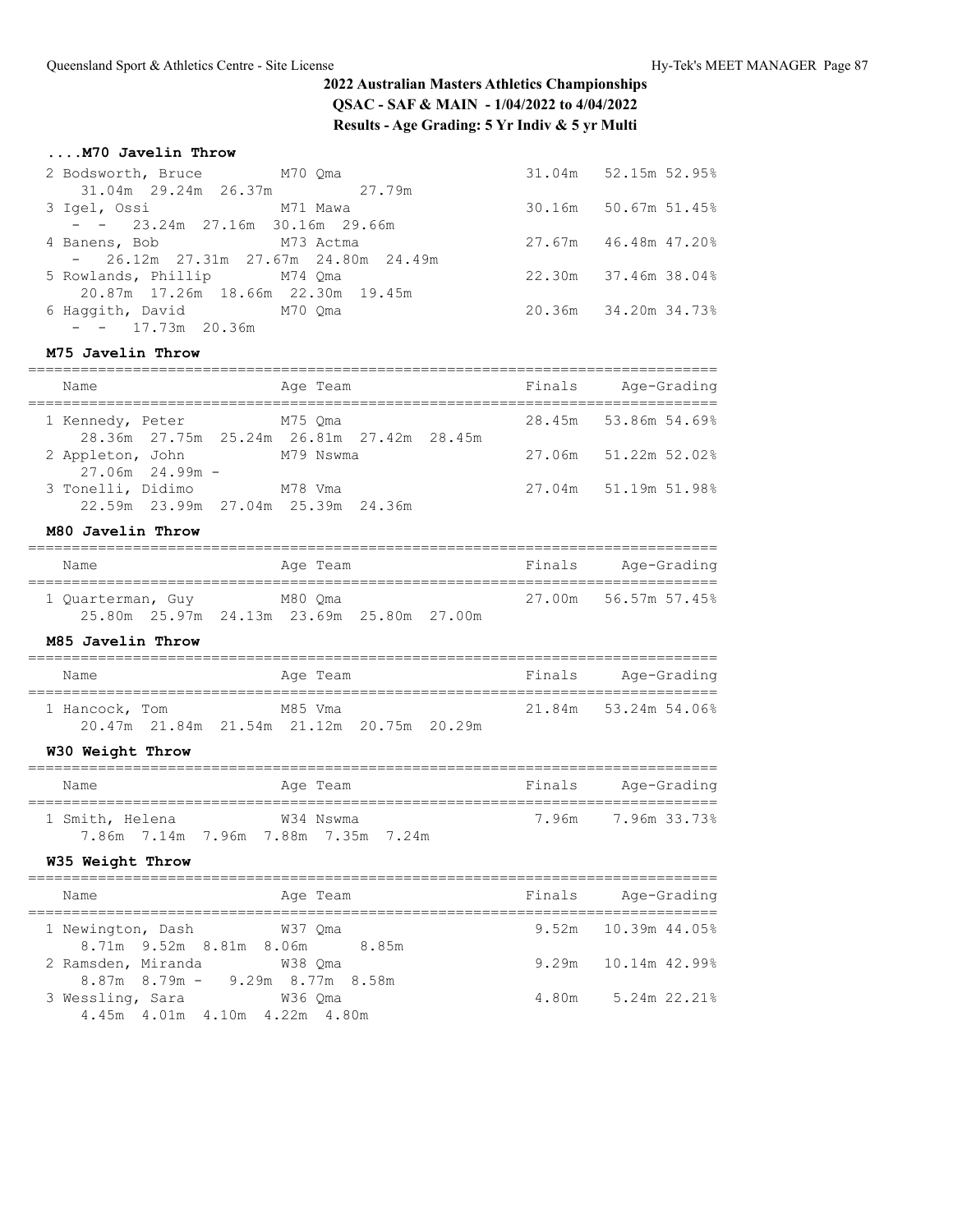#### **W40 Weight Throw**

| Name                                                                                  | Age Team                                               |        | Finals Age-Grading     |
|---------------------------------------------------------------------------------------|--------------------------------------------------------|--------|------------------------|
| 1 Hunter, Kelly W44 Nswma<br>10.60m  10.91m  12.24m  11.86m  11.03m                   |                                                        |        | 12.24m  14.50m  61.48% |
| 2 Hollis, Tracey W41 Qma<br>$-$ 9.62m 10.21m 10.41m 10.48m 10.45m                     |                                                        |        | 10.48m  12.42m  52.64% |
| W45 Weight Throw                                                                      |                                                        |        |                        |
| Name                                                                                  | Age Team                                               | Finals | Age-Grading            |
| 1 Johansen, Niki<br>10.67m  10.26m  9.93m  10.21m  9.70m<br>$\sim 10^{-10}$ m $^{-1}$ | W49 Vma                                                |        | 10.67m 13.82m 58.56%   |
| 2 Canham, Tracy W49 Tma<br>$-7.87m$ 8.56m                                             |                                                        |        | 8.56m 11.08m 46.98%    |
| 3 Harris, Ingrid W46 Nswma<br>$6.28m - 6.50m 6.73m 6.85m 6.11m$                       |                                                        |        | 6.85m 8.87m 37.60%     |
| 4 Burns, Nic W48 Tma<br>5.55m 5.77m 5.91m 5.93m 6.17m 6.36m                           |                                                        |        | 6.36m 8.23m 34.91%     |
| W50 Weight Throw                                                                      |                                                        |        |                        |
| Name                                                                                  | Age Team                                               |        | Finals Age-Grading     |
| 1 Mackie, Althea<br>12.94m - 13.36m 13.74m 13.84m 14.29m                              | W51 Qma                                                |        | 14.29m  16.89m  71.59% |
| 2 Cimino, Maria                                                                       | W50 Nswma<br>11.32m 11.48m 11.91m 11.71m 12.95m 11.83m | 12.95m | 15.30m 64.88%          |
| 3 McKeown, Cathy 652 Tma<br>$11.97m - 11.98m$                                         |                                                        | 11.98m | 14.16m 60.02%          |
| 4 Gaynor, Suzie M53 Actma<br>8.11m 7.29m 6.87m 7.81m 7.24m                            |                                                        |        | 8.11m 9.58m 40.63%     |
| 5 Matters, Toni                                                                       | W54 Vma                                                |        | 7.49m 8.85m 37.53%     |
| 6.71m $7.11m$ 7.06m $7.49m$<br>6 Manson, Andrea<br>6.67m 5.98m 6.03m 6.02m            | W54 Qma                                                |        | 6.67m 7.88m 33.42%     |
| W55 Weight Throw                                                                      |                                                        |        |                        |
| Name<br>------------------------------------                                          | Age Team                                               |        | Finals Age-Grading     |
| 1 Watts, Gabriele M56 Nswma                                                           | 13.57m 13.44m 13.64m 13.75m 14.01m 13.65m              |        | 14.01m  18.09m  76.68% |

2 Hardy, Jayne W59 Actma 11.95m 15.43m 65.41%

3 Jefferies, Ann W59 Sama 10.00m 12.91m 54.73%

4 Lamb, Heather W58 Vma 6.82m 8.81m 37.33%

W58 Nswma 5.74m 7.41m 31.42%

10.91m 11.95m 11.04m 11.49m 11.69m

8.21m 10.00m 9.81m 9.48m 8.66m 10.00m

6.38m 4.49m 6.15m 6.49m 6.56m 6.82m

5.10m 4.54m 5.63m 5.53m 5.00m 5.74m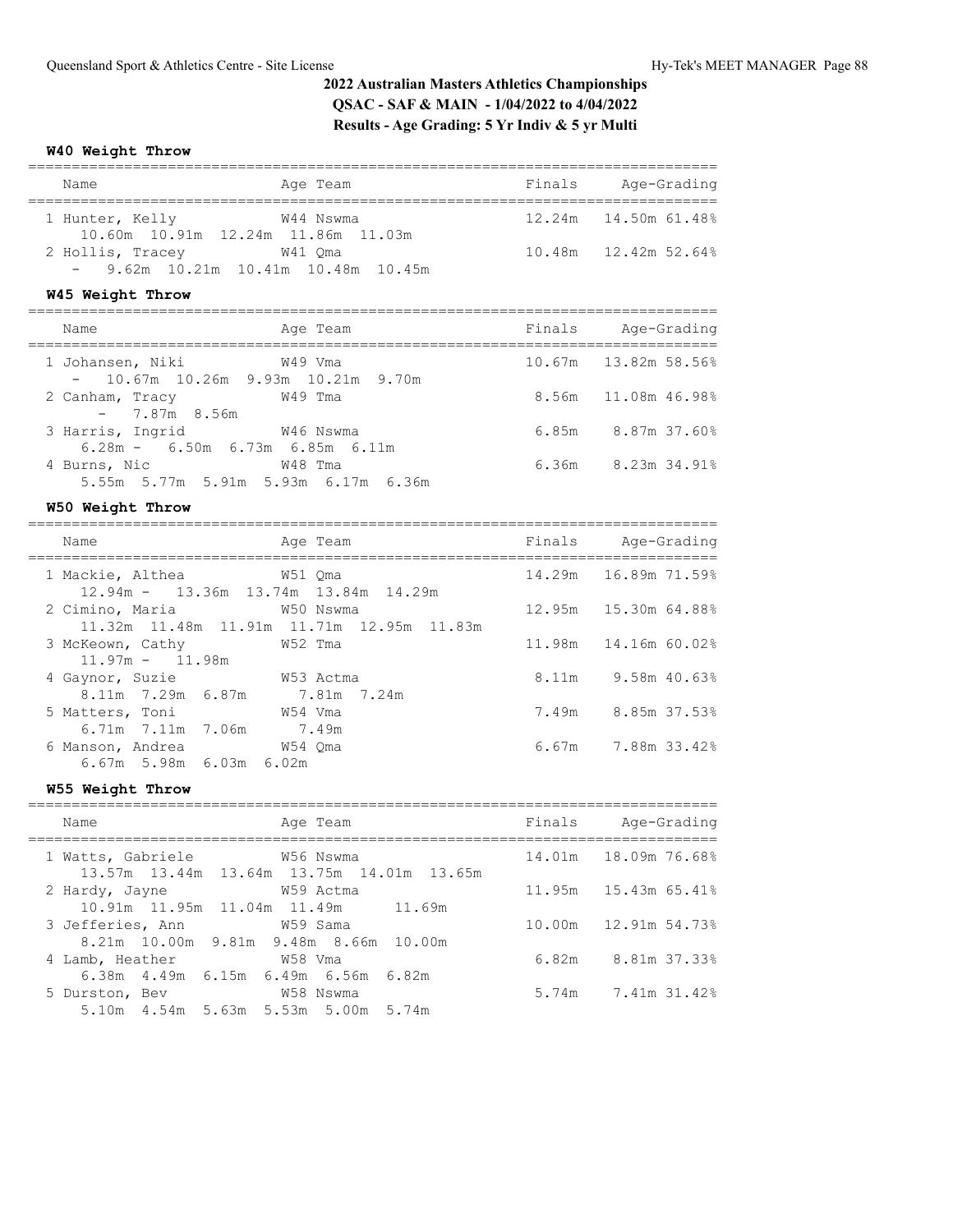# **W60 Weight Throw**

| Name                                                                                 | Age Team                                                    |        | Finals Age-Grading                                           |
|--------------------------------------------------------------------------------------|-------------------------------------------------------------|--------|--------------------------------------------------------------|
| 1 Cox, Pauline                                                                       | W61 Nswma                                                   |        | 11.46m 13.87m 58.80%                                         |
| 2 Gibbins, Sharon<br>$-$ 11.36m $-$ 10.11m 11.20m                                    | 11.46m  11.41m  11.17m  10.50m  11.39m<br>W63 Actma         |        | 11.36m 13.75m 58.29%                                         |
| 3 Messerle, Narelle M63 Vma<br>$10.15m$ $10.46m$ - 8.95m                             |                                                             |        | 10.46m  12.66m  53.67%                                       |
| W65 Weight Throw                                                                     |                                                             |        |                                                              |
| Name                                                                                 | Age Team                                                    | Finals | Age-Grading                                                  |
| 1 Taylor, Jill                                                                       | W66 Nswma<br>12.30m  12.37m  12.78m  12.49m  12.43m  12.09m |        | 12.78m   16.94m   71.80%                                     |
| 2 Quinn, Denise<br>6.65m 7.07m 7.14m 7.42m 7.13m                                     | W65 Qma                                                     |        | 7.42m 9.83m 41.69%                                           |
| 3 Kirby, Karen M66 Vma<br>7.16m - 5.73m 6.05m 6.72m 7.29m                            |                                                             |        | 7.29m 9.66m 40.96%                                           |
| W70 Weight Throw                                                                     |                                                             |        |                                                              |
| Name                                                                                 | Age Team                                                    |        | Finals Age-Grading                                           |
| 1 van Bockel, Adriana W70 Nswma                                                      |                                                             |        | 7.74m 11.35m 48.10%                                          |
| $6.77m$ 7.64m - 7.22m 7.74m<br>2 Perkins, Wilma W72 Qma                              |                                                             |        | 6.85m 10.04m 42.57%                                          |
| $-6.76m - 6.42m 6.85m$<br>3 Neubauer, Liz W71 Sama<br>4.69m 5.37m 6.04m 5.85m        |                                                             |        | 6.04m 8.85m 37.54%                                           |
| W75 Weight Throw                                                                     |                                                             |        |                                                              |
| Name                                                                                 | Age Team                                                    |        | Finals Age-Grading                                           |
| 1 Hamilton, Bev                                                                      | W76 Mawa                                                    |        | ;=================================<br>10.71m  14.94m  63.34% |
| 10.71m  10.61m  10.10m  10.43m<br>2 Thomas, Mary                                     | W77 Nswma                                                   |        | 9.65m 13.46m 57.07%                                          |
| $-$ - - 9.64m 9.65m<br>3 Birtwell, Lorraine $W79$ Qma                                | 7.11m 7.02m 6.98m 7.22m 7.66m 7.02m                         |        | 7.66m 10.68m 45.30%                                          |
| W80 Weight Throw                                                                     |                                                             |        |                                                              |
| Name                                                                                 | Age Team                                                    | Finals | Age-Grading                                                  |
| -------------------------------<br>1 Banens, Jan<br>$9.95m - 8.13m$ $10.42m$ $9.32m$ | W80 Actma                                                   | 10.42m | ======<br>16.07m 68.10%                                      |
| W85 Weight Throw                                                                     |                                                             |        |                                                              |
| Name                                                                                 | Age Team                                                    | Finals | Age-Grading                                                  |
| ======================================<br>1 Doherty, Heather<br>4.95m 4.63m          | ------------------------<br>W88 Qma                         | 4.95m  | -----<br>8.56m 36.29%                                        |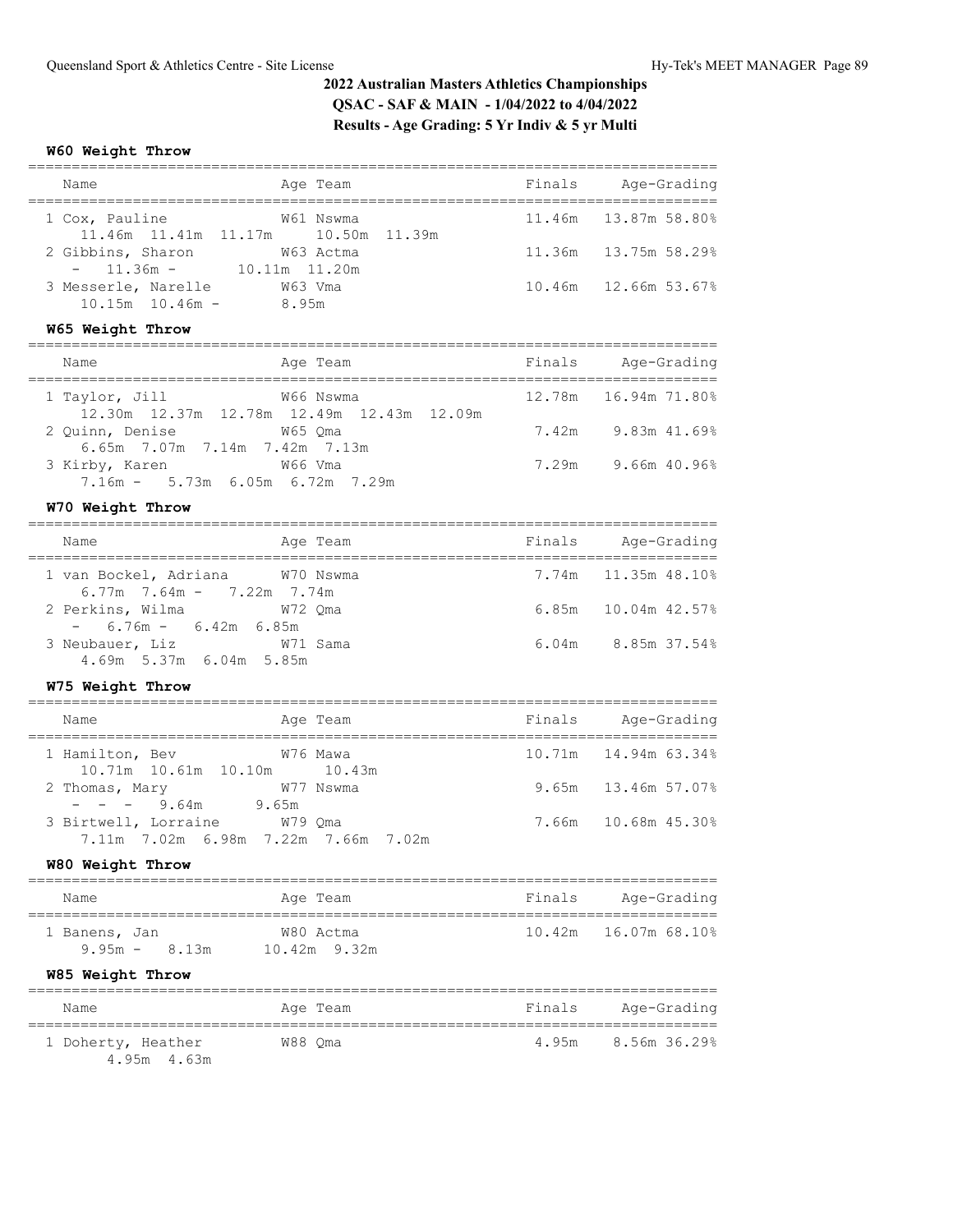#### **M40 Weight Throw**

| Name              | Age Team                                             | Finals | Age-Grading                |
|-------------------|------------------------------------------------------|--------|----------------------------|
| 1 Hill, Tristan   | M41 Oma<br>12.27m 12.97m 13.81m 13.84m 13.12m 14.14m |        | 14.14m    15.40m    59.59% |
| 2 Norwood, Darrin | M42 Oma<br>$-$ 12.90m $-$ 12.58m 12.70m 12.91m       |        | 12.91m 14.06m 54.40%       |

#### **M45 Weight Throw**

| Name                                                                     |         | Age Team    | Finals | Age-Grading            |
|--------------------------------------------------------------------------|---------|-------------|--------|------------------------|
| 1 Fettus, John<br>12.59m - 13.68m 13.18m 12.45m 13.07m                   |         | M48 Mawa    |        | 13.68m 16.00m 61.87%   |
| 2 Van Baalen, Simon M48 Vma<br>12.15m 12.32m 12.82m 12.06m 11.22m 12.35m |         |             |        | 12.82m  14.99m  57.98% |
| 3 Clifford, Morgan<br>M45 Nswma<br>8.66m 9.10m 9.84m 9.13m 9.69m 9.28m   |         |             |        | $9.84m$ 11.50m 44.50%  |
| 4 Doel, Rene<br>$-8.41m$ 8.35m                                           | M46 Oma | 9.30m 9.37m |        | $9.37m$ 10.96m 42.38%  |

#### **M50 Weight Throw**

| Name                                                              |           | Age Team | Finals | Age-Grading               |
|-------------------------------------------------------------------|-----------|----------|--------|---------------------------|
| 1 Allan, David<br>M51 Oma<br>X 16.17m 16.60m 15.94m 16.46m 16.29m |           |          |        | 16.60m 17.41m 67.32%      |
| 2 White, Chris<br>M52 Actma<br>$14.90m$ 16.00m X - 15.40m 16.00m  |           |          |        | 16.00m 16.78m 64.88%      |
| 3 Keen, Adrian<br>X 13.59m 14.75m 13.49m 13.17m 14.73m            | M51 Oma   |          |        | 14.75m 15.46m 59.81%      |
| 4 Harris, Richard M51 Oma<br>$ -$ X 13.34m X X                    |           |          |        | 13.34m 13.99m 54.10%      |
| 5 Davie, EJ<br>$5.22m$ 4.59m 4.26m                                | M51 Nswma |          |        | $5.22m$ $5.47m$ $21.17\%$ |
|                                                                   |           |          |        |                           |

## **M55 Weight Throw**

| Name                                                                 | Age Team                                 | Finals Age-Grading     |
|----------------------------------------------------------------------|------------------------------------------|------------------------|
| 1 Monk, Brad M58 Qma<br>11.75m 12.24m 12.47m X 13.31m X              |                                          | 13.31m  14.94m  57.77% |
| 2 Liggins, Stephen M56 Nswma                                         | 11.54m 9.86m 12.25m 12.81m 11.59m 11.67m |                        |
| 3 Lovell, Matthew<br>M56 Sama<br>$X$ 11.73m $X - X X$                |                                          |                        |
| 4 Spedding, Patrick M56 Nswma<br>X 9.59m 10.93m 10.75m 11.06m 11.59m |                                          | 11.59m 13.00m 50.30%   |
| 5 Lowrey, Time 6 M55 Qma<br>X 9.36m 8.80m 8.96m 8.58m X              |                                          | $9.36m$ 10.50m 40.63%  |
| M60 Weight Throw                                                     |                                          |                        |

#### =============================================================================== Name Age Team Finals Age-Grading ===============================================================================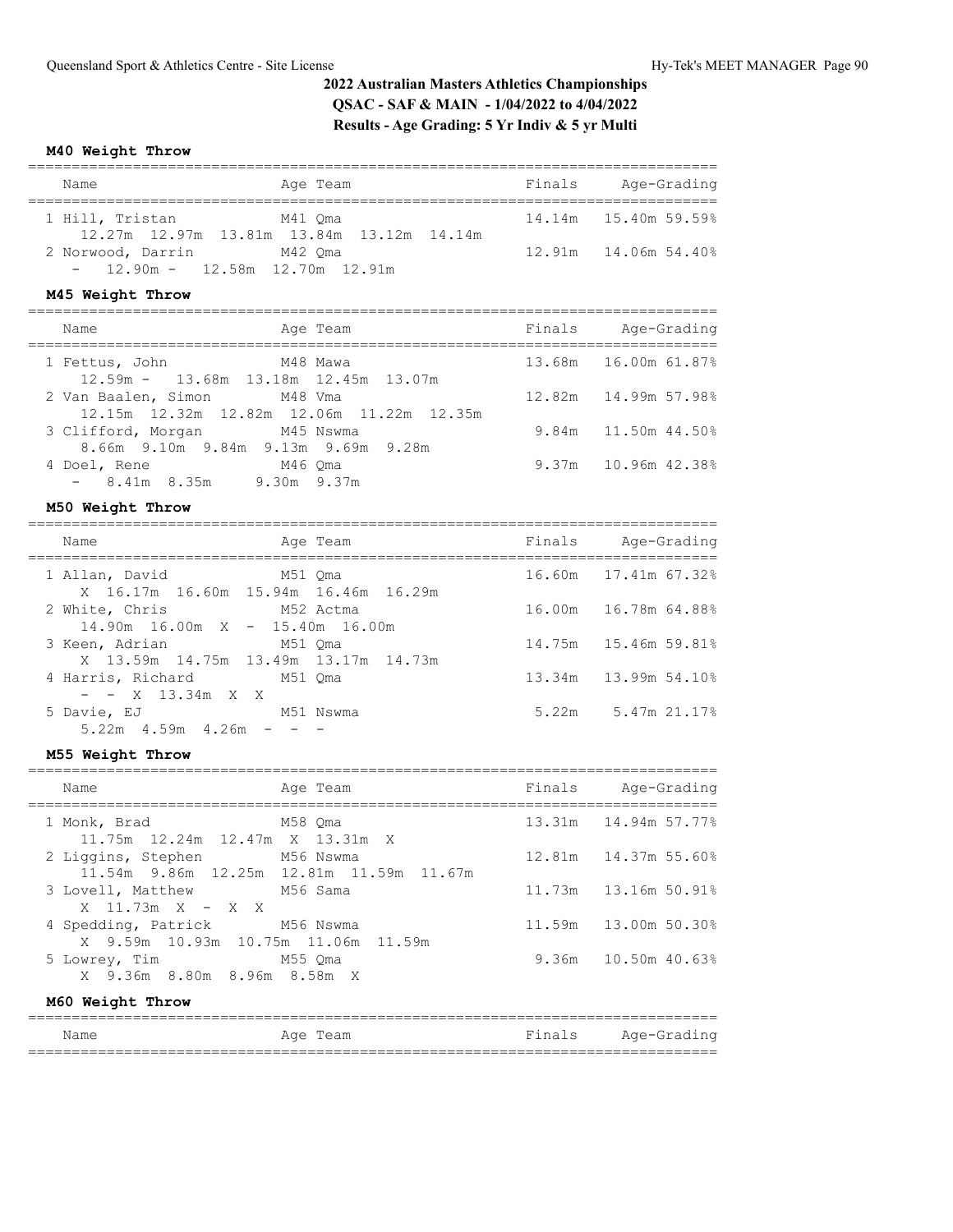# **....M60 Weight Throw**

 1 Clark, Robert M60 Nswma 16.82m 17.53m 67.80% 14.31m 14.78m 15.39m 15.30m 16.51m 16.82m

#### **M65 Weight Throw**

| Name                                                              | Age Team                                             | Finals | Age-Grading              |
|-------------------------------------------------------------------|------------------------------------------------------|--------|--------------------------|
| 1 Murray, Gavin M68 Nswma<br>13.87m 14.22m 13.16m X 13.21m 13.98m |                                                      |        | 14.22m  15.85m  61.32%   |
| 2 Olsson, Paul                                                    | M65 Vma<br>12.26m 13.25m 12.92m 13.79m 14.03m 13.81m |        | 14.03m 15.64m 60.50%     |
| 3 Joni, Lajos<br>X 13.08m X X 14.02m 13.98m                       | M66 Oma                                              |        | 14.02m 15.63m 60.46%     |
| 4 Hanbury-Brown, Robert M65 Nswma<br>13.27m X 12.93m X 13.11m X   |                                                      |        | 13.27m 14.80m 57.22%     |
| 5 Peska, Stan                                                     | M65 Vma<br>12.95m 12.17m 12.69m 13.18m 12.71m 12.49m |        | 13.18m   14.69m   56.83% |

===============================================================================

#### **M70 Weight Throw**

| Name                                                         | Age Team                                  | Finals | Age-Grading          |
|--------------------------------------------------------------|-------------------------------------------|--------|----------------------|
| 1 Igel, Ossi<br>$-$ 12.50m 13.32m 13.37m 13.61m 13.77m       | M71 Mawa                                  |        | 13.77m 15.70m 60.74% |
| M73 Actma<br>2 Banens, Bob                                   | 11.82m 11.64m 11.83m 11.28m 11.74m 12.16m |        | 12.16m 13.87m 53.64% |
| 3 Membrey, Harold<br>M70 Mawa<br>10.36m 10.26m 10.39m 10.40m |                                           |        | 10.40m 11.86m 45.88% |
| 4 Haqqith, David<br>$-$ 9.94m $-$ 9.34m 9.53m                | M70 Oma                                   |        | 9.94m 11.33m 43.85%  |

# **M75 Weight Throw**

| Name                                                                  | Age Team | Finals | Age-Grading            |
|-----------------------------------------------------------------------|----------|--------|------------------------|
| 1 Ouinn, Don<br>11.17m 9.51m 12.25m 8.94m 9.87m 10.24m                | M77 Oma  |        | 12.25m 15.05m 58.19%   |
| 2 Davies, Brian M75 Qma<br>11.55m 11.56m 11.99m 11.42m                |          |        | 11.99m  14.73m  56.96% |
| M77 Actma<br>3 Green, Ray<br>$9.69m - 10.03m - 9.68m - 9.58m - 9.18m$ |          |        |                        |
| 4 Tonelli, Didimo M78 Vma<br>8.65m 9.50m 9.29m 8.92m 9.51m            |          |        | 9.51m 11.68m 45.18%    |

# **M80 Weight Throw**

| Name              | Age Team                                      | Finals | Age-Grading          |
|-------------------|-----------------------------------------------|--------|----------------------|
| 1 Ouarterman, Guy | M80 Oma<br>11.37m 11.79m 12.19m 12.57m 11.46m |        | 12.57m 16.39m 63.39% |
| M85 Weight Throw  |                                               |        |                      |

| Name | Age Team | Finals Age-Grading |
|------|----------|--------------------|
|      |          |                    |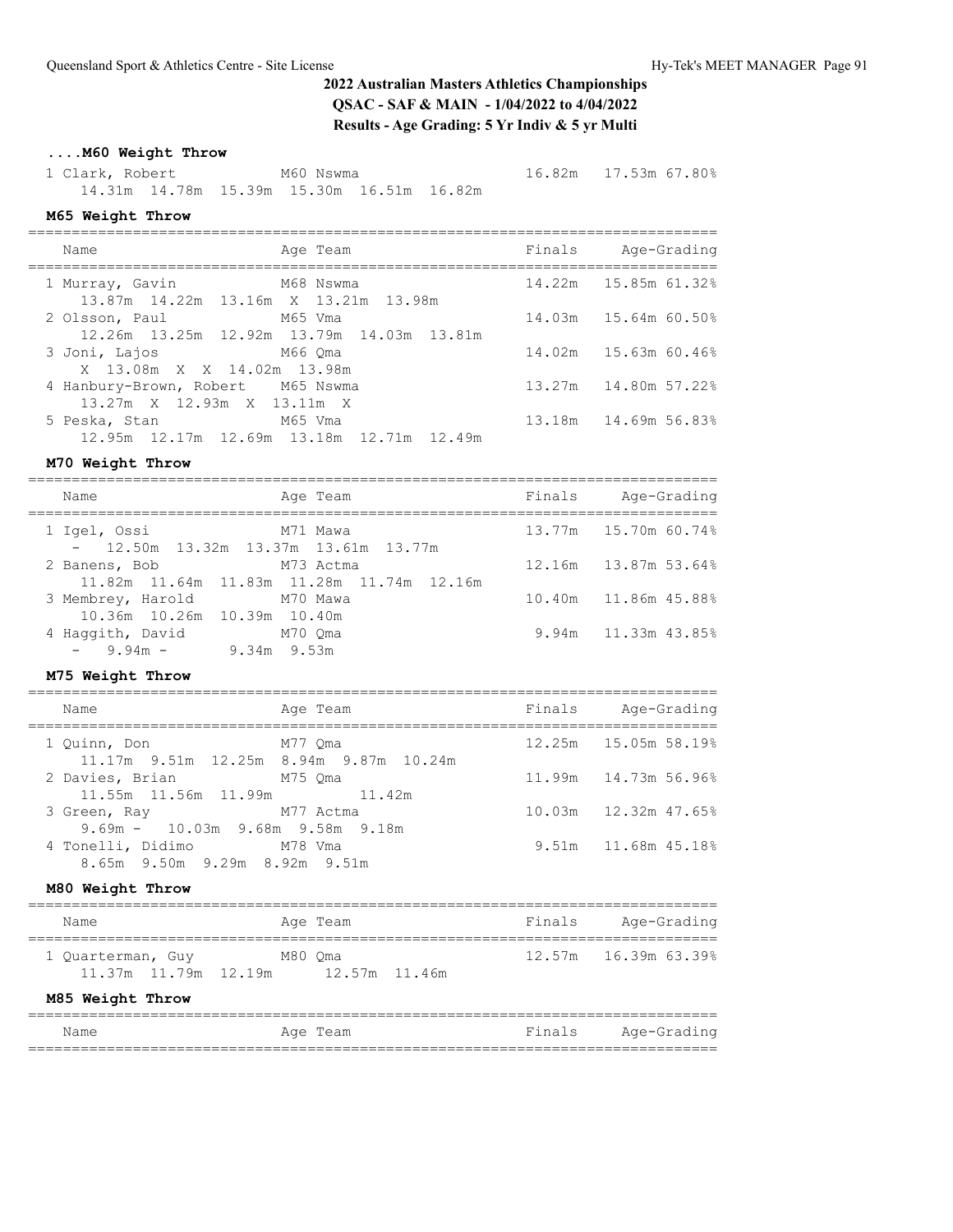# **....M85 Weight Throw**

| 1 Hancock, Tom<br>9.11m 13.36m 11.99m 11.12m                                                             | M85 Vma                                                 |                                                 | 13.36m 19.30m 74.68%           |                                                                              |                                 |
|----------------------------------------------------------------------------------------------------------|---------------------------------------------------------|-------------------------------------------------|--------------------------------|------------------------------------------------------------------------------|---------------------------------|
| M90 Weight Throw                                                                                         |                                                         |                                                 |                                |                                                                              |                                 |
| Name                                                                                                     | Age Team                                                | Finals                                          |                                | Age-Grading                                                                  |                                 |
| 1 Sharpe, Brian<br>$-$ 3.28m 5.13m 4.35m 3.97m 4.19m                                                     | M91 Nswma                                               | 5.13m                                           | 8.57m 33.16%                   |                                                                              |                                 |
| W30 100 Metre Outdoor Pentathlon                                                                         |                                                         |                                                 |                                |                                                                              |                                 |
| Name                                                                                                     | Age Team                                                | Finals                                          | Wind                           | Age-Grading Points                                                           |                                 |
| 1 Patriarca, Cora<br>2 Smith, Helena                                                                     | W32 Nswma<br>W34 Nswma                                  | 13.28<br>16.51                                  | 0.8<br>0.8                     | 13.29 78.99%<br>16.52 63.54%                                                 | 720<br>269                      |
| W35 100 Metre Outdoor Pentathlon                                                                         |                                                         |                                                 |                                |                                                                              |                                 |
| Name                                                                                                     | Age Team                                                | Finals                                          | Wind                           | Age-Grading Points                                                           |                                 |
| 1 Newington, Dash<br>2 Smith, Madeleine                                                                  | W37 Qma<br>W38 Nswma                                    | 15.39<br>16.91                                  | 0.8<br>0.8                     | 15.24 68.88%<br>16.75 62.68%                                                 | 424<br>245                      |
| W40 100 Metre Outdoor Pentathlon                                                                         |                                                         |                                                 |                                |                                                                              |                                 |
| Name                                                                                                     | Age Team                                                | Finals                                          | Wind                           | Age-Grading Points                                                           |                                 |
| 1 Foster, Melissa<br>2 Neubauer, Cassie<br>3 Clayton, Alice<br>4 Anscombe, Brony                         | W43 Mawa<br>W43 Sama<br>W41 Nswma<br>W40 Qma            | 13.18<br>14.43<br>14.95<br>14.95                | 0.8<br>0.8<br>0.8<br>0.8       | 12.59 83.38%<br>13.78 76.16%<br>14.28 73.51%<br>14.28 73.51%                 | 842<br>639<br>561<br>561        |
| W45 100 Metre Outdoor Pentathlon                                                                         |                                                         |                                                 |                                |                                                                              |                                 |
| Name                                                                                                     | Age Team                                                | Finals                                          | Wind                           | Age-Grading Points                                                           |                                 |
| 1 Quinn, Lisa<br>2 Davis, Jo<br>3 Campbell, Raelene W49 Actma<br>W50 100 Metre Outdoor Pentathlon        | W45 Nswma<br>W45 Nswma                                  | $13.12 + 0.0$<br>$15.46 + 0.0$                  |                                | 12.07 86.97%<br>13.98 +0.0 12.86 81.62%<br>14.22 73.80%                      | 939<br>794<br>570               |
| and the Team Age Team<br>Name                                                                            |                                                         |                                                 |                                | Finals Wind Mage-Grading Points                                              |                                 |
| 1 Ingram, Richelle<br>2 Nelson, Lee-Anne<br>3 McKeown, Cathy<br>4 Battersby, Bronwyn<br>5 Coombe, Amanda | W52 Actma<br>W50 Qma<br>W52 Tma<br>W54 Qma<br>W54 Nswma | $14.16 + 0.0$<br>$14.27 + 0.0$<br>$15.07 + 0.0$ | $16.67 + 0.0$<br>$20.11 + 0.0$ | 12.53 83.76%<br>12.63 83.11%<br>13.33 78.70%<br>14.75 71.15%<br>17.79 58.98% | 853<br>835<br>713<br>492<br>147 |
| W55 100 Metre Outdoor Pentathlon                                                                         |                                                         |                                                 |                                |                                                                              |                                 |
| Name                                                                                                     | Age Team                                                | Finals Wind                                     |                                | Age-Grading H# Points                                                        |                                 |

================================================================================================ 1 Townsend, Vicki W57 Actma 14.68 -0.3 12.47 84.13% 2 864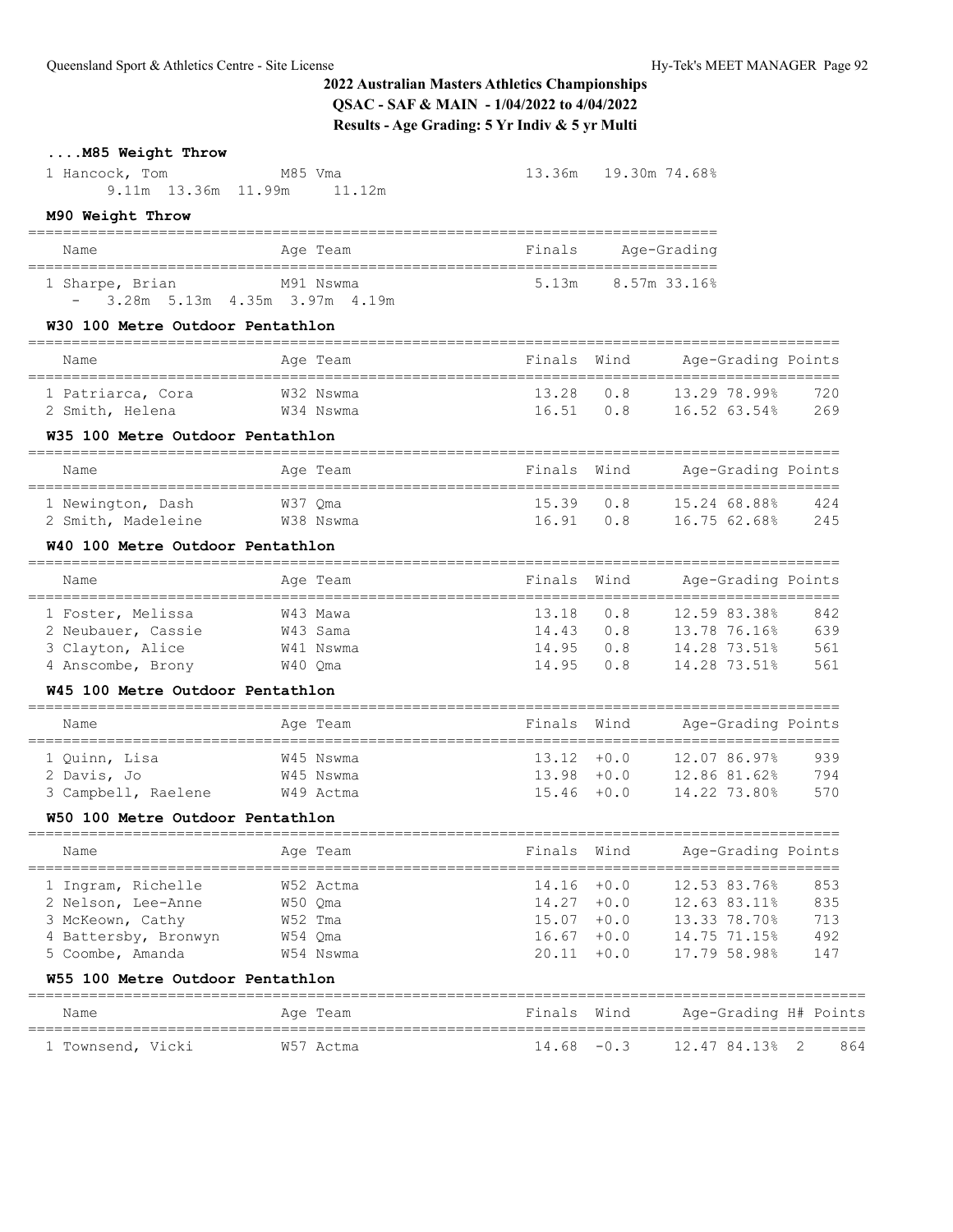| W55 100 Metre Outdoor Pentathlon                                                            |                                  |                                                 |                  |                                                    |                                               |
|---------------------------------------------------------------------------------------------|----------------------------------|-------------------------------------------------|------------------|----------------------------------------------------|-----------------------------------------------|
| 2 Coate, Sue<br>3 Paterson, Tamara<br>4 Koribalski, Baerbel                                 | W55 Mawa<br>W55 Qma<br>W57 Nswma | $14.95 - 0.3$<br>$16.34 - 0.3$                  | $15.16 - 0.3$    | 12.70 82.61%<br>12.88 81.46%<br>13.88 75.58%       | 822<br>2<br>2<br>790<br>$\overline{2}$<br>623 |
| W60 100 Metre Outdoor Pentathlon                                                            |                                  |                                                 |                  |                                                    |                                               |
| Name                                                                                        | Age Team                         | Finals                                          | Wind             | Age-Grading Points                                 |                                               |
| 1 Varley, Desley<br>2 Stallard, Trish                                                       | W61 Qma<br>W64 Nswma             | $18.41 - 0.7$                                   | $19.68 - 0.7$    | 14.99 70.02%<br>16.02 65.50%                       | 458<br>326                                    |
| W65 100 Metre Outdoor Pentathlon<br>====================                                    | =====                            |                                                 |                  |                                                    |                                               |
| Name                                                                                        | Age Team                         | Finals Wind                                     |                  | Age-Grading Points                                 |                                               |
| 1 Thomas, Margaret                                                                          | W65 Nswma                        | $18.53 - 0.7$                                   |                  | 14.44 72.69%                                       | 537                                           |
| W70 100 Metre Outdoor Pentathlon                                                            |                                  |                                                 |                  |                                                    |                                               |
| Name                                                                                        | Age Team                         | Finals                                          | Wind             | Age-Grading Points                                 |                                               |
| 1 Davis, Carol<br>2 Johnstone, Kerry<br>3 Neubauer, Liz<br>W75 100 Metre Outdoor Pentathlon | W71 Qma<br>W74 Tma<br>W71 Sama   | $16.56 - 0.7$<br>$18.30 - 0.7$<br>$22.57 - 0.7$ |                  | 12.25 85.63%<br>13.54 77.49%<br>16.70 62.83%       | 905<br>678<br>250                             |
| --------=====================                                                               |                                  |                                                 |                  |                                                    |                                               |
| Name                                                                                        | Age Team                         | Finals                                          | Wind             | Age-Grading Points                                 |                                               |
| 1 Painter, Brenda<br>W80 100 Metre Outdoor Pentathlon                                       | W77 Mawa                         | $20.68 - 0.7$                                   |                  | 14.38 72.97%                                       | 546                                           |
| Name                                                                                        | Age Team<br>--------------       | Finals<br>---------                             | Wind             | Age-Grading Points<br>---------------------------- |                                               |
| 1 Westbrook, Suzanne                                                                        | W80 Tma                          |                                                 | $24.19 - 0.7$    | 15.53 67.55%                                       | 386                                           |
| M30 200 Metre Outdoor Pentathlon                                                            |                                  |                                                 |                  |                                                    |                                               |
| Name                                                                                        | Age Team                         | Finals                                          | Wind             | Age-Grading H# Points                              |                                               |
| 1 Rai, Gogi<br>2 Gray, Daniel                                                               | M31 Vma<br>M31 Qma               | 23.18<br>25.83                                  | 0.2<br>0.2       | 23.19 83.35%<br>25.84 74.80%                       | 2<br>767<br>2<br>537                          |
| M40 200 Metre Outdoor Pentathlon                                                            |                                  |                                                 |                  |                                                    | =========                                     |
| Name                                                                                        | Age Team                         | Finals Wind                                     |                  | Age-Grading H# Points                              |                                               |
| 1 Fernando, Jude                                                                            | M43 Vma                          |                                                 | $26.73\qquad0.2$ | 25.49 75.79% 2                                     | 565                                           |
| M45 200 Metre Outdoor Pentathlon                                                            |                                  |                                                 |                  |                                                    |                                               |
| Name                                                                                        | Age Team                         |                                                 |                  | Finals Wind Age-Grading H# Points                  |                                               |
| 1 Doel, Rene                                                                                | M46 Qma                          |                                                 | 33.60 0.2        | 31.03 62.26% 2                                     | 196                                           |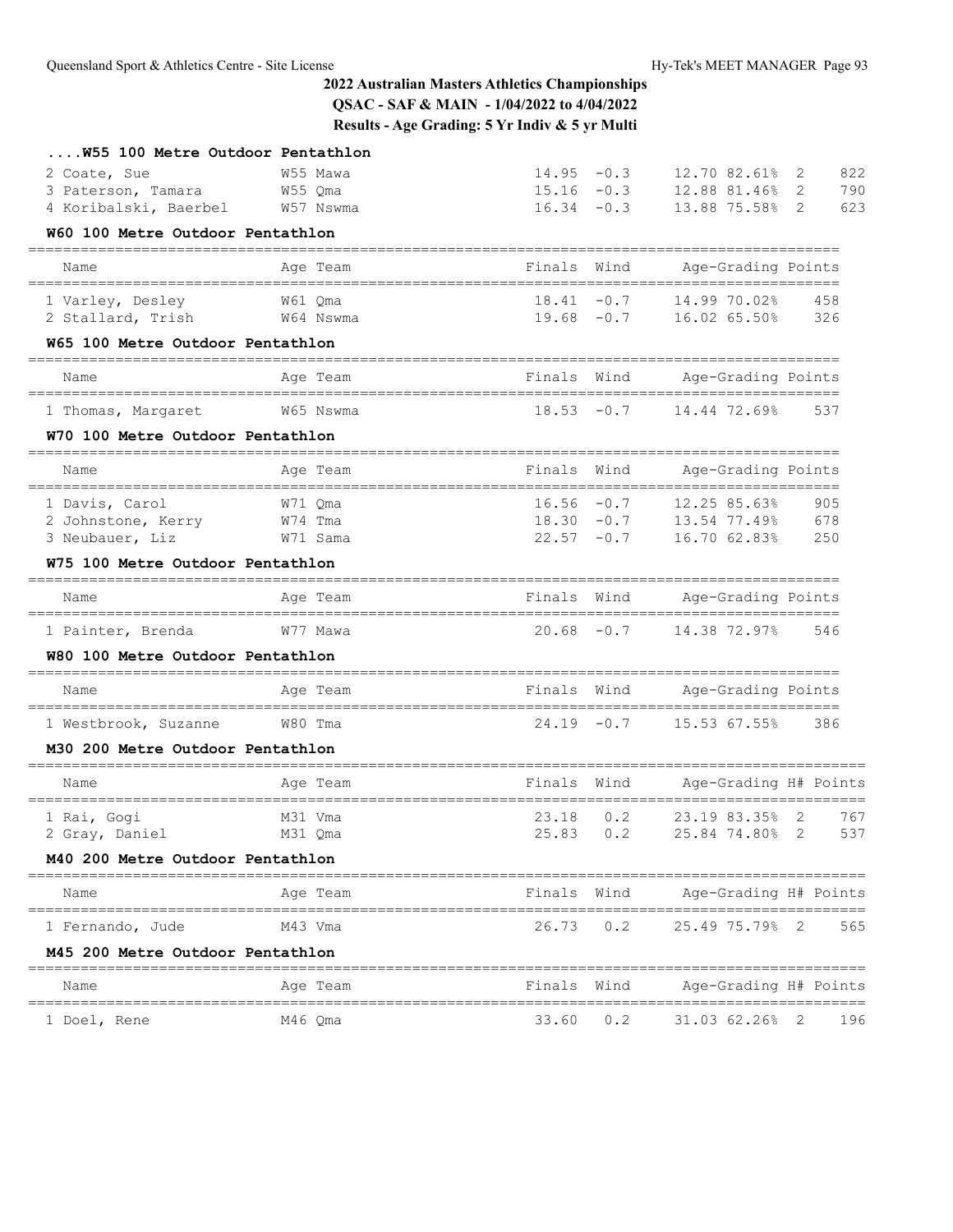#### **M50 200 Metre Outdoor Pentathlon**

| Name                | Age Team  | Finals Wind    |            | Age-Grading Points |     |
|---------------------|-----------|----------------|------------|--------------------|-----|
| 1 White, Chris      | M52 Actma | $32.75 - 0.8$  |            | 29.26 66.05%       | 295 |
| 2 Davie, EJ         | M51 Nswma | $1:09.95 -0.8$ |            | $1:02.50$ 30.92%   |     |
| -- Howlett, Anthony | M54 Nswma |                | $DNF -0.8$ |                    |     |

### **M55 200 Metre Outdoor Pentathlon**

| Name                | Age Team  | Finals Wind   | Age-Grading Points |     |
|---------------------|-----------|---------------|--------------------|-----|
| 1 Lovell, Matthew   | M56 Sama  | $29.33 - 0.8$ | 25.33 76.30%       | 578 |
| 2 Idris, Tony       | M55 Nswma | $29.81 - 0.8$ | 25.74 75.08%       | 545 |
| 3 Jankowski, George | M59 Nswma | $56.78 - 0.8$ | 49.02 39.42%       |     |

#### **Outdoor Pentathlon: #3 M60 200 Metre Outdoor Pentathlon**

| Name                 |         | Age Team  | Finals Wind |     | Age-Grading Points |     |
|----------------------|---------|-----------|-------------|-----|--------------------|-----|
| 1 Varley, Dave       | M60 Oma |           | 27.70       | 0.5 | 23.08 83.72%       | 778 |
| 2 Murray, Peter      |         | M61 Nswma | 29.09       | 0.5 | 24.24 79.72%       | 672 |
| 3 Terranova, Nicolas |         | M64 Nswma | 31.96       | 0.5 | 26.63 72.56%       | 475 |
| 4 Gray, Neil         | M63 Oma |           | 32.02       | 0.5 | 26.68 72.42%       | 472 |
| 5 Elliott, Craig     | M64 Oma |           | 39.32       | 0.5 | 32.77 58.98%       | 116 |

### **Outdoor Pentathlon: #3 M65 200 Metre Outdoor Pentathlon**

| Name               | Age Team  | Finals Wind   | Age-Grading Points |     |
|--------------------|-----------|---------------|--------------------|-----|
| 1 Ellis, Daryl     | M67 Nswma | $30.99 - 0.9$ | 24.82 77.86%       | 621 |
| 2 Clapper, Mike    | M69 Vma   | $31.46 - 0.9$ | 25.20 76.70%       | 589 |
| 3 Kennedy, David   | M69 Nswma | $31.54 - 0.9$ | 25.26 76.51%       | 584 |
| 4 McConnell, David | M69 Vma   | $32.38 - 0.9$ | 25.93 74.52%       | 530 |

#### **M70 200 Metre Outdoor Pentathlon**

| Name               |         | Age Team | Finals Wind |     | Age-Grading Points |     |
|--------------------|---------|----------|-------------|-----|--------------------|-----|
| 1 Bodsworth, Bruce | M70 Oma |          | 31.78 1.5   |     | 24.29 79.55%       | 667 |
| 2 Membrey, Harold  |         | M70 Mawa | 35.24       | 1.5 | 26.94 71.74%       | 452 |
| 3 Prowse, Frank    | M70 Vma |          | 35.49 1.5   |     | 27.13 71.23%       | 438 |

#### **M75 200 Metre Outdoor Pentathlon**

| Name             | Age Team  | Finals Wind       |         | Age-Grading Points |     |
|------------------|-----------|-------------------|---------|--------------------|-----|
| 1 Lacko, Dieter  | M75 Oma   | $35.90 \quad 1.5$ |         | 25.91 74.60%       | 531 |
| 2 Kennedy, Peter | M75 Oma   | 40.22             | 1.5     | 29.02 66.58%       | 310 |
| -- Wright, Noel  | M75 Nswma |                   | DNF 1.5 |                    |     |
|                  |           |                   |         |                    |     |

# **M80 200 Metre Outdoor Pentathlon**

| Name          | Age Team | Finals Wind | Age-Grading Points |  |
|---------------|----------|-------------|--------------------|--|
| -- Leong, Tom | M80 Vma  | DNF 1.5     |                    |  |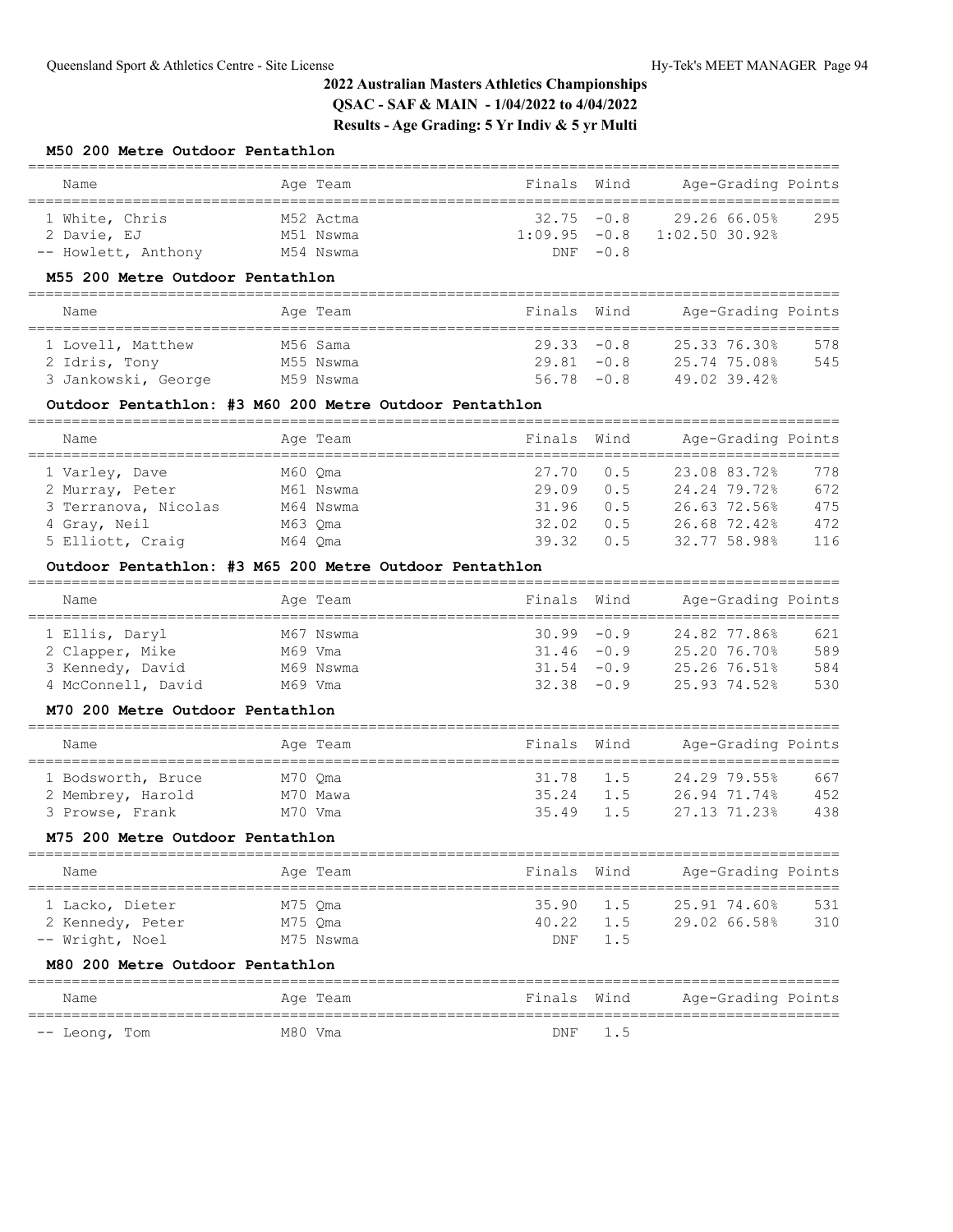### **W30 800 Metre Outdoor Pentathlon**

| Name                                                                                    | Age Team                                     | Finals  | Age-Grading Points                                                                                   |                          |  |
|-----------------------------------------------------------------------------------------|----------------------------------------------|---------|------------------------------------------------------------------------------------------------------|--------------------------|--|
| 1 Patriarca, Cora<br>2 Smith, Helena                                                    | W32 Nswma<br>W34 Nswma                       | 3:10.96 | 3:10.9759.32<br>$4:40.94$ $4:40.95$ $40.32$ <sup>*</sup>                                             | 270                      |  |
| W35 800 Metre Outdoor Pentathlon                                                        |                                              |         |                                                                                                      |                          |  |
| Name                                                                                    | Age Team                                     | Finals  | Age-Grading Points                                                                                   |                          |  |
| 1 Newington, Dash<br>2 Smith, Madeleine                                                 | W37 Oma<br>W38 Nswma                         | 3:12.48 | 3:11.54.59.14%<br>$3:19.79$ $3:18.82$ 56.98%                                                         | 265<br>210               |  |
| W40 800 Metre Outdoor Pentathlon                                                        |                                              |         |                                                                                                      |                          |  |
| Name                                                                                    | Age Team                                     | Finals  | Age-Grading Points                                                                                   |                          |  |
| 1 Clayton, Alice<br>2 Foster, Melissa<br>3 Anscombe, Brony<br>4 Neubauer, Cassie        | W41 Nswma<br>W43 Mawa<br>W40 Oma<br>W43 Sama | 2:36.65 | 2:29.40 75.83%<br>2:48.84 2:41.03 70.35%<br>$3:26.45$ $3:16.90$ 57.53%<br>$3:37.60$ $3:27.53$ 54.59% | 700<br>561<br>224<br>152 |  |
| W45 800 Metre Outdoor Pentathlon                                                        |                                              |         |                                                                                                      |                          |  |
| Name                                                                                    | Age Team                                     | Finals  | Age-Grading Points                                                                                   |                          |  |
| 1 Ouinn, Lisa<br>2 Davis, Jo<br>3 Campbell, Raelene<br>W50 800 Metre Outdoor Pentathlon | W45 Nswma<br>W45 Nswma<br>W49 Actma          | 2:50.07 | 2:35.16 73.01%<br>2:52.14 2:37.05 72.13%<br>$3:27.01$ $3:08.86$ 59.98%                               | 630<br>607<br>287        |  |
|                                                                                         |                                              |         |                                                                                                      |                          |  |

| Name                 | Age Team  | Finals  | Age-Grading Points |     |
|----------------------|-----------|---------|--------------------|-----|
| 1 Nelson, Lee-Anne   | W50 Oma   | 2:48.60 | $2:26.84$ 77.15%   | 733 |
| 2 McKeown, Cathy     | W52 Tma   | 3:19.56 | 2:53.80 65.18%     | 425 |
| 3 Battersby, Bronwyn | W54 Oma   | 3:43.71 | 3:14.83 58.14%     | 240 |
| 4 Ingram, Richelle   | W52 Actma | 3:53.00 | 3:22.92 55.82      | 182 |
| -- Coombe, Amanda    | W54 Nswma | DNF     |                    |     |

## **W55 800 Metre Outdoor Pentathlon**

| Name                  | Age Team  | Finals  | Age-Grading Points |     |
|-----------------------|-----------|---------|--------------------|-----|
| 1 Coate, Sue          | W55 Mawa  | 3:07.68 | 2:35.69 72.76%     | 623 |
| 2 Townsend, Vicki     | W57 Actma | 3:12.52 | 2:39.70 70.93%     | 576 |
| 3 Paterson, Tamara    | W55 Oma   | 3:22.30 | 2:47.81 67.50%     | 487 |
| 4 Koribalski, Baerbel | W57 Nswma | 3:56.10 | 3:15.85 57.84%     | 232 |

# **W60 800 Metre Outdoor Pentathlon**

| Name              | Age Team  | Finals  | Age-Grading Points |     |
|-------------------|-----------|---------|--------------------|-----|
| 1 Varley, Desley  | W61 Oma   | 3:55.66 | 3:04.9561.25       | 321 |
| 2 Stallard, Trish | W64 Nswma | 4:10.30 | $3:16.44$ 57.67%   | 228 |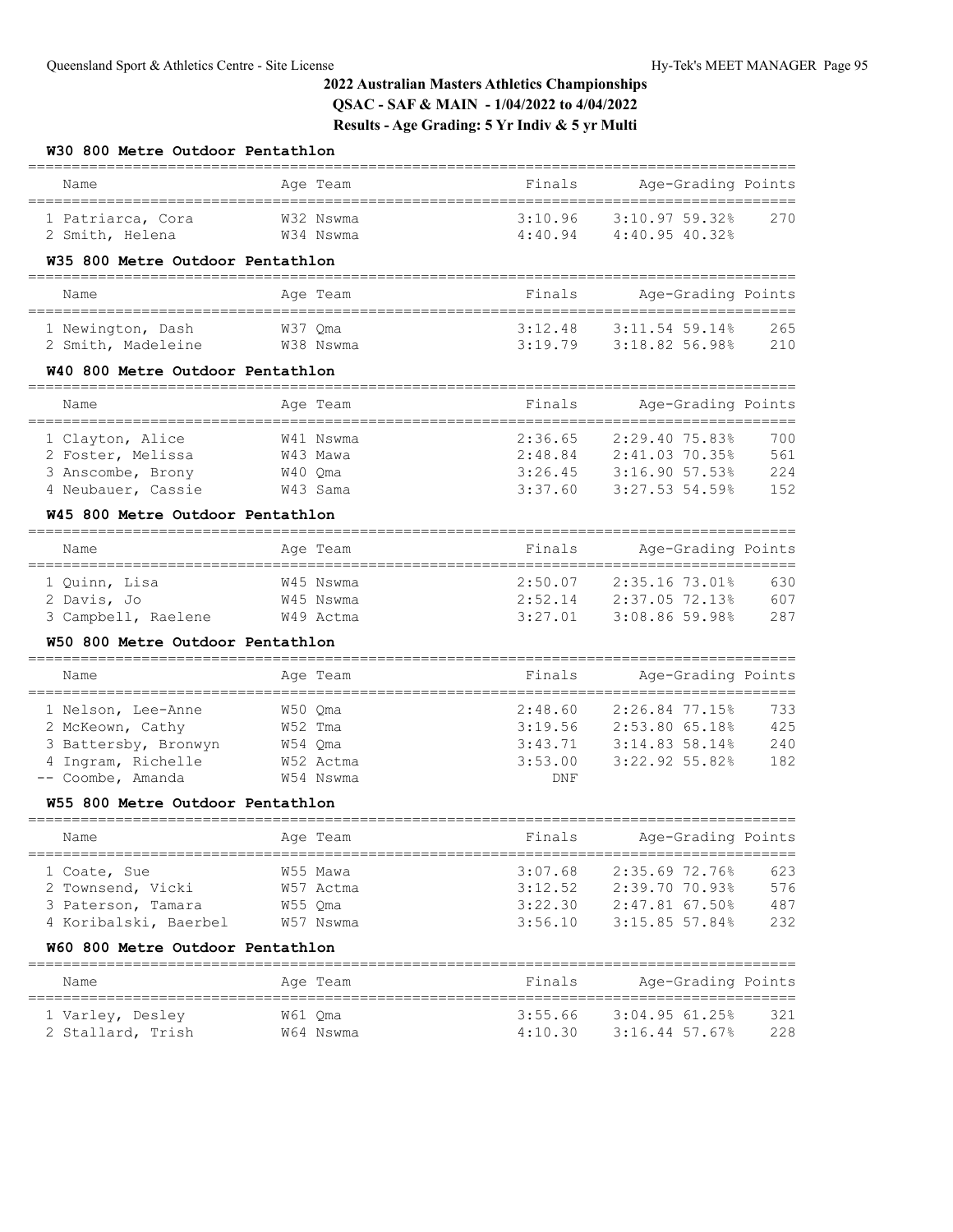| W65 800 Metre Outdoor Pentathlon                                        |           |              |                                               |     |
|-------------------------------------------------------------------------|-----------|--------------|-----------------------------------------------|-----|
| Name                                                                    | Age Team  | Finals       | Age-Grading Points                            |     |
| 1 Thomas, Margaret                                                      | W65 Nswma | 3:40.74      | 2:42.07 69.90%                                | 549 |
| W70 800 Metre Outdoor Pentathlon                                        |           |              |                                               |     |
| Name                                                                    | Age Team  | Finals       | Age-Grading Points                            |     |
| ----------------------------------<br>1 Davis, Carol                    | W71 Oma   | 3:14.53      | 2:11.35 86.24%                                | 945 |
| 2 Neubauer, Liz                                                         | W71 Sama  | 4:37.11      | 3:07.11 60.54%                                | 302 |
| 3 Johnstone, Kerry                                                      | W74 Tma   | 5:06.52      | 3:26.97 54.73%                                | 155 |
| W75 800 Metre Outdoor Pentathlon<br>=================================== |           | ============ |                                               |     |
| Name                                                                    | Age Team  | Finals       | Age-Grading Points                            |     |
| 1 Painter, Brenda                                                       | W77 Mawa  | 6:42.32      | 4:03.53 46.52%                                | 9   |
| W80 800 Metre Outdoor Pentathlon                                        |           |              |                                               |     |
| Name                                                                    | Age Team  | Finals       | ================<br>Age-Grading Points        |     |
| 1 Westbrook, Suzanne                                                    | W80 Tma   | 4:43.09      | $2:27.7876.66$ <sup>8</sup>                   | 721 |
| M30 1500 Metre Outdoor Pentathlon                                       |           |              |                                               |     |
| Name                                                                    | Age Team  | Finals       | Age-Grading Points                            |     |
| 1 Rai, Gogi                                                             | M31 Vma   | 4:51.43      | 4:51.44 70.69%                                | 610 |
| 2 Gray, Daniel                                                          | M31 Qma   | 5:23.85      | 5:23.86 63.61%                                | 430 |
| M40 1500 Metre Outdoor Pentathlon                                       |           |              |                                               |     |
| Name                                                                    | Age Team  | Finals       | Age-Grading Points<br>-------<br>============ |     |
| 1 Fernando, Jude                                                        | M43 Vma   | 5:52.28      | 5:35.34 61.43%                                | 373 |
| M45 1500 Metre Outdoor Pentathlon                                       |           |              |                                               |     |
| Name                                                                    | Age Team  | Finals       | Age-Grading Points                            |     |
| -- Doel, Rene                                                           | M46 Oma   | DNF          |                                               |     |
| M50 1500 Metre Outdoor Pentathlon                                       |           |              |                                               |     |
| Name                                                                    | Age Team  | Finals       | Age-Grading Points                            |     |
| 1 White, Chris                                                          | M52 Actma | 7:31.28      | 6:34.02 52.28%                                | 142 |
| 2 Davie, EJ                                                             | M51 Nswma | 8:33.11      | 7:28.00 45.98%                                | 22  |

-- Howlett, Anthony M54 Nswma DNF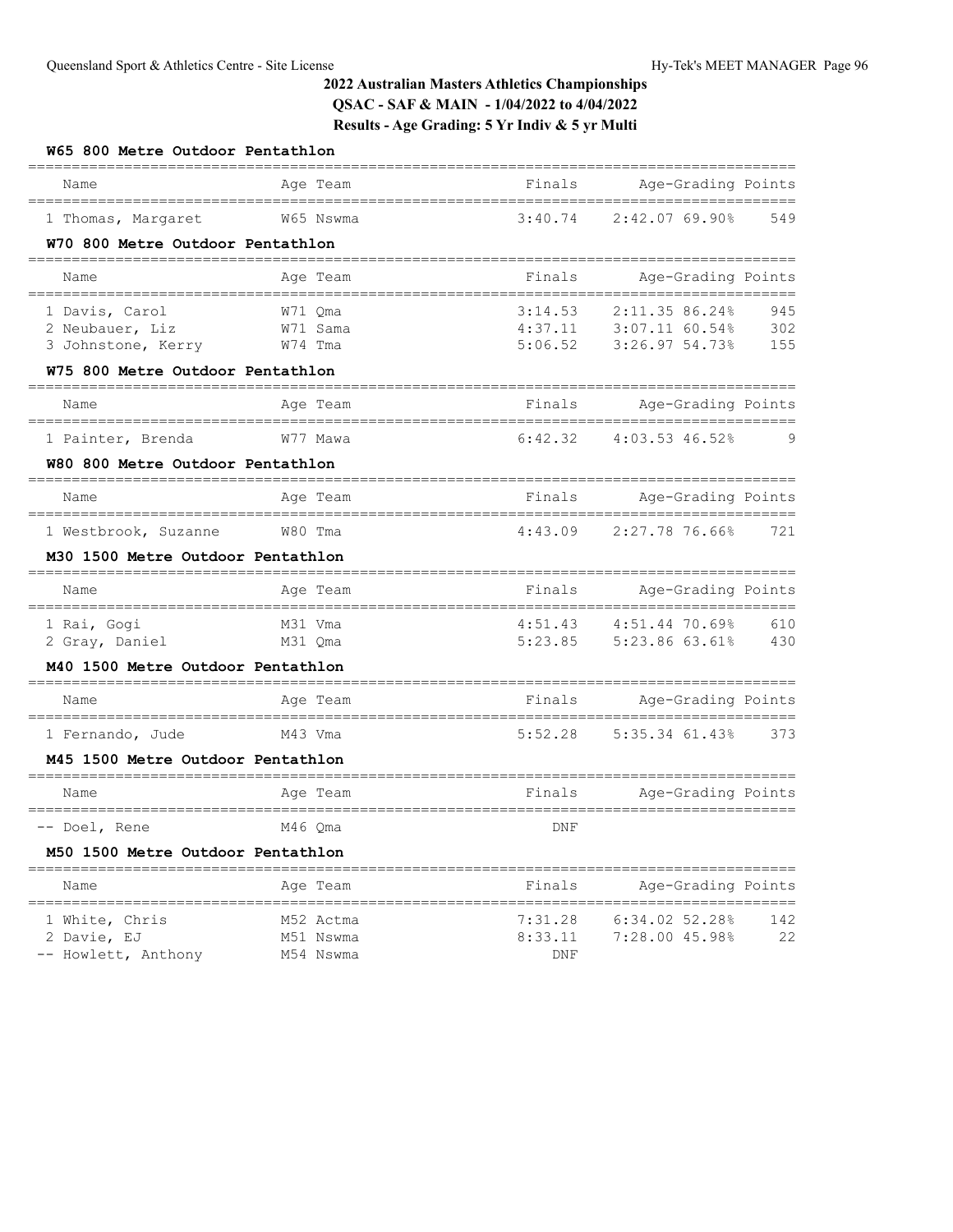### **M55 1500 Metre Outdoor Pentathlon**

| Name                 | Age Team  | Finals  | Age-Grading Points |     |
|----------------------|-----------|---------|--------------------|-----|
| 1 Lovell, Matthew    | M56 Sama  | 8:06.47 | 6:45.58 50.79%     | 109 |
| -- Idris, Tony       | M55 Nswma | DNF     |                    |     |
| -- Jankowski, George | M59 Nswma | DNF     |                    |     |

### **Outdoor Pentathlon: #5 M60 1500 Metre Outdoor Pentathlon**

| Name                 | Age Team  | Finals  | Age-Grading Points |                |
|----------------------|-----------|---------|--------------------|----------------|
|                      |           |         |                    |                |
| 1 Terranova, Nicolas | M64 Nswma | 6:10.57 | $4:54.20$ 70.02%   | 594            |
| 2 Varley, Dave       | M60 Oma   | 6:10.99 | 4:54.5369.94%      | 592            |
| 3 Murray, Peter      | M61 Nswma | 7:14.48 | 5:44.94.59.72      | 329            |
| 4 Gray, Neil         | M63 Oma   | 7:18.74 | $5:48.32$ 59.14%   | 314            |
| 5 Elliott, Craig     | M64 Oma   | 9:56.88 | 7:53.87 43.47%     | $\overline{1}$ |

#### **Outdoor Pentathlon: #5 M65 1500 Metre Outdoor Pentathlon**

| Name               |         | Age Team  | Finals  | Age-Grading Points |     |
|--------------------|---------|-----------|---------|--------------------|-----|
|                    |         |           |         |                    |     |
| 1 Clapper, Mike    |         | M69 Vma   | 6:17.32 | $4:44.09$ 72.51%   | 655 |
| 2 McConnell, David | M69 Vma |           | 7:14.86 | 5:27.4162.92       | 412 |
| 3 Kennedy, David   |         | M69 Nswma | 8:34.62 | $6:27.46$ 53.17%   | 163 |
| 4 Ellis, Daryl     |         | M67 Nswma | 9:00.55 | 6:46.9950.62       | 105 |

#### **M70 1500 Metre Outdoor Pentathlon**

| Name               | Age Team | Finals  | Age-Grading Points |     |
|--------------------|----------|---------|--------------------|-----|
| 1 Prowse, Frank    | M70 Vma  | 6:48.44 | $4:49.14$ 71.25%   | 624 |
| 2 Bodsworth, Bruce | M70 Oma  | 7:29.57 | 5:18.2664.73%      | 459 |
| 3 Membrey, Harold  | M70 Mawa | 7:50.96 | $5:33.40$ $61.79%$ | 383 |

#### **M75 1500 Metre Outdoor Pentathlon**

| Name             | Age Team | Finals   | Age-Grading Points |     |
|------------------|----------|----------|--------------------|-----|
| 1 Lacko, Dieter  | M75 Oma  | 7・27 12  | 4:53.14 70.28%     | 600 |
| 2 Kennedy, Peter | M75 Oma  | 12:15.20 | 8:02.00 42.74%     |     |

#### **M80 1500 Metre Outdoor Pentathlon**

| Name          | Age Team | Finals | Age-Grading Points |
|---------------|----------|--------|--------------------|
| -- Leong, Tom | M80 Vma  | DNF    |                    |

### **W30 Long Jump Outdoor Pentathlon**

| Name                                                          | Age Team  |  | Finals Wind Age-Grading Points      |    |
|---------------------------------------------------------------|-----------|--|-------------------------------------|----|
| 1 Patriarca, Cora<br>$4.73m (+0.0)$ $4.58m (-0.7)$ $X (-0.6)$ | W32 Nswma |  | $4.73m + 0.0$ $4.73m$ 62.90%<br>487 |    |
| 2 Smith, Helena<br>$2.71m(0.5)$ $2.78m(1.1)$ $2.90m(0.2)$     | W34 Nswma |  | 2.90m 0.2 2.90m 38.56%              | 91 |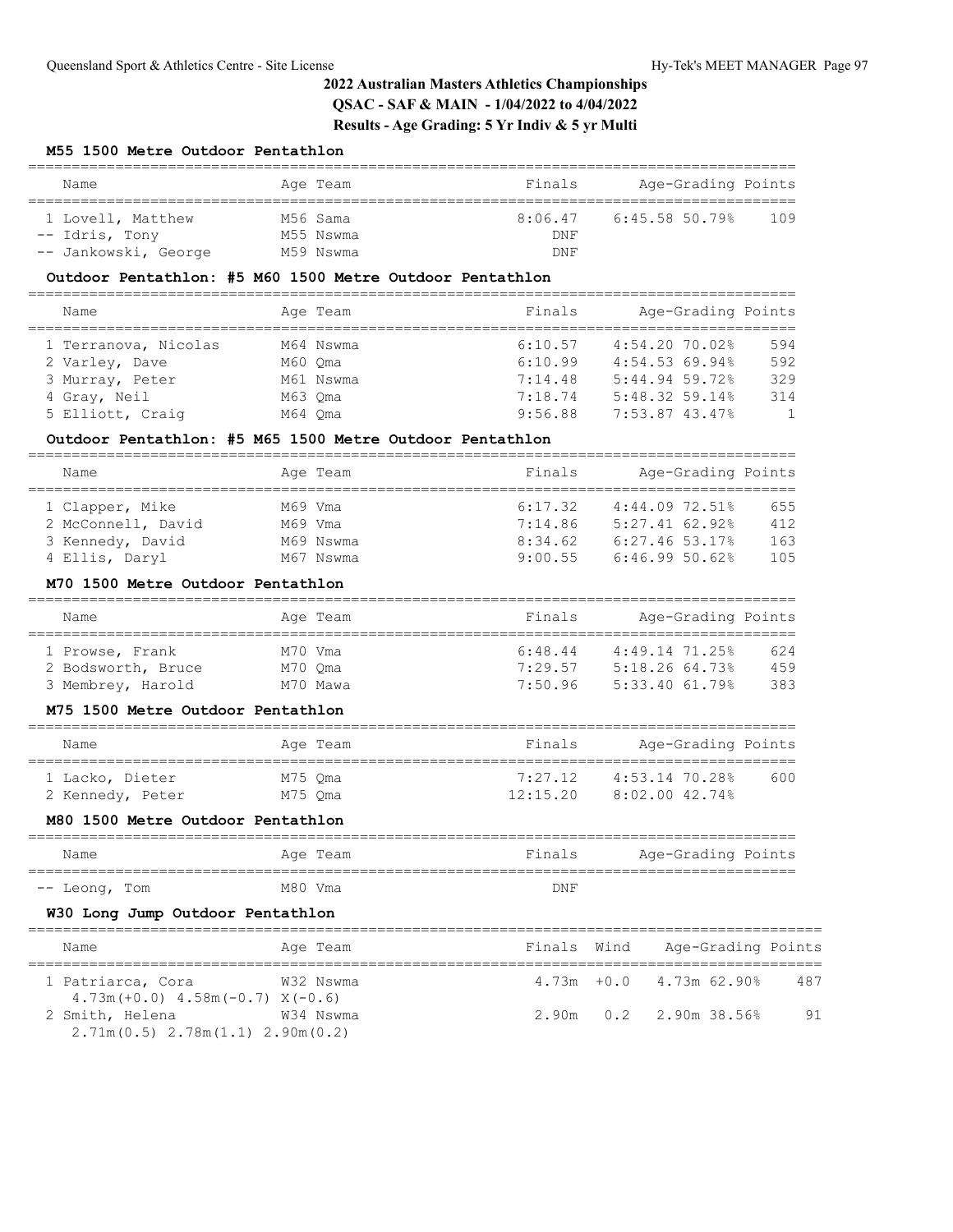#### **W35 Long Jump Outdoor Pentathlon**

| Name                                                              | Age Team  |  | Finals Wind Age-Grading Points      |  |
|-------------------------------------------------------------------|-----------|--|-------------------------------------|--|
| 1 Newington, Dash<br>$X(+0.0)$ 4.28m(1.5) 4.11m(0.7)              | W37 Oma   |  | 4.28m   1.5   4.49m   59.78%<br>426 |  |
| 2 Smith, Madeleine<br>$3.29m (+0.0)$ $3.42m (2.2)$ $3.52m (+0.0)$ | W38 Nswma |  | 239<br>$3.52m + 0.0$ 3.69m 49.16%   |  |

### **W40 Long Jump Outdoor Pentathlon**

| Name                                                           | Age Team  |  | Finals Wind Age-Grading Points  |     |
|----------------------------------------------------------------|-----------|--|---------------------------------|-----|
| 1 Foster, Melissa 6743 Mawa<br>$X(1,2)$ 5.45m(0.5) 5.04m(-0.8) |           |  | $5.45m$ 0.5 6.05m 80.50%        | 865 |
| 2 Neubauer, Cassie<br>$4.31m(+0.0)$ $4.16m(1.7)$ $4.33m(1.1)$  | W43 Sama  |  | $4.33m$ $1.1$ $4.80m$ $63.96\%$ | 506 |
| 3 Anscombe, Brony<br>$3.79m(0.8)$ $3.44m(1.1)$ $3.93m(1.0)$    | W40 Oma   |  | 3.93m 1.0 4.36m 58.05%          | 393 |
| 4 Clayton, Alice<br>$3.52m (+0.0)$ $3.70m(1.3)$ $3.74m(1.5)$   | W41 Nswma |  | $3.74m$ 1.5 4.15m 55.24%        | 343 |

#### **W45 Long Jump Outdoor Pentathlon**

| Name                                                           | Age Team  | Finals Wind | Age-Grading Points       |     |
|----------------------------------------------------------------|-----------|-------------|--------------------------|-----|
| 1 Quinn, Lisa<br>$4.58m(0.7)$ $4.26m(1.0)$                     | W45 Nswma |             | $4.58m$ 0.7 5.39m 71.67% | 668 |
| 2 Davis, Jo<br>$3.87m(1.3)$ $3.92m(+0.0)$ $3.97m(0.5)$         | W45 Nswma |             | $3.97m$ 0.5 4.67m 62.13% | 472 |
| 3 Campbell, Raelene<br>$3.74m(0.1)$ $3.79m(+0.0)$ $3.86m(1.4)$ | W49 Actma |             | 3.86m 1.4 4.54m 60.41%   | 438 |

#### **W50 Long Jump Outdoor Pentathlon**

| Name                                                                   | Age Team | Finals Wind | Age-Grading Points         |     |
|------------------------------------------------------------------------|----------|-------------|----------------------------|-----|
| 1 Nelson, Lee-Anne W50 Oma<br>$3.96m (+0.0)$ 4.13m(1.2) 4.20m(0.2)     |          |             | 4.20m 0.2 5.26m 70.00%     | 631 |
| 2 McKeown, Cathy<br>$4.09m(1.1)$ $3.09m(1.2)$ $4.05m(1.2)$             | W52 Tma  | 4.09m       | $1.1$ 5.12m 68.17%         | 592 |
| 3 Ingram, Richelle M52 Actma<br>$3.51m(0.1)$ $3.16m(1.1)$ $4.05m(1.3)$ |          | 4.05m       | $1.3$ 5.07m 67.50%         | 578 |
| 4 Battersby, Bronwyn W54 Qma<br>$3.12m(2.3)$ $3.12m(1.0)$              |          | 3.12m       | $1.0$ $3.91m$ $52.00\%$    | 287 |
| 5 Coombe, Amanda M54 Nswma<br>$2.13m (+0.0) 2.12m (0.9) -$             |          |             | $2.13m + 0.0$ 2.67m 35.50% | 56  |

# **W55 Long Jump Outdoor Pentathlon**

| Name                                                                      | Age Team  | Finals Wind | Age-Grading Points         |     |
|---------------------------------------------------------------------------|-----------|-------------|----------------------------|-----|
| 1 Townsend, Vicki<br>$4.25m (+0.0)$ $4.08m (+0.0)$ $4.03m (0.2)$          | W57 Actma |             | $4.25m + 0.0$ 5.69m 75.76% | 756 |
| 2 Paterson, Tamara<br>$3.80$ m $(0.9)$ $3.95$ m $(-0.3)$ $3.90$ m $(0.9)$ | W55 Oma   |             | $3.95m -0.3$ 5.29m 70.41%  | 640 |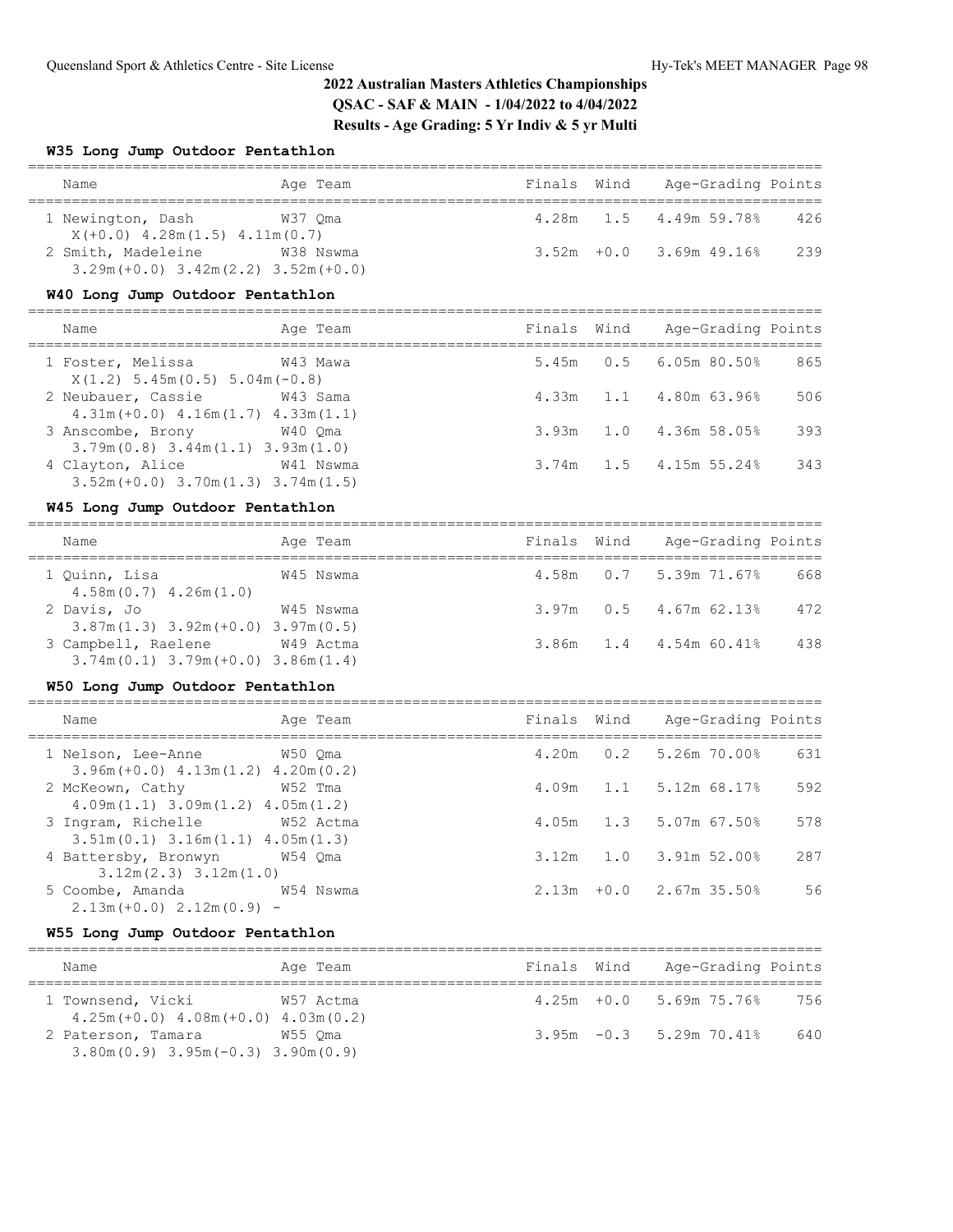| W55 Long Jump Outdoor Pentathlon                                                        |          |                                 |               |                                              |     |
|-----------------------------------------------------------------------------------------|----------|---------------------------------|---------------|----------------------------------------------|-----|
| 3 Coate, Sue                                                                            | W55 Mawa |                                 |               | 3.93m +0.0 5.26m 70.05%                      | 631 |
| $3.82m (+0.0)$ $3.66m (-2.0)$ $3.93m (+0.0)$<br>3 Koribalski, Baerbel W57 Nswma         |          | 3.93m                           |               | $0.1$ 5.26m 70.05%                           | 631 |
| $3.93m(0.1)$ $3.80m(-0.2)$ $3.83m(+0.0)$                                                |          |                                 |               |                                              |     |
| W60 Long Jump Outdoor Pentathlon                                                        |          |                                 |               |                                              |     |
| Name<br>_______________________                                                         | Age Team | Finals Wind                     |               | Age-Grading Points<br>_____________          |     |
| 1 Varley, Desley 61 Qma<br>$X(0.5)$ X 2.44m (-0.6)                                      |          |                                 |               | $2.44m - 0.6$ 3.51m $46.74%$                 | 202 |
| 2 Stallard, Trish W64 Nswma<br>$2.39m(1.1)$ $2.28m(1.5)$ $X(-0.9)$                      |          | 2.39m                           |               | $1.1$ 3.44m $45.79%$                         | 188 |
| W65 Long Jump Outdoor Pentathlon                                                        |          |                                 |               |                                              |     |
| Name                                                                                    | Age Team | Finals Wind                     |               | Age-Grading Points                           |     |
| 1 Thomas, Margaret W65 Nswma                                                            |          |                                 |               | 2.57m +0.0 3.99m 53.21% 306                  |     |
| $2.07m(1.2)$ $2.57m(+0.0)$ $2.44m(-1.1)$                                                |          |                                 |               |                                              |     |
| W70 Long Jump Outdoor Pentathlon                                                        |          |                                 |               |                                              |     |
| Name                                                                                    | Age Team | Finals Wind                     |               | Age-Grading Points                           |     |
| 1 Davis, Carol<br>$3.65m (+0.0)$ $3.36m (2.5)$ $X (0.6)$                                | W71 Oma  |                                 | $3.65m + 0.0$ | $6.18m$ $82.21\%$                            | 905 |
| 2 Johnstone, Kerry<br>$X(0.6)$ 2.81m $(+0.0)$ 2.74m $(-1.4)$                            | W74 Tma  |                                 |               | 2.81m +0.0 4.76m 63.29%                      | 495 |
| 3 Neubauer, Liz W71 Sama<br>$2.04m (+0.0) 2.30m (+0.0) 2.18m (+0.0)$                    |          |                                 |               | 2.30m +0.0 3.89m 51.80%                      | 283 |
| W75 Long Jump Outdoor Pentathlon                                                        |          |                                 |               |                                              |     |
| Name                                                                                    | Age Team | Finals Wind                     |               | ______________________<br>Age-Grading Points |     |
| 1 Painter, Brenda                                                                       | W77 Mawa |                                 |               | 2.20m 1.9 4.11m 54.73% 333                   |     |
| $1.81m(0.6)$ $2.20m(1.9)$ $2.10m(1.4)$                                                  |          |                                 |               |                                              |     |
| W80 Long Jump Outdoor Pentathlon<br>==================================                  |          | ------------------------------- |               |                                              |     |
| Name                                                                                    | Age Team |                                 |               | Finals Wind Age-Grading Points               |     |
| -- Westbrook, Suzanne<br>$X (+0.0) X (-0.3) X$                                          | W80 Tma  | FOUL                            |               |                                              |     |
| M30 Long Jump Outdoor Pentathlon                                                        |          |                                 |               |                                              |     |
| Name                                                                                    | Age Team | Finals<br>=====                 | Wind          | Age-Grading Points<br>===============        |     |
| 1 Rai, Gogi                                                                             | M31 Vma  | 6.28m                           | 0.3           | $6.28m$ $70.178$                             | 648 |
| 6.28m(0.3)<br>$6.23m(+0.0)$<br>2 Gray, Daniel<br>$4.83m(1.3)$ $4.80m(0.2)$ $4.67m(1.3)$ | M31 Qma  | 4.83m                           | 1.3           | 4.83m 53.97%                                 | 350 |
|                                                                                         |          |                                 |               |                                              |     |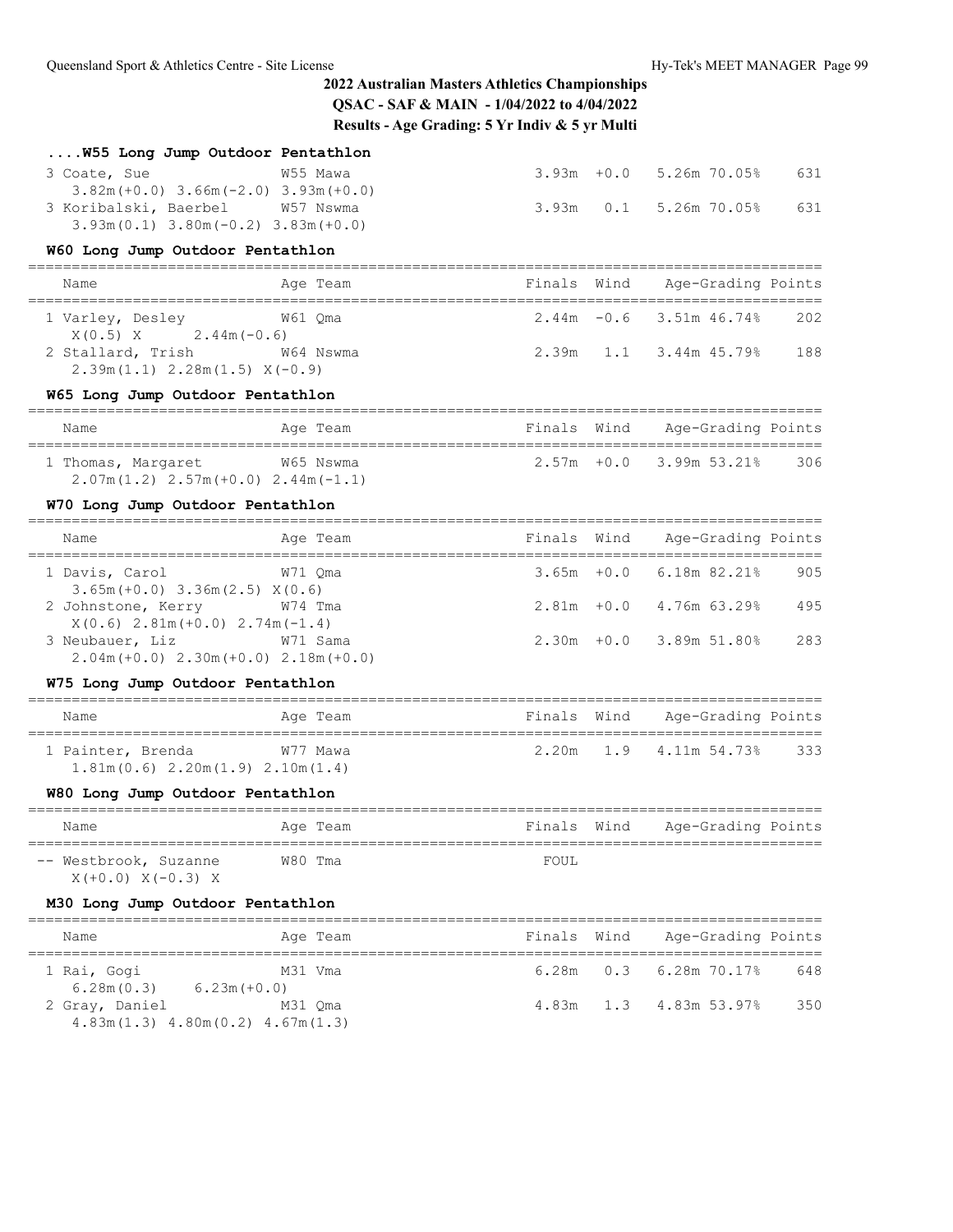#### **M40 Long Jump Outdoor Pentathlon**

| Name                                            | Age Team | Finals Wind | Age-Grading Points                |
|-------------------------------------------------|----------|-------------|-----------------------------------|
| 1 Fernando, Jude<br>$4.61m(+0.0)$ $4.83m(+0.0)$ | M43 Vma  |             | $4.83m + 0.0$ 5.26m 58.83%<br>433 |

## **M45 Long Jump Outdoor Pentathlon**

| Name                         | Age Team | Finals Wind | Age-Grading Points |     |
|------------------------------|----------|-------------|--------------------|-----|
| 1 Doel, Rene                 | M46 Oma  |             |                    | 222 |
| $3.38m (+0.0) 3.55m (1.3) -$ |          |             |                    |     |

### **M50 Long Jump Outdoor Pentathlon**

| Name                                                        | Age Team  | Finals Wind |                             | Age-Grading Points |     |
|-------------------------------------------------------------|-----------|-------------|-----------------------------|--------------------|-----|
| 1 White, Chris<br>$4.40$ m $(0.8)$ $4.96$ m $(+0.0)$ -      | M52 Actma |             | $4.96m + 0.0$ 6.09m 68.13%  |                    | 606 |
| 2 Davie, EJ<br>$2.23m(1.5)$ $2.54m(+0.0)$ -                 | M51 Nswma |             | $2.54m + 0.0$ 3.12m 34.89%  |                    | 80  |
| 3 Howlett, Anthony M54 Nswma<br>$2.00m (+0.0) 2.06m (+0.0)$ |           |             | $2.06m + 0.0$ $2.53m 28.30$ |                    | 19  |

### **M55 Long Jump Outdoor Pentathlon**

| Name                                                          | Age Team  | Finals Wind | Age-Grading Points           |     |
|---------------------------------------------------------------|-----------|-------------|------------------------------|-----|
| 1 Lovell, Matthew<br>$4.21m(1.5)$ $4.43m(+0.0)$ $4.55m(+0.0)$ | M56 Sama  |             | $4.55m + 0.0$ 5.97m 66.72%   | 580 |
| 2 Idris, Tony<br>$3.50m(1.6)$ $3.83m(2.7)$                    | M55 Nswma |             | $3.83m$ $2.7$ $5.02m$ 56.16% | 386 |
| 3 Jankowski, George<br>$2.31m (+0.0) - -$                     | M59 Nswma |             | $2.31m + 0.0$ 3.03m 33.87%   | 69  |

# **Outdoor Pentathlon: #1 M60 Long Jump Outdoor Pentathlon**

| Name                                                                     | Age Team  |       | Finals Wind Age-Grading Points |     |
|--------------------------------------------------------------------------|-----------|-------|--------------------------------|-----|
| 1 Varley, Dave<br>$4.02m(1.7)$ $3.85m(1.1)$ $4.36m(1.5)$                 | M60 Oma   |       | 4.36m 1.5 6.13m 68.55%         | 615 |
| 2 Murray, Peter<br>$2.56m (+0.0)$ 4.24m(0.1) 2.73m(2.8)                  | M61 Nswma | 4.24m | $0.1$ 5.96m 66.67%             | 578 |
| 3 Gray, Neil<br>$3.37m(0.2)$ 3.63m(0.5) 3.75m(1.4)                       | M63 Oma   |       | $3.75m$ 1.4 5.27m 58.96%       | 435 |
| 4 Terranova, Nicolas M64 Nswma<br>$2.78m(1.6)$ $2.81m(1.1)$ $3.32m(1.9)$ |           | 3.32m | $1.9$ 4.67m 52.20%             | 321 |
| 5 Elliott, Craig<br>$2.34m(1.4)$ $2.99m(0.1)$ $3.17m(1.6)$               | M64 Oma   | 3.17m | $1.6$ 4.46m 49.84%             | 283 |

# **Outdoor Pentathlon: #1 M65 Long Jump Outdoor Pentathlon**

| Name                               |            | Age Team  | Finals Wind | Age-Grading Points       |     |
|------------------------------------|------------|-----------|-------------|--------------------------|-----|
| 1 Kennedy, David<br>$4.31m (+0.0)$ | 4.36m(0.2) | M69 Nswma |             | $4.36m$ 0.2 6.62m 74.02% | 725 |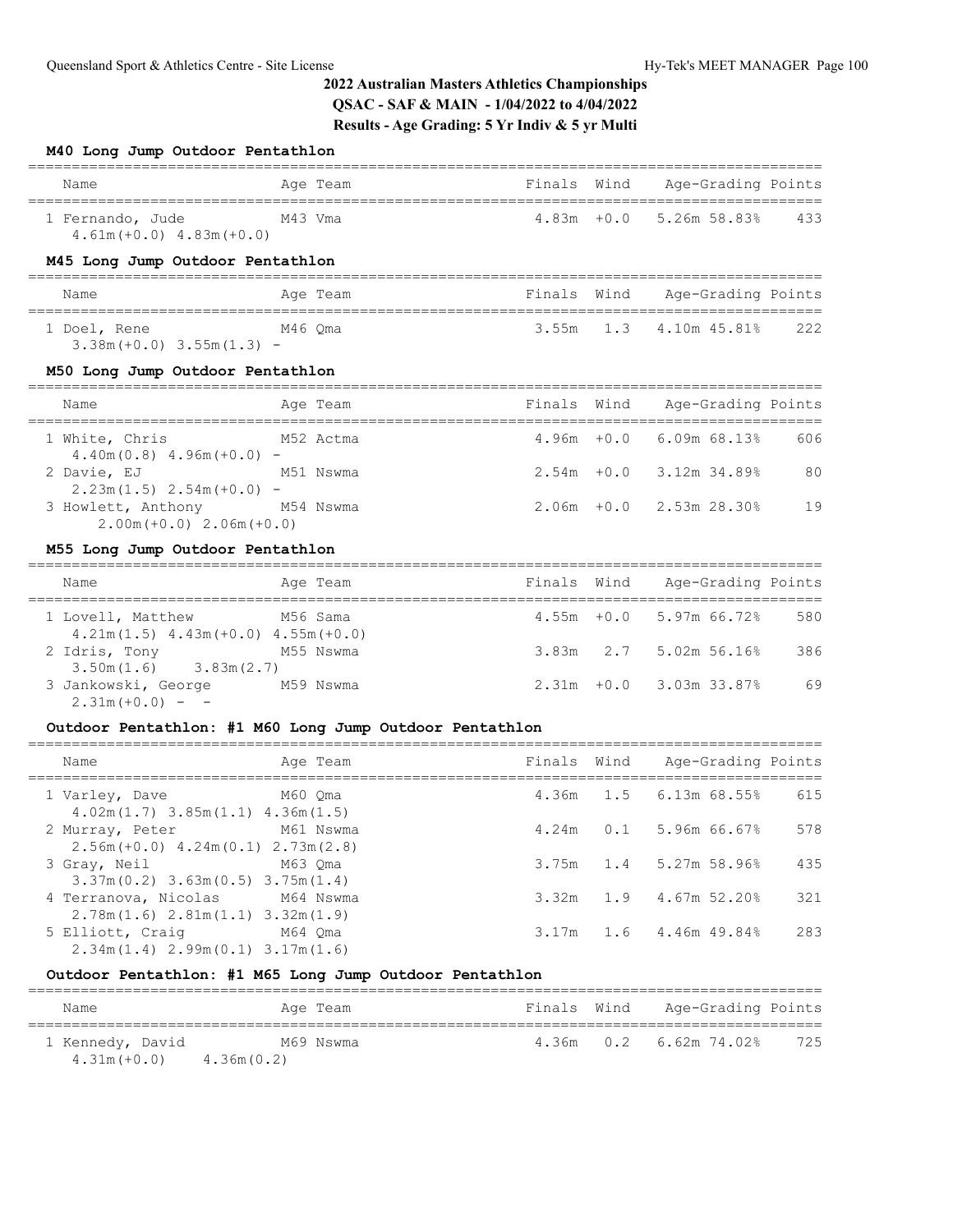**....Outdoor Pentathlon: #1 M65 Long Jump Outdoor Pentathlon**

| 2 Clapper, Mike                         | M69 Vma |  | $4.24m$ $2.2$ $6.43m$ $71.998$ | 682 |
|-----------------------------------------|---------|--|--------------------------------|-----|
| $3.75m(2.2)$ $4.24m(2.2)$               |         |  |                                |     |
| 3 Ellis, Daryl M67 Nswma                |         |  | 4.14m  1.0  6.28m  70.29%      | 648 |
| $4.13m(1.5)$ $4.08m(+0.0)$ $4.14m(1.0)$ |         |  |                                |     |
| 4 McConnell, David M69 Vma              |         |  | $3.25m$ $1.5$ $4.93m$ $55.188$ | 369 |
| $3.04m(0.7)$ $3.10m(1.2)$ $3.25m(1.5)$  |         |  |                                |     |

# **M70 Long Jump Outdoor Pentathlon**

| Name                                                              | Age Team | Finals Wind | Age-Grading Points              |     |
|-------------------------------------------------------------------|----------|-------------|---------------------------------|-----|
| 1 Bodsworth, Bruce M70 Oma<br>$2.98m(1.1)$ 3.65m(0.3) 3.64m(+0.0) |          |             | $3.65m$ $0.3$ $6.01m$ $67.22\%$ | 589 |
| 2 Prowse, Frank<br>$2.67m(1.1)$ $2.43m(+0.0)$                     | M70 Vma  |             | 2.67m 1.1 4.40m 49.17% 273      |     |
| 3 Membrey, Harold<br>$2.31m (+0.0) 2.47m (1.1)$                   | M70 Mawa |             | $2.47m$ 1.1 4.07m 45.49%        | 217 |

#### **M75 Long Jump Outdoor Pentathlon**

| Name             | Age Team                                                 | Finals Wind | Age-Grading Points              |     |
|------------------|----------------------------------------------------------|-------------|---------------------------------|-----|
| 1 Kennedy, Peter | M75 Oma<br>$3.48$ m (+0.0) $3.50$ m (1.8) $3.56$ m (1.7) |             | $3.56m$ 1.7 6.41m 71.63% 677    |     |
| 2 Lacko, Dieter  | M75 Oma<br>$2.53m(1.3)$ $2.26m(1.9)$ $2.32m(0.8)$        |             | $2.53m$ $1.3$ $4.55m$ $50.91\%$ | 299 |

### **M80 Long Jump Outdoor Pentathlon**

| Name                                 | Age Team |  | Finals Wind Age-Grading Points |    |
|--------------------------------------|----------|--|--------------------------------|----|
| 1 Leong, Tom<br>$X(+0.0)$ 1.44m(1.9) | M80 Vma  |  | $1.44m$ $1.9$ $2.86m$ $32.008$ | 50 |

### **W30 Shot Put Throws Pentathlon**

| Name                                 |         | Age Team  | Finals | Age-Grading Points |     |
|--------------------------------------|---------|-----------|--------|--------------------|-----|
| 1 Carr, Bianca<br>9.75m 9.70m 9.87m  | W31 Oma |           |        | 9.87m 9.87m 43.61% | 521 |
| 2 Smith, Helena<br>7.35m 7.27m 7.58m |         | W34 Nswma |        | 7.58m 7.58m 33.50% | 372 |

#### **W30 Shot Put Outdoor Pentathlon**

| Name                                 | Age Team  | Finals | Age-Grading Points              |
|--------------------------------------|-----------|--------|---------------------------------|
| 1 Patriarca, Cora<br>$9.40m - 9.64m$ | W32 Nswma |        | $9.64m$ $9.64m$ $42.60%$<br>506 |
| 2 Smith, Helena<br>7.46m 7.21m 7.32m | W34 Nswma |        | 7.46m 7.46m 32.97%<br>365       |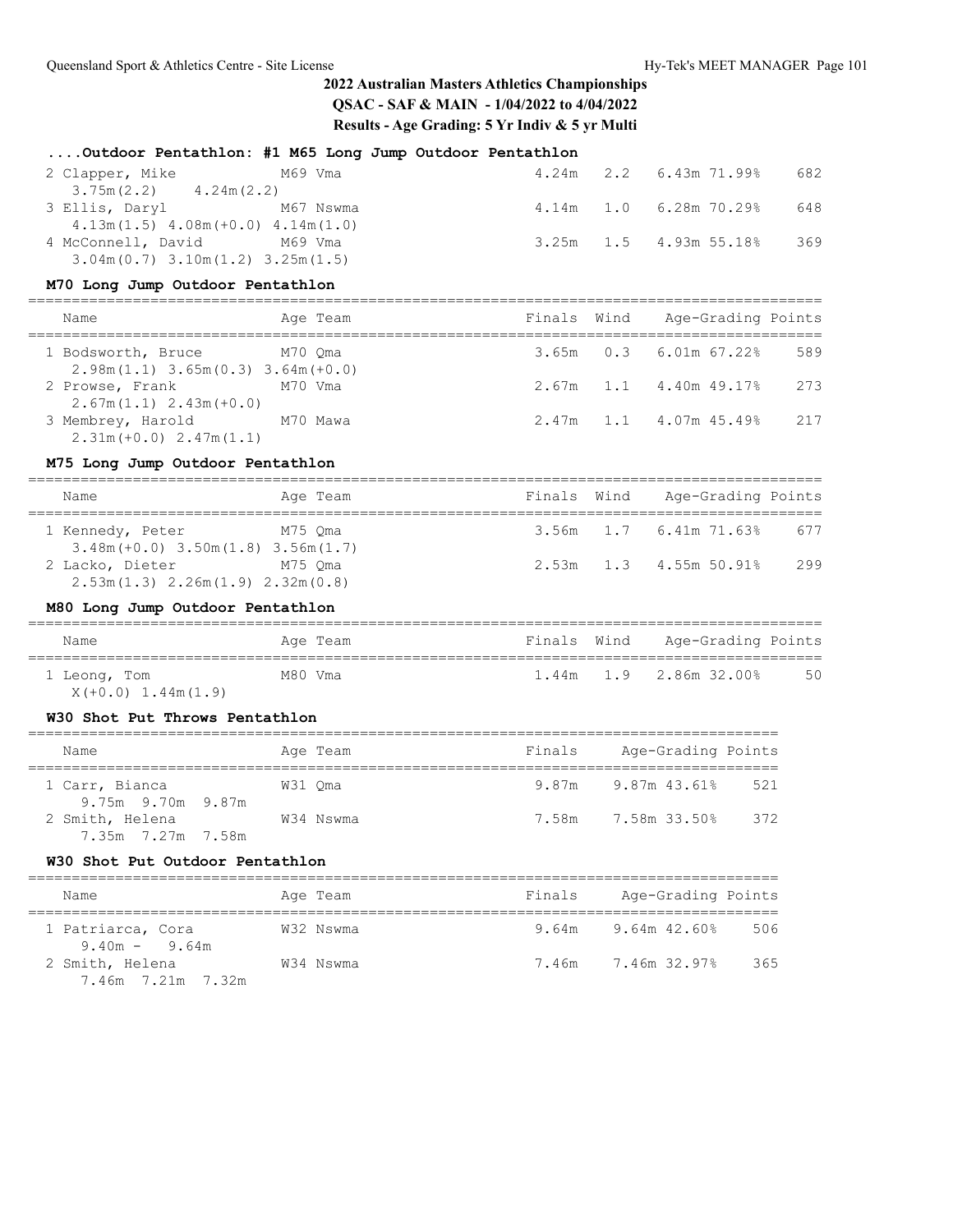## **W35 Shot Put Throws Pentathlon**

| Name                                          |         | Age Team | Finals | Age-Grading Points        |     |
|-----------------------------------------------|---------|----------|--------|---------------------------|-----|
| 1 Ramsden, Miranda<br>$9.51m$ $9.06m$ $9.32m$ | W38 Oma |          |        | $9.51m$ $9.85m$ $43.56\%$ | 520 |
| 2 Newington, Dash<br>$6.05m$ $6.43m$ $6.54m$  | W37 Oma |          |        | $6.54m$ $6.78m$ 29.96%    | 321 |
| 3 Wessling, Sara<br>4.59m  4.46m  4.98m       | W36 Oma |          | 4.98m  | 5.16m 22.81%              | 218 |

#### **W35 Shot Put Outdoor Pentathlon**

| Name                                         | Age Team  | Finals | Age-Grading Points     |     |
|----------------------------------------------|-----------|--------|------------------------|-----|
| 1 Smith, Madeleine<br>6.96m 6.85m 6.94m      | W38 Nswma |        | 6.96m 7.21m 31.88%     | 348 |
| 2 Newington, Dash<br>$6.46m$ $6.35m$ $6.03m$ | W37 Oma   |        | $6.46m$ $6.69m$ 29.59% | 315 |

### **W40 Shot Put Outdoor Pentathlon**

| Name                                         | Age Team  | Finals | Age-Grading Points |     |
|----------------------------------------------|-----------|--------|--------------------|-----|
| 1 Foster, Melissa<br>$8.04m$ $8.68m$ $8.43m$ | W43 Mawa  | 8.68m  | 9.63m 42.57%       | 505 |
| 2 Anscombe, Brony<br>5.66m 6.77m 4.93m       | W40 Oma   | 6.77m  | 7.51m 33.20%       | 368 |
| 3 Neubauer, Cassie<br>5.85m 6.32m 6.15m      | W43 Sama  | 6.32m  | 7.01m 31.00%       | 336 |
| 4 Clayton, Alice<br>$4.62m$ $4.54m$ –        | W41 Nswma | 4.62m  | $5.12m$ 22.66%     | 216 |

#### **W40 Shot Put Throws Pentathlon**

| Name                                  | Age Team  | Finals | Age-Grading Points                |
|---------------------------------------|-----------|--------|-----------------------------------|
| 1 Hunter, Kelly<br>9.70m 10.02m 9.87m | W44 Nswma |        | $10.02m$ $11.12m$ 49.14%<br>- 603 |
| 2 Hollis, Tracey<br>7.20m 7.12m 7.15m | W41 Oma   |        | 399<br>7.20m 7.99m 35.31%         |

# **W45 Shot Put Outdoor Pentathlon**

| Name                                         | Age Team  | Finals | Age-Grading Points        |     |
|----------------------------------------------|-----------|--------|---------------------------|-----|
| 1 Ouinn, Lisa<br>7.05m 7.20m 6.59m           | W45 Nswma | 7.20m  | 8.59m 37.99%              | 438 |
| 2 Davis, Jo<br>$5.83m - 6.19m$               | W45 Nswma |        | $6.19m$ $7.39m$ $32.66\%$ | 360 |
| 3 Campbell, Raelene<br>$6.01m$ 5.85m $6.18m$ | W49 Actma | 6.18m  | 7.38m 32.61%              | 359 |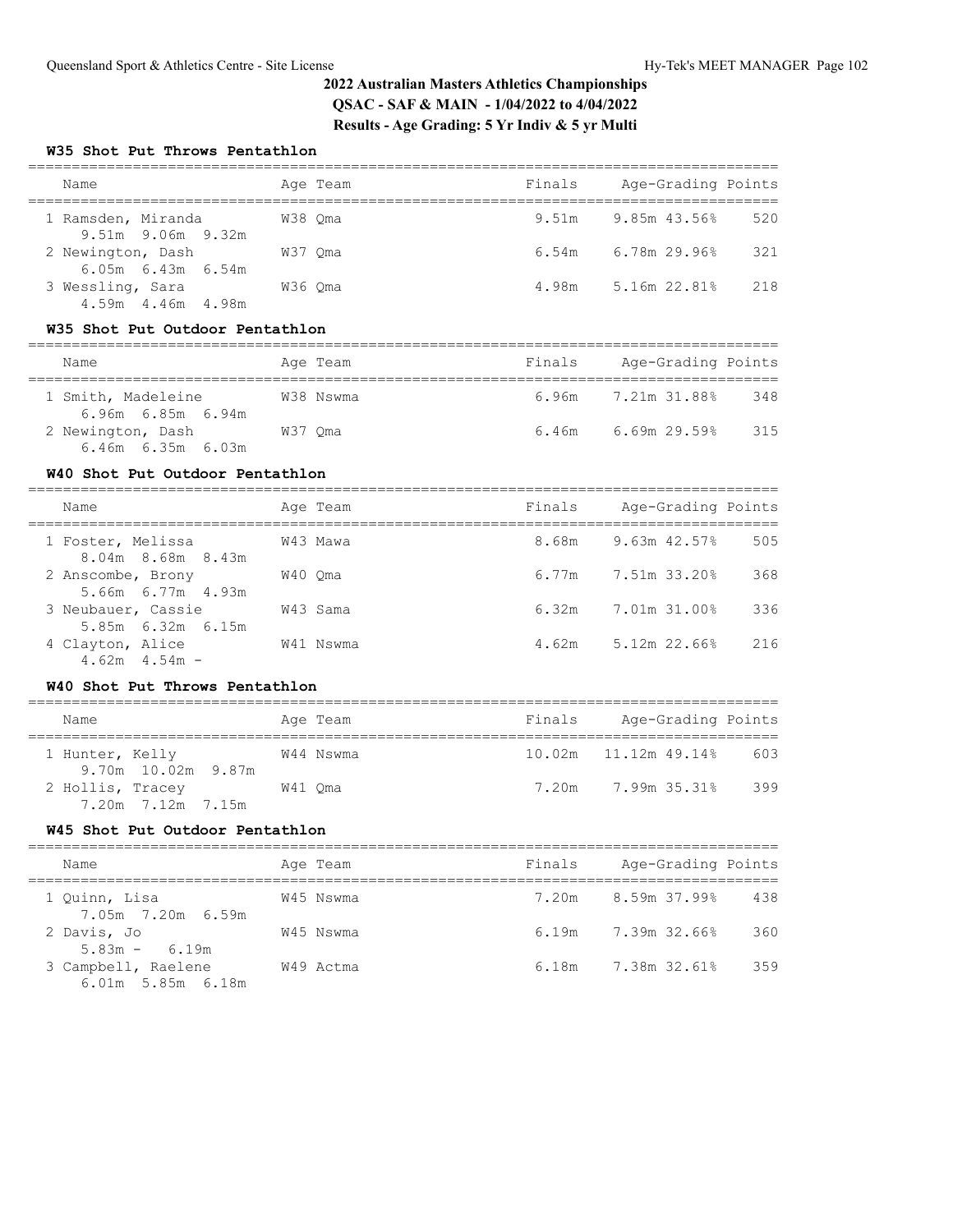## **W45 Shot Put Throws Pentathlon**

| Name                                    | Age Team  | Finals | Age-Grading Points               |
|-----------------------------------------|-----------|--------|----------------------------------|
| 1 Johansen, Niki<br>7.81m 8.10m 7.84m   | W49 Vma   |        | 8.10m 9.67m 42.74%<br>508        |
| 2 Canham, Tracy<br>6.76m 7.07m 7.22m    | W49 Tma   |        | $7.22m$ 8.62m 38.10%<br>440      |
| 3 Harris, Ingrid<br>$-5.48m$ 6.48m      | W46 Nswma |        | 382<br>$6.48m$ $7.73m$ $34.20\%$ |
| 4 Burns, Nic<br>$5.13m$ $5.34m$ $5.37m$ | W48 Tma   | 5.37m  | 297<br>6.41m 28.34%              |

### **W50 Shot Put Outdoor Pentathlon**

| Name                                           |         | Age Team  | Finals | Age-Grading Points    |     |
|------------------------------------------------|---------|-----------|--------|-----------------------|-----|
| 1 McKeown, Cathy<br>$10.23m$ $10.57m$ $10.18m$ | W52 Tma |           |        | 10.57m 13.32m 58.89%  | 749 |
| 2 Nelson, Lee-Anne<br>$9.54m$ $9.02m$ $8.72m$  |         | W50 Oma   |        | $9.54m$ 12.02m 53.15% | 662 |
| 3 Battersby, Bronwyn<br>$7.41m$ $7.13m$ –      | W54 Oma |           | 7.41m  | 9.34m 41.28%          | 486 |
| 4 Ingram, Richelle<br>$6.91m - 6.37m$          |         | W52 Actma | 6.91m  | 8.71m 38.50%          | 445 |
| 5 Coombe, Amanda<br>$6.38m$ $6.26m$ $6.45m$    |         | W54 Nswma |        | 6.45m 8.13m 35.93%    | 408 |

## **W50 Shot Put Throws Pentathlon**

| Name                                             | Age Team  | Finals Age-Grading Points |     |
|--------------------------------------------------|-----------|---------------------------|-----|
| 1 McKeown, Cathy 652 Tma<br>10.78m 11.27m 10.76m |           | 11.27m   14.20m   62.79%  | 807 |
| 2 Matters, Toni<br>8.83m 9.13m 9.58m             | W54 Vma   | 9.58m 12.07m 53.37%       | 666 |
| 3 Cimino, Maria<br>8.73m 9.48m 9.35m             | W50 Nswma | 9.48m 11.95m 52.81%       | 658 |
| 4 Mackie, Althea<br>8.48m 9.44m 9.18m            | W51 Oma   | 9.44m 11.90m 52.59%       | 654 |
| 5 Gaynor, Suzie<br>$6.96m$ 7.64m $6.91m$         | W53 Actma | 7.64m 9.63m 42.56%        | 505 |
| 6 Manson, Andrea<br>$5.21m$ $5.35m$ $5.10m$      | W54 Oma   | 5.35m 6.74m 29.81%        | 318 |

### **W55 Shot Put Outdoor Pentathlon**

| Name                                       | Age Team  | Finals | Age-Grading Points            |
|--------------------------------------------|-----------|--------|-------------------------------|
| 1 Townsend, Vicki<br>8.55m 9.92m 10.37m    | W57 Actma |        | 808<br>10.37m  14.21m  62.81% |
| 2 Coate, Sue<br>9.15m 8.84m 9.81m          | W55 Mawa  |        | $9.81m$ 13.44m 59.42%<br>757  |
| 3 Koribalski, Baerbel<br>7.59m 7.55m 8.08m | W57 Nswma |        | 8.08m 11.07m 48.94%<br>600    |
| 4 Paterson, Tamara<br>$6.63m$ $6.67m$ -    | W55 Oma   | 6.67m  | 9.14m 40.40%<br>473           |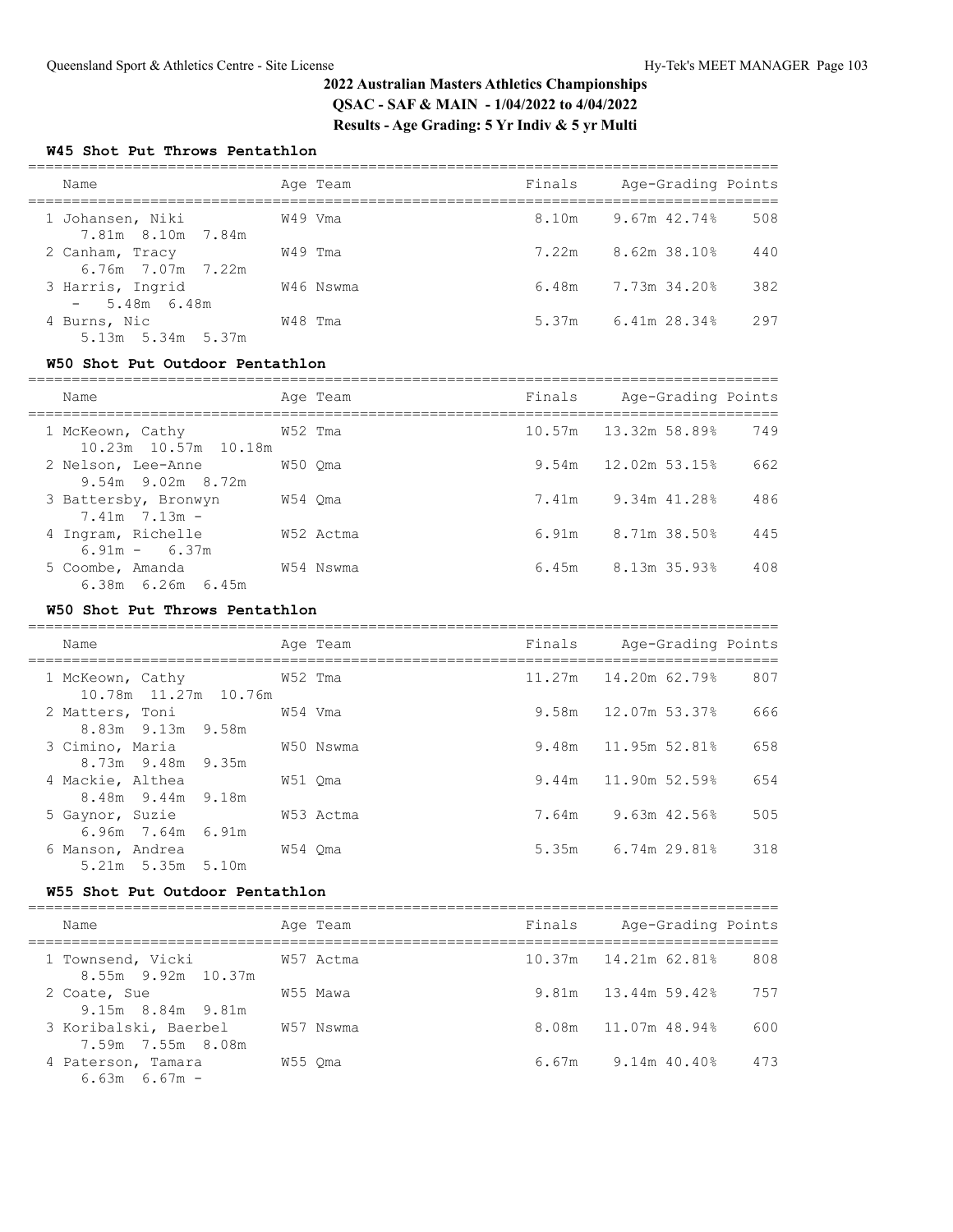## **W55 Shot Put Throws Pentathlon**

| Name                                                  |         | Age Team  | Finals Age-Grading Points   |     |
|-------------------------------------------------------|---------|-----------|-----------------------------|-----|
| 1 Watts, Gabriele 6756 Nswma<br>11.46m 11.61m 11.39m  |         |           |                             | 922 |
| 2 Jefferies, Ann M59 Sama<br>$9.91m$ $9.67m$ $10.51m$ |         |           | $10.51m$ $14.40m$ $63.66\%$ | 821 |
| 3 Townsend, Vicki W57 Actma<br>9.90m 10.26m 9.83m     |         |           | 10.26m 14.06m 62.14%        | 798 |
| 4 Duncan, Lesley 678 Qma<br>7.68m 7.86m 8.39m         |         |           | $8.39m$ 11.49m 50.82%       | 627 |
| 5 Hardy, Jayne<br>$8.19m - 8.32m$                     |         | W59 Actma | 8.32m 11.40m 50.39%         | 621 |
| 6 Lamb, Heather<br>$6.45m$ $6.49m$ $6.66m$            | W58 Vma |           | $6.66m$ $9.12m$ $40.34\%$   | 472 |
| 7 Durston, Bev<br>5.47m 5.56m 5.66m                   |         | W58 Nswma | 5.66m 7.75m 34.28%          | 383 |

### **W60 Shot Put Outdoor Pentathlon**

| Name                                   | Age Team  | Finals | Age-Grading Points              |
|----------------------------------------|-----------|--------|---------------------------------|
| 1 Varley, Desley<br>$5.99m$ $5.78m$ -  | W61 Oma   |        | $5.99m$ $8.99m$ $39.75%$<br>464 |
| 2 Stallard, Trish<br>5.39m 5.32m 5.28m | W64 Nswma |        | 5.39m 8.09m 35.77%<br>405       |

# **W60 Shot Put Throws Pentathlon**

| Name                                           | Age Team  | Finals | Age-Grading Points    |     |
|------------------------------------------------|-----------|--------|-----------------------|-----|
| 1 Cox, Pauline<br>9.19m 9.06m 8.86m            | W61 Nswma |        | 9.19m 13.79m 60.98%   | 780 |
| 2 Messerle, Narelle<br>$8.67m$ $8.37m$ $8.13m$ | W63 Vma   |        | 8.67m 13.01m 57.53%   | 728 |
| 3 Shaw, Christine<br>8.38m 8.45m 8.11m         | W62 Nswma |        | 8.45m 12.68m 56.07%   | 706 |
| 4 Gibbins, Sharon<br>$6.97m$ 5.71m $6.88m$     | W63 Actma |        | $6.97m$ 10.46m 46.25% | 560 |
| 5 Varley, Desley<br>$5.39m$ $5.62m$ $5.64m$    | W61 Oma   |        | 5.64m 8.46m 37.43%    | 429 |

#### **W65 Shot Put Outdoor Pentathlon**

| Name                                        | Age Team  | Finals | Age-Grading Points |     |
|---------------------------------------------|-----------|--------|--------------------|-----|
| 1 Thomas, Margaret<br>$5.13m$ 4.94m $5.04m$ | W65 Nswma | 5.13m  | 8.51m 37.64%       | 432 |

# **W65 Shot Put Throws Pentathlon**

| Name                                | Age Team | Finals | Age-Grading Points  |       |
|-------------------------------------|----------|--------|---------------------|-------|
| 1 Kirby, Karen<br>7.75m 7.89m 7.83m | W66 Vma  |        | 7.89m 13.09m 57.89% | - 733 |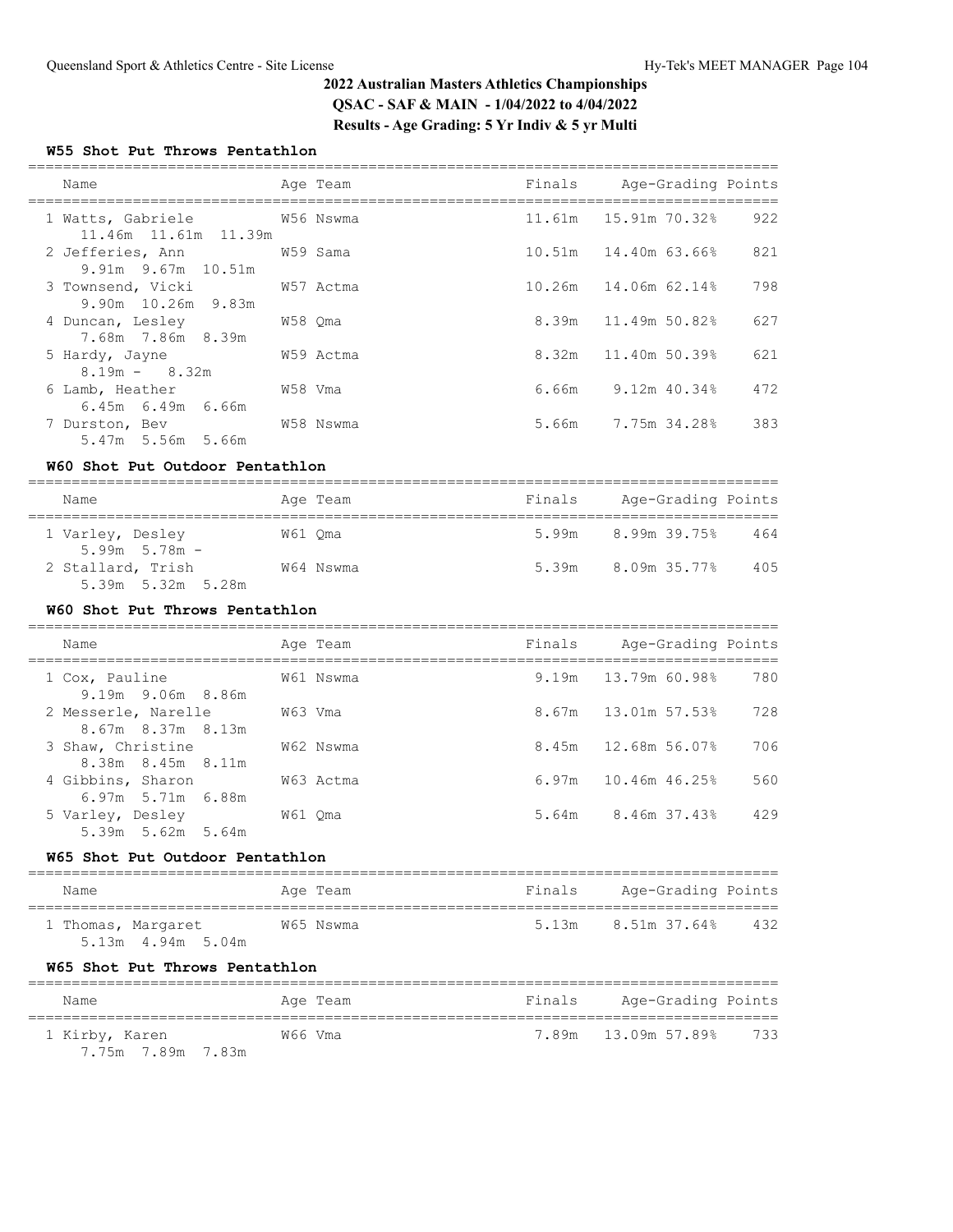| W65 Shot Put Throws Pentathlon                                     |         |           |        |                           |     |
|--------------------------------------------------------------------|---------|-----------|--------|---------------------------|-----|
| 2 Taylor, Jill<br>7.46m X 7.48m                                    |         | W66 Nswma |        | 7.48m 12.41m 54.88%       | 688 |
| 3 Quinn, Denise M65 Qma<br>6.78m 6.53m 6.00m                       |         |           |        | $6.78m$ 11.25 $m$ 49.74%  | 612 |
| W70 Shot Put Outdoor Pentathlon                                    |         |           |        |                           |     |
| Name                                                               |         | Age Team  |        | Finals Age-Grading Points |     |
| 1 Davis, Carol<br>$6.24m$ 5.68m $6.06m$                            | W71 Oma |           | 6.24m  | 11.58m 51.19%             | 633 |
| 2 Johnstone, Kerry W74 Tma<br>5.05m 4.84m 4.48m                    |         |           |        | 5.05m 9.37m 41.43%        | 488 |
| 3 Neubauer, Liz W71 Sama<br>4.37m 4.66m 4.67m                      |         |           |        | 4.67m 8.66m 38.31%        | 442 |
| W70 Shot Put Throws Pentathlon                                     |         |           |        |                           |     |
| Name                                                               |         | Age Team  |        | Finals Age-Grading Points |     |
| 1 van Bockel, Adriana<br>5.01m 5.26m 5.15m                         |         | W70 Nswma |        | 5.26m 9.76m 43.15%        | 514 |
| 2 Neubauer, Liz W71 Sama<br>4.30m  4.76m  X                        |         |           |        | 4.76m 8.83m 39.05% 453    |     |
|                                                                    |         |           |        |                           |     |
| W75 Shot Put Throws Pentathlon                                     |         |           |        |                           |     |
| Name                                                               |         | Age Team  | Finals | Age-Grading Points        |     |
| 1 Thomas, Mary                                                     |         | W77 Nswma |        | 7.84m 14.36m 63.48%       | 818 |
| 7.35m 7.51m 7.84m<br>W76 Mawa<br>2 Hamilton, Bev                   |         |           |        |                           | 756 |
| 7.07m X 7.33m<br>3 Birtwell, Lorraine W79 Qma<br>5.86m 5.12m 5.17m |         |           | 5.86m  | 10.73m 47.45%             | 577 |
| W75 Shot Put Outdoor Pentathlon                                    |         |           |        |                           |     |
| Name                                                               |         | Age Team  | Finals | Age-Grading Points        |     |
| 1 Painter, Brenda<br>$5.25m$ 4.30m -                               |         | W77 Mawa  | 5.25m  | $9.62m$ $42.51\%$         | 505 |
| W80 Shot Put Throws Pentathlon                                     |         |           |        |                           |     |
| Name                                                               |         | Age Team  | Finals | Age-Grading Points        |     |
| 1 Banens, Jan<br>5.88m 6.08m 6.18m                                 |         | W80 Actma |        | $6.18m$ $12.81m$ 56.65%   | 715 |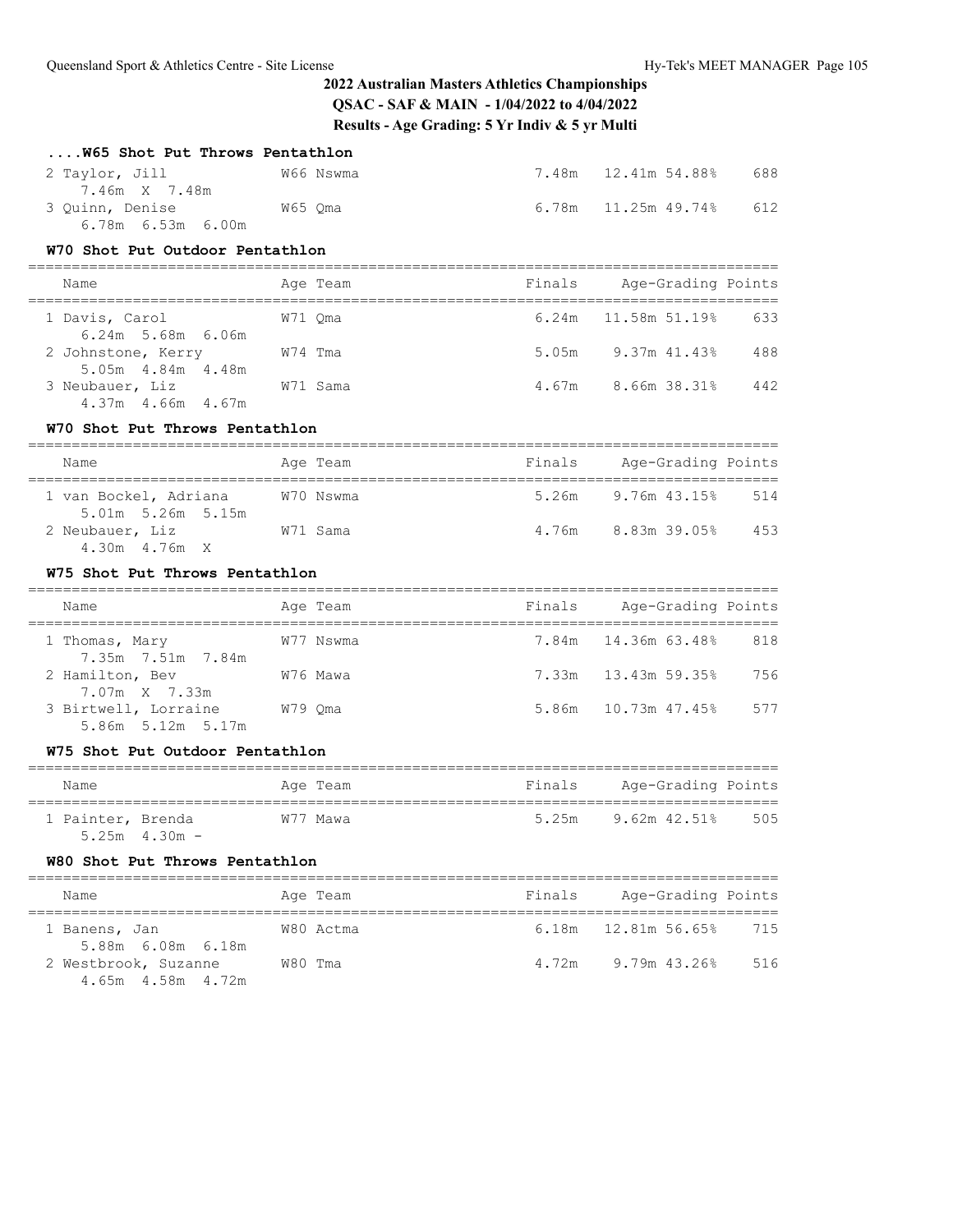#### **W80 Shot Put Outdoor Pentathlon**

| Name                                      | Age Team | Finals | Age-Grading Points  |  |  |
|-------------------------------------------|----------|--------|---------------------|--|--|
| 1 Westbrook, Suzanne<br>$4.44m$ $3.58m$ – | W80 Tma  | 4.44m  | 9.20m 40.70%<br>477 |  |  |

# **M40 Shot Put Throws Pentathlon**

| Name                                            | Age Team  | Finals | Age-Grading Points                 |
|-------------------------------------------------|-----------|--------|------------------------------------|
| 1 Norwood, Darrin                               | M42 Oma   |        | 12.65m 14.08m 60.93% 733           |
| 12.65m 12.46m 12.23m<br>2 Hill, Tristan M41 Oma |           |        | $11.11m$ $12.37m$ $53.52\%$<br>629 |
| 10.83m 10.51m 11.11m<br>3 Petzer, Johannes      | M44 Nswma |        | 10.04m   11.18m   48.36%<br>557    |
| $10.04m$ 9.48m 9.13m                            |           |        |                                    |

#### **M45 Shot Put Throws Pentathlon**

| Name                                                                         |         | Age Team | Finals | Age-Grading Points      |     |
|------------------------------------------------------------------------------|---------|----------|--------|-------------------------|-----|
| M48 Mawa<br>1 Fettus, John<br>11.30m 11.70m 11.14m                           |         |          |        | 11.70m 14.06m 60.84%    | 732 |
| 2 Van Baalen, Simon M48 Vma<br>10.62m 10.21m 10.58m                          |         |          |        | 10.62m 12.76m 55.23%    | 653 |
| 3 Doel, Rene                                                                 | M46 Oma |          |        | 10.35m 12.44m 53.82%    | 633 |
| 9.24m 10.35m 10.03m<br>4 Clifford, Morgan M45 Nswma                          |         |          |        | 9.79m 11.77m 50.91%     | 592 |
| 9.03m 9.15m 9.79m<br>5 Hutchison, Shane M49 Actma<br>$6.00m$ $6.34m$ $6.12m$ |         |          |        | $6.34m$ 7.62m $32.97\%$ | 344 |

#### **M50 Shot Put Throws Pentathlon**

| Name                                      |  | Age Team  | Finals | Age-Grading Points       |     |
|-------------------------------------------|--|-----------|--------|--------------------------|-----|
| 1 White, Chris                            |  | M52 Actma |        | 12.61m  14.78m  63.91%   | 776 |
| 12.61m 12.24m 11.75m<br>2 Harris, Richard |  | M51 Oma   |        | 11.00m   12.89m   55.75% | 661 |
| 10.76m 11.00m 10.44m<br>3 Keen, Adrian    |  | M51 Oma   |        | 10.90m   12.77m   55.25% | 653 |
| 10.60m 10.68m 10.90m<br>4 Davie, EJ       |  | M51 Nswma |        | 4.90m 5.74m 24.84%       | 234 |
| $490m - -$                                |  |           |        |                          |     |

## **M55 Shot Put Throws Pentathlon**

| Name                                                 | Age Team  | Finals | Age-Grading Points              |
|------------------------------------------------------|-----------|--------|---------------------------------|
| 1 Liggins, Stephen M56 Nswma<br>11.36m 11.26m 11.41m |           |        | $11.41m$ $14.49m$ 62.69%<br>758 |
| 2 Spedding, Patrick<br>9.48m 9.49m 8.80m             | M56 Nswma |        | 9.49m 12.05m 52.14%<br>609      |
| 3 Lowrey, Tim<br>8.61m 8.63m 8.82m                   | M55 Oma   |        | 8.82m 11.20m 48.46%<br>558      |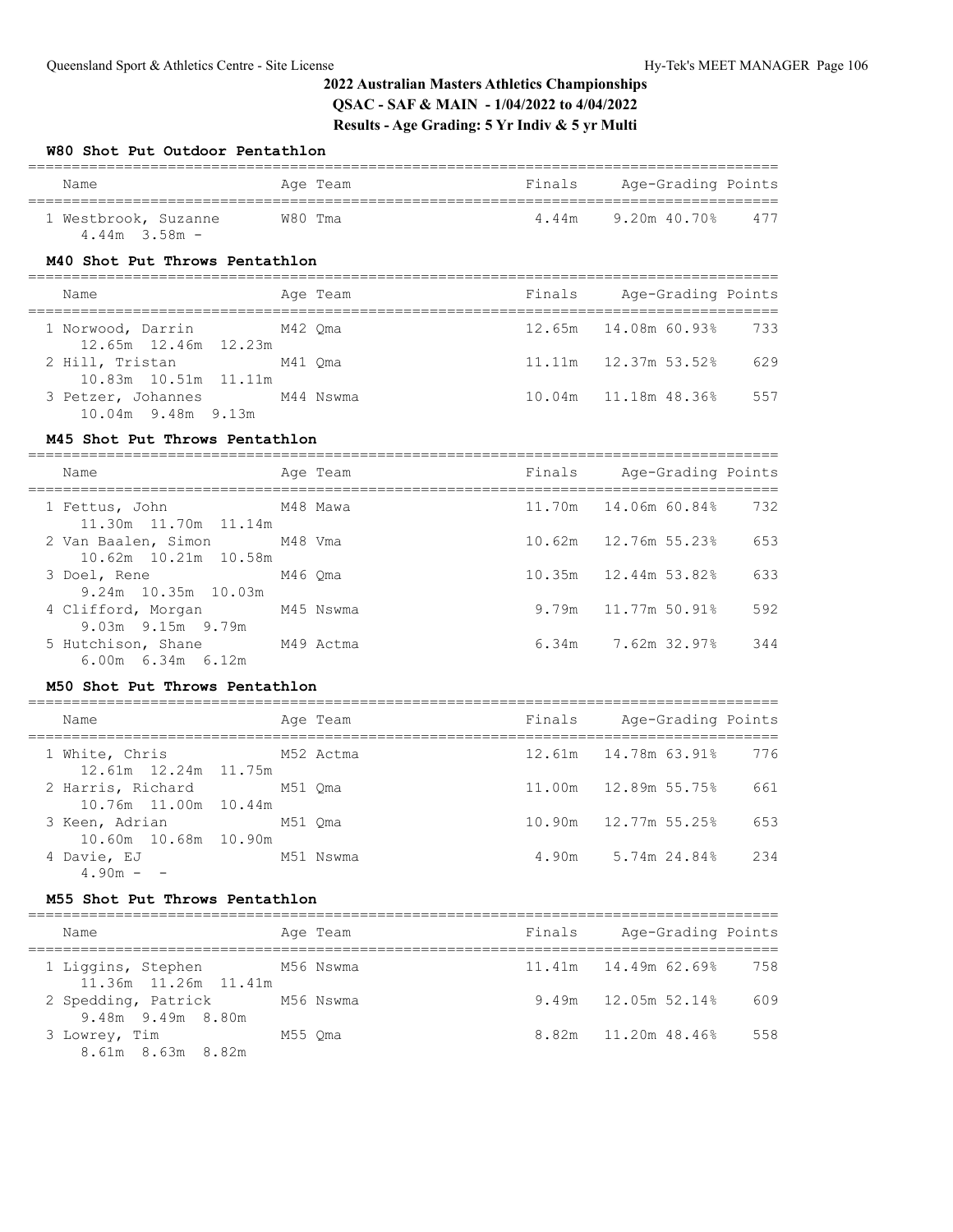### **....M55 Shot Put Throws Pentathlon**

| 4 Lovell, Matthew<br>8.79m 8.48m 8.45m | M56 Sama | 8.79m 11.16m 48.30% | 556 |
|----------------------------------------|----------|---------------------|-----|
| 5 Monk, Brad                           | M58 Oma  | 8.41m 10.68m 46.21% | 527 |
| $8.26m$ $8.41m -$                      |          |                     |     |

#### **M60 Shot Put Throws Pentathlon**

| Name                                   |         | Age Team  | Finals | Age-Grading Points        |     |
|----------------------------------------|---------|-----------|--------|---------------------------|-----|
| 1 Dawe, Mick<br>10.52m 10.50m 10.93m   | M60 Oma |           |        | $10.93m$ $13.64m$ 59.02%  | 706 |
| 2 Murray, Peter<br>10.14m 9.93m 10.53m |         | M61 Nswma |        | 10.53m 13.14m 56.86%      | 676 |
| 3 Clark, Robert<br>7.63m 8.49m 8.49m   |         | M60 Nswma |        | 8.49m 10.59m 45.84%       | 521 |
| 4 Davis, Kevin<br>7.83m X 7.49m        | M62 Oma |           |        | 7.83m 9.77m 42.28%        | 472 |
| 5 Lock, Phil<br>$6.48m$ $6.43m$ X      | M64 Oma |           |        | $6.48m$ $8.08m$ $34.99\%$ | 371 |

#### **M65 Shot Put Throws Pentathlon**

| Name                                                         |         | Age Team | Finals | Age-Grading Points       |     |
|--------------------------------------------------------------|---------|----------|--------|--------------------------|-----|
| 1 Peska, Stan<br>10.88m 11.38m 10.73m                        | M65 Vma |          |        | 11.38m 15.48m 66.98%     | 819 |
| 2 Murray, Gavin M68 Nswma<br>10.70m 10.92m 10.73m            |         |          |        | $10.92m$ 14.85m 64.27%   | 780 |
| 3 Gravestock, Tom M67 Mawa<br>8.49m 9.87m 10.09m             |         |          |        | 10.09m   13.72m   59.39% | 711 |
| 4 Hanbury-Brown, Robert M65 Nswma<br>$9.08m$ $9.47m$ $9.49m$ |         |          |        | $9.49m$ 12.91m 55.86%    | 662 |

### **M70 Shot Put Throws Pentathlon**

| Name                                   | Age Team  | Finals | Age-Grading Points        |     |
|----------------------------------------|-----------|--------|---------------------------|-----|
| 1 Igel, Ossi<br>$10.79m - 11.10m$      | M71 Mawa  |        | 11.10m  14.21m  61.50%    | 741 |
| 2 Banens, Bob<br>$9.02m$ $9.34m$ –     | M73 Actma |        | 9.34m 11.96m 51.75%       | 604 |
| 3 Haqqith, David<br>7.90m 8.41m 8.17m  | M70 Oma   |        | $8.41m$ 10.76m 46.59%     | 531 |
| 4 Membrey, Harold<br>$6.56m$ $6.71m$ - | M70 Mawa  |        | $6.71m$ $8.59m$ $37.17\%$ | 401 |

#### **M75 Shot Put Throws Pentathlon**

| Name                              | Age Team  | Finals | Age-Grading Points  |     |  |  |
|-----------------------------------|-----------|--------|---------------------|-----|--|--|
| 1 Quinn, Don<br>7.86m 8.34m 7.89m | M77 Oma   |        | 8.34m 11.67m 50.48% | 586 |  |  |
| 2 Green, Ray<br>7.45m 7.85m 7.13m | M77 Actma |        | 7.85m 10.98m 47.52% | 545 |  |  |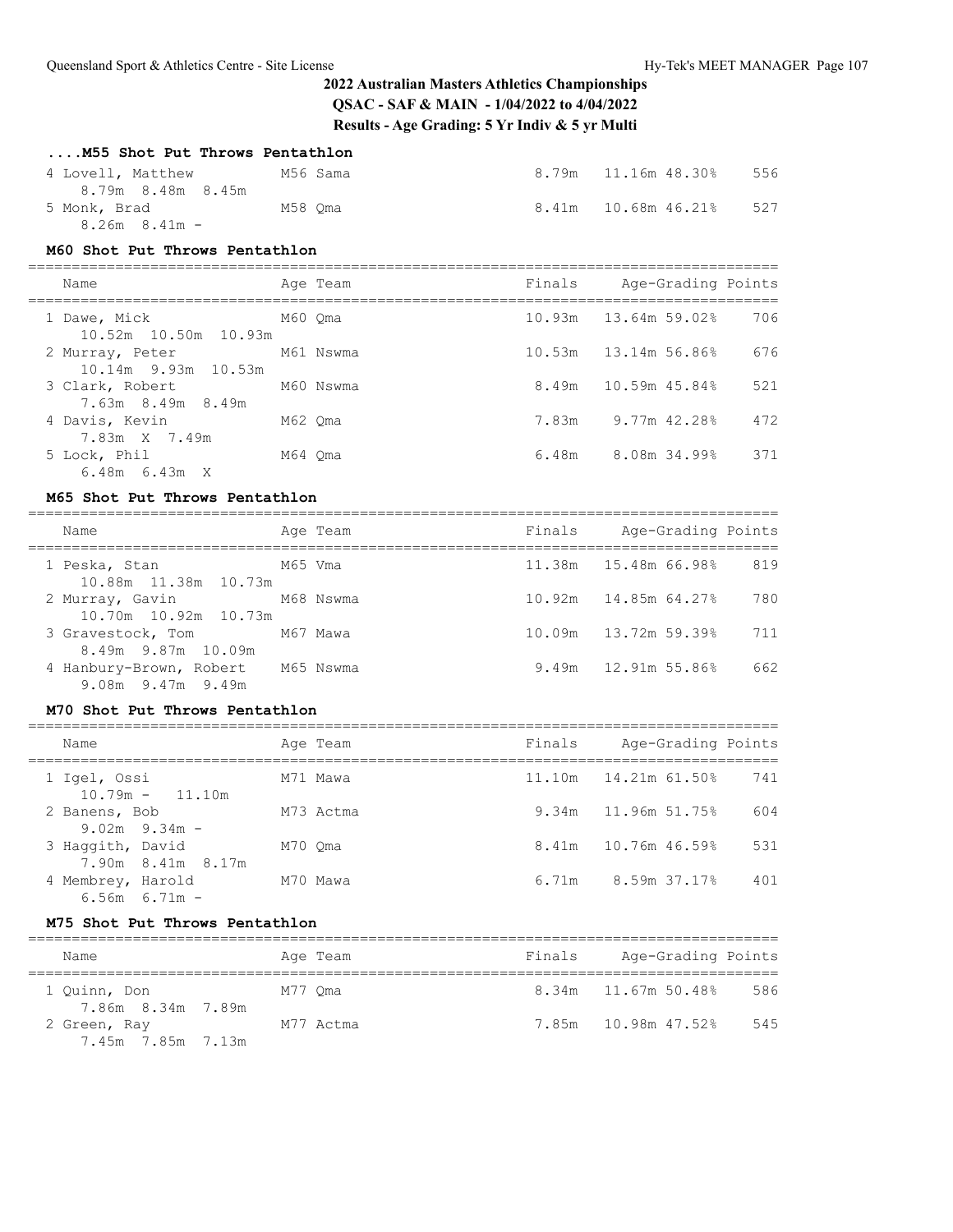| M75 Shot Put Throws Pentathlon                                       |         |           |        |                                            |     |
|----------------------------------------------------------------------|---------|-----------|--------|--------------------------------------------|-----|
| 3 Tonelli, Didimo                                                    |         | M78 Vma   |        |                                            | 538 |
| 7.77m 7.44m 7.65m<br>4 Davies, Brian<br>$6.83m$ $6.55m$ $5.93m$      | M75 Qma |           |        | $6.83m$ 9.55m $41.34\%$                    | 459 |
| M80 Shot Put Throws Pentathlon                                       |         |           |        |                                            |     |
| Name                                                                 |         | Age Team  | Finals | Age-Grading Points                         |     |
| 1 Quarterman, Guy                                                    |         | M80 Qma   | 9.38m  | 14.11m 61.07%                              | 735 |
| 9.38m 9.09m 9.03m<br>2 Kennedy, Ian<br>7.23m 7.55m 7.07m             | M82 Oma |           | 7.55m  | 11.36m 49.15%                              | 568 |
| 3 Sowerby, Brett M82 Nswma<br>$6.61m$ $6.96m$ $7.09m$                |         |           | 7.09m  | 10.67m 46.16%                              | 526 |
| M85 Shot Put Throws Pentathlon                                       |         |           |        |                                            |     |
| Name                                                                 |         | Age Team  | Finals | Age-Grading Points                         |     |
| 1 Hancock, Tom<br>$8.29m$ 7.89m -                                    | M85 Vma |           | 8.29m  | ---------------------<br>13.98m 60.47% 727 |     |
| W30 Discus Throw Throws Pentathlon                                   |         |           |        |                                            |     |
| Name                                                                 |         | Age Team  |        | Finals Age-Grading Points                  |     |
| 1 Carr, Bianca                                                       |         | W31 Qma   | 30.93m | 30.93m 40.27%                              | 480 |
| 30.93m 29.66m 29.09m<br>2 Smith, Helena M34 Nswma<br>19.51m 20.35m X |         |           |        | 20.35m 20.35m 26.50% 284                   |     |
| W35 Discus Throw Throws Pentathlon                                   |         |           |        |                                            |     |
| Name                                                                 |         | Age Team  |        | Finals Age-Grading Points                  |     |
| 1 Ramsden, Miranda                                                   |         | W38 Qma   |        | 22.71m 23.54m 30.66%                       | 342 |
| 21.44m 22.71m 20.42m<br>2 Newington, Dash<br>17.69m 20.80m 21.98m    |         | W37 Qma   |        | 21.98m 22.78m 29.67%                       | 328 |
| 3 Wessling, Sara<br>w36 Oma<br>19.00m  19.26m  18.94m                |         |           |        | 19.26m  19.96m  26.00%                     | 277 |
| W40 Discus Throw Throws Pentathlon                                   |         |           |        |                                            |     |
| Name                                                                 |         | Age Team  | Finals | Age-Grading Points                         |     |
| 1 Hunter, Kelly<br>$39.67m - 40.12m$                                 |         | W44 Nswma | 40.12m | 44.73m 58.25%                              | 747 |
| 2 Hollis, Tracey                                                     |         | W41 Qma   | 20.72m | 23.10m 30.08%                              | 334 |

17.97m 18.65m 20.72m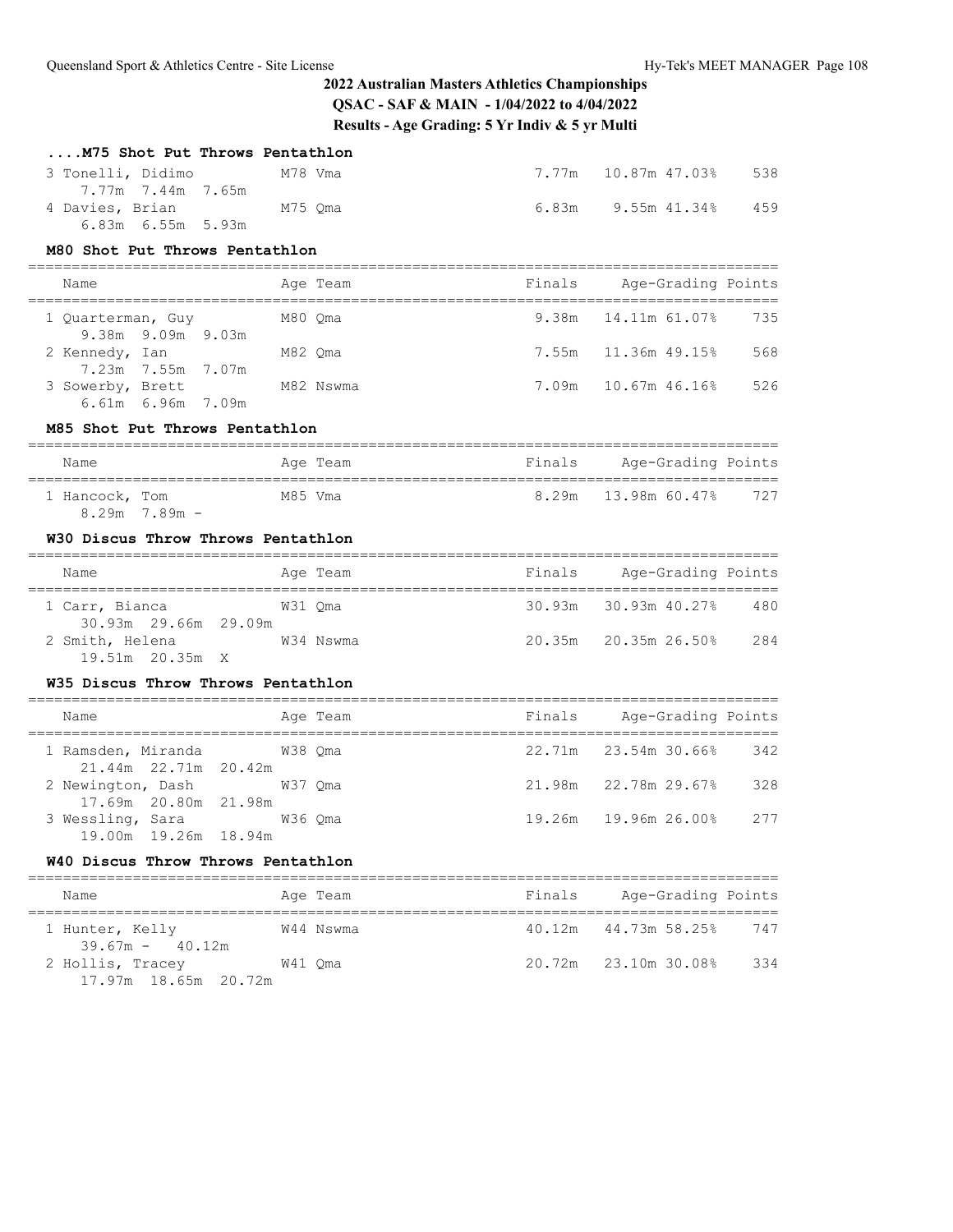## **W45 Discus Throw Throws Pentathlon**

| Name                                     |         | Age Team  | Finals | Age-Grading Points   |     |
|------------------------------------------|---------|-----------|--------|----------------------|-----|
| 1 Johansen, Niki<br>28.63m 29.32m 29.98m | W49 Vma |           |        | 29.98m 36.14m 47.07% | 579 |
| 2 Harris, Ingrid<br>$19.41m$ $19.51m$ -  |         | W46 Nswma |        | 19.51m 23.52m 30.63% | 342 |
| 3 Burns, Nic<br>$-19.39m$ 18.36m         | W48 Tma |           |        | 19.39m 23.38m 30.44% | 339 |
| 4 Canham, Tracy<br>14.33m 17.17m 17.97m  | W49 Tma |           |        | 17.97m 21.66m 28.21% | 308 |

### **W50 Discus Throw Throws Pentathlon**

| Name                                                      | Age Team | Finals Age-Grading Points   |     |
|-----------------------------------------------------------|----------|-----------------------------|-----|
| 1 McKeown, Cathy 652 Tma<br>25.98m 26.77m 28.95m          |          | 28.95m 38.00m 49.49% 615    |     |
| 2 Matters, Toni 69 69 7 2 MB4 Vma<br>27.68m 28.04m 25.19m |          | 28.04m 36.81m 47.93%        | 592 |
| 3 Mackie, Althea 6 651 Oma<br>24.96m 26.49m 26.31m        |          | 26.49m 34.77m 45.28%        | 553 |
| 4 Cimino, Maria 61 60 Nswma<br>X 17.46m 22.74m            |          | 22.74m 29.85m 38.87%        | 460 |
| 5 Gaynor, Suzie<br>W53 Actma<br>17.25m 18.69m 15.36m      |          | 18.69m 24.53m 31.95%        | 360 |
| 16.86m 17.16m 16.31m                                      |          | $17.16m$ $22.52m$ $29.33\%$ | 323 |

### **W55 Discus Throw Throws Pentathlon**

| Name<br>===================                          | Age Team | Finals Age-Grading Points   |     |
|------------------------------------------------------|----------|-----------------------------|-----|
| 1 Watts, Gabriele 6756 Nswma<br>30.30m 31.03m 27.55m |          | 31.03m  44.70m  58.21%  746 |     |
| 2 Jefferies, Ann M59 Sama<br>27.39m 28.59m 28.25m    |          | 28.59m 41.18m 53.63%        | 677 |
| 3 Hardy, Jayne M59 Actma<br>26.06m X 26.65m          |          | 26.65m 38.39m 49.99%        | 623 |
| 4 Townsend, Vicki W57 Actma<br>X 24.96m 21.73m       |          | 24.96m 35.95m 46.82%        | 576 |
| 5 Duncan, Lesley 658 Qma<br>19.59m 19.93m 20.84m     |          | 20.84m 30.02m 39.09%        | 463 |
| 6 Lamb, Heather W58 Vma<br>15.79m 14.45m 16.82m      |          |                             | 355 |
| 7 Durston, Bev W58 Nswma<br>13.32m 14.96m 16.28m     |          | 16.28m 23.45m 30.54%        | 341 |

#### **W60 Discus Throw Throws Pentathlon**

| Name                                      | Age Team  | Finals | Age-Grading Points              |  |  |  |  |
|-------------------------------------------|-----------|--------|---------------------------------|--|--|--|--|
| 1 Shaw, Christine<br>22.45m 22.46m 22.93m | W62 Nswma |        | $22.93m$ $36.59m$ 47.65%<br>588 |  |  |  |  |
| 2 Cox, Pauline<br>$22.61m$ 20.66m -       | W61 Nswma |        | 22.61m 36.08m 46.99%<br>578     |  |  |  |  |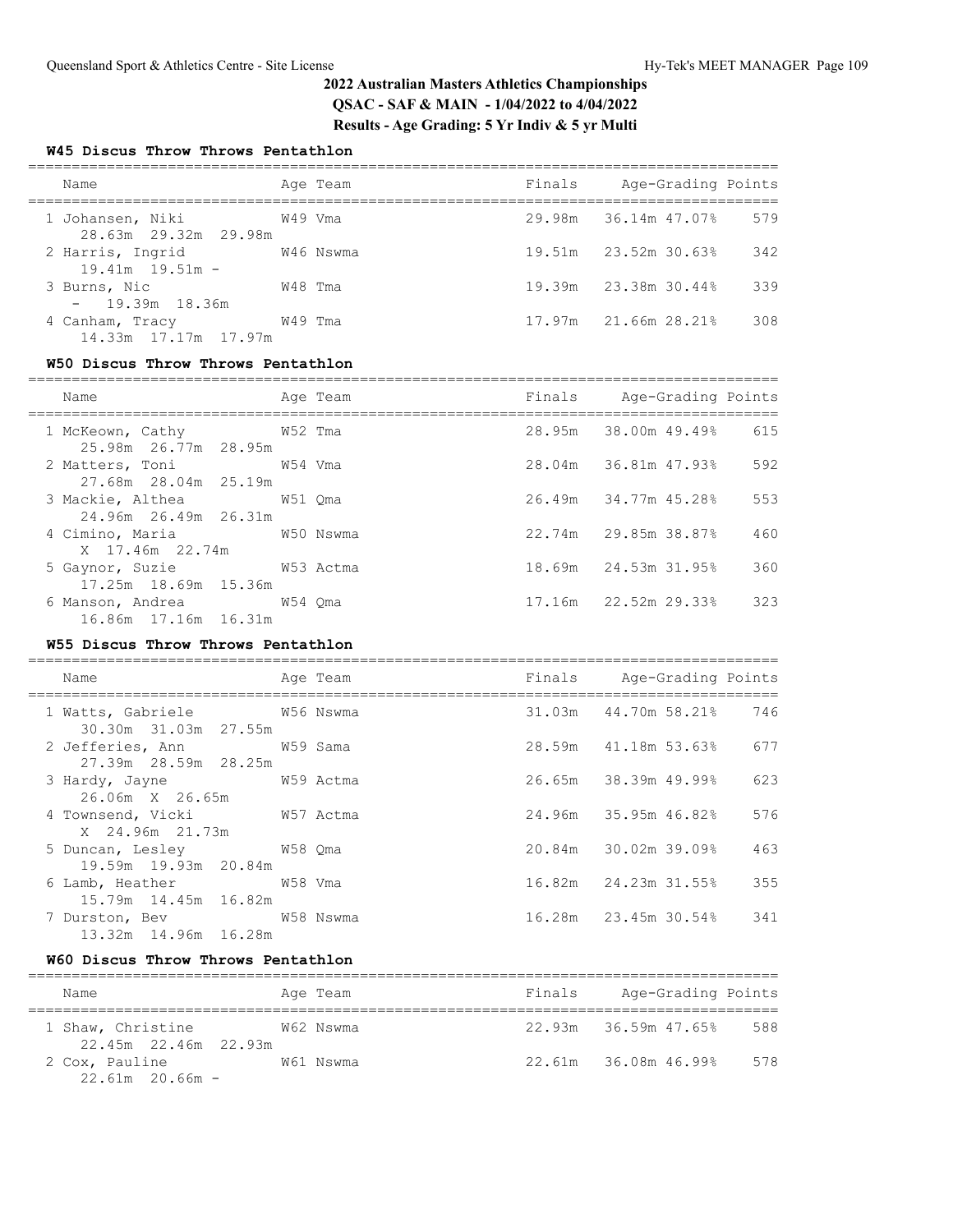| W60 Discus Throw Throws Pentathlon                                          |           |        |                           |     |
|-----------------------------------------------------------------------------|-----------|--------|---------------------------|-----|
| 3 Gibbins, Sharon<br>W63 Actma<br>$22.11m$ $21.36m$ -                       |           |        | 22.11m 35.28m 45.95%      | 563 |
| 4 Messerle, Narelle<br>18.29m  21.71m  18.10m                               | W63 Vma   |        | 21.71m 34.65m 45.12%      | 551 |
| 5 Varley, Desley 61 Qma<br>16.54m 11.90m 14.28m                             |           |        | 16.54m 26.39m 34.37%      | 395 |
| W65 Discus Throw Throws Pentathlon<br>___________________________           |           |        |                           |     |
| Name                                                                        | Age Team  | Finals | Age-Grading Points        |     |
| 1 Taylor, Jill<br>$-21.51m$ 20.77m                                          | W66 Nswma | 21.51m | 38.56m 50.21%             | 626 |
| 2 Kirby, Karen M66 Vma<br>17.03m  16.28m  15.50m                            |           |        | 17.03m 30.52m 39.75%      | 472 |
| 3 Quinn, Denise<br>W65 Oma<br>14.99m  14.44m                                |           |        | 14.99m 26.87m 34.99%      | 404 |
| W70 Discus Throw Throws Pentathlon<br>===================================== |           |        |                           |     |
| Name                                                                        | Age Team  |        | Finals Age-Grading Points |     |
| 1 van Bockel, Adriana W70 Nswma<br>$- - 12.39m$                             |           |        | 12.39m 25.45m 33.14% 377  |     |
| 2 Neubauer, Liz<br>$11.30m$ 9.99m -                                         | W71 Sama  |        | 11.30m 23.21m 30.22% 336  |     |
| W75 Discus Throw Throws Pentathlon                                          |           |        |                           |     |
| Name                                                                        | Age Team  |        | Finals Age-Grading Points |     |
| 1 Thomas, Mary<br>$20.49m$ $21.16m$ -                                       | W77 Nswma |        | 21.16m 45.59m 59.37%      | 764 |
| 2 Hamilton, Bev<br>$18.85m - 17.02m$                                        | W76 Mawa  |        | 18.85m  40.61m  52.89%    | 666 |
| 3 Birtwell, Lorraine W79 Qma<br>12.90m  16.22m  15.90m                      |           | 16.22m | 34.94m 45.51%             | 556 |
| W80 Discus Throw Throws Pentathlon                                          |           |        |                           |     |
| Name                                                                        | Age Team  |        | Finals Age-Grading Points |     |
| 1 Banens, Jan<br>13.75m  13.72m  12.97m                                     | W80 Actma |        | 13.75m 34.67m 45.16% 551  |     |
| 2 Westbrook, Suzanne W80 Tma<br>$11.43m - 10.97m$                           |           |        | 11.43m 28.82m 37.54% 440  |     |
| M30 Discus Throw Outdoor Pentathlon                                         |           |        |                           |     |
|                                                                             |           |        |                           |     |

| Name                                   | Age Team | Finals | Age-Grading Points   |     |
|----------------------------------------|----------|--------|----------------------|-----|
| 1 Rai, Gogi<br>32.07m 32.35m 33.00m    | M31 Vma  |        | 33.00m 33.00m 44.55% | 524 |
| 2 Gray, Daniel<br>26.82m 25.28m 27.22m | M31 Oma  |        |                      | 410 |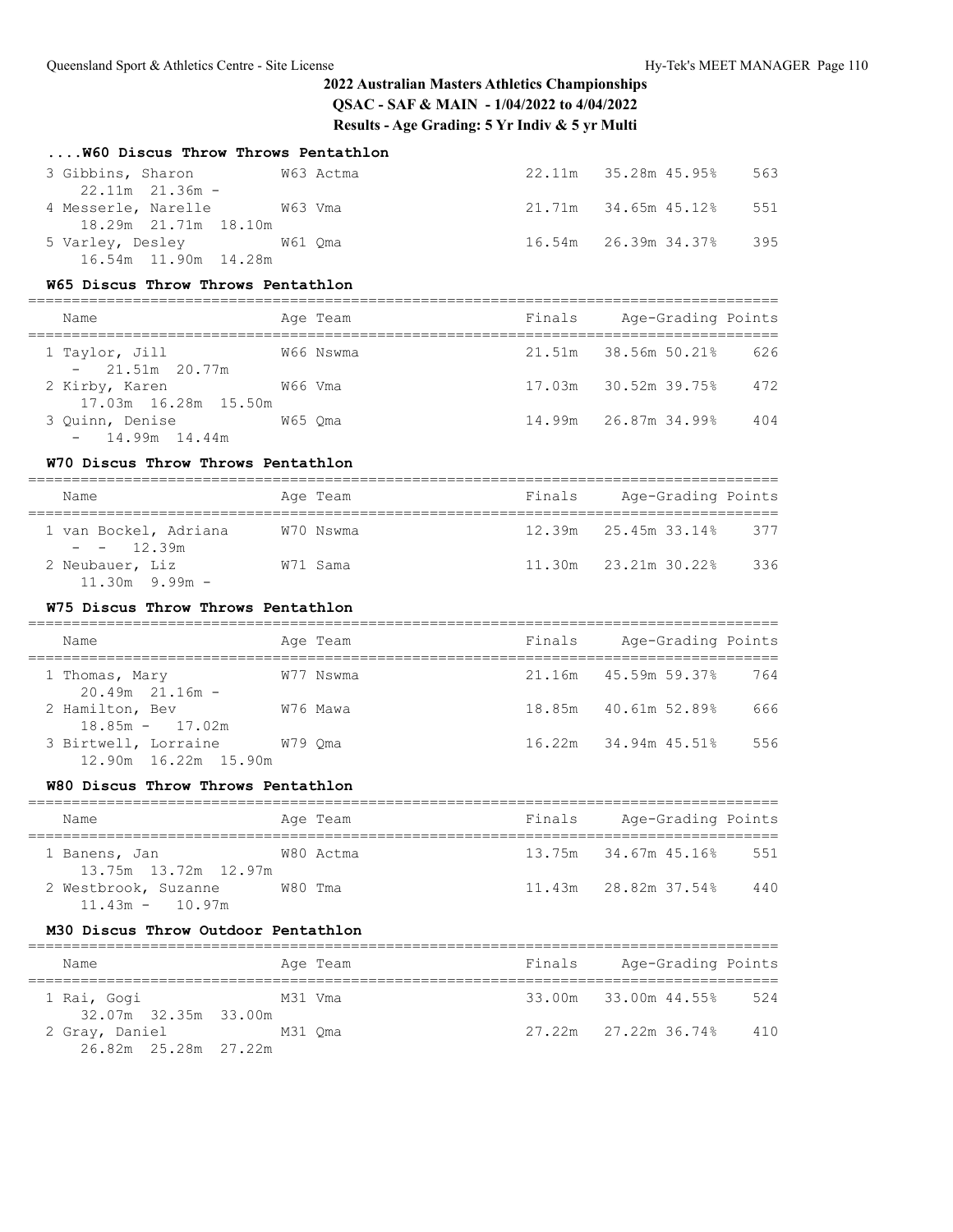### **M40 Discus Throw Outdoor Pentathlon**

| Name                                              | Age Team  | Finals | Age-Grading Points          |     |
|---------------------------------------------------|-----------|--------|-----------------------------|-----|
| 1 Fernando, Jude<br>14.79m 13.76m 16.69m          | M43 Vma   |        | 16.69m  18.38m  24.81%  242 |     |
| M40 Discus Throw Throws Pentathlon                |           |        |                             |     |
| Name                                              | Age Team  |        | Finals Age-Grading Points   |     |
| 1 Hill, Tristan M41 Qma<br>37.07m 37.28m 37.75m   |           |        | 37.75m 41.57m 56.13%        | 697 |
| 2 Norwood, Darrin M42 Qma<br>36.53m 35.13m 35.26m |           |        | 36.53m 40.23m 54.31%        | 669 |
| 3 Petzer, Johannes<br>31.62m 34.45m               | M44 Nswma |        | 34.45m 37.94m 51.22%        | 623 |
| M45 Discus Throw Throws Pentathlon                |           |        |                             |     |
| Name                                              | Age Team  |        | Finals Age-Grading Points   |     |
|                                                   |           |        |                             |     |

| 1 Fettus, John<br>$33.55m - 33.43m$                  | M48 Mawa |        | 33.55m 40.42m 54.57% | 673 |
|------------------------------------------------------|----------|--------|----------------------|-----|
| 2 Doel, Rene<br>31.33m 30.14m 32.13m                 | M46 Oma  | 32.13m | 38.71m 52.26%        | 638 |
| 3 Van Baalen, Simon M48 Vma<br>$28.07m$ 29.82m -     |          |        | 29.82m 35.93m 48.50% | 582 |
| 4 Clifford, Morgan M45 Nswma<br>21.00m 23.03m 24.57m |          |        | 24.57m 29.60m 39.96% | 457 |
| 5 Hutchison, Shane M49 Actma<br>18.24m 20.90m 17.95m |          |        | 20.90m 25.18m 33.99% | 371 |

#### **M45 Discus Throw Outdoor Pentathlon**

| Name                              | Age Team | Finals | Age-Grading Points   |     |
|-----------------------------------|----------|--------|----------------------|-----|
| 1 Doel, Rene<br>$30.85m - 31.64m$ | M46 Oma  |        | 31.64m 38.12m 51.46% | 626 |

### **M50 Discus Throw Throws Pentathlon**

| Name                                  | Age Team  | Finals | Age-Grading Points       |      |
|---------------------------------------|-----------|--------|--------------------------|------|
| 1 White, Chris<br>$41.28m$ 38.10m -   | M52 Actma |        | $41.28m$ $42.17m$ 56.94% | 709  |
| 2 Harris, Richard<br>$-33.97m$ 38.18m | M51 Oma   |        | 38.18m 39.01m 52.66%     | 644  |
| 3 Keen, Adrian<br>$35.19m$ $32.55m$ - | M51 Oma   |        | $35.19m$ $35.95m$ 48.54% | 583  |
| 4 Davie, EJ<br>$13.10m - 13.27m$      | M51 Nswma | 13.27m | 13.55m 18.30%            | 1.54 |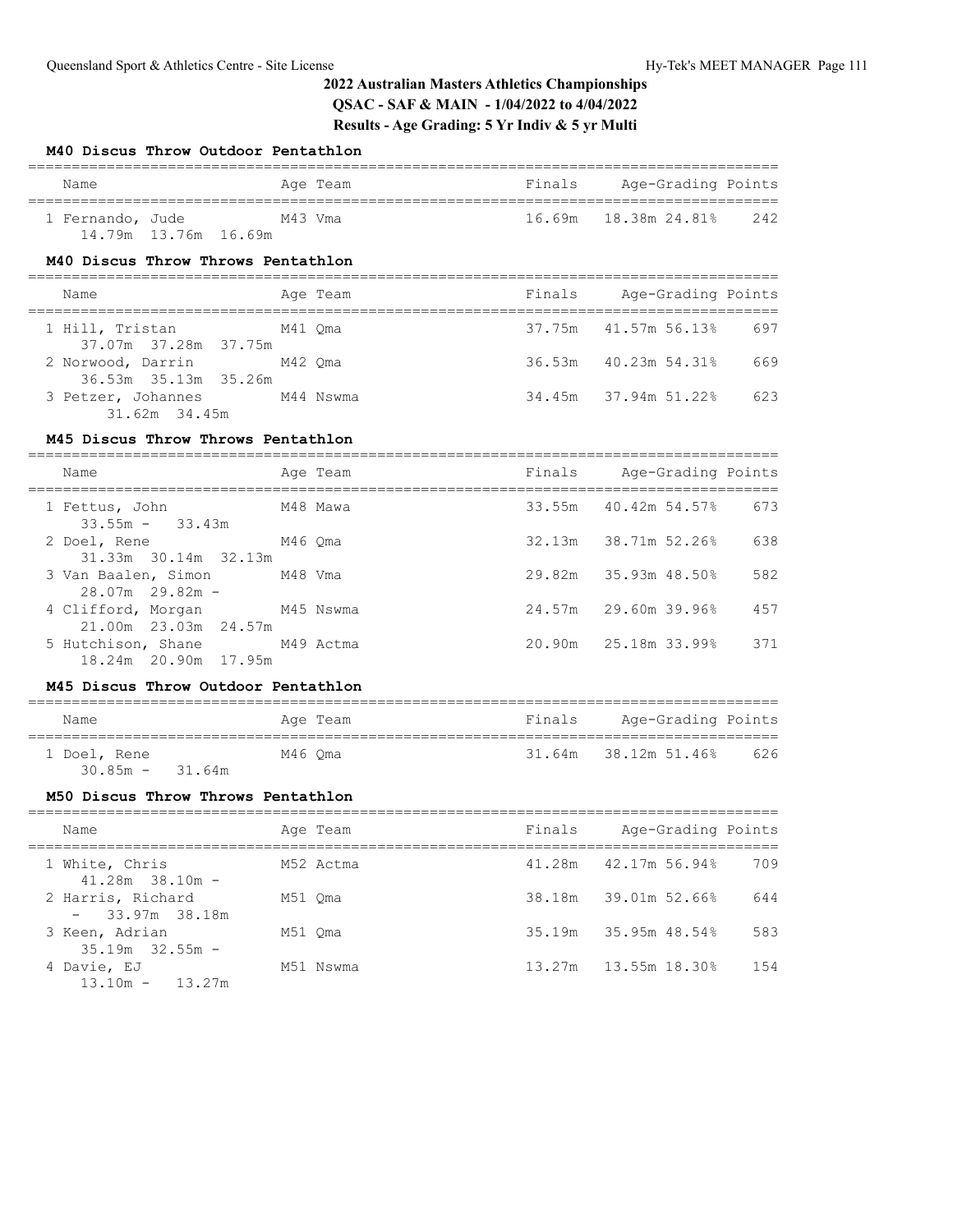### **M50 Discus Throw Outdoor Pentathlon**

| Name                                      | Age Team  | Finals | Age-Grading Points   |     |
|-------------------------------------------|-----------|--------|----------------------|-----|
| 1 White, Chris<br>$38.07m - -$            | M52 Actma |        | 38.07m 38.89m 52.51% | 642 |
| 2 Howlett, Anthony<br>$23.14m$ $26.28m$ - | M54 Nswma |        | 26.28m 26.85m 36.25% | 403 |
| 3 Davie, EJ<br>$12.37m$ $11.57m$ -        | M51 Nswma |        | 12.37m 12.63m 17.06% | 138 |

#### **M55 Discus Throw Outdoor Pentathlon**

| Name                                   | Age Team  | Finals | Age-Grading Points   |     |
|----------------------------------------|-----------|--------|----------------------|-----|
| 1 Lovell, Matthew<br>$19.95m$ 27.66m - | M56 Sama  |        | 27.66m 30.71m 41.46% | 478 |
| 2 Idris, Tony<br>$21.64m - 22.68m$     | M55 Nswma |        | 22.68m 25.18m 33.99% | 371 |
| 3 Jankowski, George<br>$18.58m - -$    | M59 Nswma |        | 18.58m 20.62m 27.85% | 284 |

#### **M55 Discus Throw Throws Pentathlon**

| Name                                                  |         | Age Team | Finals | Age-Grading Points   |     |
|-------------------------------------------------------|---------|----------|--------|----------------------|-----|
| 1 Liggins, Stephen M56 Nswma<br>33.05m 29.71m 34.49m  |         |          |        | 34.49m 38.29m 51.69% | 630 |
| 2 Lovell, Matthew M56 Sama<br>$24.55m - 25.24m$       |         |          |        | 25.24m 28.02m 37.83% | 426 |
| 3 Spedding, Patrick M56 Nswma<br>23.18m 21.70m 24.79m |         |          |        | 24.79m 27.52m 37.16% | 416 |
| 4 Lowrey, Tim<br>24.06m 22.65m 24.01m                 | M55 Oma |          |        | 24.06m 26.71m 36.06% | 400 |
| 5 Monk, Brad<br>$22.33m - -$                          | M58 Oma |          |        | 22.33m 24.79m 33.47% | 363 |

### **Outdoor Pentathlon: #4 M60 Discus Throw Outdoor Pentathlon**

| Name                                                   | Age Team | Finals Age-Grading Points |     |
|--------------------------------------------------------|----------|---------------------------|-----|
| M61 Nswma<br>1 Murray, Peter<br>29.58m 34.54m 33.22m   |          | 34.54m 36.70m 49.56%      | 598 |
| M60 Oma<br>2 Varley, Dave<br>30.33m 26.48m 27.88m      |          | 30.33m 32.23m 43.52%      | 508 |
| 3 Gray, Neil<br>$26.31m - 25.68m$                      | M63 Oma  | 26.31m 27.96m 37.75%      | 424 |
| 4 Elliott, Craig M64 Oma<br>19.62m 22.80m 20.27m       |          | 22.80m 24.23m 32.71%      | 352 |
| 5 Terranova, Nicolas M64 Nswma<br>20.49m 21.70m 20.93m |          | 21.70m 23.06m 31.13%      | 330 |
| M60 Discus Throw Throws Pentathlon                     |          |                           |     |

### ====================================================================================== Name **Age Team** Age Team Finals Age-Grading Points ======================================================================================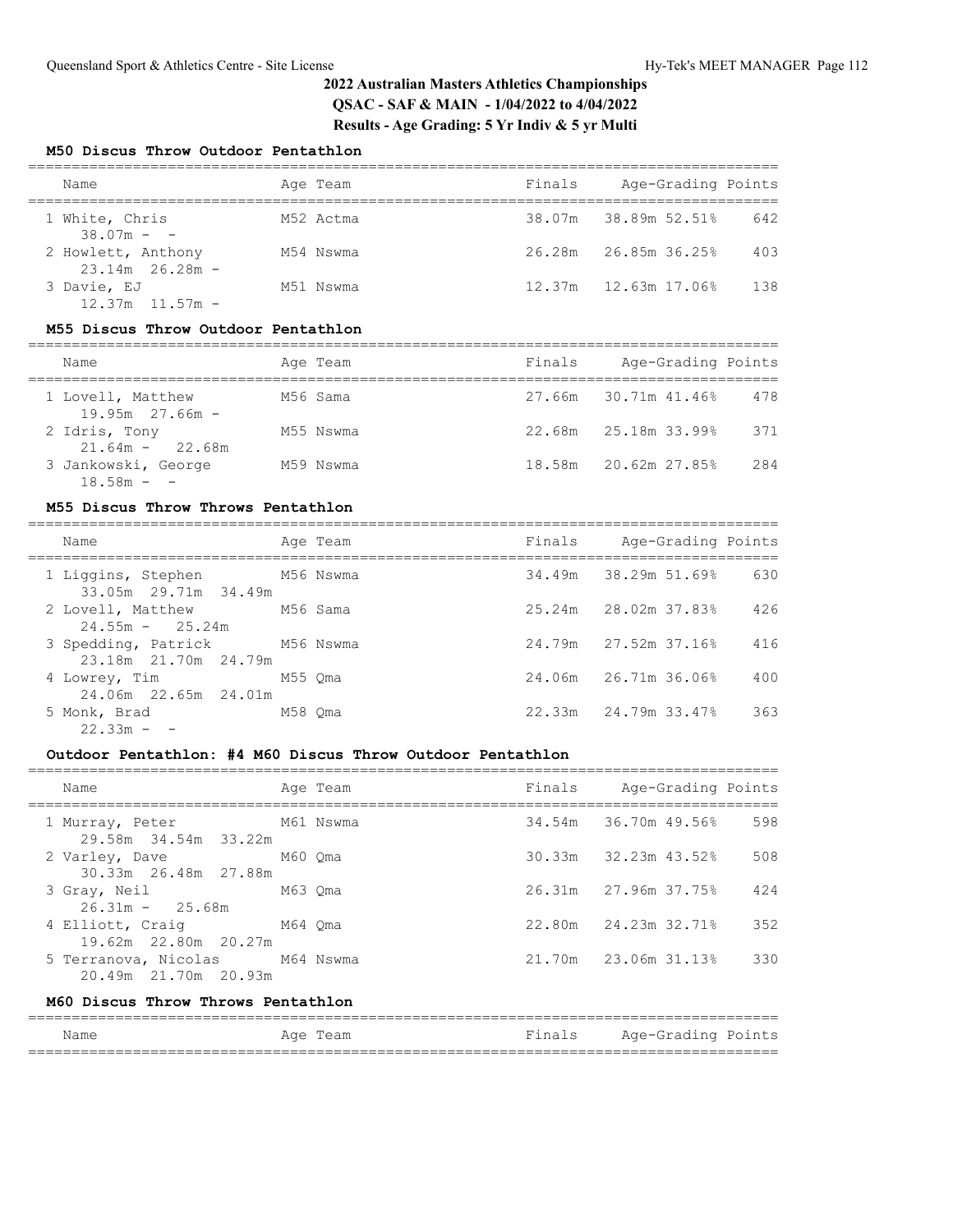### **....M60 Discus Throw Throws Pentathlon**

| 1 Murray, Peter M61 Nswma<br>32.31m 34.93m 29.80m |         |        | 34.93m 37.12m 50.11%       | 606 |
|---------------------------------------------------|---------|--------|----------------------------|-----|
| 2 Clark, Robert M60 Nswma<br>29.00m 32.93m 28.42m |         |        | $32.93m$ $34.99m$ $47.258$ | 563 |
| 3 Dawe, Mick<br>29.49m 30.17m                     | M60 Oma |        | 30.17m 32.06m 43.29%       | 505 |
| 4 Davis, Kevin<br>$-22.87m -$                     | M62 Qma |        | 22.87m 24.30m 32.81%       | 354 |
| 5 Lock, Phil<br>18.82m 15.91m 19.96m              | M64 Oma | 19.96m | 21.21m 28.64%              | 295 |

#### **M65 Discus Throw Throws Pentathlon**

| Name                                        | Age Team  | Finals | Age-Grading Points          |     |
|---------------------------------------------|-----------|--------|-----------------------------|-----|
| 1 Gravestock, Tom<br>$39.98m - 40.02m$      | M67 Mawa  |        | $40.02m$ $46.57m$ $62.87\%$ | 799 |
| 2 Murray, Gavin<br>$-37.00m -$              | M68 Nswma |        | 37.00m 43.05m 58.12%        | 727 |
| 3 Hanbury-Brown, Robert<br>$-32.27m$ 30.11m | M65 Nswma |        | $32.27m$ $37.55m$ 50.69%    | 615 |
| 4 Peska, Stan<br>$29.40m$ $27.78m$ -        | M65 Vma   |        | 29.40m 34.21m 46.18%        | 548 |

## **Outdoor Pentathlon: #4 M65 Discus Throw Outdoor Pentathlon**

| Name                                      |         | Age Team  | Finals | Age-Grading Points         |     |
|-------------------------------------------|---------|-----------|--------|----------------------------|-----|
| 1 McConnell, David<br>$22.99m$ $23.02m$ - | M69 Vma |           |        | 23.02m 26.78m 36.16%       | 402 |
| 2 Ellis, Daryl<br>17.72m 21.32m 22.60m    |         | M67 Nswma |        | $22.60m$ $26.29m$ $35.50%$ | 392 |
| 3 Kennedy, David<br>$-21.47m -$           |         | M69 Nswma |        | 21.47m 24.98m 33.73%       | 367 |
| 4 Clapper, Mike<br>16.38m 17.36m 14.67m   | M69 Vma |           |        | 17.36m 20.20m 27.27%       | 276 |

### **M70 Discus Throw Outdoor Pentathlon**

| Name                                               |          | Age Team | Finals | Age-Grading Points       |     |
|----------------------------------------------------|----------|----------|--------|--------------------------|-----|
| 1 Bodsworth, Bruce M70 Oma<br>25.14m 20.56m 25.62m |          |          |        | $25.62m$ $32.74m$ 44.20% | 519 |
| 2 Membrey, Harold<br>17.73m 18.16m 17.76m          | M70 Mawa |          |        | 18.16m 23.21m 31.33%     | 333 |
| 3 Prowse, Frank<br>15.90m  15.62m  14.26m          | M70 Vma  |          |        | 15.90m 20.32m 27.43% 278 |     |

#### **M70 Discus Throw Throws Pentathlon**

| Name                                    | Age Team  | Finals | Age-Grading Points       |     |
|-----------------------------------------|-----------|--------|--------------------------|-----|
| 1 Igel, Ossi<br>37.52m 37.94m 40.43m    | M71 Mawa  |        | 40.43m 51.67m 69.76%     | 905 |
| 2 Banens, Bob<br>$30.12m \times 26.55m$ | M73 Actma |        | 30.12m 38.49m 51.97% 634 |     |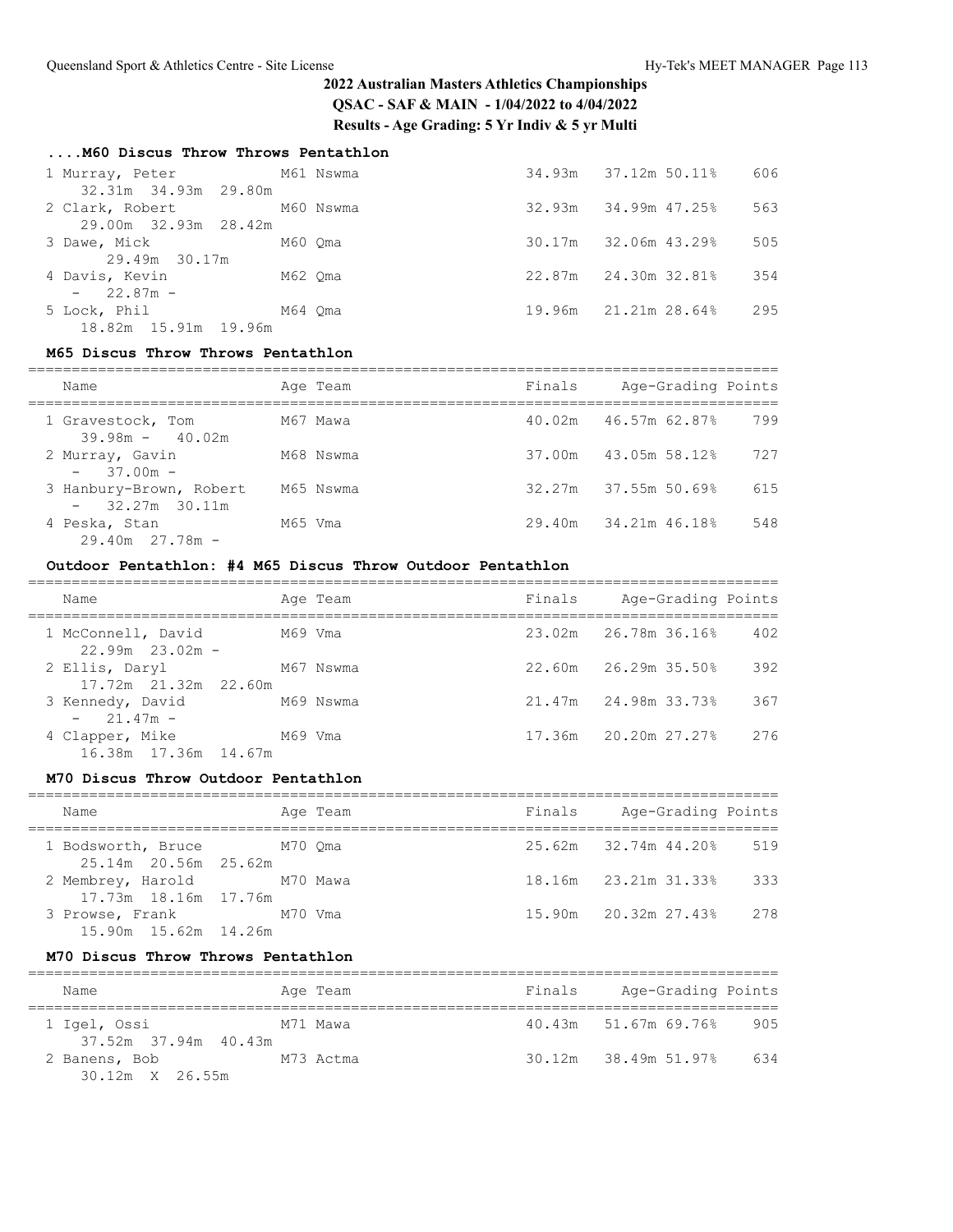| M70 Discus Throw Throws Pentathlon                                        |           |        |                                |     |
|---------------------------------------------------------------------------|-----------|--------|--------------------------------|-----|
| 3 Haqqith, David<br>M70 Oma<br>22.05m  22.70m  22.63m                     |           |        | 22.70m 29.01m 39.16%           | 445 |
| 4 Membrey, Harold M70 Mawa<br>18.00m  18.11m  20.02m                      |           |        | 20.02m   25.58m   34.54%       | 378 |
| M75 Discus Throw Throws Pentathlon                                        |           |        |                                |     |
| Name                                                                      | Age Team  | Finals | Age-Grading Points             |     |
| 1 Green, Ray                                                              | M77 Actma |        | 24.25m 34.75m 46.91%           | 559 |
| 23.85m X 24.25m<br>2 Quinn, Don                                           | M77 Qma   |        | 24.08m 34.51m 46.59%           | 554 |
| 21.95m 24.08m 23.44m<br>3 Davies, Brian M75 Qma<br>20.13m  20.46m  19.77m |           |        | 20.46m 29.32m 39.58%           | 451 |
| 4 Tonelli, Didimo M78 Vma<br>19.59m X X                                   |           |        | 19.59m 28.07m 37.90%           | 427 |
| M75 Discus Throw Outdoor Pentathlon                                       |           |        |                                |     |
| Name                                                                      | Age Team  |        | Finals Age-Grading Points      |     |
| 1 Kennedy, Peter M75 Qma<br>22.92m  25.29m  25.60m                        |           |        | 25.60m 36.68m 49.53% 597       |     |
| 2 Lacko, Dieter M75 Qma<br>17.53m  17.87m  17.84m                         |           |        | 17.87m   25.61m   34.57%   379 |     |
| M80 Discus Throw Throws Pentathlon                                        |           |        |                                |     |
| Name                                                                      | Age Team  |        | Finals Age-Grading Points      |     |
| 1 Quarterman, Guy M80 Qma                                                 |           |        | 23.65m 38.88m 52.49% 642       |     |
| 21.53m   23.65m   17.52m<br>2 Sowerby, Brett<br>M82 Nswma                 |           |        | 19.79m 32.53m 43.92%           | 514 |
| X 19.79m X<br>3 Kennedy, Ian<br>X X 17.67m                                | M82 Qma   |        | 17.67m 29.05m 39.21%           | 446 |
| M80 Discus Throw Outdoor Pentathlon                                       |           |        |                                |     |
| Name                                                                      | Age Team  |        | Finals Age-Grading Points      |     |
| 1 Leong, Tom<br>15.13m  14.71m  13.90m                                    | M80 Vma   | 15.13m | 24.87m 33.58%                  | 365 |
| M85 Discus Throw Throws Pentathlon                                        |           |        |                                |     |
| Name                                                                      | Age Team  | Finals | Age-Grading Points             |     |
| 1 Hancock, Tom<br>18.20m 20.22m 20.25m                                    | M85 Vma   | 20.25m | 39.50m 53.33%                  | 654 |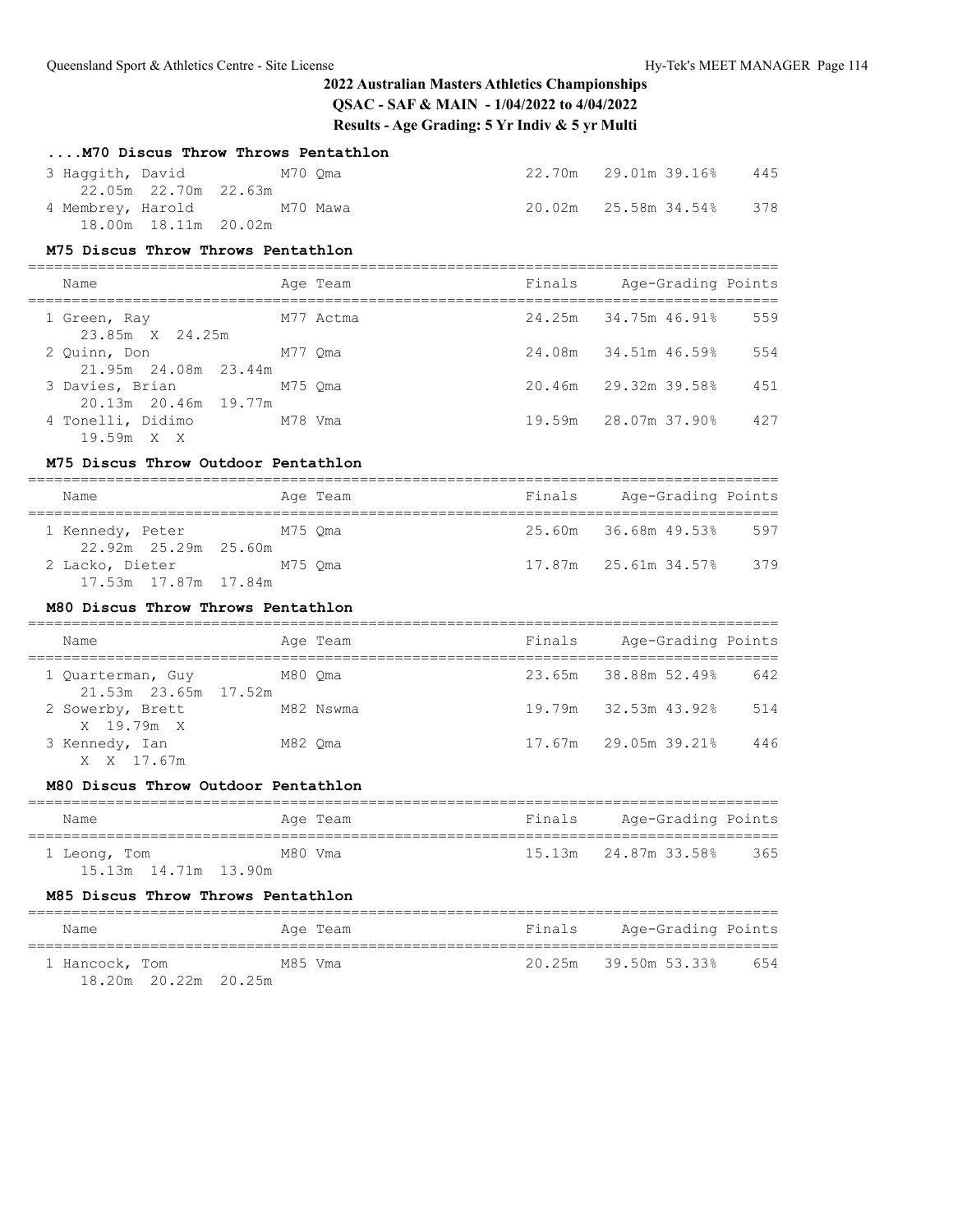## **W30 Hammer Throw Throws Pentathlon**

| Name                                                                         | Age Team  |        | Finals Age-Grading Points                  |      |
|------------------------------------------------------------------------------|-----------|--------|--------------------------------------------|------|
| 1 Carr, Bianca<br>31.69m 35.93m 37.48m                                       | W31 Qma   |        | 37.48m 37.48m 48.68%                       | 656  |
| 2 Smith, Helena W34 Nswma<br>19.10m X 21.24m                                 |           |        | 21.24m   21.24m   27.58%                   | 306  |
| W35 Hammer Throw Throws Pentathlon                                           |           |        |                                            |      |
| Name                                                                         | Age Team  |        | Finals Age-Grading Points                  |      |
| W37 Qma<br>1 Newington, Dash<br>24.75m X 25.29m                              |           |        | 25.29m 27.67m 35.94%                       | 443  |
| 2 Ramsden, Miranda M38 Qma<br>22.84m  24.76m  24.72m                         |           |        | 24.76m 27.09m 35.19%                       | 430  |
| 3 Wessling, Sara W36 Qma<br>13.36m 14.27m X                                  |           |        |                                            | 188  |
| W40 Hammer Throw Throws Pentathlon                                           |           |        |                                            |      |
| Name                                                                         | Age Team  |        | Finals Age-Grading Points                  |      |
| W44 Nswma<br>1 Hunter, Kelly<br>25.90m 30.54m 31.30m                         |           |        | 31.30m 36.81m 47.82%                       | 641  |
| 2 Hollis, Tracey M41 Qma<br>26.70m 24.66m X                                  |           |        | 26.70m 31.40m 40.79%                       | 523  |
| W45 Hammer Throw Throws Pentathlon                                           |           |        |                                            |      |
| Name                                                                         | Age Team  |        | Finals Age-Grading Points                  |      |
| 1 Johansen, Niki<br>30.22m 31.68m 30.30m                                     | W49 Vma   |        | 31,68m  40,28m  52,32%                     | 717  |
| 2 Canham, Tracy W49 Tma<br>30.83m 28.30m X                                   |           |        | 30.83m 39.20m 50.92%                       | 694  |
| 3 Burns, Nic W48 Tma                                                         |           |        | 18.67m 23.74m 30.83%                       | 359  |
| 18.67m  16.50m  18.30m<br>4 Harris, Ingrid W46 Nswma<br>16.33m 16.36m 17.26m |           |        | 17.26m   21.94m   28.51%                   | 321  |
| W50 Hammer Throw Throws Pentathlon                                           |           |        |                                            |      |
| Name                                                                         | Age Team  | Finals | Age-Grading Points                         |      |
| 1 Cimino, Maria<br>$42.71m$ $42.70m$ -                                       | W50 Nswma | 42.71m | -------------------------<br>54.83m 71.21% | 1040 |
| 2 Mackie, Althea<br>$41.30m -$                                               | W51 Qma   | 41.30m | 53.02m 68.86%                              | 1000 |
| 37.92m<br>3 McKeown, Cathy                                                   | W52 Tma   | 40.07m | 51.44m 66.81%                              | 964  |

4 Gaynor, Suzie W53 Actma 27.38m 35.15m 45.65% 605

36.10m 39.14m 40.07m

| 17.14m 27.30m 27.38m   |         |  |     |
|------------------------|---------|--|-----|
| 5 Manson, Andrea       | W54 Oma |  | 428 |
| 20.13m  21.03m  20.07m |         |  |     |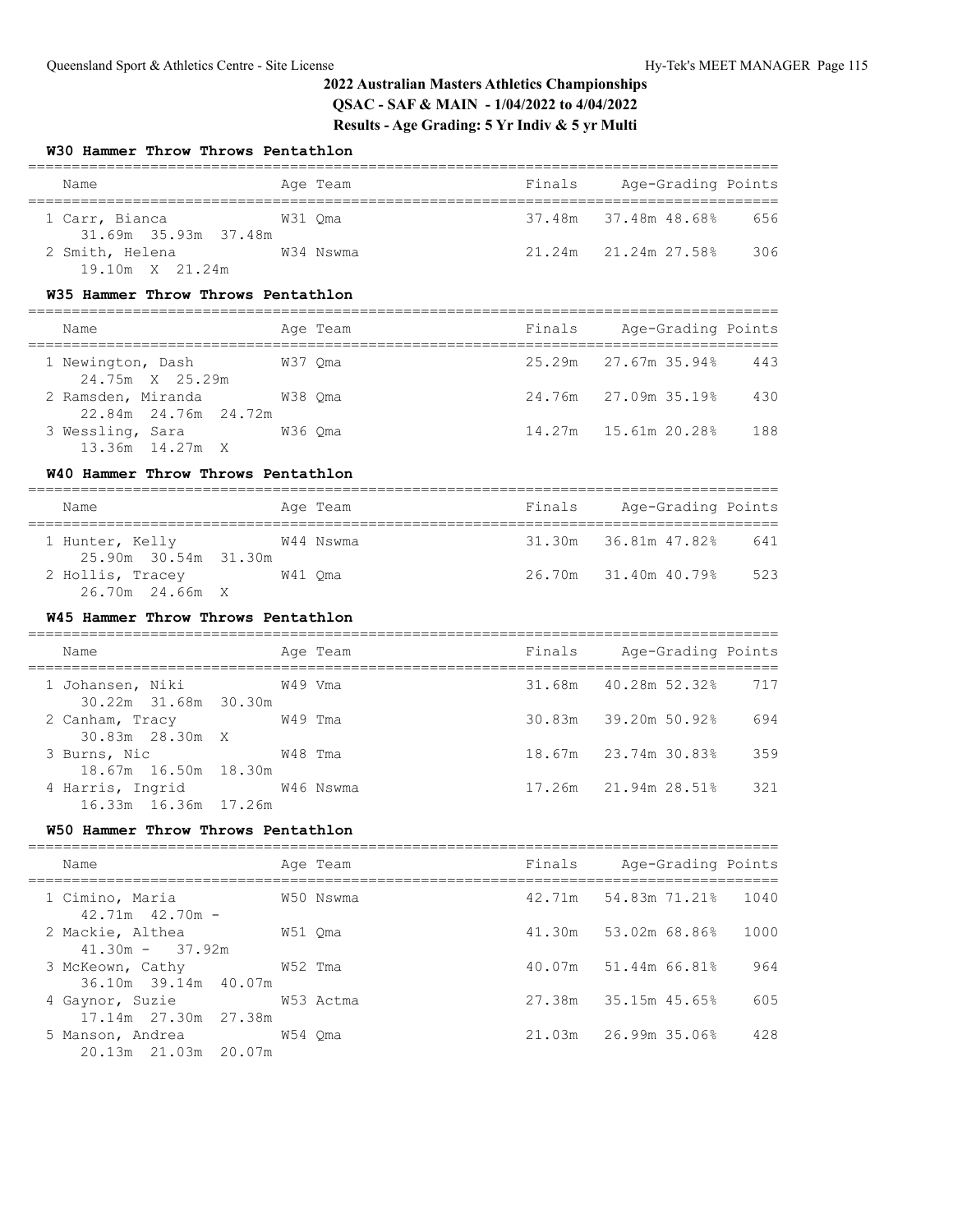## **....W50 Hammer Throw Throws Pentathlon**

| 6 Matters, Toni | W54 Vma | 17.83m  22.89m  29.73%  341 |  |
|-----------------|---------|-----------------------------|--|
| $17.83m - -$    |         |                             |  |

### **W55 Hammer Throw Throws Pentathlon**

| Name                                               | Age Team | Finals Age-Grading Points |     |
|----------------------------------------------------|----------|---------------------------|-----|
| 1 Watts, Gabriele M56 Nswma<br>$40.17m - 39.67m$   |          | 40.17m 56.17m 72.96% 1070 |     |
| 2 Hardy, Jayne W59 Actma<br>33.57m 35.47m 38.41m   |          | 38.41m 53.71m 69.76% 1015 |     |
| 3 Jefferies, Ann M59 Sama<br>33.15m 35.10m 34.04m  |          | 35.10m 49.08m 63.75%      | 912 |
| 4 Townsend, Vicki 67 Notma<br>26.37m 28.07m 28.52m |          | 28.52m 39.88m 51.80%      | 708 |
| 5 Duncan, Lesley 658 Qma<br>24.55m 23.56m 23.87m   |          | 24.55m 34.33m 44.59%      | 587 |
| 6 Lamb, Heather W58 Vma<br>21.38m 21.40m 23.92m    |          | 23.92m 33.44m 43.44%      | 568 |
| 7 Durston, Bev W58 Nswma<br>12.80m  11.82m  12.49m |          | 12.80m 17.89m 23.25%      | 236 |

### **W60 Hammer Throw Throws Pentathlon**

| Name                                               | Age Team  | Finals | Age-Grading Points   |     |
|----------------------------------------------------|-----------|--------|----------------------|-----|
| W63 Actma<br>1 Gibbins, Sharon<br>$-26.86m$ 28.04m |           |        | 28.04m 43.04m 55.91% | 778 |
| 2 Shaw, Christine<br>25.53m 25.69m 25.67m          | W62 Nswma |        | 25.69m 39.44m 51.23% | 699 |
| 3 Cox, Pauline<br>$24.15m - 24.08m$                | W61 Nswma |        | 24.15m 37.07m 48.16% | 647 |
| 4 Messerle, Narelle<br>W63 Vma<br>22.02m 22.24m    |           |        | 22.24m 34.14m 44.35% | 583 |
| 5 Varley, Desley<br>18.59m 19.43m 19.28m           | W61 Oma   |        | 19.43m 29.83m 38.74% | 489 |

### **W65 Hammer Throw Throws Pentathlon**

| Name                                 | Age Team  | Finals | Age-Grading Points   |     |
|--------------------------------------|-----------|--------|----------------------|-----|
| 1 Taylor, Jill<br>$-28.85m$ 30.04m   | W66 Nswma |        | 30.04m 51.18m 66.47% | 959 |
| 2 Kirby, Karen<br>$-22.39m -$        | W66 Vma   |        | 22.39m 38.14m 49.55% | 670 |
| 3 Ouinn, Denise<br>$14.94m - 13.64m$ | W65 Oma   |        | 14.94m 25.45m 33.06% | 395 |

### **W70 Hammer Throw Throws Pentathlon**

| Name                  | Age Team  | Finals | Age-Grading Points   |     |
|-----------------------|-----------|--------|----------------------|-----|
| 1 van Bockel, Adriana | W70 Nswma |        | 17.22m 32.99m 42.85% | 558 |
| 16.76m 16.86m 17.22m  |           |        |                      |     |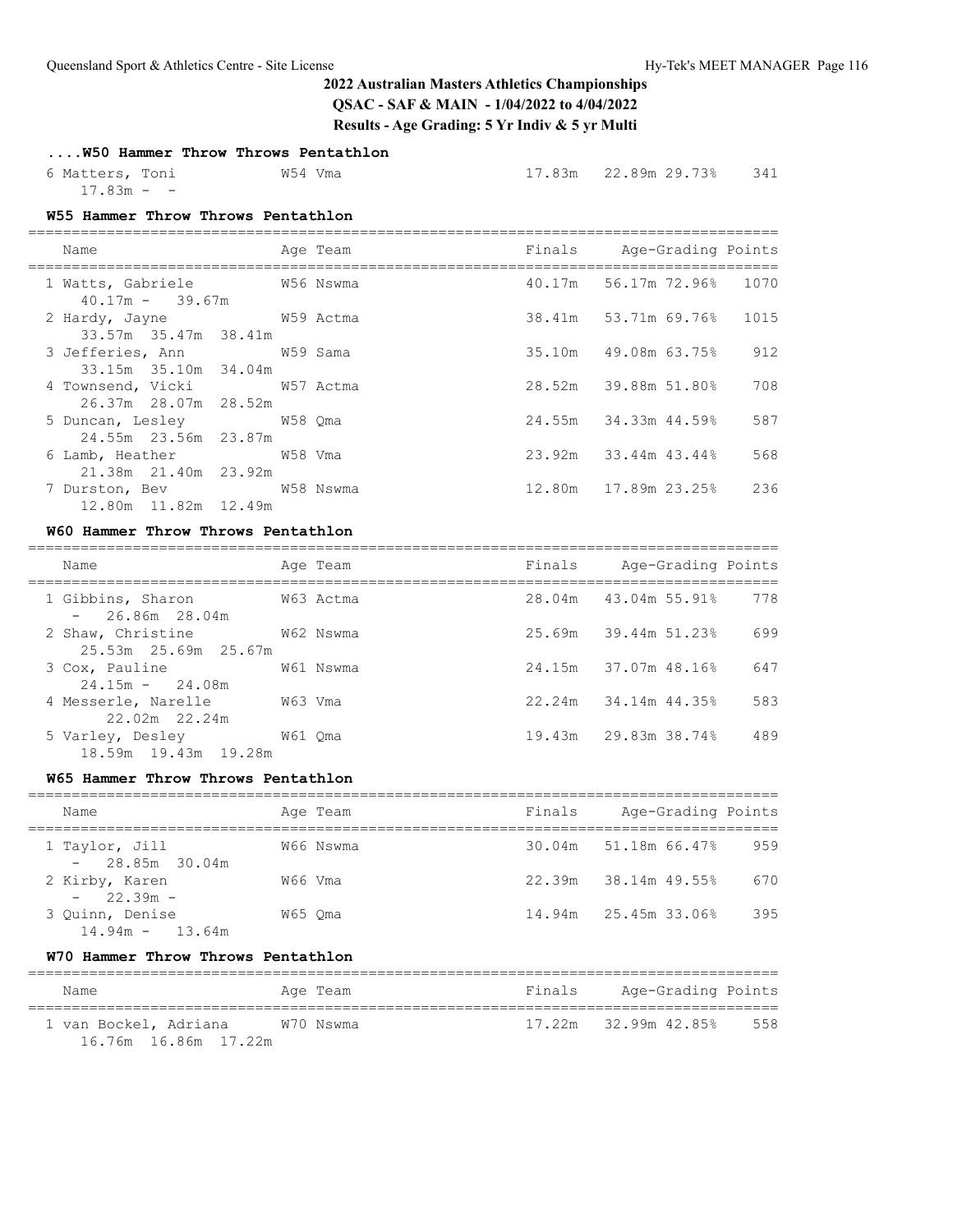## **....W70 Hammer Throw Throws Pentathlon**

 2 Neubauer, Liz W71 Sama 12.19m 23.35m 30.33% 351 11.40m 12.04m 12.19m

## **W75 Hammer Throw Throws Pentathlon**

| Name                                             | Age Team  | Finals | Age-Grading Points          |
|--------------------------------------------------|-----------|--------|-----------------------------|
| 1 Thomas, Mary<br>26.43m 28.28m 29.76m           | W77 Nswma |        | 29.76m 56.29m 73.12% 1073   |
| 2 Hamilton, Bev 676 Mawa<br>24.97m 24.82m 22.61m |           |        | 24.97m 47.23m 61.35%<br>871 |
| 3 Birtwell, Lorraine<br>$19.78m - 19.19m$        | W79 Oma   |        | 19.78m 37.41m 48.60%<br>654 |

### **W80 Hammer Throw Throws Pentathlon**

| Name                                        |         | Age Team  | Finals | Age-Grading Points   |     |  |  |
|---------------------------------------------|---------|-----------|--------|----------------------|-----|--|--|
| 1 Banens, Jan<br>$- - 18.32m$               |         | W80 Actma |        | 18.32m 39.62m 51.46% | 703 |  |  |
| 2 Westbrook, Suzanne<br>$16.31m$ $16.84m$ - | W80 Tma |           |        | 16.84m 36.42m 47.30% | 633 |  |  |

### **M40 Hammer Throw Throws Pentathlon**

| Name                                     | Age Team  | Finals | Age-Grading Points              |
|------------------------------------------|-----------|--------|---------------------------------|
| 1 Norwood, Darrin<br>$42.41m$ $39.54m$ - | M42 Oma   |        | $42.41m$ $47.71m$ 55.01%<br>639 |
| 2 Hill, Tristan<br>34.73m 37.63m 41.10m  | M41 Oma   | 41.10m | 46.24m 53.31%<br>614            |
| 3 Petzer, Johannes<br>$-28.27m$ 33.78m   | M44 Nswma |        | 33.78m 38.00m 43.82%<br>480     |

#### **M45 Hammer Throw Throws Pentathlon**

| Name                                       | Age Team  | Finals | Age-Grading Points   |      |
|--------------------------------------------|-----------|--------|----------------------|------|
| 1 Fettus, John<br>$39.79m$ $39.79m$ -      | M48 Mawa  |        | 39.79m 49.32m 56.87% | 665  |
| 2 Van Baalen, Simon<br>$37.82m -$          | M48 Vma   |        | 37.82m 46.88m 54.05% | 625  |
| 3 Doel, Rene<br>$26.23m$ $28.26m$ –        | M46 Oma   |        | 28.26m 35.03m 40.39% | 431  |
| 4 Clifford, Morgan<br>22.89m 22.65m 23.37m | M45 Nswma |        | 23.37m 28.97m 33.40% | 334  |
| 5 Hutchison, Shane<br>$19.14m$ $18.92m$ -  | M49 Actma |        | 19.14m 23.72m 27.35% | 2.51 |

### **M50 Hammer Throw Throws Pentathlon**

| Name                                   | Age Team | Finals | Age-Grading Points   |     |
|----------------------------------------|----------|--------|----------------------|-----|
| 1 Keen, Adrian<br>36.56m 36.08m 38.45m | M51 Oma  |        | 38.45m 45.61m 52.59% | 604 |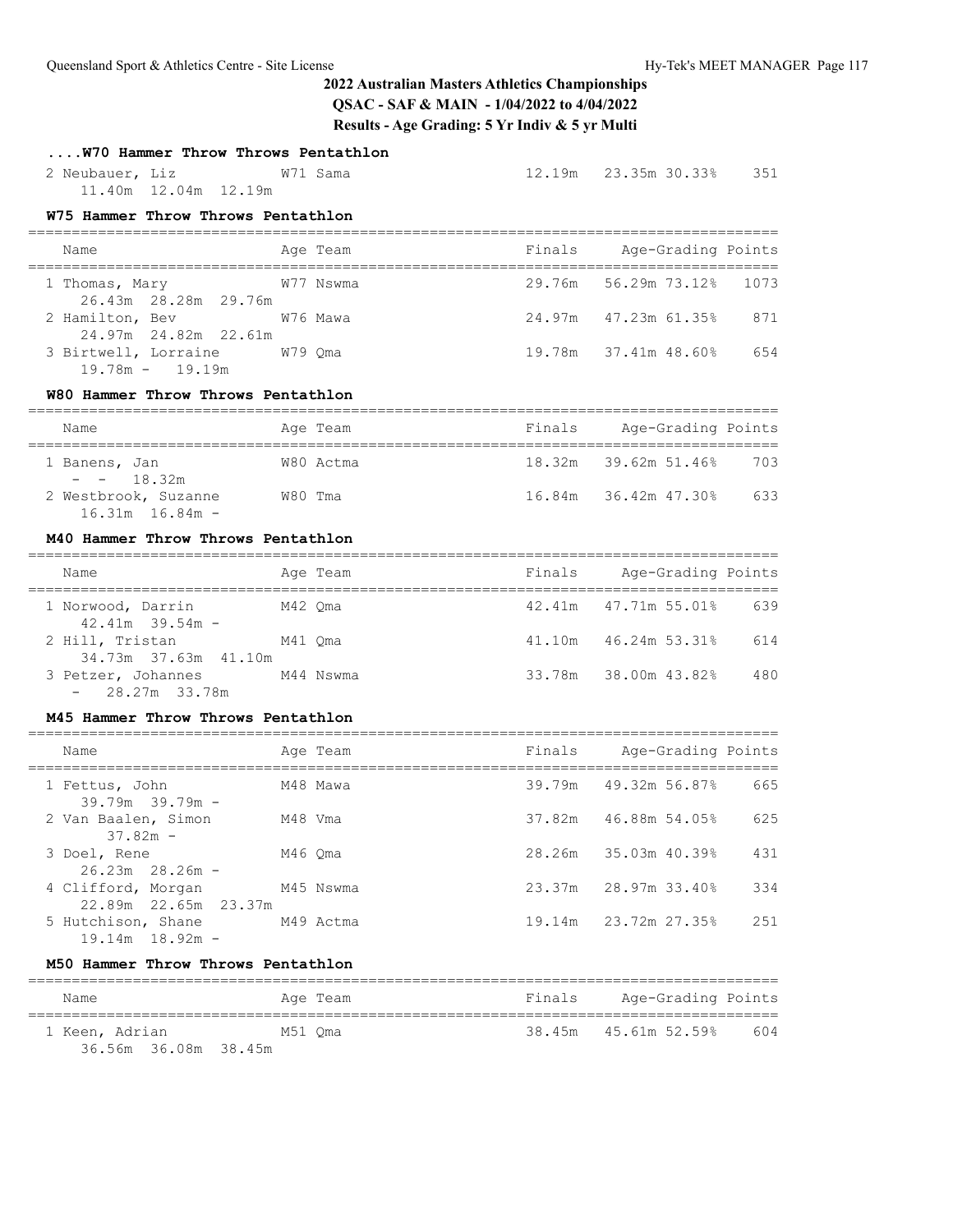## **....M50 Hammer Throw Throws Pentathlon**

| 2 White, Chris    | M52 Actma |       | 36.44m 43.23m 49.84% | 565 |
|-------------------|-----------|-------|----------------------|-----|
| $36.44m - 34.26m$ |           |       |                      |     |
| 3 Harris, Richard | M51 Oma   |       | 35.70m 42.35m 48.83% | 551 |
| $33.95m - 35.70m$ |           |       |                      |     |
| 4 Davie, EJ       | M51 Nswma | 7.46m | 8.85m 10.20%         | 2.4 |
| $7.46m - -$       |           |       |                      |     |

#### **M55 Hammer Throw Throws Pentathlon**

| Name                                                  | Age Team | Finals | Age-Grading Points   |     |
|-------------------------------------------------------|----------|--------|----------------------|-----|
| 1 Monk, Brad<br>35.84m 35.00m 37.99m                  | M58 Oma  |        | 37.99m 49.93m 57.57% | 675 |
| 2 Lovell, Matthew<br>$29.24m - -$                     | M56 Sama |        | 29.24m 38.43m 44.31% | 487 |
| 3 Liggins, Stephen M56 Nswma<br>22.80m 28.29m         |          |        | 28.29m 37.18m 42.87% | 466 |
| 4 Lowrey, Tim<br>24.35m 26.12m 23.83m                 | M55 Oma  |        | 26.12m 34.33m 39.58% | 420 |
| 5 Spedding, Patrick M56 Nswma<br>19.66m 21.62m 19.46m |          |        | 21.62m 28.41m 32.76% | 325 |

### **M60 Hammer Throw Throws Pentathlon**

| Name                                    |         | Age Team  | Finals | Age-Grading Points   |     |
|-----------------------------------------|---------|-----------|--------|----------------------|-----|
| 1 Clark, Robert<br>29.16m 29.87m 32.17m |         | M60 Nswma |        | 32.17m 42.08m 48.52% | 546 |
| 2 Murray, Peter<br>31.45m               |         | M61 Nswma |        | 31.45m 41.14m 47.44% | 531 |
| 3 Davis, Kevin<br>23.20m 24.50m         | M62 Oma |           |        | 24.50m 32.05m 36.95% | 383 |
| 4 Lock, Phil<br>17.94m 18.53m 20.40m    | M64 Oma |           |        | 20.40m 26.68m 30.77% | 297 |
| 5 Dawe, Mick<br>17.69m 19.06m           | M60 Oma |           |        | 19.06m 24.93m 28.75% | 270 |

### **M65 Hammer Throw Throws Pentathlon**

| Name                                                      | Age Team  | Finals | Age-Grading Points   |     |  |
|-----------------------------------------------------------|-----------|--------|----------------------|-----|--|
| 1 Murray, Gavin<br>34.46m                                 | M68 Nswma |        | 34.46m 50.50m 58.23% | 685 |  |
| 2 Gravestock, Tom<br>32.00m 30.73m                        | M67 Mawa  |        | 32.00m 46.89m 54.07% | 625 |  |
| 3 Peska, Stan<br>30.32m 31.09m 31.78m                     | M65 Vma   |        | 31.78m 46.57m 53.70% | 620 |  |
| 4 Hanbury-Brown, Robert M65 Nswma<br>23.23m 25.19m 27.94m |           |        | 27.94m 40.94m 47.21% | 528 |  |
| M70 Hammer Throw Throws Pentathlon                        |           |        |                      |     |  |

| Name | Aqe<br>، سد<br>$ -$ | $\sim$ $\sim$ | $- - -$<br>nc<br>$\sim$ |
|------|---------------------|---------------|-------------------------|
|      |                     |               |                         |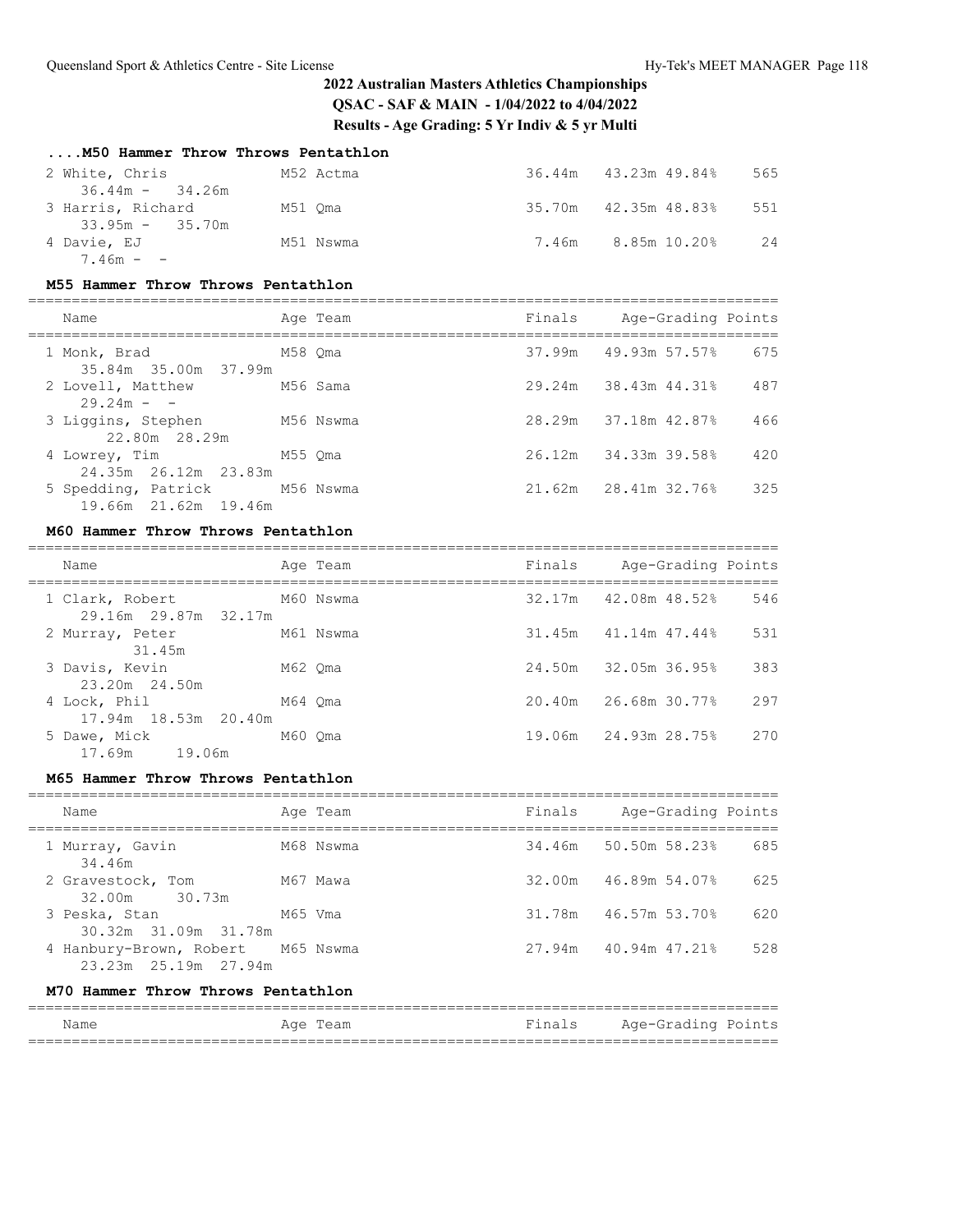| M70 Hammer Throw Throws Pentathlon |  |
|------------------------------------|--|
|------------------------------------|--|

|                               |         |           | 35.04m 50.89m 58.67%        | 691 |
|-------------------------------|---------|-----------|-----------------------------|-----|
| 34.52m 35.04m 32.61m          |         |           |                             |     |
| 2 Banens, Bob                 |         | M73 Actma | $30.24m$ $43.92m$ $50.64\%$ | 576 |
| $30.24m - 25.80m$             |         |           |                             |     |
| 3 Haqqith, David              | M70 Oma |           | 27.30m 39.65m 45.71%        | 507 |
| $27.30m - -$                  |         |           |                             |     |
| 4 Membrey, Harold<br>M70 Mawa |         |           | 22.11m 32.11m 37.02%        | 384 |
| 22.11m 20.24m 19.13m          |         |           |                             |     |

### **M75 Hammer Throw Throws Pentathlon**

| Name                                    |           | Age Team | Finals | Age-Grading Points   |     |
|-----------------------------------------|-----------|----------|--------|----------------------|-----|
| 1 Green, Ray<br>25.83m 28.03m 26.35m    | M77 Actma |          |        | 28.03m 46.22m 53.29% | 614 |
| 2 Ouinn, Don<br>24.24m 27.85m 26.04m    | M77 Oma   |          |        | 27.85m 45.92m 52.95% | 609 |
| 3 Davies, Brian<br>25.43m 26.69m 26.08m | M75 Oma   |          |        | 26.69m 44.01m 50.74% | 578 |

4 Tonelli, Didimo M78 Vma 23.69m 39.06m 45.04% 497

### **M80 Hammer Throw Throws Pentathlon**

 $- 23.69m -$ 

| Name                                      |         | Age Team  | Finals | Age-Grading Points   |     |
|-------------------------------------------|---------|-----------|--------|----------------------|-----|
| 1 Quarterman, Guy<br>27.29m 28.80m 27.42m | M80 Oma |           |        | 28.80m 53.72m 61.94% | 738 |
| 2 Kennedy, Ian<br>$- - 23.59m$            | M82 Oma |           | 23.59m | 44.00m 50.73%        | 578 |
| 3 Sowerby, Brett<br>20.87m 23.07m 21.93m  |         | M82 Nswma |        | 23.07m 43.03m 49.61% | 562 |

#### **M85 Hammer Throw Throws Pentathlon**

| Name                                  | Age Team | Finals | Age-Grading Points   |     |
|---------------------------------------|----------|--------|----------------------|-----|
| 1 Hancock, Tom<br>$23.40m$ $28.58m -$ | M85 Vma  |        | 28.58m 63.48m 73.19% | 901 |

### **W30 Javelin Throw Outdoor Pentathlon**

| Name                 | Age Team  | Finals | Age-Grading Points         |     |
|----------------------|-----------|--------|----------------------------|-----|
|                      |           |        |                            |     |
| 1 Patriarca, Cora    | W32 Nswma |        | $32.24m$ $32.24m$ $44.16%$ | 519 |
| 23.95m 32.24m 26.90m |           |        |                            |     |
| 2 Smith, Helena      | W34 Nswma |        | 17.66m 17.66m 24.19%       | 246 |
| $17.66m$ $17.42m$ -  |           |        |                            |     |

### **W30 Javelin Throw Throws Pentathlon**

| Name                 | Age Team | Finals               | Age-Grading Points |
|----------------------|----------|----------------------|--------------------|
| 1 Carr, Bianca       | W31 Oma  | 30.98m 30.98m 42.44% | 495                |
| 29.54m 30.14m 30.98m |          |                      |                    |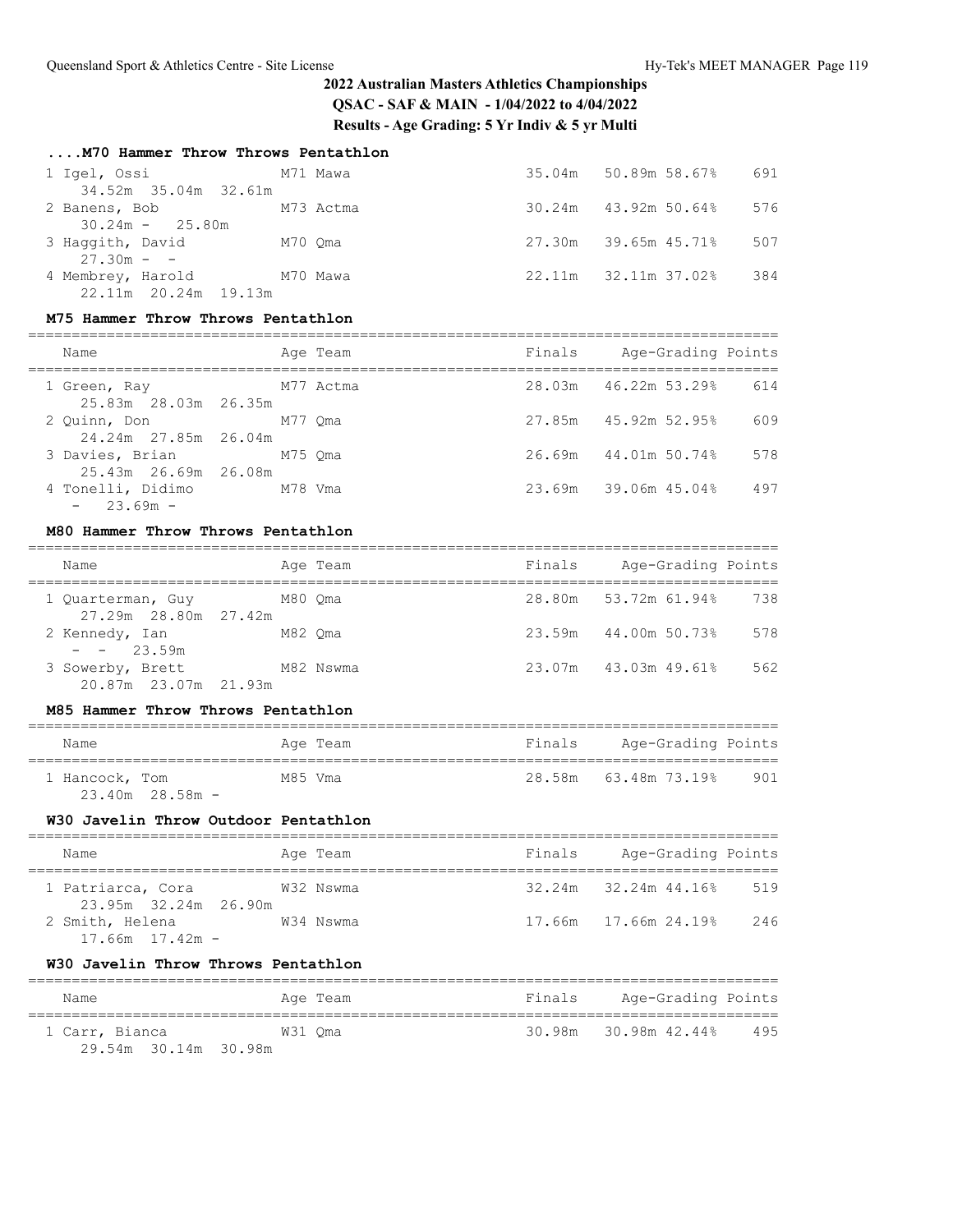## **....W30 Javelin Throw Throws Pentathlon**

| 2 Smith, Helena   | W34 Nswma |  | 210 |
|-------------------|-----------|--|-----|
| $- 15.71m 13.37m$ |           |  |     |

## **W35 Javelin Throw Throws Pentathlon**

| Name                                                |         | Age Team | Finals | Age-Grading Points     |     |
|-----------------------------------------------------|---------|----------|--------|------------------------|-----|
| 1 Ramsden, Miranda 6938 Oma<br>19.30m 20.25m 18.01m |         |          |        | 20.25m 21.50m 29.46%   | 317 |
| 2 Newington, Dash<br>$18.91m - 19.20m$              | W37 Oma |          |        | 19.20m 20.39m 27.94%   | 296 |
| 3 Wessling, Sara<br>9.81m 9.80m 10.25m              | W36 Oma |          |        | 10.25m  10.88m  14.91% | 122 |

### **W35 Javelin Throw Outdoor Pentathlon**

| Name                                       |         | Age Team  | Finals | Age-Grading Points   |     |
|--------------------------------------------|---------|-----------|--------|----------------------|-----|
| 1 Smith, Madeleine<br>20.27m 18.90m 22.40m |         | W38 Nswma |        | 22.40m 23.79m 32.59% | 360 |
| 2 Newington, Dash<br>$14.89m$ $18.19m$ -   | W37 Oma |           |        |                      | 276 |

### **W40 Javelin Throw Outdoor Pentathlon**

| Name                                               | Age Team  | Finals | Age-Grading Points                 |
|----------------------------------------------------|-----------|--------|------------------------------------|
| 1 Foster, Melissa 643 Mawa<br>26.78m 25.57m 24.27m |           |        | 26.78m 30.73m 42.09%<br>490        |
| 2 Neubauer, Cassie<br>20.29m 18.96m 19.55m         | W43 Sama  |        | 20.29m 23.28m 31.89%<br>350        |
| 3 Clayton, Alice<br>$12.12m - 10.70m$              | W41 Nswma |        | $12.12m$ $13.90m$ $19.05\%$<br>177 |
| 4 Anscombe, Brony<br>$- - 11.31m$                  | W40 Oma   |        | 11.31m    12.97m    17.78%<br>160  |

#### **W40 Javelin Throw Throws Pentathlon**

| Name                                   | Age Team  | Finals | Age-Grading Points         |     |  |  |  |  |  |
|----------------------------------------|-----------|--------|----------------------------|-----|--|--|--|--|--|
| 1 Hunter, Kelly<br>$23.58m$ $24.85m$ - | W44 Nswma |        | 24.85m 28.51m 39.06%       | 448 |  |  |  |  |  |
| 2 Hollis, Tracey<br>$-14.54m$ 15.48m   | W41 Oma   |        | 15.48m    17.76m    24.33% | 247 |  |  |  |  |  |

#### **W45 Javelin Throw Outdoor Pentathlon**

| Name                          |                                              | Age Team  | Finals | Age-Grading Points   |       |
|-------------------------------|----------------------------------------------|-----------|--------|----------------------|-------|
| 1 Quinn, Lisa                 |                                              | W45 Nswma |        | 19.85m 24.77m 33.93% | - 378 |
| 2 Campbell, Raelene W49 Actma | 17.84m 16.74m 19.85m<br>17.81m 15.28m 17.26m |           |        | 17.81m 22.22m 30.44% | 330   |
| 3 Davis, Jo                   |                                              | W45 Nswma |        |                      | 2.71  |
| $15.24m$ $13.73m$ -           |                                              |           |        |                      |       |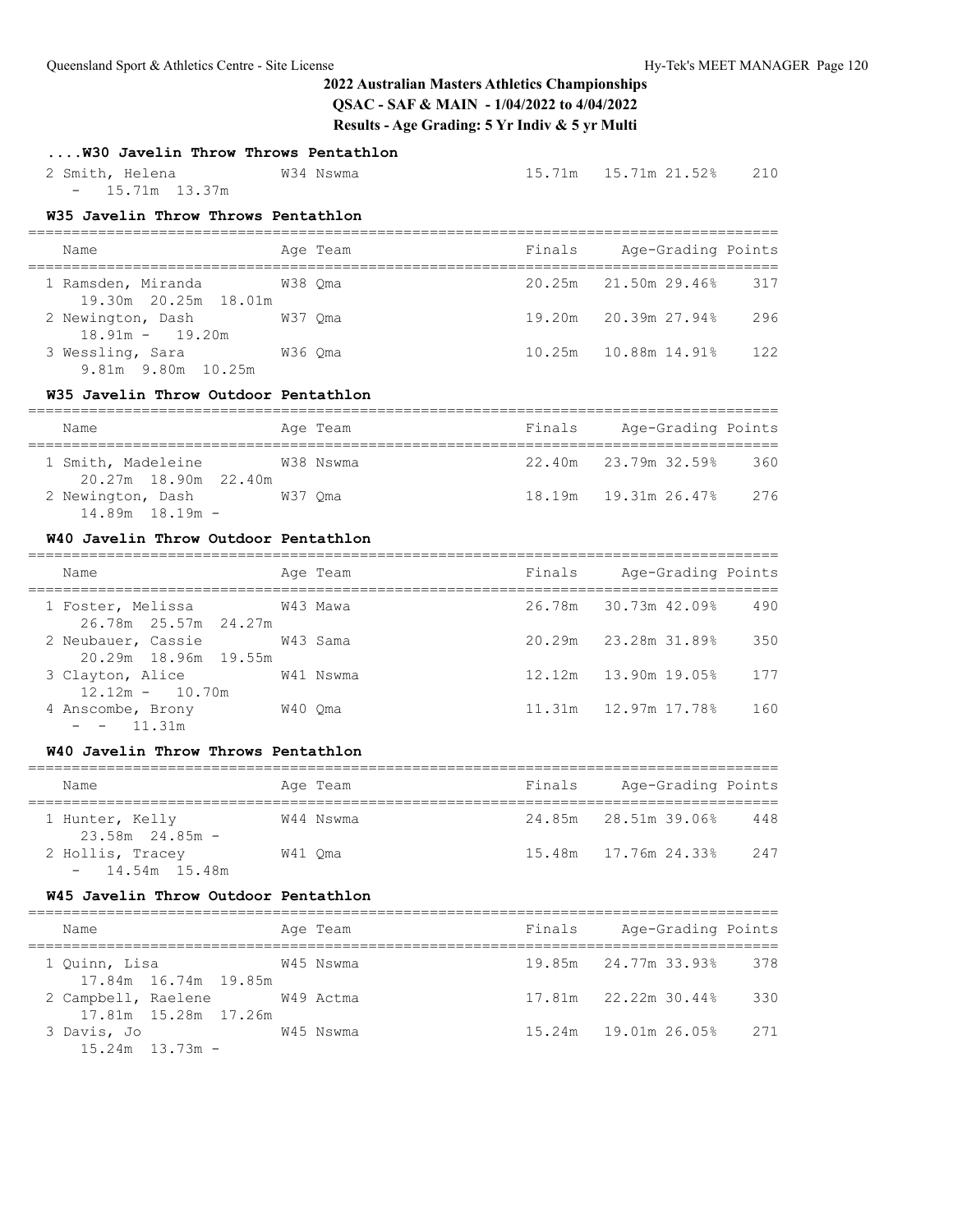### **W45 Javelin Throw Throws Pentathlon**

| Name                                     | Age Team  | Finals | Age-Grading Points              |
|------------------------------------------|-----------|--------|---------------------------------|
| 1 Johansen, Niki<br>$23.70m$ $28.15m$ -  | W49 Vma   |        | 28.15m 35.12m 48.12%<br>574     |
| 2 Canham, Tracy<br>$-12.84m$ 13.96m      | W49 Tma   |        | 13.96m 17.42m 23.86%<br>241     |
| 3 Harris, Ingrid<br>10.23m 11.74m 11.46m | W46 Nswma |        | 11.74m   14.65m   20.07%<br>190 |
| 4 Burns, Nic<br>9.96m 10.01m 10.27m      | W48 Tma   |        | 1.57                            |

### **W50 Javelin Throw Outdoor Pentathlon**

| Name                                                     | Age Team | Finals Age-Grading Points |     |
|----------------------------------------------------------|----------|---------------------------|-----|
| 1 Nelson, Lee-Anne 650 Oma<br>26.49m 26.61m 25.86m       |          | 26.61m 34.98m 47.92%      | 571 |
| 2 McKeown, Cathy 652 Tma<br>$24.77m - 23.83m$            |          | 24.77m 32.56m 44.61%      | 525 |
| 3 Battersby, Bronwyn W54 Qma<br>14.43m 16.05m 18.72m     |          | 18.72m 24.61m 33.71%      | 375 |
| 4 Ingram, Richelle M52 Actma<br>13.30m 14.25m 17.48m     |          | 17.48m 22.98m 31.48%      | 344 |
| 5 Coombe, Amanda 654 Nswma<br>$11.12m$ $13.87m$ $10.65m$ |          | 13.87m 18.23m 24.98%      | 256 |

### **W50 Javelin Throw Throws Pentathlon**

| Name                                                 |         | Age Team  | Finals Age-Grading Points  |     |
|------------------------------------------------------|---------|-----------|----------------------------|-----|
| 1 Cimino, Maria<br>W50 Nswma<br>22.18m 22.94m 24.96m |         |           | 24.96m 32.81m 44.95%       | 530 |
| 2 Matters, Toni<br>$-24.18m -$                       | W54 Vma |           | 24.18m 31.78m 43.54%       | 510 |
| 3 McKeown, Cathy<br>$-22.67m$ 22.97m                 | W52 Tma |           | 22.97m 30.19m 41.37%       | 480 |
| 4 Mackie, Althea<br>$-19.23m$ 20.97m                 | W51 Oma |           | 20.97m 27.56m 37.76%       | 430 |
| 5 Gaynor, Suzie<br>15.93m 17.73m 15.37m              |         | W53 Actma | 17.73m 23.30m 31.93%       | 350 |
| 6 Manson, Andrea 6 M54 Oma<br>12.10m 13.10m 12.65m   |         |           | 13.10m    17.22m    23.59% | 237 |

### **W55 Javelin Throw Outdoor Pentathlon**

| Name                                                   | Age Team  | Finals | Age-Grading Points                |
|--------------------------------------------------------|-----------|--------|-----------------------------------|
| 1 Coate, Sue<br>26.30m 24.98m 25.25m                   | W55 Mawa  |        | 26.30m 38.08m 52.17%<br>630       |
| 2 Townsend, Vicki<br>23.03m 20.64m 20.65m              | W57 Actma |        | $23.03m$ $33.35m$ $45.698$<br>540 |
| 3 Koribalski, Baerbel W57 Nswma<br>$16.81m$ $21.15m$ - |           |        | 488<br>21.15m 30.62m 41.96%       |
| 4 Paterson, Tamara<br>$14.62m - 16.98m$                | W55 Oma   |        | 16.98m 24.59m 33.68%<br>375       |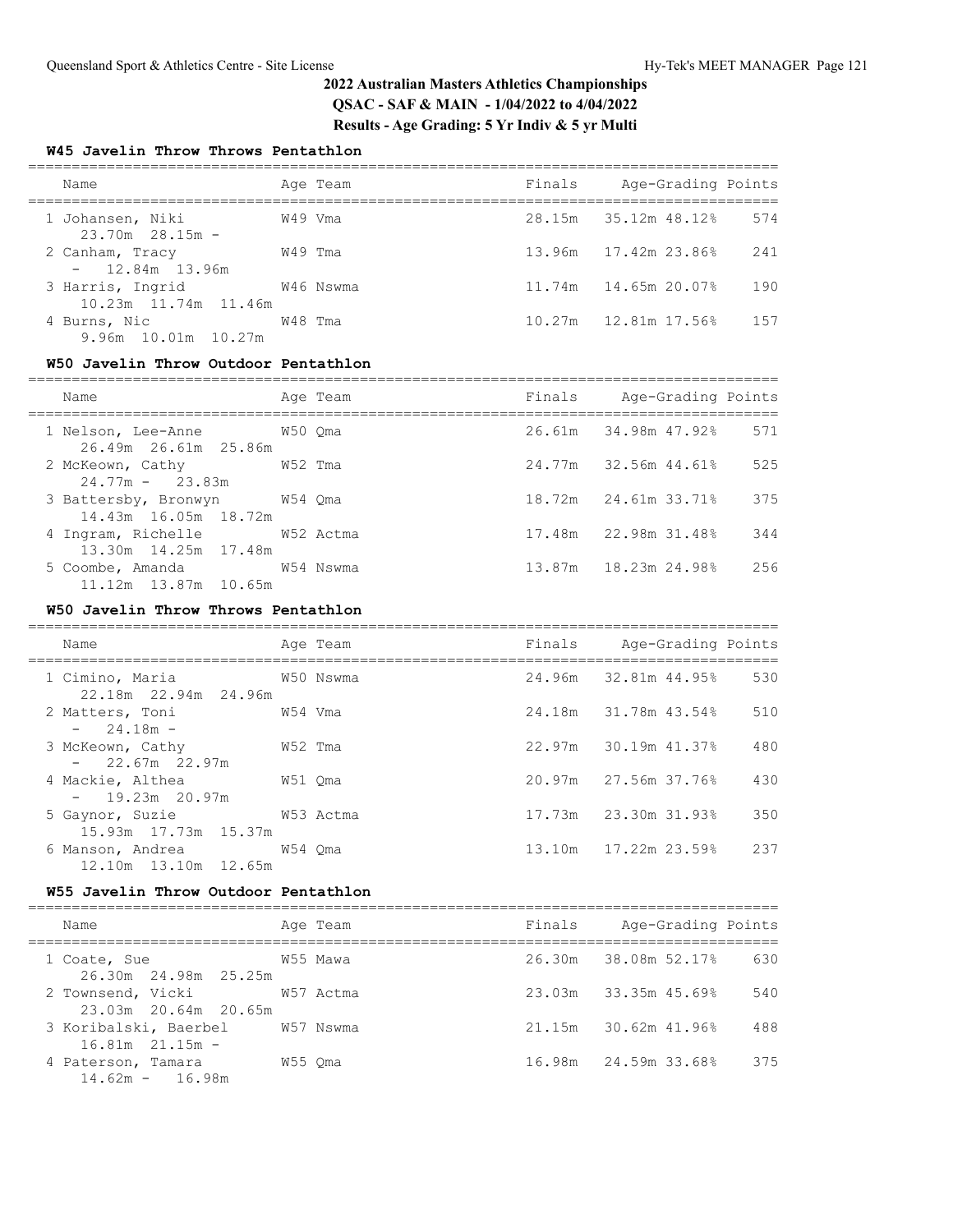### **W55 Javelin Throw Throws Pentathlon**

| Name<br>========================                         | Age Team |  | Finals Age-Grading Points |     |
|----------------------------------------------------------|----------|--|---------------------------|-----|
| 1 Jefferies, Ann M59 Sama<br>28.95m 25.34m 25.80m        |          |  | 28.95m 41.92m 57.43%      | 704 |
| 2 Hardy, Jayne 6 6 6 7 8 M59 Actman<br>$24.38m - 22.37m$ |          |  | 24.38m 35.30m 48.36%      | 577 |
| 3 Townsend, Vicki W57 Actma<br>$23.62m$ $22.45m$ -       |          |  | 23.62m 34.20m 46.86%      | 556 |
| 4 Watts, Gabriele M56 Nswma<br>22.61m 22.60m 21.70m      |          |  | 22.61m 32.74m 44.85%      | 529 |
| 5 Duncan, Lesley 678 Qma<br>18.18m 18.52m 21.42m         |          |  | 21.42m 31.02m 42.49%      | 496 |
| 6 Durston, Bev W58 Nswma<br>14.64m 15.95m 15.61m         |          |  |                           | 347 |
| 7 Lamb, Heather 67 68 Vma<br>13.09m 12.84m 9.95m         |          |  |                           | 269 |

### **W60 Javelin Throw Throws Pentathlon**

| Name                                                   | Age Team  | Finals | Age-Grading Points   |     |
|--------------------------------------------------------|-----------|--------|----------------------|-----|
| 1 Shaw, Christine<br>17.95m 23.53m                     | W62 Nswma |        | 23.53m 37.92m 51.95% | 627 |
| 2 Cox, Pauline<br>$22.18m - 21.53m$                    | W61 Nswma |        | 22.18m 35.74m 48.97% | 586 |
| 3 Messerle, Narelle<br>W63 Vma<br>18.05m 16.32m 17.11m |           |        | 18.05m 29.09m 39.85% | 459 |
| 4 Gibbins, Sharon<br>14.20m  14.35m  14.26m            | W63 Actma |        | 14.35m 23.12m 31.68% | 347 |
| 5 Varley, Desley<br>W61 Oma<br>$10.55m$ $10.50m$ -     |           |        | 10.55m 17.00m 23.29% | 233 |

### **W60 Javelin Throw Outdoor Pentathlon**

| Name                                     | Age Team  | Finals | Age-Grading Points                |
|------------------------------------------|-----------|--------|-----------------------------------|
| 1 Varley, Desley<br>12.64m 12.12m 12.58m | W61 Oma   |        | 12.64m 20.37m 27.91%<br>296       |
| 2 Stallard, Trish<br>9.51m 9.90m 11.59m  | W64 Nswma |        | 264<br>$11.59m$ $18.68m$ $25.59%$ |

#### **W65 Javelin Throw Outdoor Pentathlon**

| Name                   | Age Team  | Finals | Age-Grading Points   |     |
|------------------------|-----------|--------|----------------------|-----|
| 1 Thomas, Margaret     | W65 Nswma |        | 12.68m 23.04m 31.57% | 346 |
| 12.68m  10.54m  11.17m |           |        |                      |     |

## **W65 Javelin Throw Throws Pentathlon**

| Name                 | Age Team | Finals | Age-Grading Points   |     |
|----------------------|----------|--------|----------------------|-----|
| 1 Ouinn, Denise      | W65 Oma  |        | 18.76m 34.08m 46.70% | 554 |
| 18.05m 18.25m 18.76m |          |        |                      |     |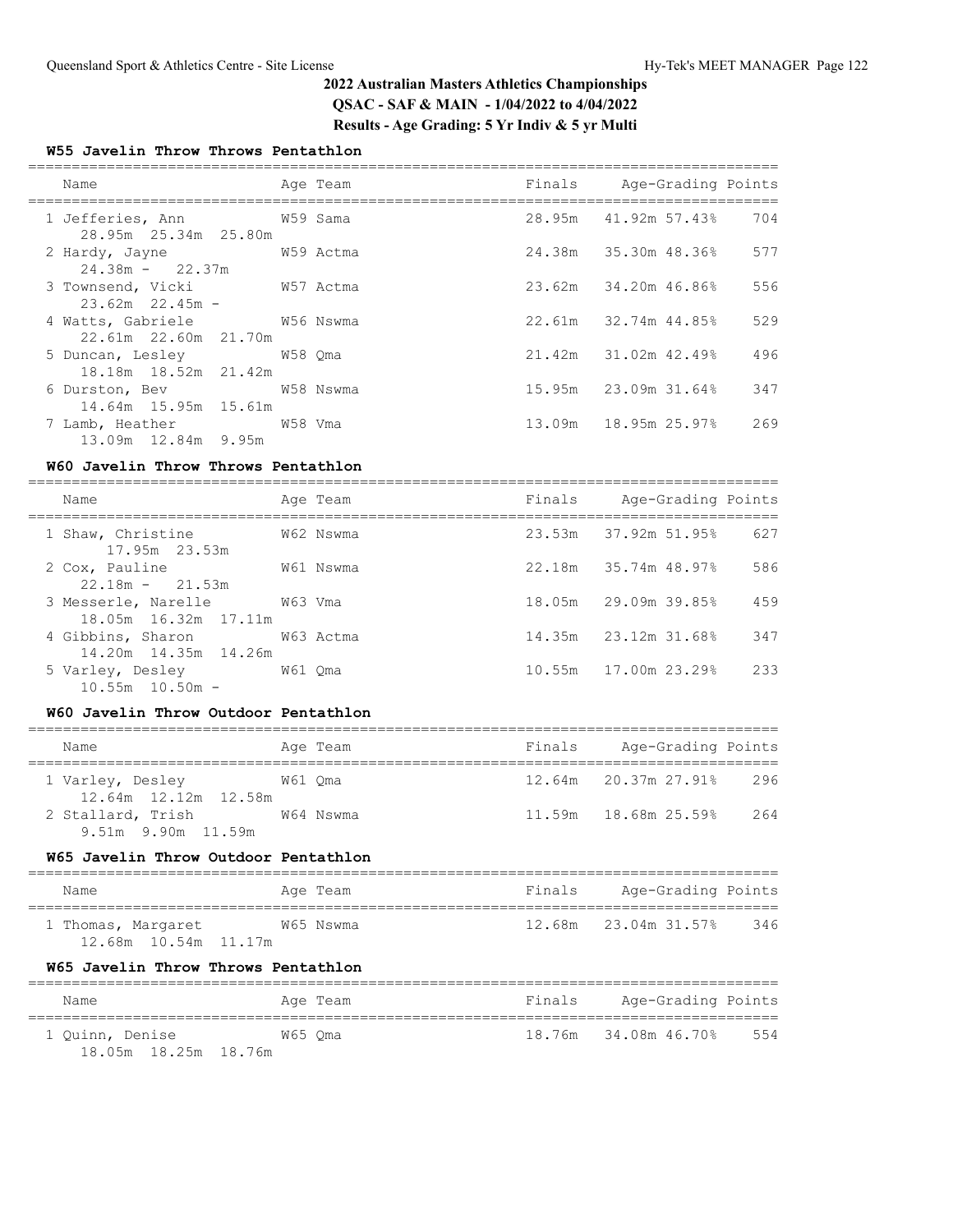| W65 Javelin Throw Throws Pentathlon                                        |         |           |        |                                                     |     |
|----------------------------------------------------------------------------|---------|-----------|--------|-----------------------------------------------------|-----|
| W66 Vma<br>2 Kirby, Karen                                                  |         |           |        |                                                     | 445 |
| 13.67m 14.79m 15.58m<br>3 Taylor, Jill W66 Nswma<br>14.04m  14.02m  14.06m |         |           |        | 14.06m  25.54m  35.00%                              | 392 |
| W70 Javelin Throw Throws Pentathlon                                        |         |           |        |                                                     |     |
| Name                                                                       |         | Age Team  |        | Finals Age-Grading Points                           |     |
| 1 van Bockel, Adriana W70 Nswma<br>11.74m  11.76m  12.05m                  |         |           |        | 12.05m  25.29m  34.65%  388                         |     |
| 2 Neubauer, Liz W71 Sama<br>9.89m 8.26m 10.85m                             |         |           |        | 10.85m 22.77m 31.20% 341                            |     |
| W70 Javelin Throw Outdoor Pentathlon                                       |         |           |        |                                                     |     |
| Name                                                                       |         | Age Team  |        | ======================<br>Finals Age-Grading Points |     |
| 1 Davis, Carol<br>$16.77m$ $15.91m$ -                                      | W71 Qma |           |        | 16.77m 35.20m 48.22%                                | 575 |
| 2 Johnstone, Kerry W74 Tma<br>11.67m  12.53m  13.80m                       |         |           |        | 13.80m 28.96m 39.68% 457                            |     |
| 3 Neubauer, Liz W71 Sama<br>8.93m 8.62m 9.96m                              |         |           |        |                                                     | 306 |
| W75 Javelin Throw Outdoor Pentathlon                                       |         |           |        |                                                     |     |
| Name                                                                       |         | Age Team  |        | Finals Age-Grading Points                           |     |
| 1 Painter, Brenda W77 Mawa<br>10.92m  10.90m  11.22m                       |         |           |        | 11.22m  25.57m  35.03%  393                         |     |
| W75 Javelin Throw Throws Pentathlon                                        |         |           |        |                                                     |     |
| Name                                                                       |         | Age Team  |        | Finals Age-Grading Points                           |     |
| 1 Thomas, Mary<br>14.05m  14.84m  14.13m                                   |         | W77 Nswma |        | 14.84m 33.82m 46.33% 549                            |     |
| W76 Mawa<br>2 Hamilton, Bev<br>12.04m 12.35m 12.49m                        |         |           |        | 12.49m 28.46m 38.99% 447                            |     |
| 3 Birtwell, Lorraine W79 Qma<br>$-9.45m -$                                 |         |           |        | $9.45m$ $21.54m$ $29.50%$                           | 318 |
| W80 Javelin Throw Outdoor Pentathlon                                       |         |           |        |                                                     |     |
| Name                                                                       |         | Age Team  | Finals | Age-Grading Points                                  |     |
| 1 Westbrook, Suzanne<br>10.66m 10.87m 8.34m                                | W80 Tma |           | 10.87m | 29.48m 40.39%                                       | 467 |
| W80 Javelin Throw Throws Pentathlon                                        |         |           |        |                                                     |     |
| Name                                                                       |         | Age Team  | Finals | Age-Grading Points                                  |     |
|                                                                            |         |           |        |                                                     |     |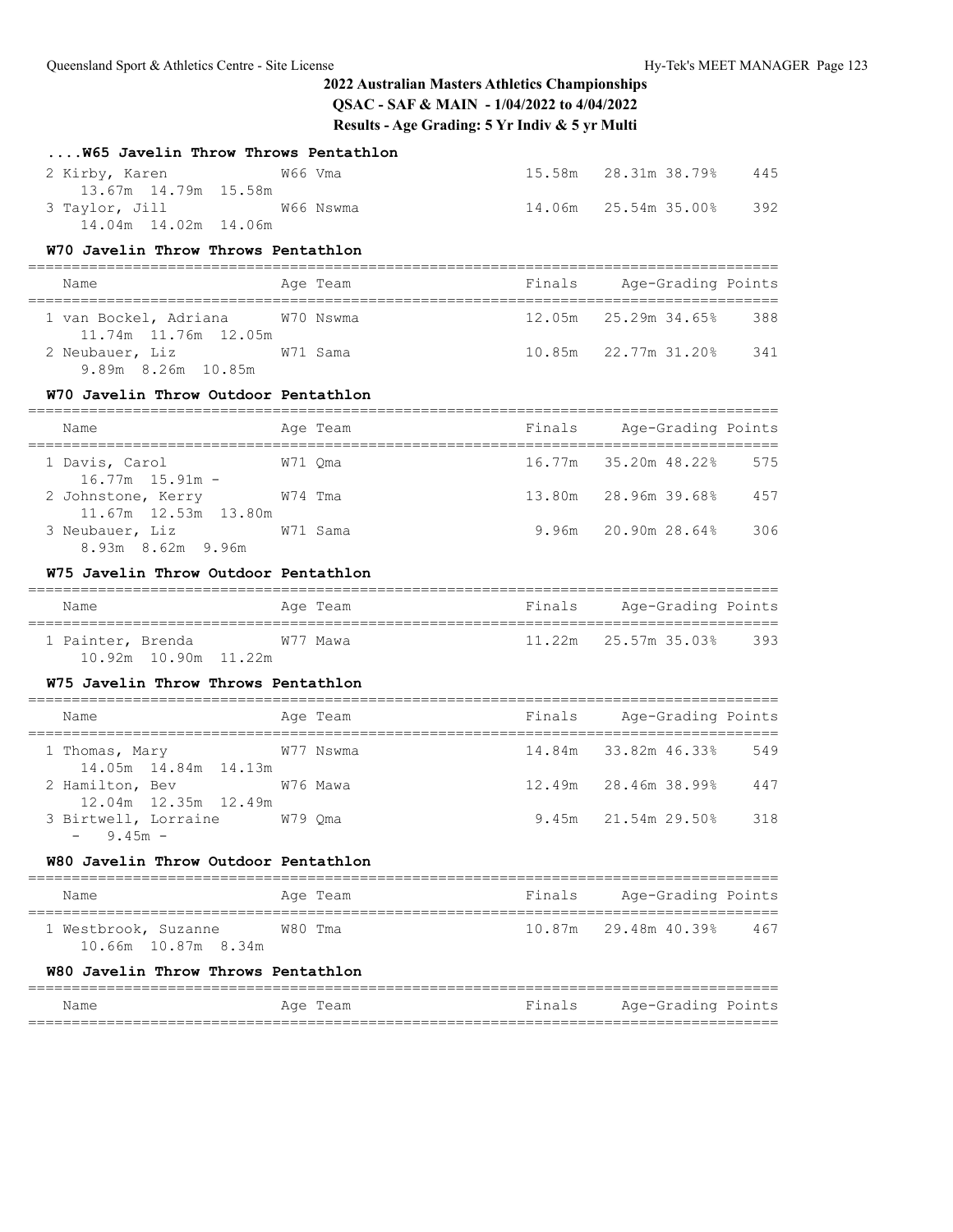| W80 Javelin Throw Throws Pentathlon                                      |         |                                                |                             |                |                    |
|--------------------------------------------------------------------------|---------|------------------------------------------------|-----------------------------|----------------|--------------------|
| W80 Actma<br>1 Banens, Jan<br>10.67m 11.35m                              |         |                                                | 11.35m 30.79m 42.18%        |                | 492                |
| 2 Westbrook, Suzanne W80 Tma<br>7.73m 11.12m 11.21m                      |         |                                                | 11.21m 30.41m 41.66%        |                | 484                |
| M30 Javelin Throw Outdoor Pentathlon                                     |         |                                                |                             |                |                    |
| Name<br>===================================                              |         | Age Team                                       | Finals Age-Grading Points   |                |                    |
| 1 Rai, Gogi<br>M31 Vma                                                   |         |                                                | 43.49m 43.49m 44.16% 493    |                |                    |
| 43.45m  43.49m  43.05m<br>2 Gray, Daniel M31 Qma<br>34.31m 36.46m 32.84m |         |                                                | 36.46m 36.46m 37.02% 391    |                |                    |
| M40 Javelin Throw Throws Pentathlon                                      |         |                                                |                             |                |                    |
| Name                                                                     |         | Age Team                                       | Finals Age-Grading Points   |                |                    |
| 1 Petzer, Johannes<br>M44 Nswma<br>41.01m  49.95m  X                     |         |                                                | 49.95m 54.25m 55.10% 652    |                |                    |
| 2 Norwood, Darrin M42 Qma                                                |         |                                                | 41.61m  45.19m  45.90%  518 |                |                    |
| 3 Hill, Tristan<br>36.86m  40.20m  37.35m                                | M41 Oma |                                                | 40.20m  43.66m  44.34%      |                | 495                |
| M40 Javelin Throw Outdoor Pentathlon                                     |         |                                                |                             |                |                    |
|                                                                          |         |                                                |                             |                |                    |
| Name                                                                     |         | Aqe Team                                       | Finals Age-Grading Points   |                |                    |
| 1 Fernando, Jude M43 Vma                                                 |         |                                                | 26.14m 28.39m 28.83% 277    |                |                    |
| 25.65m 25.00m 26.14m<br>M45 Javelin Throw Throws Pentathlon              |         |                                                |                             |                |                    |
|                                                                          |         |                                                |                             |                |                    |
| Name                                                                     |         | Age Team                                       | Finals Age-Grading Points   |                |                    |
| 1 Doel, Rene M46 Qma                                                     |         |                                                | 48.41m 56.71m 57.59% 688    |                |                    |
| 41.88m  46.18m  48.41m<br>2 Fettus, John M48 Mawa                        |         |                                                | 35.07m 41.08m 41.72% 458    |                |                    |
| 31.94m 31.43m 35.07m                                                     |         |                                                |                             |                |                    |
| 3 Clifford, Morgan M45 Nswma                                             |         |                                                |                             |                | 391                |
| 27.60m  29.54m  31.10m<br>4 Van Baalen, Simon                            | M48 Vma |                                                | 30.16m                      | 35.33m 35.88%  | 375                |
| 30.16m 29.53m 30.10m                                                     |         |                                                |                             |                |                    |
| 5 Hutchison, Shane<br>26.70m 26.22m<br>27.80m                            |         | M49 Actma                                      | 27.80m                      | 32.57m 33.07%  | 336                |
| M45 Javelin Throw Outdoor Pentathlon                                     |         |                                                |                             |                |                    |
| Name<br>================                                                 |         | ==================================<br>Age Team | Finals                      | ============== | Age-Grading Points |

44.89m 46.44m 44.95m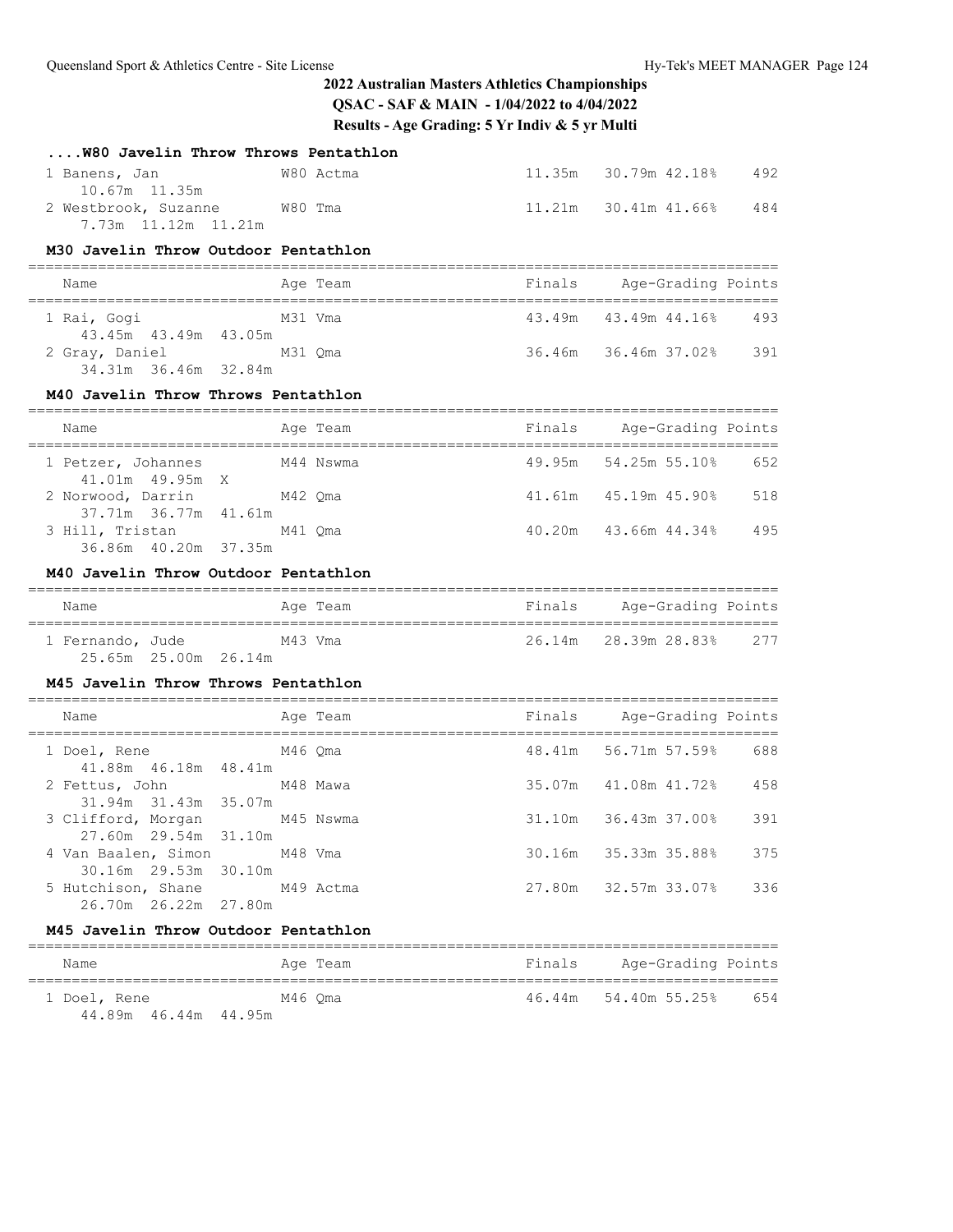### **M50 Javelin Throw Throws Pentathlon**

| Name                                   |         | Age Team  | Finals | Age-Grading Points         |     |
|----------------------------------------|---------|-----------|--------|----------------------------|-----|
| 1 White, Chris<br>$43.79m - -$         |         | M52 Actma |        | 43.79m 53.76m 54.59%       | 644 |
| 2 Keen, Adrian<br>35.83m 34.36m 34.48m | M51 Oma |           |        | $35.83m$ $43.99m$ $44.678$ | 500 |
| 3 Harris, Richard<br>$32.25m - 31.72m$ | M51 Oma |           |        | 32.25m 39.59m 40.21%       | 436 |
| 4 Davie, EJ<br>$-9.68m -$              |         | M51 Nswma |        | 9.68m 11.88m 12.07%        | 56  |

### **M50 Javelin Throw Outdoor Pentathlon**

| Name                                | Age Team  | Finals | Age-Grading Points          |     |
|-------------------------------------|-----------|--------|-----------------------------|-----|
| 1 White, Chris<br>$40.07m - -$      | M52 Actma |        | 40.07m 49.19m 49.96%        | 577 |
| 2 Howlett, Anthony<br>$-32.12m -$   | M54 Nswma |        | $32.12m$ $39.43m$ $40.04\%$ | 434 |
| 3 Davie, EJ<br>10.43m 11.05m 10.65m | M51 Nswma |        | 11.05m 13.56m 13.78%        | 77  |

### **M55 Javelin Throw Throws Pentathlon**

| Name                                        |         | Age Team  | Finals | Age-Grading Points   |     |
|---------------------------------------------|---------|-----------|--------|----------------------|-----|
| 1 Liggins, Stephen<br>$35.95m$ $37.99m$ -   |         | M56 Nswma |        | 37.99m 50.83m 51.62% | 601 |
| 2 Lovell, Matthew<br>$33.54m$ $30.96m$ -    |         | M56 Sama  |        | 33.54m 44.87m 45.57% | 513 |
| 3 Spedding, Patrick<br>23.87m 25.72m 18.96m |         | M56 Nswma |        | 25.72m 34.41m 34.95% | 362 |
| 4 Lowrey, Tim<br>$-20.11m$ 8.13m            | M55 Oma |           |        | 20.11m 26.90m 27.32% | 256 |
| 5 Monk, Brad<br>14.04m  14.07m  15.76m      | M58 Oma |           |        | 15.76m 21.08m 21.41% | 176 |

#### **M55 Javelin Throw Outdoor Pentathlon**

| Name                                  | Age Team  | Finals | Age-Grading Points     |     |
|---------------------------------------|-----------|--------|------------------------|-----|
| 1 Idris, Tony<br>34.39m 35.03m 31.85m | M55 Nswma |        | 35.03m 46.87m 47.60%   | 542 |
| 2 Lovell, Matthew<br>$-33.44m$ 31.23m | M56 Sama  |        | 33.44m 44.74m 45.43%   | 511 |
| 3 Jankowski, George<br>$14.33m - -$   | M59 Nswma |        | 14.33m  19.17m  19.47% | 150 |

## **M60 Javelin Throw Throws Pentathlon**

| Name                 | Age Team  | Finals | Age-Grading Points   |     |  |  |  |  |
|----------------------|-----------|--------|----------------------|-----|--|--|--|--|
| 1 Murray, Peter      | M61 Nswma |        | 37.32m 52.77m 53.58% | 630 |  |  |  |  |
| 33.19m 33.99m 37.32m |           |        |                      |     |  |  |  |  |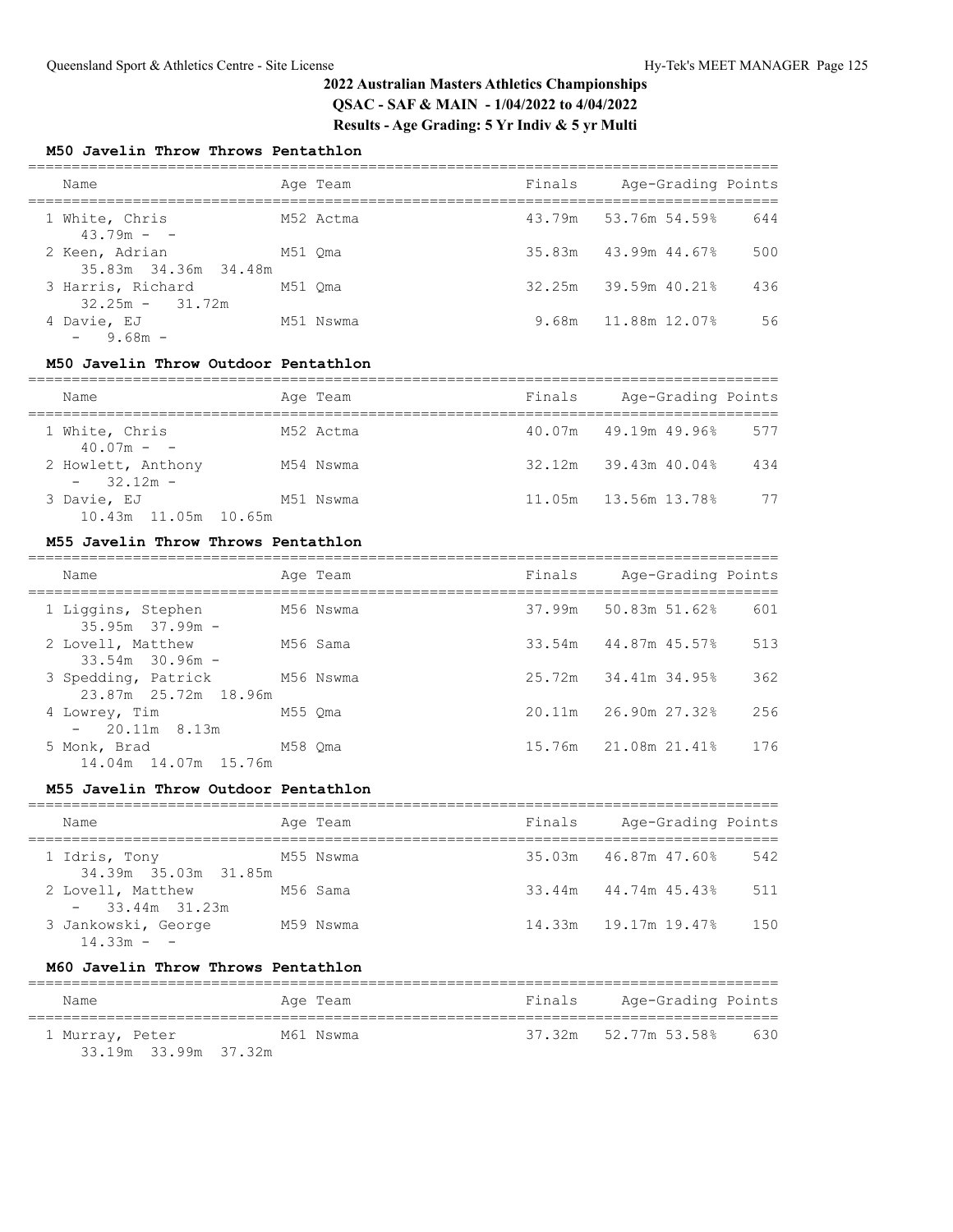### **....M60 Javelin Throw Throws Pentathlon**

| 2 Clark, Robert                                | M60 Nswma |  | 25.72m 36.36m 36.93% | 390 |
|------------------------------------------------|-----------|--|----------------------|-----|
| $25.72m$ 24.60m -<br>3 Davis, Kevin M62 Oma    |           |  | 25.54m 36.11m 36.67% | 386 |
| 25.54m 25.16m 25.37m<br>4 Dawe, Mick 6 M60 Oma |           |  | 25.15m 35.56m 36.11% | 378 |
| 25.15m 22.33m 18.39m<br>5 Lock, Phil           | M64 Oma   |  | 18.27m 25.83m 26.23% | 241 |
| $12.57m - 18.27m$                              |           |  |                      |     |

## **Outdoor Pentathlon: #2 M60 Javelin Throw Outdoor Pentathlon**

| Name                                                     | Age Team | Finals Age-Grading Points |     |
|----------------------------------------------------------|----------|---------------------------|-----|
| M61 Nswma<br>1 Murray, Peter<br>35.16m 35.95m 32.29m     |          | $35.95m$ 50.83m 51.62%    | 601 |
| 2 Varley, Dave M60 Qma<br>34.67m 34.78m 35.64m           |          | 35.64m 50.39m 51.17%      | 594 |
| 3 Gray, Neil M63 Oma<br>26.40m 25.45m 29.72m             |          | 29.72m 42.02m 42.67%      | 471 |
| 4 Terranova, Nicolas M64 Nswma<br>27.13m  25.95m  25.36m |          | 27.13m 38.36m 38.95%      | 418 |
| 5 Elliott, Craig M64 Qma<br>$19.37m$ $21.74m$ -          |          | 21.74m 30.74m 31.21%      | 310 |

### **M65 Javelin Throw Throws Pentathlon**

| Name                                                      | Age Team | Finals | Age-Grading Points     |     |
|-----------------------------------------------------------|----------|--------|------------------------|-----|
| 29.04m 30.98m 31.27m                                      |          |        | $31.27m$ 48.84m 49.60% | 571 |
| 2 Hanbury-Brown, Robert M65 Nswma<br>30.82m 30.64m 30.12m |          |        | 30.82m 48.14m 48.88%   | 561 |
| 3 Murray, Gavin M68 Nswma<br>26.90m 27.31m 26.51m         |          |        | $27.31m$ 42.65m 43.31% | 481 |
| 4 Gravestock, Tom M67 Mawa<br>24.07m 24.46m 27.19m        |          |        | 27.19m 42.47m 43.12%   | 478 |

### **Outdoor Pentathlon: #2 M65 Javelin Throw Outdoor Pentathlon**

| Name                                               | Age Team | Finals Age-Grading Points |     |
|----------------------------------------------------|----------|---------------------------|-----|
| 1 Kennedy, David M69 Nswma<br>30.52m 25.31m 31.64m |          | $31.64m$ $49.42m$ 50.18%  | 580 |
| 2 Ellis, Daryl M67 Nswma<br>21.98m 21.67m 24.59m   |          | 24.59m 38.40m 39.00%      | 419 |
| 3 Clapper, Mike M69 Vma<br>$20.87m$ 17.96m $-$     |          | 20.87m 32.59m 33.10%      | 336 |
| 4 McConnell, David M69 Vma<br>18.31m 16.96m 17.59m |          | 18.31m 28.60m 29.04%      | 280 |
| M70 Javelin Throw Throws Pentathlon                |          |                           |     |

#### ====================================================================================== Age Team  $Finals$  Age-Grading Points ======================================================================================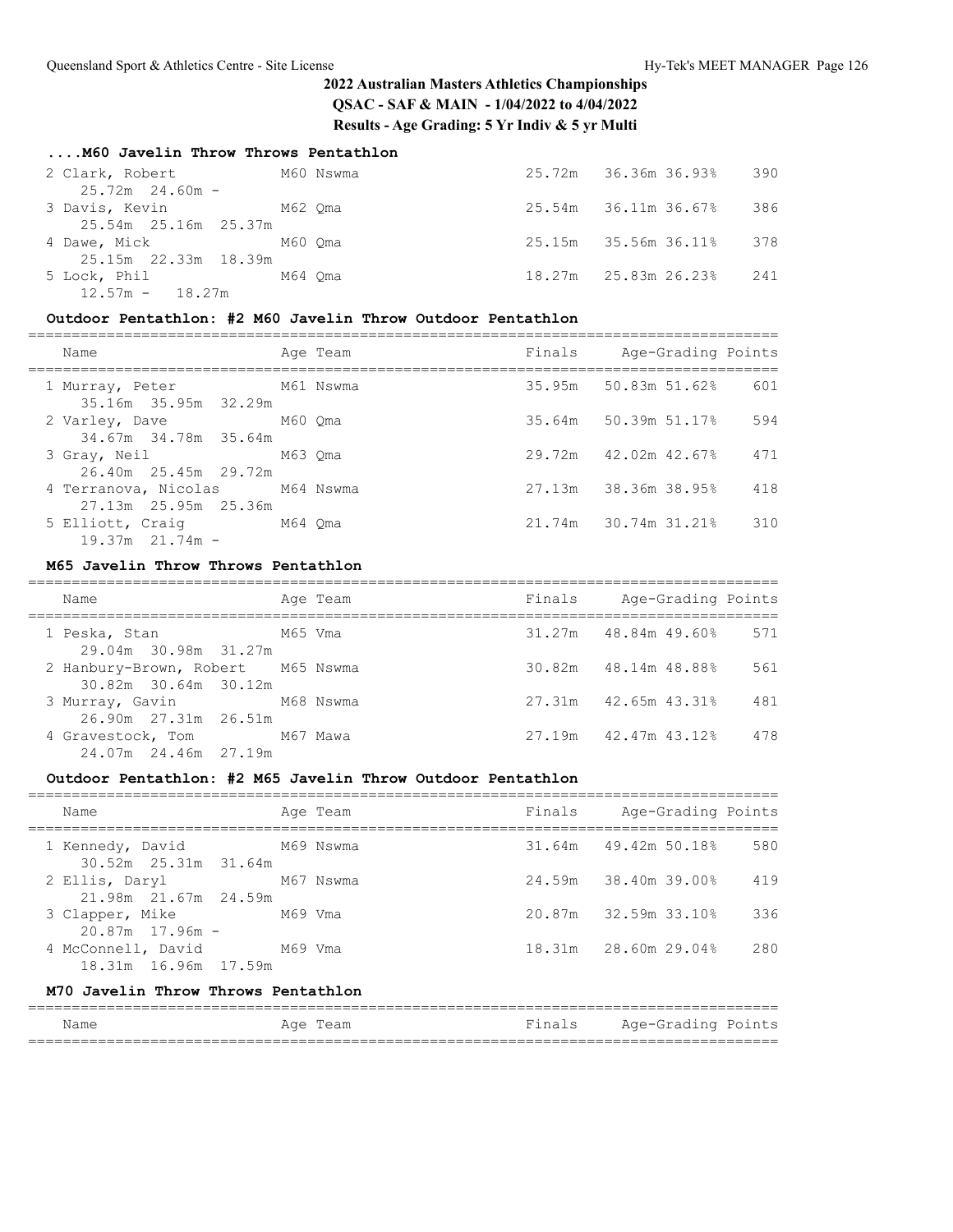### **....M70 Javelin Throw Throws Pentathlon**

| 1 Banens, Bob              |          | M73 Actma | 26.48m 44.48m 45.17% | 507 |
|----------------------------|----------|-----------|----------------------|-----|
| $26.48m - -$               |          |           |                      |     |
| 2 Igel, Ossi               | M71 Mawa |           | 24.94m 41.90m 42.55% | 470 |
| 21.98m 24.67m 24.94m       |          |           |                      |     |
| 3 Haqqith, David M70 Qma   |          |           | 21.58m 36.25m 36.81% | 388 |
| $21.58m$ 20.17m -          |          |           |                      |     |
| 4 Membrey, Harold M70 Mawa |          |           | 15.75m 26.46m 26.87% | 250 |
| 15.00m 15.75m 14.74m       |          |           |                      |     |

### **M70 Javelin Throw Outdoor Pentathlon**

| Name                                      | Age Team | Finals | Age-Grading Points          |     |
|-------------------------------------------|----------|--------|-----------------------------|-----|
| 1 Bodsworth, Bruce<br>$26.04m$ 31.20m -   | M70 Oma  |        | $31.20m$ $52.41m$ $53.228$  | 624 |
| 2 Prowse, Frank<br>$16.35m - 17.83m$      | M70 Vma  |        | $17.83m$ $29.95m$ $30.42\%$ | 299 |
| 3 Membrey, Harold<br>15.31m 15.28m 17.13m | M70 Mawa |        | 17.13m 28.78m 29.22%        | 282 |

#### **M75 Javelin Throw Throws Pentathlon**

| Name                                                 | Age Team  | Finals | Age-Grading Points   |     |
|------------------------------------------------------|-----------|--------|----------------------|-----|
| 1 Tonelli, Didimo<br>M78 Vma<br>24.01m 22.68m 22.48m |           |        | 24.01m 45.45m 46.16% | 522 |
| 2 Davies, Brian<br>$20.25m - -$                      | M75 Oma   |        | 20.25m 38.33m 38.93% | 418 |
| 3 Green, Ray<br>$13.86m$ $15.96m$ -                  | M77 Actma |        | 15.96m 30.21m 30.68% | 302 |
| 4 Ouinn, Don<br>14.43m 15.09m 13.41m                 | M77 Oma   |        | 15.09m 28.56m 29.01% | 279 |

#### **M75 Javelin Throw Outdoor Pentathlon**

| Name                                     |         | Age Team | Finals | Age-Grading Points   |     |
|------------------------------------------|---------|----------|--------|----------------------|-----|
| 1 Kennedy, Peter<br>28.00m 27.84m 28.04m | M75 Oma |          |        | 28.04m 53.08m 53.90% | 634 |
| 2 Lacko, Dieter<br>$16.12m$ $17.64m$ -   | M75 Oma |          |        | 17.64m 33.39m 33.91% | 347 |

#### **M80 Javelin Throw Outdoor Pentathlon**

| Name                   | Age Team | Finals | Age-Grading Points   |     |
|------------------------|----------|--------|----------------------|-----|
| 1 Leong, Tom           | M80 Vma  |        | 14.28m 29.91m 30.38% | 298 |
| 12.79m  14.28m  13.46m |          |        |                      |     |

#### **M80 Javelin Throw Throws Pentathlon**

| Name                 | Age Team | Finals | Age-Grading Points   |     |
|----------------------|----------|--------|----------------------|-----|
| 1 Ouarterman, Guy    | M80 Oma  |        | 24.53m 51.39m 52.19% | 609 |
| 22.98m 22.73m 24.53m |          |        |                      |     |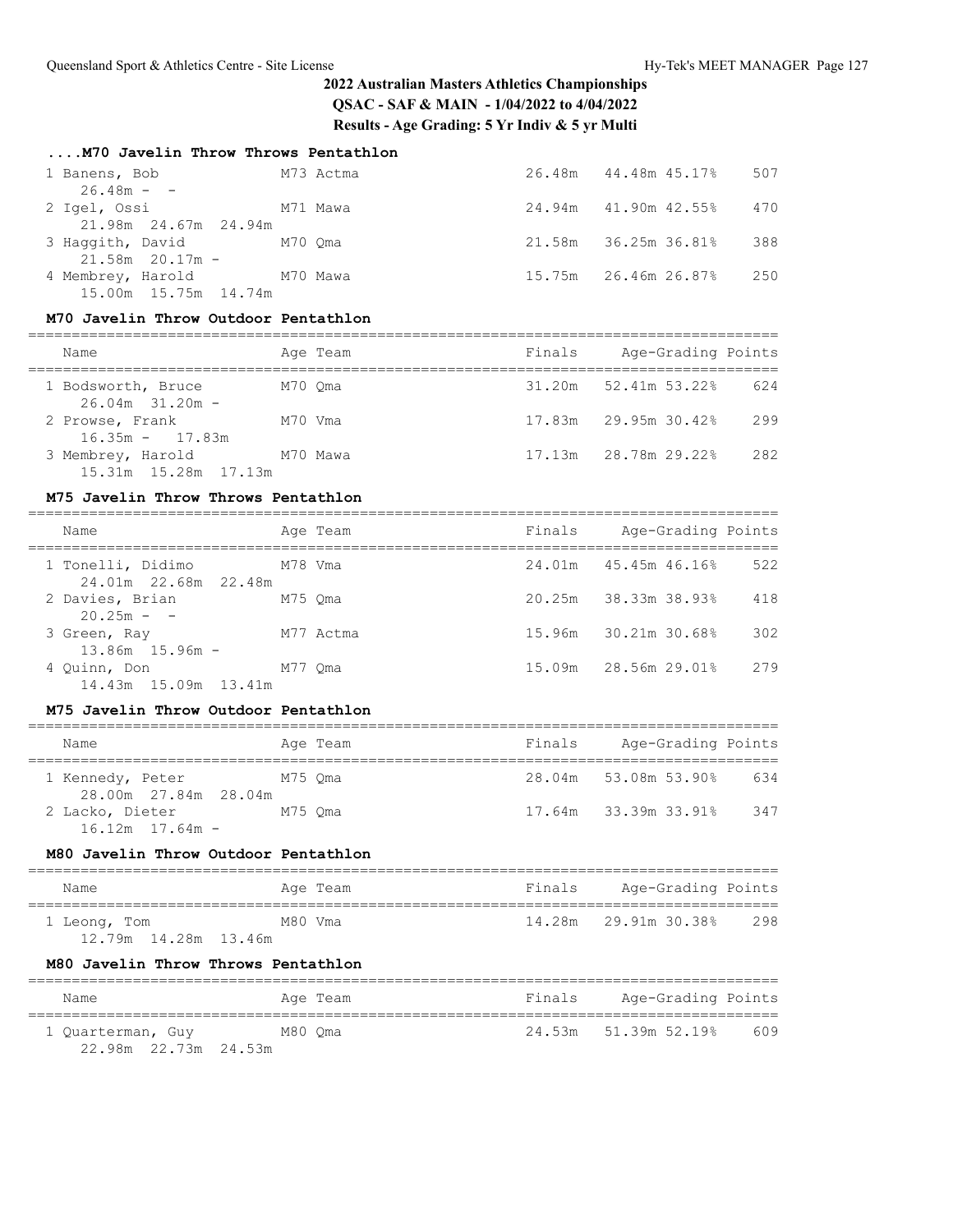| M80 Javelin Throw Throws Pentathlon                                         |         |           |        |                                                      |             |
|-----------------------------------------------------------------------------|---------|-----------|--------|------------------------------------------------------|-------------|
| 2 Kennedy, Ian<br>M82 Qma                                                   |         |           |        | 19.47m  40.79m  41.43%                               | 454         |
| 19.47m 18.06m 18.42m<br>3 Sowerby, Brett<br>M82 Nswma<br>$11.33m - -$       |         |           | 11.33m | 23.73m 24.11%                                        | 212         |
| M85 Javelin Throw Throws Pentathlon                                         |         |           |        |                                                      |             |
| Name                                                                        |         | Age Team  |        | =======================<br>Finals Age-Grading Points |             |
| ;===============================<br>1 Hancock, Tom<br>16.80m 19.58m<br>$ -$ | M85 Vma |           | 19.58m | 47.73m 48.47%                                        | 555         |
| W30 Weight Throw Throws Pentathlon                                          |         |           |        |                                                      |             |
| Name                                                                        |         | Age Team  |        | Finals Age-Grading Points                            |             |
| 1 Smith, Helena<br>6.94m 7.52m 6.77m                                        |         | W34 Nswma | 7.52m  | 7.52m 31.86%                                         | 343         |
| 2 Carr, Bianca<br>W31 Qma<br>X X 5.23m                                      |         |           |        | $5.23m$ $5.23m$ $22.16%$                             | 207         |
| W35 Weight Throw Throws Pentathlon                                          |         |           |        | =======================                              |             |
| Name                                                                        |         | Age Team  | Finals | Age-Grading Points                                   |             |
| 1 Ramsden, Miranda<br>9.29m 9.52m 9.34m                                     | W38 Qma |           |        | 9.52m  10.39m  44.05%                                | 517         |
| 2 Newington, Dash<br>W37 Qma<br>$- - 8.63m$                                 |         |           |        | 8.63m 9.42m 39.94%                                   | 457         |
| 3 Wessling, Sara<br>W36 Qma<br>4.64m  4.52m  4.63m                          |         |           |        | 4.64m 5.06m 21.47%                                   | 197         |
| W40 Weight Throw Throws Pentathlon                                          |         |           |        |                                                      |             |
| Name                                                                        |         | Age Team  |        | Finals Age-Grading Points                            |             |
| 1 Hunter, Kelly                                                             |         | W44 Nswma |        |                                                      | 702         |
| 8.55m 11.32m X<br>2 Hollis, Tracey W41 Qma<br>10.50m X X                    |         |           |        | 10.50m  12.44m  52.74%  642                          |             |
| W45 Weight Throw Throws Pentathlon                                          |         |           |        |                                                      |             |
| Name                                                                        |         | Age Team  | Finals | Age-Grading Points                                   |             |
| 1 Johansen, Niki                                                            | W49 Vma |           | 10.72m | ==============<br>=======<br>13.88m 58.84%           | $==$<br>732 |
| $9.59m$ $9.42m$<br>10.72m<br>2 Canham, Tracy                                | W49 Tma |           | 7.42m  | 9.61m 40.72%                                         | 469         |
| 6.87m<br>7.42m 7.10m<br>3 Harris, Ingrid                                    |         | W46 Nswma | 7.05m  | 9.13m 38.69%                                         | 440         |
| $6.29m$ $6.82m$<br>7.05m<br>4 Burns, Nic<br>5.89m<br>5.74m 5.95m            | W48 Tma |           | 5.95m  | 7.70m 32.66%                                         | 354         |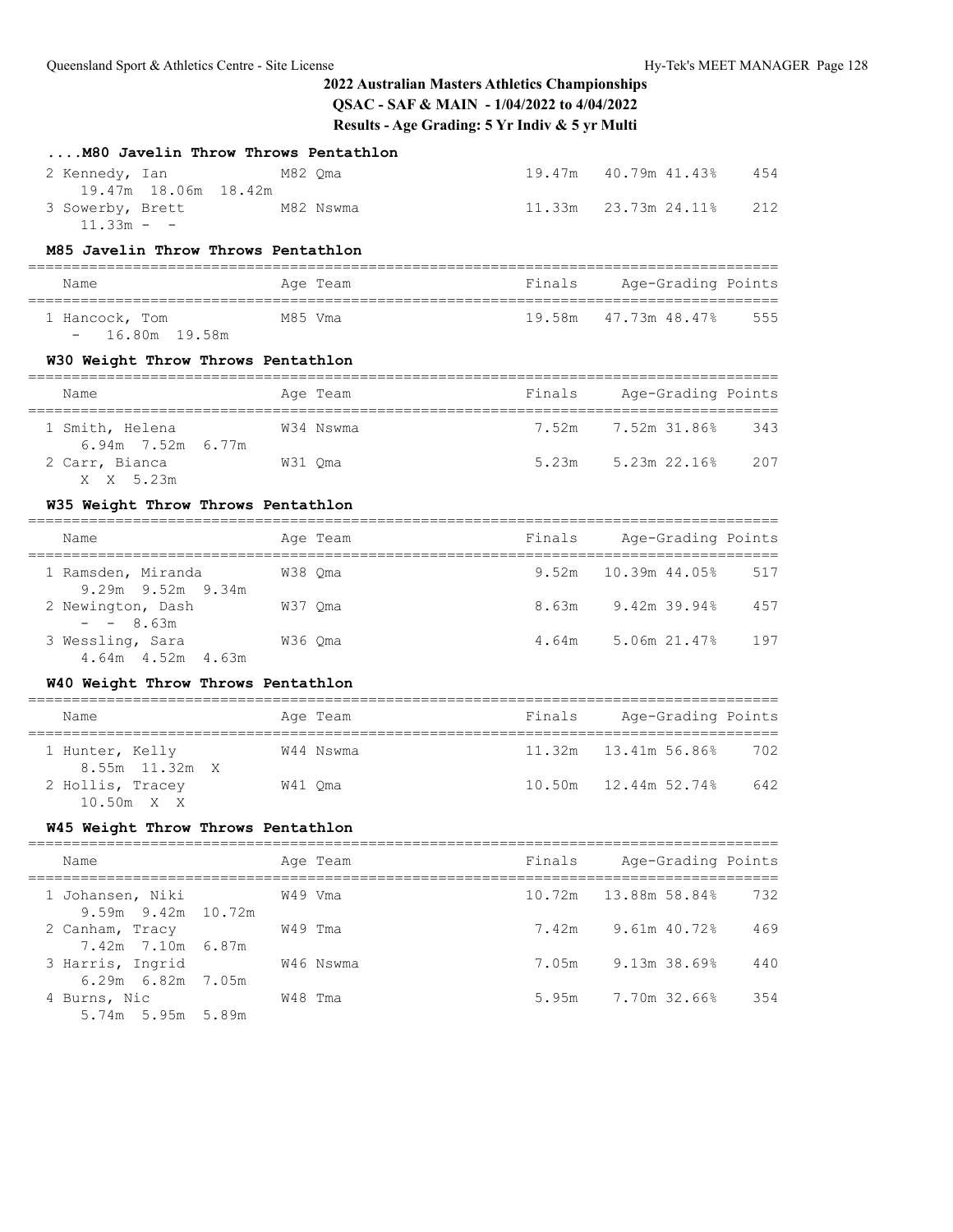### **W50 Weight Throw Throws Pentathlon**

| Name                                                     |         | Age Team |       | Finals Age-Grading Points |     |
|----------------------------------------------------------|---------|----------|-------|---------------------------|-----|
| 1 Mackie, Althea 6751 Oma<br>12.45m 12.75m 13.26m        |         |          |       | 13.26m 15.67m 66.43%      | 843 |
| 2 Cimino, Maria 61 610 W50 Nswma<br>10.75m 11.17m 11.88m |         |          |       | 11.88m  14.04m  59.52%    | 741 |
| 3 Gaynor, Suzie<br>W53 Actma<br>$9.21m - 7.87m$          |         |          |       | $9.21m$ 10.88m 46.14%     | 546 |
| 4 McKeown, Cathy<br>$- - 7.99m$                          | W52 Tma |          |       | 7.99m 9.44m 40.03%        | 459 |
| 5 Matters, Toni<br>5.85m 6.80m 6.80m                     | W54 Vma |          | 6.80m | 8.03m 34.07%              | 373 |
| 6 Manson, Andrea<br>6.38m 6.58m 6.13m                    | W54 Oma |          |       | $6.58m$ $7.77m$ $32.97\%$ | 358 |

### **W55 Weight Throw Throws Pentathlon**

| Name                                                 |         | Age Team  | Finals Age-Grading Points   |     |
|------------------------------------------------------|---------|-----------|-----------------------------|-----|
| 1 Watts, Gabriele 6756 Nswma<br>13.90m 12.99m 12.19m |         |           | 13.90m 17.95m 76.08%        | 986 |
| 2 Hardy, Jayne<br>$11.80m - 10.76m$                  |         | W59 Actma | $11.80m$ $15.24m$ $64.59\%$ | 816 |
| 3 Townsend, Vicki<br>W57 Actma<br>$-11.25m$ 11.15m   |         |           | 11.25m  14.53m  61.58%      | 772 |
| 4 Jefferies, Ann<br>9.64m 9.59m 9.36m                |         | W59 Sama  | $9.64m$ 12.45m 52.76%       | 643 |
| 5 Duncan, Lesley<br>8.00m 7.82m 7.99m                | W58 Qma |           | 8.00m 10.33m 43.79%         | 513 |
| 6 Lamb, Heather<br>$6.24m$ $7.21m$ $6.85m$           | W58 Vma |           | 7.21m 9.31m 39.46%          | 451 |
| 7 Durston, Bev<br>5.25m 4.96m 5.78m                  |         | W58 Nswma | 5.78m 7.46m 31.64%          | 339 |

#### **W60 Weight Throw Throws Pentathlon**

| Name                                                         |         | Age Team  | Finals | Age-Grading Points       |     |
|--------------------------------------------------------------|---------|-----------|--------|--------------------------|-----|
| 1 Shaw, Christine<br>W62 Nswma<br>$11.27m$ $11.27m$ $10.69m$ |         |           |        | $11.27m$ $13.64m$ 57.82% | 717 |
| 2 Gibbins, Sharon<br>$10.78m$ $11.01m$ -                     |         | W63 Actma |        | 11.01m 13.33m 56.49%     | 697 |
| 3 Cox, Pauline<br>$-10.77m$                                  |         | W61 Nswma |        | 10.77m 13.04m 55.26%     | 679 |
| 4 Messerle, Narelle<br>$9.29m - 9.03m$                       | W63 Vma |           |        | $9.29m$ 11.24m 47.67%    | 569 |
| 5 Varley, Desley<br>5.51m 6.77m 6.49m                        | W61 Oma |           |        | 6.77m 8.19m 34.74%       | 383 |

### **W65 Weight Throw Throws Pentathlon**

| Name             | Age Team  | Finals | Age-Grading Points   |     |
|------------------|-----------|--------|----------------------|-----|
| 1 Taylor, Jill   | W66 Nswma |        | 12.25m 16.24m 68.82% | 879 |
| $-11.09m$ 12.25m |           |        |                      |     |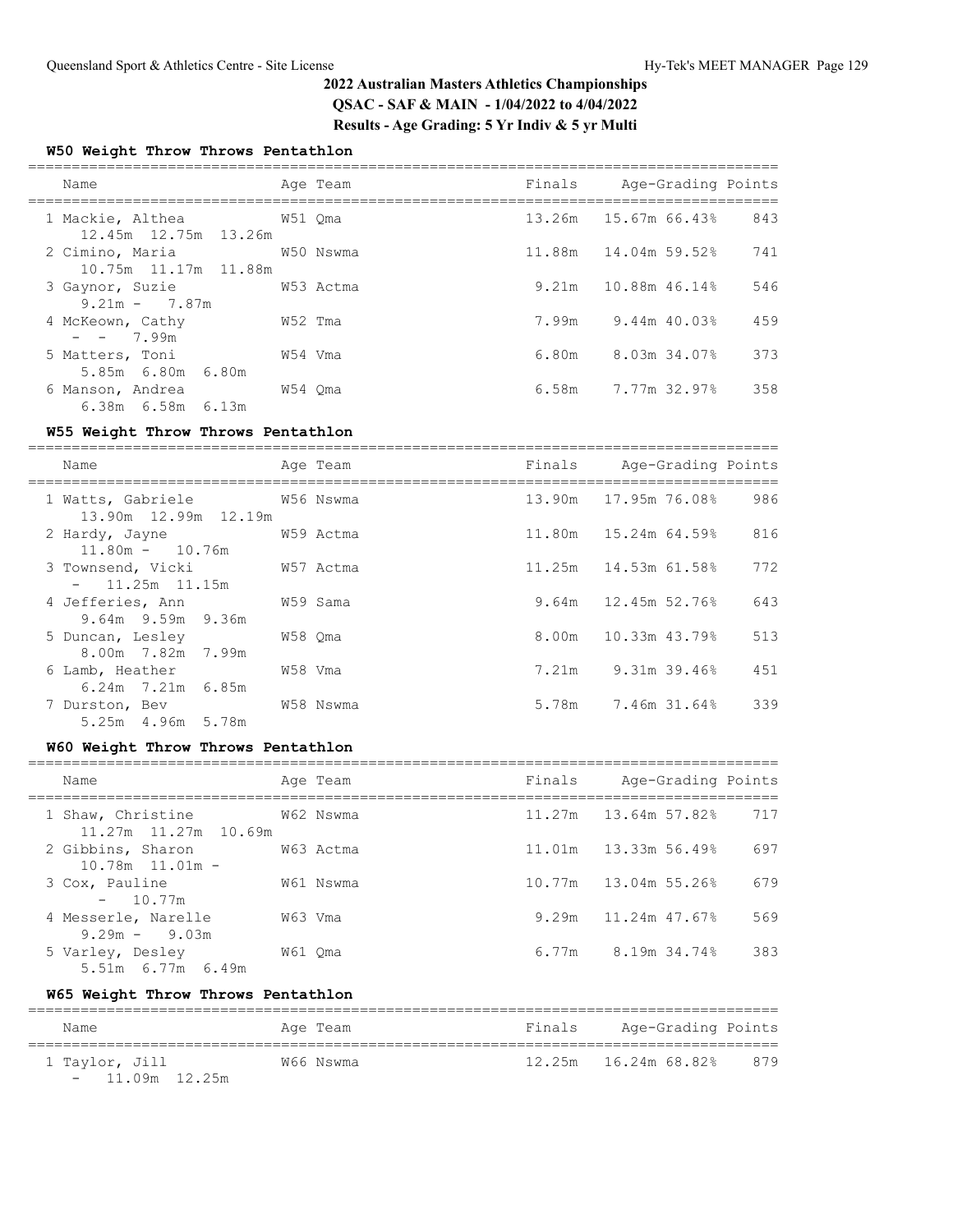| W65 Weight Throw Throws Pentathlon                                |         |                                              |        |                                            |     |
|-------------------------------------------------------------------|---------|----------------------------------------------|--------|--------------------------------------------|-----|
| W66 Vma<br>2 Kirby, Karen<br>7.31m 7.74m 8.15m                    |         |                                              |        | 8.15m   10.80m   45.79%                    | 542 |
| 3 Quinn, Denise M65 Qma<br>7.27m 5.52m 6.80m                      |         |                                              |        | 7.27m 9.64m 40.84%                         | 471 |
| W70 Weight Throw Throws Pentathlon                                |         |                                              |        |                                            |     |
| ===============<br>Name                                           |         | ________________________________<br>Age Team |        | Finals Age-Grading Points                  |     |
| ------------------------------------<br>1 van Bockel, Adriana     |         | W70 Nswma                                    | 6.95m  | _________________________<br>10.19m 43.19% | 504 |
| $6.16m$ $6.95m$ $6.93m$<br>2 Neubauer, Liz W71 Sama               |         |                                              |        | 5.78m 8.47m 35.92% 400                     |     |
| 5.59m 5.57m 5.78m                                                 |         |                                              |        |                                            |     |
| W75 Weight Throw Throws Pentathlon                                |         |                                              |        |                                            |     |
| Name                                                              |         | Age Team                                     | Finals | Age-Grading Points                         |     |
| 1 Hamilton, Bev<br>9.23m 9.96m 9.44m                              |         | W76 Mawa                                     |        | 9.96m 13.89m 58.90%                        | 732 |
| 2 Thomas, Mary<br>9.63m 8.82m 9.67m                               |         | W77 Nswma                                    |        | $9.67m$ $13.49m$ 57.19%                    | 707 |
| 3 Birtwell, Lorraine<br>6.92m 6.98m 7.51m                         | W79 Qma |                                              |        |                                            | 522 |
| W80 Weight Throw Throws Pentathlon                                |         |                                              |        |                                            |     |
| Name                                                              |         | Age Team                                     |        | Finals Age-Grading Points                  |     |
| 1 Banens, Jan<br>10.03m 9.23m 10.85m                              |         | W80 Actma                                    |        |                                            | 909 |
| 2 Westbrook, Suzanne W80 Tma<br>7.25m 8.25m 7.31m                 |         |                                              |        | $8.25m$ 12.72m 53.92% 660                  |     |
| M40 Weight Throw Throws Pentathlon                                |         |                                              |        |                                            |     |
| Name<br>--------------------------------------                    |         | Age Team                                     |        | Finals Age-Grading Points                  |     |
| 1 Norwood, Darrin<br>M42 Qma<br>12.63m  13.45m  13.63m            |         |                                              |        |                                            | 726 |
| 2 Hill, Tristan<br>$12.50m - -$                                   | M41 Qma |                                              |        |                                            | 656 |
| 3 Petzer, Johannes<br>$-7.58m -$                                  |         | M44 Nswma                                    |        | 7.58m 8.26m 31.94%                         | 355 |
| M45 Weight Throw Throws Pentathlon                                |         |                                              |        |                                            |     |
| Name                                                              |         | Age Team                                     | Finals | Age-Grading Points                         |     |
| M48 Vma<br>1 Van Baalen, Simon                                    |         |                                              | 13.24m | 15.48m 59.88%                              | 762 |
| 11.97m 13.16m 13.24m<br>2 Fettus, John                            |         | M48 Mawa                                     | 12.94m | 15.13m 58.53%                              | 742 |
| 12.43m  12.94m  12.28m<br>3 Clifford, Morgan<br>8.25m 8.85m 9.05m |         | M45 Nswma                                    | 9.05m  | 10.58m 40.93%                              | 484 |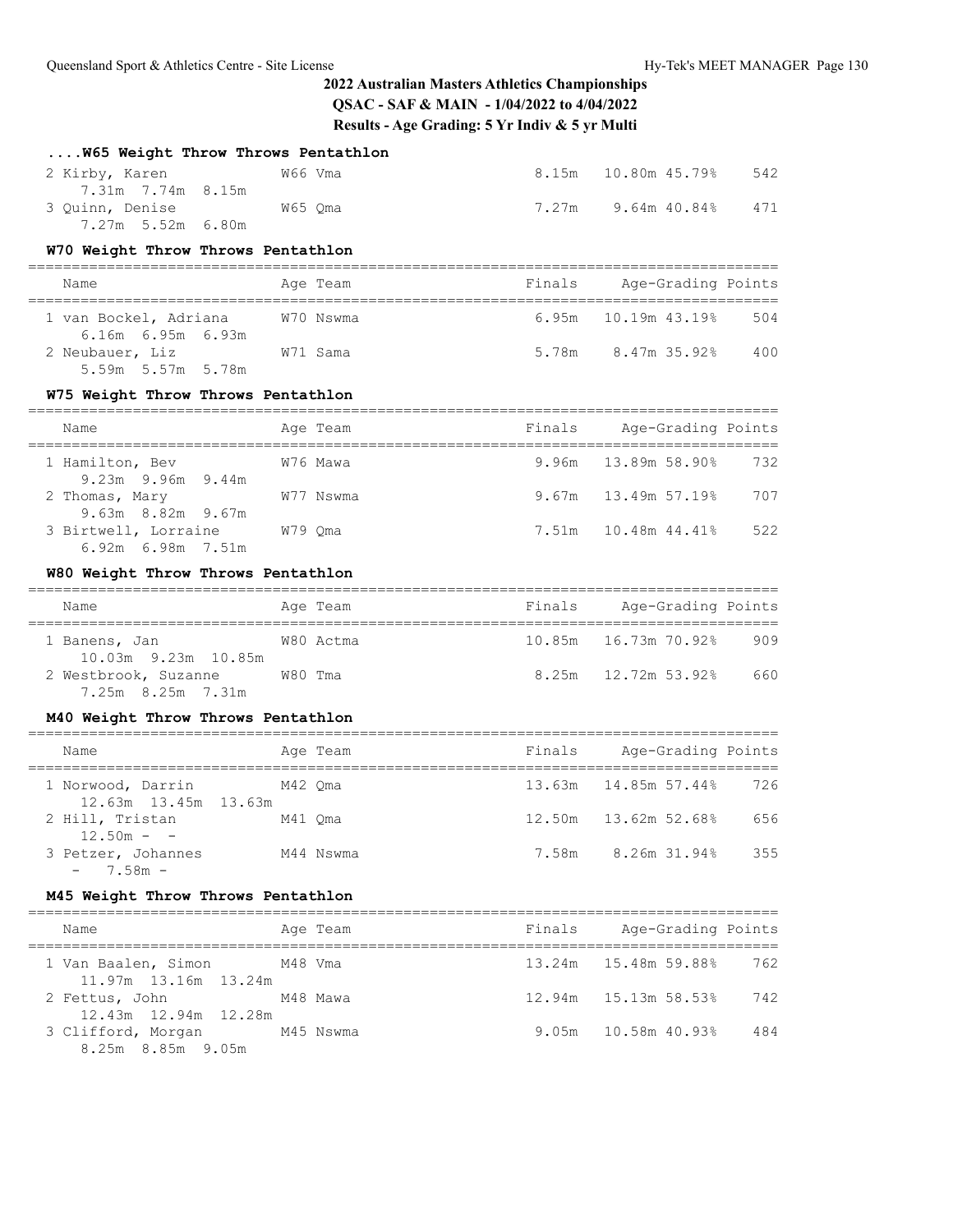| M45 Weight Throw Throws Pentathlon                                                    |         |           |        |                             |     |
|---------------------------------------------------------------------------------------|---------|-----------|--------|-----------------------------|-----|
| 4 Doel, Rene M46 Qma                                                                  |         |           |        | 8.77m 10.25m 39.67%         | 466 |
| $8.77m - 7.57m$<br>5 Hutchison, Shane M49 Actma<br>5.40m 6.18m 6.35m                  |         |           |        | $6.35m$ $7.42m$ $28.72%$    | 309 |
| M50 Weight Throw Throws Pentathlon                                                    |         |           |        |                             |     |
| Name                                                                                  |         | Age Team  |        | Finals Age-Grading Points   |     |
| 1 White, Chris<br>$15.82m -$<br>$\sim$ 100 $\mu$                                      |         | M52 Actma | 15.82m | 16.59m 64.15%               | 826 |
| 2 Keen, Adrian<br>$\sim$                                                              | M51 Qma |           |        | 14.10m    14.78m    57.18%  | 722 |
| 13.20m  14.10m<br>M51 Qma<br>3 Harris, Richard<br>13.58m  13.95m  12.94m              |         |           |        | 13.95m    14.63m    56.57%  | 714 |
| 4 Davie, EJ M51 Nswma<br>5.65m 5.48m 5.30m                                            |         |           |        | 5.65m 5.92m 22.91%          | 227 |
| M55 Weight Throw Throws Pentathlon                                                    |         |           |        |                             |     |
| Name                                                                                  |         | Age Team  | Finals | Age-Grading Points          |     |
| 1 Monk, Brad<br>11.73m  11.37m  12.27m                                                |         | M58 Oma   |        |                             | 665 |
| 2 Liggins, Stephen M56 Nswma<br>10.54m  11.78m  11.37m                                |         |           |        | 11.78m   13.22m   51.13%    | 634 |
| 3 Lovell, Matthew<br>M56 Sama<br>$10.67m -$<br>$\sim$ 100 $\mu$                       |         |           | 10.67m | 11.97m 46.31%               | 563 |
| 4 Spedding, Patrick M56 Nswma<br>9.30m 10.43m 10.24m                                  |         |           | 10.43m | 11.70m 45.27%               | 547 |
| 5 Lowrey, Tim M55 Qma<br>8.13m 9.35m 8.72m                                            |         |           |        | 9.35m  10.49m  40.58%       | 479 |
| M60 Weight Throw Throws Pentathlon                                                    |         |           |        |                             |     |
| Name                                                                                  |         | Age Team  |        | Finals Age-Grading Points   |     |
| 1 Clark, Robert<br>M60 Nswma<br>$\sim$                                                |         |           | 15.43m | 16.08m 62.19% 797           |     |
| 14.58m  15.43m<br>2 Murray, Peter<br>11.31m 12.28m<br>$\frac{1}{2}$ and $\frac{1}{2}$ |         | M61 Nswma |        | 12.28m  12.80m  49.50%  610 |     |
| 3 Dawe, Mick                                                                          |         | M60 Qma   |        | 10.90m  11.36m  43.93%  528 |     |
| 7.63m 10.05m 10.90m<br>4 Davis, Kevin<br>7.82m 7.66m 9.56m                            |         | M62 Qma   | 9.56m  | 9.96m 38.53%                | 450 |
| 5 Lock, Phil<br>6.40m 6.21m 6.44m                                                     |         | M64 Oma   | 6.44m  | 6.71m 25.96%                | 270 |
| M65 Weight Throw Throws Pentathlon                                                    |         |           |        |                             |     |
| Name                                                                                  |         | Age Team  | Finals | Age-Grading Points          |     |
| 1 Murray, Gavin                                                                       |         | M68 Nswma | 13.32m | 14.85m 57.44%               | 726 |

13.32m - 13.28m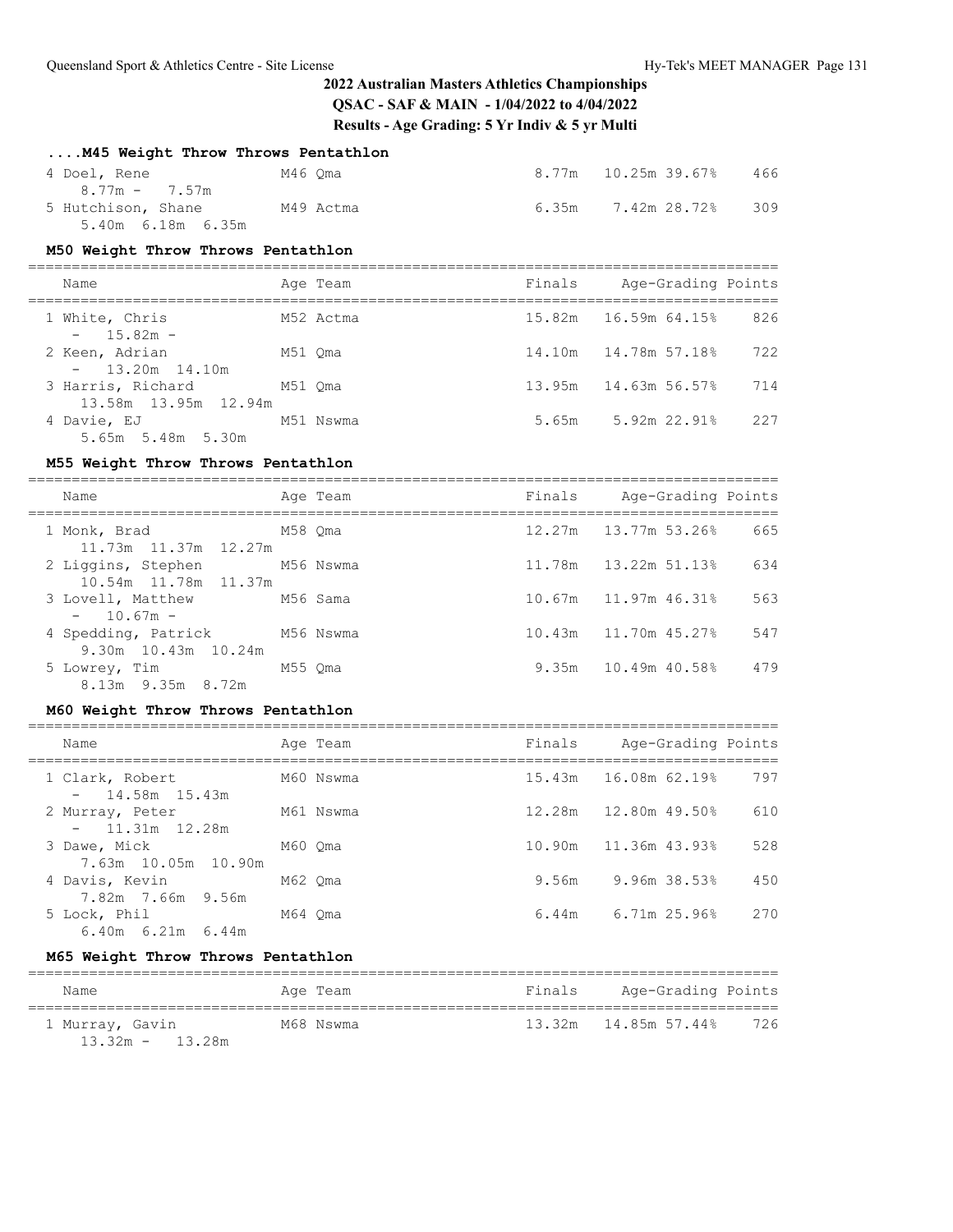## **....M65 Weight Throw Throws Pentathlon**

| 2 Gravestock, Tom M67 Mawa        |  | 13.25m  14.77m  57.14%  722 |  |
|-----------------------------------|--|-----------------------------|--|
| 12.32m 10.91m 13.25m              |  |                             |  |
| 3 Hanbury-Brown, Robert M65 Nswma |  | 13.15m 14.66m 56.71% 716    |  |
| 13.06m 11.91m 13.15m              |  |                             |  |
| 4 Peska, Stan<br>M65 Vma          |  | 12.51m 13.95m 53.95% 675    |  |
| $11.75m$ $12.51m$ -               |  |                             |  |

### **M70 Weight Throw Throws Pentathlon**

| Name                                     | Age Team  | Finals | Age-Grading Points       |     |
|------------------------------------------|-----------|--------|--------------------------|-----|
| 1 Igel, Ossi<br>$14.77m$ $13.67m$ -      | M71 Mawa  |        | 14.77m 16.84m 65.15%     | 841 |
| 2 Banens, Bob<br>$-11.37m -$             | M73 Actma |        | 11.37m   12.97m   50.15% | 619 |
| 3 Membrey, Harold<br>$10.57m$ $10.35m$ - | M70 Mawa  |        | $10.57m$ $12.05m$ 46.63% | 567 |
| 4 Haqqith, David<br>9.74m 10.11m         | M70 Oma   |        | 10.11m   11.53m   44.60% | 538 |

#### **M75 Weight Throw Throws Pentathlon**

| Name                                    |         | Aqe Team | Finals | Age-Grading Points |     |
|-----------------------------------------|---------|----------|--------|--------------------|-----|
| 1 Davies, Brian<br>11 72m 12 00m 11 41m | M75 Oma |          |        |                    | 720 |

| 11.72m 12.00m 11.41m      |           |                           |     |
|---------------------------|-----------|---------------------------|-----|
| 2 Green, Ray              | M77 Actma | 10.11m   12.42m   48.03%  | 588 |
| $-9.06m$ 10.11m           |           |                           |     |
| 3 Tonelli, Didimo M78 Vma |           |                           | 584 |
| 8.70m 9.32m 10.05m        |           |                           |     |
| 4 Quinn, Don<br>M77 Oma   |           | $9.19m$ $11.29m$ $43.66%$ | 524 |
| $9.19m - 8.94m$           |           |                           |     |

### **M80 Weight Throw Throws Pentathlon**

| Name                                      | Age Team  | Finals | Age-Grading Points          |     |
|-------------------------------------------|-----------|--------|-----------------------------|-----|
| 1 Quarterman, Guy<br>11.91m 12.59m 10.87m | M80 Oma   |        | $12.59m$ $16.42m$ $63.49\%$ | 816 |
| 2 Sowerby, Brett<br>$8.83m - -$           | M82 Nswma |        | 8.83m 11.51m 44.53%         | 537 |
| 3 Kennedy, Ian<br>$-8.02m -$              | M82 Oma   |        | 8.02m 10.46m 40.44%         | 478 |

## **M85 Weight Throw Throws Pentathlon**

| Name            | Age Team | Finals | Age-Grading Points |     |  |  |  |
|-----------------|----------|--------|--------------------|-----|--|--|--|
| 1 Hancock, Tom  | M85 Vma  |        |                    | 791 |  |  |  |
| $-9.28m$ 11.06m |          |        |                    |     |  |  |  |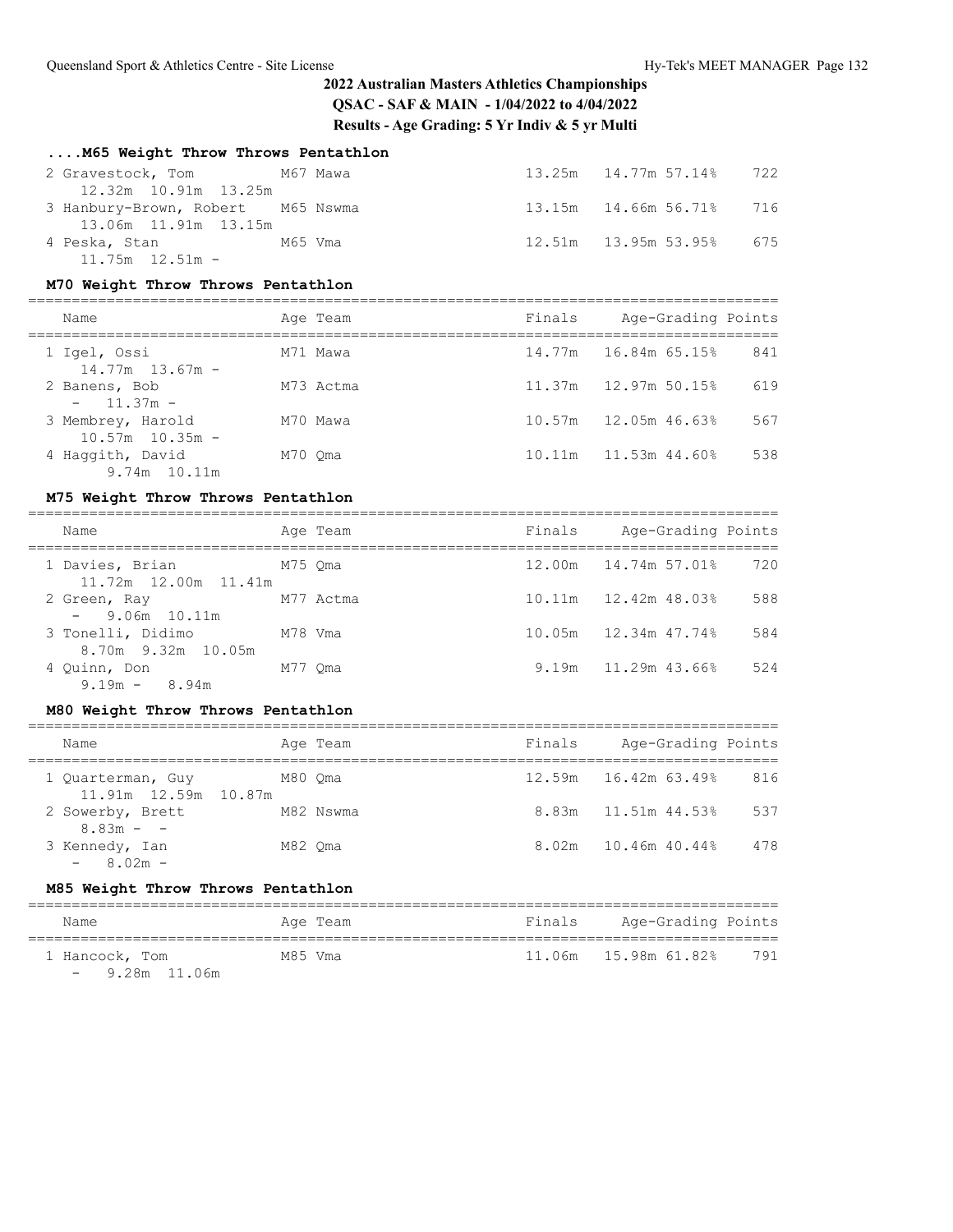### **W30 Outdoor Pentathlon**

| Name              | Age Team  | Finals H# |  |
|-------------------|-----------|-----------|--|
| 1 Patriarca, Cora | W32 Nswma | 2502      |  |
| 2 Smith, Helena   | W34 Nswma | 971       |  |

### **W35 Outdoor Pentathlon**

| Name               |         | Age Team  | Finals H# |  |
|--------------------|---------|-----------|-----------|--|
| 1 Newington, Dash  | W37 Oma |           | 1706      |  |
| 2 Smith, Madeleine |         | W38 Nswma | 1402      |  |

#### **W40 Outdoor Pentathlon**

| Name               |         | Age Team  | Finals | H# |  |  |  |  |  |
|--------------------|---------|-----------|--------|----|--|--|--|--|--|
|                    |         |           |        |    |  |  |  |  |  |
| 1 Foster, Melissa  |         | W43 Mawa  | 3263   |    |  |  |  |  |  |
| 2 Clayton, Alice   |         | W41 Nswma | 1997   |    |  |  |  |  |  |
| 3 Neubauer, Cassie |         | W43 Sama  | 1983   |    |  |  |  |  |  |
| 4 Anscombe, Brony  | W40 Oma |           | 1706   |    |  |  |  |  |  |

### **W45 Outdoor Pentathlon**

| Name                | Age Team  | Finals H# |  |
|---------------------|-----------|-----------|--|
|                     |           |           |  |
| 1 Ouinn, Lisa       | W45 Nswma | 3053      |  |
| 2 Davis, Jo         | W45 Nswma | 2504      |  |
| 3 Campbell, Raelene | W49 Actma | 1984      |  |

### **W50 Outdoor Pentathlon**

| Name                 |           | Age Team  | Finals | H# |
|----------------------|-----------|-----------|--------|----|
| 1 Nelson, Lee-Anne   |           | W50 Oma   | 3432   |    |
| 2 McKeown, Cathy     | $W52$ Tma |           | 3004   |    |
| 3 Ingram, Richelle   |           | W52 Actma | 2402   |    |
| 4 Battersby, Bronwyn | W54 Oma   |           | 1880   |    |
| 5 Coombe, Amanda     |           | W54 Nswma | 867    |    |

#### **W55 Outdoor Pentathlon**

| Name                  |         | Age Team  | Finals<br>H# |
|-----------------------|---------|-----------|--------------|
|                       |         |           |              |
| 1 Townsend, Vicki     |         | W57 Actma | 3544         |
| 2 Coate, Sue          |         | W55 Mawa  | 3463         |
| 3 Paterson, Tamara    | W55 Oma |           | 2765         |
| 4 Koribalski, Baerbel |         | W57 Nswma | 2574         |

### **W60 Outdoor Pentathlon**

| Name                                  |         | Age Team  | Finals H#    |  |  |  |  |
|---------------------------------------|---------|-----------|--------------|--|--|--|--|
| 1 Varley, Desley<br>2 Stallard, Trish | W61 Oma | W64 Nswma | 1741<br>1411 |  |  |  |  |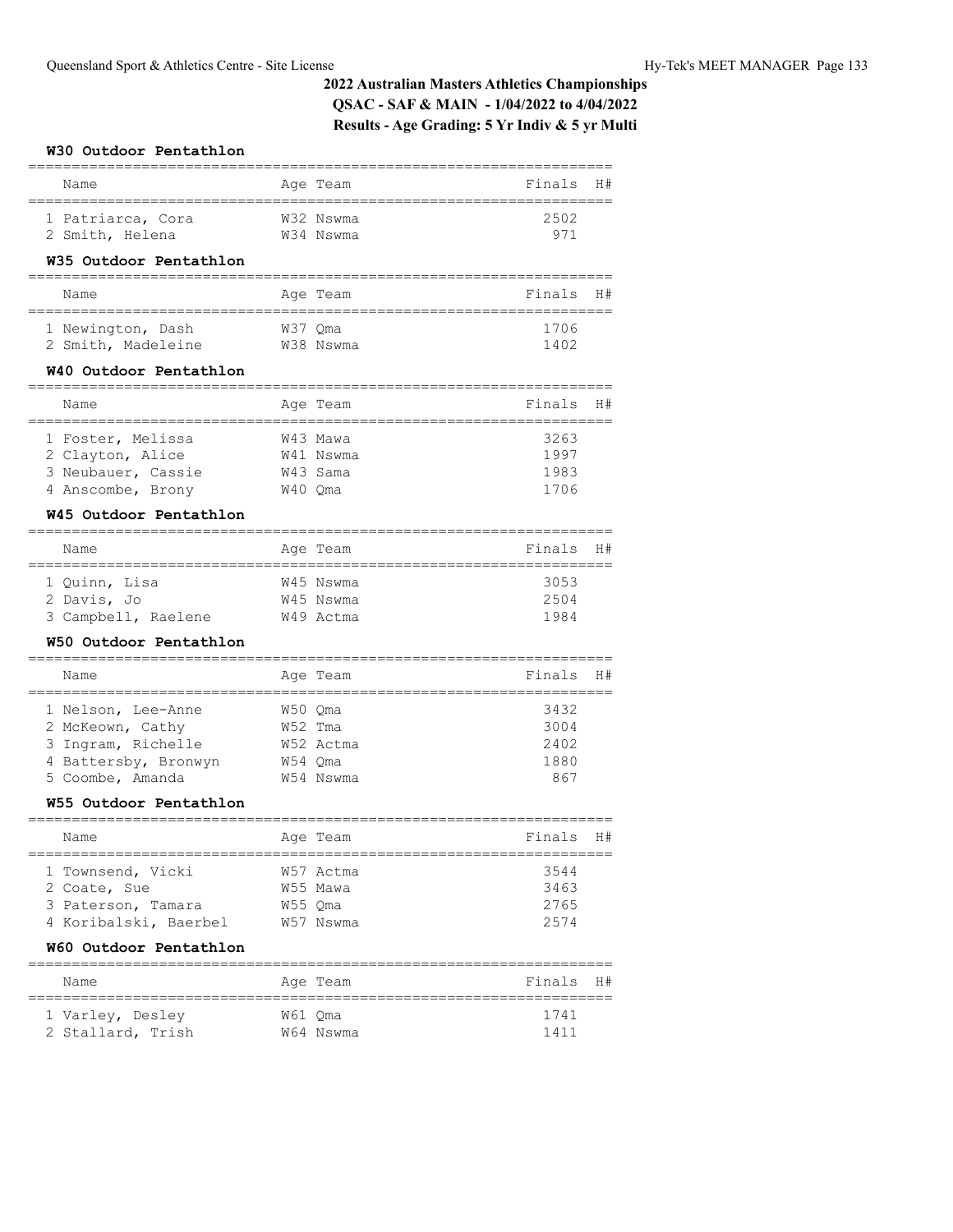| W65 Outdoor Pentathlon                  |                          |                                        |
|-----------------------------------------|--------------------------|----------------------------------------|
| Name                                    | Age Team                 | Finals<br>H#                           |
| 1 Thomas, Margaret                      | W65 Nswma                | 2170                                   |
| W70 Outdoor Pentathlon                  |                          |                                        |
| Name                                    | Age Team                 | Finals<br>H#                           |
| 1 Davis, Carol                          | W71 Qma                  | 3963                                   |
| 2 Johnstone, Kerry<br>3 Neubauer, Liz   | W74 Tma<br>W71 Sama      | 2273<br>1583                           |
| W75 Outdoor Pentathlon                  |                          |                                        |
| Name                                    | Age Team                 | Finals<br>H#                           |
| 1 Painter, Brenda                       | W77 Mawa                 | ,,,,,,,,,,,,,,,,,,,,,,,,<br>1786       |
| W80 Outdoor Pentathlon                  |                          |                                        |
| Name                                    | Age Team                 | Finals<br>H#                           |
| 1 Westbrook, Suzanne                    | W80 Tma                  | ;============== <sup>---</sup><br>2051 |
| M30 Outdoor Pentathlon                  |                          |                                        |
| Name                                    | Age Team                 | Finals<br>H#<br>==============         |
| =================<br>1 Rai, Gogi        | M31 Vma                  | 3042                                   |
| 2 Gray, Daniel                          | M31 Qma                  | 2118                                   |
| M40 Outdoor Pentathlon                  |                          |                                        |
| Name<br>--------------                  | Age Team<br>------------ | Finals<br>H#                           |
| 1 Fernando, Jude                        | M43 Vma                  | ===================<br>1890            |
| M45 Outdoor Pentathlon                  |                          |                                        |
| Name<br>==========<br>================= | Age Team<br>teese        | Finals<br>H#<br>==============         |
| 1 Doel, Rene                            | M46 Qma                  | 1698                                   |
| M50 Outdoor Pentathlon                  |                          |                                        |
| Name                                    | Age Team                 | Finals<br>H#                           |
| 1 White, Chris                          | M52 Actma                | 2262                                   |
| 2 Howlett, Anthony                      | M54 Nswma<br>M51 Nswma   | 856<br>317                             |
| 3 Davie, EJ                             |                          |                                        |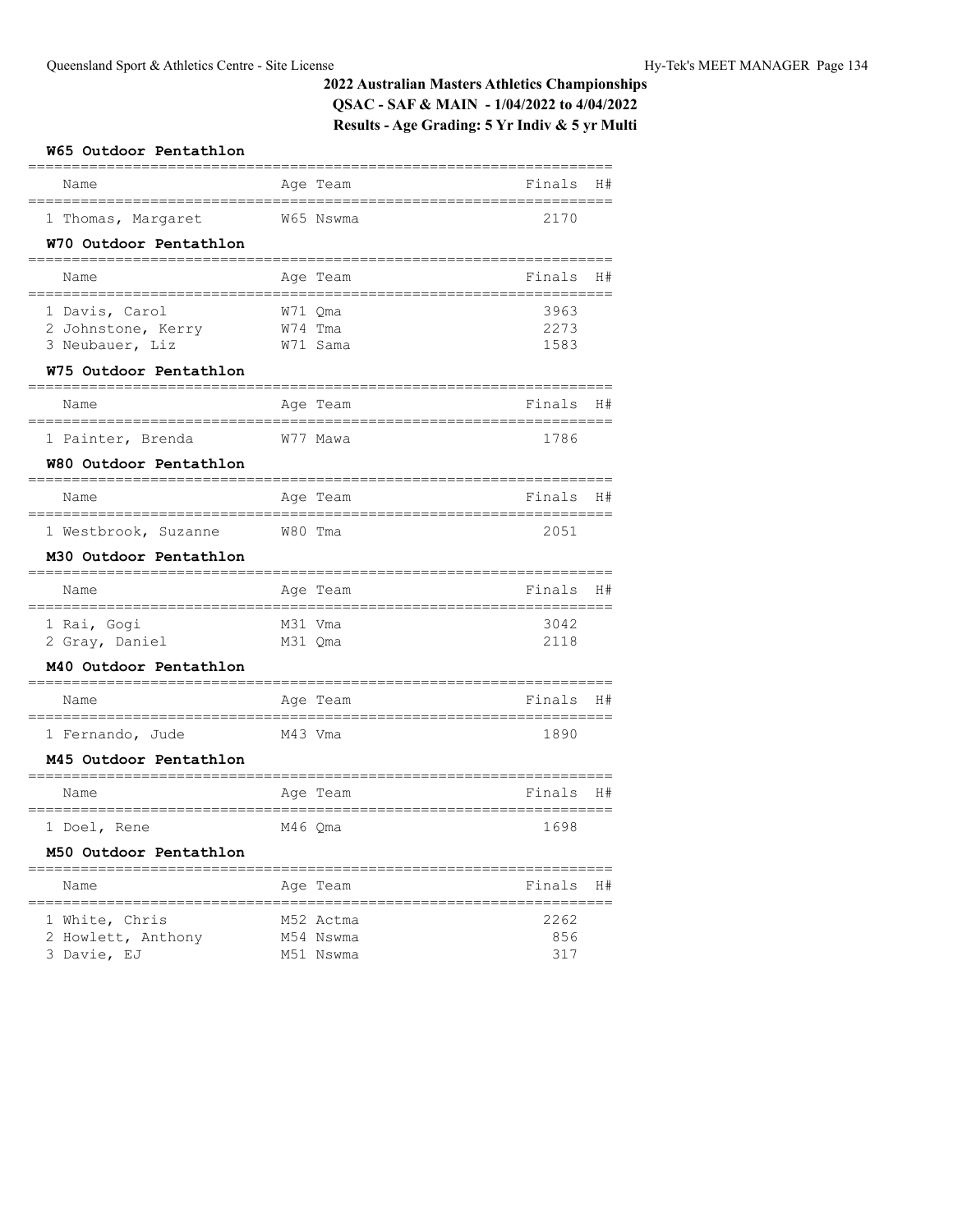#### **M55 Outdoor Pentathlon**

| Name                | Age Team  | Finals H# |  |
|---------------------|-----------|-----------|--|
|                     |           |           |  |
| 1 Lovell, Matthew   | M56 Sama  | 2256      |  |
| 2 Idris, Tony       | M55 Nswma | 1844      |  |
| 3 Jankowski, George | M59 Nswma | 503       |  |

#### **M60 Outdoor Pentathlon**

| Name                 | Age Team  | Finals | - H# |
|----------------------|-----------|--------|------|
| 1 Varley, Dave       | M60 Oma   | 3087   |      |
| 2 Murray, Peter      | M61 Nswma | 2778   |      |
| 3 Terranova, Nicolas | M64 Nswma | 2138   |      |
| 4 Gray, Neil         | M63 Oma   | 2116   |      |
| 5 Elliott, Craig     | M64 Oma   | 1062   |      |

#### **M65 Outdoor Pentathlon**

| Name               |         | Age Team  | Finals H# |  |  |  |  |  |
|--------------------|---------|-----------|-----------|--|--|--|--|--|
|                    |         |           |           |  |  |  |  |  |
| 1 Clapper, Mike    | M69 Vma |           | 2538      |  |  |  |  |  |
| 2 Kennedy, David   |         | M69 Nswma | 2419      |  |  |  |  |  |
| 3 Ellis, Daryl     |         | M67 Nswma | 2185      |  |  |  |  |  |
| 4 McConnell, David | M69 Vma |           | 1993      |  |  |  |  |  |

### **M70 Outdoor Pentathlon**

| Name               |         | Age Team | Finals H# |  |  |  |  |  |
|--------------------|---------|----------|-----------|--|--|--|--|--|
|                    |         |          |           |  |  |  |  |  |
| 1 Bodsworth, Bruce | M70 Oma |          | 2858      |  |  |  |  |  |
| 2 Prowse, Frank    | M70 Vma |          | 1912      |  |  |  |  |  |
| 3 Membrey, Harold  |         | M70 Mawa | 1667      |  |  |  |  |  |

#### **M75 Outdoor Pentathlon**

| Name             |         | Age Team | Finals H# |
|------------------|---------|----------|-----------|
| 1 Kennedy, Peter | M75 Oma |          | 2218      |
| 2 Lacko, Dieter  | M75 Oma |          | 2156      |

#### **M80 Outdoor Pentathlon**

| Name         |         | Age Team | Finals H# |  |
|--------------|---------|----------|-----------|--|
| 1 Leong, Tom | M80 Vma |          | 713       |  |

#### **W30 Throws Pentathlon**

| Name            |         | Age Team  | Finals H# |  |
|-----------------|---------|-----------|-----------|--|
| 1 Carr, Bianca  | W31 Oma |           | 2359      |  |
| 2 Smith, Helena |         | W34 Nswma | 1515      |  |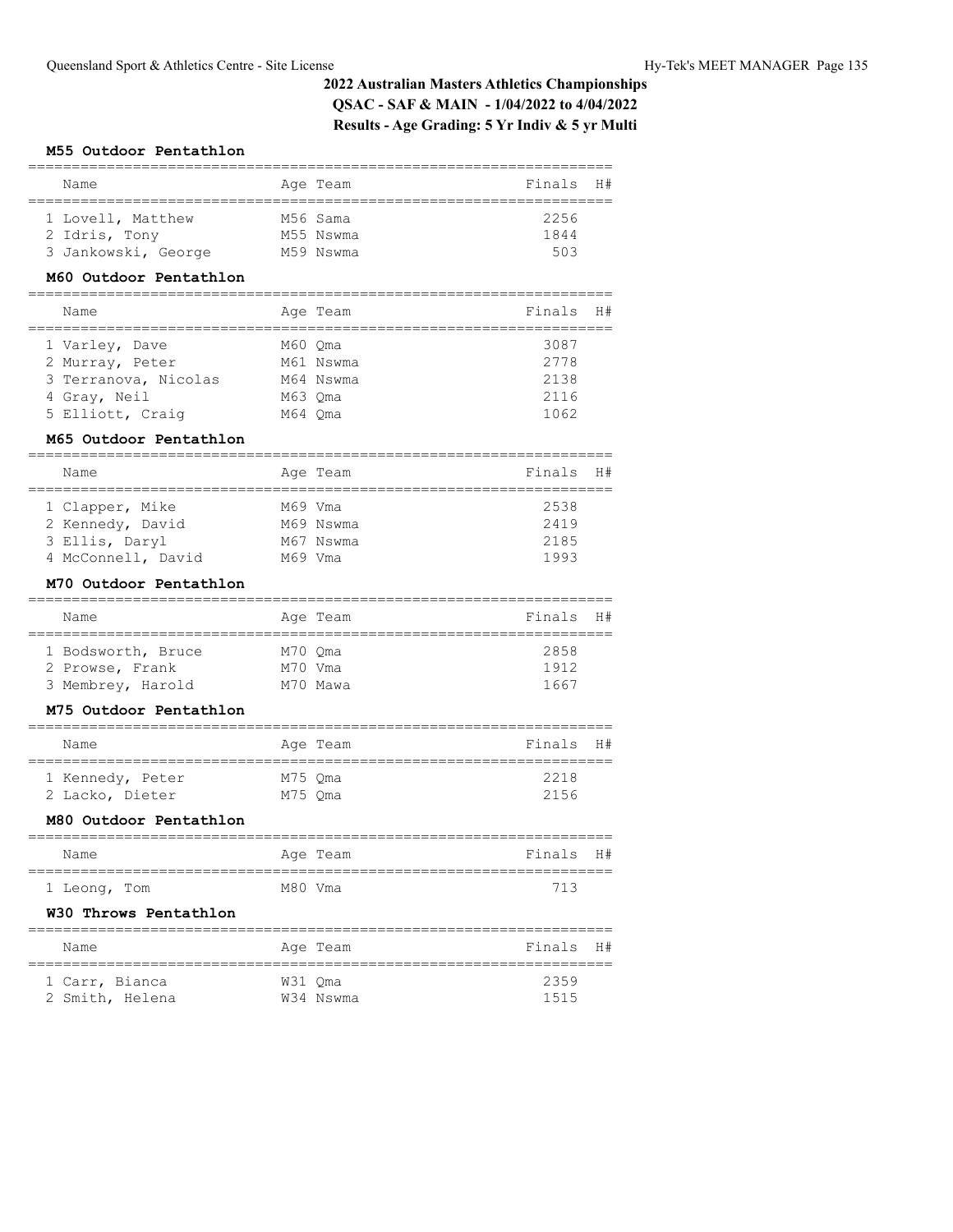#### **W35 Throws Pentathlon**

| Name                                                                                                                                       | Age Team                                                           | ==========<br>Finals<br>H#                   |
|--------------------------------------------------------------------------------------------------------------------------------------------|--------------------------------------------------------------------|----------------------------------------------|
| 1 Ramsden, Miranda<br>2 Newington, Dash<br>3 Wessling, Sara<br>W40 Throws Pentathlon                                                       | W38 Qma<br>W37 Oma<br>W36 Oma                                      | 2126<br>1845<br>1002                         |
| Name                                                                                                                                       | Age Team                                                           | Finals<br>H#                                 |
| 1 Hunter, Kelly<br>2 Hollis, Tracey<br>W45 Throws Pentathlon                                                                               | W44 Nswma<br>W41 Qma                                               | 3141<br>2145                                 |
| Name<br>================================                                                                                                   | Age Team                                                           | Finals<br>H#<br>:===================         |
| 1 Johansen, Niki<br>2 Canham, Tracy<br>3 Harris, Ingrid<br>4 Burns, Nic                                                                    | W49 Vma<br>W49 Tma<br>W46 Nswma<br>W48 Tma                         | 3110<br>2152<br>1675<br>1506                 |
| W50 Throws Pentathlon                                                                                                                      |                                                                    |                                              |
| Name                                                                                                                                       | Age Team                                                           | Finals<br>H#                                 |
| 1 Mackie, Althea<br>2 Cimino, Maria<br>3 McKeown, Cathy<br>4 Matters, Toni<br>5 Gaynor, Suzie<br>6 Manson, Andrea<br>W55 Throws Pentathlon | W51 Oma<br>W50 Nswma<br>W52 Tma<br>W54 Vma<br>W53 Actma<br>W54 Qma | 3480<br>3429<br>3325<br>2482<br>2366<br>1664 |

| Name              |         | Age Team  | Finals | H# |
|-------------------|---------|-----------|--------|----|
| 1 Watts, Gabriele |         | W56 Nswma | 4253   |    |
| 2 Jefferies, Ann  |         | W59 Sama  | 3757   |    |
| 3 Hardy, Jayne    |         | W59 Actma | 3652   |    |
| 4 Townsend, Vicki |         | W57 Actma | 3410   |    |
| 5 Duncan, Lesley  | W58 Oma |           | 2686   |    |
| 6 Lamb, Heather   | W58 Vma |           | 2115   |    |
| 7 Durston, Bev    |         | W58 Nswma | 1646   |    |

## **W60 Throws Pentathlon**

| Name                                | Age Team               | Finals       | H# |
|-------------------------------------|------------------------|--------------|----|
| 1 Shaw, Christine<br>2 Cox, Pauline | W62 Nswma<br>W61 Nswma | 3337<br>3270 |    |
| 3 Gibbins, Sharon                   | W63 Actma              | 2945         |    |
| 4 Messerle, Narelle                 | W63 Vma                | 2890         |    |
| 5 Varley, Desley                    | W61 Oma                | 1929         |    |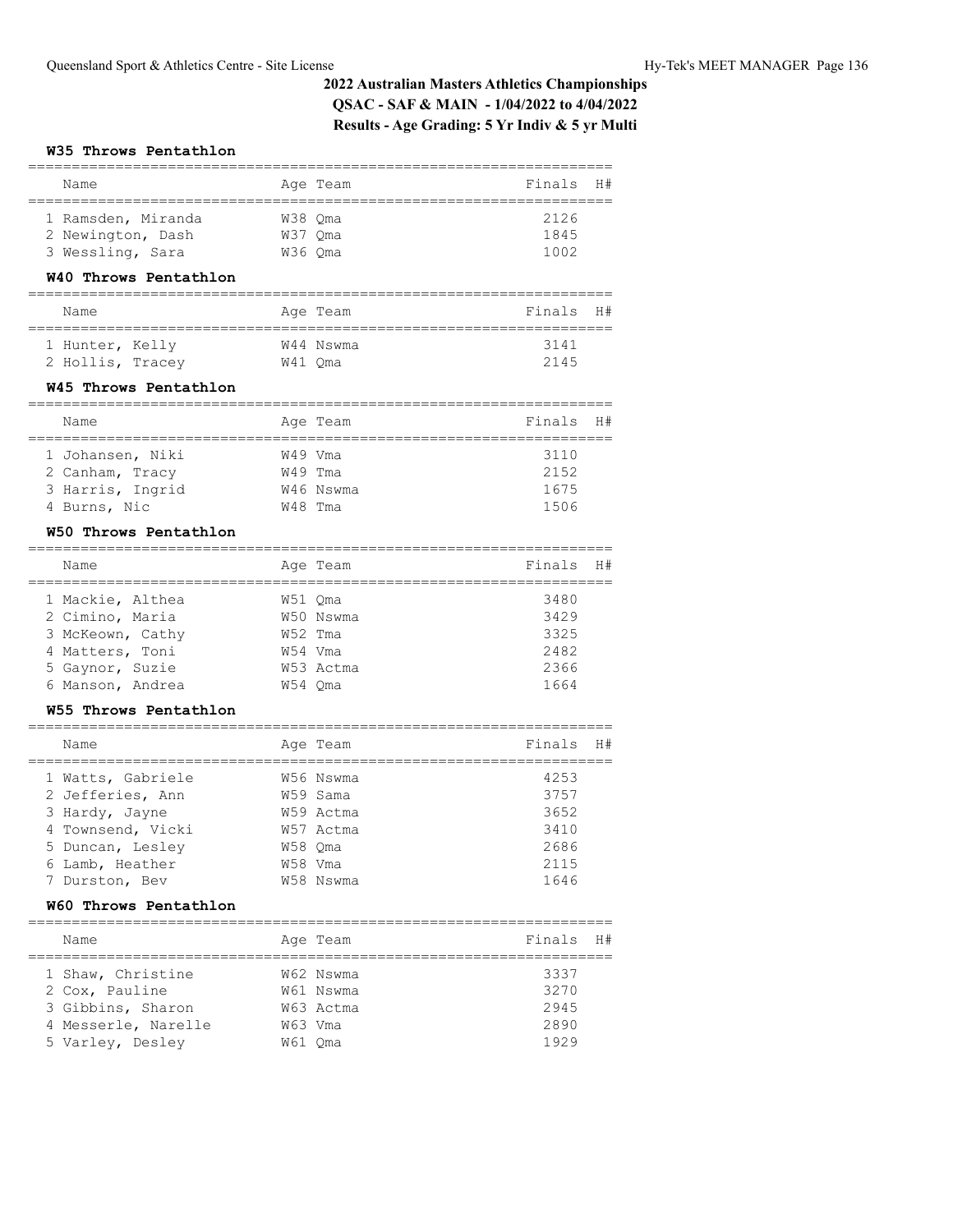#### **W65 Throws Pentathlon**

| Name                                                  |            | Age Team                  | Finals                 | H# |
|-------------------------------------------------------|------------|---------------------------|------------------------|----|
| 1 Taylor, Jill                                        |            | W66 Nswma                 | 3544                   |    |
| 2 Kirby, Karen                                        | W66 Vma    |                           | 2862                   |    |
| 3 Quinn, Denise                                       | W65 Qma    |                           | 2436                   |    |
| W70 Throws Pentathlon                                 |            |                           |                        |    |
| Name                                                  |            | Age Team                  | Finals                 | H# |
| 1 van Bockel, Adriana                                 |            | W70 Nswma                 | 2341                   |    |
| 2 Neubauer, Liz                                       |            | W71 Sama                  | 1881                   |    |
| W75 Throws Pentathlon                                 |            |                           |                        |    |
| Name                                                  |            | Age Team                  | Finals                 | H# |
| 1 Thomas, Mary                                        |            | W77 Nswma                 | 3911                   |    |
| 2 Hamilton, Bev                                       |            | W76 Mawa                  | 3472                   |    |
| 3 Birtwell, Lorraine                                  | W79 Qma    |                           | 2627                   |    |
| W80 Throws Pentathlon                                 |            |                           |                        |    |
| Name                                                  |            | Age Team                  | Finals                 | H# |
| 1 Banens, Jan                                         |            | W80 Actma                 | 3370                   |    |
| 2 Westbrook, Suzanne                                  | W80 Tma    |                           | 2733                   |    |
| M40 Throws Pentathlon                                 |            |                           |                        |    |
| Name<br>===============                               | :========= | Age Team                  | Finals<br>============ | H# |
| 1 Norwood, Darrin                                     | M42 Qma    |                           | 3285                   |    |
| 2 Hill, Tristan                                       | M41 Qma    |                           | 3091                   |    |
| 3 Petzer, Johannes                                    |            | M44 Nswma                 | 2667                   |    |
| M45 Throws Pentathlon                                 |            |                           |                        |    |
| Name                                                  |            | Age Team                  | Finals                 | H# |
| 1 Fettus, John                                        |            | M48 Mawa                  | 3270                   |    |
| 2 Van Baalen, Simon                                   | M48 Vma    |                           | 2997                   |    |
| 3 Doel, Rene                                          | M46 Qma    |                           | 2856                   |    |
| 4 Clifford, Morgan                                    |            | M45 Nswma                 | 2258                   |    |
| 5 Hutchison, Shane                                    |            | M49 Actma                 | 1611                   |    |
| M50 Throws Pentathlon<br>============================ |            |                           |                        |    |
| Name<br>===============                               |            | Age Team<br>============= | Finals<br>============ | H# |
| 1 White, Chris                                        |            | M52 Actma                 | 3520                   |    |
| 2 Keen, Adrian                                        | M51 Qma    |                           | 3062                   |    |
| 3 Harris, Richard                                     | M51 Qma    |                           | 3006                   |    |

===================================================================

4 Davie, EJ M51 Nswma 695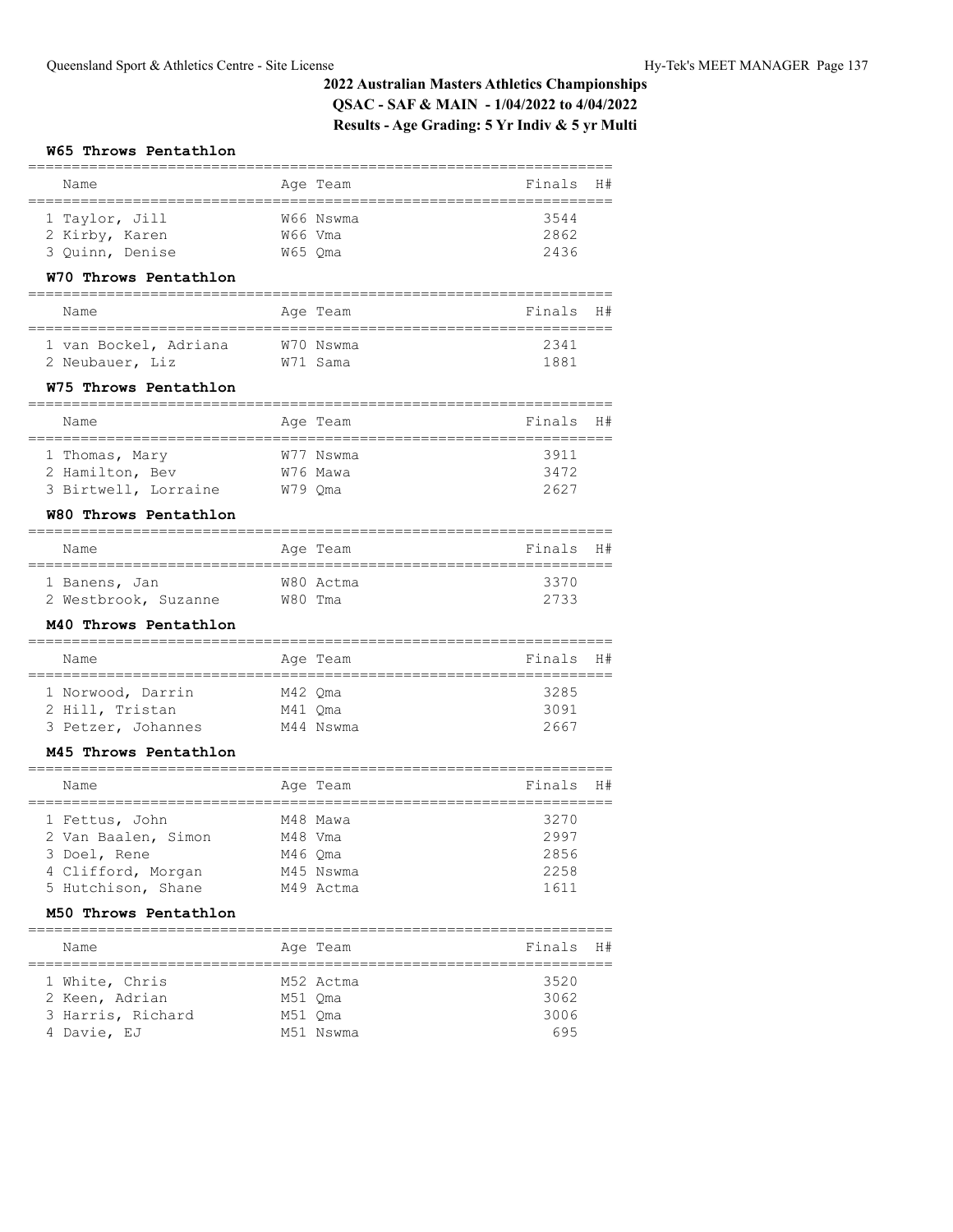#### **M55 Throws Pentathlon**

| Name                |         | Age Team  | Finals | - H # |
|---------------------|---------|-----------|--------|-------|
| 1 Liggins, Stephen  |         | M56 Nswma | 3089   |       |
| 2 Lovell, Matthew   |         | M56 Sama  | 2545   |       |
| 3 Monk, Brad        |         | M58 Oma   | 2406   |       |
| 4 Spedding, Patrick |         | M56 Nswma | 2259   |       |
| 5 Lowrey, Tim       | M55 Oma |           | 2113   |       |
|                     |         |           |        |       |

#### **M60 Throws Pentathlon**

| Name            |         | Age Team  | Finals | - H# |
|-----------------|---------|-----------|--------|------|
| 1 Murray, Peter |         | M61 Nswma | 3053   |      |
| 2 Clark, Robert |         | M60 Nswma | 2817   |      |
| 3 Dawe, Mick    | M60 Oma |           | 2387   |      |
| 4 Davis, Kevin  | M62 Oma |           | 2045   |      |
| 5 Lock, Phil    | M64 Oma |           | 1474   |      |

### **M65 Throws Pentathlon**

| Name                    |         | Age Team  | Finals<br>H# |  |
|-------------------------|---------|-----------|--------------|--|
|                         |         |           |              |  |
| 1 Murray, Gavin         |         | M68 Nswma | 3399         |  |
| 2 Gravestock, Tom       |         | M67 Mawa  | 3335         |  |
| 3 Peska, Stan           | M65 Vma |           | 3233         |  |
| 4 Hanbury-Brown, Robert |         | M65 Nswma | 3082         |  |

#### **M70 Throws Pentathlon**

| Name              |         | Age Team  | Finals H# |  |
|-------------------|---------|-----------|-----------|--|
|                   |         |           |           |  |
| 1 Igel, Ossi      |         | M71 Mawa  | 3648      |  |
| 2 Banens, Bob     |         | M73 Actma | 2940      |  |
| 3 Haqqith, David  | M70 Oma |           | 2409      |  |
| 4 Membrey, Harold |         | M70 Mawa  | 1980      |  |

## **M75 Throws Pentathlon**

| Name              |         | Age Team  | Finals H# |  |
|-------------------|---------|-----------|-----------|--|
|                   |         |           |           |  |
| 1 Davies, Brian   |         | M75 Oma   | 2626      |  |
| 2 Green, Ray      |         | M77 Actma | 2608      |  |
| 3 Tonelli, Didimo | M78 Vma |           | 2568      |  |
| 4 Ouinn, Don      | M77 Oma |           | 2552      |  |

### **M80 Throws Pentathlon**

| Name                                |                    | Age Team  | Finals H#    |  |
|-------------------------------------|--------------------|-----------|--------------|--|
| 1 Quarterman, Guy<br>2 Kennedy, Ian | M80 Oma<br>M82 Oma |           | 3540<br>2524 |  |
| 3 Sowerby, Brett                    |                    | M82 Nswma | 2351         |  |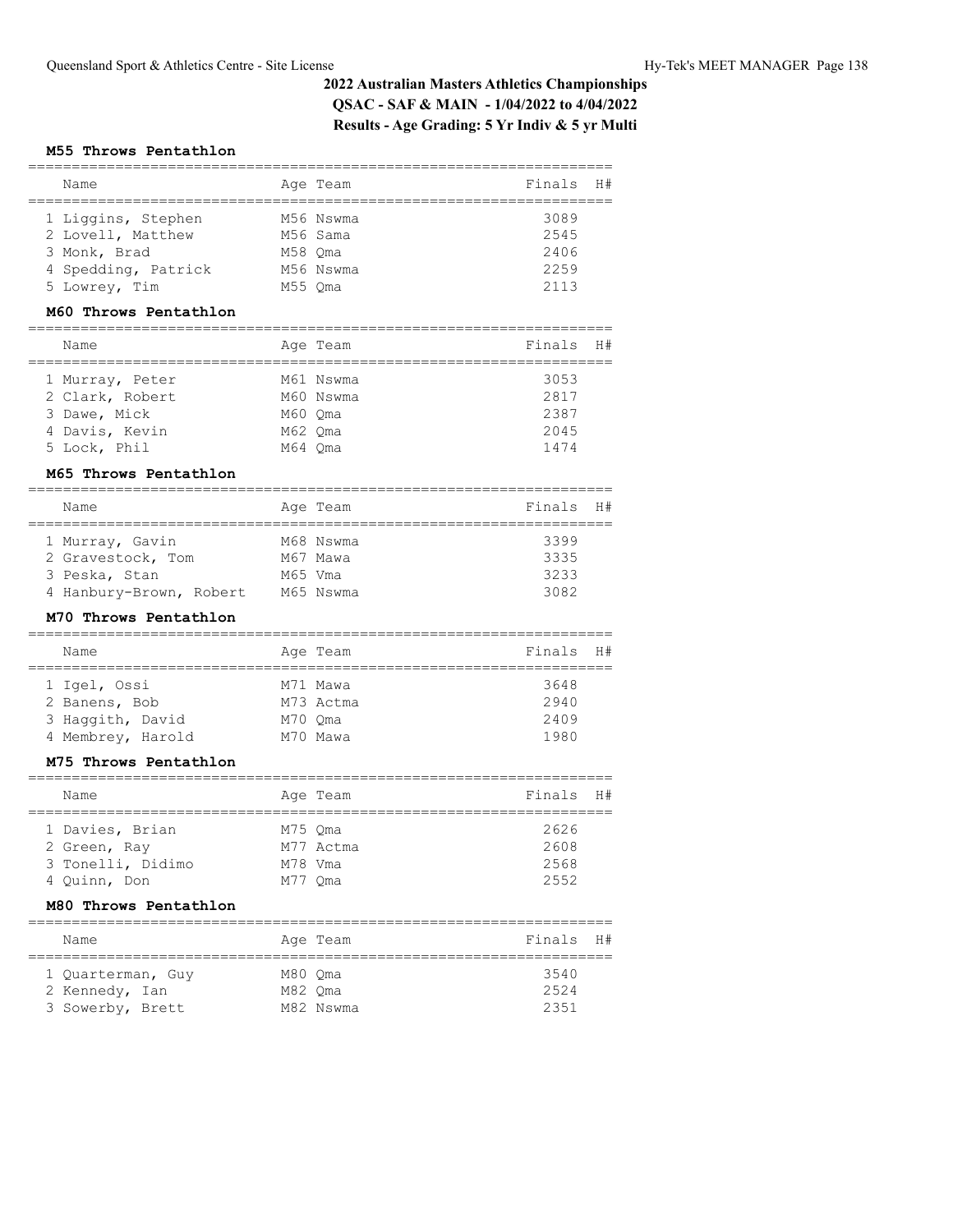| M85 Throws Pentathlon                                        |                    |          |                                                                         |
|--------------------------------------------------------------|--------------------|----------|-------------------------------------------------------------------------|
| Name                                                         | Age Team           | Finals   | H#                                                                      |
| 1 Hancock, Tom<br>W30 1500 Metre Race Walk                   | M85 Vma            | 3628     |                                                                         |
| Name                                                         | Age Team           | Finals   | Age-Grading                                                             |
| 1 Kirwin, Roslyn                                             | W33 Qma            |          | 11:51.11  11:51.12  47.39%                                              |
| W35 1500 Metre Race Walk                                     |                    |          |                                                                         |
| Name                                                         | Age Team           |          | Finals Age-Grading                                                      |
| 1 Newington, Dash W37 Qma                                    |                    |          | 9:19.84 9:14.58 60.77%                                                  |
| W50 1500 Metre Race Walk                                     |                    |          |                                                                         |
| Name                                                         | Age Team           |          | Finals Age-Grading                                                      |
| 1 Irshad, Kylie<br>2 Craswell, Jodie W54 Qma<br>3 Dale, Joy  | W50 Vma<br>W50 Qma | 8:13.34  | 7:17.84 76.97%<br>$9:18.91$ $8:16.04$ 67.94%<br>11:11.91 9:56.33 56.51% |
| W55 1500 Metre Race Walk                                     |                    |          | ======================                                                  |
| Name                                                         | Age Team           |          | Finals Age-Grading                                                      |
| 1 Woodward, Erika                                            | W55 Qma            |          | 8:25.88 7:10.00 78.37%                                                  |
| W60 1500 Metre Race Walk                                     |                    |          |                                                                         |
| Name                                                         | Age Team           |          | Finals Age-Grading                                                      |
| 1 Withnall, Susan<br>W65 1500 Metre Race Walk                | W61 Nswma          | 14:16.68 | 11:34.43 48.53%                                                         |
| Name                                                         | Age Team           |          | ==================<br>Finals Age-Grading                                |
| 1 Woodward, Antoinette W65 Nswma<br>W70 1500 Metre Race Walk |                    | 10:07.56 | 7:46.73 72.21%                                                          |
| Name                                                         | Age Team           | Finals   | =========<br>Age-Grading                                                |
| 1 Carr, Heather<br>W80 1500 Metre Race Walk                  | W72 Vma            | 9:04.57  | ================<br>$6:33.51$ 85.64%                                    |
| Name                                                         | Age Team           | Finals   | Age-Grading                                                             |
| 1 Schickert, Lynne                                           | W80 Mawa           | 11:46.58 | :==============<br>7:19.64 76.66%                                       |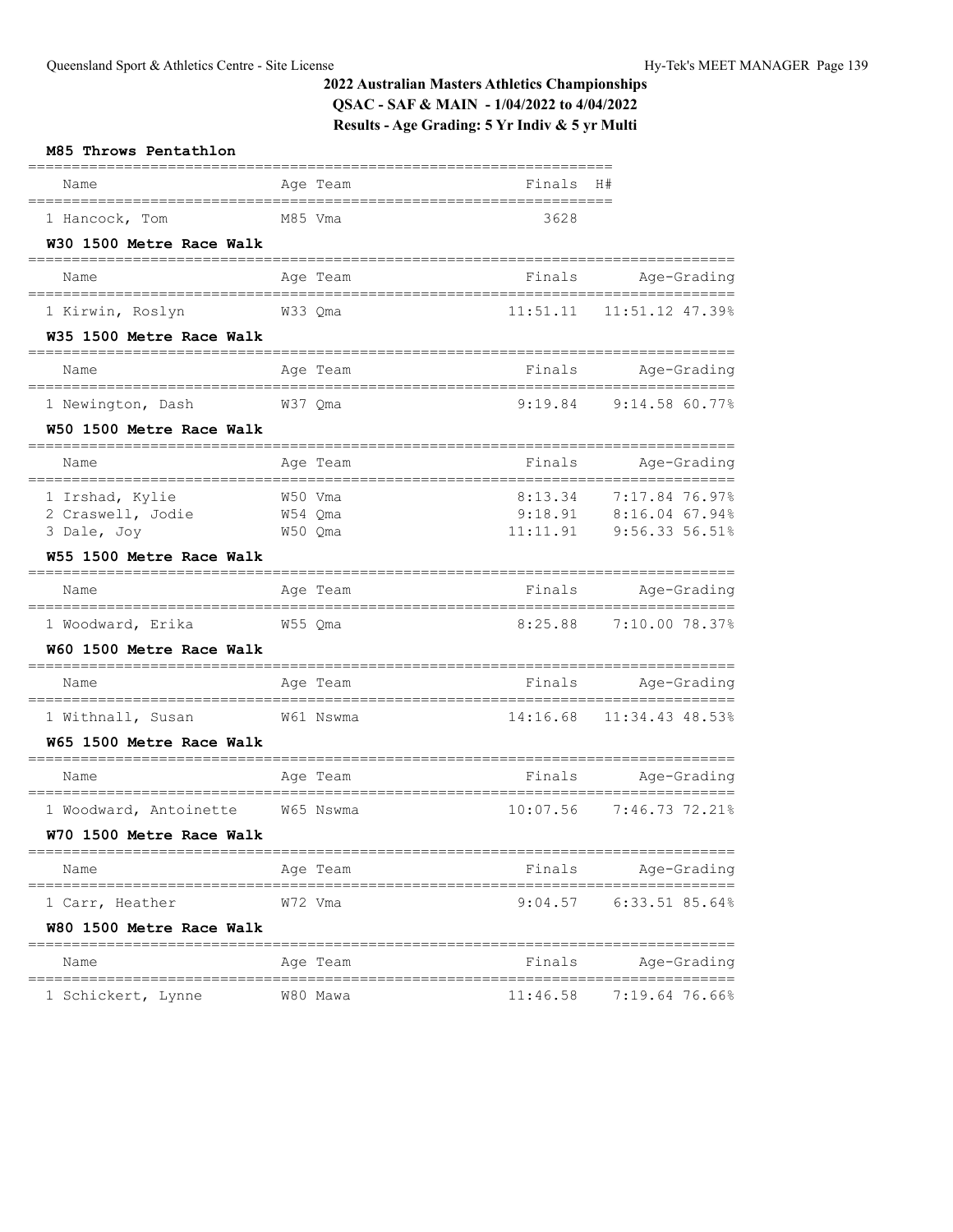| W85 1500 Metre Race Walk                     |                             |                     |                                        |
|----------------------------------------------|-----------------------------|---------------------|----------------------------------------|
| Name                                         | Age Team                    |                     | Finals Age-Grading<br>================ |
| 1 Mews, Pam                                  | W87 Vma                     | 19:04.06            | 10:49.03 51.92%                        |
| M35 1500 Metre Race Walk                     |                             |                     |                                        |
| Name                                         | Age Team                    |                     | Finals Age-Grading<br>================ |
| 1 Vicente, Mario                             | M36 NT                      | 6:51.00             | 6:42.2976.81%                          |
| M45 1500 Metre Race Walk                     |                             |                     |                                        |
| Name                                         | Age Team                    |                     | Finals Age-Grading<br>================ |
| 1 Prasad, Pramesh                            | M47 Vma                     | 7:44.75             | 7:02.32 73.17%                         |
| M50 1500 Metre Race Walk                     |                             |                     |                                        |
| Name                                         | Age Team                    |                     | Finals Age-Grading                     |
| 1 Guevara, Argenis                           | ----------------<br>M53 Qma | 8:54.57             | 7:45.94 66.32%                         |
| M55 1500 Metre Race Walk                     |                             |                     |                                        |
| Name                                         | Age Team                    | Finals              | Age-Grading                            |
| 1 Jimenez Solis, Ignacio M56 Qma             | ------------                | 6:44.28             | =================<br>5:37.38 91.59%    |
| 2 Smith, Michael                             | M56 Actma                   |                     | 7:13.43 6:01.70 85.43%                 |
| M60 1500 Metre Race Walk                     |                             |                     |                                        |
| Name                                         | Age Team                    |                     | Finals Age-Grading<br>==========       |
| 1 Cassidy, Kevin<br>M61 Vma                  |                             |                     | 7:36.04 6:03.01 85.12%                 |
| M65 1500 Metre Race Walk                     |                             |                     |                                        |
| Name                                         | Age Team                    |                     | Finals Age-Grading<br>==========       |
| 1 Heywood, Colin                             | M67 NT                      | 8:10.19             | 6:10.44 83.41%                         |
| 2 Bennett, Peter                             | M66 Qma                     | 9:14.94<br>10:49.78 | 6:59.37 73.68%<br>8:11.04 62.93%       |
| 3 Riddoch, Clyde<br>M70 1500 Metre Race Walk | M68 Vma                     |                     |                                        |
| Name                                         | Age Team                    | Finals              | Age-Grading                            |
| 1 Prowse, Frank                              | M70 Vma                     | 9:45.19             | $6:57.48$ 74.02%                       |
| 2 McDonagh, John                             | M73 Mawa                    | 9:55.43             | 7:04.78 72.74%                         |
| M75 1500 Metre Race Walk                     |                             |                     |                                        |
| Name                                         | Age Team                    | Finals              | Age-Grading                            |
| 1 Jamieson, Andrew                           | M75 Vma                     | 8:08.77             | $5:27.14$ 94.46%                       |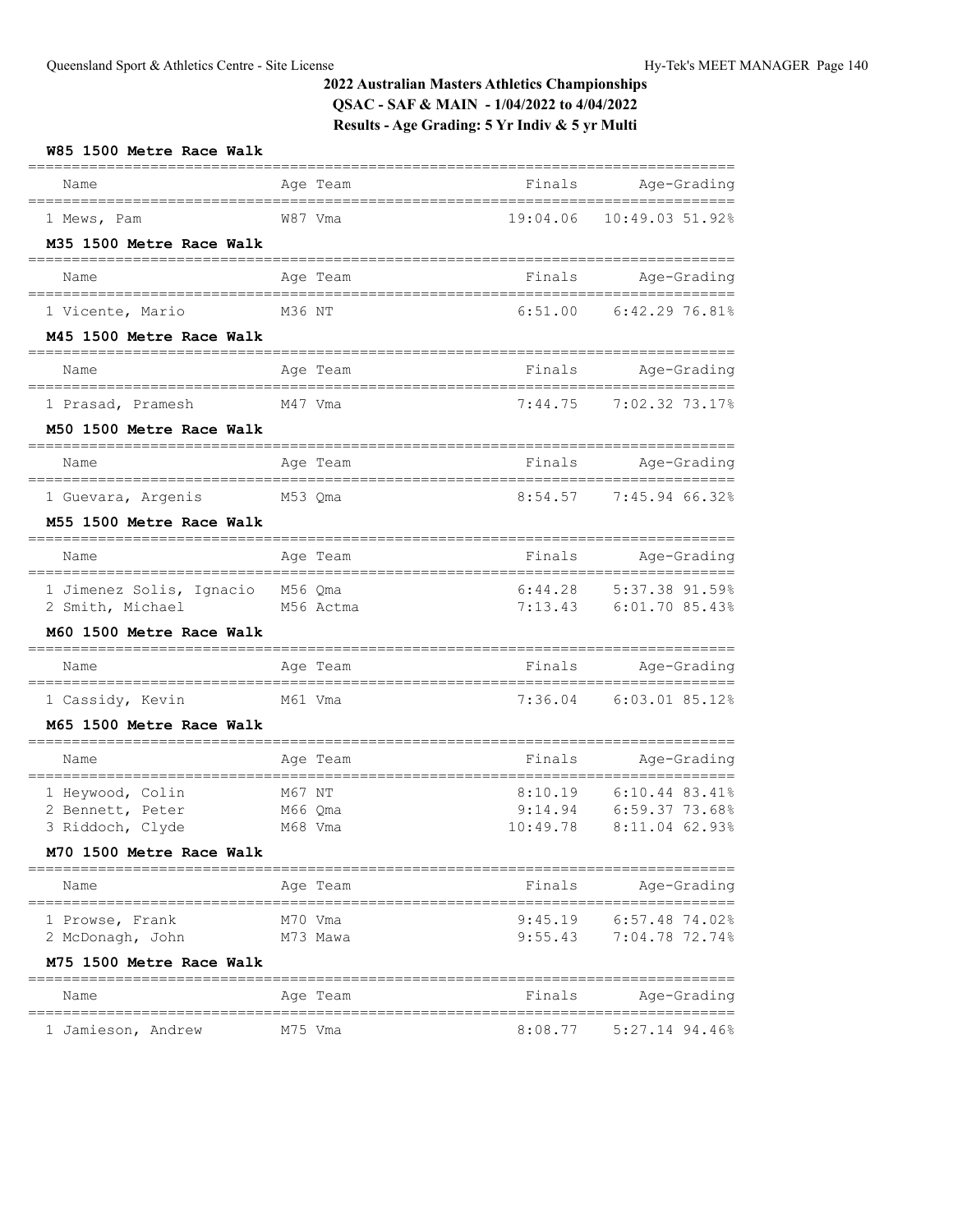| M75 1500 Metre Race Walk                                          |                                   |                         |                                                                                  |
|-------------------------------------------------------------------|-----------------------------------|-------------------------|----------------------------------------------------------------------------------|
| 2 White, George                                                   | M76 Sama                          |                         | 9:30.98 6:22.16 80.86%                                                           |
| M80 1500 Metre Race Walk<br>=======<br>========================== |                                   |                         |                                                                                  |
| Name<br>================================                          | Age Team                          | Finals<br>============= | Age-Grading                                                                      |
| 1 Thomas, Bryan<br>2 Seymon, Jim<br>3 Sela, Patrick               | M80 Actma<br>M84 Nswma<br>M82 Qma | 10:53.78<br>12:02.47    | ==================<br>6:47.5775.82%<br>11:43.03 7:18.27 70.50%<br>7:30.39 68.61% |
| W30 5000 Metre Race Walk                                          |                                   |                         |                                                                                  |
| Name                                                              | Age Team                          | Finals                  | Age-Grading                                                                      |
| 1 Kirwin, Roslyn<br>W35 5000 Metre Race Walk                      | W33 Qma                           | 44:13.44                | 44:13.45 44.73%                                                                  |
| Name                                                              | Age Team                          | Finals                  | Age-Grading                                                                      |
| 1 Newington, Dash                                                 | W37 Qma                           | 34:51.32                | 34:31.67 57.30%                                                                  |
| W50 5000 Metre Race Walk<br>___________________________           | =============                     |                         |                                                                                  |
| Name                                                              | Age Team                          | Finals                  | Age-Grading                                                                      |
| 1 Irshad, Kylie<br>2 Dale, Joy                                    | W50 Vma<br>W50 Qma                |                         | 30:45.69 27:16.39 72.54%<br>40:15.41 35:41.51 55.43%                             |
| W55 5000 Metre Race Walk                                          |                                   |                         |                                                                                  |
| Name                                                              | Age Team                          | Finals                  | Aqe-Grading                                                                      |
| 1 Woodward, Erika                                                 | W55 Qma                           | 31:04.36                | 26:15.58 75.34%                                                                  |
| W65 5000 Metre Race Walk                                          |                                   |                         |                                                                                  |
| Name                                                              | Age Team                          | Finals                  | Age-Grading                                                                      |
| 1 Woodward, Antoinette W65 Nswma                                  |                                   | 34:37.77                | 26:04.15 75.89%                                                                  |
| W70 5000 Metre Race Walk                                          |                                   |                         |                                                                                  |
| Name                                                              | Age Team                          | Finals                  | Age-Grading                                                                      |
| 1 Carr, Heather<br>W75 5000 Metre Race Walk                       | W72 Vma                           |                         | 33:22.23 23:25.57 84.45%                                                         |
| Name                                                              | Age Team                          | Finals                  | Age-Grading                                                                      |
| 1 McKinven, Noela                                                 | W79 Oma                           |                         | 44:57.32 29:08.41 67.89%                                                         |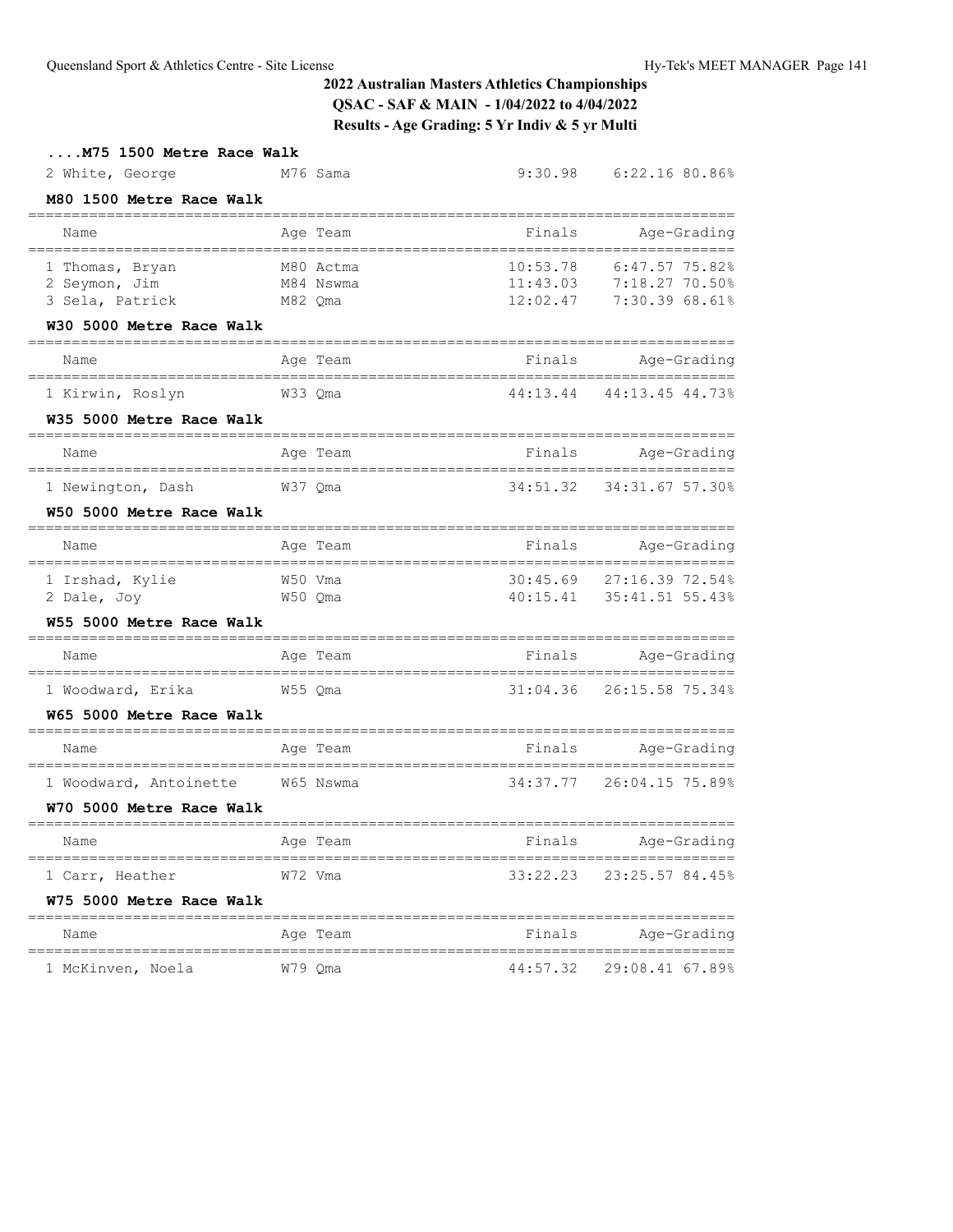| W80 5000 Metre Race Walk                                                             |                                 |                                                              |                                                                |
|--------------------------------------------------------------------------------------|---------------------------------|--------------------------------------------------------------|----------------------------------------------------------------|
| Name                                                                                 | Age Team                        | Finals                                                       | Age-Grading                                                    |
| 1 Schickert, Lynne<br>M35 5000 Metre Race Walk                                       | W80 Mawa                        |                                                              | 41:39.41 24:37.66 80.33%                                       |
|                                                                                      |                                 |                                                              |                                                                |
| Name                                                                                 | Age Team                        | Finals                                                       | Age-Grading                                                    |
| 1 Vicente, Mario                                                                     | M36 NT                          |                                                              | 25:57.66 25:28.54 70.50%                                       |
| M45 5000 Metre Race Walk                                                             |                                 |                                                              |                                                                |
| Name                                                                                 | Age Team                        |                                                              | Finals Age-Grading                                             |
| 1 Prasad, Pramesh M47 Vma                                                            |                                 |                                                              | 27:18.10 24:55.26 72.07%                                       |
| M50 5000 Metre Race Walk                                                             |                                 |                                                              |                                                                |
| Name                                                                                 | Age Team                        |                                                              | Finals Age-Grading                                             |
| 1 Guevara, Argenis M53 Qma                                                           |                                 |                                                              | 31:57.41 27:59.46 64.16%                                       |
| M55 5000 Metre Race Walk                                                             |                                 |                                                              |                                                                |
| Name                                                                                 | Age Team                        |                                                              | Finals Age-Grading                                             |
| 1 Jimenez Solis, Ignacio M56 Qma<br>2 Smith, Michael                                 | M56 Actma                       |                                                              | 23:57.65 20:06.19 89.34%<br>26:55.72 22:35.59 79.49%           |
| M60 5000 Metre Race Walk                                                             |                                 |                                                              |                                                                |
| Name                                                                                 | Age Team                        |                                                              | Finals Age-Grading                                             |
| 1 Cassidy, Kevin<br>-- Dawe, Mick<br>M60 Qma                                         | M61 Vma                         | 27:25.42<br>DQ                                               | 21:57.33 81.80%                                                |
| M65 5000 Metre Race Walk                                                             |                                 |                                                              | =================                                              |
| Name                                                                                 | Age Team                        | Finals                                                       | Age-Grading                                                    |
| 1 Heywood, Colin<br>2 Bennett, Peter<br>3 Riddoch, Clyde<br>M70 5000 Metre Race Walk | M67 NT<br>M66 Qma<br>M68 Vma    | ====================================<br>29:04.42<br>33:11.00 | 22:05.76 81.28%<br>25:13.17 71.21%<br>39:44.23 30:12.02 59.47% |
| Name                                                                                 | Age Team                        | Finals                                                       | Age-Grading                                                    |
| 1 McDonagh, John<br>-- Prowse, Frank                                                 | --------<br>M73 Mawa<br>M70 Vma | =====================<br>35:57.55<br>DQ                      | ______________<br>25:46.97 69.66%                              |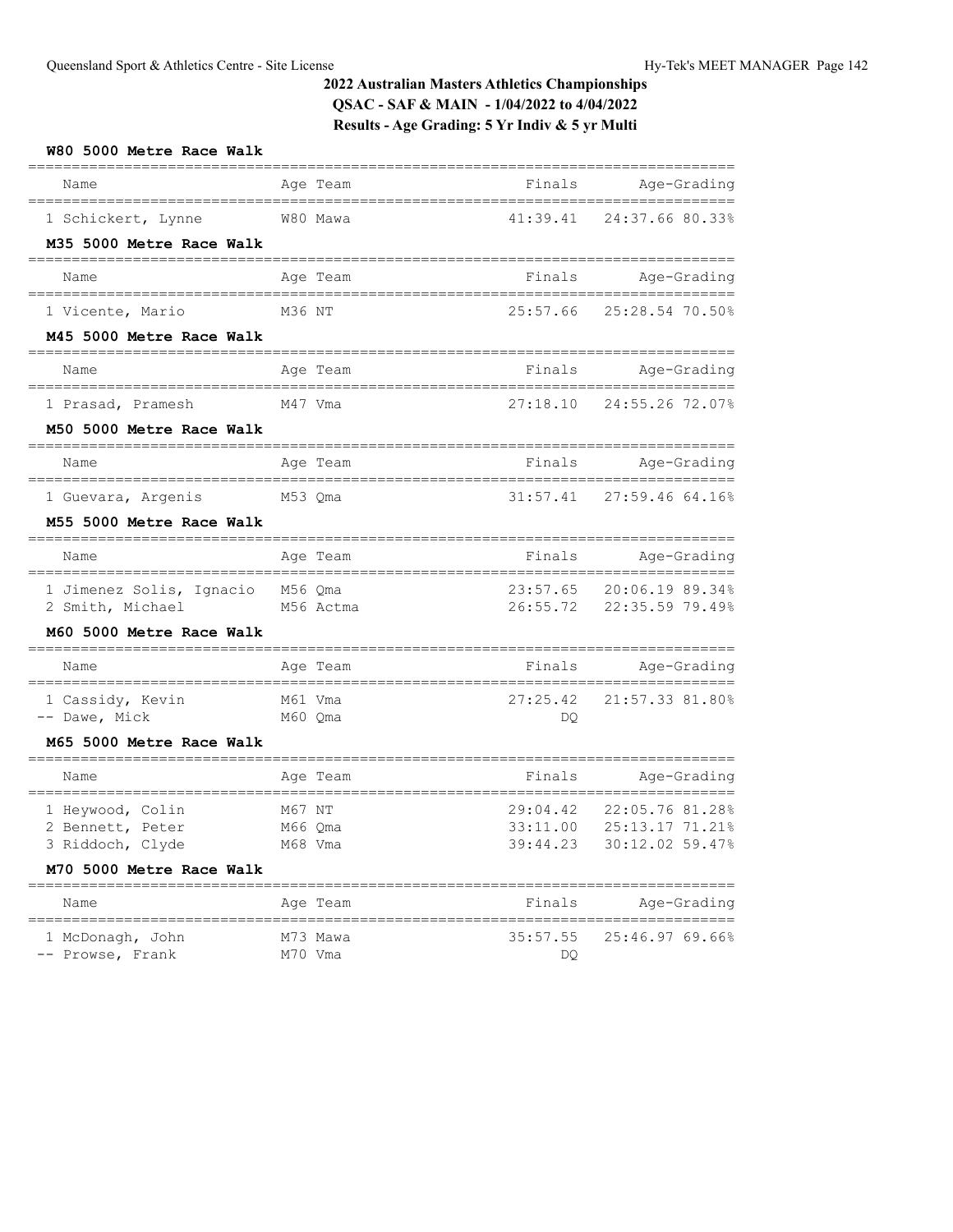## **M75 5000 Metre Race Walk**

|                                                                    |                      |          |            | _________________                           |  |
|--------------------------------------------------------------------|----------------------|----------|------------|---------------------------------------------|--|
| Name                                                               |                      | Age Team |            | Finals Age-Grading<br>=================     |  |
| 1 Jamieson, Andrew<br>2 White, George<br>M76 Sama                  | M75 Vma              |          | 29:07.50   | 19:33.98 91.79%<br>32:54.13 22:06.23 81.25% |  |
| M80 5000 Metre Race Walk<br>;===================================== |                      |          |            |                                             |  |
| Name                                                               |                      | Age Team |            | Finals Age-Grading                          |  |
| 1 Sela, Patrick                                                    | M82 Qma<br>M84 Nswma |          | 42:07.68   | 26:18.29 68.28%                             |  |
| -- Seymon, Jim<br>-- Thomas, Bryan M80 Actma                       |                      |          | DQ.<br>DQ. |                                             |  |
| W30 10000 Metre Race Walk                                          |                      |          |            |                                             |  |
| Name                                                               |                      | Age Team |            | Finals Mge-Grading Points                   |  |
| Results - Women 30<br>3 Shaw, Kirstin<br>W30 Vma                   |                      |          |            | $1:07:04$ 1:07:04.01 61.06%                 |  |
| W45 10000 Metre Race Walk                                          |                      |          |            |                                             |  |
| Name                                                               |                      | Age Team |            | Finals Mge-Grading Points                   |  |
| Results - Women 45<br>1 Gannon, Brenda<br>W47 Qma                  |                      |          |            | $1:02:00$ 57:17.66 71.47%                   |  |
| W50 10000 Metre Race Walk                                          |                      |          |            |                                             |  |
| Name                                                               |                      | Age Team | Finals     | Age-Grading Points                          |  |
| Results - Women 50<br>-- Irshad, Kylie<br>W50 Vma                  |                      |          | DNF        |                                             |  |
| W55 10000 Metre Race Walk                                          |                      |          |            |                                             |  |
| Name                                                               |                      | Age Team | Finals     | Age-Grading Points                          |  |
| Results - Women 55<br>2 Woodward, Erika<br>w55 Qma                 |                      |          | 1:05:45    | 55:07.10 74.29%                             |  |
| W65 10000 Metre Race Walk                                          |                      |          |            |                                             |  |
| Name                                                               | Age Team             |          |            | Finals Age-Grading Points                   |  |
| Results - Women 65<br>4 Woodward, Antoinette W65 Nswma             |                      |          |            | $1:10:27$ 52:07.99 78.55%                   |  |
| W70 10000 Metre Race Walk                                          |                      |          |            |                                             |  |
| Name                                                               |                      | Age Team | Finals     | Age-Grading Points                          |  |
| Results - Women 70<br>5 Carr, Heather                              | W72 Vma              |          | 1:15:45    | 51:58.78 78.78%                             |  |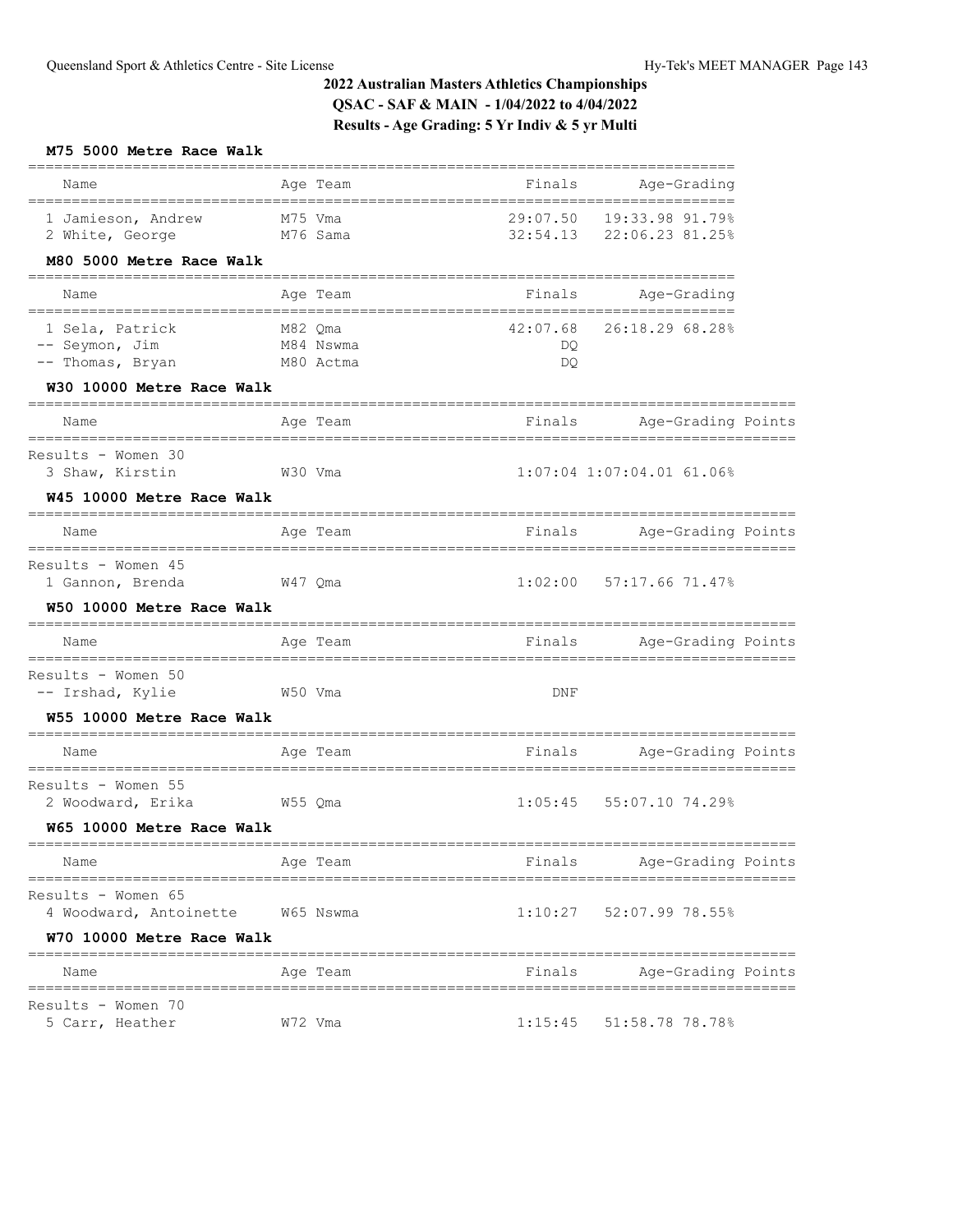| W75 10000 Metre Race Walk                                 |                    |          |                    |                                                    |  |
|-----------------------------------------------------------|--------------------|----------|--------------------|----------------------------------------------------|--|
| Name                                                      |                    | Age Team |                    | Finals Mge-Grading Points                          |  |
| Results - Women 75<br>6 McKinven, Noela                   | W79 Qma            |          |                    | 1:36:22 1:00:39.20 67.52%                          |  |
| W80 10000 Metre Race Walk                                 |                    |          |                    |                                                    |  |
| Name                                                      |                    | Age Team |                    | Finals Mge-Grading Points                          |  |
| Results - Women 80<br>-- Schickert, Lynne W80 Mawa        |                    |          | DQ.                |                                                    |  |
| M35 10000 Metre Race Walk                                 |                    |          |                    |                                                    |  |
| Name                                                      |                    | Age Team |                    | Finals Age-Grading Points                          |  |
| Results - Men 35<br>2 Vicente, Mario                      | M36 NT             |          |                    | 55:31 54:39.71 68.02%                              |  |
| M45 10000 Metre Race Walk                                 |                    |          |                    |                                                    |  |
| Name                                                      |                    | Age Team |                    | Finals Mge-Grading Points                          |  |
| Results - Men 45<br>3 Prasad, Pramesh M47 Vma             |                    |          |                    | 58:33 53:47.05 69.13%                              |  |
| M50 10000 Metre Race Walk                                 |                    |          |                    |                                                    |  |
| Name                                                      | Age Team           |          |                    | Finals Mge-Grading Points                          |  |
| Results - Men 50<br>8 Guevara, Argenis M53 Qma            |                    |          |                    | $1:07:25$ 59:27.29 62.54%                          |  |
| M55 10000 Metre Race Walk                                 |                    |          |                    |                                                    |  |
| Name                                                      |                    | Age Team |                    | Finals Mge-Grading Points                          |  |
| Results - Men 55<br>1 Jimenez Solis, Ignacio M56 Qma      |                    |          | 49:23              | 41:44.63 89.08%                                    |  |
| M60 10000 Metre Race Walk                                 |                    |          |                    |                                                    |  |
| Age Team<br>Name                                          |                    |          |                    | Finals Age-Grading Points                          |  |
| Results - Men 60<br>4 Cassidy, Kevin<br>7 Evans, Simon    | M61 Vma<br>M61 Vma |          |                    | 58:48 47:27.81 78.34%<br>$1:01:35$ 49:42.61 74.80% |  |
| M65 10000 Metre Race Walk                                 |                    |          |                    |                                                    |  |
| Name                                                      |                    | Age Team | Finals             | Age-Grading Points                                 |  |
| Results - Men 65<br>6 Heywood, Colin<br>10 Bennett, Peter | M67 NT<br>M66 Qma  |          | 1:01:18<br>1:11:48 | 46:58.46 79.16%<br>55:01.23 67.58%                 |  |